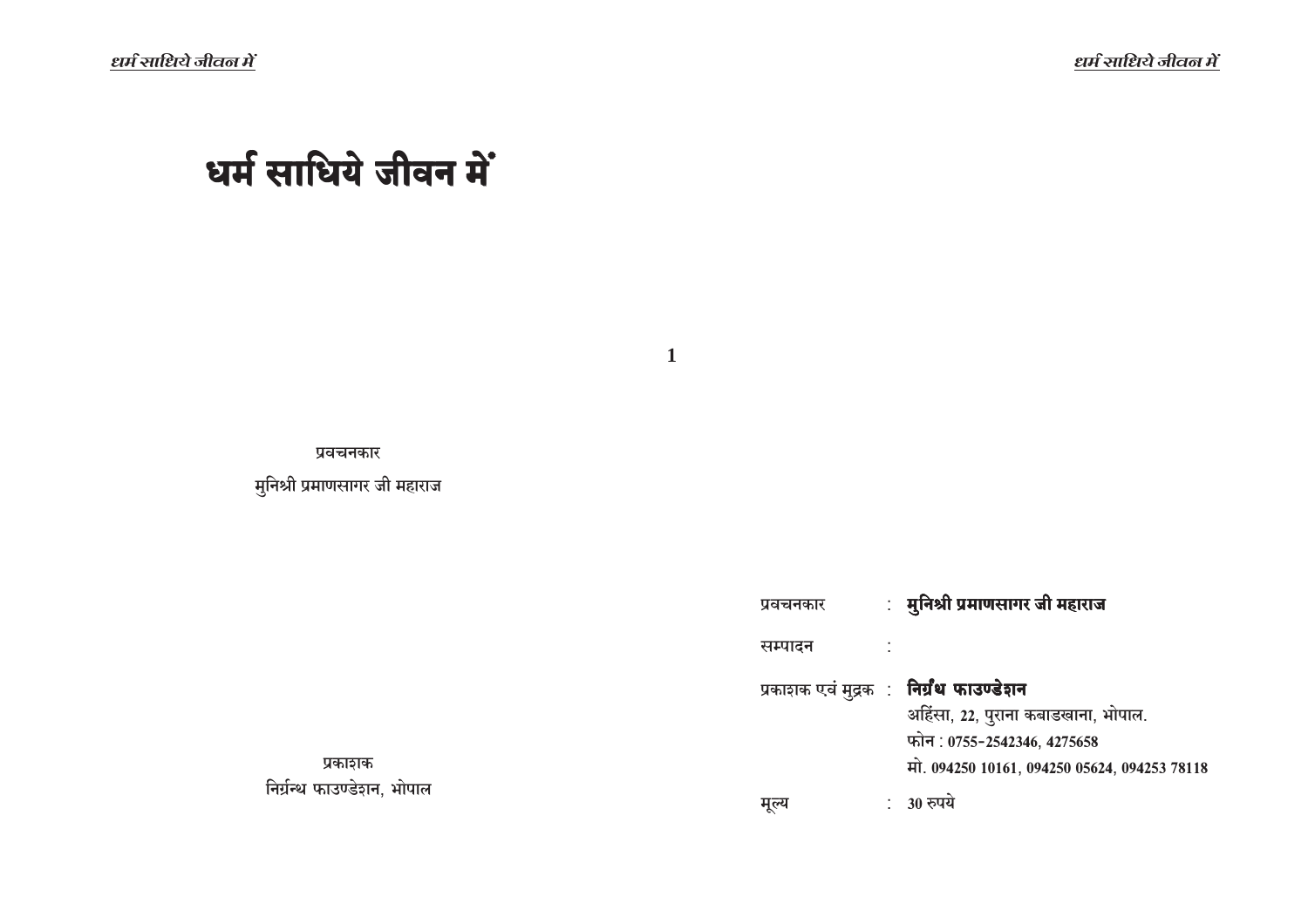# प्रस्तुति

जैन उपासना एवं साधना के मार्ग में निरन्तर विकास एवं स्थायित्व के लिए एक अन्यतम साधन के रूप में प्रयुक्त होने वाली भावनाओं का अत्यधिक महत्व है। इनके विभिन्न प्रयोग व उनकी उपलब्धियों का विवरण भी जैनधर्म के ग्रन्थों में समुपलब्ध होता है।

जैन साधना में अनेक प्रकार की भावनाओं का विचार किया गया है । कभी ब्रतों की सुरक्षा के लिए अनेक भावनाओं को भाने का परामर्श दिया, तो कभी व्यवहार की समीचीन प्रवृति के लिए भी भावनाओं का आश्रय लेने की बात कही। अथवा संसार, शरीर और भोगों से विरक्ति/वैराग्य के लिए बारह भावनाओं का अवलम्बन लेने का निर्देश यहां दिया गया है ा

अनादिकाल से शाश्वत इस संसार की अनित्यता का विचार करने से जहां संसार के वास्तविक स्वरूप का बोध होता है, वहीं संसार व भोगों के प्रति होने वाली आसक्ति का क्षय होता है। अशरणभावना का संदेश हमारी अनादिकालीन पराश्रय की वृत्ति पर कुठाराघात करती है। एकत्व व अन्यत्व भावनाओं का चिन्तन करने से अध्यात्मस्थिरता की प्राप्ति होती है। अशुचिभावना शारीरिक सुख-सुविधाओं की लगन को ढीला कर वैचारिक द्रृढता को आविर्भूत करती है। बोधिदुर्लभभावना आत्मगुणों की संप्राप्ति एवं समुपलब्धि का दिग्दर्शन कराकर उनके सम्यक् उपयोग की दिशा निर्धारित करने को बाध्य करती है | अन्तिम धर्मभावना जगत् और जीव के शाश्वत् स्वरूप की स्वगत परिणति का निरूपण करती हुई शाश्वत् शान्ति व सुख की चिरकालीन उपलब्धि बनाये रखने की अमोघ कुंजी है।

बारहभावनाओं का यह चिन्तन किसी भी साधक के लिए अपने लक्ष्य की प्राप्ति के लिए आवश्यक ही नहीं अपितु अनिवार्य होता है अन्यथा उसकी दशा और दिशा सुस्थिर रह सकेगी, इसमें संदेह है।

आध्यात्मिक साधना एवं मुक्ति की प्राप्ति में इन भावनाओं को बीजभूत कहने में कोई भी अतिशयोक्ति नहीं है। अथवा ये भावनाएं साधक के कठिन व परिश्रमपूर्ण पथ की पाथेय होती है।

आचार्यों की जनहितकारी वाणी में इन भावनाओं की विस्तृत व्याख्याएँ/

विवेचनाएं प्रस्तुत हुई हैं। इन्हीं को सूत्र रूप से आश्रयीभूत करते हुए मनि श्री प्रमाणसागर जी महाराज ने अपनी प्रखर एवं उदबोधनात्मक शैली से प्रवचन देकर जनमानस को कृतार्थ किया है। इनमें जहां आबाल-गोपाल बोधगम्य होने योग्य सरलता है तो वहीं पाण्डित्य प्रदर्शन की भावना से पूर्णतया मुक्त उपदेश भी सहजरूप से प्रवाहित होता है । इनमें विचारों का पारदर्शी एवं नि:कलंक स्वरूप को पाया जा सकता है तथा इन रूप आचरण द्वारा तो संसार के अनन्त दु:खों से मुक्ति ही पा सकते हैं।

मुनिश्री का लक्ष्य श्रोताओं को जैन तत्वबोध को सरल एवं सुगम्य बनाने की ओर भी रहा है। उन्होंने इन बारह पाठों के माध्यम से जैनधर्म के अनेक गूढ़ सिद्धान्तों एवं रहस्यों को भी उद्घाटित करने का प्रयास किया है। जो अनायास ही श्रोताओं को मिल जाते हैं।

 $\overline{2}$ 

भाव एवं प्रस्तुति की प्रांजलता तो अनुपम है। कैसे भी कठिन से कठिन भाव को सरल व सुपाच्य रूप से प्रस्तुत करने में आप निपुण हैं। आपके संदेश में लगभग सभी पक्षों को उचित स्थान एवं महत्व स्वत: प्राप्त हो जाता है। वहां कहीं भी स्खलन या त्रुटि को स्थान नहीं मिल पाता है।

मुनिश्री का यह प्रयास आपको कितना सुहाना लगता है तथा यह प्रस्तुति कितनी सार्थक है इसकी समीचीन जानकारी आपकी पुस्तक के प्रति होने वाली रुचि एवं लगन से स्वयमेव मालूम हो सकेगी जब आपके हाथों में यह पुस्तक होगी।

### डी. राकेश जैन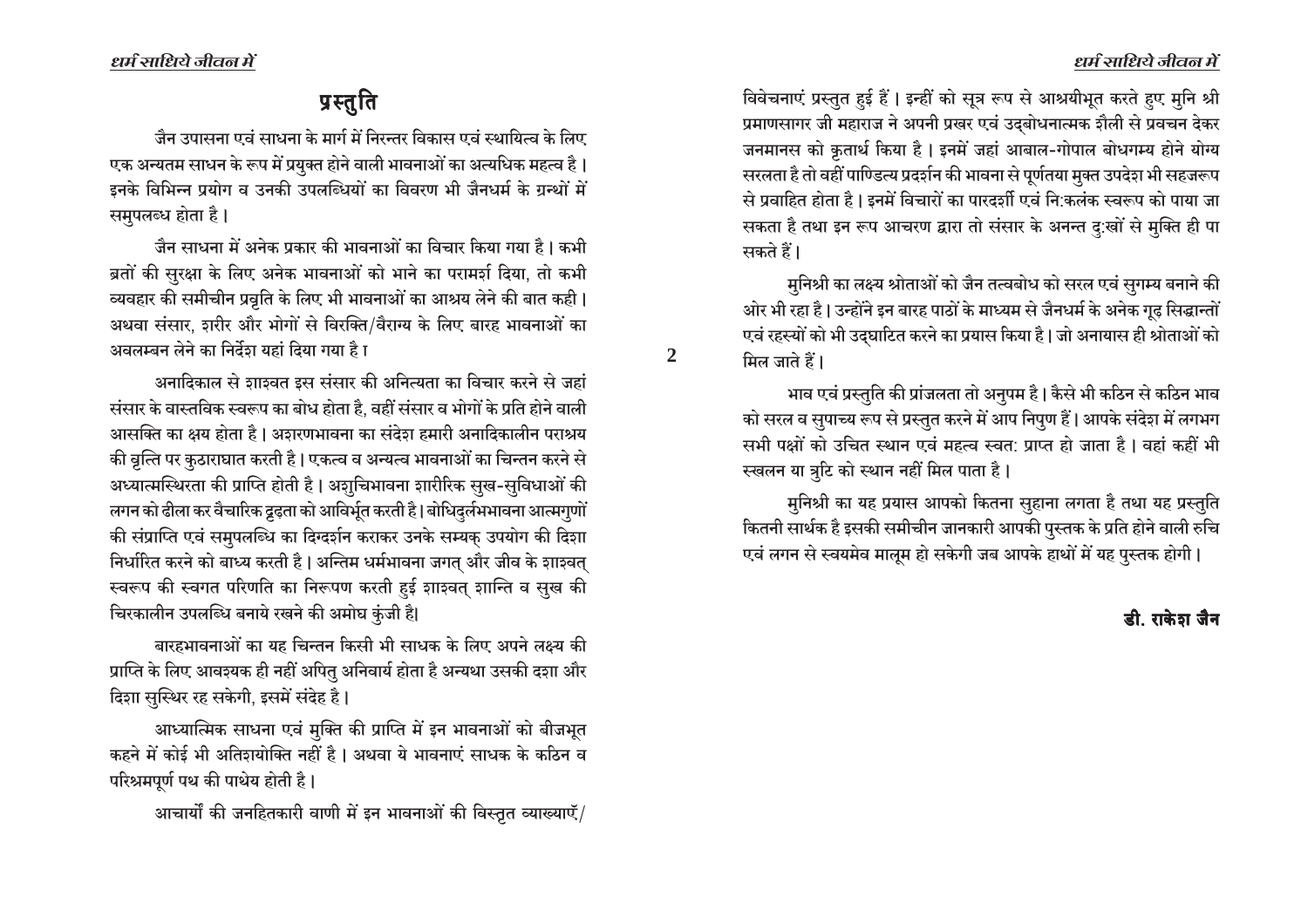सिखाते हैं, यही जीने की सच्ची कला है। जो मनुष्य इसे आत्मसात् कर लेते हैं, उनका जीवन धन्य हो जाता है । उनके जीने का ढंग निराला होता है ।

संत कहते हैं - 'अपने जीवन को समग्रता से पहचानो। जीवन के मुलघटक क्या हैं ? और वे कैसे हैं ? हमारी संस्कृति में बहुत पहले से कहा गया - 'भावना भवनाशिनी'। भावना के बल पर ही संसार है और भावना के बल पर ही संसार से मक्ति ।'

एक भावना संसार वृद्धि करती है, तो एक भावना संसार को समेट देती है। एक भावना भवनाशिनी है तो दुसरी भावना भवविकासिनी बन जाती है। इस प्रकार हमारे चित्त में दो प्रकार की भावनायें आती हैं - १. शुभ भावना और २. अशुभ भावना ।

शुभ भावना हमारे लिये अमृत बनकर हमारे संस्कार को, हमारे सुचरित्र को बनाती हैं, जबकि अशुभ भावनायें जहर बनकर संस्कारों को विकृत कर हमारे चरित्र को बिगाड़ डालती हैं। संत कहते हैं - 'भावनायें तो प्रत्येक मनुष्य के शरीर में अवतरित होती ही रहती हैं।' वे कभी नष्ट नहीं हो सकती। लेकिन उन भावनाओं का दिशा निर्धारण मनुष्य कर सकता है। मनुष्य अपने चित्त की दर्भावनाओं से मुक्त होकर और सुभावना से प्रभावित होकर अपने चिन्तन को उज्ज्वल बनाकर अपना जीवन पवित्र बना सकता है।

निषेधात्मक भावनायें रुग्ण मानसिकता को जन्म देती हैं। यह रुग्ण मानसिकता हमारी सोच को विकृत कर देती है, जबकि सकारात्मक सोच/ सद्भाव/सद्भावनायें हमारे चित्त को पवित्र बनाकर हमारे चिन्तन व चरित्र को निर्मल बनाने में सहायक बनती हैं। अत: हमें अशुभ भावनाओं से बचकर, शुभ भावनाओं का प्रयास करना चाहिये। एक शुभ भावना स्वर्ग, मुक्ति का द्वार खोलती है, तो एक अशुभ भावना नरक ले जाने में सहायक बनती है।

जैन आगमों में अनेक प्रकार की भावनाओं का वर्णन है। उनमें बारह भावनायें प्रसिद्ध हैं। जिनकी चर्चा मैं आज यहाँ करने जा रहा हूँ। जैन कर्मसिद्धान्त में भावनाओं को बहुत महत्व दिया गया है। जैन मनोवैज्ञानिक कहते हैं - कि तुम यदि मन में शुभ संकल्प लेते हो तो केवल शुभ संकल्प ले लेने मात्र से नहीं चलेगा। जैसे धरती पर बीज बो देने मात्र से वह अंकुरित नहीं होता है, उसमें

# अनासक्ति जीवन की कला

हमारा जीवन विषमताओं से भरा है। जीवन में कहीं भी एकरूपता और स्थिरता परिलक्षित नहीं होती। कभी हर्ष-विषाद, कभी प्रसन्नता-खिन्नता, कभी खुशी-गम, कभी शान्ति-अशान्ति, कभी समता-विषमता, कभी सांमजस्य-वैषम्य, कभी सुलझन-उलझन या अनेक प्रकार के आवेग-संवेगों से हमारा चित्त डोलता रहता है। उसमें एकरूपता और स्थिरता दिखाई नहीं पड़ती है। इसका मूल कारण है, हमारे चित्त में, मन में उत्पन्न होने वाली भावनायें । इन भावनाओं में कभी भी स्थिरता नहीं रहती।

संत कहते हैं कि - 'भावनाओं का हमारे जीवन से गहरा सम्बन्ध है।' हमारे चित्त में नित्य प्रति अनेक प्रकार की भावनायें उत्पन्न होती रहती हैं । और सच्चे अर्थों में जैसी भावना उत्पन्न होती है, वैसे ही संस्कार बनते हैं। जैसे संस्कार बनते हैं, वैसा ही हमारा चरित्र बनता है। वस्तुत: चरित्र कुछ और नहीं है, हमारे चित्त में उत्पन्न होने वाली स्थायी भावनाओं का समूह मात्र है। इसलिये मैं कहता हैं - यदि तुम अपने जीवन को स्थिर बनाना चाहते हो, तो अपनी भावनाओं के शोधन के प्रति ध्यान रखो। यह सच है कि हमारी भावनाओं में उतार-चढ़ाव बने रहते हैं, इनमें एकरूपता नहीं है। लेकिन इसका मतलब यह नहीं है कि हम सारी जिंदगी इस उतार-चढ़ाव को झेलने के लिये ही अभिशप्त हैं। यदि स्थायी भावनाओं के परिवर्तन की कला सीख लें तो हम अपने जीवन को सम/स्थिर बना सकते हैं।

बन्धुओ ! हमारे जीवन के साथ एक बहुत बड़ी विसंगति है कि हमारा जीवन सपाट मैदान की तरह नहीं है, हमारे जीवन में अनेक उतार-चढ़ाव हैं। इसमें पर्वत-खाई, नदी-नाले, अनेक घुमाव हैं, जीवन पथ को उसके मध्य होकर आगे बढ़ना है। हमें ऐसे पथ से ही गुजरना है, यह हमारे जीवन की मजबूरी है। अध्यात्मशास्त्र हमें इस विषम मार्ग पर समता से चलने की कला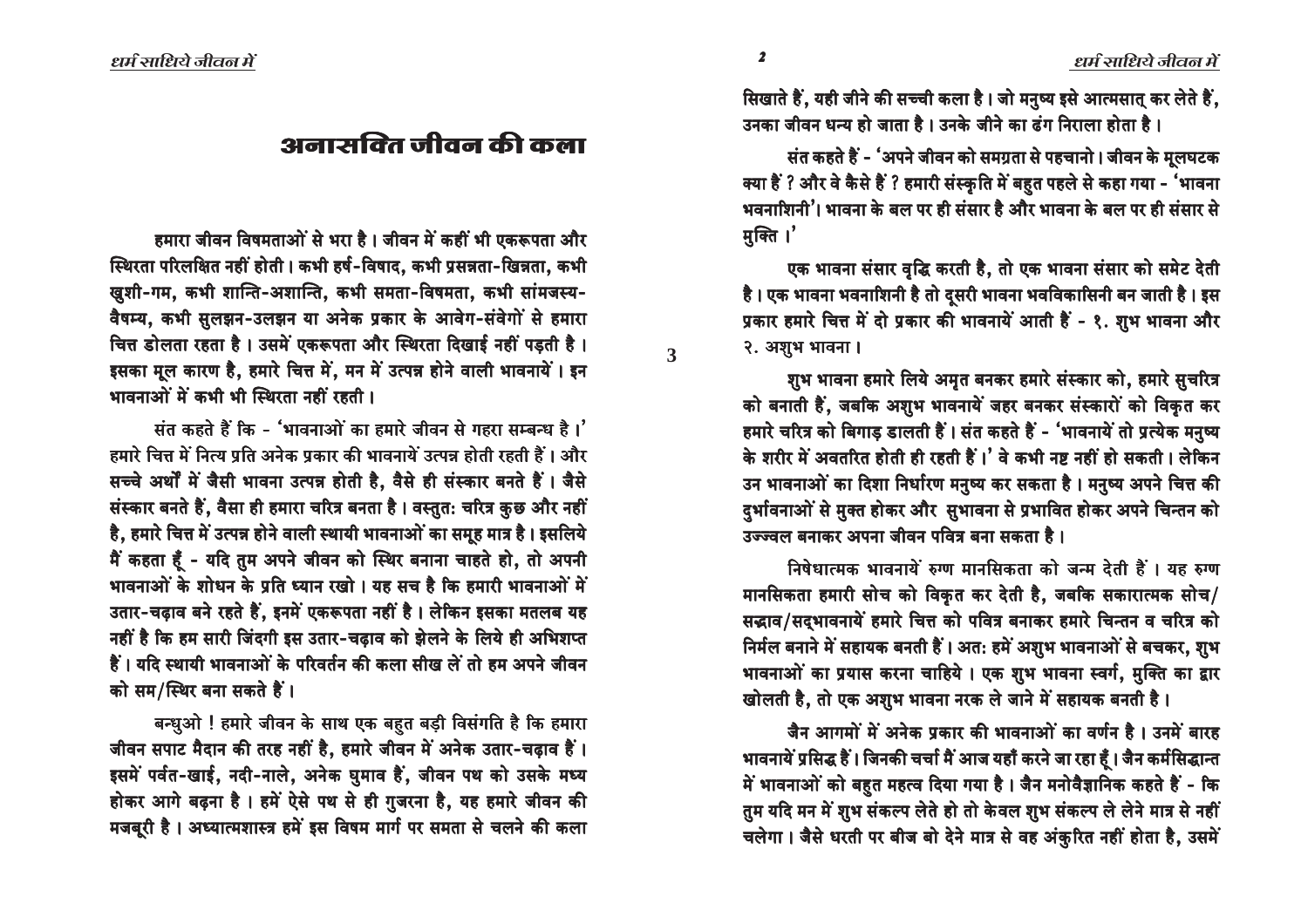खाद, पानी भी देना पड़ता है। सींचना, निदाई, ग़ुड़ाई, रख-रखाव भी करना पड़ता है। तब कहीं बोया हुआ बीज अंकुरित होकर पल्लवित होता है, पुष्पित होता है, विशाल वृक्ष का रूप धारण करता है। उसी तरह अपने शुभ संकल्पों को भावनाओं का सिंचन दो, जिससे तुम्हारे संकल्प पुष्ट होगें, चरित्र निर्मल होगा। जैन गन्थों में बताया गया है कि पाँच वतों की रक्षा के लिये पच्चीस भावनायें हैं। इनके सिंचन से ही संकल्पों में दृढता आती है।

बन्धुओ ! जब हम इस मनोविज्ञान की आधुनिक मनोविज्ञान से तुलना करते हैं. तो दोनों में बहत समानता पाते हैं। मनोविज्ञान के अनुसार चौदह मूल वृत्तियाँ होती हैं। इन मूल वृत्तियों से हर प्राणी कमोवेश प्रभावित रहता है। ये वृत्तियाँ हैं - भोजन की वृत्ति, पलायन की वृत्ति, विकर्षण की वृत्ति, बच्चों को खिलाने की वृत्ति, आत्म रक्षण की वृत्ति, प्रकाशन की वृत्ति, भय की वृत्ति, निद्रा की वृत्ति आदि ये सब मूल प्रवृत्ति स्थायी नहीं हैं, इनमें परिष्करण संभव है। अत: मनुष्य अपने चिन्तन से इनका परिमार्जन, उदात्तीकरण एवं फिर जीवन में रूपान्तरण कर सकता है।

मनोवैज्ञानिक वृत्तियों के रूपान्तरण को चार प्रकार से मानते हैं - १. दमन, २. विलयन, ३. मार्गान्तरीकरण और ४. शोधन।

दमन - इसमें सबसे पहला उपाय है दमन । प्राथमिक अवस्था में कोई दर्वति उभरे तो उसे वहीं रोक दिया जाय। किन्तु आजकल मनोवैज्ञानिक दमन को हानिकारक मानते हैं। जबकि इसके फायदे बहुत हैं। यदि दुष्प्रवृत्ति मन में उठती है और उसे शुभ संकल्प के द्वारा रोक दिया जाता है, तो तुम्हें जीतने के लिये यह दमन सहायक बन जाता है।

विलयन - विलयन के अन्तर्गत दो रूप होते हैं। पहला निरोध, दुसरा विरोध। निरोध का मतलब है कि चित्त में भावनाओं को उभरने ही मत देना, उसे उत्पन्न ही नहीं होने देना। उसे वही रोक देना। जबकि विरोध का मतलब है कि जब हमारे मन में कोई भावनायें प्रबलता से हों या उभर रही हैं, तो अपने चित्त में अन्य वृत्ति को उभार देना। इस प्रकार दोनों की ताकत बराबर है, तो वे दोनों स्वयमेव विलय हो जायेंगी। यदि मन में द्वन्द्व की स्थिति उभर रही है, तो अपने भीतर सहानुभूति की वृत्ति को जागृत कर दें, जिससे सहानुभूति की वृत्ति बढ़ेगी तो द्वन्द्व वृत्ति अपने आप खतम हो जायेगी।

मार्गान्तरीकरण - मन में कोई वृत्ति उभरे तो हम अपने चित्त को कहीं और लगा दें, मोड़ दें। संत कहते हैं - जब मनुष्य अपने जीवन को किन्हीं उच्च आदर्शों के प्रति समर्पित कर देता है, उसका बार-बार अनुस्मरण करने लगता है, तो चित्त में पहले उभरी हुई दुर्भावनायें स्वयमेव शान्त हो जातीं हैं, जिससे हमारे चिन में शान्ति का आविर्भाव हो जाता है ।

शोधन - शोधन का मतलब है, उस वृत्ति की जड़ को ही खत्म कर देना। इस प्रकार पहले दमन फिर विलयन, फिर मार्गान्तरीकरण और अन्त में शोधन के क्रम में पहुँचा जाता है।

जैन तत्त्व चिन्तकों के अनुसार - हम अपनी वृत्ति और प्रवृत्ति में आमूल-चूल परिवर्तन कर सकते हैं। भावनाओं से हम कर्म की निर्जरा करते हैं। निर्जरा का मतलब 'वृत्तियों के क्षरण' से ही है। जब हमारी वृत्तियों का क्षरण होता है तो हमारे भावनात्मक स्वास्थ्य में परिवर्तन आता है, जिससे हमें अहोभाव की अनुभूति होती है, यही कर्म निर्जरा का परम आनन्द है। यह सब कुछ किया जा सकता है, भावनाओं के बल पर। इसलिये हमारी संस्कृति में कहा है कि - $'$ भावना भवनाशिनी $'$  ।

#### 'यदभाव्यते तदभवति'

जिसकी जैसी भावना होती है, उसको वैसा फल मिलता है। एक प्रसंग याद आ रहा है - शिष्य गुरु के पास गया और गुरु से कहा - 'गुरुदेव ! वर्षों से ध्यान लगाने की कोशिश कर रहा हूँ, लेकिन ध्यान में स्थिरता नहीं आ रही है। मुझे ध्यान का उपाय बतायें। मैं परमात्मा का ध्यान करना चाहता हूँ, लेकिन परमात्मा मुझे कहीं दिखाई ही नहीं देता।'

गुरुदेव ने कहा - तुमने भैंसे को देखा है। यदि हाँ, तो तीन दिन तुम भैंसे का ध्यान करो। फिर मैं तुझे परमात्मा के ध्यान का रहस्य बतलाऊँगा।

शिष्य श्रद्धालु था। गुरु की आज्ञा से एक गुफा में जाकर भैंसे का ध्यान करने लगा। भैंसे के ध्यान में वह इस तरह मग्न हो गया कि ख़ुद को ही भैंसा जैसा महसूस करने लगा। तीन दिन पूरे हो गये। गुरु ने गुफा के द्वार पर आकर आवाज लगाई -'तेरे ध्यान का काल पूरा हो गया है, अब तू बाहर निकल आ।'

 $\boldsymbol{\beta}$ 

 $\overline{\mathbf{A}}$ 

 $\blacktriangleleft$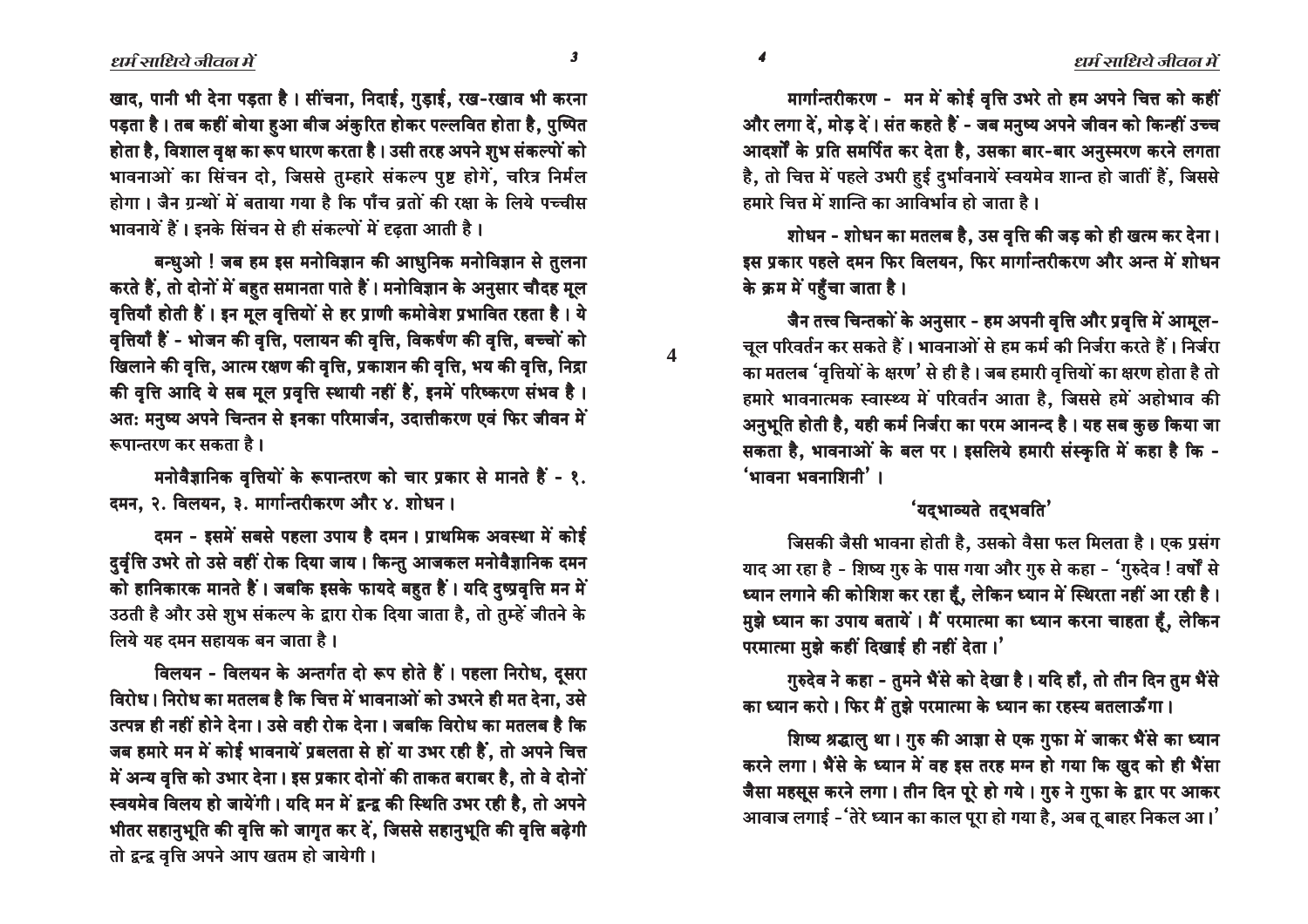शिष्य ने कहा - गुरुदेव ! मैं बाहर निकलने की बहुत कोशिश कर रहा हूँ, पर निकल नहीं पा रहा हूँ, क्या करूँ ? मेरे सींग बहुत बड़े हैं, वे द्वार पर अटक रहे हैं. मैं बाहर कैसे निकलँ ?

आदमी भैंसे का ध्यान करता हुआ, भैंसा बन सकता है, तो परमात्मा का ध्यान करते हुए परमात्मा क्यों नहीं बन सकता ?

इसलिये हमारे नीति ग्रन्थों में कहा गया है - जैसी भावना भाता है. वैसा उसका जीवन बनता है। हमारी जैन परम्परा में बारह भावनाओं को भाने की प्रेरणा दी गई है। ये बारह भावनायें हैं - १. अनित्यभावना, २. अशरणभावना, ३. संसारभावना, ४. एकत्वभावना, ५. अन्यत्वभावना, ६. अशुचिभावना, ७. आम्रवभावना, ८. संवरभावना, ९. निर्जराभावना, १०. लोकभावना, ११. बोधिदुर्लभभावना और १२. धर्मभावना ।

इनके द्वारा ही हम अपने चित्त में उभरने वाली जितनी भी बीमारियाँ हैं. उनका उपचार कर सकते हैं, यह रामबाण औषधि है।

हमारे आचार्यों ने इन भावनाओं को बहुत उपयोगी बताते हुये कहा -

'वैराग्य उपावन माई, चिंतो अनुप्रेक्षा भाई।'

ये वैराग्य की उत्पत्ति में माता की तरह हैं। जैसे माँ अपनी संतान का पालन-पोषण करती है, उसके स्वास्थ्य को पुष्ट करती है। इसी तरह ये भावनायें हमारे अन्दर वैराग्य को जन्म देकर उसका संरक्षण करती हैं। इन भावनाओं के ही आश्रय से हम अपने जीवन के क्रम को आगे बढा सकते हैं।

अनुप्रेक्षा एक शब्द है, अनुप्रेक्षा का मतलब है - बार-बार चिंतन करना, बार-बार विचार करना। चिन्तन या अनुप्रेक्षा का तात्पर्य है किसी घटना का बार-बार विचार करना। और जब वह तात्त्विक स्तर पर किया जाये तो अन्दर के विचारों का शोधन हो ही जाता है ।

अनुप्रेक्षा का अर्थ है अन्त:विश्लेषण, अपने भीतर झाँकना, अपने को निहारना, हर घटना का विश्लेषण करके उससे अनुभव का रस निचोड़ना। घटनायें घटती हैं, हम उन्हें अक्सर घटना की तरह ही जी लेते हैं। लेकिन, वे लोग विरले होते हैं, जो घटना से कोई न कोई रस निकाल कर उसे अपने अनुभव का आधार बनाते हैं, उससे प्रेरणा पाकर अपने जीवन को सन्मार्ग पर लगाते हैं। वस्तुत: विश्लेषण की क्षमता एक असाधारण क्षमता है। जो मनुष्य अपने अन्त:विश्लेषण में समर्थ हो जाता है, वह अपनी आत्मा में असाधारण शक्तियों के विकास करने का सौभाग्य पा जाता है।

विश्लेषण वह विधि है जो असार में भी सार को प्रदान करती है । आप लोगों ने देखा होगा कि लोक में बहुत सारी चीजों की एसेंस बनाई जाती है। आपको पता है यह एसेंस कैसे बनाया जाता है ? जैसे, गुलाब का एसेंस कैसे निकाला जाता है ? जितनी भी सिन्थेटिक चीजें बनती हैं. वे सब विश्लेषण पद्धति के आधार पर बनाई जाती हैं। वैज्ञानिक ग़ुलाब का विश्लेषण करके देखते हैं कि आखिर गुलाब में कौन-कौन से तत्त्व हैं। जिसके कारण यह सुगन्ध बनी। और फिर उसके बाद छाँटते हैं कि किन-किन चीजों में वे तत्त्व हैं, जो गुलाब में सारे तत्त्व एक ही जगह हैं। वैज्ञानिक विश्लेषण करके अलग-अलग पदार्थों से अलग-अलग तत्त्वों को निकालते हैं और उन सबको मिला कर जब एक कर देते हैं, तो गुलाब का एसेंस प्राप्त हो जाता है। यह एक प्रकार की विशेष उपलब्धि है।

यदि हम स्वयं के प्रति जागरूक हैं, हमने घटने वाली घटनाओं के विश्लेषण की क्षमता प्राप्त कर ली है, तो हर घटना हमारे लिये बहुत बड़ी प्रेरणा बनेगी। भावनाओं के चिन्तन से ही यह क्षमता शनै: शनै: विकसित होती है, और इस क्षमता से सम्पन्न व्यक्ति हर स्थिति में सुखी एवं सन्तुष्ट रहकर जीने की कला का अभ्यासी हो जाता है। भावनाओं से ही हमारी आत्मा में ऊर्जा का संचार होता है, ऊर्जा का आविर्भाव होता है। जब हमारी आत्मा ऊर्जा बन जाती है, तो हमें कुछ ज्यादा सोचने-समझने की जरूरत नहीं होती।

आय़र्वेद एवं होम्योपैथी में भावनाओं का बड़ा महत्त्व है। आयुर्वेद की बहुत सारी औषधियाँ ऐसी हैं, जिनमें भावनायें ही दी जाती हैं। होम्योपैथी का सारा काम 'पोटेंसी' पर निर्भर करता है। मुझे एक होम्योपैथी चिकित्सक ने बताया कि - 'महाराज ! मैं आपको एक सामान्य शक्कर की गोली और एक होम्योपैथी मेडिसन की गोली दूँ तो आप क्या, दुनिया का कोई भी 'लेब' भी यह पता नहीं चला सकता कि कौन-सी सामान्य गोली है, और कौन-सी दवाई

 $\boldsymbol{5}$ 

6

 $\overline{\mathbf{5}}$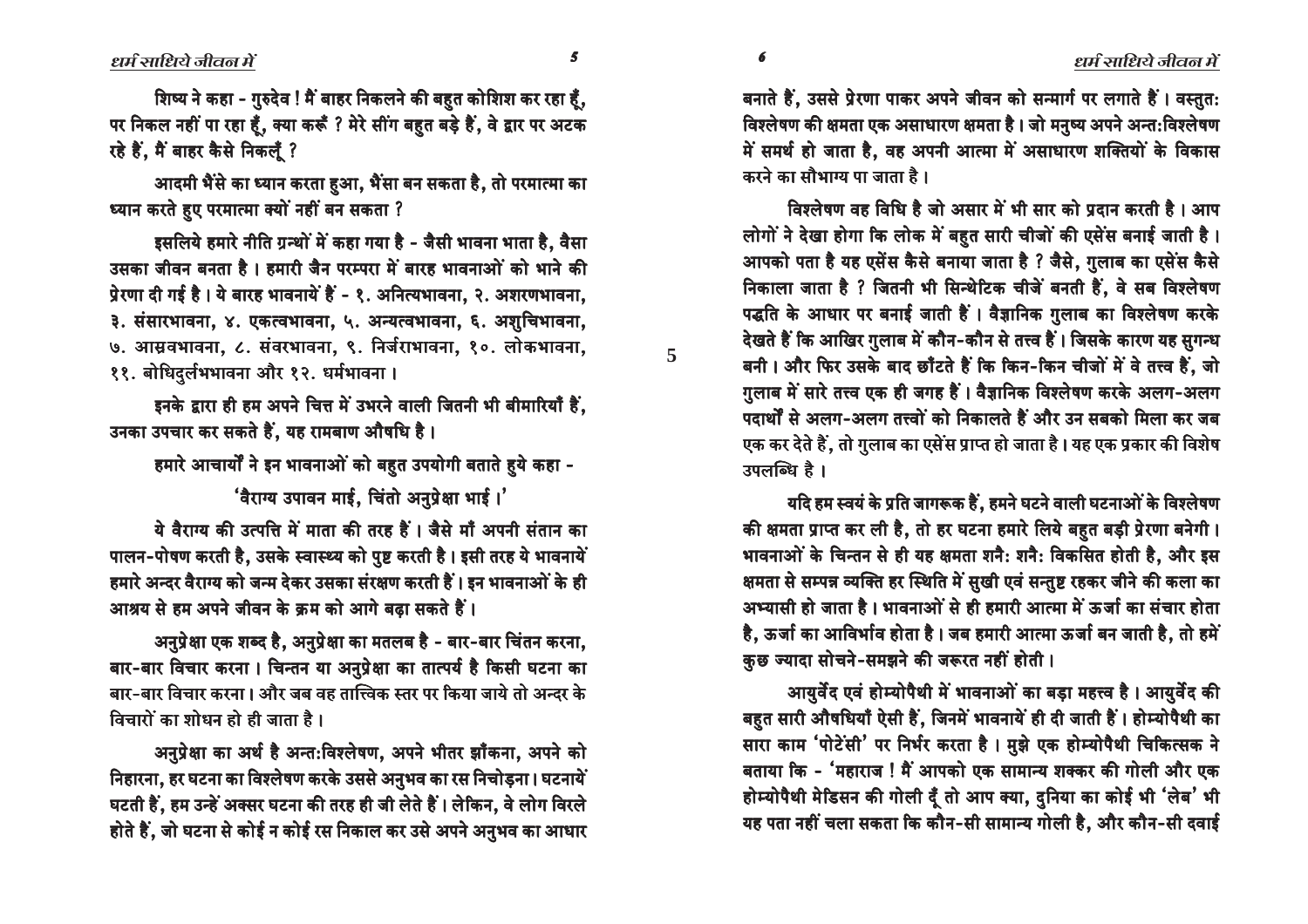धन्यवाद । और इतना कहते हुये भारी आँखों से वृक्ष को देखता हुआ पत्ता नीचे गिरा। जब पत्ता नीचे गिरा तो वृक्ष ने गिरते हुए पत्ते को समझाया - तुम व्यर्थ में हु:खी हो रहे हो, संसार की तो यही रीत है - एक आता है, दूसरा जाता है। अभी तुम जा रहे हो, तुम्हारे से पहले न जाने तुम्हारे जैसे कितने पत्ते आये और चले गये. उनके जाने पर ही तो तुम आ सके !

यही नियति है बन्धुओ ! 'सच्चे अर्थों में विचार किया जाये तो संसार के हर संयोग की स्थिति केवल एक पत्ते की तरह ही है, जो कल तक पेड़ पर टिका रहा है उसे झडना ही पडता है।

संत कहते हैं - कली कहीं पर खिल रही थी, वहीं पास में ही कोई फूल मुरझा रहा था। हकीकत तो यह है कि हर कली का आविर्भाव केवल मुरझाने के लिये होता है, आज कली खिली है, तो कल उसे मुरझाना होगा। सच तो यह है िक 'जो व्यक्ति खिलती हुई कली में उसके मुरझाने के रूप को देख लेता है, वही सच्चे अर्थों में प्रज्ञा को उपलब्ध हो जाता है, वह अपने जीवन को सन्मार्ग  $\pi$  लगा देता है। $'$ 

कली का खिलना एवं मुरझाना निश्चित ही है। क्या पता तुम्हारे जीवन की कली कब मुरझाये, इसलिये इस खिली हई कली के सदपयोग करने की कला सीख लो. और यही कला जीवन जीने की कला है। यह कला केवल वे ही <u>सीख पाते हैं जो अनित्यभावना को प्राप्त कर लेते हैं।</u>

> $R$ रज चाँद छिपे निकले ऋतु फिर फिर कर आवे । *̇bŸa ¿b‡N yCPa ka»C ±»b D´a\* ±bÎC \$ ̇bŸa ¿b‡N yCPa ka»C ±»b D´a\* ±bÎC \$̇bŸa ¿b‡N ka»C ±* पर्वत पतित नदी सरिता जल बहकर नहीं हटता ।  $\bar s$ क्यॉस चलत त्यों कटे काठ. ज्यों आरे सो कटता ।। *ओस बूँद में गले धूप में वा अंज़ुरी पानी । छिन-छिन यौवन क्षीण होत है क्या समझे प्राणी ।। इन्द्र*जाल आकाशनगर सब जग संपत्ति सारी ।  $\overline{x}$ *9 iHz iHHz addit as at 315 and 11*

प्रकृति भी एक बहुत बड़ा शास्त्र है। सूरज का ऊगना और डूबना, जन्म

वाली । हमारे यहाँ तो जो भी अल्कोहल के माध्यम से 'पोटेंसियेट' किया जाता है, उसमें अल्कोहल तो उड़ जाता है। हमारी सारी चिकित्सा 'पोटेंसी' पर निर्भर करती है। जितनी अधिक पोटेंसी होगी वह दवा उतनी अधिक प्रभावी होगी। जैसे भावनाओं के प्रभाव से औषधि में गुणवत्ता बढ़ती है, वैसे ही  $\overline{\text{a}}$ भावनाओं के प्रभाव से हमारी आत्मा की क्षमतायें भी विकसित होती हैं।'

आज हम इन्हीं भावनाओं में से पहली भावना अनित्यभावना की चर्चा करेंगे। अनित्यभावना का मतलब है, जो कुछ भी उत्पन्न हुआ है वह सब विनाशीक है। जिसका जन्म हुआ है, उसका मरण सुनिश्चित है। जो आया है वह जायेगा, जो मिला है वह बिछुड़ेगा, जो बना है वह बिगड़ेगा। सच्चे अर्थ में मृत्यु जन्म के लिये, आना जाने के लिये, ऊगना डुबने के लिये, मिलना बिछुड़ने के लिये है। जब जन्म होता है, तो हम हर्ष मनाते हैं और जब मरने लगता है, तो मातम छा जाता है। जन्म में जश्न, मृत्यु में मातम - यह हमारे मन की दर्बलता है। किसी के आगमन पर हर्ष और किसी के जाने में कष्ट। कोई आता है, तो हम उसकी आगवानी करते हैं, हमें हर्ष होता है, किन्तु उसके जाने से हमें विदाई का, विछोह का गम सताने लगता है। इस प्रकार आगमन पर प्रसन्नता एवं विदाई में खिन्न हुये बिना नहीं रह सकते ।

इस तरह आना-जाना, मिलना-बिछुड़ना, सुख-दु:ख चलते रहते हैं, ये सब प्रकृति के नियम हैं, उत्पत्ति और विनाश तो सृष्टि का क्रम है। आज तक एक भी वस्तु या व्यक्ति इसका अपवाद नहीं रह सका है। हम लाख कोशिश कर लें, सृष्टि के इस नियम को परिवर्तित नहीं कर सकते, क्योंकि ये सार्वभौमिक और सार्वकालिक क्रियाएँ हैं। जो इस रहस्य को जानते हैं. वास्तविकता को पहचानते हैं वे इस उत्पत्ति और विनाश के क्रम में अपने अन्दर एक स्थायी भावना को बनायें रखते हैं। उनको आगमन-विछोह, पाने-खोने दोनों में समभाव रहता है। इस समता तक वही पहुँच सकता है, जो इस अनित्यता का नित्य प्रति स्मरण करता रहता है।

एक बार ऐसा हुआ - डाल से झरते हुए पत्ते ने वृक्ष की ओर देखकर कहा - मैं अब जा रहा हूँ। काफी समय तक तुम्हारे साथ रहा, अब पता नहीं हमारा तुम्हारा मिलन फिर कब होगा ? हाँ, आपके साथ इतने दिन रहा इसका

ó ò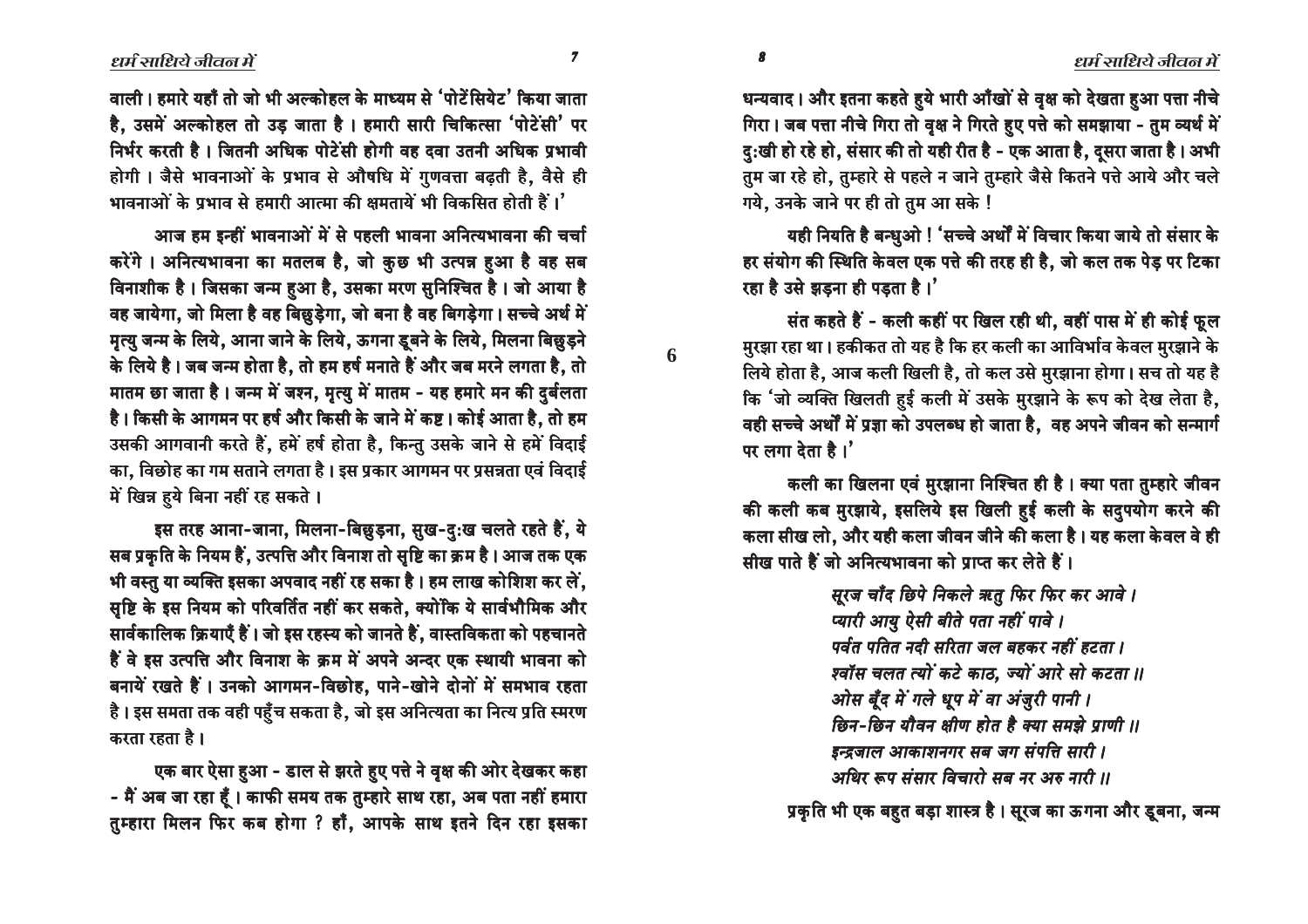पता नहीं लगता है कि वह कहाँ चली गई। ऐसे ही हमारा यह जीवन है, आज यह चमकता हुआ जीवन हमें दिखाई पड़ रहा है, लेकिन यह जीवन कितने पल तक ठहरेगा ? इसका कोई अता-पता नहीं है। आज जीवन है, अगले पल की बात को जाने दें, अगली श्वॉस का भी भरोसा नहीं। जो इस सत्य को जानता है, वह अपनी एक-एक श्वॉस को सार्थक करने का प्रयास करता है। तम्हारी जिंदगी भी अंजुली से गिरते हुए जल के समान है, एक-एक बूँद जल अंजुली से गिरता है, उसी तरह जीवन क्षण-क्षण क्षीण होता जा रहा है। अत: जो जीवन को सार्थक बनाने की कला सीखता है. उसके ही अनित्यभावना का सार प्राप्त होता है।

संत कहते हैं - तुम्हारे जीवन का एक क्षण भी जाये, उससे पहले उस क्षण को निचोड़ कर उसमें से अमृत प्राप्त कर लो। यदि जीवन के स्वरूप को समग्रता <u>से पहचान लिया और जीवन के सार तत्त्व को पाने का उद्देश्य बना लिया है तभी</u> हमारा जीवन सार्थक हो सकेगा, अन्यथा हमारा जीवन यूँ ही आना-जाना है, हमें कुछ भी प्राप्त नहीं हो सकता। बन्धुओ ! एक-एक क्षण में हमारा जीवन क्षीण होता जा रहा है। मैं तो कहता हूँ कि मरने में कोई आश्चर्य नहीं है, आश्चर्य तो केवल इस बात का है कि हम जिंदा हैं ! जिंदा रहना आश्चर्य की बात है, मरना कोई आश्चर्य की वस्तु नहीं है, क्योंकि जिस समय हम जन्म लेते हैं, उसी समय हमारे साथ मौत की विधि भी सुनिश्चित हो जाती है। वस्तुत: जन्म के साथ ही व्यक्ति मौत का वारंट लेकर आता है। उत्पत्ति के साथ अन्त भी ज़ुड़ा हुआ है। जो इस बात को जानता है वह उत्पत्ति में प्रसन्न नहीं होता और मृत्यु में खिन्न नहीं होता है, अपितु जितना जीवन बचा है, उसका उपयोग करने लगता है ।

महाभारत का एक प्रसंग स्मरण में आ रहा है - 'युधिष्ठिर से यक्ष ने पूछा कि आश्चर्य क्या है ? इसके पहले यह प्रश्न नकुल, सहदेव से भी पूछा गया था। वे इसका उत्तर नहीं दे पाये। भीम के दिमाग में भी उत्तर नहीं आया कि आश्चर्य क्या है ? और अर्जुन भी इस प्रश्न बाण को नहीं भेद सका। किन्तु यधिष्ठिर ने सोच कर जबाव दिया।'

आप पूछते हो आश्चर्य क्या है ? अरे ! रोज-रोज हजारों लोग मौत के मुँह में जाते हैं, इसके बाद भी और बाकी लोग जिंदा रहना चाहते हैं, इससे बड़ा

और मरण या संयोग और वियोग ये हमें संदेश देते हैं - जो ऊगता है वह अस्त होता है। यह प्रकृति का नियम है। हमारा जन्म वस्तुत: जीवन का सूर्योदय है और मरण सूर्यास्त। पर हम यह सोचते हैं कि सूरज उगा है, तो सदैव उगा रहेगा, हमें सूरज के ऊगने का ख्याल तो रहता है, पर उसके डूबने का भान नहीं होता।

संत कहते हैं - जो मनुष्य सूरज के ऊगने के साथ-साथ उसके डूबने की घड़ी को अपने सामने रखता है, वह अंधेरा होने के पहले अपने लिये सब कुछ प्रबन्ध कर लेता है। और जो केवल सूरज के ऊगने के उल्लास में डूब जाता है, भविष्य में उसे भयानक अंधेरे का सामना करने के लिये मजबूर होना पड़ता है।

ऋतुयें परिवर्तित होती रहती हैं। परिवर्तन संसार का नियम है। यह परिवर्तन अटल है। इसे कोई टाल नहीं सकता। बस यदि तुम इस परिवर्तन से कुछ प्रेरणा पाना चाहते हो तो तुम केवल इतनी प्रेरणा पा सकते हो कि जब तक कुछ परिवर्तित हो, तुम अपने भीतर के अपरिवर्तित स्वरूप को प्राप्त कर लो । जब तक कुछ नष्ट हो, जो तुम्हारे भीतर का नश्वर है उसे पहचान लो। वस्तुत: जगत् के जितने भी संयोग हैं, वे वियोग धर्मा हैं, वे क्षणक्षयी हैं, वे नश्वर हैं,  $\overrightarrow{a}$  अशाश्वत हैं।

<u>अनित्यभावना तो यही कहती हैं कि संयोगों की नश्वरता को पहचान कर</u> अपने भीतर के अविनश्वर शरीर को जानने की कोशिश करो। जगतु की अनित्यता को पहचानकर अपनी आत्मा की नित्यता को पहचानने का प्रयास करो । जो नश्वर है उसके मोह, व्यामोह से मुक्त होकर अपने अविनश्वर तत्त्व से अनुराग करो, उसका सत्कार करना सीख लो । यदि इतना तुम कर लेते हो तो तुम्हारे जीवन में तुम्हें बहुत कुछ प्राप्त हो जाता है। ध्यान रखना जीवन का क्रम तो बहते हुए झरने के प्रवाह की भाँति है, जो एक बार जल बहना शुरु होता है, तो बहते ही जाता है, फिर एक पल को भी रुकता नहीं है। हमारे जीवन की गति अविरल चल रही है। इस अविरल चलते हुये जीवन में भी कुछ थम कर पाना चाहें, तो अपने एक-एक क्षण का सदुपयोग करें। संत कहते हैं -

'ओंस बूंद ज्यों गले धूप में वा अंज़ूरी पानी।'

रात में ओस पड़ती है घास पर। ओस की बूंद कितनी देर चमकती है। जब तक धूप की किरणें उस पर नहीं पड़ती। धूप की किरणें पड़ते ही उस बूँद का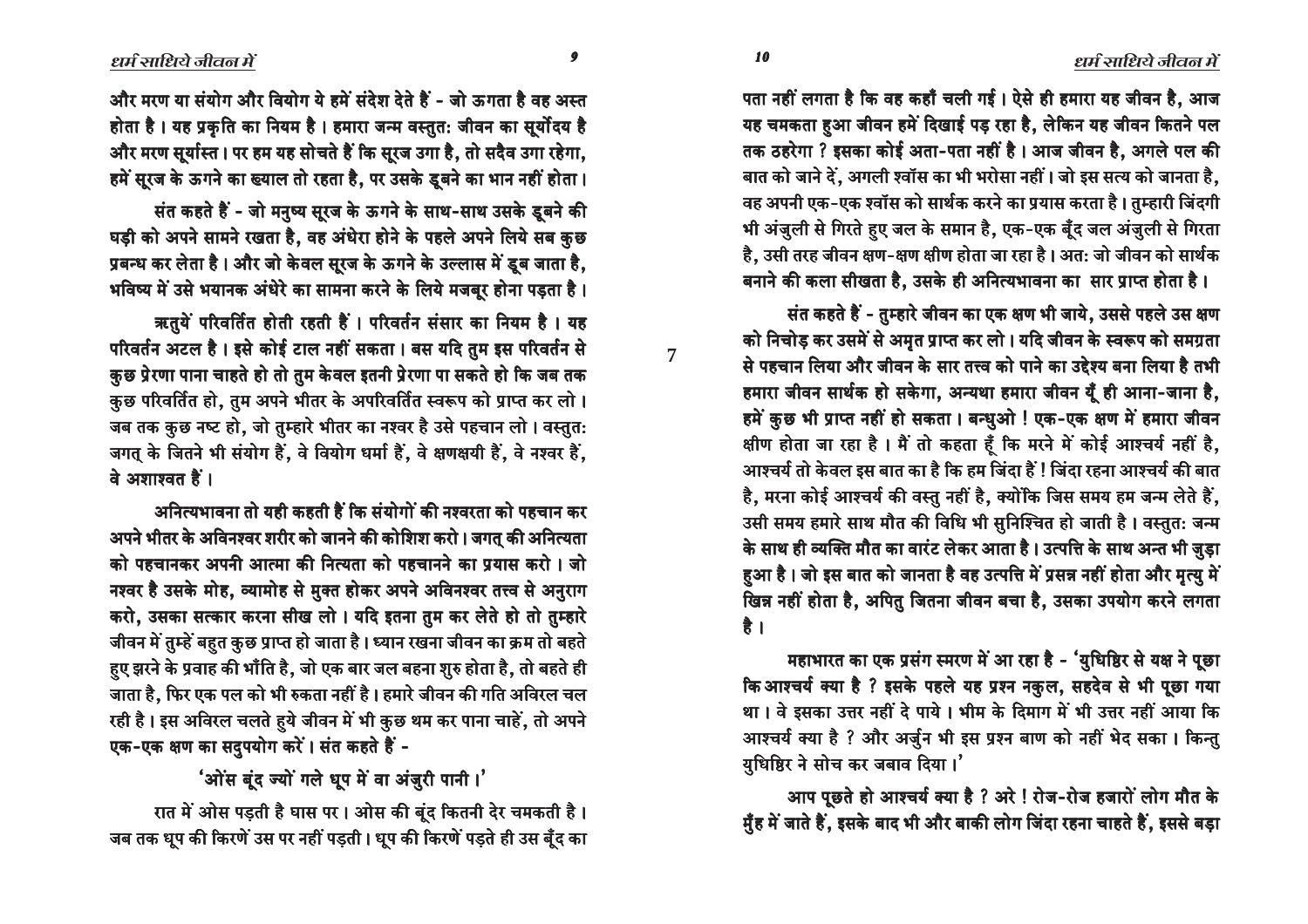आश्चर्य और क्या हो सकता है ? संसार में सबसे बचा जा सकता है, लेकिन मौत से बचना नितान्त असंभव है। न केवल हमारा जीवन, बल्कि जीवन के साथ जितनी भी चीजें हैं, वे सब नश्वर हैं। यही अनित्यभावना कहती है। हमारा तन, धन और परिजन सभी नश्वर है। तन किसी का भी शाश्वत नहीं रहा है। एक दिन इस तन की परिणति है 'चिता की राख'। जो तन को सजाते-संवारते, मेंटेन करने की कोशिश में लगे रहते हैं, किन्तु यह कितनी देर मेंटेन रहता है। यदि कोई फोटोग्राफी की व्यवस्था की जाये, जो हमारे पल-पल की फोटोग्राफी करे, और उन रूपों को हमारे सामने रखा जाये तो हो सकता है कि हम ही उसे पहचानने में असमर्थ हो जायें ।

परिवर्तन जीवन का स्वभाव है, पल-पल में परिवर्तन होता है, हालाँकि यह बात अलग है कि हर आदमी अपने तन को हर वक्त अप-टू-डेट बनाये रखता है, बनाये रखने की कोशिश करता है। भले ही काल ने उसे आउट-आफ-डेट कर दिया हो। संसार में एक भी प्राणी ऐसा नहीं है, जो हमेशा अप-टू-डेट रहा हो। क्योंकि धन भी अशाश्वत है, और परिजन भी अशाश्वत हैं। जो इस हकीकत को जान लेता है, उसी को अनित्यता का बोध प्राप्त होता है। इससे तीन लाभ होते हैं - १. आसक्ति का छूटना, २. आकुलता का मिटना और ३. समता का विकास होना। आप नित्य प्रति विचार करते रहें तो आपकी आसक्ति मिटेगी।

बन्धुओ ! हमारा चित्त वहीं आसक्त होता है, जहाँ स्थायित्व का भाव जुड़ा रहता है। जहाँ स्थायित्व की भावना होती है, वहाँ लगाव हो जाता है, और जहाँ अस्थायित्व की भावना होती है, वहाँ लगाव नहीं होता। आप मकान में भी रहते हैं, और कभी-कभी होटल में भी ठहरते हैं। किन्तु जो लगाव आपको अपने मकान के प्रति रहता है वह लगाव फाइव स्टार होटल क्यों न हो, उसके प्रति नहीं होता है। क्यों ? क्योंकि होटल अस्थायी है, और हमारा मकान स्थायी होता है, इसलिये मकान का रख-रखाव बढ़िया ढंग से करते हैं। अच्छे-से-अच्छे होटल को छोड़ने पर व्यक्ति को कष्ट नहीं होता, किन्तु मकान से बाहर निकलते ही तकलीफ की अनुभूति होती है। इस प्रकार जहां स्थायित्व का भाव है, वहाँ आसक्ति बढ़ती है, जहाँ आसक्ति बढ़ती है, वहाँ आकुलता बढ़ती

है और उससे दु:ख बढ़ता है। हर चीज को, अपनी संपत्ति को, अपने शरीर को भी अस्थायी मानो, भोग-विलास के साधन क्षणिक हैं, नश्वर हैं, ऐसा मानने से ये हमें अपनी ओर आकर्षित नहीं कर पायेंगे। दु:ख-सुख, अनुकूल-प्रतिकूल, संयोग-वियोग, अच्छाई-बुराई ये सब अस्थायी हैं, आते-जाते रहेंगे, इस तरह के विचार होने से मन में आकुलता-व्याकुलता नहीं होगी। थोडे दिन की बात है, दो दिन का मेहमान हूँ। क्या पता मेरे जीवन का कब अन्त आ जाये। इसके पहले कि जीवन का अन्त आ जाये, मैं अपने जीवन को व्यवस्थित कर लूँ ।

जिस क्षण मनुष्य को अपने जीवन की नश्वरता का बोध होता है, उसी क्षण से जीवन के प्रति आसक्ति क्षीण होने लगती है। सांसारिक संयोगों, सम्बन्धों की नश्वरता का बोध होते ही, उनके प्रति लगाव कम हो जाता है। लगाव को कम करने का तरीका है - सबको नश्वर मानो, क्षणिक मानो, चार दिन की बात है, यह तो सुबह शाम का मेला है, जो हो गया, सो हो गया, फिर सब खतम। यह बोध आपके मन में आ जाये, तो बहुत शान्ति प्राप्त हो जायेगी । मैं यह नहीं कहता कि 'आप नश्वरता को देखकर, मेरी तरह साधु बन जाओ।' साधु बन गये तो बहुत अच्छी बात है। जिस क्षण तुम नश्वरता को सही अर्थों में समझ लोगे, तो फिर संसार में रह नहीं सकोगे। जगत की नश्वरता को समझने से ही, आत्मा की अमरता का पाठ समझ में आता है, और जो जगत की नश्वरता -आत्मा की अमरता को पहचान जाते हैं, वे नश्वर में कभी नहीं उलझते, हमेशा अविनश्वर का सत्कार करने का यत्न करते हैं।

राजा वज्र नित्य प्रति एक हजार पांखुडियों वाले कमल का उपयोग किया करता था । एक माली प्रतिदिन सहस्रदलकमल राजा को दिया करता था । एक दिन राजा सहस्रदलकमल को देख रहा था। देखते ही हैरत रह गया। यह क्या ? इसमें एक भौंरा मरा हुआ पड़ा है। उसे बहुत आश्चर्य हुआ ! जो भौंरा काठ को छेद सकता है, इस कमल को नहीं छेद सका। उसे तुरन्त आसक्ति व्यर्थ है, ऐसा बोध हुआ। आसक्ति के कारण, भौंरा कमल की गन्ध से आसक्त होकर मरा। मैं भी संसार के विषयों में आसक्त होकर मरूँगा। उसे जीवन की नश्वरता का बोध हो गया। अपने जीवन को मृत्युंजयी बनाने के लिये सोचने लगा। सोचते ही

12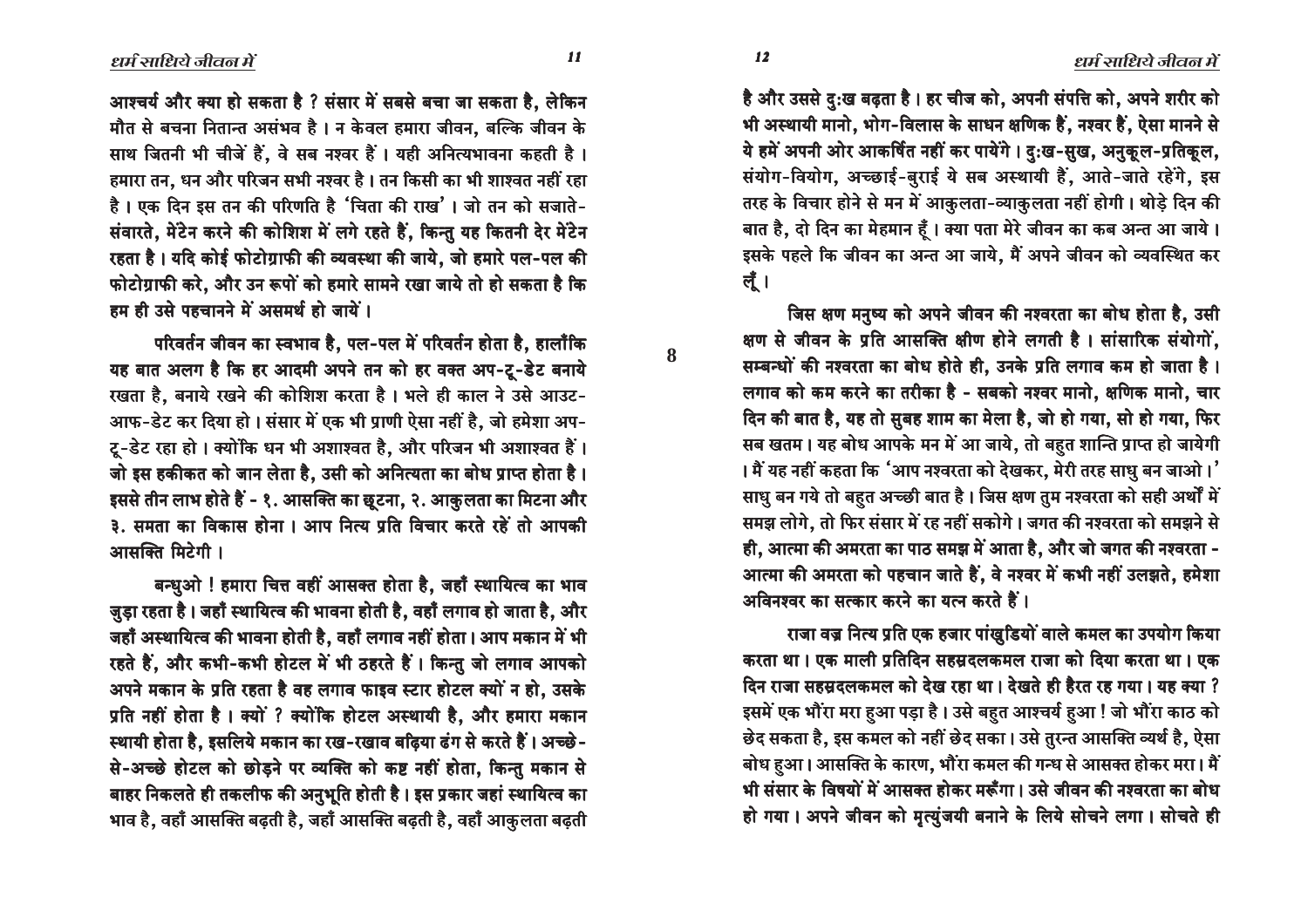बन्धुओ ! तन, धन, वैभव ये सभी नश्वर हैं, ये स्थायी नहीं हैं, तब इनसे आसक्ति क्यों ? आसक्ति को घटाइये, ये सम्पदा चंचला है, इसे शास्त्रों में वेश्या कहा गया है और कीर्ति को कुँवारी। ऐसा इसलिये कहा गया है कि 'सम्पदा कभी किसी एक पति के पास नहीं रहती, अपने पति बदलती रहती है। आज इसके पास है तो कल उसके पास। इसलिये उसे वेश्या कहा गया। कीर्ति इसलिये क़ुँवारी है - जिसे कीर्ति चाहती है, वे कीर्ति को नहीं चाहते और जो कीर्ति को चाहते हैं, कीर्ति उनको नहीं चाहती। इसलिये उसका विवाह नहीं हो पाता। आज की परम्परा में सम्पदा को लक्ष्मी कहा गया है। लक्ष्मी एक प्रतीक के रूप में है। आपने लक्ष्मी की मूर्ति को सदैव खड़ा देखा होगा। क्यों ? इसलिये कि यह कभी टिकती नहीं है. बैठती नहीं है. हमेशा चलने के लिये तैयार रहती है। आज है, कल रहे न रहे कोई भरोसा नहीं।

आचार्य कहते हैं - जब चक्रवर्तियों की सम्पदा शाश्वत नहीं रही. तो तम जैसे साधारण की सम्पदा कैसे शाश्वत रहेगी। इसलिये संपत्ति की आवश्यकता को पहचान कर उसका सदुपयोग करो। पैसा कमाने के पीछे ज्यादा पागल मत हो, पैसे का ज्यादा संग्रह मत करो। जो संग्रहीत धन है, उसका सदुपयोग करो। सार यही है - 'अनासक्ति का भाव जब हमारे भीतर बढ़ेगा तभी हम संपदा की नश्वरता को पहचानेंगे।'

नित्यप्रति अनित्यभावना भाने से आकुलता-आसक्ति घटेगी। संत कहते है कि - 'संसार का सुख भी स्थायी नहीं है और दु:ख भी स्थायी नहीं है।' सुख-द:ख हमें अनुकूल और प्रतिकूल संयोगों से मिलते हैं, वे सब नश्वर हैं, पाप और पुण्य के फलस्वरूप हैं। इनके उत्पन्न-विनाश से तुम्हारे मन में हर्ष-विषाद नहीं होगा ।

जब तुम्हें मालूम पड़ जाये कि अच्छा भी स्थायी नहीं और बुरा भी स्थायी नहीं है, तो फिर ज्यादा आकुलता नहीं होगी, व्याकुलता नहीं होगी। जो रात-दिन आकुलता-व्याकुलता करते रहते हैं, उनकी नींद उड़ जाती है। चेहरे का रंग उड़ जाता है, गहरे डिप्रेशन में चले जाते हैं, कभी-कभी तो उनकी जिजीविषा भी शान्त-सी दिखाई पड़ने लगती है। संत कहते हैं - 'विचार करो, तुम अपवाद थोड़े ही हो । तुम्हारे जैसे न जाने कितने लोग हुए और रोजमर्रा

दीक्षा लेने का संकल्प किया, और अपने पुत्रों को बुलाकर कहा - पुत्रो ! अब मैं संन्यास अंगीकार करना चाहता हैं। मुझे राजकाज रास नहीं आ रहा है। पुत्रों ने कहा - प्रभु राज काज क्यों रास नहीं आ रहा है ?

राजा - मैंने देख दिया यह सब बेकार की चीजें हैं, तुच्छ हैं, असार हैं, इनको अंगीकार करने में कोई सार नहीं। अब मैं अपने भीतर के साम्राज्य को अंगीकार करना चाहता हैं। बाहर का राज तो नश्वर है, आज है कल न रहे। लेकिन भीतर का साम्राज्य शाश्वत है। उस शाश्वत साम्राज्य को अंगीकार करना चाहता हैं। इसलिये मैं अपने राजधर्म की पूर्ति के नाते तुम्हारा राजतिलक करना चाहता हैं। तुम इस राज्य भार को स्वीकार करो !

पुत्रों ने कहा - प्रभो ! जो आपके लिये असार है, वह मुझे सौंप कर क्यों जा रहे हो ? जो आपके लिये असार है, वह हमारे लिये भी असार है, फिर हम क्यों इस बेकार के बन्धन में फंसें। हम भी आपके साथ दीक्षा लेने के लिये चल रहे हैं। पिता के साथ उनके सारे पुत्र भी निकल गये। अन्तत: अपने पौत्र का राजतिलक करना पडा और पोते को राज्यभार सौंपकर सब निकल गये।

बन्धुओ ! सच्चे अर्थों में जिन्हें जीवन की नश्वरता का बोध हो जाता है, जो अपनी मृत्यु का आगास कर लेते हैं, वे ही 'मृत्युंजयी' बनने का मार्ग अपनाते हैं।

> ंजिंदगी राह पर नहीं आती । मौत अपनी जब तक नजर नहीं आती ।।'

संत कहते हैं - अनित्य भाव का स्मरण करने का मतलब अपनी मृत्यु का सदैव स्मरण करके चलना। कई लोग कहते हैं - संत तो संसार की नश्वरता की बात सिखाकर संसार से पलायन का मार्ग बताते हैं। बन्धुओ ! जगत की नश्वरता का मतलब - जगत से पलायन नहीं है। अपितु जीवन का पलायन है। इसका तात्पर्य है - जब आपके पास समय कम होता है और काम अधिक, तब आप क्या करते हैं ? एक-एक समय का सदुपयोग करते हैं, समय व्यर्थ न जाये। इसी तरह संसार की नश्वरता को पहचानकर जितना जीवन मिला है उसे संवारने का उद्यम कर लो, जिससे जीवन सार्थक हो जाये।

13

 $\boldsymbol{9}$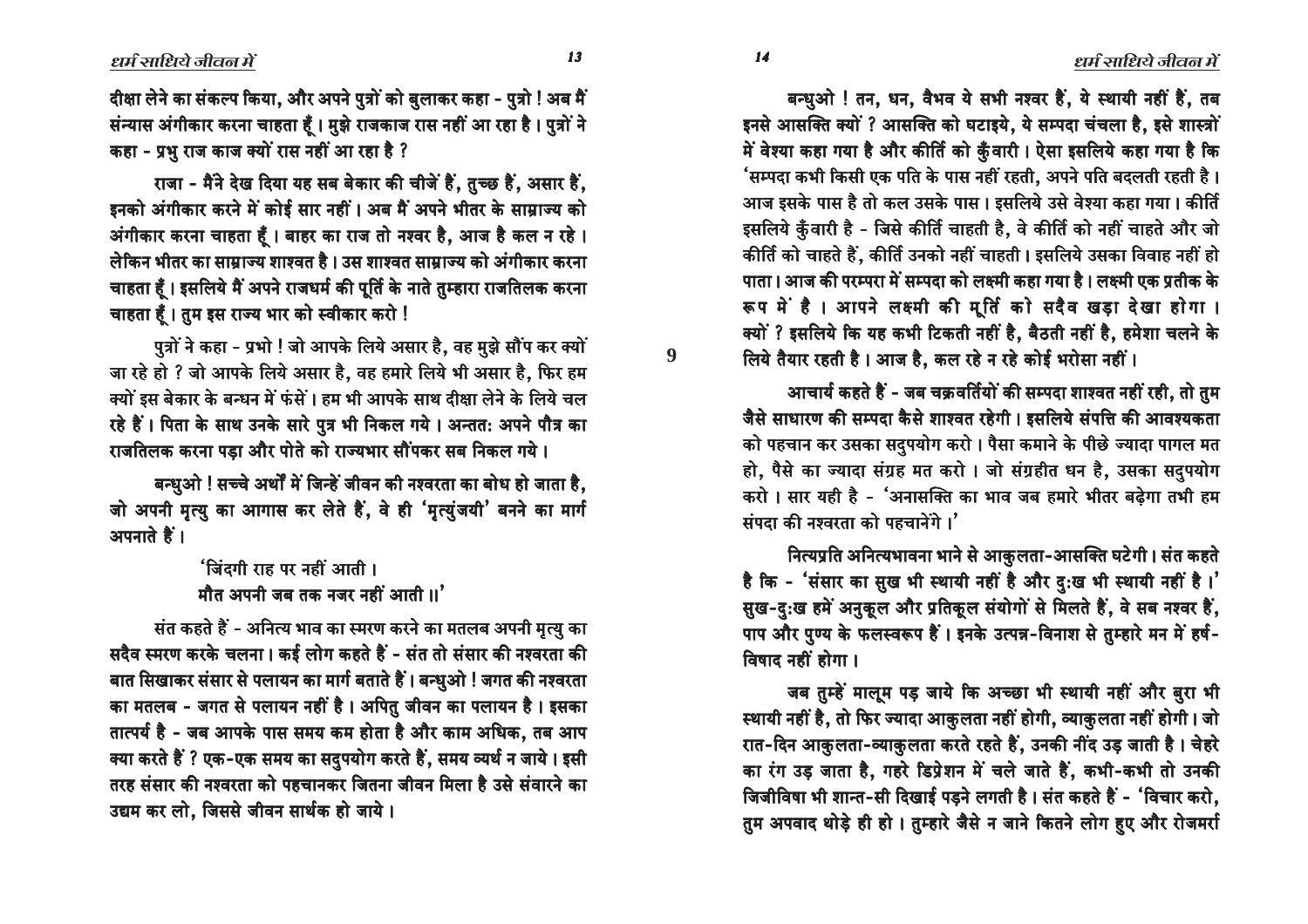कितने मरे हैं। मरना तो संसार का स्वभाव है, जिसने जन्म लिया है, वह मरेगा ही। तय मान करके चलो - तुम्हारे पूर्वजों ने जन्म लिया, मरण हुआ और उनके मरने के बाद तुम पैदा हुये, तुम्हें भी मरना होगा, यह बात ध्यान रखना जब वे मरे तभी तुमको यहाँ जगह मिली है। यदि वे संसार को खाली नहीं करते नहीं जाते तो हमारे लिये यहाँ जगह मिलती क्या ? यह सच मानना कि जहाँ हम बैठे हैं. वहाँ अनन्तों को दफनाया जा चुका है, अनन्तों का अन्तिम संस्कार हो चुका है और हमारा भी होने वाला है। तो फिर हम अपवाद कहाँ ?' यह तो प्रकृति का नियम है -

विकसते मुरझाने को फू**ल** 

छलकती जाती है लबालब तेरी प्याली मीत.

मौन होता जाता संगीत

क्षणिक है मत वाले जीवन,

यह तो नियम है - फूल खिला है तो मुरझायेगा, चाँद उगा है तो छिपेगा, hेघ भरा है तो बरसेगा, दीप जला है तो बुझेगा, इसलिये घबराओ मत। जो होना है वह होता ही है । इसे कोई टाल नहीं सकता और जो इस रहस्य को पहचानते हैं, वे अपने जीवन में आई हुई बड़ी से बड़ी विपत्ति को भी बहुत सहजता से सहने में समर्थ हो जाते हैं।

मेरे सम्पर्क के एक व्यक्ति हैं जो आचार्य श्री के बड़े भक्त हैं। उनके बड़े बेटे का जीप से एक्सीडेंट हुआ। लखनऊ के पास बहनावा गाँव में। उस समय वे पूजा कर रहे थे, अपने घर के चैत्यालय में। जैसे ही उनको खबर मिली कि बेटे का बहुत बड़ा एक्सीडेंट हो गया है, स्थिति अत्यन्त गम्भीर है। इतना सुना, उनके मन में यही बात आई - यदि मैं और मेरे बेटे का साथ होगा तो वह जरूर से बचेगा और यदि साथ नहीं होगा तो वह नहीं बचेगा । जो होना था वह हो गया। डॉक्टर अपना काम कर रहे हैं। मैं अपनी पूजा पूरी कर लूँ। उसके बाद जाकर के देखूँगा। उन्होंने पूजा पूरी की, फिर अस्पताल गये, वहाँ सब लोग बदहवास से थे। लेकिन, ये बिल्कुल स्थिर। लोगों ने पूछा - तो उनने केवल इतनी बात कही कि हमने अपने गुरु से केवल इतना सीखा है कि संसार के संयोग-वियोग तो बने रहते हैं। जिसका जितना दिन का संयोग होता है, वह उतने ही दिन टिकता है, यदि मेरे बेटे की आयु बची होगी, तो उसे कोई नहीं मार सकता ।

**10**

बन्धुओ ! इस सत्य को जो जान लेता है. वह कभी नहीं घबराता. उसके मन में आकुलता नहीं आती। संसार में घटित होने वाली सब घटनाओं को सहजता से सहने की सामर्थ्य, जीवन के तमाम उतार-चढाव के बाद भी अपने मन की प्रसन्नता टिकाये रखना, इसकी क्षमता हमें अनित्यभावना से मिलती है। इसलिये नियमित इस भावना को भाने का प्रयास करें। इससे आकुलता और आसक्ति छुटती है।

आप लोगों को एक सूत्र दिया था - 'यह भी बीत जायेगा।' जब-जब प्रतिकूलता सामने आये, समझ लो थोड़ी देर की बात है। जब-जब तुम्हारे मन में हीनता का भाव आवे, विपरीत परिस्थितियों में भी यह सोचो कि 'यह थोड़ी देर की बात है', अपने आप स्थायित्व आ जायेगा और यह स्थायित्व आपकी आकुलता को कम करेगा, इसके अलावा कोई मार्ग भी नहीं है।

ष्यान रखना, रोने-धोने, हाथ-पैर पटकने से बीती हुई बात कभी लौटकर नहीं आती। जब यह हकीकत है, तो फिर इतने आकुल-व्याकुल क्यों होते हो ? आकुल-व्याकुल होने के बाद फिर कहते हो - 'क्या करें, ऐसा ही होना था।' अरे भैया, इतनी बाद में कहने की अपेक्षा पहले ही स्वीकार कर लो।

बन्धुओ ! यही तत्त्वज्ञान का लाभ है। अपने जीवन में आई बड़ी से बड़ी विषमता में भी समता भाव रखना, आकुलता-आसक्ति कम होना। क्योंकि जैसे-जैसे समता बढ़ेगी, धैर्य बढ़ेगा, वैसे-वैसे जीवन में सरसता भी बढ़ती जाती है।

मैंने आपसे कहा था - 'तन भी नश्वर, धन भी नश्वर है और परिजन के सम्बन्ध भी नश्वर हैं। उनके मध्य रहो पर उनमें ज्यादा उलझो मत। जीवन की नश्वरता को समझो। कभी भी मौत हमारे ऊपर हावी हो सकती है. कभी भी जीवन का अन्त आ सकता है। वस्तुत: सच्चे अर्थों में देखा जाय तो काल हमारे सिर पर तलवार लेकर खडा है। जब चाहे उसका प्रहार हो सकता है। इससे पहले कि काल का प्रहार हो, हम अपने जीवन को सन्मार्ग पर लगा लें। अपनी बुद्धि को धर्म में स्थिर करने का प्रयत्न करें। अपने चित्त को शान्त करने का प्रयास करें। मन की दुविधा को दूर करने का उपाय केवल तत्त्वज्ञान है। वास्तविकता का बोध ही है ।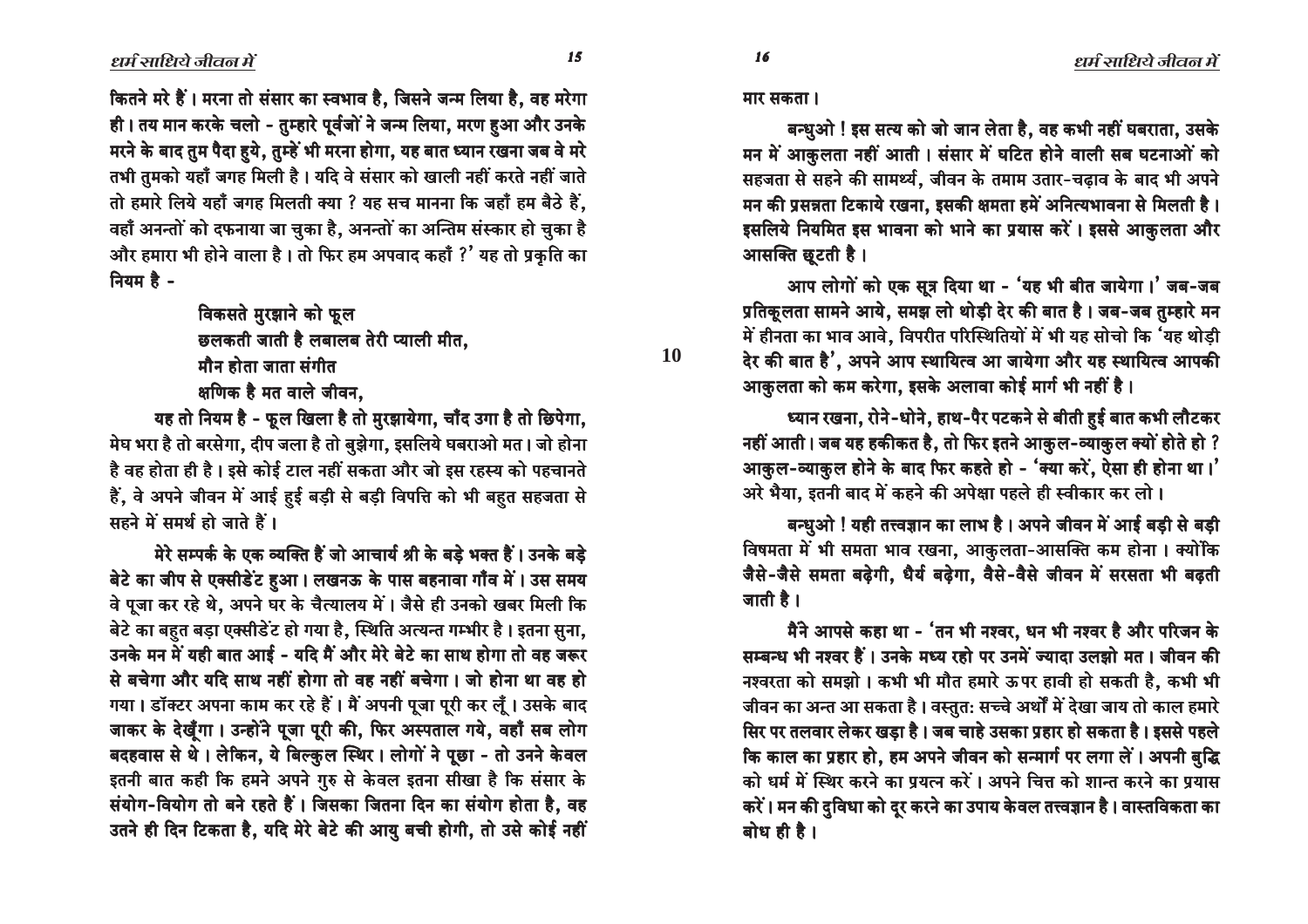ëó ëò

**11**

पहले यह बताओ कि इन छ: दिनों में तुम्हें कितनी बार क्रोध आया, कितनी बार मान किया, मोह और लोभ से उलझे, शोषण किया, कितनों का दमन किया ?'

राजा बोला - 'नहीं संत महाराज, मैंने ये कुछ नहीं। सिर्फ मैंने इन दिनों भगवान् का भजन किया। आपने कहा था कि सिर्फ सात दिनों की आयु बची है, इसलिये मैंने सोचा इसे भगवान् का भजन करके सार्थक क्यों न बनाया जाये।'

संत ने हँस के जबाव दिया - 'राजन ! बस यही मेरे जीवन का रहस्य है। जब मैंने तुमसे कहा कि सिर्फ तुम्हारी जिंदगी सात दिनों की है, तो तुमने उसे सार्थक करने का प्रयास किया, मुझे तो अपनी जिंदगी का पता ही नहीं, २४ घण्टे मौत आँखों के आगे झूलती है, हर पल अन्तिम पल लगता है, इस मृत्युबोध से ही मैंने अपने जीवन को रास्ते पर लगाने का पाठ सीखा है, बस यही मेरे जीवन का रहस्य है। $^{\prime}$ 

हमारी जिंदगी कुछ भी नहीं है, सोमवार को माँ के पेट में आना, मंगल को पैदा होना, बुध को जबान होना, वृहस्पति को शादी करना, शुक्र को बच्चे पैदा करना, शनि को बूढा होना और रविवार को मर जाना । जब भी इन्सान का जन्म या मरण होगा रवि-वार से शनिवार के बीच में ही होगा। इसे पहचान लो. इससे ज्यादा क्या उपदेश होगा ।

संसार के सभी प्राणियों की दशा देखकर ये पंक्तियाँ याद आ रही हैं -

कोई सोता हो जैसे डूबती हुई कश्ती की तख्ती पर। आगर सच पूछो तो दुनिया की बस यही हकीकत है ।।

तुम जिस कश्ती की तख्ती पर सो रहे हो, वह डूबने वाली है। कभी भी डूब सकती है, इसलिये वक्त सोने का नहीं है, जागने का है। जीवन को पहचानने का है, स्वप्न से ऊपर उठने का है। स्वप्नदृष्टि से मुक्त होइये। सत्यदृष्टि को प्राप्त करने की कोशिश कीजिये और जब यह सत्यदृष्टि अन्दर से विकसित हो जाती है, तब ऐसा व्यक्ति हमेशा सुखी बना रहता है।

बन्धुओ ! केवल एक बार अनित्यता का पाठ न करें। २४ घण्टे जगत की आनित्यता का बोध अपने अन्दर बनाये रखें। यदि ऐसा भावबोध हमारे मन में बना रहेगा तो हमारा चित्त कभी अशान्त नहीं होगा। हम जीवन की वास्तविकता को समझें और अपने जीवन को सूखी बनाने का प्रयत्न करें। इसी भावना के साथ मैं अपनी वाणी को यहीं विराम दे रहा हूँ।

बन्धुओ ! संसार के जितने भी संयोग हैं वे बच्चों के द्वारा बनाये गये घरोंदों की तरह हैं। जैसे बच्चे बढ़िया घरोदे बनाते हैं, रेत में घर बनाकर खेलते हैं. और जब खेल का अन्त हो जाता है. तो खुद लात मारकर तोड कर चले जाते हैं। तुम भी अपनी जिंदगी में घरोंदा ही तो बना रहे हो, भले ही देखने में महल हों, लेकिन एक दिन तुम्हें खुद ही लात से गिराकर जाना है। यही वास्तविकता  $\hat{\vec{r}}$  । जो जानता है वह कभी संसार में उलझता नहीं ।

एक संत किसी उपवन में ठहरे हये थे, उनकी ख्याति सुनकर सारा नगर उनके दर्शन के लिये उमड पडा। वहाँ के राजा ने सुना - वह भी संत के दर्शन के लिये गया। जैसे ही राजा ने संत की मुद्रा देखी आँखें फाड़ कर आश्चर्यचकित हो गया। संत ने राजा के आश्चर्य को भाँपते हुए कहा - 'राजन् तुम्हारा आश्चर्य सही है। $'$ 

राजा - अच्छा तो तुम वही हो।

संत - हाँ राजन् ! मैं वही हूँ, जैसा तुम सोच रहे हो, देख रहो हो, ठीक ही है।

राजा - इतना बड़ा परिवर्तन कैसे ? कल तक तो तुम्हारा स्वभाव उत्शृंखल, उद्दंडी एवं उपद्रवी था। आज इतना शान्त, सौम्य, सरल कैसे ?

संत मुस्कुराते हुये बोले - मैं तुम्हारी जिज्ञासा का समाधान पीछे करूँगा, लेकिन अभी मेरे दिव्यज्ञान में जो झलक रहा है, वह तुम्हारे लिये चिन्ता का विषय है।

राजा - ऐसा क्या दिख रहा है, कृपया आप बतलायें।

संत - राजन् ! मुझे तुम्हारी आयु सिर्फ सात दिन की दिख रही है। आज रविवार से आने वाले शनिवार तक । इस अवधि में तुम्हें जो कुछ करना है, कर लो ! फिर मैं तुम्हें अपने जीवन का रहस्य बतलाऊँगा।

राजा के चेहरे का रंग उड़ गया। दरबार भी गया, लेकिन दु:खी मन से। अब क्या होगा ? सब समय आँखों के आगे मौत झूलने लगी। जैसे-तैसे छ: दिन गुजरे, सातवें दिन संत के पास गया और कहा - मेरी जिज्ञासा का समाधान करिये ।

संत ने कहा - 'मैं तुम्हारी जिज्ञासा का समाधान जरूर करूँगा, लेकिन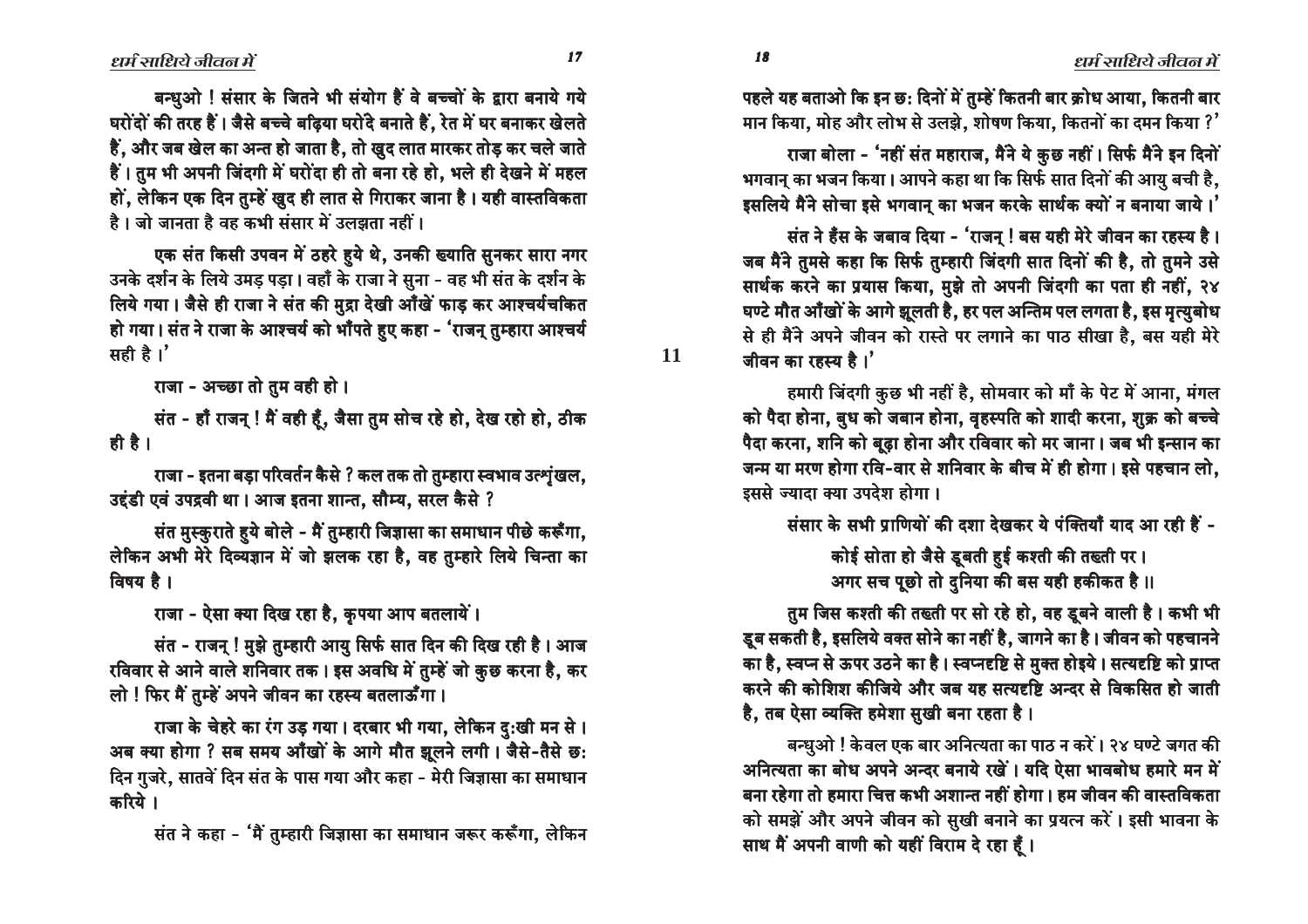भीतर का जो जीवन है वह अमर्त्य है। मुश्किल यह है कि जो मरने वाला है उसे हम बचाने की कोशिश करते हैं और जो अमर है से बचाने का कभी प्रयास नहीं करते ।

संत कहते हैं - जो मरने वाला है उसे बचाने की कोशिश में पागल होने की जगह जो अमर है उसे बचाने की कोशिश कर लो। जिस क्षण तुम अपने भीतर के आमरतत्त्व को पहचानने में समर्थ हो जाओगे उसी क्षण तुम्हारे भीतर से मृत्यु का आतंक दर हो जायेगा, मृत्यु का भय खत्म हो जायेगा।

आशरणभावना हमें कुल यही कहती है कि जगत में जितने भी पदार्थ हैं सब नाशवान हैं और इन नाशवान पदार्थों से कभी किसी को शरण नहीं मिल सकती। संसार के बाह्य संयोगों में शरण ढूँढ़ना ऐसा ही है जैसे कोई व्यक्ति जलते हुये बांस के पेड़ के नीचे जाकर उससे छाया चाहे, शीतल छाया मांगे । बांस के जलते हुये पेड़ के नीचे जाओगे तो तुम्हें कभी भी शीतलता की अनुभूति नहीं होगी। जो खूद जल रहा है वह दूसरों को शीतलता कैसे प्रदान कर सकता है। जो स्वयं मर रहा है वह दूसरों को अमर कैसे बना सकता है। जो स्वयं आसुरक्षित है वह दूसरों को सुरक्षा कैसे दे सकता है। जो स्वयं भंगुर है वह दूसरे को शाश्वत कैसे बना सकता है। इस सत्य की प्रतीति ही अशरणभावना का मूल उद्देश्य है।

संत कहते हैं कि संसार में जिन-जिन पदार्थों को तुमने अपने लिये उपादेय मानकर एकत्रित किया है, जिन्हें तुम शरण मानते हो, वह तुम्हारे काम में नहीं आने वाले। तुम सोचते हो कि सारी दौलत मैं जोड़ रहा हैं। वह दौलत मुझे बचा लेगी। संत कहते हैं कि ये दौलत भी तुम्हारे काम नहीं आयेगी। न तुम्हारी दौलत तुम्हारे काम आने वाली है, न तुम्हारी शौहरत तुम्हारे काम में आने वाली है। दौलत और शौहरत यहीं छूट जाने वाली है। मृत्यु के क्षण में यह सब यहीं मुंह ताकते खड़े रह जाते हैं। किसी मनुष्य के काम में नहीं आते हैं। न धन-संपदा काम में आती है, न पद-प्रतिष्ठा काम में आती है, न संसार के सम्बन्धी जन काम में आते हैं। तन, धन, परिजन कुछ भी कभी भी मनुष्य के काम नहीं आते । संसार में जब तक है तब तक यह हमें साथ दिखते जरूर हैं पर ये हमारा साथ निभाने में समर्थ नहीं होते । ये साथ जा नहीं सकते, साथ दे नहीं सकते,

# मृत्यु : जीवन की अनिवार्य घटना

जगत में जो कुछ भी है, वह सब क्षणक्षयी है। परिवर्तनशील है। विनाशीक है। क्षणभंगुर है, कोई भी स्थिर नहीं है। ऐसे अस्थिरता भरे संसार में हम आखिर सहारा किसका लें ? कौन हमारा सहारा है, किसकी शरण में जायें, जो हमें सरक्षा दे. संरक्षण दे।

संत कहते हैं इसका गहराई से यदि विचार किया जाये तो संसार में कहीं भी सुरक्षा नहीं है, कहीं भी संरक्षा नहीं है, कोई भी शरण नहीं है और कोई भी साथ नहीं है। संसार की हर वस्तु और संसार का हर व्यक्ति अपने आपमें आनित्य है, अशरण है, अनाथ है। जो स्वयं अनाथ है वह हमें सनाथ कैसे कर सकता है, जो स्वयं असुरक्षित है वह हमें सुरक्षा कैसे दे सकता है, जो स्वयं आस्थिर है. वह हमें स्थिरता कैसे दे सकता है ?

आशरण भावना यह कहती है कि शरण की चाह में इधर-उधर भागने से कोई लाभ नहीं है। अपने आपमें केन्द्रित हो जाओ। तुम जब अपने आपके शाश्वत स्वरूप पर केन्द्रित होओगे तो तुम्हें सुरक्षा और शरण की जरूरत नहीं होगी। और जिसे तुम बचाना चाहते हो वह नश्वर है, भंगुर है, उसे कभी बचाया नहीं जा सकता।

हमारा दो तरह का जीवन है - एक मर्त्यजीवन और दुसरा अमर्त्यजीवन । बाहर का यह जो जीवन है वह मर्त्यजीवन है। विनश्वर है, क्षणभंगुर है, इसे हम बचाने की कितनी भी कोशिश करें, बच नहीं सकता। इसे संभालने का हम कितना भी प्रयास करें इसे संवारा नहीं सकता। इसका स्वरूप ही ऐसा है। यह उत्पन्न-विध्वंसी है, उत्पन्न होता और नष्ट होता है। आता है और चला जाता है। मर्त्य कहते ही उसको हैं जो रोज मरे ।

जगत में जो कुछ दिखायी देता है वह सब मर्त्य है। अमर्त्य कुछ भी नहीं है। बाहर जो कुछ भी है, वह विनाशीक है उसे बचाया नहीं जा सकता। और **12**

íê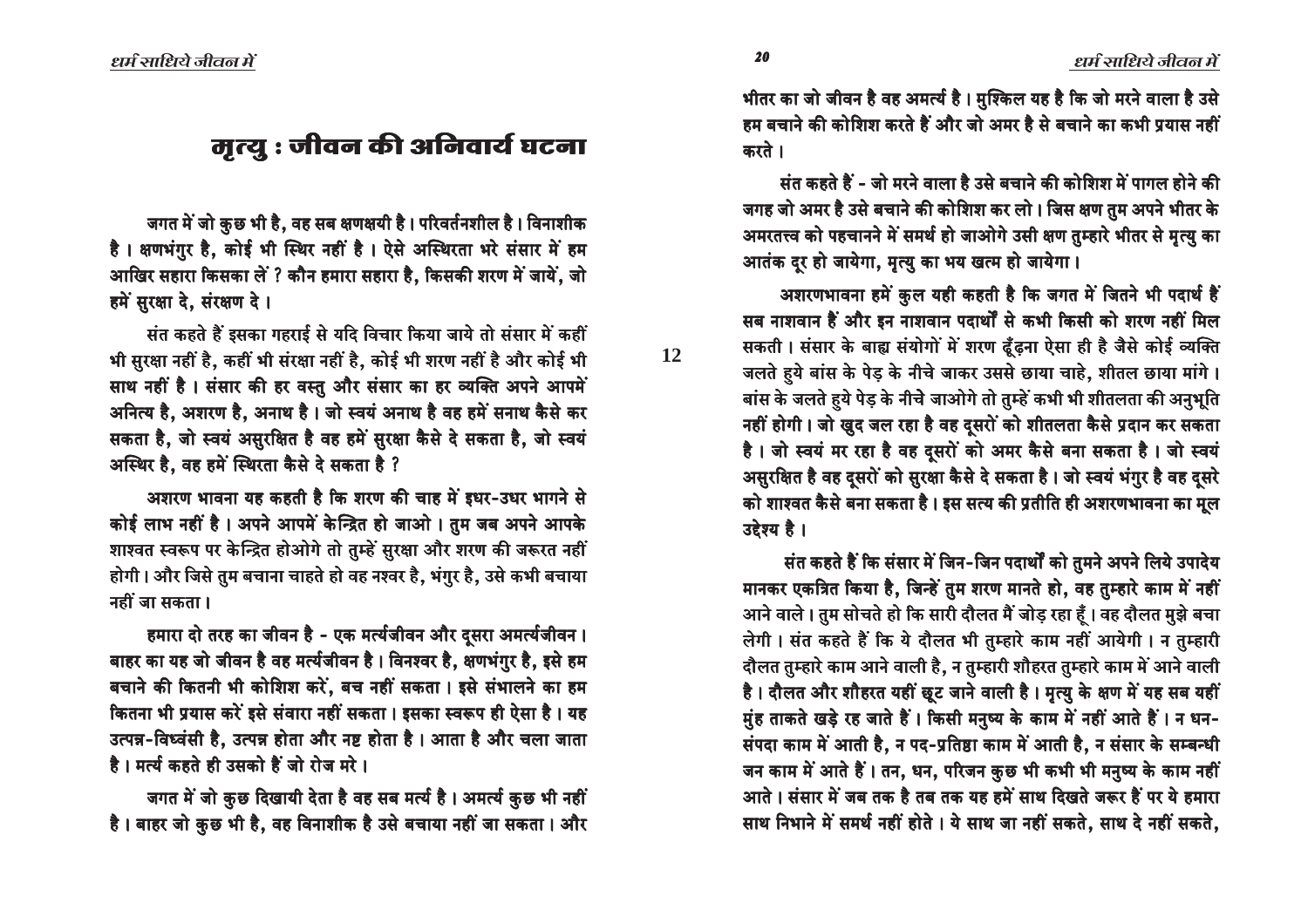संत कहते हैं - जिस तरह सिंह के सामने कोई हिरन चला जाये तो बच नहीं सकता। उसी तरह इस संसार के भयानक वन में इस चेतन रूपी मृग को काल रूपी सिंह ने घेर लिया है। उससे कोई बचा नहीं सकता। आज नहीं तो कल तुम्हारी बारी आयेगी। मरने से तुम्हें कोई बचा नहीं सकता। इस मृत्युबोध को स्वीकारना ही अशरणभावना का मुल ध्येय है।

महाराज ऐसा क्यों ? मरने से कोई बचा नहीं सकता. मरेंगे जब मरना होगा। लेकिन मृत्यु को याद करके अभी अपने जीवन के क्षणों को क्यों गँवाये। मत्यु तो सिर्फ एक मिनट की होती है।

एक बार किसी ने म़झसे प्रश्न किया - मृत्यु तो सिर्फ एक मिनट की होती है, उस एक मिनट की मृत्यु की चिन्ता में हम अपनी सारी जिंदगी के सुख को क्यों छोड़े ? हमें जो सहज प्राप्त अनुकूल संयोग हैं, उनका उपभोग क्यों न करें ?

मैंने कहा - यह सच है कि जो मृत्यु हमारे सामने आती है वह केवल एक मिनट की होती है। पर यह ध्यान रखना कि उस एक मिनट की मृत्यु को संवारने के लिये हमें सारी जिंदगी प्रयास की जरूरत होती है।

कोई बच्चा जब परीक्षा देता है तो परीक्षा तो केवल दो-चार घण्टों के लिये होती है, लेकिन उस परीक्षा की तैयारी में बच्चे को सारा वर्ष खपाना पड़ता है। एक व्यक्ति डाक्टर से अपनी चिकित्सा कराता है, बीमारी तो कुछ पलों के लिये आती है लेकिन उसका इलाज लम्बे समय तक करना पड़ता है।

बन्धुओ ! मृत्यु जीवन की एक अनिवार्य घटना है। लेकिन उस मृत्यु को संवारने के लिये हमें अपने जीवन को संवारना जरूरी होता है। जो अपने जीवन को संवार पाता है, वही मृत्यु को संवार पाता है। जिसकी जिंदगी बिगड़ी है उसकी मौत कभी सुधर नहीं सकती। यदि बिगड़ी हुयी जिंदगी जिओगे तो मृत्यु भी बिगड़ी हुई होगी।

अशरणभावना का उद्देश्य मौत से भयभीत होकर जीवन को भागना नहीं है, अपितु मृत्यु की अनिवार्यता को समझकर जीवन को संवारने का प्रयत्न करना है। जीवन से भाग कर कभी हम जीवन को सुधार नहीं सकते। मृत्यु से डर

साथ निभा नहीं सकते। क्योंकि ये खूद अनाथ हैं, ये खूद अस्थिर है, ये स्वयं क्षणक्षयी हैं। जो स्वयं अस्थिर हैं, वे दुसरों को आखिर कैसे टिका सकते हैं।

अशरणभावना कहती है - कि ये जितने भी पदार्थ हैं. जितने भी संयोग हैं, वे सब मृत्य हैं। मृत्य से अमृत्य की कामना करना वैसा ही है जैसे रेत को निचोडकर तेल पाने की कामना करना। रेत को निचोडने से जैसे तेल नहीं निकल सकता, वैसे ही मृत्य के माध्यम से अमृत्य की उपलब्धि नहीं हो सकती। उस अमर तत्त्व को प्राप्त करना है तो अपनी दृष्टि को आत्मा पर केन्द्रित करो, जिस क्षण तम अपनी दृष्टि को आत्मा पर केन्द्रित कर लोगे. उसी क्षण बाहर का सारा भय दर हो जायेगा। लेकिन इसके लिये बहुत सजगता की आवश्यकता है।

अशरण भावना कहती है कि बाहर नहीं, भीतर केन्द्रित होओ। अपने आप में केन्द्रित हों, अपने भीतर के स्वतत्त्व को पहचानने की कोशिश करो और बाहर के व्यापारों से बचो।

हर मनुष्य के मन में अनेक प्रकार के भय होते हैं, उन सबमें सबसे बड़ा भय मरने का होता है। हर व्यक्ति मरने से डरता है। संत कहते हैं कि मरने से तुम कितना भी डरो, मरने को कभी टाला नहीं जा सकता। जन्म और मरण प्रकृति का अनिवार्य नियम हैं। यह प्रकृति का अटल संयोग है। जो अटल संयोग होते हैं उन्हें कभी टाला नहीं जाता। हमने जिस क्षण जन्म लिया उसी क्षण हमारी मृत्यु सुनिश्चित हो जाती है। मौत की तारीख तो जन्म के समय से ही तय हो जाती है। पर यह हमें पता नहीं रहता कि वह मृत्यु कब आयेगी, इसलिये मनुष्य मृत्यु को झुठलाता है।

अशरणभावना कहती है - तुम मृत्यु को झुठलाने की कितनी भी कोशिश कर लो. मृत्यु टल नहीं सकती। क्योंकि वह अटल है। अटल को टालने का प्रयास केवल बेबकूफी है। अपितु निरन्तर मृत्युबोध से जुड़े रहो, मौत को अपने सामने महसूस करो, मौत के स्थायित्व का अहसास करो। मौत की नजदीकी को जानने का प्रयास करो।

> काल सिंह ने मुग चेतन को घेरा भव वन में. नहीं बचावन हारा कोई यों समझो मन में ॥

13

22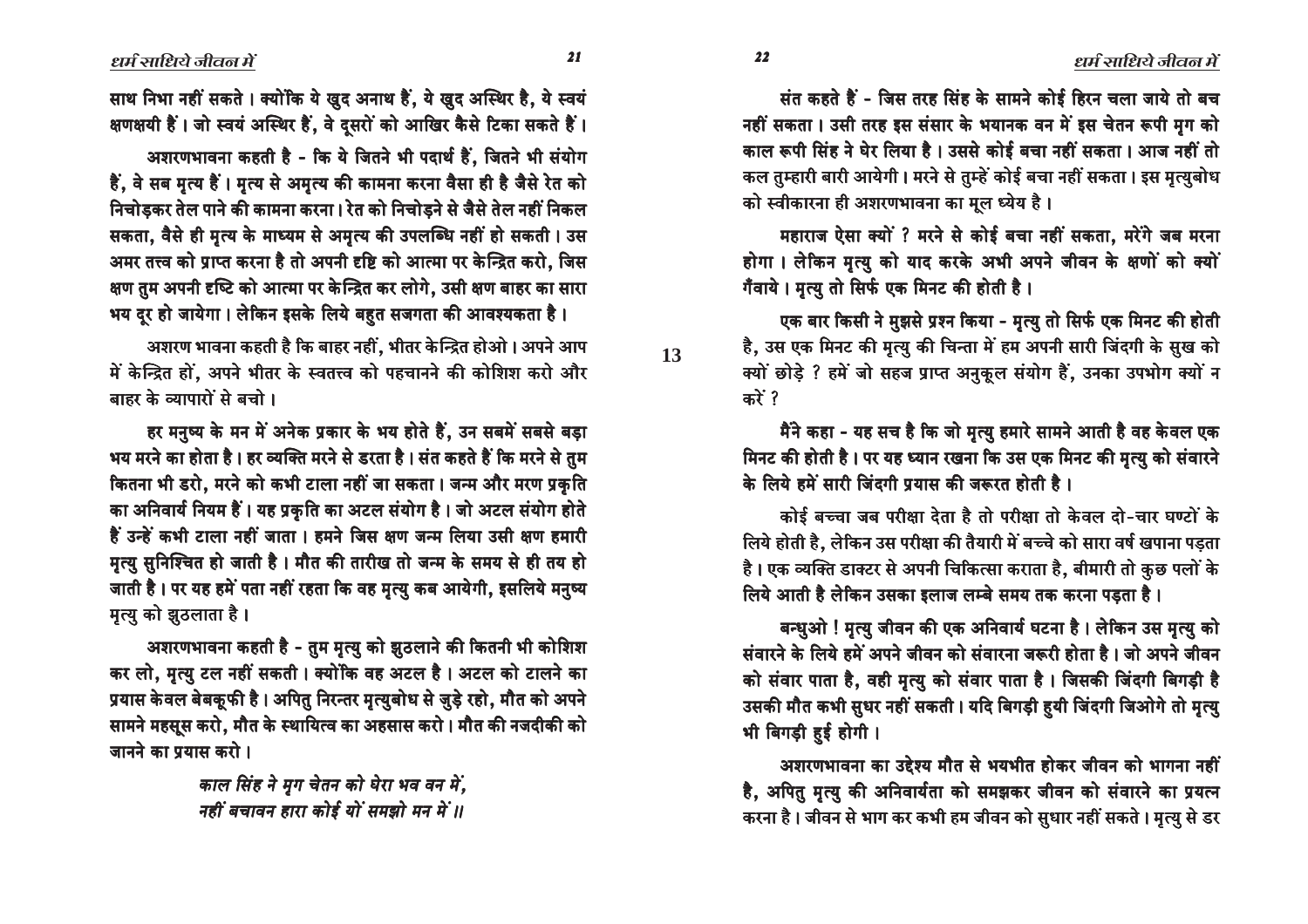*एकी गर्भादलसगमना शायकै: रुद्धपादा.* 

 $\overline{\theta}$ न्ताविष्टा वदति हिरणं कि करोमि क्वा यामि ॥

इन्हीं शब्दों का भावानुवाद किसी कवि ने किया है -

*Pape 4 • PbC + 10 Ppape + 10 + 7 and the H and A and A and A and A and A and A* and *Pb आग है पीछे लगी कुत्ता शिकारी है यहाँ । गर्भिणी है मंदगति पद रोक लेते शिशु कहीं. जालमाला पास में है बाँध सकती है नहीं ॥ हिरण से बोली मृगी चहुँ ओर से वन में फँसी, s‡b •TiTH Æb H •T´bH <™E»b —‡Òb ÓD ÓC\* k˘a \$ s‡b •TiTH H •T´bH <™E»b —‡Òb ÓC\* k˘a \$ •T´bH <™E»b k˘a \$*  $\vec{v}$ *चगत् वन के बीच संसारी फँसा इस भाँति है*. *ÓbC´ •CT kEμD kHμb £È:⁄ ±b Ÿ´b P BbH<» ´º \$\$ •CT kEμD kHμb £È:⁄ ±b Ÿ´b P BbH<» ´º \$\$kEμD kHμb £È:⁄ ±b* 

मनुष्य की दशा उस हिरनी की तरह है, जिसके सामने एक शिकारी खड़ा है, उसके हाथ में बाण है। उसके पार्श्व में जाल बिछा हुआ है, पीछे अग्नि दहक रही है, एक तरफ शिकारी कुत्ते हैं और हिरनी के बच्चे बीच-बीच में आने के कारण जिसकी गति मंद हो रही है और पेट में गर्भ है। गर्भ के भार के कारण जो ठीक से चल भी नहीं पा रही है। हिरनी अपने पति हिरन से पूछती है कि - मैं कहाँ जाऊँ ? ऐसी विषम स्थिति संसार के प्राणी की है। वह सब ओर से मौत से <u>घिरा हुआ है, मृत्यु</u> के बीच में भी अपने आपको संभालना कैसे संभव है ? यह तभी संभव होगा, जब हम मृत्यु की अनिवार्यता को स्वीकार कर मृत्यु से भयभीत होना छोड़ दें। मृत्यु के स्वागत में तैयार और तत्पर हो जायें। उसको स्वीकार करें। आना है तो आओ। मैं तो तुमसे घबराने वाला नहीं हैं। मैं तुम्हारे स्वागत में तैयार हैं। लेकिन क्या करें, मनुष्य की स्थिति बड़ी विचित्र है, मृत्यु जो जीवन का अनिवार्य सत्य है उसे झुठलाने की कोशिश करता है। यह बात और है कि ऊपरी तौर पर वह कहता है कि मुझे एक दिन मरना है लेकिन अन्तर्मन से उससे पूछा जाये तो मौत को वह मानता जरूर है, किन्तु स्वीकारता नहीं है। उसकी यह मान्यता है कि एक दिन मैं मरूंगा। पर अन्दर से वह कहता है कि मैं अभी नहीं, अभी तो दुसरें लोग मरेंगे, मेरा नम्बर तो बाद में आयेगा। मैं मरूँगा नहीं, मैं मरण को टाल सकता हूँ।

कर कभी मृत्यु को टाल नहीं सकते । संत कहते हैं - मृत्यु की अनिवार्यता को स्वीकारो और मृत्यु से डर कर भागने की अपेक्षा उसे स्वीकारने के लिये तैयार हो जाओ। जो मृत्युबोध को प्राप्त हो जाता है उसकी जिंदगी अपने आप सुधरने लगती है। वस्तुत: जब हम मौत को नजदीक महसूस करने लगते हैं तभी से हमारी जिंदगी में सधार शुरु हो जाता है।

हर आदमी मृत्यु को टालना चाहता है, वह चाहता है कि मेरी मृत्यु टल जाये। मौत न आये। लेकिन बन्धुओ ! किसी के टालने से आज तक मृत्यु टली नहीं है। संसार में बडे-बडे ज्ञानी. धनी. मानी लोग आये और चले गये। उनने भी मृत्यु को टालने की कोशिश की। यदि मृत्यु अटल न होती है तो आज तक संसार में कोई मरा नहीं होता। सब अमर हो गये होते। लेकिन यह संभव नहीं है। जिन्हें हम अमर करते हैं, उन देवताओं को भी एक बार मरना पड़ता है। संसार में कोई अमर नहीं है, यह तो एक अनिवार्यता है। मृत्यु को टाला नहीं जा सकता और जब मृत्यु अटल है तो समझदारी इसी में है कि मृत्यु को हम स्वीकारें, मृत्यु से भय खाकर उससे दूर भागने की जगह मृत्यु के स्वागत की तैयारी करें।

अशरणभावना कहती है - बाहर तुम्हें कोई भी मृत्यु से बचाने वाला नहीं है। मृत्यु से यदि बचना चाहते हो तो आत्मकेन्द्रित हो जाओ। जो आत्मा में केन्द्रित हो जाता है, वह मृत्युंजयी हो जाता है। मौत उसके पास आती तो है लेकिन उसका कुछ बिगाड़ नहीं सकती। आत्मकेन्द्रित आत्मसाधक के द्वारा मौत की भी मौत हो जाती है। उसका मृत्यु कुछ बिगाड़ नहीं पाती। वह मृत्युंजयी बन जाता है। मौत से घबराने से, मौत से भागने से मौत से पीछा नहीं छुटता। मौत से मैत्री करने से ही मौत से पीछा छुड़ाया जा सकता है। मौत से मैत्री करने का मतलब ही अशरणभावना है। अशरणभावना कहती है - बाहर शरण मत ढूँढो । बाहर तुम जिधर-जिधर देख रहे हो उधर केवल मौत है । इसके अलावा कुछ नहीं।

एक आचार्य ने बड़े रूपकात्मक ढंग से यह बात कही है कि संसार के प्राणी की दशा कितनी दयनीय है। एक हिरण की बात करते हुए उन्होंने कहा है -

> *¿≥–C —‡bμ: •TŸμ…»~Ÿ: ±bAÎ∂»bC ÆbJÓbJb, ¿≥–C —‡bμ: •TŸμ…»~Ÿ: ±bAÎ∂»bC ±…˛>C £´<» Î<Ö <D»Ÿb} ÎbÓ»bC PbŸÓC‡b \$ ±…˛>C £´<» Î<Ö <D»Ÿb} £´<» ÎbÓ»bC*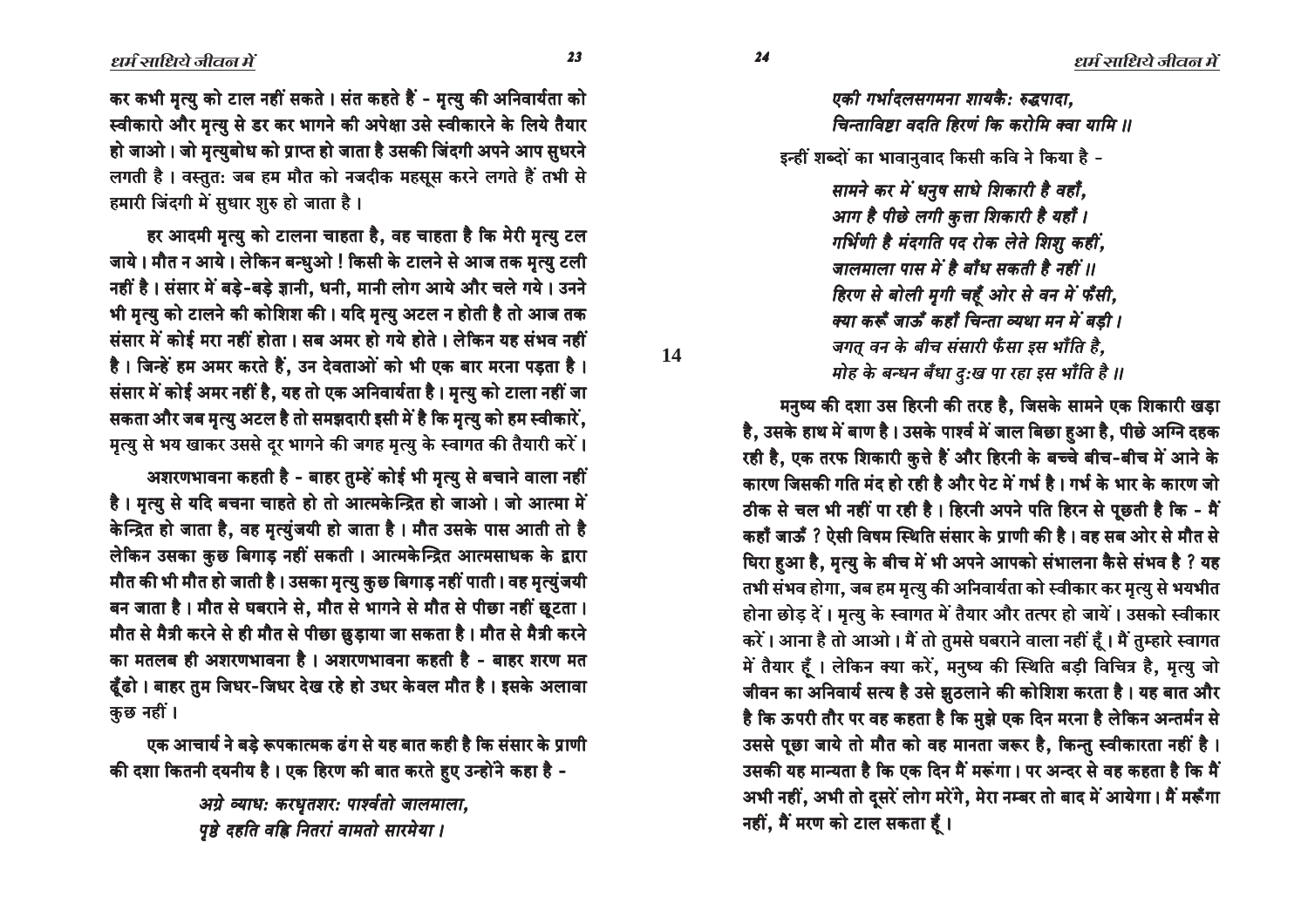यदि सच्चे अर्थों में देखा जाये तो मौत से दर भागना, उसके करीब जाने के समान है। तुम उससे जितना भी दर भागोगे, मौत तुम्हारे उतने ही करीब आयेगी। उससे घबराओ मत। हम मौत से घबरा कर अपनी जिंदगी भी बर्बाद कर देते हैं। मृत्यु की अनिवार्यता को समझे जीवन की भंगुरता को पहचाने और जब मौत आये तो उससे पहले अपने जीवन को संवारने का प्रयास करें। लेकिन आज के मनुष्यों की स्थिति बड़ी विचित्र है, अपने किसी भावी अनिष्ट के प्रति सदैव सचेत रहते हैं। आप व्यापार कर रहे हैं, व्यापार में नुकसान होने की कल्पना से ही आप अपने व्यापार की नीति को बदल लेते हैं। स्वास्थ्य में नुकसान होने की संभावना दिखते ही आप अपने भोजन में परिवर्तन कर लेते हैं। किसी के सम्बन्ध में कडवाहट आने की स्थिति को भांपते ही आप अपने व्यवहार को परिवर्तित कर देते हैं। सामने दुर्गम घाटी दिखते ही आप अपने गाड़ी के गेयर को बदल लेते हैं। सारी स्थिति परिवर्तित कर देते हैं। कोई भी भावी अनिष्ट की कल्पना मात्र से ही आप उसको दुर करने में तत्पर हो जाते हैं। लेकिन मौत जो अवश्यंभावी है उसके लिये कहीं सावधानी आपकी है ? वहाँ कोई सावधानी नहीं ।

संत कहते हैं - मृत्यु को स्वीकारने का मतलब मृत्यु से घबड़ाना नहीं, अपितु मृत्यु के प्रति सावधान हो जाना है। सावधानी बहुत जरूरी है बगैर सावधानी के यदि आप कोई यात्रा करते हैं तो दुर्घटना घट जाती है। आप कहीं भी जाते हो पूरी सावधानी रखते हो। अपने घर से कहीं दो-चार आठ दिन के लिये जाते हो तो पूरी सावधानी रखते हो और इस बात का ध्यान रखते हो कि कहीं मुझसे कोई चूक न हो जाये जिससे मैं मुश्किल में पड़ जाऊँ । तो मृत्यु के लिये कोई सावधानी है या नहीं ? यह विचार करना है। भविष्य के अनिष्ट से बचने के लिये आप हमेशा सावधान रहते हो उसके लिये व्यवस्था बनाते हो।

संत कहते हैं - कदाचित् पुण्य का उदय आ जाये तो तुम्हारा यह भावी अनिष्ट टल भी सकता है। लेकिन मृत्यु कभी नहीं टलेगी। मरना तो एक दिन है ही। जब मरना ही है तो उसके लिये भी तो सावधानी होना चाहिये। धन और संपत्ति आपके भावी अनिष्टों को दूर कर सकती है। लेकिन बन्धुओ ! मृत्यु के अनिष्ट को और कोई दूर नहीं कर सकता। इसके लिये आपकी यह धन-संपत्ति

संत कहते हैं - यही तो तुम्हारी बहुत बड़ी भूल है, इस भूल को जब तक तुम संशोधित नहीं कर लेते, अपने जीवन का कल्याण नहीं कर सकते । मृत्यु को टालने से वह टल नहीं सकती। वह तो अटल है। तुम उससे जितना दुर भागोगे वह तुम्हारे पास आयेगी चाहे जितना भी बड़ा व्यक्ति क्यों न हो, आज तक मत्यु से बच नहीं सका। संसार में तुम कहीं भी चले जाओ मत्यु से बचा

> मणि मन्त्र तन्त्र बह होई मरते न बचावे कोई । सर असर खगादिप जे ते. मग ज्यों हरि काल दलेते ॥

हम आपकी बात तो जाने दीजिये, सुर-असुर भी जितने हैं, उनको भी एक दिन अपनी काया को छोड़ना पड़ता है। मणि, मन्त्र, तन्त्र, औषधि कुछ भी हम कर लें. हमें मौत से नहीं बचा सकती।

एक राजा था उसे अपनी शक्ति का बड़ा अभिमान था। कोई भी शत्रु उसके आगे टिक नहीं पाता था, दुर्जेय था वह। अपने अभिमान का जब कभी वह बखान किया करता रहता था। एक दिन किसी संत से उसकी मुलाकात हो गयी। संत के सामने जब वह अपनी अभिमान भरी बातें करने लगा तो संत उसकी बातें सुनकर उकता गये और इतना ही कहा कि तुम सबको तो हरा सकते हो पर मौत को कैसे हराओगे ? मौत से कैसे बचोगे ? उसने कहा - प्रभु ! मैं मौत से भी बच जाऊँगा। आप चिन्ता न करें, मेरे पास एक बड़ा तेज दौड़ने वाला घोड़ा है. उस घोड़े पर मैं सवार होऊँगा तो मौत भी मेरा पीछा नहीं कर सकेगी। संत ने कहा - 'मौत तुम्हारे पास आने वाली है, सावधान हो जाओ, बच सको तो बच लो।' जैसे ही उसे पता लगा मौत आने वाली है वह घोड़े पर संवार होकर काफी दुर चला गया। मीलों दुर चला गया। जब थक गया तो सोचा- मैं तो काफी दूर निकल आया हूँ। मौत तो यहाँ आ ही नहीं सकती। वह तो मेरे घर में मुझे ढूँढ़ रही होगी। मैं काफी दुर निकल आया हैं, क्यों न यहाँ विश्राम कर लूँ। वह काफी थक गया था। उसने घोड़े को बाँध कर कमर सीधी ही की थी कि देखा पीछे से उसे किसी ने पकड़ लिया है। मुड़कर देखा तो मौत थी। पूछा - तुम कौन हो ? तुम यहाँ कैसे ? बोली - मैं मौत हैं। तुम्हें लेने के लिये तुम्हारे घर जा रही थी, बहुत अच्छा हुआ तुम्हीं खुद मेरे करीब आ गये।

नहीं जा सकता।

15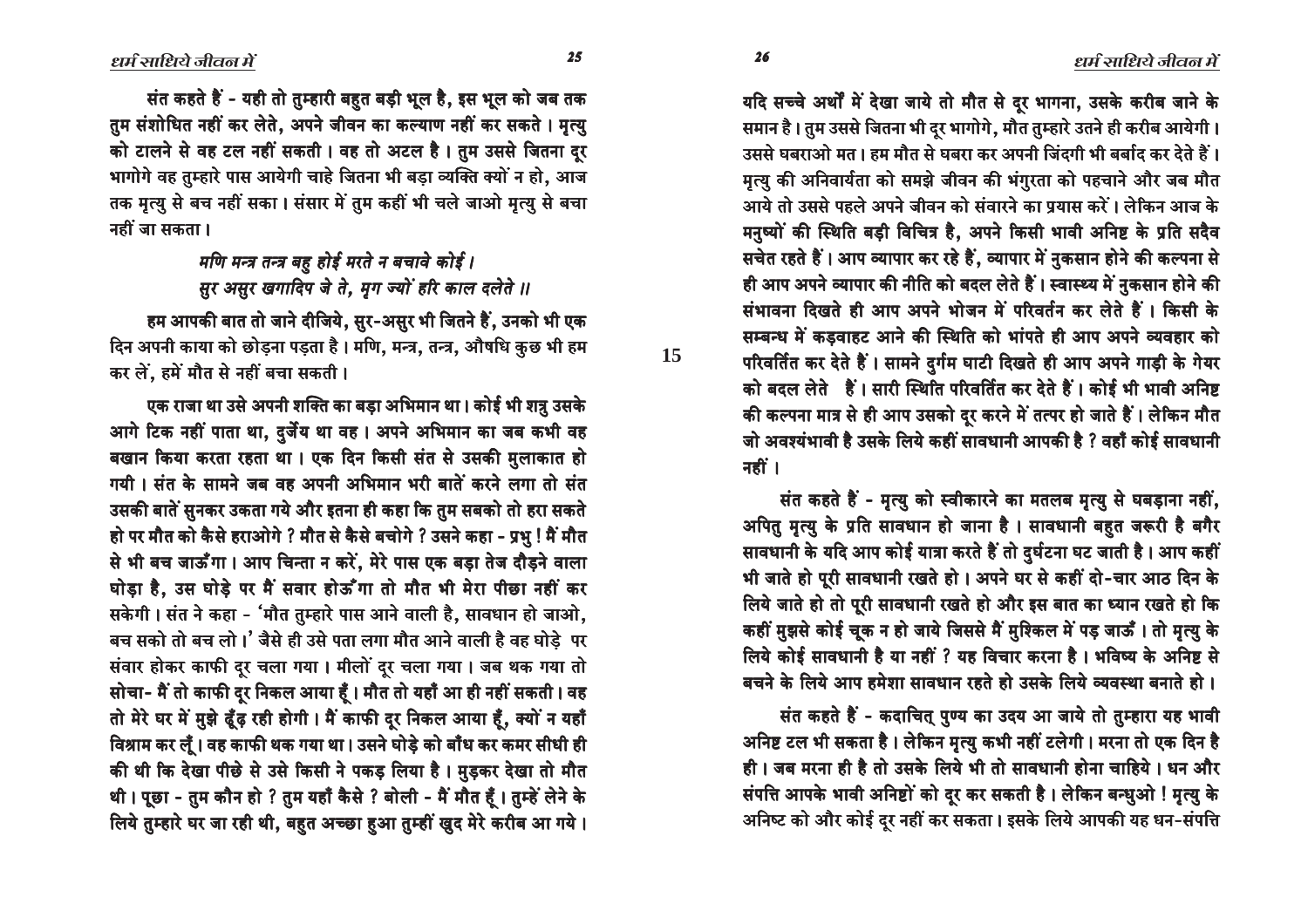$27$ 

28

16

काम में नहीं आयेगी। सही समझ-शक्ति की जरूरत है। मृत्युबोध वह सही समझ है जो हमारे जीवन को संवारने की दिशा देती है। अपने जीवन को संवारें, जिसके बल पर मृत्यु हमारा कुछ अहित न कर सके। हम भाग करके कहीं भी जायेंगे, मृत्यु से बच नहीं पायेंगे। जब मृत्यु आये उससे पहले अपने जीवन को सुधारें। अपने आचार-व्यवहार को कल्याणमार्ग में जुट जायें। तब ही इस अशरणभावना का कोई सार है। क्या करें मनुष्य को मौत की बात ही अच्छी नहीं लगती। जिंदगी की बात बहुत अच्छी लगती है। आपसे कोई कहे तुम इतने बरस जिओगे तो आपको बड़ा आनन्द आता है। और आपसे कोई कहे कि तुम इतने बरस बाद मर जाओगे तो कहेंगे कि कैसी बातें कर रहे हो, अशुभ बातें। बड़ी दिक्कत है। मनुष्य की विचित्रता तो देखो - दुर रहने वाली सुख की बात हमें नजदीक लगती है। लेकिन नजदीक रहने वाली मृत्यु भी बहुत दूर लगती है। तुम्हारे सबसे नजदीक है मृत्यु। वस्तुत: जीवन से यदि सबसे ज्यादा नजदीकी किसी की है तो वह है मृत्यु । लेकिन हर मनुष्य को अपनी मृत्यु बहुत देर दिखायी पड़ती है। उन्हें लगता है कि मृत्यु तो अभी बहुत दूर है। इसलिये मृत्यु की बात सुनना पसंद नहीं और शायद इसीलिये श्मशान को भी बस्ती से बहुत दुर बनाया जाता है। जहाँ जाना न पड़े और जब जाना ही पड़े तो चार आदमी ले जायें ।

संत कहते हैं - तुम मरघट को कितना दूर क्यों न बनाओ, उससे तुम दूर नहीं हो सकते । सच्चे अर्थों में तो जिसे तुम मरघट कहते हो वह मरघट नहीं है। असली मरघट तो तुम्हारा घर है। जहाँ मरने की घटना घटे वह मरघट है। घर ही मरघट है, घर में ही मरोगे। तुम्हारे लिये घर ही मरघट हो गया। काश, तुम उस घर को मरघट समझो। तुम्हारे अन्दर यह आसक्ति न होती, मोह-मूच्छा न होती, तो तुम्हें ज्यादा उपदेश देने की जरूरत नहीं पड़ती।

अशरणभावना हमें केवल यही कहती है कि मौत को पहचानो और अपने चित्त को उलझाओ मत। जितना जीवन मिला है आनन्द से काट लो। जीवन का सही उपयोग करो, फिर तुम्हें ज्यादा बेचैनी नहीं होगी। तुम्हें ज्यादा कष्ट नहीं होगा। मौत से घबराओगे तो मौत का दु:ख और अधिक गहरायेगा। घबराहट में कभी समाधान नहीं मिलता। एक दु:ख को यदि कोई मनुष्य रोते-रोते भोगता है तो वह दु:ख दुग़ुना हो जाता है और वही दु:ख यदि हँसते-हँसते सहा जाय तो आधा हो जाता है।

घबराने से कष्ट दोगुना होता है और अपनाने से आधा। मौत से तुम जितना भागोगे मौत तुम्हारे उतना ही नजदीक आयेगी। बात को समझो और मौत से घबराओ मत। मौत को स्वीकार करो। कई-कई बार लोगों की स्थिति बड़ी दयनीय हो जाती है। समझ में नहीं आता कि क्या करें। गले में गाँठ हो गयी. डाक्टर ने कहा कैंसर है। कैंसर का परिणाम जब आयेगा, तब आयेगा। लेकिन इसका मतलब मौत का वारंट आ गया है। इस स्वीकार करो। तन के कैंसर को मन का कैंसर मत बनने दो। जरूरत केवल इतनी ही है कि मृत्यु की अनिवार्यता को स्वीकारो। प्रभु को पुकारो। हे प्रभो ! मैं आज जाऊंया कल जाऊ, मुझे जाने में कोई संकोच न हो। कामना कुल इतनी ही है कि जब भी जाऊ आपका नाम सुमिरता हुआ जाऊ, ताकि इस नश्वर जीवन से भी अमरत्व को प्राप्त कर लूँ। मरण तो कभी भी आ सकता है।

बन्धुओ ! कहा जाता है कि मृत्यु तो केवल मौका ढूँढ़ती है। कभी भी वह आ सकती है। उसे रोका या टाला नहीं जा सकता। इसलिये उसमें ज्यादा उलझने की जगह अपने वर्तमान को सुधारना शुरु कर दो। घबराओ नहीं। लेकिन क्या करें ?

कई बार मनुष्य का मन जब निषेधात्मक भावों से भर जाता है तो जीवन में गहन हताशा छा जाती है। ऐसे हताशा से भरे लोग मौत से पहले ही मर जाते हैं। संत कहते हैं - अपने चित्त को हताशा से मत भरो, शरण ढूँढ़ने की चाह मत करो। तुम चाहते हो कि मैं यहाँ चला जाऊँ, वहाँ चला जाऊँ, वहाँ से मुझे मन्त्र मिल जाये, तन्त्र मिल जाये, मणि मिल जाये, औषधि मिल जाये और इस चक्कर में व्यक्ति अपना सब कुछ गँवा देता है।

बन्धुओ ! बीमारी होने पर मेडीकल सहायता लेना तो मुझे फिर भी समझ में आती है। लेकिन बीमारी की हालत में इधर-उधर सर पटकना समझ से परे है। अन्धविश्वासों से ग्रसित आदमी कभी-कभी अपना सब कुछ गँवा देता है और उसे जब तक होश आता है तब तक कुछ भी बचता नहीं। संत कहते हैं -अशरणभावना का मतलब कुल यही है संसार के संयोग-वियोग को जीवन की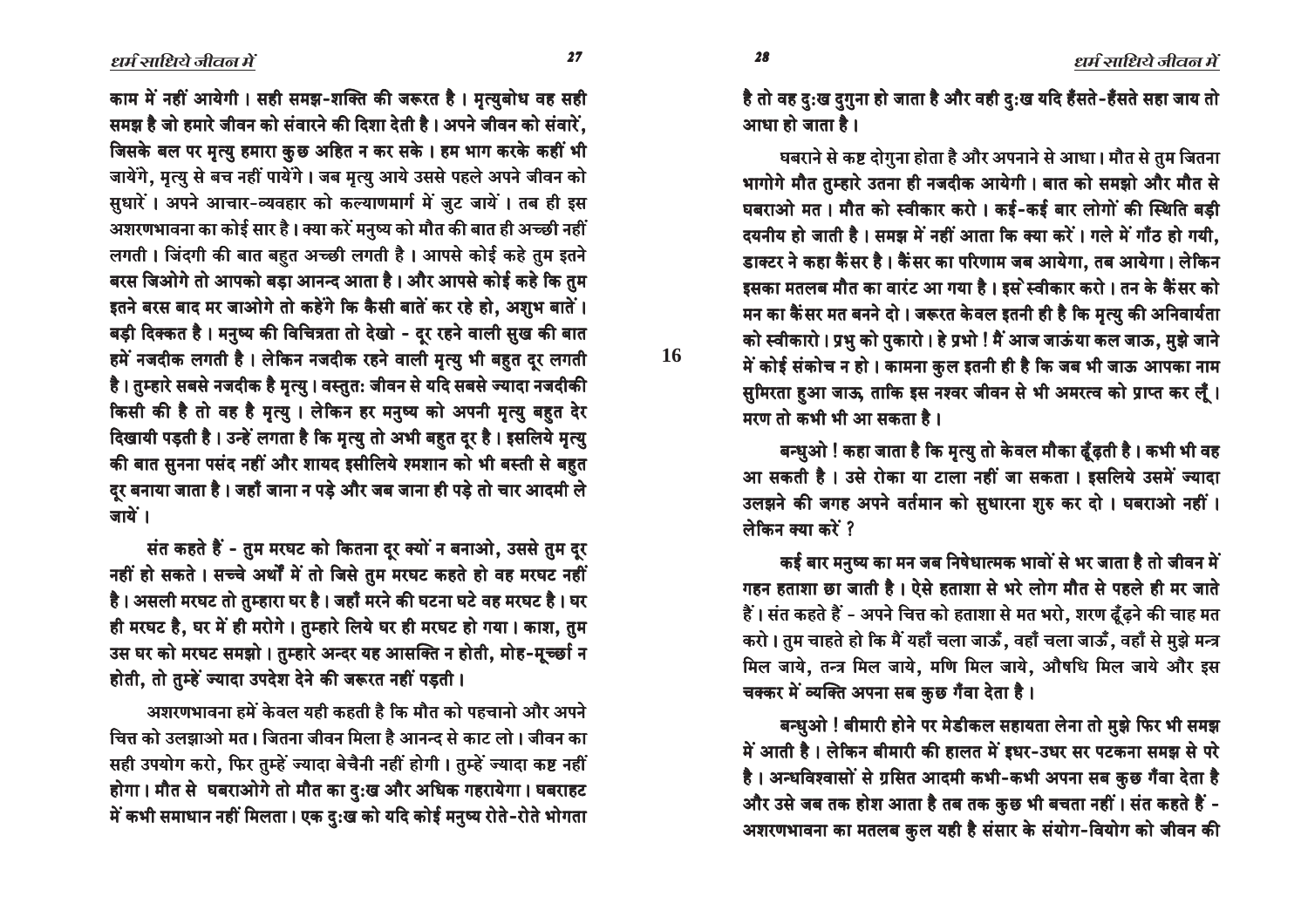जायेगा और हम ऐसे क्षण में कैसे नाचे ? हमारे पाँवों को तो काठ मार गया। हमारे पाँव तो जैसे कीलित हो गये। बजीर ने कहा - नहीं, चालू करो नाच-गान। लोगों ने कहा ये क्या बेबकूफी है। बजीर बोला मैं कह रहा हैं कि नाच-गान चालू करो। मरने की बात आयेगी तब मरेंगे। अभी तो जीने के क्षण हैं। मैं जीने के क्षणों में मरने की चिन्ता करके मरने से पहले नहीं मरना चाहता । मैं चाहता हूँ कि नाचता-नाचता ही शूली पर चढूँ, ताकि अपने जीवन का अभिनन्दन कर सकूँ । वस्तुत: मृत्युबोध का यह बड़ा अच्छा उदाहरण है । मैं नाचते-नाचते ही मरना पसन्द करूँगा।

राजा को मालूम पड़ा। खुफिया विभाग से पूछा यह क्या है ? सेवकों ने कहा - वहाँ तो बड़ा आनन्द है, नाच-गान हो रहा है। लग ही नहीं रहा कि किसी की मौत की बात है। वहाँ तो ऐसा माहौल है जैसे किसी का जन्म दिन हुआ है। वह भी लम्बी प्रतीक्षा के बाद। राजा ने अपना फरमान वापिस लेते हुए कहा -कि जो जीना जानता है उसे कोई मार नहीं सकता। मैं अपना फरमान वापिस लेता  $\vec{\xi}$  ।

बन्धुओ ! सच्चे अर्थों में जो जीना जानते हैं, मौत भी उनको मार नहीं सकती। मौत तो केवल उनको मारती है जो जीने का तरीका नहीं जानते। जीने का तरीका जाने, मौत को मारने का अवसर न दें। मौत तुमसे हार मान जाये, ऐसा कुछ करें। पर ध्यान रखना यह तभी संभव होगा जब हम अपने जीवन को सही ढंग से समझेंगे। मौत से भागकर कुछ भी कार्य होने वाला नहीं।

एक कवि ने बडी अच्छी बात लिखी है -

*कर करके उपचार न मैने, स्वजन बचा पाये हैं,*  $\overline{u}$  *स्वयं ही अन्य स्वयं ही, नये-नये आये हैं ।*  $\overline{u}$ *P*  $\overline{q}$ *z*  $\overline{t}$  *d*  $\overline{t}$  *≥{*  $\overline{t}$  *=\pp{ca} +\pp{ca} }*  $\overline{t}$  *\cd* } *कौन बचा पायेगा, मुझको, जब मृत्युदुत घेरेंगे, ¿bP±bP ´bC ⁄˘C hÎÆD Pk ^N>•NTŸ-^N>•NTŸ ´CŸC\*≥C \$\$ ¿bP±bP ´bC ⁄˘C hÎÆD Pk ^N>•NTŸ-^N>•NTŸ \$\$^N>•NTŸ-^N>•NTŸ* 

केवल मुँह ताकते रह जायेंगे, वे तुम्हारे साथ नहीं जायेंगे। अशरणभावना के भाने का मूल अर्थ यही है कि जगत में सम्बन्धों और संयोगों में आसक्त नहीं होना ।

 $\ell$ धर्म साधिये जीवल में

एक अनिवार्य घटना मानो और उसके पीछे अपनी आस्था को कभी भी डगमगाने मत दो। दुर्बल मत बनो। इधर-उधर सिर न पटको। जो है उसे स्वीकार करो। कैसी भी स्थिति हो, कैसी भी विपत्ति हो, उससे घबराओ मत। जो जीने की कला जानता है, वह हर समय मुस्कुराता रहता है। बन्धुओ ! हमें बहुत जिंदा-दिली से रहना चाहिए । लेकिन जिंदादिली से वही रह सकता है जो मौत के भय से मुक्त हो। मौत के भय से मुक्त होने का मतलब मौत के प्रति निश्चिंत होना नहीं, बल्कि जीवन के प्रति सचेत होना है। जो जीवन के प्रति सचेत होता है उसे मौत का कोई भय नहीं होता। जो विद्यार्थी साल भर ठीक ढंग से पढाई नहीं करता उसे ही परीक्षा का भय होता है। पढाई करने वाले को कोई भय नहीं होता। मृत्यु का भय भी केवल उन्हीं को होता है जो ठीक ढंग से जी नहीं पाते $\overline{1}$ ।

बन्धुओ ! बिगड़ी हुई जिंदगी से सुधरी हुई मौत नहीं पायी जा सकती । यदि सुधरी हुई मौत पाना चाहते हो तो जिंदगी को सुधारना बहुत जरूरी है। जिंदगी को नहीं सुधारोगो तो मौत को भी कभी नहीं सुधार सकोगे। अपनी जिंदगी को सुधारो। इधर-उधर भटकने में कोई सार नहीं है। बस जिंदगी को सुधारना ही जीवन की सही कला है। अशरणभावना हमें केवल यही सिखाती है ।

एक राजा था। एक बार अपने बजीर से नाराज हो गया। राजाओं का बडा सुरा हाल होता है। कब नाराज हो जाये, कब प्रसन्न हो जायें, कहा नहीं जा सकता। *पले रुष्टं पले तुष्टं* वाला हाल होता है। नाराज भी इस कदर हुआ कि अपने बजीर को मौत का फरमान जारी कर दिया। संयोगत: जिस दिन राजा की तरफ से बजीर को सूली पर टाँगने का फरमान जारी किया गया, उसी दिन बजीर का जन्मदिन था। बजीर भी कोई साधारण नहीं था। बड़ी प्रतिष्ठा थी, बड़ा नाम था। वह अपने प्रशंसकों के बीच जन्मदिन का जश्न मना रहा था। इसी बीच राजा का फरमान पहुँच गया। स्तब्धता छा गयी। कोहराम मच गया। यह क्या ? अभी जहाँ जश्न था वहाँ मातम छा गया। सारा नाच-गान बंद हो गया। बजीर ने पूछा - नाच-गान बन्द क्यों किया गया। तो लोगों ने कहा - महानुभाव ये नाचने का नहीं, ये तो रोने का समय है। आज शाम को आपको सूली पर चढ़ा दिया

íô ìê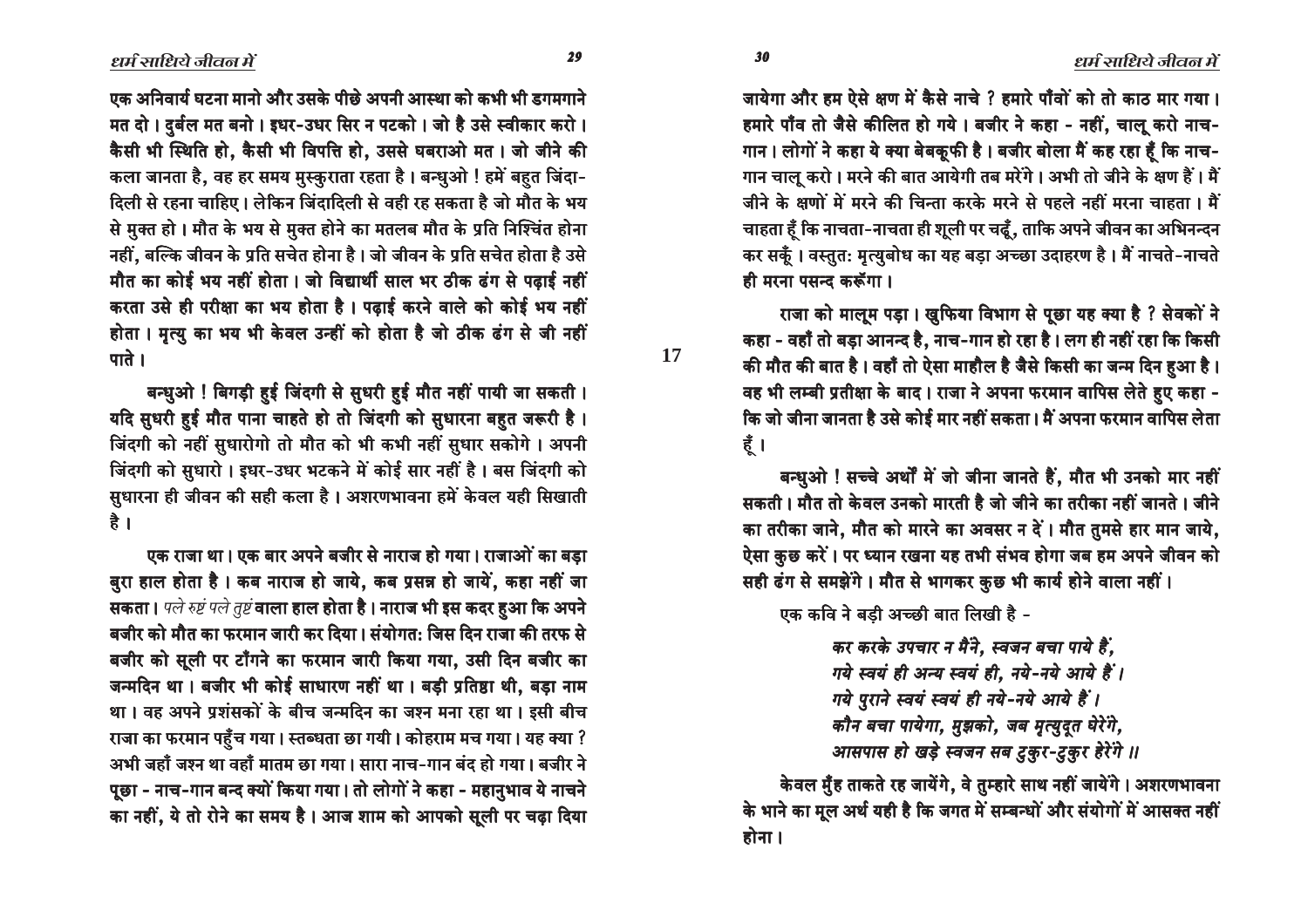दो तरह की जिजीविषा होती है - एक पाप से प्रेरित जिजीविषा और एक परमार्थ से प्रेरित जिजीविषा। दोनों में बड़ा अन्तर है। आज संसार में ऐसे लोग बहुत हैं जो पाप से प्रेरित जिजीविषा से जीते हैं, लेकिन उनके जीवन का एक ही लक्ष्य है ईट, ड्रिंक एण्ड बी बरी ( ) खाओ, पीओ और मौज करो। जब तक जियो सुख से जिओ. कर्जा लो और घी पिओ। कर्जा ले के घी पीने वाले लोग. ऐसे लोग घोर आत्मवंचना में जी रहे हैं। वे अपने जीवन के परम सत्य से दूर भाग रहे हैं। न ये लोग ठीक ढंग से जी सकते हैं और न मर सकते हैं। यह जिजीविषा अर्थहीन है। परमार्थ से अनुबन्धित जिजीविषा होनी चाहिये।

परमार्थ से अनुबन्धित जिजीविषा का मतलब है लोक को और परलोक दोनों को सुधारें। लौकिक हित भी प्राप्त करें और लोकोत्तर हित भी प्राप्त करें। वस्तुत: जो परमार्थ से अनुबन्धित हो जाता है वही सच्चे अर्थों में अपने जीवन को संवार पाता है, अपने जीवन के प्रति सजग हो पाता है।

अशरणभावना का एक उद्देश्य यह भी है कि हम लोक के साथ परलोक को भी सुधारें। लौकिक हितों के साथ पारलौकिक हितों को भी देखें। बाहर की जिंदगी के साथ भीतर की जिंदगी का भी ख्याल रखें। बाहर भटकने से कुछ प्राप्त नहीं होता, भीतर की जिंदगी को जो समझ लेता है उसके लिये मृत्यु का कोई भय भी नहीं होता। वह आतंकमुक्त होकर जीता है। धर्म का आचरण करने से भी मृत्यु को नहीं टाला जा सकता। भगवान् भी तुम्हारी मृत्यु को टाल नहीं सकते। धर्म की शरण में जाओगे तो मृत्यु के आतंक से बच जाओगे।

अशरणभावना कहती है - मृत्यु से नहीं बच सकते, मृत्यु के आतंक से बचा जा सकता है। ऐसा तभी हो सकता है जब तुम मृत्यु को स्वीकार कर लो। मृत्यु का स्वागत करने के लिये तैयार हो जाओ। मौत तुम्हारे पास आये तो कहो- कोई बात नहीं, तुम्हारे आने की सूचना तो मुझे तभी मिल गयी जब मैं पैदा हुआ था। मैं घबरा नहीं रहा हूँ। तुम्हारा आना तो उसी दिन तय हो गया था, जिस दिन मैंने जन्म लिया था। केवल तारीख निश्चित नहीं हुयी थी। अच्छा हुआ आज तुम आ गयी। मैं तो कबसे तुम्हारा ही इंतजार कर रहा था कि तुम कब आओगी। मैं तुम्हारा आलिंगन करूँगा। जो हँसते-हँसते मौत का आलिंगन करने को तैयार हो जाता है उसका मौत कुछ बिगाड़ नहीं सकती।

मृत्युबोध का मतलब केवल इतना ही है कि हम संसार के सारे संयोगों की नश्वरता को समझें। मौत से बचने का नहीं, अपितु आसक्ति छोड़कर पापमुक्त जीवन जीने का अभ्यास करें। निर्द्वन्द्व और निराकुल जीवन जीने का प्रयास करें।

मृत्यु की बात हमें अच्छी नहीं लगती। जीने की बात बहुत अच्छी लगती है। एक राजा था, उसने एक ज्योतिषी को बुलाया और उससे अपनी उम्र जाननी चाही। ज्योतिषी ने पत्रा खोलकर सारी गणना की। गणना करने के बाद राजा से कहा कि राजन् ! क्या बताऊँ, आपके सामने-सामने आपकी सात पीढियाँ गुजर जायेंगी। राजा को बड़ा बुरा लगा। राजा ने उसे कारावास दे दिया। बोला यह ज्योतिषी ठीक नहीं बोलता। दसरे ज्योतिषी को बुलाया गया। दसरा ज्योतिषी ज्ञानी ही नहीं, अनुभवी भी था। विद्वान् टोटे में रह जाता है, अनुभवी टोटे में नहीं रहता। पण्डित होना अलग बात है और अनुभवी होना अलग है। पण्डित वह होता है जो केवल किताबी ज्ञान रखता है लेकिन ज्ञानी के साथ अनुभव भी जुड़ा रहता है।

उसने भी राजा के पत्रा को देखा और कहा - 'राजन् ! आप तो बड़े पुण्यशाली हैं। आप जैसा योग तो विरले व्यक्तियों में होता है। लाखों-करोड़ों में एक ही होता है। जो आप जैसी आयु का योग पाता है। महाराज आपकी आयु तो इतनी लम्बी है कि अगर आपकी सात पीढ़ी की सन्तति की आयु भी जोड़ दें तो आपकी आयु की बराबरी नहीं कर सकते।'

राजा बड़ा प्रसन्न हुआ। अपने गले का हार उसके गले में डाल दिया। एक को कारावास मिला और एक को हार मिला। बात दोनों ने एक ही कही थी। एक ने कहा कि आपके सामने-सामने आपकी सात पीढ़ी चली जायेगी। दूसरे ने कहा कि सात पीढ़ी की आयु मिलाये तो आपकी आयु की बराबरी नहीं होगी। अन्तर क्या आया ? पहले वाले की बात पर राजा को खिन्नता क्यों आयी, क्षोभ क्यों आया, क्योंकि उसने मरने की बात की थी। बात सही की थी, लेकिन सही बात हजम कहाँ होती है। दूसरे ने भी वही बात की। उसने थोड़ा घुमाकर कह दी। वह जीने की बात कह रहा है अत: बड़ी अच्छी लगी। बन्धुओ ! जिजीविषा हम पर हावी है। लेकिन यह ध्यान रखना कि यदि मृत्यु को सामने मानकर चलोगे तो तुम्हारी जिंदगी भी सुधर जायेगी।

**18**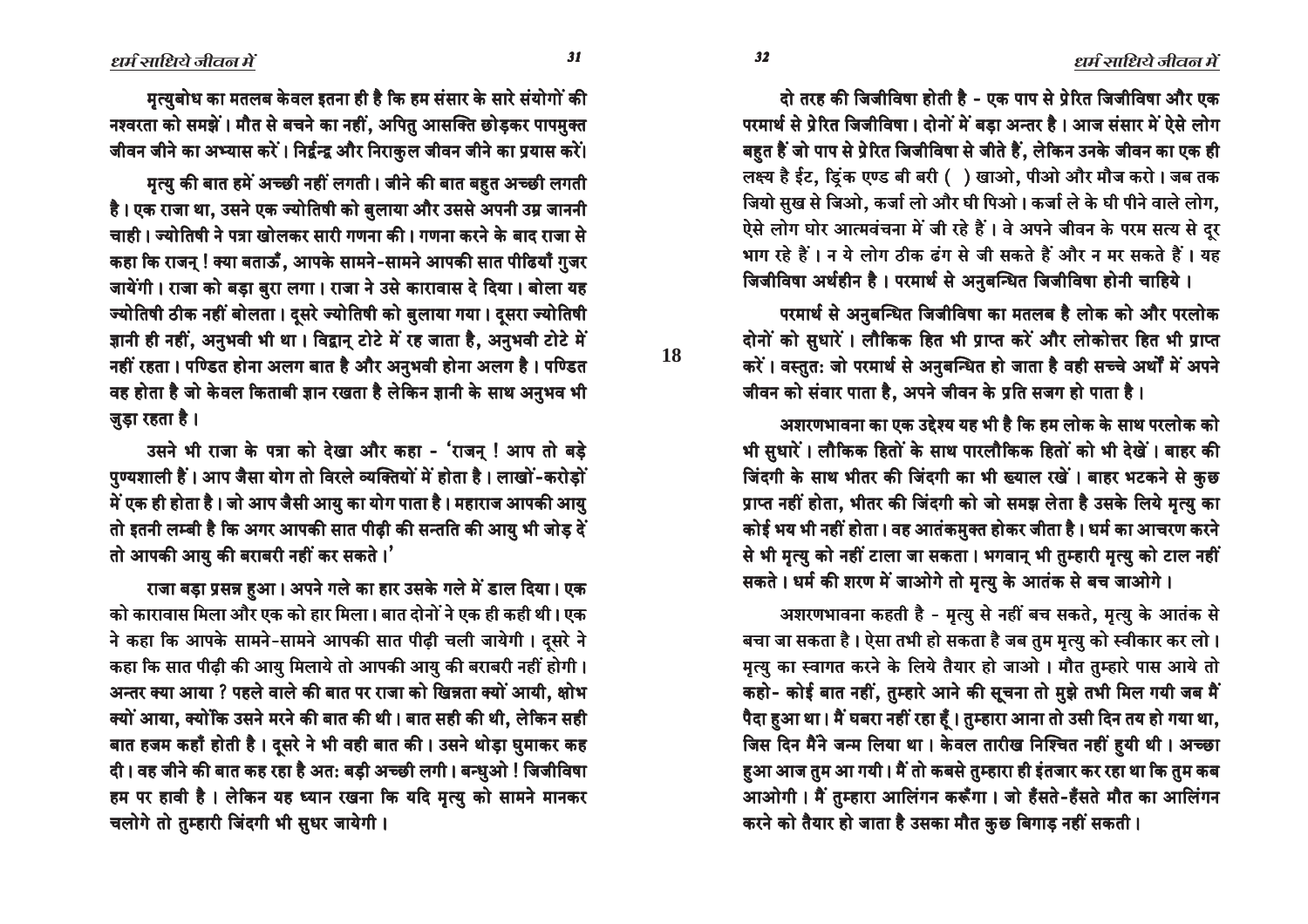ही। ठीक है, जब मरना होगा तब मरना। लेकिन आज जब जीने के क्षण मिल रहे हैं तो उनका उपयोग कर लो। सम्पत्ति नाशवान् है इसका मतलब कुल इतना ही है कि सम्पत्ति की नश्वरता को समझो। हम उसका सदुपयोग करें। ऐसे ही यह जीवन नाशवान् है, मरने के लिये ही है। इसका मतलब यह है कि जब तक हम जियें दुसरों का उद्धार करते हुये जियें। दुसरों का उपकार करते हुये जियें। जीवन का सदुपयोग करें, न कि जीवन का दुरुपयोग करें। यह जीवन धन से भी ज्यादा कीमती है। जैसे हम धन के सदुपयोग के लिये तत्पर होते हैं, वैसे ही जीवन धन के सदुपयोग के लिये तत्पर होना चाहिये। मृत्यु तो कभी भी आयेगी और जीवन से सब कुछ छुड़ा कर ले जायेगी। लेकिन कृत्रिम तरीके से अपनी मृत्यु को बुलाना अपने जीवन को गर्त में डालना है। लोगों के मन में गहन असहिष्णुता आ गयी है। सहनशीलता का अभाव होता जा रहा है। थोड़ा सा कुछ असहनीय होता है कि सीधे मौत को गले लगाने में तत्पर हो जाते हैं। वे नहीं जानते कि ऐसा करके वे अपने जीवन के साथ कितना बड़ा खिलवाड़ कर रहे हैं। आत्महत्या में भी वही पाप है जो एक जीते-जागते मनुष्य के द्वारा मनुष्य की हत्या में। स्व की हत्या में भी वही पाप लगता है जो पर की हत्या में। अभी तो तुम्हारी ऊपर थोड़ी मुसीबतें हैं, जिनसे घबरा कर तुम आत्महत्या की बात सोच रहे हो। तुम्हें नहीं पता कि इस पाप के फल से तुम ऐसी अवस्था प्राप्त कर लो, जहाँ के दु:खों से घबरा कर तुम आत्महत्या भी न कर सको । भोगना तो तम्हें ही पड़ेगा।

वस्तुत: पलायन किसी समस्या का समाधान नहीं होता है। भागना हमारी संस्कृति नहीं सिखाती। हमारी संस्कृति कहती है - संसार से भागो मत और संसार को भोगो मत। बस जागो। जागकर भोगोगे तो न भागने का कष्ट होगा और न भोगने की पीड़ा होगी। हर अवस्था में समस्थिति बनी रहेगी। तुम्हारा जीवन निहाल हो जायेगा। यही अशरणभावना का मूल अभिप्रेत है। हम कहीं भी जायेंगे बच नहीं सकते । मरने से कोई बचा नहीं सकता, इस बात को ध्यान में रखो। मृत्यु आये तो अपने आपको तैयार कर लो। कहीं भी हम बच नहीं सकते ।

एक राजा ने अपने लिये एक महल बनवाया। बड़ा आकर्षक उसका स्वरूप

33

34

19

वस्तुत: जो मौत से मैत्री कर लेते हैं, मौत उसकी सहायिका बन जाती है। मौत से दुश्मनी करके दूर भागने वाले को मौत कहीं का नहीं छोड़ती। इसलिये मौत से दूर मत भागो। मौत से मैत्री करो। मौत का भय बड़ा खतरनाक होता है ।

एक दार्शनिक चला जा रहा था। उसने अचानक मुड़कर देखा कि कोई छाया उसका पीछा कर रही है। उसने पूछा- तुम कौन हो ? मौत हैं। कुछ लोगों को आज जाने का नम्बर है, मैं उन्हें लेने जा रही हूँ, सौ लोगों को मुझे ले जाना है। ठीक है। थोडी देर बाद वही मौत लौटकर आ रही थी। दार्शनिक ने उससे पूछा कि हद हो गयी। जिंदगी तो झूठी होती है, पर मौत झूठी कब से हो गयी ? मौत बोली - क्यों क्या बात है ? तुम यहाँ से जाते वक्त मुझसे कह गयी थी कि सौ लोगों को मुझे लाना है और तुम हजार को मारकर ले जा रही हो। मौत ने कहा - क्या बताऊँ, मैं कभी झूठ नहीं बोलती। मैंने तो केवल सौ को मारा है। वाकी जो नौ सौ मरे वे मेरे भय से मर गये हैं।

थोड़ा हिसाब लगाना अगर अभी मृत्यु की कोई बात आ जाये तो काँप जाते हैं। यह भय है। यह भय बहुत व्याकुल करता है। मृत्यु से अभय बनो। हाँ, आज लोग ऐसे भी हैं, जो मृत्यु से नहीं डरते हैं। आत्मघाती बन जाते हैं। फिदा इन हमला पै उतारू हो जाते हैं। अथवा आत्महत्या कर लेते हैं। किन्तु ये लोग मौत से नहीं डरते, अपितु जिंदगी से घबराते हैं।

जो आत्महत्या करने वाले लोग हैं, वे जीवन से घबरा जाते हैं। गहन हताशा छा जाती है उनके जीवन में। और आत्महत्या कर लेते हैं। वह सोचते हैं- आत्महत्या कर लेना मेरी समस्या का समाधान है। यह बहुत बड़ी मूर्खता है। नादानी है, भूल है। आत्महत्या किसी जीवन का समाधान नहीं। ध्यान रखना, आत्महत्या तो केवल देह के विनाश का नाम है। जीवन के विनाश का नाम नहीं। आज तुम मरोगे तो कल कहीं न कहीं जन्मोगे। मृत्यु किसी समस्या का समाधान नहीं है। आज जो दु:ख है, जो सह रहे हो, कल हो सकता है ऐसी स्थिति हो कि तुम अपने दु:खों को सहने में भी समर्थ न हो। इसलिये भूलकर भी आत्महत्या की बात मत करना। नहीं तो आप सोचो कि महाराज कह रहे हैं कि मौत से डरना नहीं है, कल मरू सो आज ही मर जाऊँ । मरना तो एक दिन है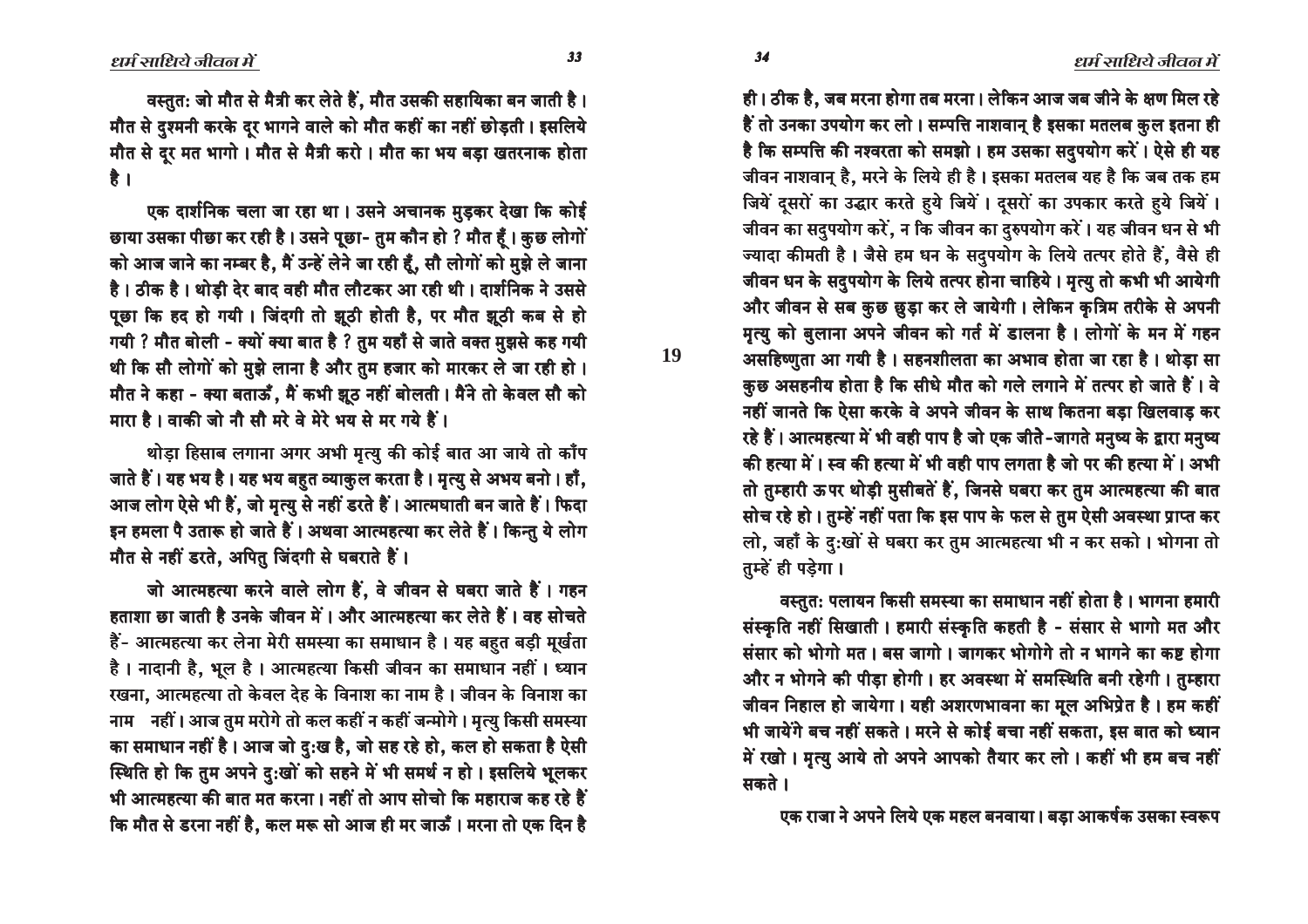था। बहुत सुन्दर डिजाइन था। महल के प्रवेश में कुल एक ही दरवाजा था। पड़ोस के राजा को भी वह महल बहुत पसंद आया। उस महल को देखकर राजा ने कहा - यह महल बहुत मजबूत है। सुदृढ़ दीवारें हैं। इसमें कहीं से भी कोई शत्रु प्रवेश नहीं कर सकता। पास खड़ा भिखारी जोर से हँस पड़ा। राजा को भिखारी का हँसना अच्छा नहीं लगा। उसने भिखारी से पूछा कि - तुम क्यों हँसे ? भिखारी बोला - यूँ ही तुम्हारी बात सुनकर हँसी आ गयी। राजा बोला -मेरी बात में हँसने की बात क्या है, अन्यथा यह तो अभद्रता है ? भिखारी बोला - अब तुम अभद्रता कहो या कुछ और, किन्तु मैं जिस बात पर हँसा हँ उसे कहे बिना नहीं जा सकता। राजा बोला - बोलो क्या कहना है ? भिखारी बोला - मैं यह सुनकर हँस पड़ा कि इसमें कोई शत्रु प्रवेश नहीं कर सकता। आप ठीक कह रहे हैं। किन्तु मुझे एक कमी दिखाई पड़ रही है, कि तुमने जो एक दरवाजा बनवाया है उससे मौत तो प्रवेश कर सकती है। इस दरवाजे को भी यदि तुम बन्द कर दो तो तुम अपने आपको पूरी तरह सुरक्षित महसूस करोगे। राजा ने कहा -जब मैं ये दरवाजा भी बन्द कर लूँगा तो यह महल न होकर मेरी कब्र बन जायेगी। भिखारी ने कहा - यही तो मैं कह रहा हैं कि जिसे तुम महल कर रहे हो वह तुम्हारी कब्र है। काश, तुम इस बात को समझ पाते तो तुम्हारा जीवन धन्य हो जाता। कल तुम्हारी मृत्यु इसी महल में होगी।

वस्तुत: आज हम जिस महल में रहते हैं कल वही महल कब्र बनने वाला है। इसे समझो, एक दिन मौत के मुँह में जाना ही पड़ेगा। हम कहीं भी क्यों न चले जाएँ, लेकिन मौत के फंदे में तो एक दिन सबको जाना ही पड़ेगा। कहीं भी चले जाओ, पाताल में या आकाश में मौत तो एक दिन आयेगी ही।

संत कहते हैं - मृत्यु की अनिवार्यता को समझकर अपने जीवन का श्रृंगार करना ही अशरणभावना का मूल अभिप्रेत अर्थ है। जो इसे पहचान लेते हैं वे संसार में कभी भटकते नहीं। जीवन में उनका कभी कोई बिगाड़ नहीं होता। ऐसी अशरणभावना को हम आत्मसात करें और अपने जीवन के परमतत्त्व को पाने में सक्षम हों।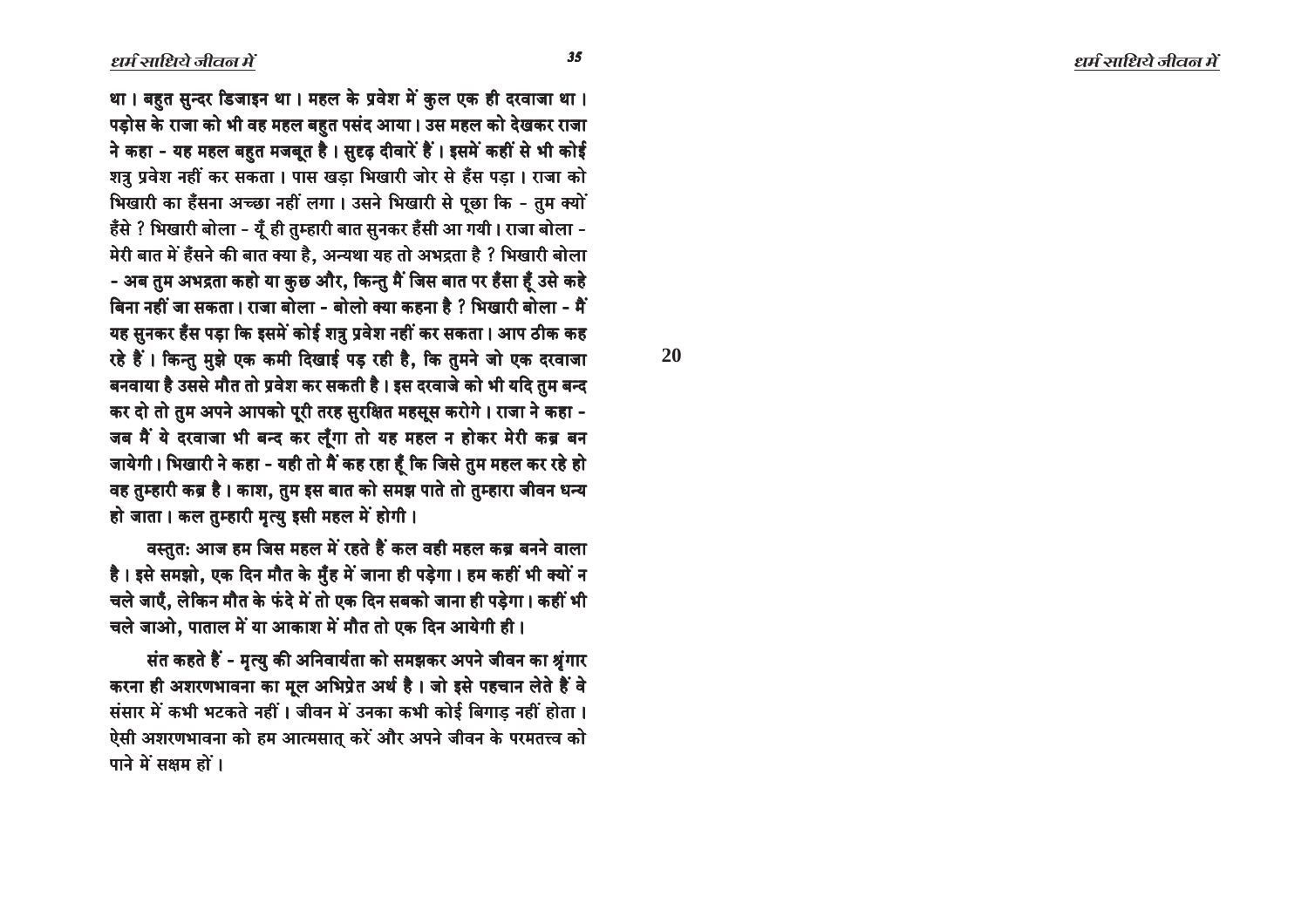संसार के दु:खों का चिन्तन करने की क्या जरूरत है ? अपने दु:खों को भुलाओ। दु:खों का चिन्तन करने से तो मन में हताशा भरेगी। मन में निषेधात्मक विचार भरेंगे। हमारा जीवन बोझिल होगा। ऐसा बोझपूर्ण जीवन जीने का संदेश तो अध्यात्म कभी देता ही नहीं। फिर आप आज कौन सी गाथा छेड रहे हैं ?

संत कहते हैं - संसार की असारता और संसार के द:खमय स्वरूप को जानने का उद्देश्य यह नहीं कि हम संसार को दु:खमय जानकर उससे भागने की कोशिश करें। अपने जीवन से हताश हो जायें। अपितु यह है कि इसे जीवन की <u>वास्तविकता मानकर अपने जीवन की अपेक्षाओं को शान्त कर दें। संसार में </u> जीना चाहते हो, तो जो है, जैसा है, जितना है, उतने में संतुष्ट रहो। तभी तुम्हारा जीवन सुखमय बन सकता है। यदि तुम संसार में सुख पाने की चाह में जिओगे तो तुम्हारे जीवन में आकुलता के सिवाय और कुछ नहीं मिलेगा। संसार में एक भी प्राणी ऐसा नहीं है जो सर्वथा सुखी हो, अभावग्रस्त न हो। क्योंकि दु:ख मंसार की अनिवार्यता है।

> *दाम बिना निर्धन दुखी तृष्णावश धनवान । •T´RH D PN⁄ P}PbŸ ÓC\* Pk Æ≥ £Cv‡bC n>bD \$\$ •T´RH ÓC\* Æ≥ £Cv‡bC \$\$ D PN⁄ P}PbŸ ÓC\* Pk Æ≥ n>bD*

जिसके पास कुछ नहीं है वह इसे पाने की चाह में रात-दिन व्याकुल है। जिसके पास कुछ है वह उसे बचाने और बढ़ाने की कोशिश में रात-दिन पागल है ।

एक वह है जिसके पास अभाव है, वह भी दु:खी है। क्योंकि उसे अभाव साल रहा है और दूसरा जिसके पास अतिभाव है वह भी दु:खी है, क्योंकि उसे संभालना है।

गरीब पाने की चाह में व्याकुल है तो अमीर बचाने की पीड़ा में व्याकुल है। वस्तुत: पाना और बचाना दोनों एक ही हैं। जो पा गया वह भी अशान्त है, क्रिसने नहीं पाया वह भी अशान्त है। अशान्ति संसार की परिणति है। हम संसार में अपनी दृष्टि दौड़ाने की कोशिश करें तो हर व्यक्ति के जीवन में किसी न किसी प्रकार का दु:ख तुम्हें दिखायी जरूर पड़ेगा। यह बात और है कि कुछ लोग हैं जो अपने दु:खों को व्यक्त कर देते हैं और कुछ लोग हैं जो अपने दु:खों को व्यक्त भी नहीं कर पाते । इसे समझने की कोशिश करना । यदि इस व्यापक

# कीचड़ में कमल

*दाम विना निर्धन दुखी, तृष्णा वश धनवान् । कहुँ न सुख संसार में, सब जग देख्यो छान ॥* 

आज तीसरी भावना है संसारभावना। कवि ने इन दो पंक्तियों के माध्यम से संसार की वास्तविकता का चित्र खींचा है। संसारभावना का कुल मतलब इतना ही है कि संसार की वास्तविकता को पहचानो । जिस संसार में तुम जी रहे हो हकीकत में वह संसार है क्या ? आज हर प्राणी संसार में अपने तरीके से जीता है. और अपना-अपना रोना भी रोता है।

संत कहते हैं - थोडी अपनी गहरी निगाह से संसार को देखने की कोशिश करो। समझ में आयेगा कि संसार की नियति ही यही है, कि जो भी आता है उसे केवल कष्ट मिलता है। संसार में रोने के अतिरिक्त कुछ भी नहीं है। संसार शोकमय है। संसार में तुम जिसे भी देखोगे, जिसे भी टटोलोगे, जहाँ भी तुम्हारी निगाह जायेगी, हर व्यक्ति के जीवन में, हर प्राणी के जीवन में दु:खों के अलावा कुछ है ही नहीं। दूसरे प्राणियों के जीवन को टटोल के देखो अथवा स्वयं के जीवन को टटोल कर देखो, अपने वर्तमान को देखो अथवा अपने आतीत को देखो। अपने इस मनुष्य जन्म को देखो अथवा इस जन्म के पीछे की कहानी को पलट कर देखो। तुम्हारा अतीत तुम्हें एक ही बात बताता है कि तम्हारा जीवन हमेशा द:खमय रहा है। वस्तुत: संसार द:ख ही की पर्याय है।

> जम्मं दुक्खं जरादुक्खं, रोगा य मरणाणि य। अहो दुक्खो हु संसारो जत्थ निवसंति जंतव: ॥

भगवान् महावीर कहते हैं - जन्म दु:ख है, जरा दु:ख है, रोग दु:ख है, मरण दु:ख है। संसार दु:खमय है। संसार में तुम्हें कहीं सुख दिख ही नहीं सकता। यह संसार की वास्तविकता है। इसे पहचानने की कोशिश करो।

 $\ell$ धर्म साधिये जीवल में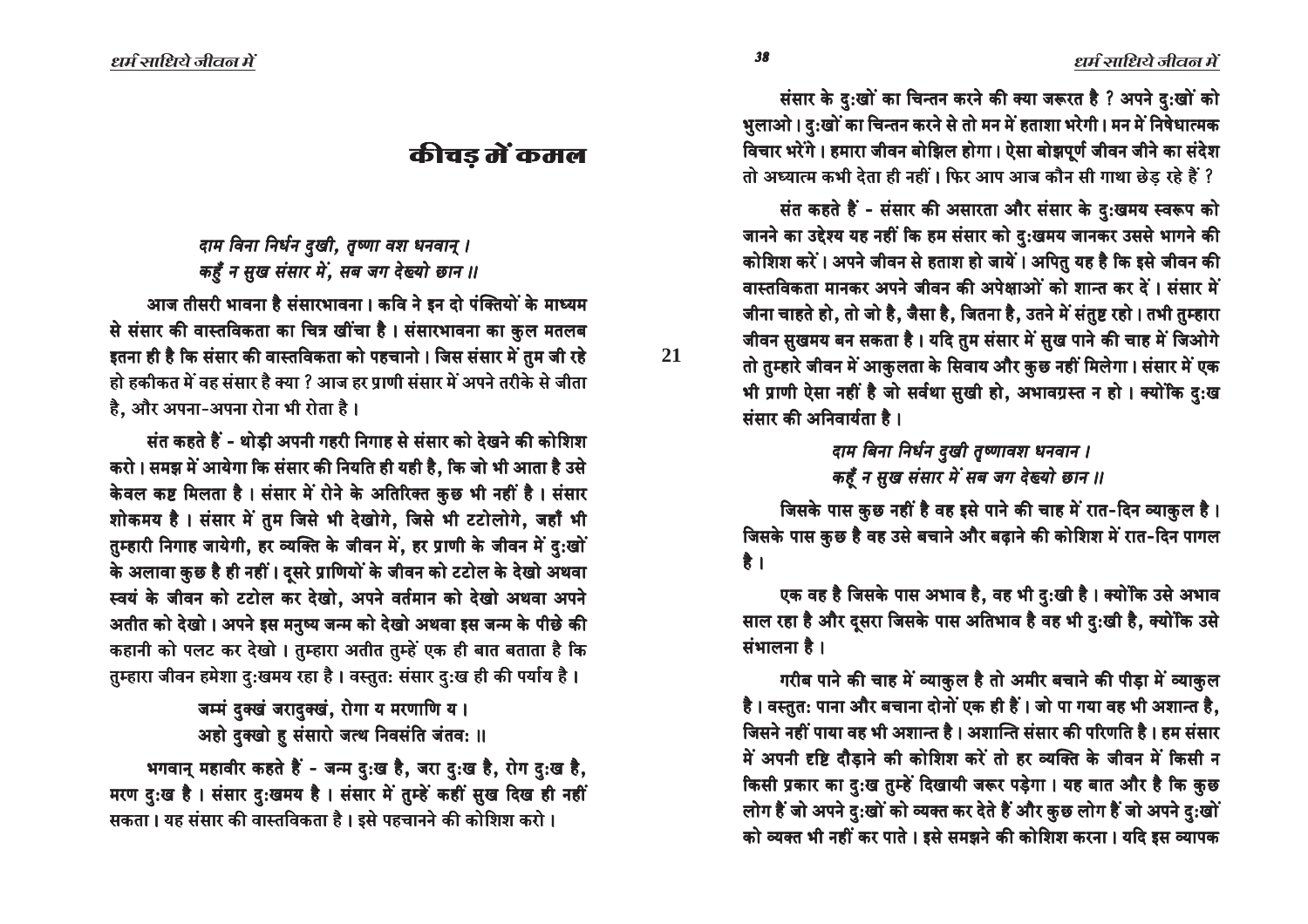ìô îê

**22**

हष्टि से तुम संसार को देखोगे तो तुम्हें दिखेगा कि मेरे जीवन में जो दु:ख है, वह बहुत थोड़ा है। संसार में तो ऐसे भी लोग है जिनका दु:ख मेरे से हजार गुना ज्यादा है, लेकिन उस हजार गुना दु:ख में भी प्रसन्नता से जी रहे हैं। तब मैं अपने इन थोड़े से दु:ख में प्रसन्नता से कैसे नहीं जी सकता।

संसारभावना का मतलब कुल इतना है कि दु:ख को संसार की नियति मानकर दु:ख में भी प्रसन्नता से जीने की कला सीख लेना और यह जीवन की सबसे बड़ी उपलब्धि है।

वस्तुत: हमारा जीवन तो काँटों से घिरे फूल की भाँति है । फूल की नियति है काँटों के बीच रहना, लेकिन फूल बहुत बड़ा संदेश देता है - काँटों से घिरे रहने के बाद भी मुस्कुराता है।

संत कहते हैं - अपने जीवन को मुस्कान से मुक्त मत करो। जीवन में लाख कॉटे हों फिर भी फूल जैसे मुस्कुराने की क्षमता अर्जित कर सकते हो । अध्यात्म हमें यही प्रेरणा देता है, यही पाठ पढ़ाता है। संसार तो काँटों से घिरा पड़ा है। संसार में एक नहीं अनेक प्रकार के काँटे हैं। यदि तुम उन काँटों को देखोगे तो तुम्हें पीड़ा के अतिरिक्त कुछ नहीं मिलेगा। लेकिन यदि तुम चाहो तो उन्हीं काँटों के बीच भी अपने आपको फूल की तरह खिलाने की सामर्थ्य अर्जित कर सकते हो। संसारभावना का मतलब कुल इतना ही है कि संसार की वास्तविकता को समझकर अपने विचारों को नकारात्मक दिशा में न लेकर सकारात्मक दिशा में जोड़े और जो है, जितना है, उसी में अपने जीवन की पूर्ण उपलब्धि मानकर संतोष पूर्वक जीवन जीने का अभ्यास बनायें। हम देखें, बड़े-बड़े वैभवशाली व्यक्तियों के जीवन में भी किसी न किसी प्रकार का अभाव दिखेगा। किसी को कुछ, तो किसी को कुछ न कुछ की कमी रहती ही है। संसार में कोई सुखी नहीं है।

एक बार एक जिज्ञासु किसी पहुँचे हुए दार्शनिक के पास गया। उससे पूछा कि मुझे सुख प्राप्ति का कोई मन्त्र बता दे। दार्शनिक ने कहा - मैं तुम्हें मन्त्र तो बता दूँगा, लेकिन तुम्हें एक सुखी आदमी का कोट लाकर देना होगा। उसने सोचा नगर में बड़े-बड़े आदमी हैं, चलता हूँ किसी से भी कहूँगा कि आप अपना कोट दे दें। सबसे पहले वह वहाँ के जागीरदार के यहाँ पहुँचा। जागीरदार से कहा कि मुझे सुख पाने का मन्त्र चाहिये, मेरे गुरु ने कहा है कि सुखी आदमी का कोट ले आओ। मुझे तो आप बड़े सुखी दिखाई पड़ते हो, बड़े ठाठबाट हैं, बड़ा बंगला है, सब कुछ तो है आपके पास। मुझे जान पड़ता है कि संसार के सबसे सुखी व्यक्ति आप ही हो। इसलिये आप अपना कोट दे दो। उसने कहा -कि कोट दे दँगा, लेकिन उससे तुम्हें कोई फायदा नहीं होगा। बात यह है कि मैं <del>∫</del> तुम्हें सुखी दिखाई देता हूँ लेकिन मैं सुखी नहीं हूँ। मैं बड़ा दु:खी हूँ। जिज्ञासु बोला - देखिये, फालतू टालमटोल मत करिये । आपसे बड़ा सुखी कोई है नहीं। वह बोला - ठीक है कोट ही चाहिये न, तो एक की जगह चार ले जाओ। लेकिर मेरे जीवन का रहस्य तुम्हें देखना है तो आज रात को यहीं रुको। रात को उसने देखा उसकी पत्नी उसके ऊपर आग बरसा रही है। उसने कहा - देखो. आज मेहमान आये हुये हैं, आज कुछ लाज रखो, तो पत्नी और आग बरसाने लगी। उसने सोचा - मैं तो इसे बड़ा सुखी महसूस करता था, इसका तो बड़ा ही कुरा हाल है। रोज-रोज ऐसी आग बरसती होगी, तो इसका हाल क्या होता होगा? इससे तो मेरी पत्नी अच्छी, जो कम-से-कम मेरा मान-सम्मान तो करती है, मुदुभाषण तो करती है। उसने कहा - समझ में आ गया। कि आपको बड़ा  $\bar{g}$ :ख है और आपका कोट सुखी आदमी का कोट नहीं हो सकता।

दुसरे दिन वह सेठ के यहाँ पहुँचकर कहता है कि 'आप तो बड़े सुखी हैं, आपना कोट दे दीजिये। सेठ बोले - कोट तो ले जाओ, लेकिन मैं सुखी नहीं हैं। बातचीत चल ही रही थी कि इतनी देर में सेठ का बेटा नशे में धुत्त होकर घर लौटा। पिता ने कहा कि - बेटे ! कहाँ से आ रहे हो। बेटे ने कहा - मेरी निजी जिंदगी में हस्तक्षेप करने वाले तुम होते कौन हो ? आपको कुछ बोलने का आधिकार नहीं। उसे लगा कि सच में इस सेठ के पास सब कुछ है लेकिन इसका बेटा इसके वश में नहीं है। वह एक अधिकारी के पास पहुँचा। उससे कहा -आप तो बड़ी सूखी हो, अपना कोट दे दो। अधिकारी बोला - कोट तो ले लो, किन्तु मैं सुखी नहीं हूँ। मेरा शरीर साथ नहीं देता। अनेक प्रकार की बीमारियाँ हैं, खाना-पीना भी सब छूट गया है।'

नेता के पास पहुँचा, बोला - आप बड़े सुखी हो, अपना कोट दे दो। नेता बोला - कोट तो ले जाओ, लेकिन मैं सुखी नहीं हैं। इतनी देर में नेता का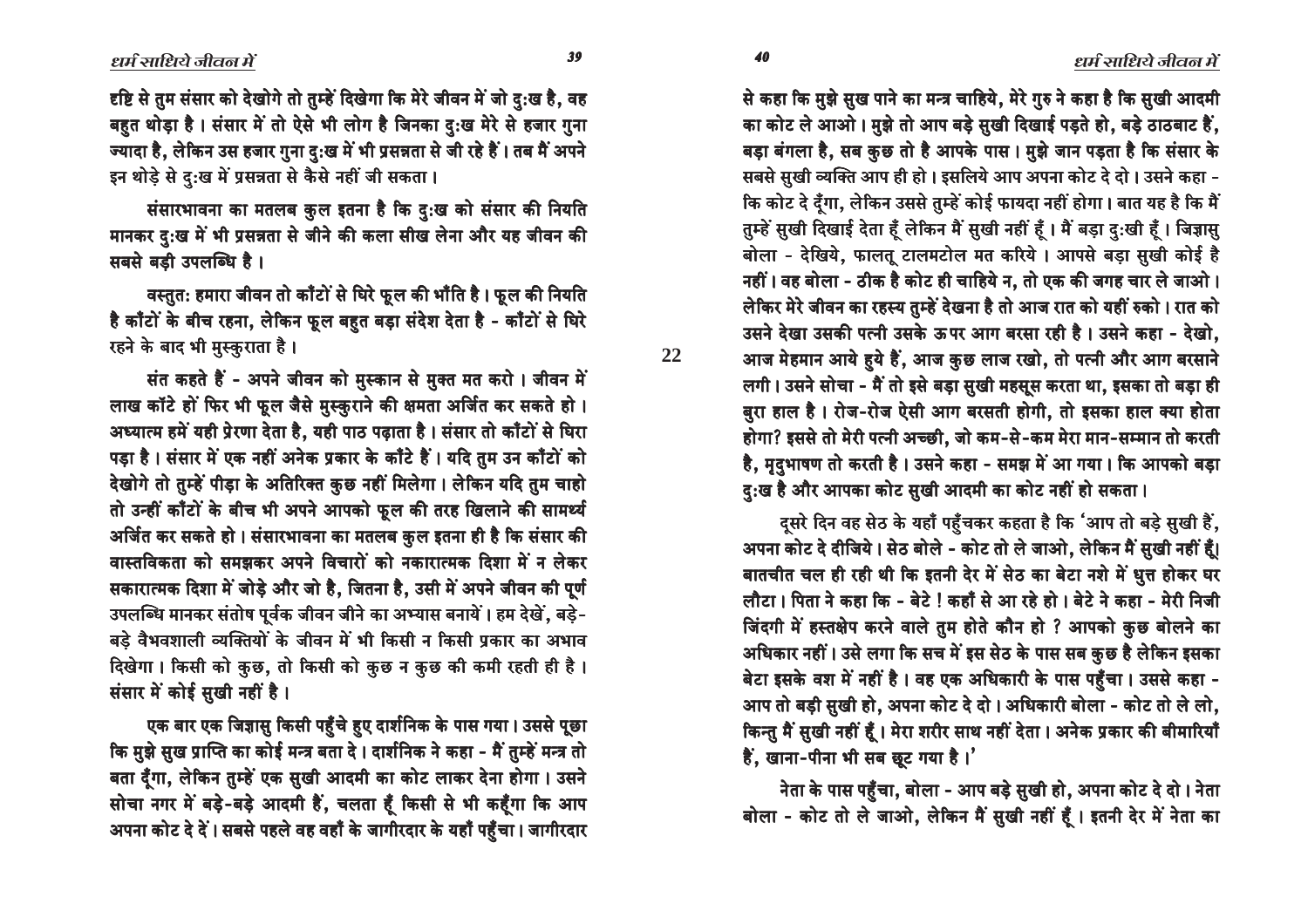मेरे पास एक युवक आया, बहुत दिन बाद मुझसे मिल रहा था, बोला -महाराज! आपने यह मार्ग क्यों अपना लिया। आपके पास क्या कमी थी ? मैंने कहा - तुम्हारे पास क्या सब कुछ है ? वह बोला - सब कुछ क्या ? यह है, वह है, बहुत कुछ है। मैंने कहा - बहुत कुछ नहीं, सब कुछ पूछ रहा हूँ। उसने अपनी आगामी स्थिति बतायी और सारी प्लानिंग बता दी। मैंने कहा - इस प्लानिंग का कभी अन्त है ? कभी अन्त नहीं होगा। मनुष्य सर्वशक्तिमान कभी नहीं बन सकता। हर मनुष्य के जीवन में कुछ न कुछ कमी बनी रहेगी। मनुष्य क्या संसार के हर प्राणी के पास कुछ न कुछ कमी रहेगी। क्योंकि संसार अभाव का नाम है। अपूर्णता ही संसार का स्वरूप है। रिक्तता ही संसार की वास्तविकता है। कुछ न कुछ खालीपन, कुछ न कुछ अपूर्णता, कुछ न कुछ अभाव हर प्राणी के जीवन में. किसी न किसी रूप में बना ही रहता है।

संत कहते हैं - उन अभावों को पूरा करने के पीछे तुम्हारी जिंदगी का अभाव हो जायेगा, लेकिन तुम्हारे अभावों का अभाव कभी नहीं होगा। इसलिये क्या करें ? अभाव से प्रभावित न हों। अपने आपको बचाकर रखो। यह मानकर चलो, जो है, जैसा है, वही मेरा है। दूसरे को नहीं स्वयं को देखो। जब तुम दूसरों की ओर देखते हो तो तुम्हारा दु:ख गहरा होने लगता है। जब तुम स्वयं को देखते हो तो तभी से तुम्हारा दु:ख हल्का होने लगता है।

संसार की वास्तविकता को जो व्यक्ति समझ लेता है उसकी सारी अपेक्षाएँ शान्त हो जाती। जहाँ अपेक्षा शान्त हो जाती है वही उपेक्षा नहीं होती। अपेक्षा होगी तो वहाँ उपेक्षा होगी ।

संत कहते हैं - यह सारी सांसारिक अपेक्षायें अर्थहीन हैं। किसी व्यक्ति से किसी वस्तु से, कुछ भी चाह करोगे तो सिवाय दाह के कुछ भी नहीं मिलेगा। इस चाह से मुक्त होकर जीना ही जीवन की सच्ची राह है। चाह को खत्म करो। जो जितना जैसा है, उसे स्वीकार करने की बुद्धि जाग्रत कर लो। सब कुछ प्राप्त हो जायेगा।

तुलसीदास कहते हैं -

कोई तन दुखी, कोई मन दुखी, कोई धन बिन रहे उदास । थोड़े-थोड़े सब दु:खी इक सुखी राम का दास॥

मोबाइल बजा। उसे खबर मिली विरोधी पार्टी जीत रही है। नेता का चेहरा उतर गया। आदमी बोला - अभी तो बड़े सुखी थे, अचानक क्या हो गया ? नेता बोला - क्या बताये ? हम लोगों के साथ यही स्थिति बनी रहती है, एक-एक पल कुर्सी का खतरा बना रहता है। पता नहीं विरोधी कब क्या कर बैठे, इसलिये हम लोग बडे अशान्त रहते हैं।

अब क्या किया जाये ? वह आगे बड़ा तो एक फकीर दिखायी दिया, उससे कहा तुम बड़े सुखी हो, अपना कोट दे दो। फकीर बोला - मैं तो बड़ा सुखी हैं। लेकिन कोट क्या करोगे ? वह बोला - मेरे ग़ुरु ने मंगाया है। फकीर जोर से हँसा - मेरे पास कोट-वोट तो है नहीं, एक लंगोट है, वह चाहो तो मैं तुम्हें दिये देता हूँ। पर तुम जो कहते हो किसी सुखी आदमी का कोट चाहिये। ध्यान रखना कोट वाला कभी सुखी नहीं होता। तुम सुख पाने का मन्त्र चाहते हो तो मैं तुमसे केवल यही कहता हैं कि जो व्यक्ति हर हाल में संतोष रहता है वही इस संसार में सुखी रहता है।

संसारभावना हमें यही सिखाती है, तुम जहाँ देखो वहाँ किसी न किसी प्रकार का दु:ख तुम्हें मिलेगा।

> कोई इष्ट वियोगी विलखै, कोई अनिष्ट संयोगी । कोई दीन दरिद्री विगुचे, कोई तन के रोगी । किस ही घर कलिहारी नारी, कै बैरी सम भाई । किस ही के दुख बाहिर दीखे, किसही उर दुचिताई ।। कोई पुत्र बिना नित झूरै, होय मरै तो रोवै । खोटी संतति सौ दुख उपजे, क्यों प्राणी सुख सोवै ।। पुण्य उदय जिनके तिनके भी नाहिं सदा सुख साता। यह जगवास जथारथ देखे. सब दीखै दखदाता ।।

संसार में किसी न किसी प्रकार का दुःख हर किसी के पास है। तुम यह सोचो कि मेरे पास इस चीज की कमी है, इसलिये मैं दु:खी हूँ तो तुम देखो संसार में एक भी प्राणी तुम्हें नहीं मिलेगा, जिसके पास सब कुछ हो। बहुत कुछ हो सकता है, लेकिन सब कुछ नहीं। बहुत कुछ होना अलग बात है और सब कुछ होना अलग बात है।

41

42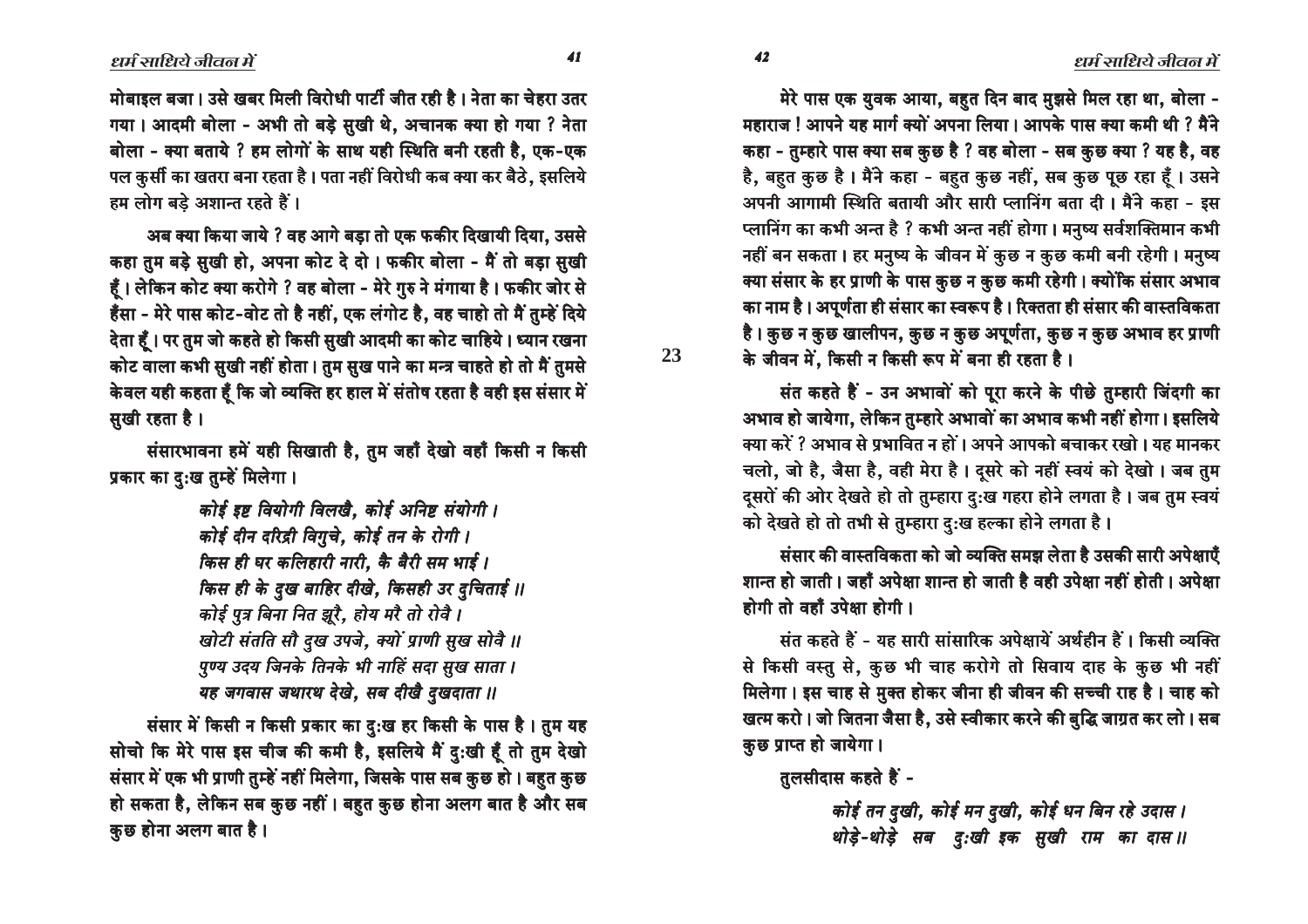धर्म साधिये जीवन में

शान्ति है। इसके अलावा दूसरा कोई मार्ग नहीं है। संसार में सुख चाहने का मतलब तो कुल इतना ही है जैसे आग में शीतलता तलाश करना। क्या यह संभव है ? नहीं, अग्नि में शीतलता आज तक नहीं मिली। ऐसे ही संसार में आज तक सुख नहीं मिला। सांसारिक अपेक्षा जब तक जिंदा है, तब तक सुख नहीं मिला सकता। सख केवल उसको मिल सकता है जो सांसारिक अपेक्षाओं से मुक्त हो जाता है। आप कहते हो - महाराज ! संसार में सुख नहीं है, तो संसार से भाग जाऊँ । भागकर कहाँ जाओगे ? रहना तो तुम्हें संसार में ही पड़ेगा । बाहर के संसार से तुम फिर भी भाग जाओ, भीतर के संसार से कैसे भागोगे, वह तो तुम्हारे पीछे ही लगा रहेगा। भीतर का संसार हमारे अज्ञान का संसार है। हमारे मोह और ममता का संसार है। यही हमें उलझाता है। यही हमारी दृष्टि को बहिर्मुखी करता है। यही हमारे चित्त को उद्विग्न करता है और यह हमारे जीवन को दु:खी बना देता है। अध्यात्म के माध्यम से उस भीतर के संसार को संतुलित किया जाता है, जिस दिन वह भीतर का संसार सिमट जाता है, उसी दिन हमारे जीवन का व्यवहार परिवर्तित हो जाता है। जीवन का रूपान्तरण घटित होने लगता है ।

बन्धुओ ! संसारभावना का मूल अर्थ यही है कि ब्रह्म और माया के रहस्य को जानो। माया असत्य है, ब्रह्म सत्य है। संसार में जितने भी दु:ख या कष्ट हैं वे वस्तुत: हमारी मान्यता के अनुसार हैं, वास्तविक नहीं हैं। यदि हम चाहें तो दुःखपूर्ण स्थिति में भी सुखपूर्वक जी सकते हैं और अज्ञानता से ग्रसित व्यक्ति सुखपूर्ण स्थिति में भी रोता रहता है।

वस्तुत: सुख-दु:ख का सम्बन्ध बाहर की स्थिति से नहीं, हमारे मन की परिणति से है। यदि व्यक्ति की मानसिकता अनुकूल है तो तमाम अभावों के मध्य भी वह प्रसन्न होकर जी सकता है। यदि व्यक्ति की मानसिकता खिन्न है, तो सब प्रकार की अनुकूलताओं में भी उसका मन खिन्न और उद्विग्न बना रहता है। दोनों स्थितियाँ हैं। अध्यात्म को जो आत्मसात् कर लेता है, उसके जीवन में समता आ जाती है। यही समता उसके जीवन का मूल होता है। इसके माध्यम से उसके मन की स्वस्थता हमेशा बनी रहती है। यदि आप उस समता को पाना चाहते हैं तो इस अध्यात्म के सार को समझो। बाहर कितना भी देखने की

थोड़ा-थोड़ा दु:ख सबको है, तो फिर मैं इससे सुख पाने की चाह क्यों रखूँ ! जहाँ से सुख मिल ही नहीं सकता, वहाँ से सुख पाने की चाह अज्ञानता नहीं तो और क्या है ? वस्तुत: कितनी भी अनुकूलता हो जाये, सुख नहीं मिलता। सुख का मूल अनुकूलता नहीं मन की संकल्पना है। जब तक हमारा चित्त अज्ञान से प्रभावित होता है। हम बाहरी संयोगों की अनुकलता में सुख तलाशते हैं। हमें लगता है मेरे जीवन में इस चीज की कमी है, इसे दूर करके में सुखी हो जाऊँगा। एक निर्धन व्यक्ति यह सोचता है कि मैं थोडा-थोडा धन जुटा लूँगा तो मुझे सुख मिल जायेगा। जिसके पास रहने के लिये मकान नहीं है, वह सोचता है कि मेरा मकान हो जायेगा तो मैं सुखी हो जाऊँगा। जिस व्यक्ति का स्वास्थ्य अनुकूल नहीं है वह सोचता है कि मेरे स्वास्थ्य की अनुकूलता आ जाये तो मैं सुखी हो जाऊँगा। जिस व्यक्ति का परिवार अनुकूल नहीं है वह सोचता है कि मेरे परिवार की अनुकूलता आ जाये तो मैं सुखी हो जाऊँगा। किसी का पति अनुकूल नहीं, किसी की पत्नि अनुकूल नहीं है, किसी का बेटा अनुकूल नहीं। ये सब सोचते हैं कि इनकी अनुकूलता हो जाये तो मैं सुखी हो जाऊँ । ठीक है। अच्छे रास्ते की चाह करना अलग बात है, लेकिन इसी को अपने जीवन का लक्ष्य बना लेना अलग बात है। तुम सोचते हो कि इन तमाम अभावों को पूरा करने के बाद मैं सुखी हो जाऊँगा तो यह कतई संभव नहीं है। क्योंकि जो व्यक्ति अपनी वर्तमान स्थिति से संतुष्ट नहीं है, वह भविष्य में कभी संतुष्ट नहीं हो सकता।

जो जितना, जैसा है, उसे तुम स्वीकारो। संसारभावना कहती है - तुम अपने थोड़े से दु:ख को देखकर व्याकुल हो जाते हो। यदि तुम संसार में अपनी दृष्टि को घुमाओगे तो देखोगे कि मेरा दु:ख तो कुछ भी नहीं, संसार में तो इससे भी ज्यादा दु:ख अभी है। दु:ख भोगना तो संसार की अनिवार्यता है। हँस के भोगना चाहो या रो के, भोगना जरूर होगा । हँसने से दु:ख आधा होता है और रोने से दु:ख दुगुना होता है।

इसलिये संत कहते हैं - हर स्थिति में मुस्कुराते हुये जिओ। संसारभावना का मूल उद्देश्य भी यही है, कि संसार की असारता को पहचानो, यही मानकर चलो जो मेरी तकदीर में होगा वही मुझे मिलेगा और मुझे संतोष रखकर जीने में

44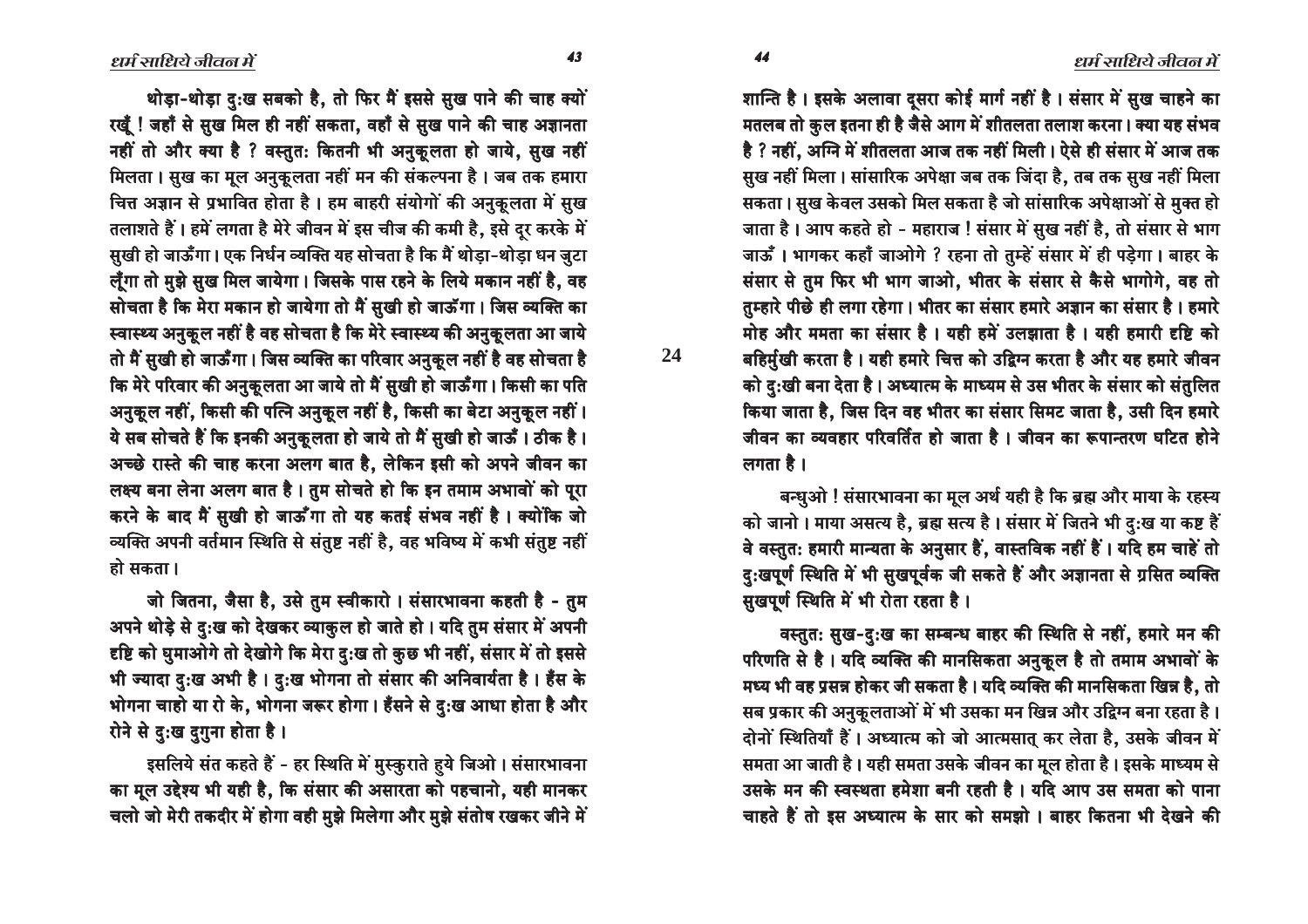आराधना कुछ नहीं जानता। मैं तो बस इतना ही जानता हूँ कि जो है, जैसा है, उतने में संतुष्ट रहो। इसे ही मैं अपने जीवन का परम धर्म मानता हूँ और इसे ही में अपने जीवन का मूलमन्त्र मानता हैं।

संसार का दु:ख हावी नहीं हो सकता, लेकिन क्या करें ? आज के लोग इस तरह की बातें बहत कम सोचते हैं। कई-कई बार लोग इस तरह की बातें करते हैं - क्या करूँ महाराज ! संसार में जो हमारे जीवन में अभाव है, उसको देखकर बहत उकताहट होती है, लगता है संसार से ही दर हो जायें तो अच्छा है। जब हम अपने शरीर की बीमारी को देखते हैं तो मन बडी हताशा से भर जाता है। बीमारी से मुक्ति का क्या उपाय है, इससे बेहतर है आत्महत्या कर लें। संसार से चले जायें। संपत्ति की अल्पता कभी दिखायी देती है, तो मन में यह बात आती है कि - मुझसे बड़े-बड़े धनपति लोग हैं, इनके बीच आखिर मैं अपना जीवन कैसे जियूँ ? अपने सम्बन्धों और ख्याति को देखते हैं तो ऐसा लगता है कि मैं बहुत पीछे हैं। जब तक उनको पा ना लूँ, तब तक मेरा जीवन आधूरा रहेगा। संत कहते हैं - यही तुम्हारे जीवन की अज्ञानता है। यदि इस तरह से तुम देखते रहोगे तो तुम अपने जीवन को कभी सुखी नहीं बना सकते । तुम्हारा जीवन गहन हताशा से भर जायेगा। एक प्रकार के नकारात्मक विचार तुम्हें प्रभावित करेंगे। उन विचारों का असर यह होगा कि तुम अपने जीवन की <u>क्षमताओं को भी खो बैठोगे।</u>

संत कहते हैं - तुम्हारे जीवन में कितनी भी घातक बीमारी क्यों न आये, तुम यह सोचो कि कम से कम इस बीमारी को सहने की शक्ति तो मुझमें है। अस्पताल जाओगे तो देखोगे कि तुम्हारी बीमारी से हजार गुनी बीमारी दुसरे मरीजों में है। जो है उसे देखकर ज्यादा व्याकुल न हो। यह व्याकुलता तुम्हें हु:खी करेगी। इसके अलावा और कुछ नहीं होगा। तुम्हारे मन में जिस दिन अहंकार आने लगे उस समय अपने से नीचे वाले को देखो। आज तुम्हारे लिये जो बीमारी है, तुमसे भी भयंकर बीमारी वाले लोग हैं। तुम्हारा तो शरीर ही बीमार है, चल फिर तो रहे हो। दुनियाँ में ऐसे लोग भी हैं जिनके हाथ-पैर भी कटे हुये हैं। वह भी अपनी जिंदगी जी रहे हैं। इतना ही नहीं दलित कुष्ठ भी है, जिनके ऊपर मक्खी घूमती हैं, उसे भगाने में भी वे मजबूर हैं, वे भी अपने

कोशिश करें, सुख की प्राप्ति हमें कहीं नहीं होगी। किसी न किसी प्रकार का कष्ट या अभाव हमारे जीवन में बना ही रहेगा । संसार के प्रति जब तक हमारे मन में आसक्ति है, मोह है, वह हमें व्याकुल बनाये रखेगा। भीतर का संसार भीतर की माया यही है। मैं और मेरापन का भाव अथवा रागद्वेष का भाव, हर्ष और विषाद का भाव ये सब माया हैं। जब तक ये सब रहेंगे. द:खी बने रहोगे। अपने आपको सुखी बनाना चाहते हो तो इस संसार को समेटो । संसार तभी सिमटेगा जब तम्हारी प्रज्ञा अमृत होगी । तम्हारी अन्तश्चेतना जागुत होगी । एक बार तुम्हारी आन्तरिक चेतना जागृत हो जाये तो फिर बाहर कुछ करने की जरूरत नहीं होती। जागृत पुरुष संसार में रहते हुये दु:खों का अम्बार भी लग जाये तब

भी उसे दु:ख का अनुभव नहीं होगा। हरस्थिति में प्रसन्न बना रहेगा।

एक व्यक्ति हमेशा बडी ऊँची बात करते थे। ऊँचे आदर्श की बात करते थे। एक बार एक व्यक्ति उनके घर गया। सोचा बड़े ठाठबाठ होंगे। लेकिन जब उस घर की स्थिति देखी तो चकित रह गया। उनका छोटा बेटा बीमार था और वह उसके सिर पर बाम मल रहा था। उसको बड़ा आश्चर्य हुआ बोला - क्या हुआ आपके बेटे को ? वह बोला - तीन दिन से बुखार है, सिर में दर्द है, मैं इसको बाम मल रहा हैं। वह व्यक्ति बोला - इसकी माँ नहीं है क्या ? बोले -पिछले कमरे में लेटी है। वह पिछले २० सालों से पागल है। अच्छा आपके घर में और कोई सदस्य है ? है न, इसका बड़ा भाई है, वह एकदम आवारा है। अभी आता ही होगा कुछ देर में । खाना खाकर चला जायेगा । आपका घर का काम कौन करता है ? बोला - मैं ही करता हूँ । वह बोला - खाना-बाना बना लेते हो ? बोला - इस घर का सब काम मैं ही करता हूँ। आपके जीवन में इतनी कठिनाइयाँ हैं फिर आप किससे बल पर प्रसन्न रहते हो। उस व्यक्ति ने जो जबाव दिया उसमें पूरे संसार अनुप्रेक्षा का सार दिखता है। बोला - भाई ! ये दिखायी जरूर देता है कि मेरे जीवन में बड़ा कष्ट है, पर मैं परमात्मा को इस बात के लिये धन्यवाद देता हैं कि मेरे जीवन में सौ कष्ट हैं पर कम से कम एक सुख तो है। मैं तुम्हारा नाम हमेशा लेता हूँ। मेरी पत्नी पागल जरूर है पर कम से कम रातदिन बौराती तो नहीं है। पड़ी रहती है। मैं परमात्मा को धन्यवाद देता हैं। कम से कम मेरी पत्नी इस लायक तो है कि मैं चैन से सो सकूँ। मेरा बेटा आवारा जरूर है, पर अपराधी तो नहीं है। मैं ज्यादा कुछ नहीं जानता। मैं भगवान् की पूजा-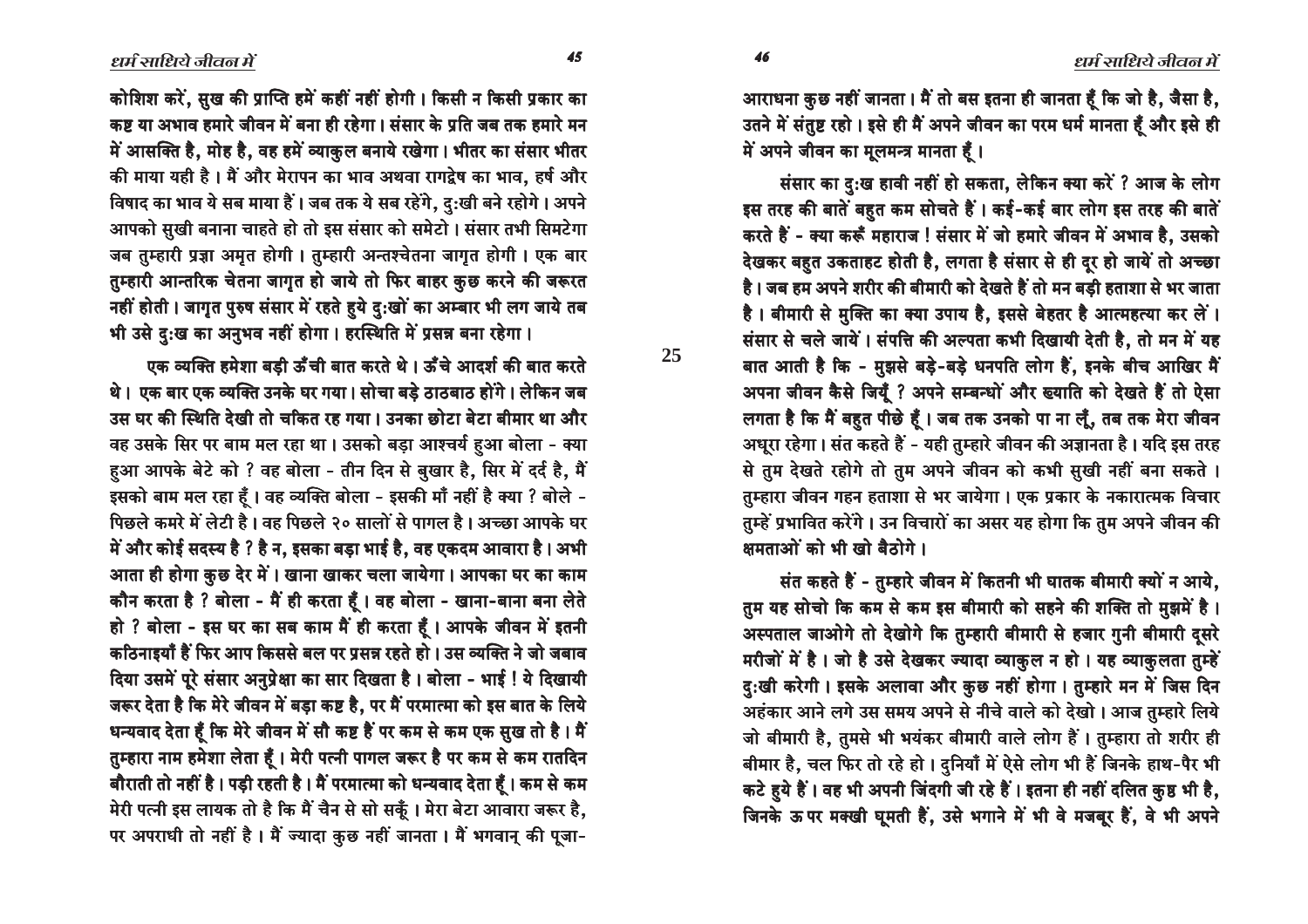तुम उनसे तो बहुत आगे हो। उसे देखोगे तो तुम्हारे मन में कभी हताशा नहीं आयेगी। अपने से आगे वाले को देखोगे तो तुम्हारे मन में आकुलता बनी रहेगी। हो सकता है तुम उस सीमा तक भी पहुँच जाओ तो भी तुम्हारे मन में चैन नहीं होगा। जो वर्तमान में है उससे यदि तुम्हें चैन नहीं, तो जो तुम पाओगे वह भी तम्हें कभी संतोष नहीं दे सकता। इसलिये कभी भी ऊपर मत देखो। नीचे देखो। ऊपर देखने से हीनता की भावना आती है और नीचे देखोगे तो तुम्हें अपनी वास्तविकता का बोध होगा। तुम्हें लगेगा कि मैं बहुत अच्छा हैं।

संत कहते हैं - जब अभिमान उमडे तो ऊपर देखो. हीनता आये तो अपने से नीचे वाले को देखो। अपने से ऊपर वाले को देखोगे तो तुम्हारा अभिमान क्षीण हो जायेगा। हीनभावना से ग्रसित हो और नीचे वाले को देखोगे तो तुम्हें लगेगा कि मैं बहुत अच्छा हैं।

संतोष को प्राप्त करना चाहते, हो तो अपने मन को नकारात्मक भावना से बचाकर रखो, जीवन को हताशा और उदासी से बचा कर रखो। यदि तुम अपने से नीचे वाले को देखोगे तो, तुम्हें दिखेगा कि मैं संसार में बहुतों से बेहतर हूँ और जब तुम अपने आपको बेहतर महसूस करने लगोगे तो तुम्हें लगेगा कि सच में मैं बड़ा सुखी हैं। और यह सुख भी ऊपरी सुख है। अगर तुम अपने भीतर के आत्मिक सुख को देखोगे तो तुम्हें लगेगा कि इन सब बातों को देखने की जरूरत नहीं है। इन सब बातों को जानने की जरूरत नहीं है, क्योंकि बाहर के संयोग कभी सुख दे नहीं सकते और संयोगों को कभी पूरा किया जा नहीं सकता। संयोग कभी पूरे नहीं किये जा सकते । सांसारिक संयोगों को तो पूरा करना ऐसा है जैसे मेढकों को खुली तराजू पर तौलना। तौल सकते हैं खुली तराजू में मेंढकों को ? एक को रखा, दुसरे को रखो तब तक पहला भागेगा। ऐसे ही संसार में हम एक अभाव को पूरा करते हैं और दूसरे अभाव को ले लेते हैं। इसलिये कभी भी अभावोन्मुखी दृष्टि मत बनाइये। यह तुम्हें दुःखी बनायेगी। जब-जब तुम अभाव की ओर देखोगे यानि तुम संसार की ओर भाग रहे हो तो केवल दुःख ही पा रहे होगे।

सद्भाव को देखोगे तो तुम्हारा जीवन सुखी होगा। तुम सोचते हो - मेरा मकान ढंग का नहीं है, इसलिये मुझे कष्ट है। चलो ठीक है, आपका मकान

47

48

26

जिंदगी को जी रहे हैं। तुम्हारे पास बहुत कुछ है, तुम्हारे लिये बीमारी है, तो बीमारी के उपचार की भी व्यवस्था है। पर दुनिया में तो ऐसे लोग भी हैं जो बीमार हैं, पर बीमारी का इलाज कराने की सामर्थ्य भी नहीं है। उनसे तो तुम बेहतर हो ।

तुम अपनी बीमारी का रोना रोकर तन की बीमारी को मन की बीमारी न बना लेना। तन की बीमारी का तो इलाज है पर मन की बीमारी का कोई इलाज नहीं। इसलिये तन की बीमारी को मन पर हावी मत बनाओ। बीमार हो तो उसका इलाज कराओ। मगर इतना याद रखकर कि मैं जितना बीमार हैं उससे बहुत ज्यादा बीमार दुसरे लोग हैं। यदि इतनी बात तुम्हारी समझ में आ जाये तो बीमारी में भी तुम्हारा मन स्वस्थ बना रहेगा। यदि मन स्वस्थ हो तो आदमी कितना भी बीमार क्यों रहे, उसकी जिजीविषा हमेशा बनी रहेगी। और वह व्यक्ति अपने जीवन का उद्धार कर लेगा।

एक व्यक्ति यह सोचकर रोना रोता है कि मेरे पाँव में पहनने के लिये जुते नहीं हैं। उसको उन व्यक्तियों को देखना चाहिये जिनके पास पैर ही नहीं हैं। कम से कम तुम उन व्यक्तियों से तो अच्छे हो, जिनके पास जुते पहनने के लिये पैर ही नहीं। लेकिन क्या करें ? आज का मनुष्य पैर होने के बाद पैर के सुख का भोग तो नहीं करता, अपितु जूते के लिये रोना रोता है।

संत कहते हैं - तुम्हें पैर मिलें, यह क्या कम है। इसका सुख भोगो, परमात्मा को बधाई दो। धन्यवाद दो कि प्रभो ! तूने मुझे पैर दिये। यदि पैर सलामत रहेंगे तो मैं सब कुछ पा सकता हैं। जूते न सही तो न सही। बिना जूते के तो काम चल सकता है। जब बिना पैर वाले जी सकते हैं तो बिना जूते के क्यों नहीं ? ये देखने की कोशिश करो।

संपदा की हानि जब तुम्हें सालती है तो ऐसा लगता है कि मेरे पास संपदा नहीं है। थोड़ा विचार करो, तुम्हारी संपत्ति की तुलना में दुनिया में ऐसे भी लोग हैं जिनके पास कुछ नहीं है। आज तुम्हारा लाखों का टर्नओवर है। ठीक है बड़े-बड़े धनपतियों के आगे तुम बहुत पीछे हो, लेकिन थोड़ा नीचे देखो। ऐसे भी बहुत से लोग होंगे, जिनके पास पेट भरने को भी पैसा नहीं है। सुबह का खा लिया तो शाम का ठिकाना नहीं, शाम का खा लिया तो सुबह का इंतजाम नहीं।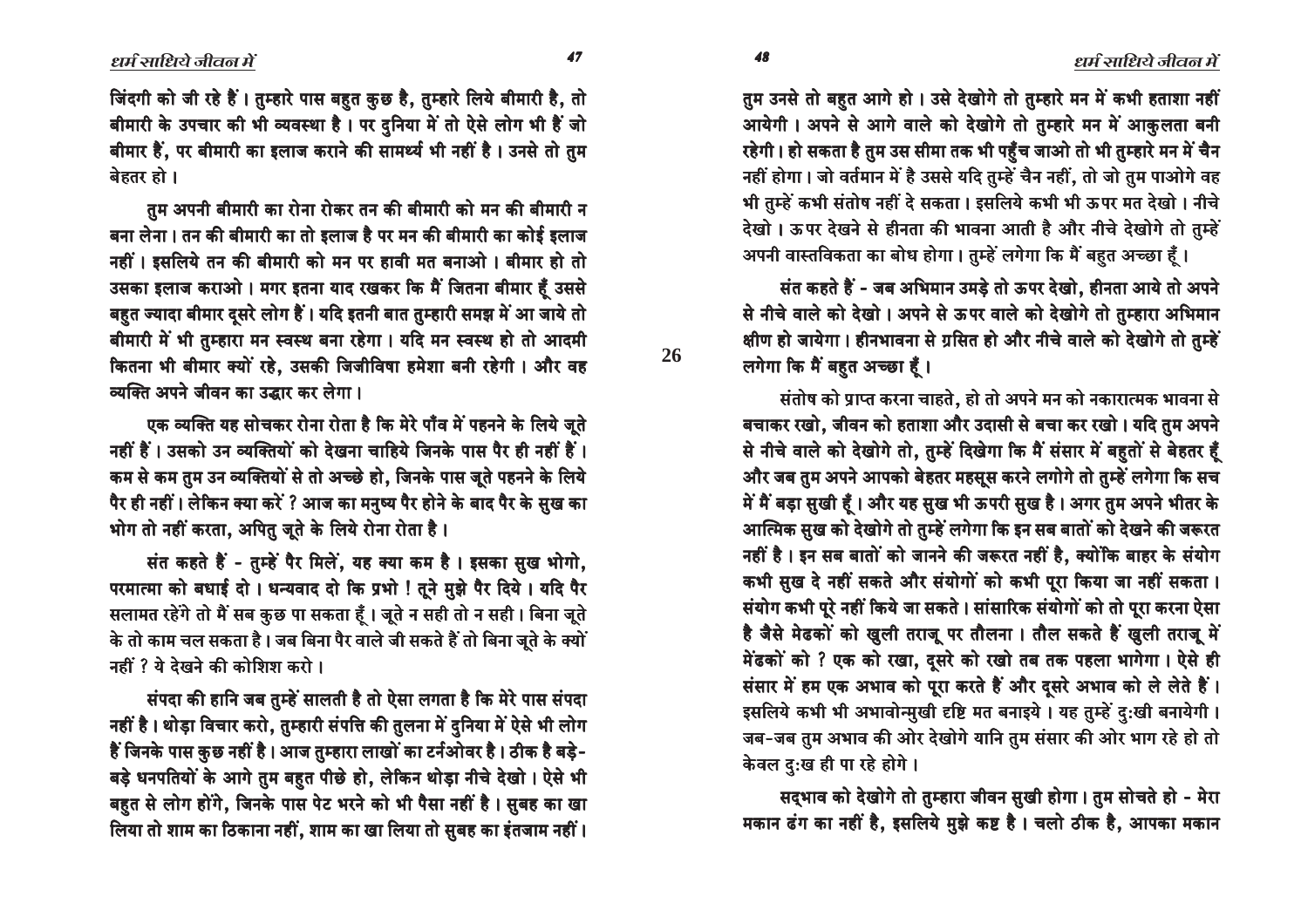<u>दु</u>:खदायी होती हैं। और यह ताज पहनने को जो लोग लालायित हो जाते हैं उनको पता नहीं लगता कि यह ताज कितने काँटों का ताज है। क्या करें, लोग सोचते हैं कि काँटों का सही पर ताज तो है। ताज पहने तो हैं पर एक-एक सॉस चैन से जीने को मोहताज हैं। ऐसा ताज किस काम का ? वस्तुत: जो अध्यात्म को आत्मसात कर लेता है उनका ताज कभी काँटों का ताज नहीं होता । जो बाहरी ताज से मोहित होता है उसका ताज ही हमेशा बेचैनी की जिंदगी जीता है ।

संत कहते हैं - जीवन के किसी भी क्षेत्र में रहो. अध्यात्म को आत्मसात करके जिओ। जब तुम्हें ऐसा लगने लगे कि जिस रास्ते पर मैं चल रहा हैं, उस रास्ते पर केवल द्वन्द्व, दुविधा और बेचैनी ही है तो उसे उतार कर फैंक देना। और अपने जीवन की अमूल्य निधि को पाने में कहीं चूक न करना। अपने जीवन में सच्चा लाभ उठाने में समर्थ हो, तभी तुम्हारी जिंदगी आनन्द की यात्रा बन सकेगी। अन्तहीन दौड़ में दौड़ते रहोगे तो कुछ पा नहीं सकोगे। लेकिन क्या करें, आज के लोगों को इसी दौड़ में आनन्द आता है। संसार में लोगों की स्थिति बड़ी विचित्र है, अपने दु:खों का रोना तो रोते हैं, पर जब उन्हें उसका उपाय बताया जाता है, तो वे उसे छोड़ते भी नहीं हैं। बड़ी विचित्रता है संसार में। दु:ख है तो उसका उपाय कर लो कुछ छोड़ने की जरूरत नहीं है, दृष्टि को मोड़ने की जरूरत है। पदार्थवादी दृष्टि को नहीं मोड़ेंगे, अध्यात्म को आत्मसात् करने की कोशिश नहीं करेंगे, त्याग-तपस्या के मार्ग पर चलने की भावना नहीं जगायेंगे तो आखिर हमारे जीवन का यह दु:ख दूर कैसे होगा ?

संसारभावना का एक प्रयोजन यह भी है कि संसार के <u>दु</u>:खों की वास्तविकता को समझो । और उसे दूर करने का मार्ग ढूँढो । इस संसार में अनुकूल-प्रतिकूल, इष्ट-अनिष्ट, संयोग-वियोग तो आते ही रहते हैं, जो तुम्हारे जीवन में द्वन्द्व <u>दुविधा उत्पन्न करते हैं उन सबका अन्त कैसे हो, यह विवेक भी संसारभावना के </u> माध्यम से ही जागृत होता है। जब व्यक्ति को संसार ही रुचिकर लगे तो वह  $\overline{P}$ संसार को पार करने की बात क्यों सोचेगा ?

संसार के दु:ख अपने दु:ख लगें, ऐसा लगे कि मैं जहाँ जी रहा हूँ, चारों तरफ दु:ख है, तब तुम्हें सच्चे अर्थों में सुख प्राप्त करने की ललक जागृत

पक्का और लेंटर वाला तो है। उनको देखो, जो फुटपाथ पर सोने को मजबूर हैं। उनसे तो तुम अच्छे हो। उनको तो टूटी छप्पर भी नसीब नहीं हुयी। तुम्हारा तो पक्का मकान है, पर क्या करें तुम्हें अपना मकान तो नहीं दिखता। पड़ोसी का चार मंजिला मकान दिखता है। पडोसी के चार मंजिला मकान को देखते हो तो तुम्हारा पक्का मकान भी तुम्हें दु:ख देने लगता है। उस अभाव को मत देखो। सदभाव को देखो। पद-प्रतिष्ठा-यश चाहते हो तो संसार में किसका यश स्थायी रहा है ? आज यश है तो कल अपयश।

चकवर्ती जैसे लोगों का भी यश स्थायी नहीं रहा। उन्हें भी करेंट लगा। लोगों का नाम मिटाना पड़ा, अपना नाम लिखने के लिये। फिर भी न वे चक्रवर्ती रहे और न उनका नाम रहा। तुम्हारा यश कहाँ से स्थायी रहेगा। यश पाने की चाह न रखो। ऐसा काम करो कि तुम्हारा जीवन यशस्वी बने। महत्ता पाने की कामना मत रखो, महत्ता पाने की चाह मत पालो, ऐसा आचरण करो कि दुनिया तुम्हें महानु माने ।

ऐसी कोई चाह मत करो, कि सब कोई तुम्हें महत्ता दें। ऐसा कुछ करो कि सब कोई तुम्हें मानने, स्वीकार करने लगें। ऐसा आचरण करो कि लोग तुम्हे<sup>∶</sup> सिर पर बैठाने को लालायित रहें। सिर पर बैठने की चाह कभी मत रखो। यह चाह रखोगे तो कभी कुछ नहीं मिलेगा। ध्यान रखो चाह से कभी कुछ नहीं मिलता ।

लोक में सम्पदा को वेश्या और कीर्ति को कुमारी कहा गया है। संपदा वेश्या है क्योंकि वह कभी किसी एक के पास नहीं रहती । रोज अपने पति बदलती है। आज इसके पास है तो कल किसी दसरे के पास। रोज-रोज अपने पति बदलती है। सम्पदा इसलिये वेश्या है। जबकि कीर्ति कुमारी इसलिये है जिसे कीर्ति चाहती है, लोग उसे नहीं चाहते । और जो लोग कीर्ति को चाहते हैं, कीर्ति उन्हें नहीं चाहती । इसलिये कीर्ति का विवाह ही नहीं हो सका आज  $\overline{d}$ क।

वस्तुत: यश हमारे आचरण से अपने आप फैलता है। यश की आकांक्षा जीवन में बहुत अधिक दु:ख उत्पन्न करती है। इसलिये बहुत ज्यादा यशाकांक्षी न बनें। बहुत ज्यादा महत्त्वाकांक्षी न बने क्योंकि यह आकांक्षायें भी बहुत

#### $\ell$ धर्म साधिये जीवल में

49 50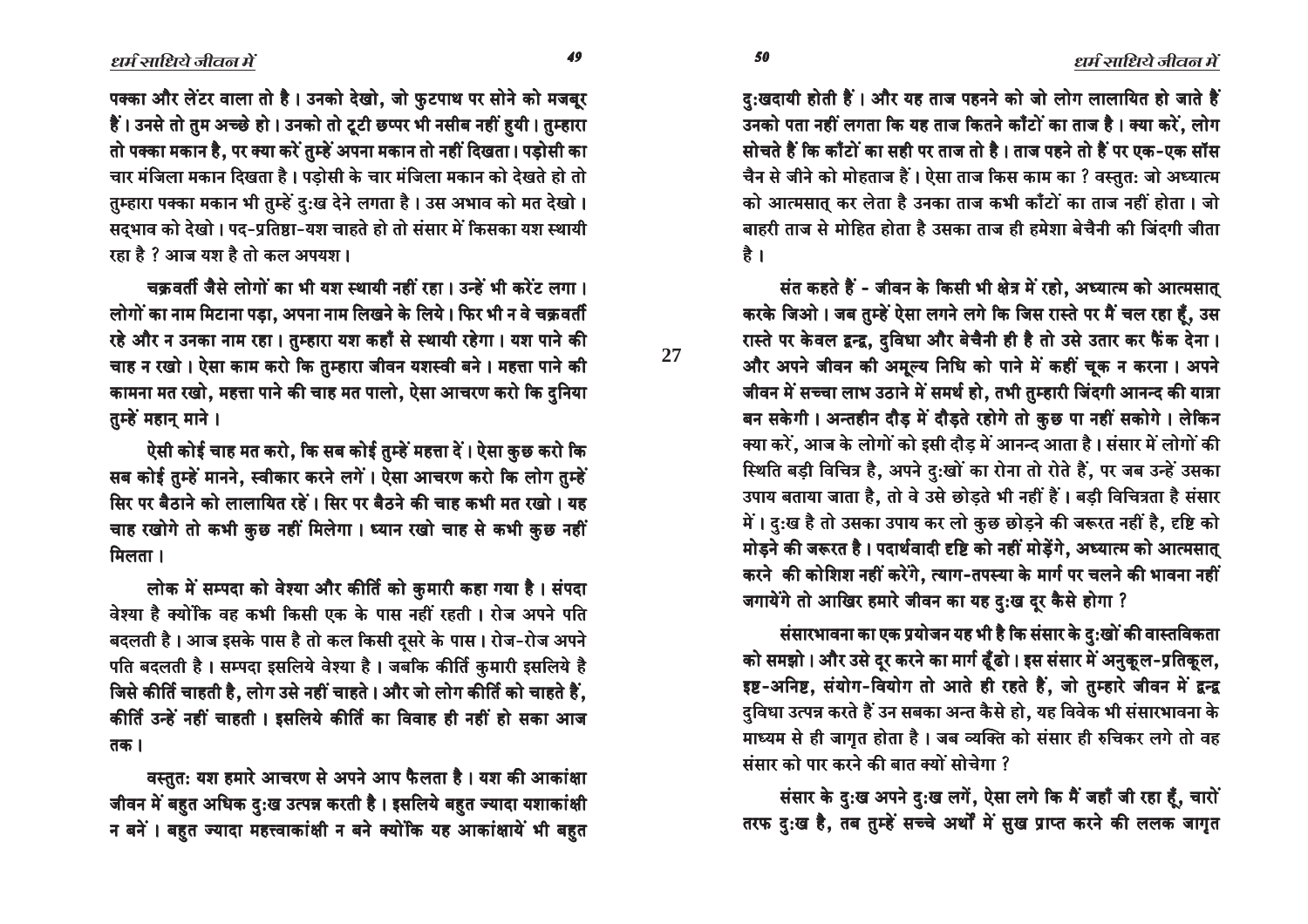धर्म साधिये जीवल में

होगी। लेकिन क्या करें ? कहावत है - विष्टा का कीडा विष्टा में ही आनन्द लेता है ।

> यो यत्र निवसन्नास्ते स तत्र कुरुते रतिम् । यो यत्र कुरुते रतिं, स: अन्यत्र न गच्छति ॥

जो जहाँ रहता है वहीं रम जाता है । कहने को अपना रोना रोता है लेकिन उसका मन वहीं रमता है।

गन्दी नाली में एक कुत्ता पड़ा हुआ था। उसके शरीर में ढेर सारे घाव थे। उनमें कीड़े बिलबिला रहे थे। बहुत तेजी से कराह रहा था वह। इसी बीच कोई देवद्त उधर से गुजरे। कुत्ते की हालत देख उनका मन दया से द्रवीभूत हो उठा। उस देवता ने कुत्ते से कहा तुम्हारा जीवन बड़ा दु:खी है। तुम बड़े कष्ट में हो। एक काम करो, तुम मेरे साथ स्वर्ग में चलो। वहाँ तुम्हारा कष्ट खत्म हो जायेगा। कुत्ता एकदम से तैयार हो गया। बोला - चलो मैं स्वर्ग चलता हैं तुम्हारे साथ। कहाँ है तुम्हारा स्वर्ग चलो । ज्यादा दूर नहीं है, कुछ ही मिनटों में पहुँच जाओगे। कुत्ता चलने को तैयार हुआ फिर रुक कर पूछा तुम्हारे स्वर्ग में क्या-क्या है ? बोले हमारे स्वर्ग की दुनिया बड़ी रंगीन है, बड़ा आनन्द है, किसी चीज की कमी नहीं है। यह है, वह है, तमाम बातें जो स्वर्ग में होती हैं, उसने बता दीं। सब कुछ सुनने के बाद कुत्ते ने पूछा - तुम्हारे स्वर्ग में ऐसी नालियाँ हैं कि नहीं। वह बोला - हमारे स्वर्ग में गन्दगी नहीं होती। इसलिये ऐसी नालियाँ नहीं होती। क़ुत्ता बोला - ऐसी नालियाँ नहीं तो मुझे ले जाकर क्या करोगे ? क्योंकि ऐसी नाली नहीं तो तुम्हारे स्वर्ग में जाकर मैं क्या करूँगा ? ऐसे लोगों को क्या करें, अब कुत्ते को नाली में ही रहने का मजा है, तो देवदुत क्या करे !

भैया ! नाली के कीड़े मत बनो । अपने दुखों का रोना रोते हो, बाहर निकलो, राह बदलो, सोच बदलो, चर्या बदलो। महाराज ! यह सब तो बदल लेंगे. लेकिन यह सब व्यवस्था वहाँ है कि नहीं ? हम तो यहीं अच्छे हैं। यही मोह है, यही अज्ञान है, जब तक यह अज्ञान हम पर हावी रहेगा, मोह-ममता पलती रहेगी तब तक हम अपने जीवन को दु:खों से बचा नहीं सकते। सब चीजें अपने आप आ जाती हैं। एक ज्ञानी भी संसार में जीता है, अज्ञानी भी उसी संसार में जीता है। दोनों के जीने के तरीके में अन्तर होता है, परिस्थिति बाहर

अज्ञानी संसार में रहते हुए अपने भीतर भी संसार को बसाये रहता है। लेकिन ज्ञानी संसार में जीता जरूर है पर अपने भीतर संसार को नहीं बसाता है।

ज्ञानी का आदर्श अध्यात्म होता है. वह संसार की वास्तविकता को देखता है, ज्ञानी संसार में आसक्त नहीं होता. वह मानता है कि संसार में ये जो चीजें हैं वह अशाश्वत हैं, क्षणिक हैं, टिकाऊ नहीं हैं। अज्ञानी उन्हीं में मूढ़ हो जाता है, वहाँ दु:ख पाता है। आचार्य कुन्दकुन्द ने बहुत सुन्दर उदाहरण दिया है, उन्होंने ज्ञानी और अज्ञानी की क्या परिणति होती इसे समझाते हुए वह उदाहरण दिया है -

कीचड़ में यदि लोहे को डाला जाये तो वह जंग खा जाता है परन्तु कीचड़ में यदि सोना डाला जाये तो वह कीचड़ में रहता तो है, पर अपने ऊपर कीचड़ को प्रभावित नहीं होने देता। अज्ञानी की स्थिति लोहे के समान है, जो संसार में रहता है और अपने ऊपर जंग लगा लेता है, परन्तु ज्ञानी सोने के समान है, जो संसार में रहता है पर अपने ऊपर जंग नहीं लगने देता है। उसका जीवन किंचित् भी विस्मित नहीं होता है।

संत कहते हैं - ज्ञानी बनो, सोने की तरह अपनी वृत्ति बनाओ, सबके बीच रहकर भी सबसे अलिप्त रहने की कला सीख लो, तब तुम्हारा सारा दु:ख, तब तुम्हारा सारा द्वन्द्व स्वयमेव शान्त हो जायेगा। फिर तुम्हें ज्यादा उपदेश देने की कोई आवश्यकता नहीं रहेगी। तुम्हारी यह जिंदगी जो बोझ बन गयी है वह आनन्द की यात्रा बन जायेगी। यदि इस कला को आत्मसात् नहीं कर पाते हो तो अपने जीवन को बोझिल बनाने से मुक्त नहीं कर सकते।

बन्धुओ ! हम संसार की वास्तविकता को समझें और इस बोझ बने जीवन को कुछ हल्का करें। ताकि अपना जीवन सुखी बन सके। और आगे बढ़कर अध्यात्म को समझें जो हमारे जीवन को सुखी बनाता है। संसार की वास्तविकता को अच्छे से जो समझ लेता है वह संसार में फिर रच-पच नहीं सकता।

अध्यात्म से उसके भीतर एक क्रान्ति घटित होती है, जो उसे संन्यास की

52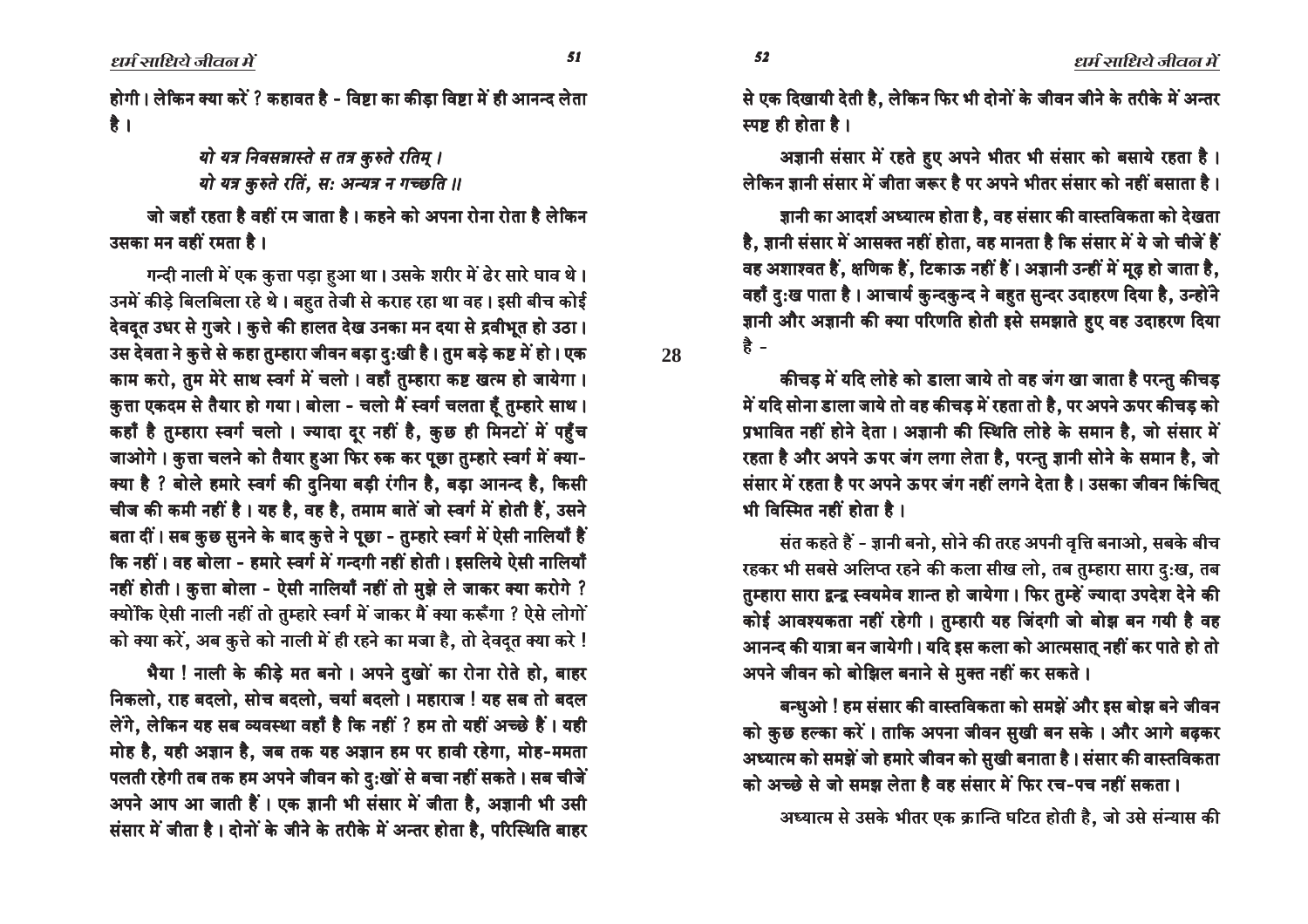ओर घसीट ले जाती है। मैं तुम्हें संन्यासी बनने का कोई उपदेश नहीं दे रहा हैं। क्योंकि किसी के उपदेश से कोई संन्यासी नहीं बन सकता। संन्यास कोई साधारण घटना नहीं है। यह एक बहुत बड़ी उद्घटना है। जब व्यक्ति के भीतर कोई आध्यात्मिक उद्क्रान्ति घटित होती है तो संन्यास का जन्म होता है। वस्तुत: जब संसार का अन्त होता है. तभी सन्त का जन्म होता है। और आशाओं का अभाव होता है तो संन्यास प्रकट होता है । वह जब हो तो हो । मैं आप सबसे इतना जरूर कहता हूं कि तुम संसार में रहो जरूर, लेकिन संसार में रहकर भी सांसारिकता से अप्रभावित रहो। संसारभावना का एक भाव यह भी है कि तुम संसार में रहते हुये भी सांसारिकता के दु:ख-कष्ट के प्रभाव से अछूते रहो। यदि यह कला जान लो, और वह एक ही कला है संतोष की कला। जो जीवन की परम कला है। मूल कला है, उसे समझे बिना जीवन की मूर्छा घटेगी नहीं। उसके घटने पर ही ये सब कुछ, ये चीजें घटेगीं । अन्यथा अपना रोना रोते रहोगे और अपनी जिंदगी को यूँ ही खोते रहोगे। अन्य जिंदगी की तरह कहीं ये जिंदगी भी न बीत जाये । अपनी जिंदगी की वास्तविकता को पहचानने की कोशिश करो । किसी कवि ने बहुत अच्छी बात लिखी है -

<u>जिंदगी पर डाल ली जिसने हकीकत की नजर ।</u>

जिंदगी उसकी नजर में बेहकीकत हो गयी ।।

बस हकीकत की नजर डालने की कोशिश करो। बारह भावना हमें हकीकत की नजर डालने की बात सिखलाती हैं। वही मार्ग सिखाती हैं जो मार्ग हमारे जीवन में घटित हो और उसी मार्ग पर चलकर हम अपने जीवन को आगे बढा सकें । यही भगवान् महावीर का संदेश है और यही समस्त तीर्थंकरों का संदेश है और यही समस्त दुनिया के महापुरुषों के जीवन का संदेश है । वस्तुत: जब हम अध्यात्म की बात करते हैं तो उसमें कोई भी विभेद नहीं होता।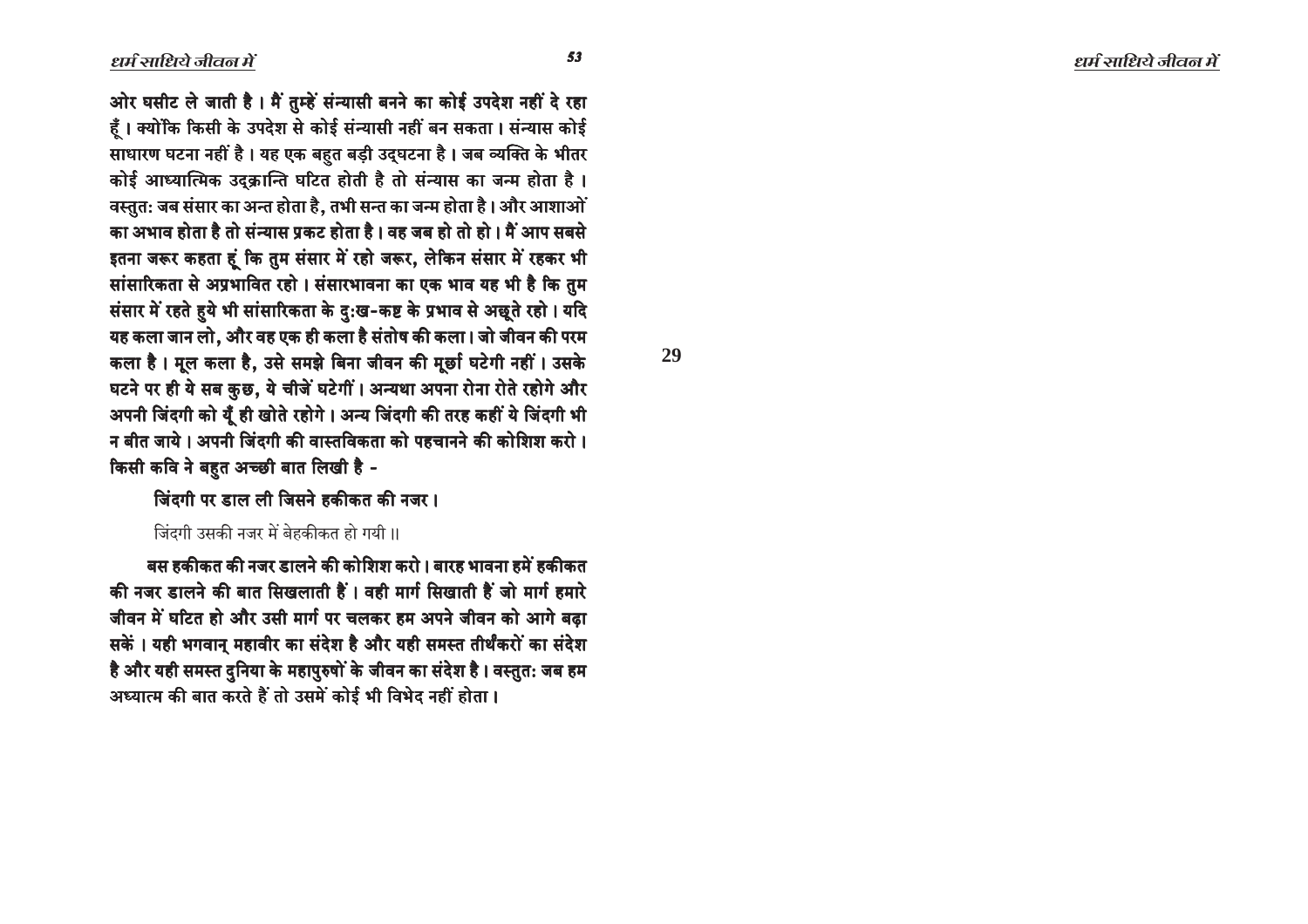थोड़ी देर के लिये यदि हम विचार करें कि हमारे जन्म के साथ हमारे पूरे परिवार का जन्म होता, पिता-माँ भी अगर साथ जन्म लिये होते तो वे माँ-पिता नहीं कहलाते, सहोदर भाई-बहन हो जाते। जन्म हम अकेले ही लिए और यदि हम मरे और हमारे मरने में कोई हमारा साथ दे तो ऐसा कौन पसन्द करेगा कि हमारे साथ हमारा कुनबा भी एक साथ चल बसे । ना कोई कुनबे के साथ जन्म लेता है, न कुनबे के साथ मरता है। जन्मता भी अकेला है और मरता भी अकेला है। जन्म में भी उसका कोई दसरा साथी नहीं होता और मरने में भी उसको कोई साथी नहीं होता। जन्म और मरण के अकेलेपन को तो हम समझ लेते हैं। संत हससे भी आगे बढकर कहते हैं - 'जीवन में भी कोई सगा-साथी नहीं होता।'

कहने को बहुत सारे संगी-साथी दिखाई पड़ते हैं, बहुत से मित्र मिलते हैं, परिजन मिलते हैं, भाई-बन्धु होते हैं, जिनके साथ हमारी बड़ी प्रगाढ़ता और आत्मीयता के सम्बन्ध भी दिखाई पड़ते हैं, पर यथार्थ में देखा जाए तो वह भी तुम्हारे संगी नहीं है। वे भी तुम्हारे साथी नहीं हैं। इस यथार्थ दृष्टि की अनुभूति का नाम ही एकत्वभावना है।

हमारे जीवन की सारी यात्रा एकाकी है। जीवन में जो कुछ भी दिखाई पडता है वह सब एक संयोग है। संयोग तो महज संयोग होता है। संयोग और साथ में बड़ा अन्तर होता है। आप सब यहाँ बैठे हैं। अपने-अपने ठिकाने से आए हैं। प्रवचन तक बैठोगे। प्रवचन पूरा होगा और अपने-अपने काम में <u>निकल जाओगे ।</u>

टेन में आप सफर करते हो, तब बहुत सारे मित्र मिल/बन जाते हैं। किन्तु जितनी देर की यात्रा होती है, आप एक-दुसरे से बड़े प्रगाढ़ हो जाते हैं। आपकी आत्मीयता बढ़ जाती है। बहुत अच्छी वार्ताएँ होती हैं। ऐसा लगता है कि दोनों मिलकर एकमेक हो गए हैं, लेकिन जहाँ आपकी स्टेशन आती है, आप अपना सामान समेटते हो और कहते हो फिर मिलेंगे ।

क्या हो गया ? हर व्यक्ति जहाँ-जहाँ उसकी स्टेशन आती है, वहीं उतर जाता है। ऐसी ही एक यात्रा यह है, जिसमें भीड़ तो बहुत है, लेकिन इस भीड़ के बाद भी हम अकेले हैं। इस एकाकीपन का जो अनुभव कर लेता है, उस व्यक्ति के जीवन में परमुखापेक्षिता कभी नहीं होती, पर-निर्भरता नहीं होती। पर से

# एकत्व : जीवन का परम सौन्दर्य

संसार एक यात्रा है, लेकिन इस सामूहिक यात्रा की सबसे बड़ी विशेषता है कि हर यात्री एकाकी है। देखने में ऐसा प्रतीत होता है कि संसार में बहुत भीड़ है। किन्तु बारीकि से जब हम अपनी दृष्टि दौड़ाते हैं तो ऐसा स्पष्ट प्रतीत होने लगता है कि उस भीड़ में हर कोई अकेला है। इस एकत्व की प्रतीति का नाम ही एकत्वभावना है। संसार की इस यात्रा में अपने आपकी अनुभूति करना ही एकत्वभावना है।

> आप अकेला अवतरे, मरे अकेला होय। या कहँ इस जीव को, साथी सगा न कोय ।।

हम सब इस अनन्त के यात्री हैं और अनन्तकाल से यह यात्रा अनवरत रूप से चल रही है। लेकिन हमारा जन्म-मरण, सुख-दु:ख आदि जो कुछ भी हैं, नितान्त एकाकी हैं। हम अकेले ही जन्मे हैं, अकेले ही मरना होता है। हमारा सुख-दु:ख, संयोग-वियोग, जो कुछ भी है, उसका अनुभव हमें अकेले ही करना होता है। जब हम जन्म लिए हैं, तब हमारे साथ कोई दुसरा नहीं था और

जब हम मरेंगे तब हमारे लिए मरने वाला भी कोई दूसरा नहीं होगा। यह जीवन की बहुत बड़ी वास्तविकता है।

जन्मे मरे अकेला चेतन, सुख-दु:ख का भोगी। और किसी का क्या इक दिन यह देह जुदी होगी ।। <u>कमला चलत न पैंड जाय मरघट तक परिवारा ।</u> अपने-अपने सुख को रोवै, पिता पुत्र दारा ।। ज्यों मेले में पंथी जन, मिल नेह फिरैं धरते । **ज्यों तरुवर पै रैन बसेरा पंछी आ करते ।।** कोस कोई दो कोस कोई उड फिर थक-थक हारै । जाय अकेला हंस संग में कोई न पर मारै ।।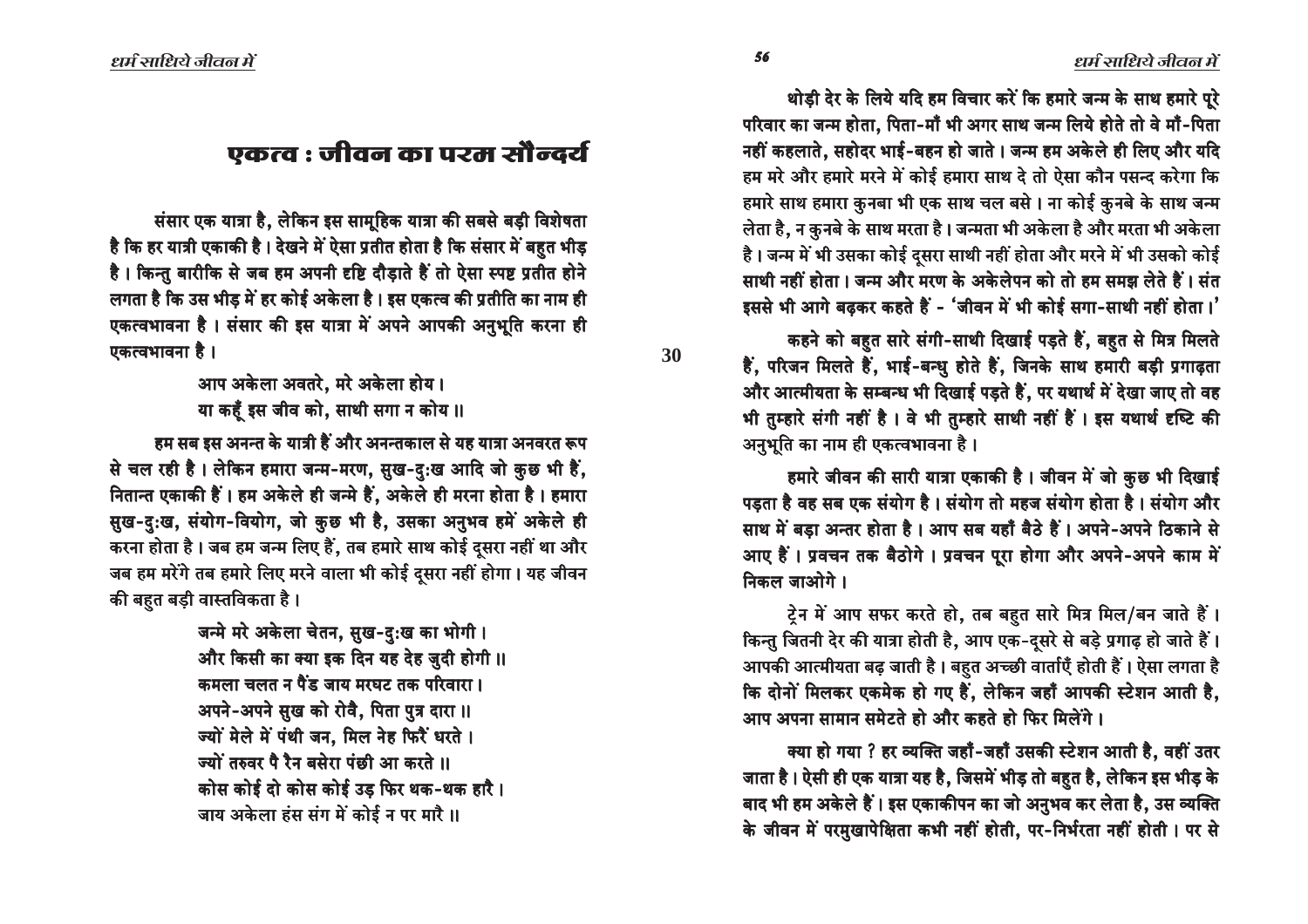कोई अपेक्षा नहीं होती। और जो व्यक्ति परमुखापेक्षिता को छोड़ देते हैं. वे पर की अपेक्षा से मुक्त हो जाते हैं। वह स्वयं के ऊपर विश्वास करने लगते हैं। एकत्व की अनुभूति का मतलब केवल इतना ही है कि पर की अस्वीकृति और स्वयं की स्वीकृति । पर की अस्वीकृति के साथ स्वयं की स्वीकृति । अर्थात् पर से मेरा कोई सम्बन्ध/नाता नहीं है। मेरा नाता केवल मुझसे है. मेरा सम्बन्ध केवल मुझसे है। मेरे साथ देखने और दिखने में आने वाले लोग बहुत हैं, लेकिन सच्चे अर्थों में तो मैं उन सबके मध्य भी अकेला हैं।

> मैं एकाकी एकत्व लिये. एकत्व लिये सब ही आते। तन धन को साथी समझा था पर ये भी छोड चले जाते ।।

मैं एकाकी हैं, एकत्व लिए हैं, मैं क्या संसार का हर प्राणी एकत्व लिए है। देखने को यह भीड़ दिखायी पड़ती है, पर यथार्थ में सब के सब अकेले हैं, मनुष्य भीड़ में भी अकेला है।

पिता अपने बेटे को व्यापारिक कार्य से बम्बई छोडने के लिए गया। स्टेशन पहुँचा। टिकट कटवाई। ट्रेन में काफी भीड़-भाड़ थी। पाँव रखने को भी जगह नहीं। बेटा पहली बार बम्बई जा रहा था। पिता ने जैसे-तैसे बर्थ दिलायी, उसे बैठाया। घर लौटकर आया तो पत्नी ने पूछा - क्यों सकुशल छोड़ आए ? हाँ, छोड़ तो आया, लेकिन क्या बताऊ, ट्रेन में बड़ी भीड़ थी। जगह मिल गयी थी ? हाँ, जगह तो मिल गयी थी। फिर आप इतने उदास क्यों हैं ? क्या बताऊँ, भीड़ बहुत थी। बेटा पहली बार बम्बई जा रहा है और अकेला है। पता नहीं ठीक ढंग से पहुँच पाएगा कि नहीं कोई साथ नहीं है। पत्नी बोली - आप कह रहे हैं बड़ी भीड़ थी। फिर आप कह रहे हैं कि बेटा अकेला है। भीड़ भी है और अकेला भी है, ये कैसे ? मैं क्या बताऊँ, भीड़ जरूर है, पर उसका अपना कोई नहीं है। इसलिए वह अकेला है। भीड़ महज एक संयोग है, साथ नहीं। संयोग और साथ में बड़ा अन्तर है। संयोग तो महज एक संयोग होता है। संयोग को कोई नकार नहीं सकता। सारा संसार एक संयोग है और संसार में जितने भी लोग हैं वे सब महज एक संयोग की तरह हैं। संयोग जुड़ते हैं और बिछुड़ते हैं। लेकिन संयोग के साथ जब अपनत्व जुड़ता है, आत्मीयता जुड़ती है, तो वह साथ है।

संत कहते हैं - संयोग को नकारा नहीं जाता और साथ को स्वीकारा नहीं जाता। संयोग है, साथ है ही नहीं। कोई किसी का साथी नहीं। यह तो बाद की बात है कि कोई किसी को साथ नहीं देता। यथार्थ तो यह है कि चाहे भी तो साथ नहीं दे सकता। साथ देता नहीं, यह बड़ी उथली बात है। साथ दे नहीं सकता यह यथार्थ है।

साथ देता नहीं, साथ दे ही नहीं सकता। हमें ऐसा लगता है, कि संसार में हम जिन्हें अपना मानते हैं, वे हमारे साथी हैं, यथार्थत: देखा जाए तो वे साथी नहीं। वे साथ निभा भी नहीं सकते। तुम्हारा सुख-द:ख तुम्हें अकेले ही भोगना पड़ेगा। तुम्हारा जन्म-मरण अकेले ही होता है। यहाँ आए तो अकेले ही आए, जाने की बारी आएगी तो अकेले ही जाना होगा। तुम्हारा कोई कितना भी आत्मीय क्यों न हो, तुम्हारा कोई कितना भी प्रिय क्यों न हो, तुम्हारी किससे कितनी भी प्रगाढ़ता क्यों न हो, वह केवल ऊपरी स्तर तक है। आत्मा के स्तर पर कोई किसी से जुड़ नहीं सकता। आपके सिर में दर्द हो तो तुम्हारे प्रियजन, तुम्हारे आत्मीयजन, तुम्हारे सिर में दवा लगा सकते हैं। तुम्हारे सिर को दबा सकते हैं, तुम्हारे बगल में बैठकर सहानुभूति के दो शब्द सुना सकते हैं। लेकिन तुम्हारी पीड़ा को ले नहीं सकते। यही व्यक्ति की मजबूरी है। यही एकत्व की प्रतीति होती है। यह जीवन की परम अनिवार्यता है, यथार्थ है। कोई किसी का कभी साथ नहीं देता। साथ दे भी नहीं सकता। क्योंकि प्रकृति ने प्रत्येक प्राणी को स्वतन्त्र बनाया है। अकेला बनाया है। एकाकी बनाया है। जब वह अपने एकत्व की अनुभूति में डुब जाता है. तभी उसके जीवन का परम सौन्दर्य निखरता है। एकत्व में परम सौन्दर्य है और अनेकत्व में विखण्डन।

जब हम एकत्व से बाहर जाते हैं, हमारा चित्त विखण्डित होता है। पर में बँटता है । और जब हम स्वयं में केन्द्रित हो जाते हैं तो हमारा चित्त स्व में केन्द्रित होता है। संत कहते हैं - तुम्हारे भीतर तुम्हारा परमात्मा है। जिस क्षण तुम उस परमात्मा की अनुभूति कर लोगे, तुम्हारे लिए कोई अनुभूति शेष नहीं रहेगी। और जब तक तुम बाहर से अपना जुड़ाव बनाए रखोगे, तब तक तुम्हारा चित्त केवल भटकता ही रहेगा, कुछ पा नहीं सकेगा। इसलिए उस एकत्व की प्रतीति करो । जीवन में कई बार एकत्व की अनुभूति होती है. कई बार आप अकेलेपन

58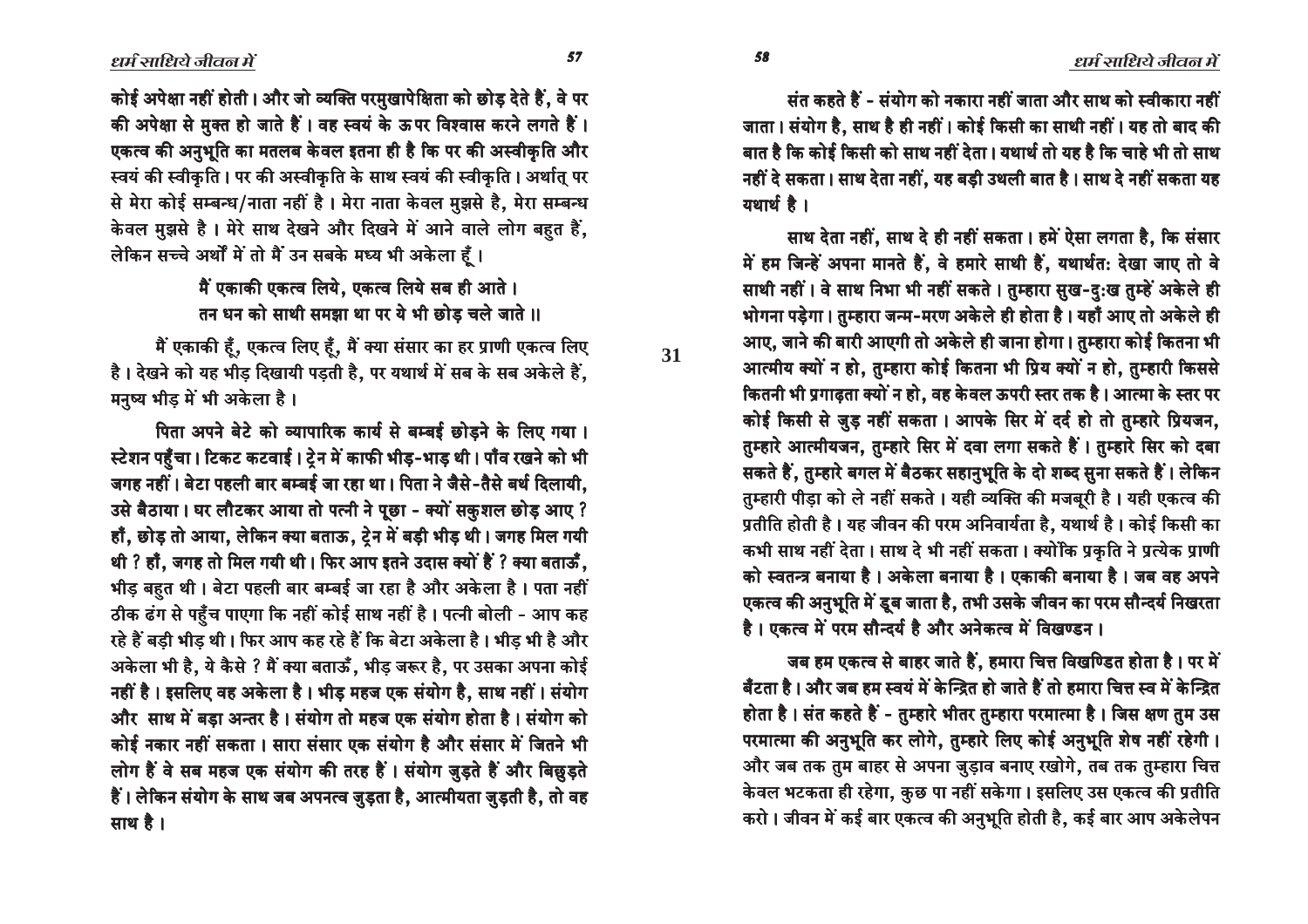ïô ñê

**32**

का अहसास करते हैं. लेकिन वह अकेलापन, वह एकत्व आध्यात्मिक एकत्व नहीं रहता। सांसारिक एकत्व होता है। कभी-कभी जब हम अपने प्रियजन के विछोह को देखते हैं तो बडा एकाकीपन, खालीपन लगता है। बिटिया की शादी के बाद विदा की तो मन भारी हो जाता है। बीस-बाईस साल तक जिस बेटी को पाल-पोस कर बडा किया. आज उसे हमेशा-हमेश के लिए अपने घर से विदा करना पडा. तब लगता है कि संसार में कोई किसी का नहीं है।

पत्नी पीहर गयी है, बच्चे घर में नहीं हैं, अकेलापन का अनुभव हो रहा है. ऐसा लगता है कि मेरा जीवन परा एकाकी है। पति दफ्तर में हैं. बच्चे स्कूल में हैं, घर में पत्नि अकेली है, लग रहा है कि जीवन एकदम एकाकी है।

यहाँ अकेलेपन की अनुभूति तो है, लेकिन यथार्थ नहीं। ऐसा लग रहा है कि जैसे कोई नहीं, लेकिन वापस आ जाएँ तो उस एकाकीपन को भरा जा सकता है। एकाकीपन तभी तक है जब तक कोई आ नहीं जाता। बिछोह है और बिछोह में सामने वाले के बिछोह के कारण कुछ पल की आकुलता होती है। और वह मनुष्य को एकाकीपन का बोध कराता है, लेकिन जैसे ही समय बीतता है, एकत्व पुरा हो जाता है।

वस्तुत: इस एकत्व में पर की अपेक्षा है। कभी-कभी हमें एकत्व की आनुभूति तब होती है, जब हम दुसरे से अपने को उपेक्षित महसूस करते हैं। जब कोई किसी को पूछता नहीं है, किसी से हमारी बड़ी अपेक्षाएँ रहती हैं, और वे पूर्ण नहीं होती। अपने आपको उपेक्षित महसूस करते हैं, तब व्यक्ति के मुख से निकलता है, क्या बताऊँ स्वार्थ का संसार है, सारी दुनिया स्वार्थी है, कोई किसी का नहीं है, सब मतलब के यार हैं।

<u>बेटा यदि पिता की उपेक्षा करता है. पिता के प्रति बेवफा हो जाता है तो</u> पिता को लगने लगता है कि वाकई में आज कोई किसी का नहीं है। भाई-भाई के साथ यदि बेवफाई करता है तो ऐसा लगता है. संसार में कोई किसी का नहीं है। जब व्यक्ति के स्वार्थ टकराते हैं, तो मन में हताशा भरती है और उस हताशा से एक भाव जागता है कि कोई किसी का नहीं है। एक बिछोह के कारण एकत्व की अनुभूति होती है, एक वैमनस्य और उपेक्षा के कारण स्वार्थ के टकराने के कारण एकत्व की अनुभूति होती है। ये दोनों अनुभूतियाँ सच्ची एकत्व की अनुभूति नहीं हैं। यथार्थ अनुभूति तो वह जो उदासीनता के कारण होती है। जीवन के वास्तविक बोध के कारण होती है। ऐसी एकत्व की अनुभूति में ही परम अध्यात्म का सार निहित होता है और जो इस एकत्व का अनुभव कर लेते हैं उन्हें फिर इस संसार में भटकना नहीं पडता है।

बन्धुओ ! एकत्व का अनुभव करने का मतलब है, अपनी निगाहें पर से मोड़कर स्व पर केन्द्रित करना। अब तक हमारी दृष्टि 'पर' पर केन्द्रित है, यह एकत्व नहीं है। यहाँ अपेक्षा है, आकांक्षा है, आसक्ति है, परमुखापेक्षिता है, पर-निर्भरता है और जब तक पर-निर्भरता बनी रहेगी. वास्तविक एकत्व की अनुभूति नहीं होगी और जब तक ऐसी एकत्व की अनुभूति नहीं होगी, सच्चे अध्यात्म का आनन्द भी पकट नहीं होगा ।

संत कहते हैं - 'एकत्व की अनुभूति करो'। एकत्व की अनुभूति का मतलब क्या है ? भीड़ में भी अपने आपको अकेला महसूस करना। एकत्व की अनुभूति का अर्थ यह नहीं है कि आप घर-परिवार छोड़कर अपने आपमें डुब जाओ। संन्यास को अंगीकार कर लो, वनवासी हो जाओ। ऐसा हो तो बहत अच्छा है, पर किसी के कहने से कोई कभी संन्यासी नहीं बनता। संन्यास तो भीतर की घटना है, जो बड़े पुण्य के योग से यदा-कदा किसी में घटती है।

एकत्व भावना का मतलब कुल यही है कि तुम संसार में रहो, पर संसार को एक मेले की तरह मान करके चलो । अपने भीतर संसार को विकसित मत होने दो । यह मान कर चलो कि यह तो एक मेला है. एक संयोग है । कहीं मेला लगता है तो विभिन्न दिशाओं से लोग आते हैं। इकट्ठे होते हैं और जैसे ही मेला पुरा होता है तो सब अपनी-अपनी दिशा में चले जाते हैं। परिवार का संचालन करो, समाज में कार्य करो, कर्त्तव्यबुद्धि से उसे पूरा करो, पर यह मानकर चलो, मैं जन्मा अकेला था और मरूँगा भी अकेला ही। मेरा कोई नहीं है। यह भाव यदि मन में बना रहता है तो किसी से कोई आसक्ति नहीं होगी और किसी से कोई अपेक्षा नहीं रहेगी ।

आज मनुष्य का मन गहरी हताशा का शिकार हो जाता है, दुराशा छा जाती है। अपनों से ही व्यक्ति उपेक्षित महसूस करने लगता है, तो उसकी पीड़ा बहुत प्रबल हो जाती है। मैं तो समझता हूँ कि आज की इस दुनिया में जब लोगों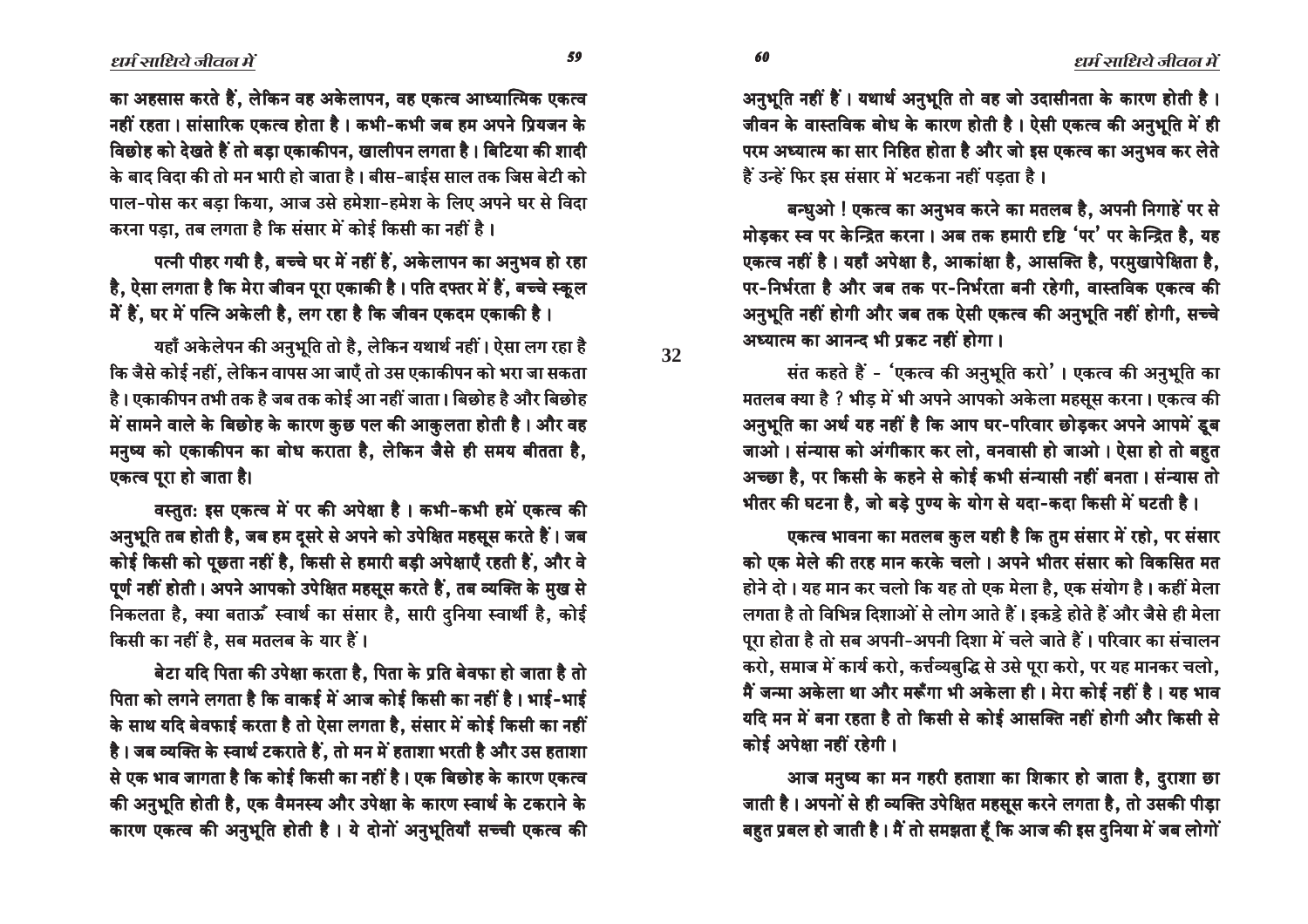$\ell$ धर्म साधिये जीवल में

तुम सारे परिवार से घिरे रहो पर इस विवेक को बनाकर रखो कि मैं अकेला हैं और अकेला ही रहैंगा। मैं क्या हर व्यक्ति और संसार की हर वस्तु अपने-आप में अकेली है। साथ तो कोई है ही नहीं, यह तो सिर्फ हमारी <u>मान्यता है। हम मानने लगते हैं सब हमारा है।</u>

एक अफीमची अर्थात् अफीम का नशा करने वाला चला जा रहा था घोडे पर। अचानक एक पेड़ के तने से उसने घोड़े को बाँधा और उसकी ही छाया में लेट गया। देखता क्या है - थोड़ी ही देर में राजा का पूरा लश्कर उधर से जा रहा है। तम्बू तन गए। राजा का पूरा लाव-लश्कर वहीं ठहर गया। अफीमची सोचता है - ओह ! परमात्मा की कितनी बड़ी कृपा है । मैं यहाँ विश्राम कर रहा हैं, मेरे लिए इतना बड़ा नगर बसा दिया। परमात्मा ने मेरे लिए इतना सुन्दर नगर बसा दिया, यह सब मेरे ही संतान हैं। मैं आराम से यहाँ रहँगा। रात भर वह इसी ख्याल में सोता रहा। सुबह हुई। घण्टी बजी तो सारे लोग जाने लगे। तम्बू उखड़ने लगे। अफीमची को लगा कि यह क्या हो रहा है। यह तो मेरे लिए बसाया गया नगर उजड़ रहा है। उसने लोगों को टोककर पूछा कि - भाई, यह सब क्या हो रहा है। वे बोले - कुछ नहीं, हम आए थे, अब हम जा रहे हैं। कैसे आए थे, कैसे जा रहे हो। हमारे लिए आए थे अब मेरी इच्छा के बगैर कैसे जा रहे हो ? नगर तो परमात्मा ने मेरे लिए बसाया था। वे बोले - कौन सा परमात्मा और किसने तुम्हारे लिए नगर बसाया। होते कौन हो तुम। हम तो अपनी मर्जी से आए थे और अपनी मर्जी से जा रहे हैं। न किसी से पूछकर आए थे, न किसी से पूछ कर जाएँगे। न तुम्हारे लिए आए थे, न तुमसे पूछकर जाएंगे। वह एकदम अवाक़ सा रह गया। यह क्या बोल रहे हो। यह सब तो मेरी ही व्यवस्था थी। अब तुम कुछ भी बोलो। यह तुम्हारी व्यवस्था नहीं, यह तो एक सहज अवस्था के अनुरूप है।

बन्धुओ ! संत कहते हैं - यही हाल आजकल के प्राणियों का है। वे संसार में जन्म लेते हैं और यह सोचते हैं कि यह सारा का सारा संसार, जो कुछ है वह मैंने ही किया है। यह सब मेरे लिए हुआ है। पुत्र जन्मा है तो मैंने ही जन्म दिया है। वह मेरे लिए है, यह परिवार है तो मेरे लिए है। यह समाज है तो मेरे तिए है। जिंदगी भर इसी भ्रम में रहता है और जब तम्बू उखड़ना शुरु होता है तो

की सोच एकदम स्वार्थी और संकीर्ण बनती जा रही है. तब कोई किसी के साथ व्यावहारिक स्तर पर आत्मीय सम्बन्ध भी नहीं रखते । प्रेम/आत्मीयता के सारे सम्बन्ध भी दिनो-दिन तार-तार होते जा रहे हैं। ऐसे समय में यदि मनुष्य शुरु से ही एकत्व की भावना से जुड़ा रहे तो पर की अपेक्षाएँ स्वत: खत्म हो जाएँगी और जहाँ अपेक्षा नहीं होगी वहाँ उपेक्षा का दंश भी नहीं झेलना पडेगा। अपेक्षा हो तो उपेक्षा होगी। हमने किसी से चाह रखी तो दाह मिलेगी। पर से कोई अपेक्षा ही मत रखिए। यह दृढ़ श्रद्धा बनाकर चलिए कि मेरा सुख-दु:ख मुझे भोगना है और यह सब मेरे अपने कर्मों के अनुसार हैं।

मैं न दूसरे का सुख-दु:ख भोग सकता हूँ और न मेरे सुख-दु:ख को कोई दुसरा भोग सकता है। जो पीड़ा है वह तो मुझे ही भोगना है। आनन्द है तो वह भी मुझे ही भोगना है। सुख है तो मुझे ही भोगना है और दु:ख है तो वह भी मुझे ही झेलना है। कोई दुसरा मेरा साथ देने वाला नहीं है। मैं अकेला हूँ, मुझे आपनी सारी यात्रा अकेले ही भोगनी है। यह तो मेरे भीतर की भ्रान्ति है, मेरे भीतर की ममता है, मेरे अन्दर का मोह है, जो मुझे दूसरों से जोड़े रहता है और जब एक-दुसरे से बिछुड़ने लगते हैं तो व्याकुलता होने लगती है।

एकत्वभावना भाने से एक तो पर-निर्भरता नहीं होती और दुसरी किसी से आसक्ति नहीं होती। हमारी बुद्धि स्वयं पर केन्द्रित होती है। इसलिए दुःख हमारे मन में कभी हावी नहीं होता । चित्त में कभी अशान्ति पनप नहीं सकती । जीवन का मार्ग अपने आप सहज और सुखद बन जाता है। यह हम समझें। वस्तुत: हम संसार के एक यात्री हैं, अतिथि हैं, आज हैं तो कल हमें जाना है। जितने लोग, जब तक का साथ है प्रेम से रहो, हिल-मिलकर रहो। लेकिन एक दसरे से घुलो-मिलो मत। सबके साथ रहने के बाद भी अपने में केन्द्रित रहो। एकत्वभावना यही कहलाती है।

जब हम किसी से ज्यादा घुल-मिल जाते हैं और जब छूटने की नौबत आती है तो मन में बहुत व्याकुलता होती है। संत कहते हैं - 'ऊपरी स्तर पर पुलो-मिलो, पर अन्दर से इस बात को समझो कि मैं अकेला ही हैं।'

> धिरे रहो परिवार से, पर भूलो न विवेक। आया एक का एक था, अन्त एक का एक ॥

> > The other is Hell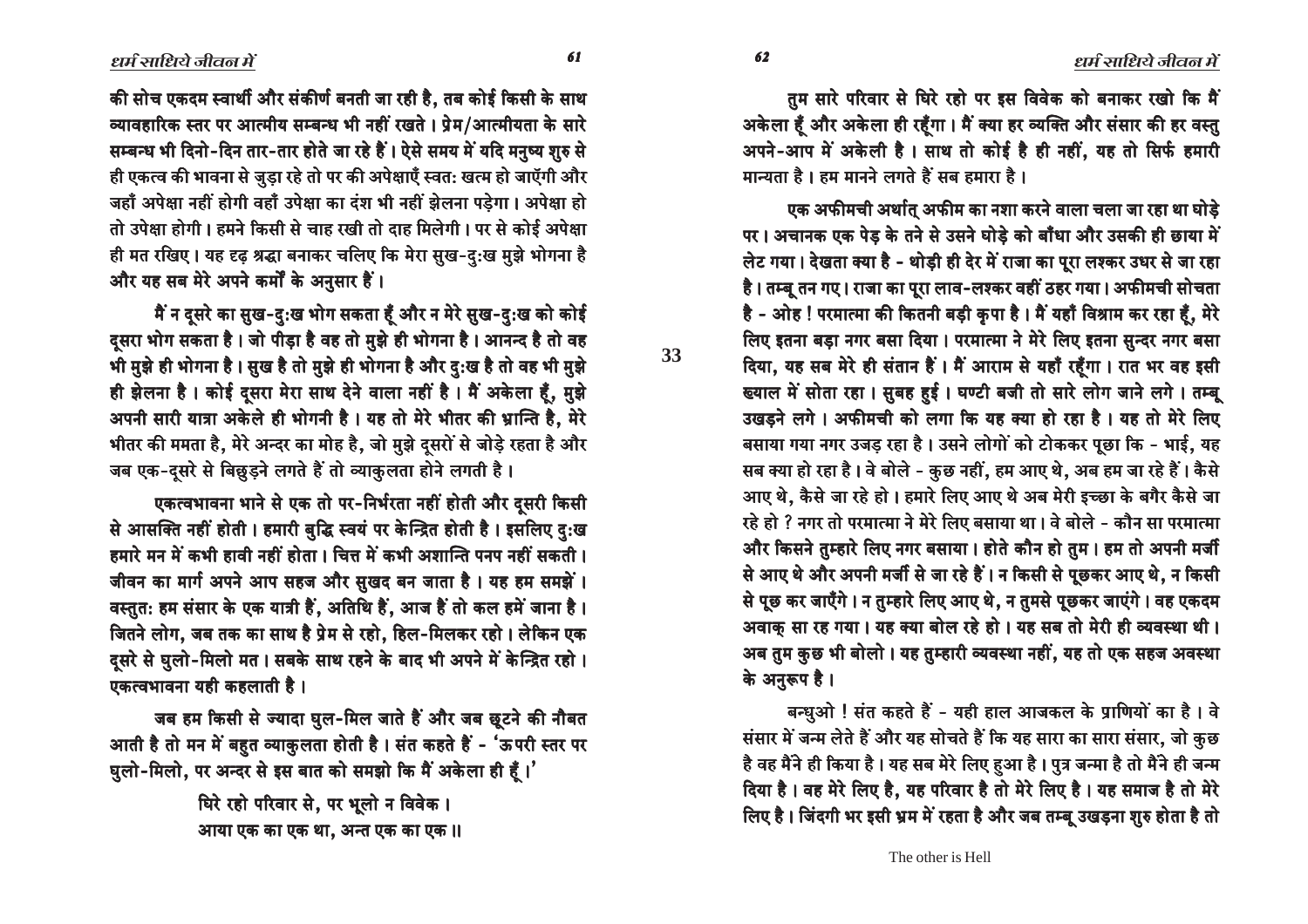कहता है कि - हे भगवन् ! ये कैसे हो रहा है ? ये किससे पूछकर जा रहे हैं। मेरा बेटा, मेरे बीच से जा रहा है, मेरा पति मेरे बीच से जा रहा है, मेरी पत्नी मेरे बीच से जा रही है। संत कहते हैं - यह मेरा-मेरा रटते-रटते सब कुछ गवाओगे। जो तुमने यह फैलाया है वह केवल रातभर के विश्राम के लिए ही है। सुबह होते ही कब तम्बू उखडे कोई पता नहीं और जब यह तम्बू उखडेगा तब तुम लाख रोओ, लाख चिल्लाओ कोई तुम्हारा साथ देने वाला नहीं। बस यह मानकर चलो कि एक दिन तम्बू को उखड़ना है। इसलिये उसमें ज्यादा न उलझूँ, स्व के कल्याण की सोचूँ। अपने आत्मा के उद्धार की बात सोचूँ, अध्यात्म हमें यही पाठ पढ़ाता है। यदि इतना करने में हम सफल हो जाते हैं, समर्थ हो जाते हैं तो फिर हमसे बड़ा सौभाग्यशाली कोई नहीं। हमारा अध्यात्म हमसे कहता है कि पर को तो देखो ही मत, स्वयं में रमो। हमारी दृष्टि हमेशा परमुखापेक्षी होती है। हम स्वयं पर केन्द्रित नहीं होते हैं।

संत कहते हैं कि पर तो केवल निमित्त होता है, उपादान तो तुम हो। सुख, दु:ख, जीवन, मरण, संयोग-वियोग आदि में दूसरे ऊपरी तौर पर सहायक निमित्त हो सकते हैं, लेकिन इन सबके उपादानकारण तुम ही हो, उसको पहचानो । जब तक निमित्ताधीन दृष्टि रहेगी, तुम्हारी प्रवृत्ति बहिर्मुखी होगी, तब तक चित्त अशान्त बनेगा। पर से राग के सम्बन्ध भी बुरे हैं और पर से द्वेष के सम्बन्ध भी बुरे हैं। सम्बन्ध मात्र ही बुरा है। कहा जाता है - द अदर इज हेल (The other is Hell) दूसरों को देखा यानि नरक, अध्यात्म यही कहता है। मतलब, स्वयं के सामने हमने यदि दुसरे को स्थापित किया, तो वहीं से आध्यात्मिक जीवन में पतन प्रारम्भ हो जाता है। केवल स्वयं को स्वयं पर केन्द्रित रखने वाला ही अपने जीवन का उद्धार कर पाता है। पर से जुड़े मुसीबत आई। इसलिए रहो सबके साथ. मगर अपने में रमो।

सबके बीच रहते हुए भी स्वयं में रमे रहने का नाम एकत्वभावना है। हमारे साथ होता उल्टा है - हम सबके बीच रहते हैं और स्वयं को भूल जाते हैं। अपने आप का हमें पता नहीं रहता। सारी दुनियाँ का पता रहता है। हम दूसरों की सेवा में इस कदर लीन हो जाते हैं कि खूद को ही भूल जाते हैं। यही एक कारण है जिसके कारण कभी-कभी मनुष्य को बहुत ज्यादा दु:खी होना पडता है।

34

64

संत कहते हैं - इस भ्रम को तोडिए. इस भ्रम का निवारण कीजिए। सबके बीच रहते हुए भी स्वयं में रमे रहने की कला सीखिए। आया हैं अकेला, अकेला ही जाऊँगा। मैं क्या ? सब अकेले आए हैं और अकेले ही जायेंगे। जिस क्षण यह प्रतीति होने लगेगी उसी क्षण तुम्हारे जीवन का क्रम परिवर्तित हो जाएगा।

जैन पुराणों में एक बड़ी मार्मिक कहानी आती है। सम्राट श्रेणिक अपनी महारानी चेलना के साथ वन विहार को जा रहे थे। देखते क्या हैं, एक तरुण तपस्वी नग्न दिगम्बर मुद्रा को धारण किए तपस्या में लीन है। श्रेणिक उन मुनिराज की ऐसी सुन्दर काया को देखकर मुग्ध हो जाता है। देवों जैसे अप्रतिम सौन्दर्य के धनी उन मुनि को तपस्या की मुद्रा में देख श्रेणिक का चित्त मर्माहत हो उठा। वह सोच में पड़ गया कि ऐसा कौन सा देव कुमार अपनी स्वर्ग की कोमल शय्या को त्यागकर इस तपस्या के मार्ग को अंगीकार कर रहा है। आखिर क्या कारण है ? उसे क्या कमी है, जो स्वर्ग के सुख-वैभव को त्यागकर अपनी सोने जैसी जवानी को मिट्टी में मिला रहा है। इसी चिन्तन के साथ आगे बढते-बढते वह उन मुनिराज के समीप पहँचा, उनकी वन्दना की और पूछ बैठा कि - प्रभो ! आखिर आपको क्या कमी थी, जो आप अपनी इस कोमल-कुमारवय में इस कठोर साधना में उतर आये। तुम्हारी कोमल काया, सुन्दर देहयष्टि और यह यौवन तो भोगों को भोगने के लिए है। जंगलों के कंटकाकीर्ण मार्ग में चलने का कदम क्यों उठाया. आखिर क्या कारण था ?

संत ने सहज भाव से कहा - राजन् ! मैं अनाथ था। मैंने पाया कि संसार को कोई कितना बड़े से बड़े आत्मीय क्यों न हो, कोई किसी का कितना बड़े से बड़े प्रिय भी क्यों न हो, कोई भी किसी की पीड़ा नहीं हर सकता, किसी को साथ नहीं दे सकता। इसलिए मैंने इस मार्ग को अपना लिया है।

श्रेणिक विस्मय से भर गया। इतनी सुन्दर काया को धारण करने वाले इस तेजस्वी कान्तिमान, द्युतिमान युवा को किसी ने अपनाया नहीं। उसे कोई नाथ नहीं मिला। उसे कोई शरण नहीं मिली। आश्चर्य ! लड़का नादान मालूम पड़ता है। इसने तपस्या के इस कठिन मार्ग को चुना है। श्रेणिक के राज्य में कोई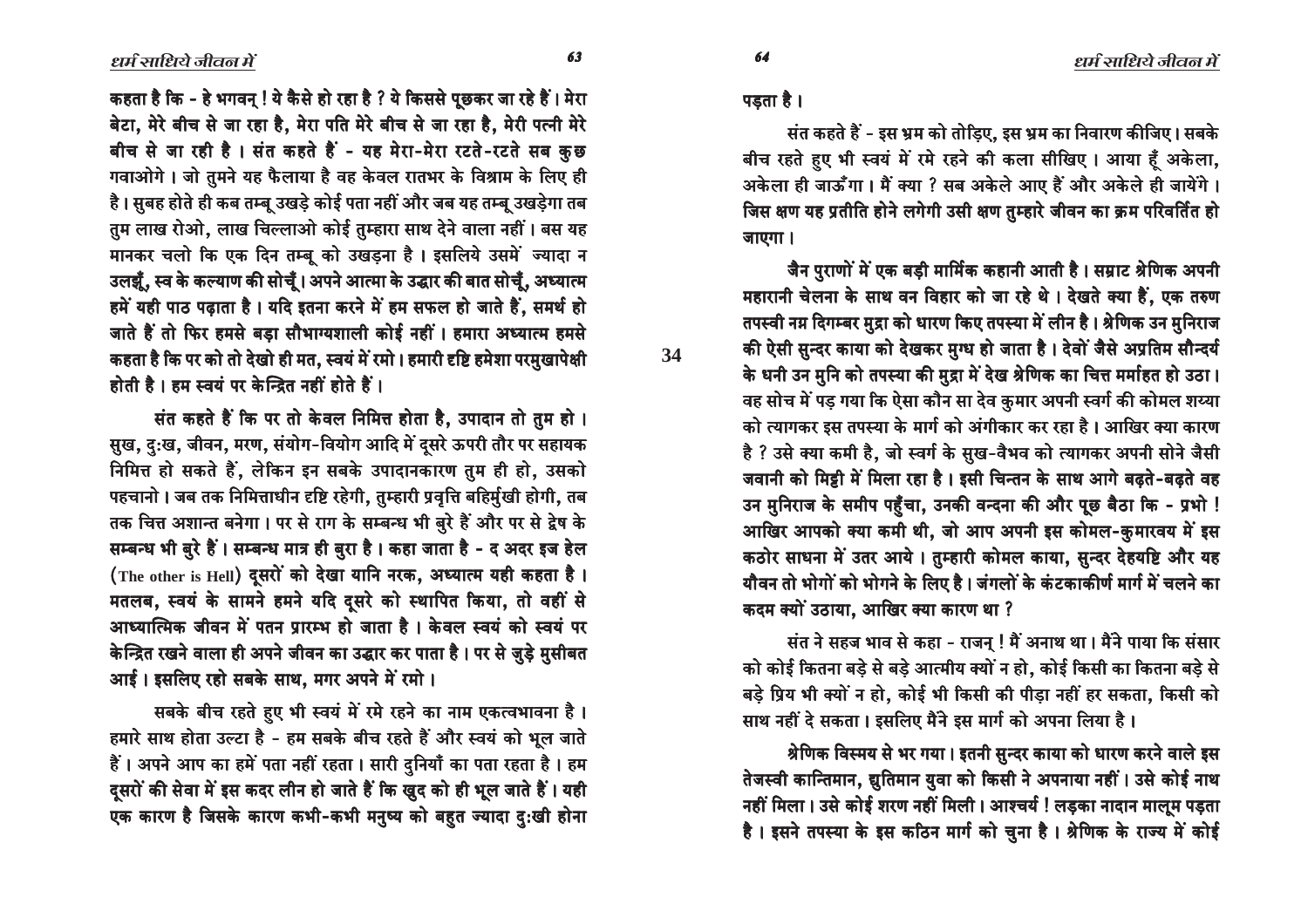$\ell$ धर्म साधिये जीवल में

 $\ell$ धर्म साधिये जीवल में

आनाथ नहीं हो सकता । राजगृही का राज्य तुम्हें सनाथ करेगा और रानी चेलना की गोद तुम्हें आँचल देगी। चलो, मैं तुम्हें सनाथ करता हैं।

राजन ! तम. तम्हारा वैभव और तम्हारी राजेश्वरी. सभी तो अनाथ हैं । जो स्वयं अनाथ है, वह दूसरे को सनाथ कैसे कर सकता है ? सम्राट श्रेणिक के सामने आज तक इतनी दु:साहसपूर्ण बात करने का साहस किसी को नहीं हुआ था ।

<u>श्रेणिक एकदम विस्मित रह गया। उसने कहा - जिसके राज-महलों में</u> इन्द्रों और महेन्द्रों का वैभव न्यौछावर होता है, समस्त आर्यावर्त में जिसका एकछत्र आधिपत्य है, उसे अनाथ कहते तुम संकोच नहीं करते । उन तपस्वी ने कहा - राजन् ! काश तुम अनाथ और सनाथ के रहस्य को जान पाते । इसे शब्दों में नहीं कहा जा सकता, केवल अनुभवगम्य है।

<u>श्रेणिक उन मुनिराज से काफी प्रभावित हुआ। उसने कहा कि यदि आपको</u> आपत्ति न हो तो मैं आपका अनुभव सुनना चाहता हूँ। मुनिराज ने कहा - आपने लोकविश्नुत उज्जैनी का नाम सुना होगा। मैं वहाँ के राजा धनसंचय का पुत्र था। मेरे पिता के वैभव में कोई कमी नहीं थी। बहुत विस्तृत राज्य और अपार धन-सम्पदा थी। मैं उनका इकलौता पुत्र था। सब कुछ ठीक गति से चल रहा था। लेकिन एक बार अचानक मेरी आँखों में तीव्र वेदना हुई। उस वेदना के प्रभाव से मेरे पूरे शरीर में दाहज्वर व्याप्त हो गया। किसी शत्रु के तीक्ष्ण बाणों की तरह मेरे अंग-अंग बिधने लगे। इन्द्र के वज्र के समान मेरी कमर, छाती, मस्तक सब कुछ उमेठने लगे।

उस पीडा को देखकर मैं कराह उठता। मेरी कराह को देख मेरे परिजनों की आँखें मुंद जाती । यही मेरा अनाथत्व था । मेरे परिजनों की आँखें मुंद जाना। जब मैं उस पीड़ा में जोर से चिल्लाता तो मेरे सारे स्वजन अपने कानों में अँगुलियाँ खकर उसे बन्द कर लेते । बड़े वैद्य को बुलाया गया, मन्त्र-तन्त्र, औषधि भी मेरी पीडा को हर न सकें । चन्द्रकान्त मणि का शीतल जल भी मेरे दाह को हर न सका। मेरे पिता का अपार वैभव भी मुँह ताकता रह गया। वह भी मेरा परित्राण नहीं कर सका। मेरी माँ की ममतामयी गोद भी मेरी पीड़ा को हर न सकी। मेरी ही माँ से जन्मे, मेरे सहोदर भाई-बहनों का प्रेम भी मेरी पीड़ा को

हरने में समर्थ न हो सका। मेरी एक प्राणप्रिया पत्नी थी। जो मुझे दिल से प्यार करती थी। सच्चे अर्थों में दो देह और एक प्राण थे। वह मुझमें ही रमी रहती। अपना खाना-पीना, सोना आदि सबका ध्यान भूलकर वह रातदिन मुझमें ही रमी रहती । अपने हाथों को मेरे सिरहाने रख मेरी सेवा करती । लेकिन उसकी सेवा और परिचर्या भी मेरी पीडा को न हर सकी ।

एक दिन मेरी पीड़ा पराकाष्ठा पर पहुँच गयी। मुझे बड़ा विचलित सी कर गयी। मेरी इस पीड़ा की स्थिति में मेरी प्राण-प्रिया पत्नी की आँखों से झलका हुआ औंसू भी व्यर्थ होकर ढलक गया। वह भी मेरी पीड़ा को हर न सकी। तब मैंने समझा की कोई किसी का नाथ नहीं है। पूर्णत: अनाथ हूँ। तभी मैं अपने भीतर ही भीतर जाग गया ।

hरे मन में यह संकल्प आया कि संसार में कोई किसी का साथी नहीं है। मेरी पीड़ा दुर हो जाए तो मैं प्रात: होते ही विरक्त हो जाऊँगा, प्रव्रजित हो जाऊँगा, दीक्षित हो जाऊँगा। राजन् ! मेरा इतना संकल्प लेना ही था कि मेरा ज्वर ज्वर की भाँति ही उतर कर शान्त हो गया। स़ुबह होते-होते मैं पूर्ण स्वस्थ हो गया। मैं सीधे भगवान् महावीर के चरणों में आकर दीक्षित हो गया। अब आपने आपमें मैं पूर्ण सनाथ हो गया। राजन् ! मैं यह कहता हैं कि संसार में कोई किसी का साथ दे नहीं सकता। संसार की हर वस्तु और संसार का हर व्यक्ति आपने आपमें अनाथ है। काश, इस रहस्य को हम पहचान सकें। साथ देने वाले भी कभी साथ दे नहीं सकते ।

उन मुनिराज को भी साथ देने वालों की कमी नहीं थी। प्यार और आत्मीयता के समस्त साधन थे। सारे लोग थे, सबका अपनत्व था। पर बन्धुओ ! जैसा कि मैंने कहा, कोई कितना भी अपनत्व से युक्त क्यों न हो, बाहर से साथ दे सकता है, पर साथ बन नहीं सकता। बाहर तो केवल निमित्त रह सकता है, उपादान तो तुम्हारे भीतर है। इस रहस्य को जो समझ लेता है वह कभी किसी में  $\overline{3}$ लझता नहीं । उसकी मोह-ममता वहीं क्षीण होने लगती है ।

संत कहते हैं - जीवन का यह दृश्य, जगत का एक गहरा सपना है । जब तक नींद भरी है आँखों में, तब तक जगत का यह दृश्य अपना लगता है। किन्तु जितनी उम्र बाकी है, उतनी देर जागकर जी लो। कोई किसी का नहीं, सारी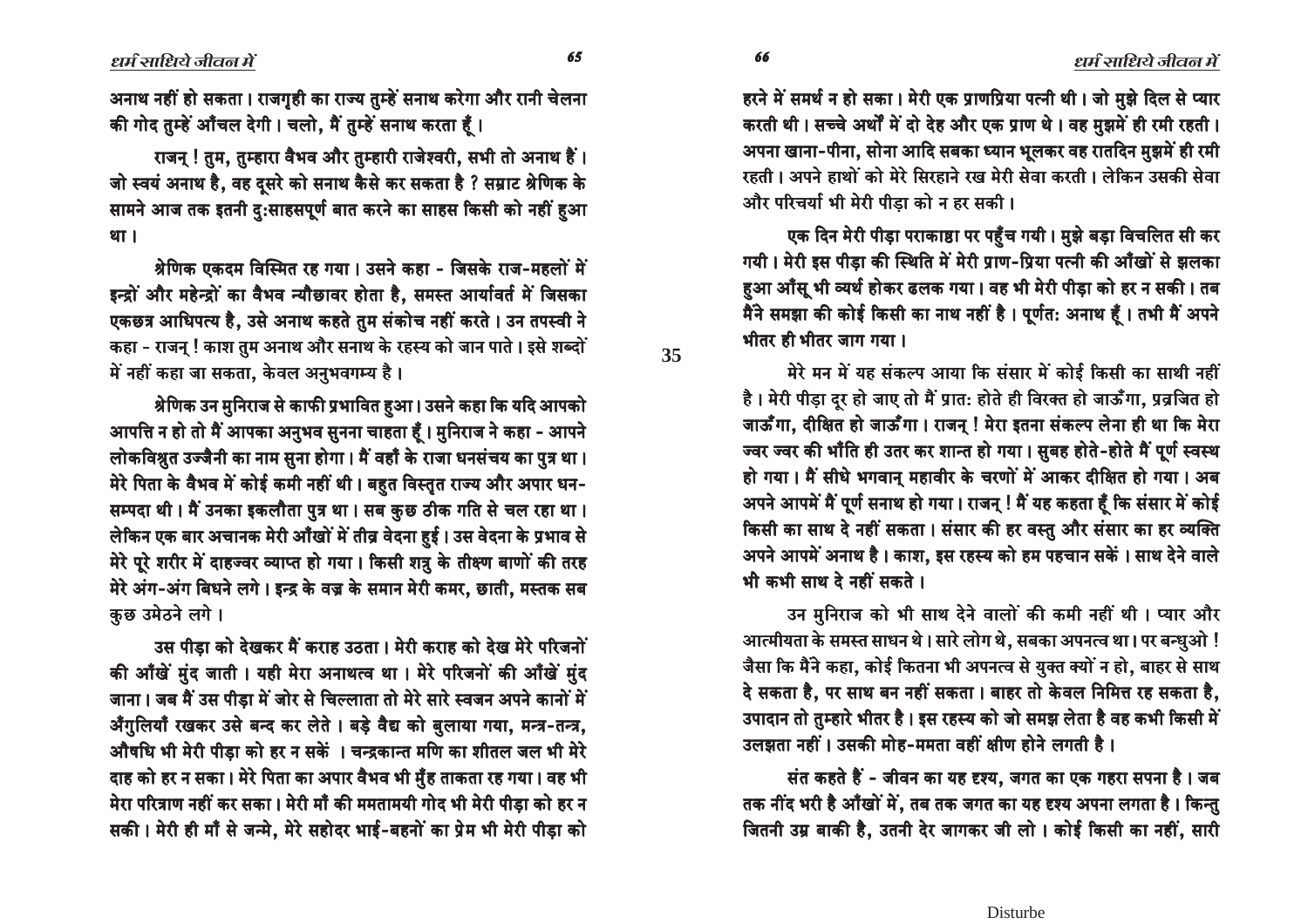67

68

36

अपेक्षाओं की पूर्ति में बाधा पहुँचने लगती है, हमारा मन खिन्न हो जाता है।

बेटा जब तक पिता की सेवा कर रहा है, आज्ञाकारी बना है, उनकी आवश्यकताओं का ख्याल कर रहा है. श्रवणकुमार है। जैसे ही बेटे ने थोडी सेवायें कम की कि वह बेटा श्रवणकुमार नहीं। रावण का वंशज बन गया। क्या बात है ? यह तो द्वेषमुलक भावना है। एकत्व में अगर सेवा कर रहा है तो ज्यादा प्रसन्नता नहीं और यदि सेवा नहीं भी कर रहा है तो भी ज्यादा खिन्नता नहीं। आज के समय में बहत जरूरी है आत्मकेन्द्रित होना। लेकिन ध्यान रखना, आज के लोग आत्मकेन्द्रित तो हैं पर स्वार्थ से पेरित होकर हैं।

दो प्रकार से आत्मकेन्द्रित होते हैं - १. अध्यात्मप्रेरित और २. स्वार्थप्रेरित। अध्यात्मप्रेरित लोग आध्यात्मिकता से जुड़कर आत्मकेन्द्रित होते हैं। वे अपनी बुद्धि को आत्मा में स्थिर रखते हैं, किन्तु अपने व्यावहारिक कर्त्तव्यों से भी विमुख नहीं होते । कर्त्तव्य को कर्त्तव्य मानकर उसका दृढ़ता से पालन करते हैं, उनका व्यावहारिक जीवन भी उतना ही मधुर होता है, जितना कि आध्यात्मिक जीवन पवित्र है । वह स्वयं को केन्द्र में रखकर ही सारा संसार का चक्कर लगाते हैं। उन्हें कोई कष्ट नहीं होता। लेकिन आज के लोग जो तथाकथित आत्मकेन्द्रित हैं, महज स्वार्थी लोग हैं। उनके आत्मकेन्द्रित होने का मतलब केवल स्वयं के हितों की पूर्ति करना, अपना मतलब साधना। जिससे अपना मतलब सधे, उसके आगे-पीछे चक्कर लगाओ। मतलब खत्म हो गया तो अपना रास्ता देखो, किनारा काट लो। यह बड़ी जघन्य प्रवृत्ति है, नीच प्रवृत्ति है। एक प्रकार का अमानवीय कृत्य है। इससे व्यक्ति को बचना चाहिए।

स्वार्थ से बचें, परमार्थ से जुड़ें। हमारा अध्यात्म हमें इस तरह का स्वार्थी नहीं बनने देता, जो दुसरों के हितों में बाधक बने। हमारा अध्यात्म हमें ऐसी स्वार्थ की प्रेरणा देता है, जिसमें स्वहित के साथ सर्वहित की भावना समायी हो ।

अध्यात्म उस स्वार्थ की प्रेरणा देता है, जिसमें स्वहित के साथ सर्वहित की प्रेरणा भी होती है। आज के लोग जिनकी सोच पदार्थवादी बन गयी है, ऐसे सोच के आदि हो गये है, जहाँ केवल स्वहित है। सर्वहित की तो बात उनके दिमाग में आती ही नहीं। स्व के हित के पीछे सबका हित भी हो तो उन्हें गुरेज

यात्रा एकाकी है. इसको समझ लो। अपनी आँखें खोलो और इस एकाकीपन की अनिवार्यता को समझो तब हमारे जीवन का दुःख स्वयमेव दूर हो जाएगा। लेकिन आप अपने मन को टटोलकर देखना, व्यक्ति का मन कितना परमुखापेक्षी है। हम हर चीज में, हर काम में परावलम्बी बनने के आदि हैं।

एक आदमी यदि बीमार है, तो वह चाहता है कि घर के सारे लोग उसकी सेवा में लगे रहें। एक आदमी बीमार होता है और वह परमुखापेक्षी है तो अपनी प्रवृत्ति से सारे घर को बीमार कर देता है। सारा घर डिस्टर्ब (नरूक्टड्डाल) हो जाता है ।

भाई ! थोड़ी समझदारी से काम लो। विचार करो, कि इस कदर सारा घर तुम्हें घेरे ही बैठा रहेगा तो घर का काम अवश्य डिस्टर्ब होगा। तुम्हारी पीड़ा को कोई नहीं हर सकता। ऐसी स्थिति में परनिर्भरता बढ़ाने की अपेक्षा अपनी सहनशीलता को बढ़ाना चाहिए। यह धारणा बनाना चाहिए कि यह मेरे अन्दर की पीड़ा है, मेरे कारण उत्पन्न हुई पीड़ा है, मेरे कर्मों का फल है। मुझे ही खुद भोगना है। बाहर के लोग चिकित्सा की व्यवस्था कर सकते हैं, डॉक्टर, वैद्य, हकीम की व्यवस्था कर सकते हैं, किन्तु वे मेरी पीड़ा को हर नहीं सकते । मेरी पीडा तो केवल मेरी परिणति ही हरेगी। उस समय यदि एकत्वभावना से भर जायें तो तन भले बीमार रहे पर मन कभी बीमार नहीं हो सकता। ध्यान रखना बन्धुओ ! तन की बीमारी का तो इलाज है, पर मन की बीमारी का कोई इलाज नहीं है। जो आध्यात्मिकता से शून्य होते हैं, वे तन से कम बीमार होते हैं और मन से ज्यादा बीमार होते हैं।

मन की बीमारी बड़ी खतरनाक है। अध्यात्म हमें इसी मन की बीमारी को दुर करने का संदेश देता है। उस समय आप समझिए, मुझे अप्प दीवो भव बनना है। मुझे स्वयं अपने पथ का प्रकाशक बनना है। मुझे अपना मार्ग स्वयं ढूँढ़ना है और वह मार्ग मेरे भीतर है, बाहर कहीं जाने की जरूरत नहीं है। भटकने की जरूरत नहीं है। जिस क्षण यह परनिर्भरता खत्म हो जायेगी, पर की अपेक्षाएँ कम हो जायेगी। तभी से अपने आप जीवन में शान्ति हो जायेगी। हमें तकलीफ तब होती है, जब हम दूसरों से बड़ी-बड़ी अपेक्षाएँ रख लेते हैं। जब तक हमारी अपेक्षाओं की पूर्ति होती रहती है, हमारे मन में प्रसन्नता बनी रहती है। जैसे ही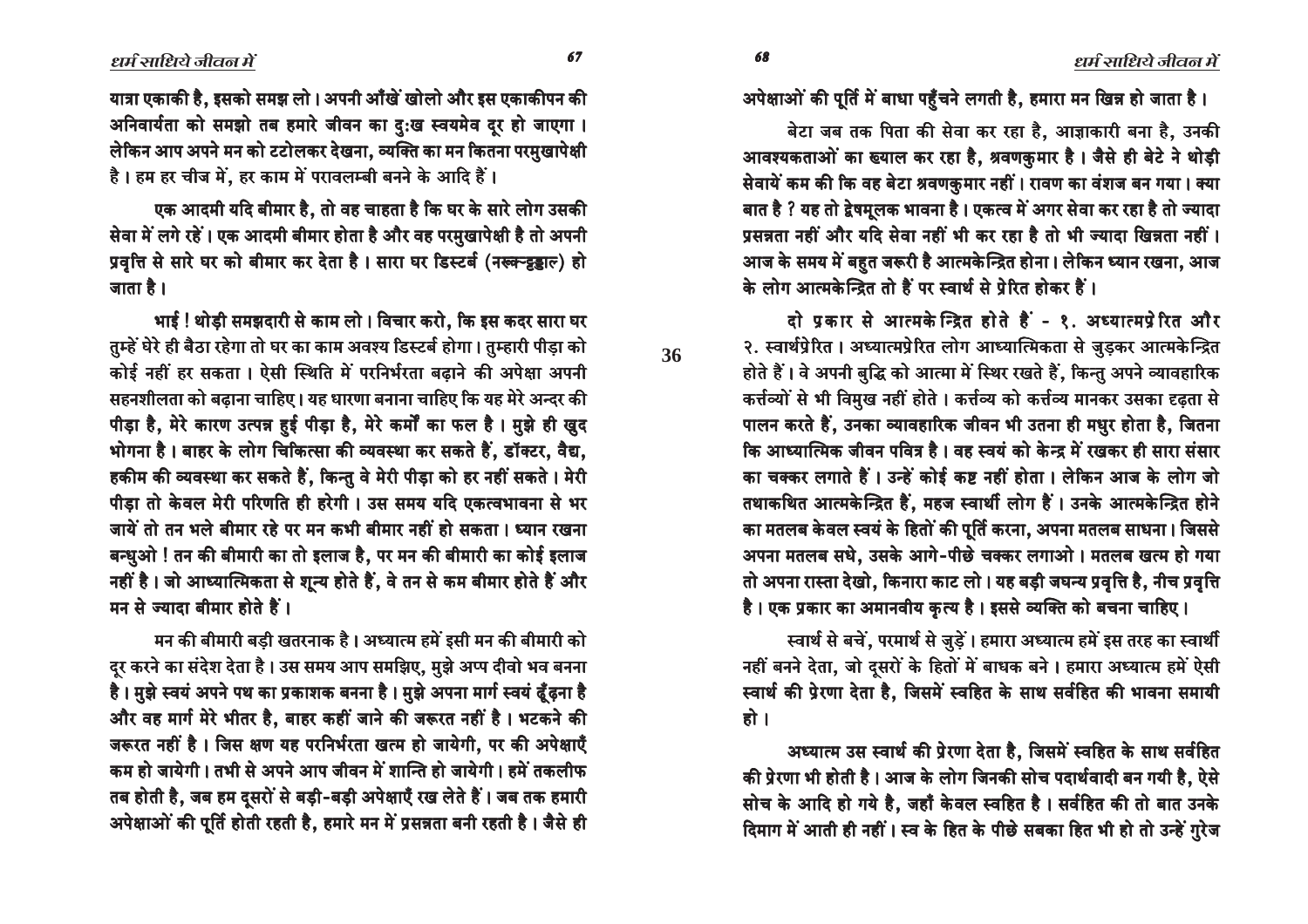धर्म साधिये जीवन में

यह करता हूँ। तो मैं तुमसे यह पूछना चाहता हूँ कि जाओ अपने परिवार से पूछ आओ कि तुम्हारे परिवार के लोग तुम्हारे द्वारा लूटी गयी सम्पत्ति के भोग में ही तैयार है, या तुम्हारे द्वारा जोड़े गये पाप को भी भोगने में तैयार है। जाओ मैं यहीं ठहरा हैं। मैं कहीं जाऊँगा नहीं। एक बार अपने परिवार से पूछकर तो आओ।

बुद्ध की तेजस्वी मुद्रा से अंगुलीमार प्रभावित हो गया। अपने परिवार के लोगों से पूछा कि कोई संत आये हैं, उन्होंने मुझसे प्रश्न किया कि तुम कहते हो कि तुम्हारा सारा परिवार है । तुम परिवार के लिए ही लुट-पाट, रक्तपात करते हो। इस लुट-पाट और रक्त-पात से अर्जित धन के भोग में ही तुम्हारे परिवार के लोग शामिल होंगे या तुम्हारे द्वारा अर्जित पाप में भी वे सहभागी होंगे ? परिवार के सारे लोगों ने एक स्वर में कहा - आप हमारे परिवार के प्रमुख हैं, तो हमारा भरण-पोषण करना आपका दायित्व है। अब वह कैसे करें, आपकी जबावदारी है। हम तो केवल संपत्ति का उपभोग करेंगे, आपके पाप से हमारा क्या नाता। अंगुलीमार उलटे पाँव लौटा और बुद्ध के चरणों में गिरते हुए कहा, कि आप ठीक कहते हो। हमारे परिवार के लोग कहते हैं कि हम तो केवल आपकी सम्पत्ति को भोगने के हकदार हैं। आपके पाप से हमें क्या लेना-देना।

अंगुलीमार का स्वर एकदम बदल चुका था। तब बुद्ध ने उसे समझाया कि ऐसे पाप को करने में क्या फायदा। जिनके लिए तुम इस पाप को कर रहो हो, उसका फल तुम्हें अकेले भोगना होगा। अभी भी तुम सम्हल जाओ तो तुम्हारे जीवन में आमूल-चूल परिवर्तन आ सकता है।

कहते हैं अंगुलीमार प्रबोधित हो गया उसी क्षण । अब तक का दस्यु अंगुलीमार महान संत बन गया। उसी अंगुलीमार के भीतर से किसी संत का आविर्भाव हो गया। आत्मा के जागरण का नाम ही एकत्व है।

> कर जिनके हित पाप तू, चला नरक के द्वार। देख भोगते स्वर्ग सुख वे ही अपरम्पार ॥

बन्धुओ ! जिनकी मोह-माया में उलझ कर तूँ दिनरात पाप की सीमा से भी नीचे गिर कर पाप करता है, उसका परिणाम भोगने के लिए तुम्हें नरक में जाना पड़ता है। और जिनके लिए तुम ये पाप कर रहे हो, वे अपनी करनी सुधार कर स्वर्ग जाते हैं । यह विचार करो कि दुनिया के लोग तो ऐशकर रहे हैं, और

नहीं है। बन्धुओ ! यह सब घोर अज्ञानी लोग हैं, ऐसे व्यक्ति का जीवन कभी भी सुखी नहीं हो सकता। वे अपने जीवन का कभी उद्धार नहीं कर सकते। इसलिए वास्तविकता को समझें। अपने जीवन को हताशा-दुराशा से बचाना चाहते हो, अपने जीवन को परमुखापेक्षी होने से बचाना चाहते हो तो, फिर इस बात का ध्यान रखो -

> धिरे रहो परिवार से, पर भूलो ना विवेक। रहा एक का एक था, अन्त एक का एक ।।

अंगुलीमार डाकू का एक प्रसंग याद आ रहा है। अंगुलीमार का रोज का एक काम था निर्दोष प्राणियों को मारना। अनेक प्राणियों को मारना। उनकी एक-एक अंगुली काट कर माला बना लेना। एक बार जब बुद्ध उधर से गुजरे और जब अंगुलीमार ने बुद्ध को रुकने के लिए कहा तो बुद्ध ने कहा - 'मैं तो रुका ही हुआ हैं, चल तो तुम रहे हो । तुम कब रुकोगे ?' अंगुलीमार समझ नहीं सका। मुझे किस प्रकार रुकने की बात कर रहे हो। तुम तो खुद चल रहे हो और कहते हो - मैं तो रुका हुआ हूँ। फिर भी मुझसे कह रहे हो - तुम कब रुकोगे।

बुद्ध चलते हुए भी रुके हुए कह रहे हैं। बुद्ध इसे कह रहे हैं, तुम कब रुकोगे। अंगुलीमार ने पूछा आप कहना क्या चाह रहे हैं ? मैं समझ नहीं पा रहा हैं। बुद्ध ने कहा - मैं तो पाप से रुक चुका हूँ, तुम कब रुकोगे ? कब तक इस पापात्मक प्रवृत्ति में लगे रहोगे। तुम्हें मालूम है इस हिंसा का अंजाम क्या होगा ? इस कार्य में तुम क्यों लगे हो ? अंगुलीमार ने जबाव दिया कि आपको पता नहीं, मेरा नाम अंगुलीमार है। इस रास्ते से गुजरने वाले को लोग पहले ही बता दिया करते हैं कि मारना मेरा काम है। मेरा रोज का धन्धा है। उनको लुटना मेरा काम है। मैं प्रत्येक व्यक्ति की एक-एक अंगुली को काटकर के अपने गले की माला बना लेता हैं। - नीचे तक झूलती हुई माला को दिखाते हुए अंगुलीमार ने कहा ।

बुद्ध ने सहज मुस्कान भरी मुद्रा में कहा - भाई ! तुमने अपने और अपने परिवार के पालन के लिए जो मार्ग चुना है, यह बड़ा कष्टकर प्रतीत होता है। तुम अपने परिवार के पालन का दायित्व महसूस करते हो, लेकिन उसके लिए इस पाप को करना मुझे उचित नहीं लगता। तुम कहते हो - मैं अपने परिवार के लिए 37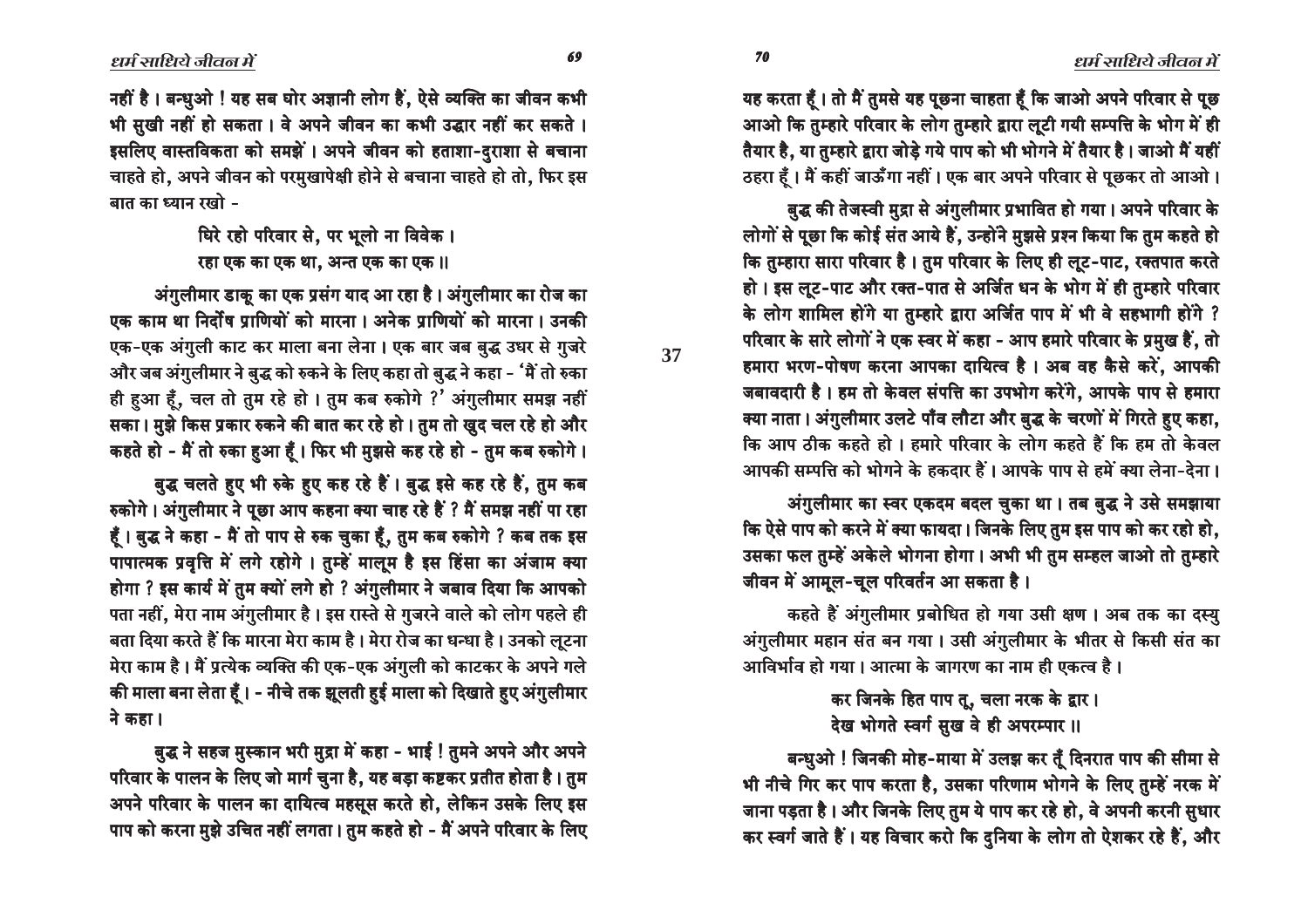धर्म साधिये जीवल में

तुम पर के मोह में उलझकर स्वयं को विपत्ति में डाल रहो हो। यह ठीक बात नहीं है ।

इस आध्यात्मिकता के पाठ को पढ़ें। एकत्व को आत्मसात करें तो हमारे जीवन का कल्याण सुनिश्चित होगा।

एक बडा ही मार्मिक पद है -

जीव तूँ भ्रमत सदीव अकेला, संग साथी कोई न तेरा। अपना सुख दुःख आप ही भुगते, होत न कुटुम्ब न भेला। स्वार्थ भये सब, बिछुड जात हैं, विघट जात ज्यों मेला। रक्षक कोई न पूरन है जब आयु अन्त की बेला। फुटत पार बंधत नहीं जैसे, दद्धर जल कौ ठेला। तन धन जीवन विनश जात, ज्यों इन्द्रजाल का खेला। भागचन्द इमि लखकर भाई, हो सतगुरु का चेला। जीव तूँ भ्रमत सदीव अकेला ...... ।

बड़ी ही मार्मिक प्रेरणा है। कवि कहते हैं - तू अपना सुख-दु:ख आप ही भोगे, होय संग ना कोई बेला।

अपना सुख-दुःख तो स्वयं आप ही भोगेगा। कोई तुम्हारे साथ जाने वाला नहीं हैं। न तुम्हारा साथ देने वाला कोई है, इस सत्य को स्वीकारो। तुम्हें अकेले ही भ्रमण करना है। आज तक अकेले भ्रमण किया है, आगे भी अकेले ही भ्रमण करोगे। सारी यात्रा एकाकी है। तुम्हारी ही नहीं, संसार में प्रत्येक की यात्रा एकाकी है। इस परम सत्य का बोध जब प्राप्त हो जाता है, तभी अपने जीवन का सच्चा कल्याण कर पाते हैं। हम ऐसे एकत्व को समझे और अपने जीवन को उससे अनुबन्धित करने का प्रयास करें।

# देह में देहातीत

मैं एकाकी हैं। मेरी सारी यात्रा मुझे स्वयं ही करनी है। अपना सुख-दु:ख मुझे स्वयं ही भोगना है। संसार में न मेरा कोई संगी है, न साथी है। मैं नितान्त अकेला हैं। इस संसार की भीड़ में रहते हुए भी मैं अकेला हैं। मैं निरा अकेला ही हैं। इस प्रतीति का नाम एकत्वभावना है।

विगत दिन हमने इस एकत्व की चर्चा की थी। अब आज हमारा चिन्तन और आगे बढ़ता है कि मैं अकेला तो हूँ ही, लेकिन संसार में सबसे अलग भी हैं। मैं सबसे भिन्न हैं, मेरा स्वरूप सबसे पृथक् है, कोई मेरी समानता नहीं कर सकता। मैं इन सबसे अलग हैं, अनूठा हैं, अनोखा हैं, निराला हैं। इस प्रतीति का नाम अन्यत्वभावना है।

जगत् के जितने भी संयोग दिखाई पड़ रहे हैं, जगत् के जितने भी पदार्थ दृष्टिगोचर हो रहे हैं, वे सभी मेरे नहीं तथा मैं भी उन रूप नहीं हैं। मैं इन सबसे भिन्न अपना पृथक् स्वरूप धारण करने वाला हैं। गहन आध्यात्मिक गहराई में उतरने के बाद यह आत्मबोध जागृत होता है। इस बोध की जागृति के बाद शरीर के तल से ऊपर उतकर आत्मा के स्तर पर जीने का अभ्यास बनता है।

> मेरे न हुए ये, मैं इनसे अतिभिन्न अखण्ड निराला हूँ। निज में पर से अन्यत्व लिए, निज सम रस पीने वाला हैं ।।

संसार में जितने भी संयोग हैं, वे मैं नहीं, मेरे भी नहीं। फिर मैं क्या हूँ ? सबसे अलग हूँ। मेरा स्वरूप सबसे पृथक्, निराला है। मेरा शरीर जो दिख रहा है, वह मैं नहीं हूँ। मेरा जो नाम जुड़ा है, वह भी मैं नहीं हूँ। जो रूप या उपाधियाँ दिख रही हैं, वे भी मैं नहीं हैं।

संत कहते हैं - गम्भीरता से विचार करने की आवश्यकता है। मेरा नाम, रूप, उपाधियाँ और जो कुछ मेरे साथ जुड़ा है वह मैं नहीं हूँ । अपने स्वरूप की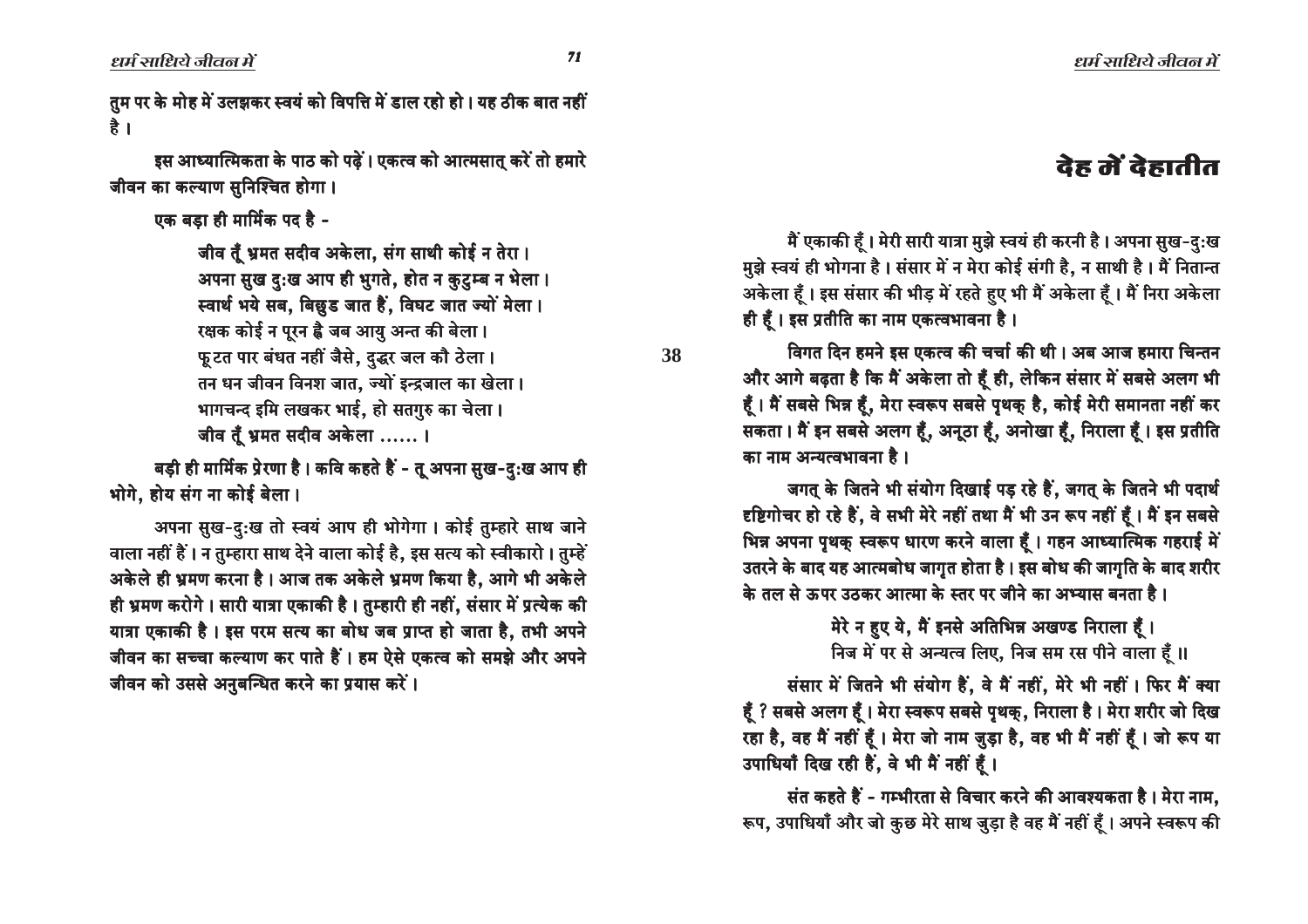धर्म साधिये जीवल में

प्रतीति होना ही अन्यत्व की अनुभूति है।

मैं हूँ सबसे अलग। जो कुछ भी दृष्टिगोचर हो रहा है, वह मैं नहीं हूँ। हमने अपने साथ नाम जोड़ा। आखिर यह नाम कब से जुड़ा ? पैदा होने के बाद, परिवार के लोगों ने एक दिन नाम रखा और हमने अपने आपको तद्रप मानना प्रारम्भ कर दिया।

संत कहते हैं - जन्म के पहले तुम्हारा क्या नाम था और यह नाम आखिर कब तक टिका रहेगा ? मरने के बाद तुम्हारे नाम का क्या हाल होगा ? तुम कौन हो ? यदि यह नाम तुम्हारा है तो यह स्थायी होना चाहिए। वह जन्म के पहले और मृत्यु के बाद भी होना चाहिए, लेकिन जिस नाम को तुम अपना मान रहे हो वह नाम जन्म के बाद जुड़ता है। और जो जुड़ता है वह बिछुड़ता ही है। जो जुड़ा है, वह तुम्हारा नहीं है, वह तुम नहीं हो । जो शाश्वत है वह तुम हो, वही तुम्हारा है। इसी तरह यह रूप, काया आदि मैं नहीं हैं।

संत कहते हैं - कितनी देहों की बात करोगे और यह देह कितनों दिनों तक तुम्हारे साथ जुड़ा रहेगा ? अपने शैशव से लेकर अब तक की अवस्था पर तुम दृष्टिपात करने की कोशिश करो। तुम खुद महसूस करोगे - जन्म से लेकर अब तक मैंने अपने कितने रूप बदल लिए हैं, यदि एक पल की फोटोग्राफी कर उसे हमारे सामने रखा जाए तो हो सकता है कि कुछ देर के लिए हम भी अपने फोटो पहचानने में असमर्थ हो जाए। रूप परिवर्तनधर्मा है। देह विनाशी है। उसका स्वभाव परिवर्तित होना है। वह पल-पल परिवर्तित होता रहता है। जो पल-पल परिवर्तित होता रहे, जो पल-पल विनष्ट होता रहे वह मेरा स्वरूप नहीं हो सकता। मैं तद्रप नहीं। मैंने न जाने अब तक कितने रूप धारण किए। बचपन से अब तक कितने रूप बदले, उनका कोई हिसाब-किताब ही नहीं। जन्म से पहले न जाने कितने रूप धारण किए और मौत के बाद भी रूप धारण करूँगा। न जाने कितने रूप धारण करके मैंने उन सबको विद्रुप कर दिया।

संत कहते हैं - वह रूप भी तुम्हारा नहीं है। जो रूप है वह एक दिन विद्रूप होगा, जो रूप है, वह विद्रुप होगा, वह तुम नहीं, तुम्हारा स्वरूप इन सबसे भिन्न है। तुम तो रूपातीत हो। शरीर तुम धारण जरूर करते हो, लेकिन तुम शरीरमयी नहीं हो । यह प्रतीति करो - शरीर तुम धारण करते हो, नाम तुम धारण करते हो। तुम्हें नाना नामों और रूपों से पहचाना जाता है। तुम नाना देहों को धारण करते हो। लेकिन देही तुम नहीं हो। देह के भीतर छुपे उस विदेही की पहचान ही अन्यत्व की अनुभूति है।

मैं शरीर से भिन्न क्यों हूँ ? जगत के सारे सम्बन्ध मुझसे भिन्न हैं ही। संसार के सारे संयोग मुझसे पृथक् है ही। मैं इस शरीर से भी भिन्न हैं। यह शरीर मैं नहीं हैं, यह शरीर मेरा भी नहीं है। देह में रहते हुए ही उस विदेही तत्त्व को पहचानना ही अन्यत्व की सच्ची अनुभूति है। शरीर में रहते हुए भी शरीर के तल से ऊपर उठ जाना ही अन्यत्व की सच्ची अनुभूति है। यही जीवन जीने की सही कला है ।

आज हमारी स्थिति कुछ भिन्न है। संसार में रहने वाला प्रत्येक प्राणी केवल शरीर के स्तर पर जीता है । हम शरीर की उत्पत्ति को अपनी उत्पत्ति और शरीर के विनाश को अपना विनाश मानते हैं। ऐसा मानकर चलने वाले व्यक्ति के जीवन में कभी आध्यात्मिक चेतना का आविर्भाव नहीं होता। जो गुहस्थ आध्यात्मिकता के तल में उतरते हैं उनकी दृष्टि शरीर से ऊपर उठ जाती है। वे देहबुद्धि से मुक्त होकर आत्मा के स्तर पर जीने के अभ्यासी हो जाते हैं। जहाँ देहबुद्धि टूटती है, भ्रांति छूटती है, वहीं सच्चे अर्थों में अपने भीतर के परमार्थ तत्त्व का बोध होता है। और यही बोध एक क्षण हमें परमात्मा बनने में मददगार बन जाता है। इसी आत्मबोध से अपने भीतर के परमार्थ तत्त्व की अभिव्यक्ति होती है और कोई दूसरा मार्ग नहीं है।

संत कहते हैं - शरीर ऊपर का आवरण है। जो इस बुद्धि के द्वारा गोचर नहीं है, केवल अन्तर्मुखी चेतना से ही उसका अनुभव किया जा सकता है। शरीर तो ऊपर-ऊपर की चीज है। जैसे बिजली बहती है, प्रवाहित होती है, हमें वह दिखाई नहीं देती, उसका करंट हमें दिखाई नहीं देता, मात्र तार दिखाई देता है। तार तार है, तार में करंट नहीं। करंट की सत्ता भिन्न है और तार की सत्ता भिन्न है। दोनों मिलकर एक हो गए है। हम केवल तार को ही सब कुछ मानने का भ्रम पाल रहे हैं।

संत कहते हैं - तार का ज्यादा कोई महत्व नहीं, महत्त्व तो करंट का है। तार को देखते ही उसके भीतर के करंट का आभास हो जाता है। यही अन्यत्व की

74

75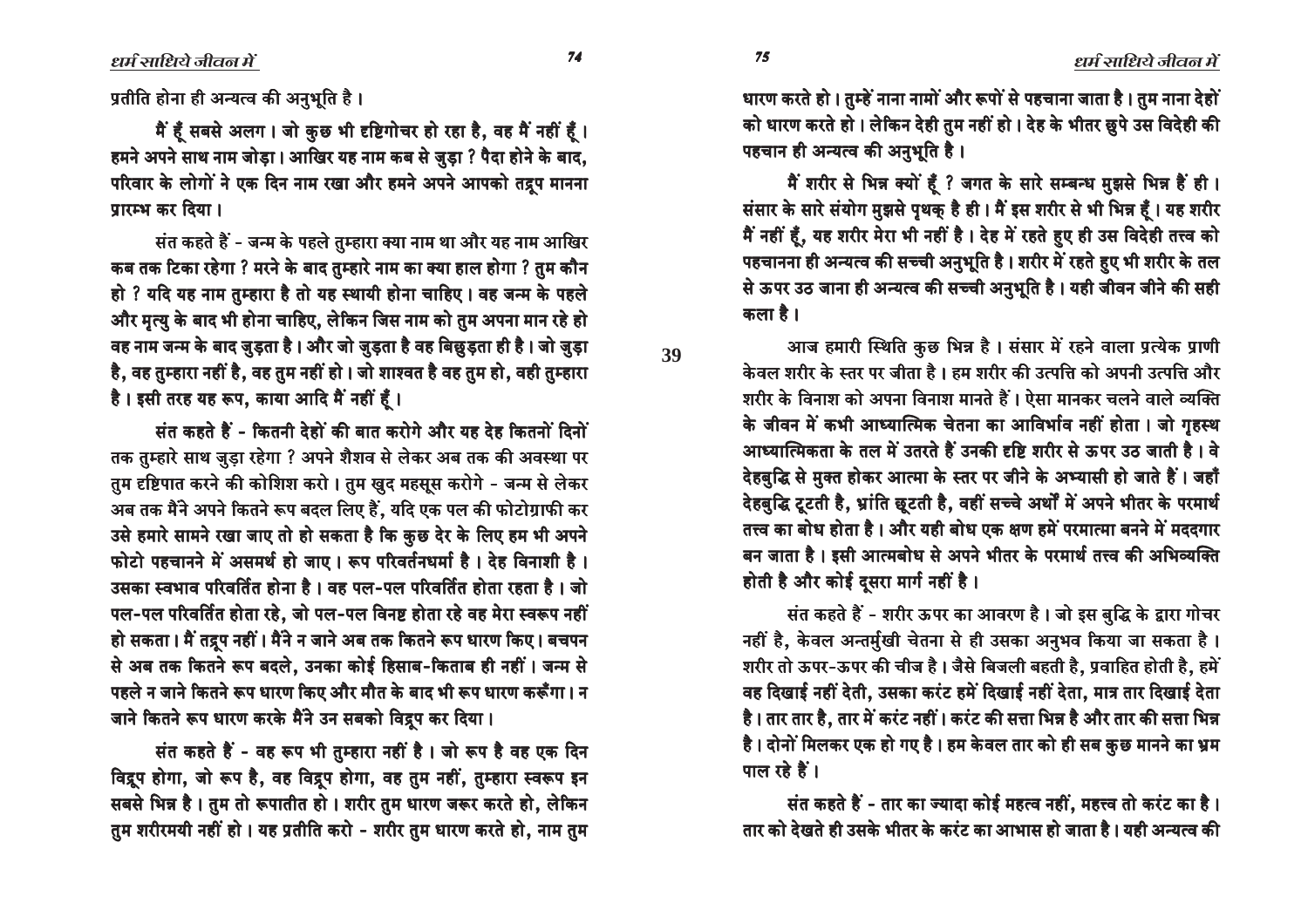देह रूप नहीं हूँ। मैं तो देह से भिन्न हूँ। यह प्रतीति जब होने लगती है, तब अन्यत्व की अनुभूति होने लगती है। इन सबसे भिन्न मैं हैं। शरीराश्रित जितनी भी परिणतियाँ हैं, वे भी मैं नहीं हूँ। सच्चे अर्थों में देखा जाए तो शरीर मेरा स्वरूप है ही नहीं। शरीर मेरा स्वभाव नहीं है। शरीर मरणधर्मा, वियोगधर्मा, विनाशधर्मा है। संस्कृत में शरीर की व्युत्पत्ति होती है - शीर्यते इति शरीराणि। जो सड़े, गले, मिटे, नष्ट हो, उसका नाम शरीर है। मैं अनेक शरीरों को धारण करता हूँ, पर शरीर नहीं हूँ। शरीर तो मेरे ऊपर की परिणति है, जो कर्म के निमित्त से मुझे प्राप्त है। वस्तुत: मेरा जो अपना स्वरूप है, वह शरीरातीत है। देह से परे विदेही तत्त्व है। जो इसको पहचान जाता है वह अन्यत्व की परम अनुभूति को प्राप्त हो जाता है।

कभी-कभी बच्चों के खेल में भी तथ्य भरी बातें देखने को मिल जाती हैं। एक बारह वर्षीय बालक अपने साथियों से कह रहा था कि यदि तुम मुझे छू लो तो मैं तुम्हें मिठाई खिलाऊँगा। एक बालक झट से उसका हाथ छू लेता है और कहता है - मैंने तुम्हें छू लिया। बालक बोलता है - मुझे कहाँ छुआ ! यह तो मेरा हाथ है। दूसरे ने उसके पीठ-कमर को पकड़ा और कहा देखो - मैंने छू लिया। तुमने मुझे कहा छुआ, यह तो मेरी कमर है। तीसरे ने उसके पैर पकड़े और कहा - मैंने छू लिया। वह बोला मुझे कहा छुआ, यह तो मेरा पैर है। चौथे ने उसकी गर्दन को छुआ और कहा मैंने छू लिया। उसने फिर कहा - तुमने तो मेरी गर्दन को छुआ है। पाँचवे ने उसके सिर को छुआ। उसने उसे भी कहा -तुमने मेरे सिर को छुआ है, न कि मुझे। सब साथी असमंजस में पड़ गये। बोले - क्या कह रहे हो ? बालक बोला - मैं ठीक कह रहा हूँ। तुम मुझे छू भी नहीं सकते। तुम मुझे छू ही नहीं सकते। तुम जिसे छू रहे हो वह शरीर है। मैं तो आत्मा हूँ। मैं शरीर से भिन्न हूँ। आत्मा को छूओ।

आप जानते हैं वह बालक कौन था ? बालक का नाम था विनोबा। जिन्हें बचपन में ही शरीर से भिन्नता का बोध हो गया और वह व्यक्ति सारी जिंदगी संत की तरह जिया, अपने भीतर संतत्व अभिव्यक्त किया।

> भेदविज्ञानतः सिद्धाः सिद्धा ये किल केचन । तस्यैवाभावतो बद्धा बद्धा ये किल केचन ।।

धर्म साधिये जीवल में

अनुभूति है। लेकिन क्या करें, यह विडम्बना है कि लोग तार को तो पहचानते हैं. उसके करंट की तरफ दृष्टि नहीं डालते ।

बिजली नई-नई आई थी और एक व्यक्ति गाँव से मुम्बई गया, बिजली देखने के लिए। उसने एक युवक के पास जाकर जिज्ञासा प्रकट की। मैं बिजली देखने आया हैं, बिजली दिखाओ। युवक ने कहा - देखो ये बल्ब जल रहा है, यह बिजली है। ये पंखा चल रहा है इसमें बिजली है। बोला - बेबकुफ मत बनाओ। ऐसा लट्टू तो मेरा लड़का भी नचाता है। और ये तीन पात का पंखा मुझे तो लोहे का पत्ती रूप दिखाई देता है। तुम मुझे बिजली बताओ। मैं इन सब बातों में विश्वास नहीं रखता। मुझे पता है शहर के लोग गाँव के लोगों को बेबकूफ बनाते हैं। मुझे तुम बिजली दिखाओ। युवक ने कहा - देखो, यह तार दिख रही है, इस तार के अन्दर बिजली है। उस व्यक्ति ने कहा - फिर बेबकूफ बनाया। इस तार पर तो रोज हम अपना कपड़ा सुखाते हैं। यह तार तो ठोस है, इसके अन्दर बिजली कहाँ ? मुझे तो बिजली बताओ ? अब भला उसे बिजली कैसे बताई जा सकती है। वह युवक बहुत समझदार था। उसने उस व्यक्ति को बहुत समझाया। अगर तुम बिजली को जानना चाहते हो तो उसे देखकर नहीं पहचान सकते। बिजली को छूकर पहचाना जा सकता है। यदि तुम बिजली को देखना चाहते हो तो आओ मेरे साथ बिजली को छूओ। और वह उसे एक किनारे ले गया। वहाँ एक अर्थिंग के तार को टच करने को कहा। उसने जैसे ही उसे टच किया उसके शरीर में हल्का शॉक लगा। उसे यह बात समझ में आ गयी कि बिजली क्या है ।

बन्धुओ ! यही स्थिति आत्मा के साथ है। शरीर और शरीर की क्रियाएँ प्रयत्न हो सकती है, लेकिन आत्मा अनुभवगम्य है। हम तार को नहीं उसके भीतर के करंट को देखें। यही अन्यत्व की अनुभूति है। मैं केवल आत्मतत्त्व हैं, बाकी संसार के जितने भी सम्बन्ध हैं, वे संयोग हैं। उस संयोग में आत्मबुद्धि का अभाव होने पर ही सच्चे अर्थों में अन्तर्मुखी चेतना का जागरण होता है और यही चेतना हमारी आध्यात्मिक जीवन की मूलाधार बनती है। उस तरफ अपनी दृष्टि होनी चाहिए। शरीर विनाशी है और मैं अविनाशी हैं। शरीर उत्पन्न होता है और नष्ट होता है। देह तो मैंने कई-कई बार धारण किया होगा, लेकिन मैं तो

40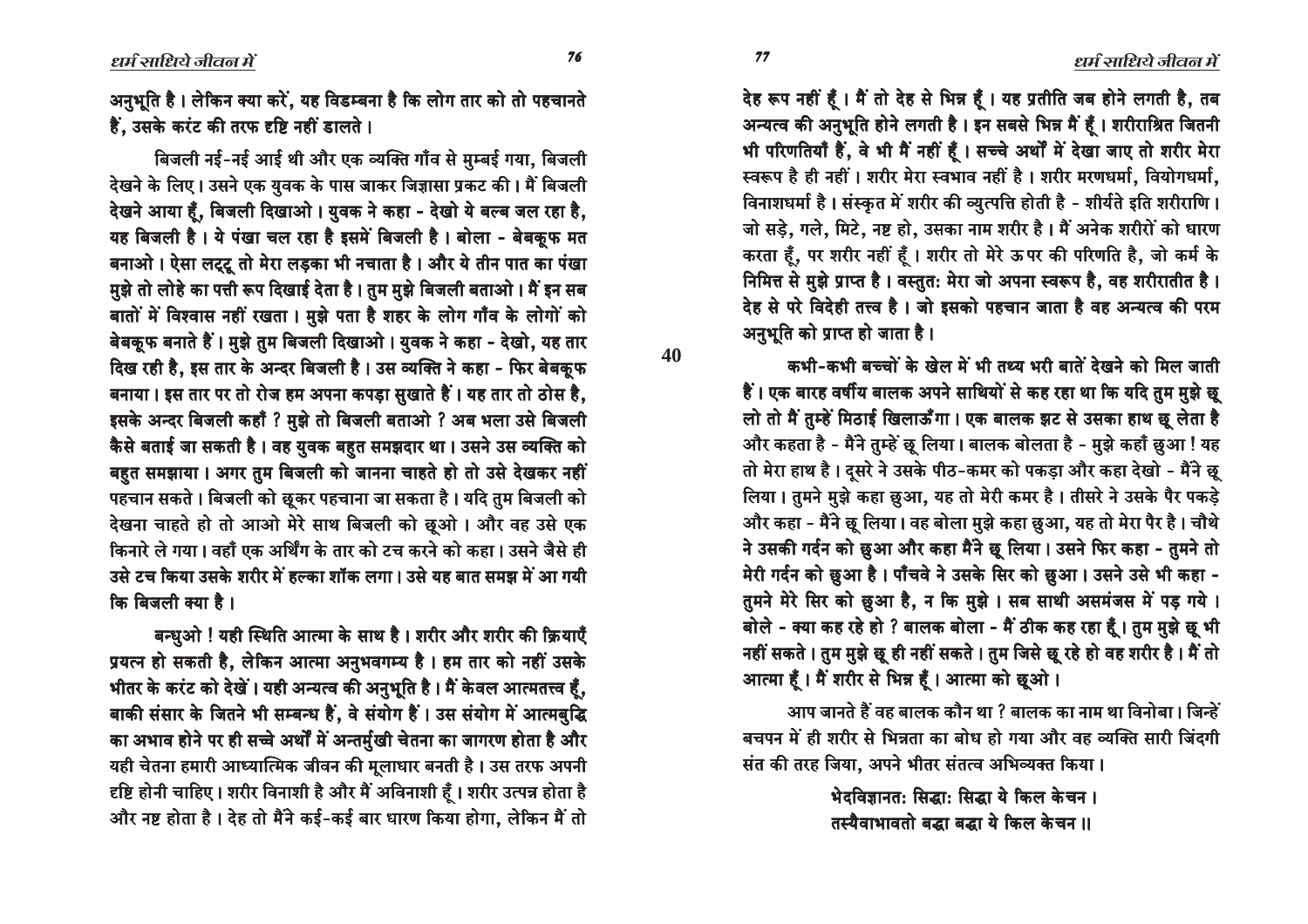**41**

आज तक जितने भी मुक्त हुए हैं, सभी भेदविज्ञान के बल पर ही हुए हैं। और जो बँध को प्राप्त हैं वे शरीर और आत्मा में ऐक्यबुद्धि के कारण ही बँधे हैं। अतः शरीर से भित्र आत्मा की प्रतीति करने का पयत्न करो ।

संत कहते हैं - अपने आपको जानो । शरीर रूप मत जानो । नाम रूप अपने को मत जानो । बाहर के संयोग रूप भी अपने को मत जानो । भीतर के तत्त्व की पहचान करो। एक बार अपने आपको जानो। जिसने भी अपने आपको जान लिया, अपने स्वरूप को पहचान लिया, उसने सबको पहचान लिया और <u>जिसने स्वरूप को नहीं जाना उसने किसी को नहीं जाना ।</u>

> जो एगं जाणदि सो सव्वं जाणदि। जो एकमपि ण जाणादि सो सव्वमवि ण जाणदि ।।

जो एक को जानता है, वह सबको जानता है। भगवान् महावीर कहते हैं - जो एक को जानता है वह सबको जानता है और जो एक को नहीं जानता. वह सबको भी नहीं जानता। यह विज्ञान है कि आज का मनुष्य सबको जानने के प्रयास में तो रहता है, पर वह स्वयं से ही अंजान है। मैं वह नहीं हैं, मैं शरीर नहीं हैं, तो क्या हैं ? मैं मनुष्य हैं, मैं पशु हैं, मैं पक्षी हैं, मैं देव हैं, मैं नारकी हैं, मैं कीड़ा हैं, मैं मकोड़ा हैं, मैं पेड़ हैं, मैं पौधा हैं, मैं स्त्री हैं, मैं पुरुष हैं, मैं नपुंसक हूँ, मैं बाल हूँ, मैं वृद्ध हूँ, मैं युवा हूँ, मैं प्रौढ़ हूँ, मैं ज्ञानी हूँ, मैं मूर्ख हैं, मैं सुन्दर हैं, मैं असुन्दर हैं - ऐसी प्रतीति ही शरीर के स्तर पर होती है। जबकि मैं इन सबसे पृथक् हूँ। क्योंकि ये तो केवल तन की परिणतियाँ हैं, चेतन का परिणाम नहीं । मैं तन नहीं, चेतन ही हूँ । उस चेतन को पहचानने वाला ञ्चक्ति संसार में रहते हुए भी संसार से लिप्त नहीं होता। वस्तुत: अन्यत्वभावना का जो अर्थ है वह अपने स्वरूप बोध की उपलब्धि में है। अपने जीवन के वैशिष्ट्य की अनुभूति जिस क्षण प्रकट हो जाती है, उसी क्षण हमारा जीवन <u>निहाल हो जाता है। हम इसे समझें शरीर की भिन्नता का आभास करने का प्रयास</u> करें तो सारा जीवन परिवर्तित हो जाए। जीवन के रूपान्तरण की प्रक्रिया वहीं से प्रारम्भ होती है, जब हम शरीर और आत्मा के भेद को समझने में समर्थ हो जाते हैं। यह भिन्नता जिन्हें होती है उनका जीवन धन्य है। उन महापुरुषों के जीवन को हम देखें जिन्होंने अपने जीवन में बड़े-बड़े तप, त्याग की साधना की। वह साधना किसके बल पर की ? केवल शरीर से भिन्नता के बल पर। पुराणों में अनेक महापुरुषों का जीवन चरित्र मिलता है।

आज के सन्दर्भ में मुझे गजकुमार मुनिराज के जीवन का प्रसंग याद आता है। गजकुमार राजकुमार का विवाह तय हो गया। संयोग कुछ ऐसा बना कि उनके विवाह के तय होने के तुरन्त बाद भगवान् नेमिनाथ का सान्निध्य मिला और उनके उपदेश सुनने से ही उन्हें वैराग्य हो गया। वह दीक्षित भी हो साधना में लीन हो गए। इधर उनका जो ससुर था वह बहुत क्रोधी था। उसका मन क्षुब्ध हो गया। जब तम्हें साध ही बनना था तो हमारी बेटी से सगाई क्यों की। उसके जीवन के साथ इतना बड़ा खिलवाड़ क्यों किया ? वह मोहाधीनता और क्षुब्धता के आवेग में विवेक खो बैठा। उसने जाकर के देखा कि गजकुमार दिगम्बरत्व को धारण करके ध्यान में लीन है, तो अपने क्रोध के आवेश को शान्त करने के लिए उनके सिर पर सिगड़ी जला दी। सिगड़ी समझते हैं ? हाँ। अंगारे धधकने लगे। लेकिन गजकुमार के मन में किंचित् भी प्रभाव नहीं पड़ा। वे उससे एकदम आप्रभावित रहे। वे केवल उसके द्रष्टा थे। जैसे हम द्रष्टा हैं इस दृश्य के। वैसे ही वे भी उसके द्रष्टा मात्र बन गए । उस समय उनके मन में अन्यत्व की गहन अनुभूति हो गई थी। जो घटना घट रही थी वह शरीर में घट रही थी। और शरीर मैं नहीं हैं। जो जल रहा है, वह मैं नहीं हैं और जो मैं हैं वह कभी जलाया नहीं जा सकता। गजब की धारणा थी, धारणा में बड़ी ताकत होती है। आज के मनोवैज्ञानिक कहते है कि धारणा शक्ति के बल पर हाथ पर अंगार रख दिया जाए और यह धारणा की जाए कि हाथ में बर्फ है तो हाथ नहीं जलेगा। हाथ में बर्फ रखकर अंगार की धारणा की जाए तो हथेली जलने की प्रतीति हो सकती है। हमारी धारणा और ध्यान की बड़ी ही महत्त्वपूर्ण भूमिका है।

इस ध्यान के बल पर जब कोई अपने ही ध्यान में डूब जाता है तो उसकी दुनियाँ ही बदल जाती है। इस संसार में रहते हुए ही वह किसी दूसरे संसार में लीन हो जाता है। गजकुमार के ऊपर उसका कोई प्रभाव नहीं पड़ा। वे अप्रभावित रहे। वे उसका अनुभव करते रहे, क्योंकि वे आत्मा का अनुभव कर रहे हैं। शरीर में घटना घट रही है, और शरीर पर है, भिन्न है, मुझसे पृथक् है। इस प्रतीति ने उनके शरीर में घटना घटने के बाद भी उसके अनुभव से, उसकी पीड़ा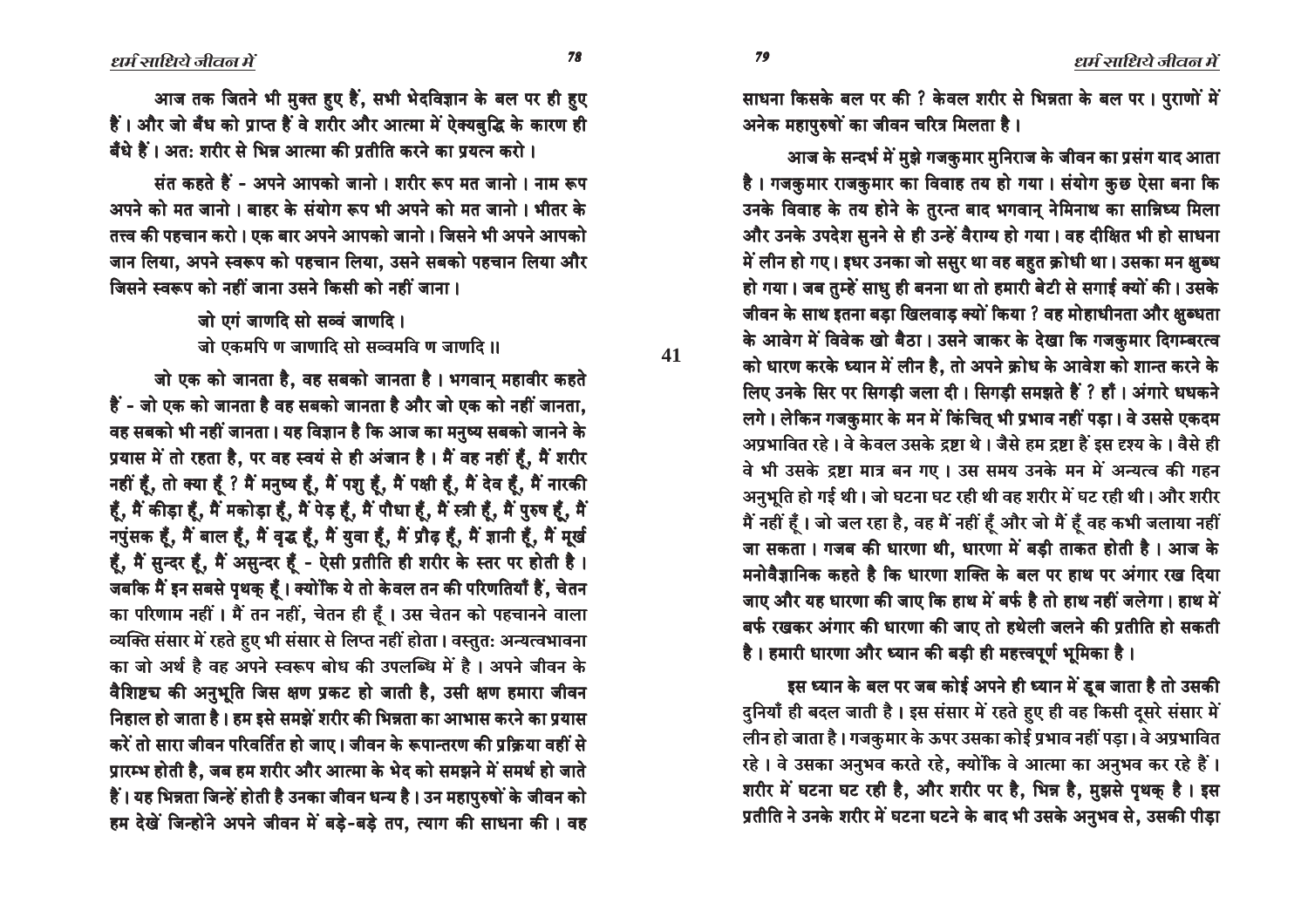विचार करने की कोशिश करो। यह तो केवल महज एक संयोग है। जब तक है. तब तक है। उनके बीच रहो जरूर, लेकिन रमो स्वयं में। ये परिजन बाहर के नहीं होना चाहिए। सच्चे अर्थों में यदि तुम अपने परिजनों से स्थायी सम्बन्ध/ सम्पर्क रखना चाहते हो तो तुम्हें आत्मा के मुख्य धर्म - ज्ञान, दर्शन, सुख, आनन्द आदि परिजनों की ओर दृष्टिपात करना होगा. जो तुम्हारे ही अन्दर रहते हैं। तुम्हारे भीतर का ज्ञान, तुम्हारे भीतर का दर्शन, तुम्हारे अन्दर का सुख, तुम्हारे अन्दर का आनन्द, यही तुम्हारे सच्चे परिजन हैं जो तुम्हारे आत्मगुण हैं। कभी भी नष्ट नहीं होने वाले। सदा से हैं और सदैव रहेंगे। न कभी उत्पन्न हुए हैं, न कभी विनष्ट होंगे। उन्हें पहचानो। लेकिन यह विडम्बना है कि जो अपने परिजन हैं. सच्चे परिजन हैं उनको तो हम पहचानते ही नहीं। जो अपने नहीं हैं उनके पीछे रात दिन पागल होते हैं।

अन्यत्वभावना कहती है - तुम सबसे अलग हो । तुम्हारा इनसे कोई सम्बन्ध नहीं, कोई लेना-देना नहीं । तुम जो हो उसे पहचानने की कोशिश करो। तन नहीं, परिजन नहीं, धन नहीं, भोजन नहीं, वचन नहीं, कुछ भी तुम नहीं हो। फिर कौन हो ? कहते हैं - और आगे बढ़ो, शरीर तो तुम हो ही नहीं। तुम्हारे अन्दर जो विचार उत्पन्न हो रहे हैं, तुम्हारा मन वह भी तुम नहीं हो। तुम्हारे जो विचार हैं वे भी तुम नहीं। ये सभी विभाव हैं। कर्म के निमित्त से उत्पन्न होने वाले विभाव हैं। क्योंकि विचारों में एकरूपता नहीं रहती है। वे पल-पल परिवर्तित होते रहते हैं। तुम्हारे अन्दर जो राग है, द्वेष है, क्रोध है, मान है, माया है, लोभ है, मत्सर है, मोह है, मद है ये जितने भी विकार हैं, ये भी तुम नहीं हो और तुम्हारे नहीं हैं। यह तुम्हारा स्वभाव नहीं है। ये सब तुम्हारे भीतर के विकार हैं, जो कर्म के निमित्त से उत्पन्न होते हैं। तुम्हारा स्वरूप इन सबसे परे है । विकार में रहते हुए भी तुम स्वरूप से निर्विकार हो, उस निर्विकार को पहचानो । क्रोध तुम्हारा स्वभाव नहीं । तुम क्रोधी नहीं, मानी नहीं, मायावी नहीं, लोभी नहीं, लालची नहीं, रागी नहीं, द्वेषी नहीं, मोही नहीं। इन रूपों में तुम्हारा स्वरूप नहीं, जो तुम्हारा स्वरूप है वह इनसे भिन्न है। तुम इन सबसे परे हो । इसे पहचानो और अपने उस स्वरूप को पाने का प्रयत्न करो । स्वरूप की उपलब्धि का प्रयत्न ही हमारे आध्यात्मिक जीवन का मुख्य लक्ष्य होना चाहिए। ऐसा तब संभव होगा जब हम अपने मूल स्वरूप को पहचानने में समर्थ

#### से मुक्त रखा।

संत कहते हैं - बस यही प्रतीति ही बहुत जरूरी है। स्व और पर के भेद को जानो। अध्यात्म के आचार्य कहते हैं - यदि तुम सच्चे अर्थों में अपने आत्मा का आनन्द पाना चाहते हो तो शरीर को पडोसी मानो । पडोसी का मतलब क्या है ? पड़ोसी का तात्पर्य है अगल-बगल में रहने वाला। संस्कृत में तो इसकी बहुत सुन्दर व्याख्या की गई है। वहाँ कहा गया है - पर: असि परोऽसि। संस्कृत में र और ल तथा र और ड में अभेद माना जाता है। अर्थात् जो पराया है. वह पडोसी है। जो अपना नहीं है. वह पडोसी है। पर क्या करें जो पराया है, उसे हम गले लगाते हैं और जो अपना है उसकी उपेक्षा करते हैं। जो अपना है उसे पहचानो। जो तुम्हारा है उसे जानो। तब जीवन में कुछ सार्थक उपलब्धि घटित हो सकती है। अन्यत्वभावना हमें यही बताती है - शरीर में रहो, शरीरधारी रहो, लेकिन शरीर में उलझो मत। शरीर की उत्पत्ति एवं विनाश में खिन्न मत हो। उससे प्रसन्न भी न हो। आत्मा में यदि तुम्हारी दृष्टि केन्द्रित होगी तो तुम्हारी दुनिया ही बदल जायेगी। शरीर से भिन्नता की प्रतीति का नाम ही अन्यत्वभावना है। शरीर नहीं तो फिर बाकी की चीज ही नहीं।

### यस्यास्ति नैक्यं वपुषापि सार्थं, तस्यास्ति किं पुत्र-कलत्रमित्रै: । पृथक्कृते चर्मणि रोमकृपा: कुतो हि तिष्ठति शरीरमध्ये ॥

संत कहते हैं - जब तुम्हारा शरीर से ही एकत्व नहीं है, जब तुम शरीर से ही भिन्न हो तो फिर पुत्र, कलत्र, मित्र आदि परिजनों से एकत्व को कैसे प्राप्त हो सकते हो। जैसे शरीर में रोमकृप होते हैं, किन्तु चर्म को शरीर से अलग कर देने पर वे उससे स्वयमेव समाप्त हो जाते हैं। ऐसे ही संसार के संयोग हैं, जब तक है सो तब तक ही हैं। अलग होते देर नहीं लगती। कौन तुम्हारा है ? कौन तुम्हारे परिजन हैं ? लोग कहते हैं - मेरे पिता, मेरी माता, मेरी बहिन, मेरा भाई, मेरी पत्नी, मेरा पति आदि बहुत अच्छी बात है। कब से हैं ? आज ये मेरे परिजन हैं। याद करो जिसे बिलखते छोड़कर आए थे। अपने पुराने परिजनों को बिलखते छोड़कर आए हो और यहाँ भी उन्हें बिलखते छोड़ करके जाओगे। रोज तुम अपने परिजन बदलते हो। कौन हैं तुम्हारे अपने परिजन ? कौन किसका पिता, कौन किसकी माता, कौन किसका भाई, कौन किसकी बहिन ? तात्त्विक दृष्टि से

81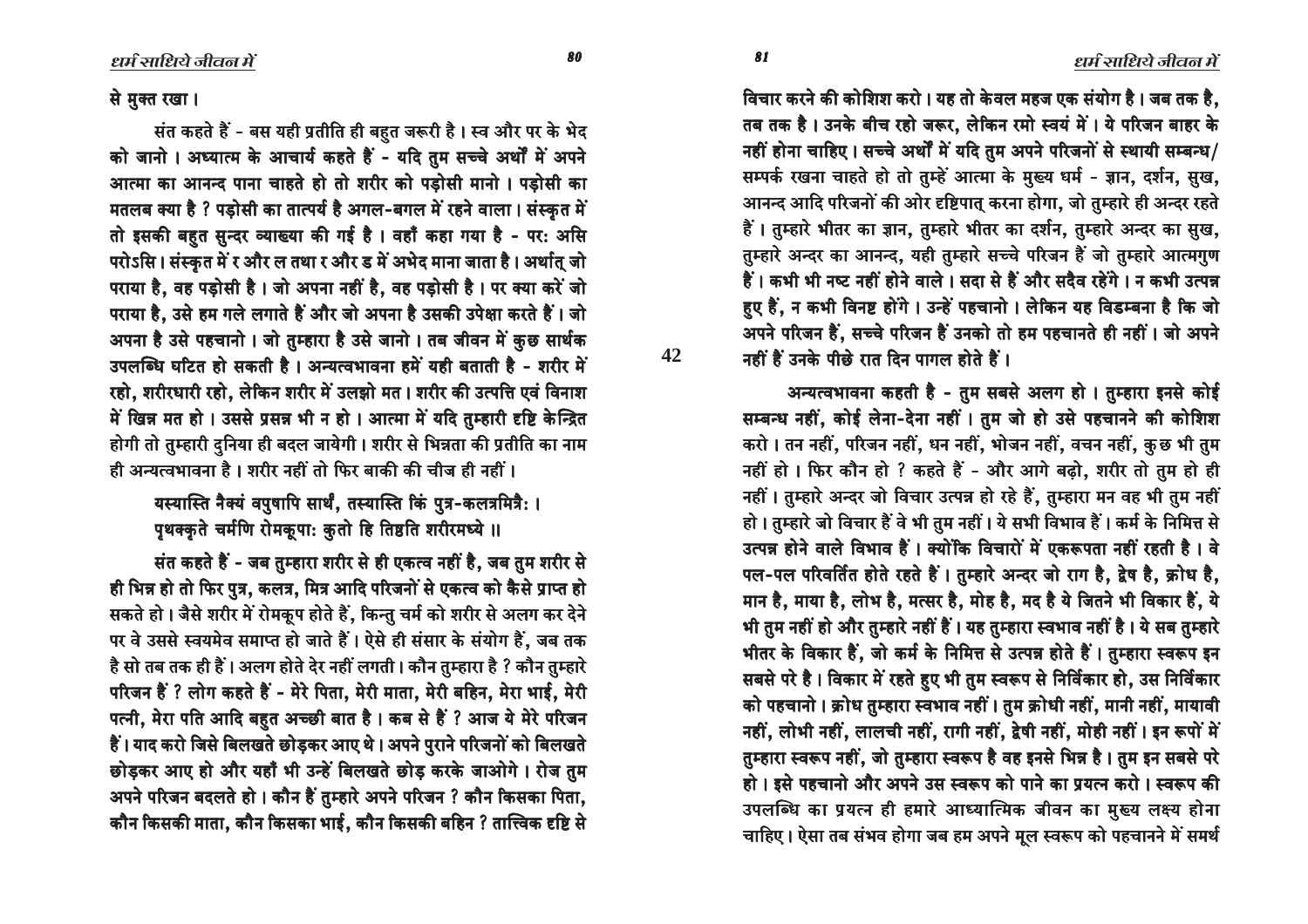धर्म साधिये जीवल में

होंगे। उस स्वरूप को पहचानो। यह आध्यात्मिक साधना है।

आचार्य कुन्दकुन्द कहते हैं -

अरसमरूवमगंधं अवत्तव्वं चेदणागुणमसद्दं । जाण अलिंग्गहणं जीवमणिद्दि - संठाणं ॥

मैं अरस हैं, अरूप हैं, अगन्ध हैं, अशब्द हैं, किसी भी बाह्य साधन द्वारा जानने योग्य नहीं हैं, मेरा कोई आकार नहीं है। मैं निराकार हैं। बस यही चेतन रूप मैं हैं। मेरा वही स्वरूप है। उसे पहचानो। उस स्वरूप को पहचान लेना ही अन्यत्वभावना है।

अन्यत्वभावना के माध्यम से हम सबसे अलग अपने स्वरूप की तरफ जाते हैं। उससे यह प्रतीति होती है कि जो कुछ भी दिख रहा है वह मैं नहीं हैं। वह मेरा भी नहीं है।

जब मैं संघ में नया-नया आया था, ध्यान में बैठता था, तब मन नहीं लगता था, स्थिरता नहीं होती थी। मैंने गुरु महाराज से पूछा - गुरुदेव ! ध्यान में क्या करूँ, स्थिरता नहीं रहती ? गुरुओं का एक-एक वाक्य बड़े-बड़े ग्रन्थों से भी बड़ा हो जाता है। गुरुदेव ने कहा - कुछ मत करो। बस इतना सोचो जो दिख रहा है, वह मैं नहीं हूँ और जो देख रहा है वह मैं हूँ।

इस एक वाक्य में सारे अध्यात्म का सार समाहित है। मैं क्या हैं ? जो दिख रहा है, वह मैं नहीं हूँ। मैं इनसे अतिभिन्न, अखण्ड, निराला हूँ।

निज में पर से, अन्यत्व लिए निज सम रस पीने वाला हैं।

जो दिख रहा है, वह रूप है और मैं अरूपी हैं, इसलिए मैं वह नहीं हैं जो दिख रहा है। रूप को देखा जाता है। अरूप को देखा नहीं जा सकता। वह केवल अनुभव गम्य है। वह केवल प्रतीति साध्य है। इसके अलावा और कुछ नहीं। बस वही मैं हैं। जो देख रहा है, वह मैं हैं।

क्या आँखें देख रही हैं ? आँखें नहीं देखती, आँखें तो मुर्दे की भी होती हैं। आँखों के भीतर से जो झाँक रहा है, वह देख रहा है। महसूस करने की कोशिश करो, कि आँख के भीतर झाँकने वाला कौन है ? आँख के भीतर से

83

43

हमारी स्थिति बड़ी विचित्र है। हम दृश्य में उलझ जाते हैं। द्रष्टा को भूल जाते हैं। संत कहते हैं - दृश्य महत्त्वपूर्ण नहीं। द्रष्टा महत्त्वपूर्ण है। भोग महत्त्वपूर्ण नहीं, भोक्ता महत्त्वपूर्ण है। दृश्य का मूल्यांकन नहीं, द्रष्टा का मूल्यांकन करो। दृष्टा को अपने दृष्टि में केन्द्रित करने की कोशिश करो । दृष्टा को पहचानने की कोशिश करो। दृश्यों के मध्य ही दृष्टा पर केन्द्रित रहने का नाम ही अन्यत्वभावना है।

यहाँ दृश्य महत्त्वपूर्ण नहीं, द्रष्टा महत्त्वपूर्ण है। लेकिन क्या करें ? जब हमारे अन्दर मोह हावी होता है, तब हम ऐसा ही करते हैं, हम दृश्य पर मुग्ध हो जाते हैं. द्रष्टा को भूल जाते हैं।

दो मित्र आपस में बात कर रहे थे। एक ने कहा - उस युवती ने एक पोस्टमेन से शादी कर ली। दुसरा बोला - हाँ, सुना तो मैंने भी है। क्या यह सच है ? पहले तो मुझे भी विश्वास नहीं हुआ, लेकिन जब मैंने उस युवती से बात की तो पक्का विश्वास हो गया। क्या बात थी ? मैं उस युवती के पास गया, मैंने उससे पूछा - मैंने सुना है कि तुमने पोस्टमेन से शादी कर ली, तो उसने कहा -हाँ, आपने ठीक सुना है। उसे बहुत आश्चर्य हुआ। मैंने पूछा बात क्या है ? तुमने पोस्टमेन से शादी कैसे कर ली ? तुम्हारा यह भाव कैसे हो गया। बोली -क्या बताऊँ, मेरा प्रेमी अमेरिका में रहता है। हर १५ दिन में उसका पत्र आता था। यह पोस्टमेन मुझे पत्र देता था। प्रेमी दुर था, पोस्टमेन नजदीक। मेरी नजरें उससे मिल गयी और मैंने उसे दिल दे दिया। उससे विवाह करने का प्रण कर लिया ।

आपको हँसी आ रही होगी उस युवती पर । पर यह कहानी और किसी की नहीं, यह तो हमारी तुम्हारी ही कहानी है। जो हमारे नजदीक, हमारे भीतर का परमात्मा है, उसके तरफ तो हम दृष्टि नहीं देते । और शरीर तथा शरीराश्रित जितने भी संयोग हैं, रात दिन हम उनके पीछे पागल होते हैं। हमारा प्रेम भीतर के परमात्मा से नहीं है। बाहर की जड़ वस्तुओं से है। हमारा अनुराग भीतर के आत्मतत्त्व से नहीं, बाहर की सामग्रियों से है। ऐसे जीवन में शान्ति कैसे मिलेगी। यह बड़ी बेबकूफी है। इससे बड़ी नादानी और कोई नहीं। संत ऐसे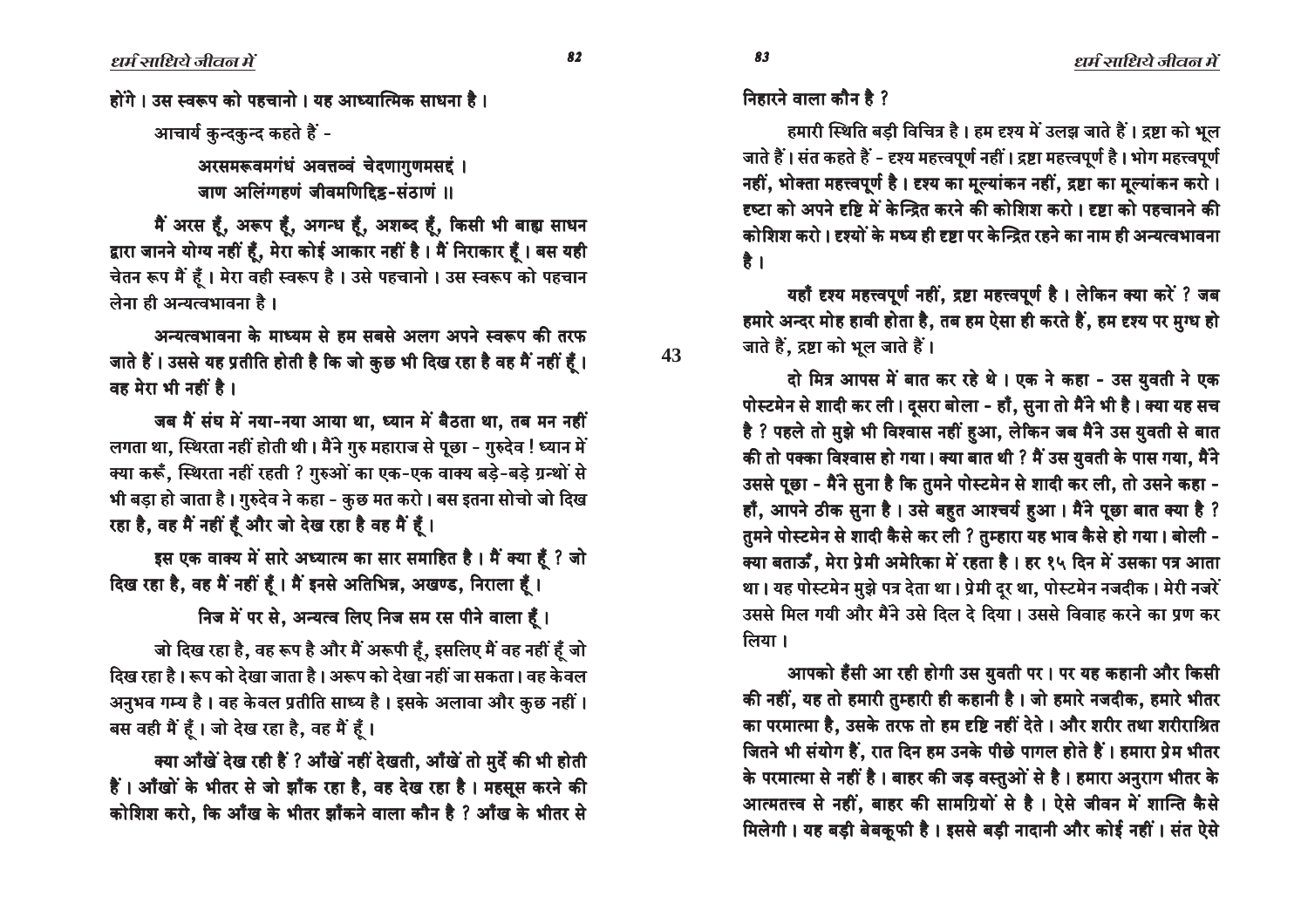$\ell$ धर्म साधिये जीवल में

 $\ell$ धर्म साधिये जीवल में

लोगों की नादानी पर हँसते हैं। कहते हैं - तुम किसके पीछे पागल हो रहे हो। उसके संदेशवाहक में मुग्ध हो रहे हो। संदेश जिसने भेजा है, उसकी तरफ दृष्टि ही नहीं। बाहर की जड सामग्री में उलझ रहे हो। भीतर के चेतन तत्त्व की उपेक्षा कर रहे हो । अगर चेतन तत्त्व ही नहीं रहेगा तो बाहर की सामग्री का मूल्य और महत्त्व क्या होगा ? इसे समझने की कोशिश करो ।

क्या करें ? मोह की महिमा ही निराली है। मंगतराय जी इस अन्यत्व भावना की विवेचना करते हए बड़े मीठे शब्दों में कहते हैं -

> hेह रूप मुग तुष्णा जग में मिथ्या जल चमकै । मुग चेतन नित भ्रम में उठ-उठ दौड़े थक-थक कै। जल नहिं पावे, प्राण गमावे भटक-भटक मरता। वस्तु पराई माने अपनी भेद नहीं करता। तू चेतन अरु देह अचेतन यह जड़ तू ज्ञानी । मिले अनादि जतन ते बिछुडे ज्यों पय अरु पानी। रूप तुम्हारा सबसों न्यारा, भेद ज्ञान करना। जौ लों पौरुष थकै न, तौ लों उद्यम सों चरना ॥

बडी मार्मिक प्रेरणा है।

hेह रूप मृगतृष्णा जग में मिथ्या जल चमकै ।

मगतुष्णा में तो केवल ऊपरी चमक है। लेकिन क्या करें यह मोह की चमक ही ऐसी है जिसमें मुग्ध व्यक्ति सारी जिंदगी दौड़ता रहता है। वह पाता कुछ भी नहीं है। मृगमरीचिका में भटकने वाले मृग की तरह। जो भटक-भटक कर अपने प्राण गँवा देता है। वस्तुत: जब तक पर वस्तु में आत्मबुद्धि बनी रहती है, तब तक जीवन में शाश्वत शान्ति की अनुभूति नहीं हो सकती। पर वस्तु से आत्मबुद्धि को तोड़ना ही आध्यात्मिक जीवन की प्राथमिकता होती है।

यह टूटेगा। शरीर से पृथक्ता का बोध होगा। शरीर से मोह कम होगा। यह मोह कम होगा तो फिर जीवन का स्वरूप भी कुछ परिवर्तित हो जाएगा। कहते हैं - तू चेतन, और यह देह अचेतन है। यह जड़ है और तू ज्ञानी। इसे पहचानो ! तुम्हारा और उसका अनादि से गठबंधन है। एकमेक हो गए से लगते

हैं। पर हैं अलग-अलग। दूध और पानी मिलकर एकमेक हो जाते हैं, लेकिन इसके बाद भी दूध और पानी की स्वतन्त्रता बनी रहती है। उसे पहचानो ! संसार की भीड में अपनी स्वतन्त्र सत्ता की पहचान बनाए रखने का नाम ही अन्यत्वभावना है ।

सबके बीच रहकर भी अपनी पृथक्ता की अनुभूति ही अन्यत्व की अनुभूति है। अनादि से मिल रहे पदार्थों को यतन से अलग-अलग किया जा सकता है। जैसे दध और पानी को प्रयोग विशेष से पृथक-पृथक किया जाता है। ऐसे ही शरीर और आत्मा की पृथक्ता का अनुभव किया जा सकता है। और इसी अनुभूति के बल पर एक क्षण में शरीरातीत अवस्था को प्राप्त किया जा सकता है। वस्तुत: वह शरीरातीत अवस्था ही हमारे भीतर का परम तत्त्व है । सारी साधना शरीरातीत अवस्था तक पहुँचने के लिए है। लेकिन यह तभी होगी जब हम उसे पहचानेंगे ।

> एगो मे सस्सदो आदा णाणदंसणलक्खणो । सेसा मे बाहिरा भावा सव्वे संजोगलक्खणा ॥

मैं एक, शाश्वत् आत्मतत्त्व हूँ । जो ज्ञान और दर्शन रूप चेतनामय लक्षण वाला है। चेतना मेरा स्वभाव है। इसके अलावा और कुछ नहीं। इसके अतिरिक्त संसार के जितने भी रिश्तेदार हैं वह महज संयोग है। संयोग वियोगमय है। जो जुड़ा है, वह अवश्य ही बिछुड़ेगा। जो आया है सो जायेगा। वह मुझसे पृथक है। इस बात की प्रतीति जब होने लगे तो जीवन में अलौकिक आनन्द की अनुभूति होने लगती है।

लेकिन क्या करें ? चेतन अपना है उसे हम जानते नहीं, और जो अपना नहीं है उसे अपनाते हैं। संत कहते हैं - जो तुम्हारा स्वरूप है, वह कभी नष्ट नहीं हो सकता। तुम्हारी चेतना तुमसे कभी पृथकू नहीं हो सकती। जैसे कि अग्नि को उष्णता से एक पल के लिए भी पृथक् नहीं किया जा सकता। ऐसी ही तुम्हारी चेतना तुमसे एक पल के लिए भी अलग नहीं हो सकती। वही तुम्हारी अपनी संपदा है। उसे पहचानो। उसका मूल्यांकन करो। वह तुम्हारा अपना रूप है। लेकिन क्या करें ?

òî òï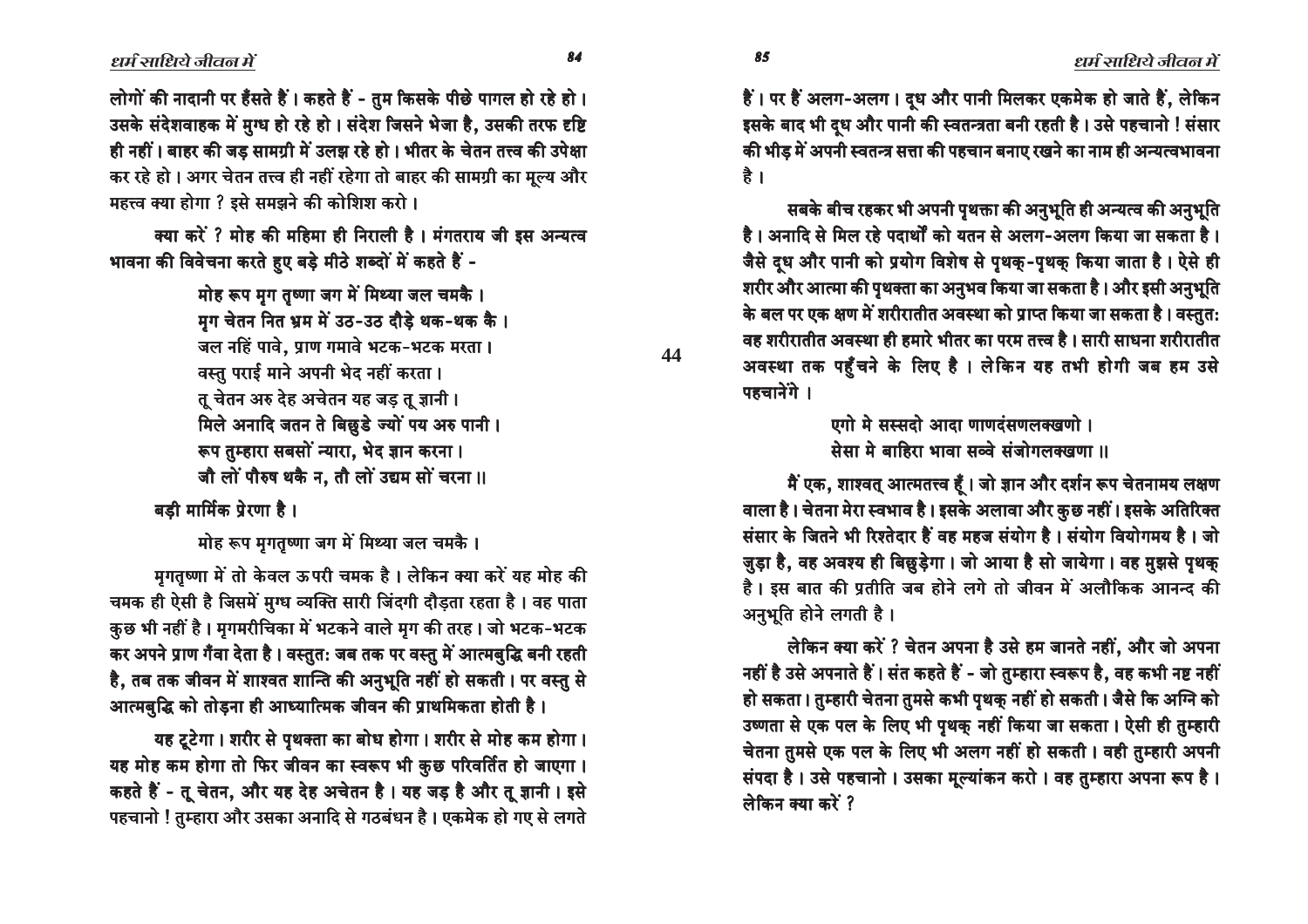सब संयोग विभाव दे रहे मुझको धोखा। हाय आज तक जान न पाया अपना रूप अनोखा ॥

जो अपना अनोखा स्वरूप है. उसे मैं नहीं जान पाया। इन सभी भावों में उलझा रहा। संत कहते हैं - संयोग को संयोग की तरह रहने दो। संयोगज भाव मत बनने दो। बड़ा अन्तर है संयोग और संयोगज भाव में। संयोग तो है, उसे हम हटा नहीं सकते । हमारे पास ऐसी कोई व्यवस्था नहीं है कि जो हमसे भिन्न है उसको धक्का देकर बाहर कर दें । संसार के एक कण को भी हम नष्ट नहीं कर सकते । संयोग है. वह रहेगा । अपने नियमों से आए हैं और अपने नियमों के बने रहने तक टिके रहेंगे। लेकिन खतरनाक संयोगज भाव है।

संयोगज भाव का मतलब है किसी भी संयोग को पाकर इष्टानिष्ट कल्पना करना । हर्ष और विषाद का भाव करना । अच्छे और बुरे का संकल्प करना । आपने और पराए की बुद्धि रखना। यह है व्याकुलता। इससे ही व्याकुलता की वद्धि होती है ।

संत कहते हैं - बस इस बुद्धि से अपने आपको अलग कर लो। जो है, जैसा है, वैसा ही रहने दो । सबके बीच रहकर भी तुम इस बुद्धि से मुक्त हो गए तो तुम्हारा जीवन अपने आपमें अलौकिक होगा। अनोखा होगा। तुम सबसे निराले हो जाओगे। एक बार जो उसे पहचान लेता है, उसकी सारी दृष्टि ही बदल जाती है। उसकी सारी दुनिया ही परिवर्तित हो जाती है।

एक संत गाँव-गाँव विचरण करते हुए एक ऐसी बस्ती में पहुँचे, जहाँ के सारे लोग बड़े क्रूर और क्रोधी थे। जानवरों को मारना, राहगीरों को लूटना उनका रोज का काम था। यह उनका पुस्तैनी धंधा था। संत वहाँ पहुँचे। लोगों की हालत को देखा। उनके अन्दर की करुणा मुखरित हो गई। उन्होंने सोचा इन लोगों को उपदेश देकर सन्मार्ग का पथ बताना चाहिए। ताकि इनकी आत्मा का कल्याण हो सके। उन्होंने उपदेश देना शुरु किया। उनके उपदेश का प्रभाव पड़ा भी। अनेक लोगों ने उनसे प्रभावित होकर हिंसा, रक्तपात और लूट-पात के पुस्तैनी कर्म को त्याग दिया।

लेकिन जैसा कि अकसर होता है। सब लोग एक जैसे नहीं होते। कुछ लोग धर्म विद्वेषी और विघ्नसंतोषी भी होते हैं। कुछ लोगों को लगा कि यह संत सब कुछ चौपट करके जाएंगे। अगर ये टिक गए तो हमारे हाथ का सारा पुस्तैनी कारोबार चौपट हो जाएगा। सबको बहला-फुसलाकर उनको भी इससे मक्त कर देंगे।

संत अपने निवास स्थान में एकान्त में ध्यानमग्न थे। कुछ विघ्नसंतोषी लोगों ने एक साथ आकर उन्हें निर्ममता पूर्वक पीटना शुरु किया। बुरी तरह <u>पीटा। लेकिन संत ने अपनी ओर से कोई भी प्रतिक्रिया नहीं की। उनका सारा</u> सामान छीन लिया। उनका सारा शरीर लह-लुहान हो गया। लेकिन संत के चेहरे पर हल्की सी भी सिकन नहीं आई। थोड़ी देर बाद जब उनके अनुयायी वहाँ पहुँचे, तो संत की हालत देखकर उन्हें बहुत दु:ख हुआ। उन्होंने संत से निवेदन किया - ग़ुरुदेव ! आपके ऊपर इतना प्रहार हुआ, इतना उपसर्ग हुआ और आपने कुछ बोला नहीं। थोड़ा सा इशारा तो करना था, हम उन सबको सबक सिखा देते। यह तो आपके साथ बड़ा अन्याय हआ।

संत ने कहा - मेरे साथ कुछ भी नहीं हुआ। मुझे किसी ने नहीं सताया। लोग बोले - गुरुदेव ! आपका शरीर ही बता रहा है कि अन्याय हुआ है। अनेक स्थानों से रक्त आ रहा है और आप कह रहे हैं कि मुझे किसी ने कुछ नहीं किया। हाँ, मैं सही कह रहा हैं। मुझे किसी ने भी कुछ नहीं किया। महाराज ! कैसी बात कर रहे हो। आपको किसी ने कुछ नहीं किया और क्या यह अपने आप हो गया ?

संत ने मुस्कुराते हुए कहा - मैं सच कह रहा हूँ, मुझे किसी ने कुछ नहीं किया। यह जो कुछ घटना घटी है, वह शरीर में घटी है। और शरीर मैं नहीं हूँ, तो इसका अफसोस मैं क्यों करूँ । यह प्रतीति ही अन्यत्व की प्रतीति है ।

वे कह रहे थे कि मैं शरीर नहीं हैं। बन्धुओ ! भेदविज्ञान की बातें करना बहुत सरल है, किन्तु उसकी अनुभूति करना बहुत कठिन है। आजकल के बहुत सारे लोग डंलप के गद्दे पर बैठकर और एयरकंडीशनर चलाकर आत्मा की अनुभूति करना चाह रहे हैं, भिन्नता की अनुभूति चाह रहे हैं। किन्तु उन्हें यदि एक मच्छर भी काट दे तो खिन्न हो जाते हैं। वास्तविक अनुभूति तो तब होती है, जब शरीर में कष्ट हो या कोई उपद्रव हो और यह अनुभूति रहे कि मैं भिन्न हैं। यह अन्यत्वभावना के गहन अभ्यास से ही संभव हो पाता है। भेदविज्ञान अगर

òñ òó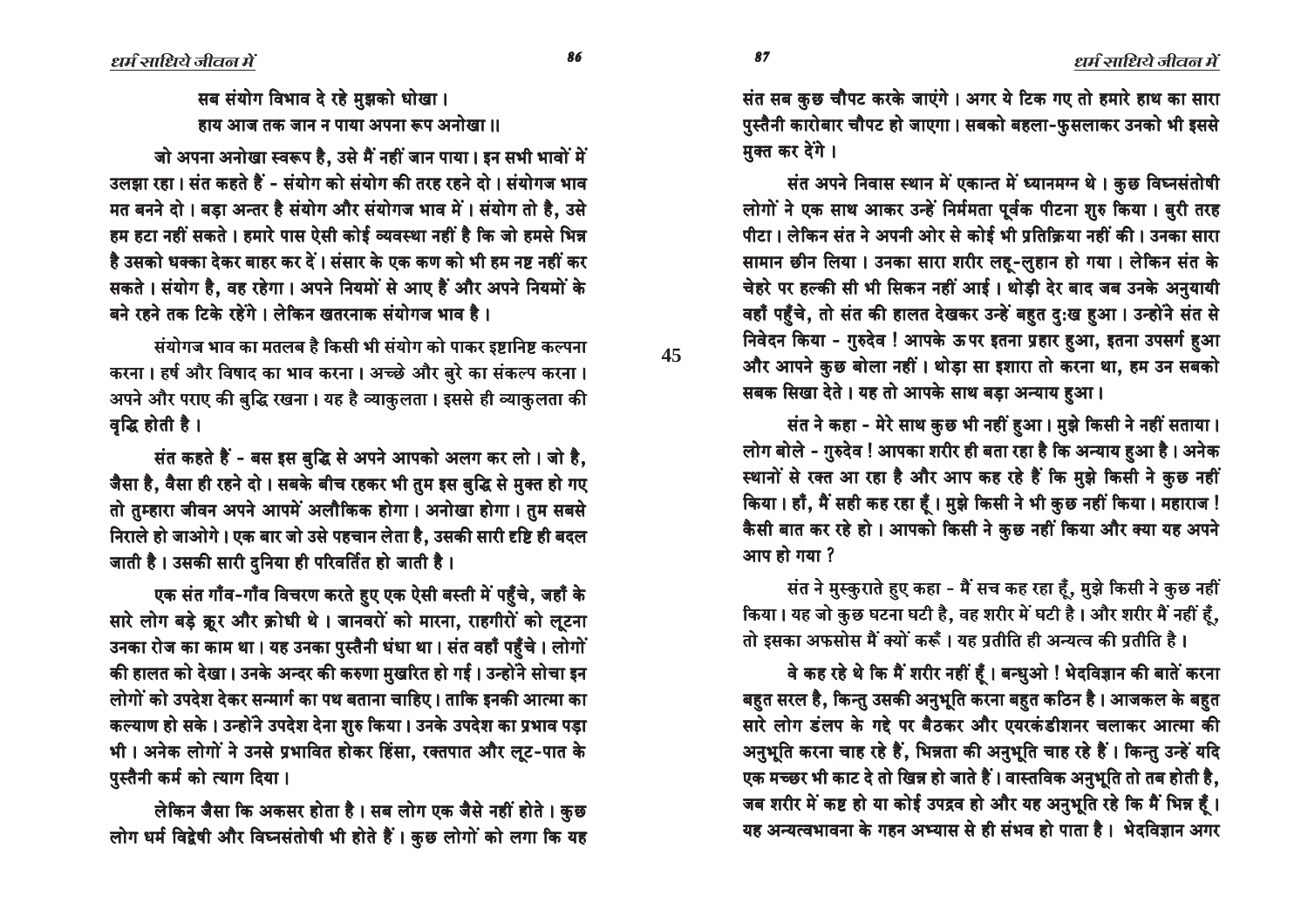# ਰੈਂਟਾਰਟ की ਤਾਂजीਰਰੀ

अनित्यभावना से हमारे चिन्तन की यात्रा प्रारम्भ हुई और हमने यह महसूस किया कि प्रत्येक भावना में हम शरीरादि बाहरी संयोगों की नश्वरता को समझते हुए आत्मा पर केन्द्रित होने का प्रयास करते रहे। वस्तुत: भावना का मूल लक्ष्य यही है कि बाहरी संयोगों से वैराग्य हो और अपने भीतर के तत्त्व के प्रति अनुराग हो, ये दोनों घटना एक साथ घटित होती है। जैसे-जैसे बाहर से वैराग्य होता है वैसे-वैसे भीतर के तत्त्व का अनुराग बढ़ता है और जैसे-जैसे भीतर के तत्त्व का अनुराग बढ़ता है, वैसे-वैसे बाहर के पदार्थों से वैराग्य बढ़ने लगता है। भीतर का आकर्षण बाहर का विकर्षण, बाहर का विकर्षण भीतर का आकर्षण ये दोनों एक दूसरे से जुड़े हुए हैं और यही चलता रहता है। और हम देख रहे हैं कि एक-एक भावना से बढते-बढते हमारा ध्यान छठी भावना पर केन्द्रित होने जा रहा है।

पहली भावना में हमने देखा, जगत के सारे पदार्थ अनित्य हैं, शरीर नाशवान् है कोई कितना भी प्रयास करे, शरीर को सुरक्षित रखा नहीं जा सकता। जगत में जो भी आया है नष्ट होने वाला है, विनाशधर्मा है, एक मात्र हमारा आत्मतत्त्व ही अजर-अमर अविनाशी है ।

अशरणभावना में हमने मृत्यु की अनिवार्यता को समझा, यह जाना कि जिसकी उत्पत्ति हुई है उसका विनाश होगा। मृत्यु से कभी भी, कोई भी, किसी भी स्थिति में बच नहीं सकता। इसके लिए हम कितना भी प्रयास कर लें। इसके लिए एक ही रास्ता है, कि हम अपने भीतर अजर-अमर, अविनाशी तत्त्व पर केन्द्रित करें। फिर संसार भावना में हमने महसूस किया कि जन्म-मरण के इस अन्तहीन प्रवाह में संसार की चार गतियों और चौरासी लाख योनियों में भटक-भटक कर न जाने कितने दु:ख पाये। आज तक जो कुछ भी हमारे संसार का

तुम्हारे अन्दर होगा तो शरीर में घटने वाली बड़ी से बड़ी घटना भी तुम्हें प्रभावित नहीं कर पाएगी।

तब उन लोगों ने पूछा - आपका सारा सामान छीन लिया ? मेरा सामान कोई छीन नहीं सकता। किसे तुम मेरा सामान मान रहे हो, जो झोले में रखा था, वह मेरा सामान नहीं। यह तो ऊपर से डाला गया था, उसे निकाला भी जा सकता है। मेरा सामान तो मेरी आत्मा के गुण हैं। उनको कोई छीन ही नहीं सकता। कोई हाथ भी नहीं लगा सकता। मैं जानता हूँ, इसलिये मुझे किसी से क्षोभ नहीं, किसी से द्वेष नहीं, असंतोष नहीं। यह अन्यत्व की चरम परिणति है।

बन्धुओ ! ऐसे अन्यत्व का अभ्यास हमारे जीवन में घटित होना चाहिए।

हमें इन बाह्य पदार्थों से भिन्नत्व की प्रतीति होना चाहिए। अपने मोह को, शरीर की आसक्ति को धीरे-धीरे कम करने का अभ्यास करें तो सब चीजें सरल हो जाएंगी। यह सही है कि प्रारम्भिक भूमिका में शरीर और शरीर से जुड़ी छोटी-छोटी घटनाएँ भी प्रभावित करती हैं। हल्की सी भी तकलीफ होती है तो मन में भूचाल आ जाता है। लेकिन यदि हम अभ्यास करें तो धीरे-धीरे कष्टसहिष्णु बनेंगे । भीतरी क्षमता बढ़ेगी । तब शरीर की पीड़ा भी अपनी पीड़ा नहीं लगेगी। तब सम्पत्ति और सम्बन्धियों से हमारा अटेचमेंट () धीरे-धीरे कम होगा। बाहर का अटेचमेंट घटेगा तो भीतर का अटेचमेंट बढ़ेगा। जब भीतर का अटेचमेंट बढ़ेगा तो सच्चे अर्थों में हम अपने जीवन का कल्याण कर सकेंगे।

बन्धुओ ! अपनी वृत्ति को नियन्त्रित कर अन्तर्मुखी चेतना का जागरण अन्यत्वभावना का मुख्य लक्ष्य है। उस अन्यत्व की प्रतीति हमें, आपको, सबको निरन्तर हो, ऐसी भावना करते रहें। सबके बीच रहकर भी अपना एक स्वतन्त्र अस्तित्व समझते रहें। अपनी स्वतन्त्र सत्ता को जानते-पहचानते रहें। तभी हम अपने जीवन में बहुत सारी उपलब्धियाँ घटित कर सकते हैं। मैं अपनी वाणी को यहीं विराम देता हैं।

88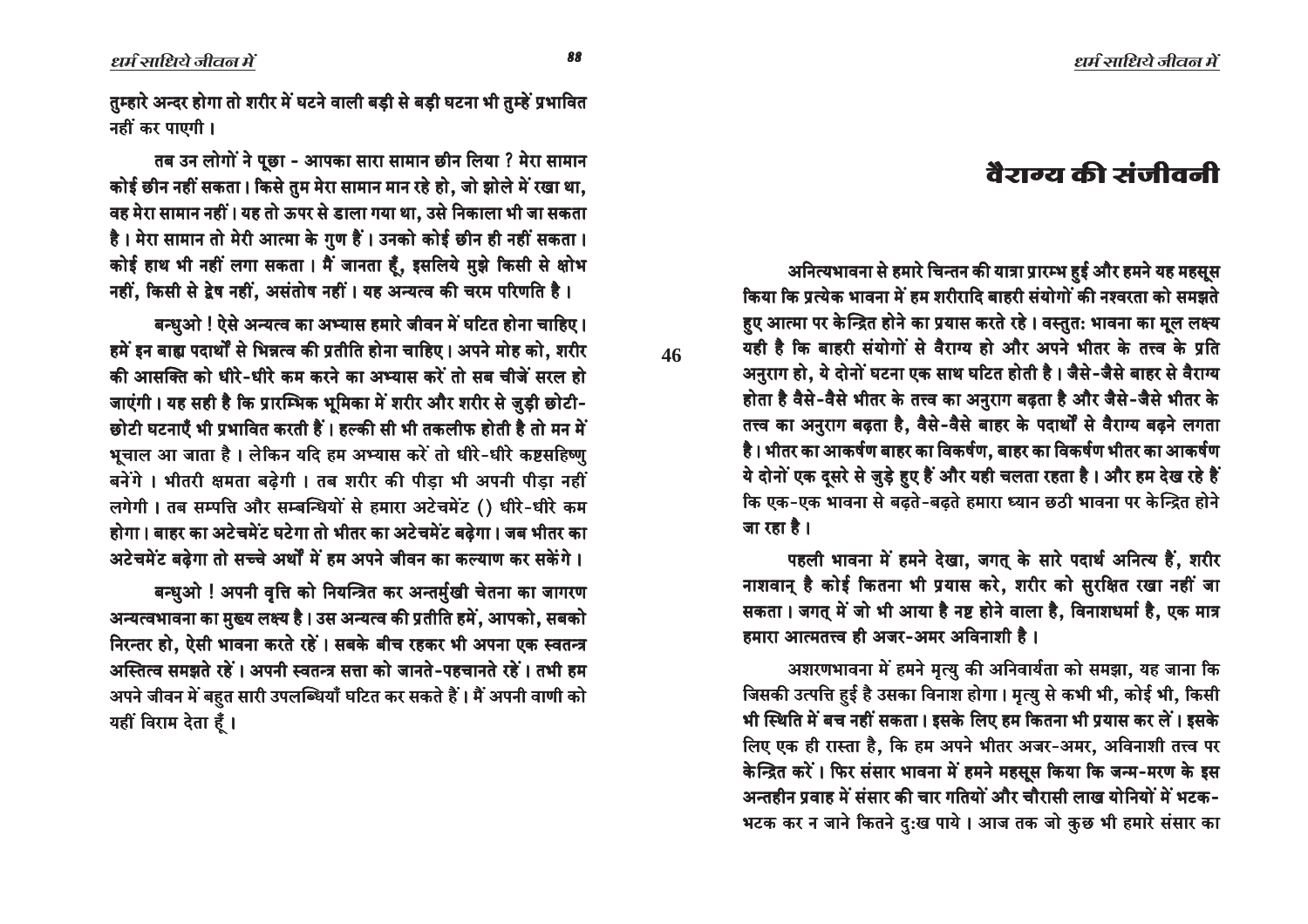ôê ôë

**47**

आनुभव है, वह केवल दु:ख है, शोक है, पीड़ा है, संताप है, इसके अतिरिक्त संसार के प्राणी का कोई भी दूसरा अनुभव नहीं। वस्तुत: संसार दु:ख की ही पर्याय है। इससे भिन्न और कोई दुसरा संसार नहीं है। इस संसार की अन्तहीन यात्रा में जो मैंने जन्म-मरण किया, सुख-दु:ख भोगा वह सब मैंने अकेले ही भोगा, मेरा कोई संगी-साथी नहीं रहा, मेरा जन्म-मरण, दु:ख-सुख जो भी भोगा, मैं क्या इस जगत् का प्रत्येक प्राणी अपने जन्म-मरण, सुख-दु:ख को अकेले ही भोगता है।

हमने अन्यत्वभावना में महसूस किया कि मैं अकेला तो हूँ ही, सबसे अलग भी हैं। अब आज की भावना है अशुचिभावना। यह हमारे चिन्तन को और आगे ले जाती है। यह कहती है - देखो. जो तम्हारा शरीर के साथ सम्बन्ध है, वह बड़ा नजदीकी सम्बन्ध है। लेकिन शरीर के स्वभाव को पहचानो, शरीर स्वभावत: अशुचि है। तुम अपने शरीर की आसक्ति में उलझ कर अपने जीवन <u>का अकल्याण करते हो ।</u>

<u>शरीर के स्वरूप को समझो और भीतर के शरीरी को पहचानने का प्रयास</u> करो। देह को देखो और विदेह की तरफ दृष्टि केन्द्रित करने की कोशिश करो। जड़ से चेतन की ओर उन्मुख होने का प्रयास करो । अशुचि भावना शरीर की वास्तविकता का दर्शन करने की प्रेरणा देती है और हमें देहा<u>न</u>राग से आत्मानुरागी बनने का दर्शन देती है। वह कहती है कि देहदृष्टि से मुक्त हों, देहात्म बोध से मुक्त होकर आत्मा में जीने का प्रयास करें। बारह भावना में अशुचिभावना का चित्रण करते हुए कवि कहते हैं *-*

> दिपे चाम चादर मढ़ी, हाड पींजरा देह। भीतर या सम जगत में और नहीं घिन गेह ।।

हम अपने शरीर को देखते हैं, ऊपर से वह बड़ा अप-टू-डेट () दिखाई पड़ता है। संत कहते हैं - ऊपर से गोरा, सुन्दर, सलौना, आकर्षक दिखाई पड़ने वाली यह काया आखिर भीतर से क्या है ? इसे देखने की कोशिश करो। यह तो भीतर ऐसे ही हाड़-माँस का पुतला है। ऊपर से चर्म की तरह लपेट दी गई है, प्रकृति ने एक व्यवस्था कर दी है। इसलिये हमें यह सुन्दर दिखलाई पड़ती है और हम इस पर मुग्ध होते रहते हैं। अपने शरीर के प्रति, दसरों के शरीर के

प्रति, स्व और पर के शरीर के प्रति आसक्ति ही मनुष्य के जीवन में असंयम को जन्म देती है। उस असंयम से बचना है तो शरीर की वास्तविकता को पहचानने की कोशिश करें, थोड़ा अपने भीतर झाँककर देखो कि आखिर तुम्हारे शरीर में है क्या ?

> पल रुधिर राध मल थैली. कीकस बसादी तैं मैली। नव द्वार बहे घिनकारी, असि देह करे किम यारी।

तुम्हारे शरीर में नौ द्वार हैं, जिनसे निरन्तर मल बहते रहते हैं, वे नौ द्वार ऐसे हैं जिनका नाम लेने से घृणा का अनुभव होता है। हमारे भीतर का जो मेटेरियल है. यदि बाहर निकल आये तो हमें अपनी ही नाक पर रुमाल रखना पड़ेगा। हमारे शरीर में क्या है ? हाड़-माँस है, मल-मूत्र है, और क्या है ! सात धातुओं के अलावा हमारे शरीर में और है क्या ? थोड़ा हिसाब लगा कर देखो, अपने शरीर का पोस्टमार्टम करो, क्या मिलेगा तुम्हारे शरीर में, जो पदार्थ है तुम देख नहीं पाओगे। देखकर तुम्हारे मन में घृणा भर जायेगी। बदबू के कारण नाक पर रुमाल रखना पड़ेगा। वस्तुत: यह शरीर का स्वभाव है। अपने आपसे पूछें - क्या है इस शरीर में ? कोई डाक्टर पोस्टमार्टम करता होगा तो वह बता देगा तुम्हारे शरीर में कितनी हड्डियाँ हैं, कितनी नसें हैं, कितनी आँते हैं, रक्त है, माँस है, मल-मूत्र है, इसके अलावा क्या है, यही तुम्हारी परशनॉलिटी () है। बस ऊपर से ढ़क दिया गया है तो पता नहीं चलता !

संत कहते हैं - शरीर की वास्तविकता को पहचानो । देहदृष्टि से मुक्त होकर आत्मदृष्टा बनने का प्रयास करो । जब तुम्हारे भीतर इस आत्मदर्शन की भूमिका प्रकट होगी तभी तुम अपने जीवन में कोई आध्यात्मिक रूपान्तरण घटित कर सकोगे। शरीर का तो स्वभाव ही यह है, इसलिये शरीर के ऊपर ज्यादा आसक्त न हो, शरीर को सजाने-संवारने में ज्यादा मत उलझो। न स्वयं के शरीर पर मुग्ध होओ और न दुसरों के शरीर पर आकृष्ट होओ । शरीर के स्पर्शजन्य सुख की लालसा मनुष्य को अशान्त ही करती है, पाप में निमग्न ही करती है। शरीर के स्वभाव का वर्णन करते हुए कवि ने कहा है -

> केसर चन्दन पुष्प सुगन्धित वस्तु देख सारी। देह परसते होय अपावन निशदिन मल जारी ।।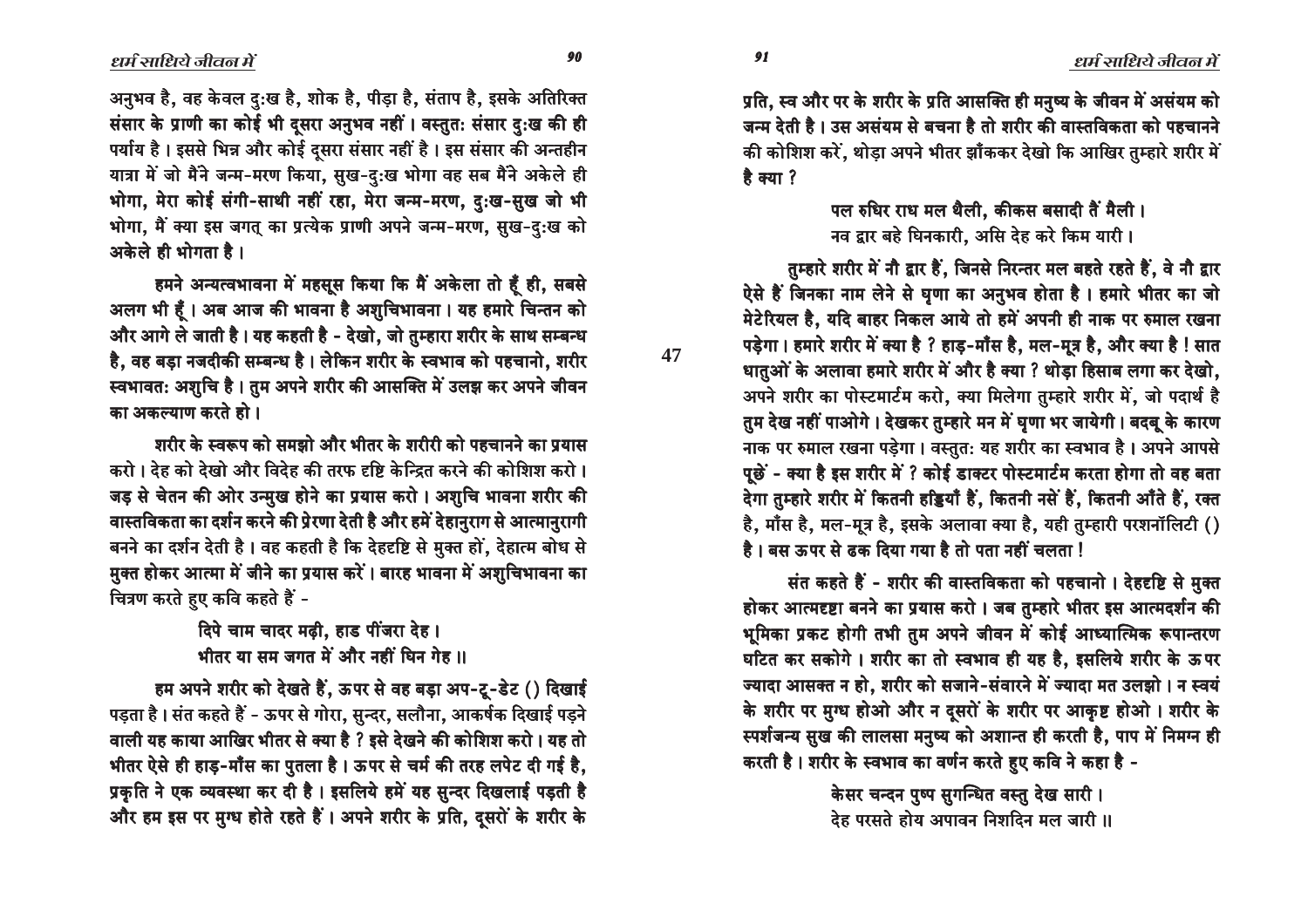ôí ôì

**48**

की तरफ नहीं, बल्कि अपने भीतर के चेतन की तरफ देखने की कोशिश करो । तन से आसक्ति छोड़ो, चेतन से अनुरक्ति बढ़ाओ।

> <u>देह का शंगार ख</u>ब किया. रुह का शंगार कीजिये । तोडिये न फूल शाख से, खुशबुओं से प्यार कीजिये।

वस्तुत: जिस दिन हमारी दृष्टि फूल से हटकर खुशबू पर केन्द्रित हो जायेगी, समझ लेना सच्चे अर्थ में हमारे अन्तरंग में आध्यात्मिक चेतना का आविर्भाव हो गया है। देह का शृंगार करना मतलब कचरे के ढेर पर सेंट उढेलना । यदि ऐसा करते हो तो सेंट भी कचरे में परिवर्तित हो जायेगा, और कुछ नहीं होगा। व्यर्थ ही जायेगा। संत कहते हैं - सेंट डालकर कचरे को सुगन्धित करने का प्रयास मत करो। कचरे की जगह में खुशबू लाना चाहते हो तो पहले उस कचरे को हटाओ, सूरज की तेज किरणें पड़ेगी तो वहाँ की दुर्गन्ध हटेगी और वहाँ की मिट्टी की सोंधी महक अपने आप प्रकट हो जायेगी। पहले तम्हारे भीतर जो कचरा भरा है, उस कचरे को बाहर निकालो, तो आत्मा की सुवास स्वयमेव प्रकट हो जायेगी। कोई मल भरे मटके को फूलों से सजा दे तो हम क्या कहेंगे ? जिस मटके में मल भरा हो, विष्टा भरी हो, उसे फूलों से कोई सजाये । ठीक है, फूलों की सजावट आकर्षक लग सकती है, लेकिन उसकी सडांध से हम अपने आपको बचा नहीं सकते, उसकी बदबू से अपने आपको बचाया नहीं जा सकता । बदबू तो चाहे-अनचाहे प्रकट होगी । और हमारी नासिका को पीड़ा पहुँचाये बगैर नहीं रह सकती । फिर अगर उस मटके में छोटा-सा छेद हो जाये तो फिर भीतर का सारा मेटेरियल () बाहर आने में देर नहीं लगेगी। यह मटका है सजा हुआ है, जैसे ही इस मटके में छेद होता है, तब हम अपने ही रूप से स्वयं घृणा करने लगते हैं। संत कहते हैं - किस रूप पर तम मुग्ध होते हो, किस शरीर पर आसक्त होते हो, इस शरीर को देखो, मक्खी के पंख के बराबर पतली भी शरीर की चमड़ी की एक पर्त निकल जाय तो हम खूद आपनी काया से घुणा करने लगें । यह इसकी वास्तविकता है, यह इसके भीतर का तत्त्व है। इसलिये अपने और पर के शरीर में मुग्ध मत होवो, शरीर को अपनी आत्मा के कल्याण का साधन मानकर उसका उपयोग करो । आज तुम्हारी काया उज्ज्वल दीख रही है, कल तुम्हारी काया का क्या हाल हो कहा नहीं जा सकता ?

शरीर का स्वभाव कैसा है ? हम अपने शरीर पर दुनियाँ की पवित्रतम वस्तु भी लगायें, तो शरीर पर लगाते ही वे पवित्रतम वस्तुएँ भी अपवित्र हो जाती हैं। गंगा के पवित्र जल से भी हम अपने शरीर को पवित्र नहीं कर सकते। हकीकत तो यह है कि शरीर के स्पर्श से गंगा का पवित्र जल भी अपवित्र हो जाता है। यह शरीर का स्वभाव है, क्योंकि इसमें मल है, मूत्र है। आप कभी विचार करो कि किसी व्यक्ति ने आपके हाथ में रसगुल्ला दिया हो, उसे मुँह में रखो, बिना टच किये रखकर किसी से कहो कि ये रसगुल्ला ले लो, तो क्या दुसरा कोई व्यक्ति लेना पसंद करेगा ? क्या हो गया उसमें ? उस रसगुल्ले में कहाँ से आई विकृति ? बस हमारे शरीर का स्पर्श हो गया, जैसे ही हमारे शरीर का स्पर्श होता है, अच्छी चीज भी बुरी हो जाती है।

संत कहते हैं - शरीर के शृंगार में मत उलझो, उसे सजाया ही नहीं जा सकता। कोई लाख प्रयास करे, शरीर सज-सॅवर ही नहीं सकता। कोयले को कितना भी धोने का प्रयास करो, क्या कोयले में सफेदी आ सकती है ? कतई नहीं । यह उसका स्वभाव है । कोयले में सफेदी लाना चाहो तो उसे धोने की जरूरत नहीं, उसे जलाने की जरूरत है। जिस क्षण कोयला जलेगा उसका स्वरूप चाँदी की तरह उज्ज्वल हो जायेगा। तुम्हारे तन में पवित्रता ऊपर के शृंगार से नहीं आती, तुम्हारे तन की पवित्रता आत्मा की साधना से होती है, तपस्या से होती है। जो तप और साधना के मार्ग को अंगीकार कर लेता है, अपने आचरण में पवित्रता ले आता है उस व्यक्ति के स्पर्श रज को लोग माथे पर लगाने को लालायित हो उठते हैं। वस्तुत: यह धूल की पवित्रता नहीं है, चरणों की पवित्रता नहीं, अपितु आचरण की ही पवित्रता है। पवित्रता त्याग से आती है। पवित्रता तपस्या से आती है। इसलिये अपने जीवन को पवित्र करना चाहते हो तो बाहर से नहीं, भीतर से पवित्र होईये ! आज मनुष्य की स्थिति थोड़ी विचित्र है, वह तन को माँजता है, मन को माँजने का प्रयास नहीं करता। संत कहते हैं - तन को नहीं, मन को माँजने का प्रयास करो । अशुचि भावना तन की अशुचिता का बोध कराते हुए कहती है कि तन अशुचि है, इसमें ज्यादा मत उलझो, इसके लिये तुम जितना प्रयास करोगे सब निरर्थक होगा। यह शुद्ध कभी हो नहीं सकता। सारे सागर के जल से भी शुद्ध करने का प्रयास करो तो भी यह शुद्ध होने वाला नहीं है। मलिनता इसका स्वभाव है और यदि तुम अपने मन को विशुद्ध बना लो तो फिर तन भी शुद्ध हो जाएगा। पूज्य हो जाएगा। पवित्र हो जायेगा। इसलिए तन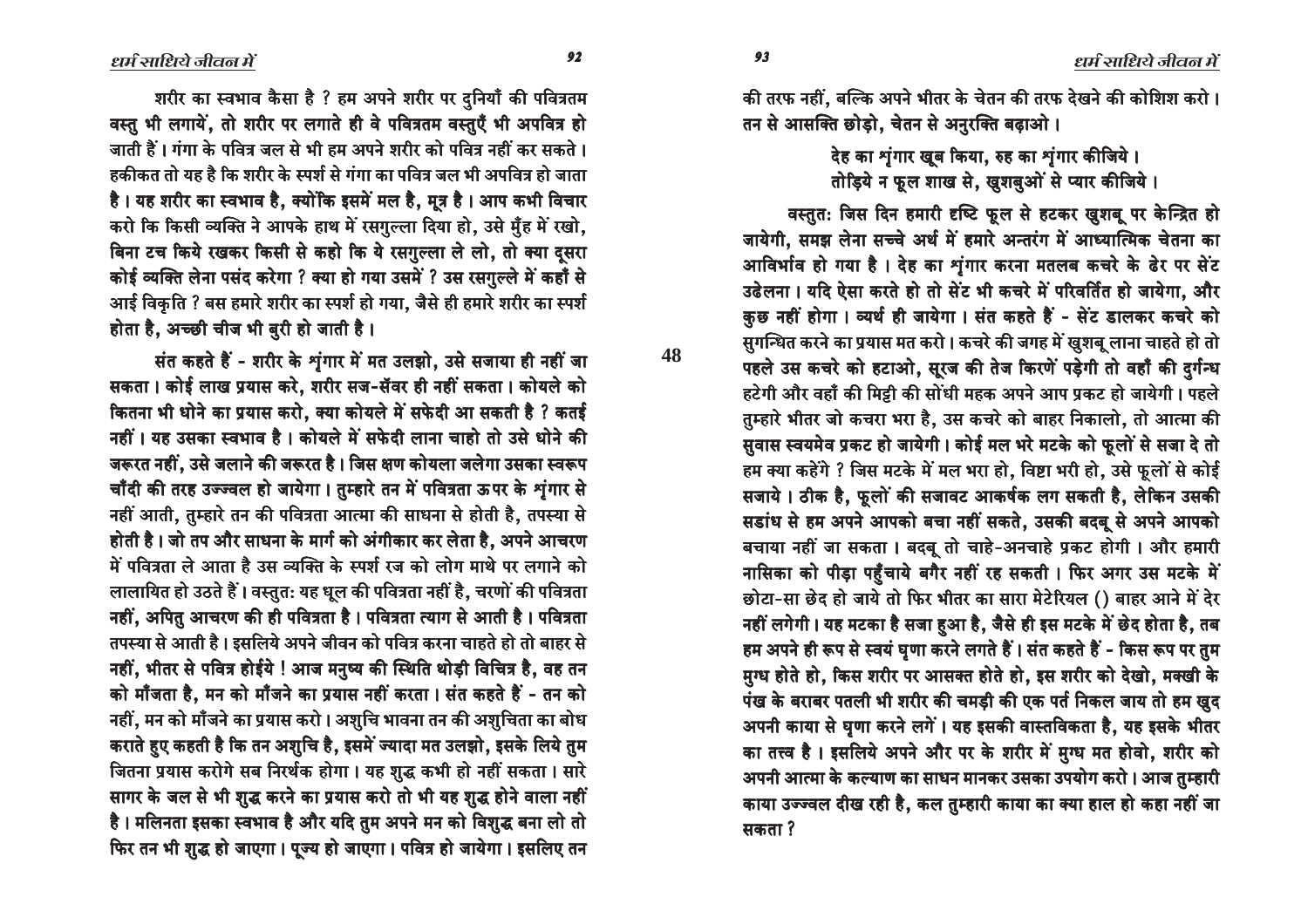धर्म साधिये जीवन में

कहाँ विलीन हो गया। जिस रूप की मैं प्रशंसा कर रहा था वह तो अब तम्हारे भीतर बचा ही नहीं है। और इतना ही होता तो कोई बात नहीं थी, अब तो तुम्हारे रूप में भी मुझे कुछ विद्रपता दिखलाई पड़ रही है। चक्रवर्ती स्तब्ध हो गया, उसका चेहरा एकदम पीला पड गया। चक्रवर्ती ने कहा - क्या कह रहे हो ? देव ने कहा - राजन ! आप एक काम करो. आप एक ग्लास पानी मंगायें । एक ग्लास पानी मंगाया गया और चक्रवर्ती से कहा इसमें थूकें, ज्यों ही चक्रवर्ती ने उस पानी में थूका तो चक्रवर्ती ने देखा कि उस पानी में कीड़े बिलबिला रहे हैं। उस कंचनमयी काया में अब कुष्ट के कीटाणु आ गये हैं। अब कोढ़ फैलने वाला है। चक्रवर्ती हतप्रभ रह गया। उसने सोचा किस रूप का अभिमान करूँ ? जो थोडी देर पहले कामदेव-सा रूप था. अब वही कोढी का स्वरूप पा गया। चक्रवर्ती को रूप की नश्वरता का बोध हुआ, शरीर की अशुचिता का भान हुआ। उसने कहा - ठीक है, मैं कोढ़ को ही ठीक नहीं, बल्कि भवरोग को दर करने निकलूँगा। चक्रवर्ती वहीं विरक्त हो गया और दिगम्बरत्व को धारण कर लिया ।

बन्धुओ ! चक्रवर्ती के रूप का गर्व चूर-चूर हो गया, तुम अपने जिस रूप का, जिस शरीर का अभिमान करते हो, जिस शरीर के साज-शृंगार में अनवरत लगे रहते हो आखिर उस शरीर की अन्तिम परिणति क्या है ? इसका विचार करो। कब तुम्हारा यह सुन्दर तन असुन्दर बन जाय, कहा नहीं जा सकता। इसलिये क्या करें महाराज ! शरीर अपवित्रता का भण्डार है तो शरीर को छोड दें। छोड़ सको तो छोड़ दो, संभव ही नहीं। शरीर को छोड़ा नहीं जा सकता। अशुचिभावना शरीर को छोड़ने की बात नहीं करती। अशुचिभावना कहती है शरीर को छोड़ो मत, दृष्टि को मोड़ो, अपनी जो देहदृष्टि है उसे छोड़कर आत्मदृष्टा बनने की कोशिश करो। अपनी बुद्धि को आत्मा पर केन्द्रित करने का प्रयास करो। स्व और पर के देह में आसक्त मत होओ।

एक आचार्य ने लिखा कि - तुम स्व और पर के देह को ऐसा महसूस करते हो, जैसे कि आज तक मिला ही नहीं, यह अलब्धपूर्व है। ऐसा मानते हुए उसमें आसक्त हो जाते हो। अपना सारा विवेक नष्ट कर देते हो, जरा सोचो तो सही। क्या यह शरीर तुम्हें पहली बार मिला है ? न जाने अनन्त संसार में तुमने कितने देह धारण किये और छोड़े हैं। आने वाले जीवन में भी कितने देह धारण

धर्म साधिये जीवल में

जैन पुराणों में एक बड़ी अच्छी कथा आती है सनतकुमार चक्रवर्ती की। वे बडे चक्रवर्ती राजा थे। कामदेव सा रूप था। अद्भुत रूपराशि के धनी थे। उनका सौन्दर्य इतना निखरा हुआ था कि स्वर्ग में देवराज इन्द्र भी उनकी प्रशंसा करते नहीं अघाता था। एक दिन देवराज इन्द्र अपनी इन्द्रों की सभा में बैठा था कि अचानक चर्चा आई कि मर्त्यलोक में सबसे सुन्दर कौन है ? देवराज इन्द्र ने कहा - मर्त्यलोक में सनतकुमार चक्रवर्ती-सा सुन्दर दसरा कोई नहीं है। सभा में बैठे एक देव के मन में कुतूहल जागा, चलकर देखना चाहिए कि सतनकुमार के रूप में ऐसी कौन सी खासियत है, जिसके पीछे हमारे देवेन्द्र भी उसकी प्रशंसा कर रहे हैं। वह देव रूप बदल कर नीचे आया। जिस समय देव नीचे आया उस समय सनतकुमार अपनी व्यायामशाला में लँगोट पहन कर व्यायाम कर रहे थे। पूरा शरीर धूल-धूसरित था, लेकिन उस धूल-धूसरित शरीर में भी अप्रतिम सौन्दर्य का दर्शन हुआ। देव मुग्ध हो गया। कहा - जैसा देवराज कर रहे थे, यह तो उससे भी अधिक सौन्दर्य का धनी है। देव प्रकट हुआ। उसने सनतकुमार की सराहना की और कहा - सचमुच इस धरती पर सबसे श्रेष्ठ रूप और लावण्य के तुम धनी हो। इस धरती पर तुम जैसा रूपवान् और कोई नहीं है। इतना सुनना था कि सनतकुमार चक्रवर्ती के मन में अपने रूप का गर्व जागुत हो गया। चक्रवर्ती ने कहा - आपके देवराज ने जो कहा था सो तो ठीक है. लेकिन आप अचानक आ गये, अभी तो मैंने अपना प्रसाधन भी नहीं किया और कुछ भी पहना नहीं है। धूल-धूसरित तन और केवल लँगोट में, अगर आप मेरा असली रूप देखना चाहते हो तो आप मेरे दरबार में आओ। अब क्या था। सनतकुमार चक्रवर्ती सज-सॅवर कर दरबार में पहुँचा और वह देव भी चक्रवर्ती के रूप मोह में वहाँ उपस्थित हो गया। लेकिन यह क्या ? चकवर्ती के सजे-सँवरे रूप को देखकर देव ने कोई प्रतिक्रिया नहीं की, चुपचाप खड़ा रहा। चक्रवर्ती के मन में बड़ी उथल-पुथल मच गई कि क्या बात है। यह कुछ बोल क्यों नहीं रहा, एकदम मौन क्यों है। चक्रवर्ती ने इस मौन को भंग करते हुए पूछा - कहो, तुम कुछ कह क्यों नहीं रहो हो ? देव ने कहा - चक्रवर्ती क्या बताऊँ, अब मेरे पास कहने लायक कुछ बचा ही नहीं। चक्रवर्ती को बड़ा आश्चर्य हुआ। बोले - क्या तुम्हें मुझमें कोई सौन्दर्य का दर्शन नहीं हो रहा है। देव ने कहा - चक्रवर्ती जो रूप मैंने तुम्हारा पहले देखा था, वह पता नहीं

Disturbe

49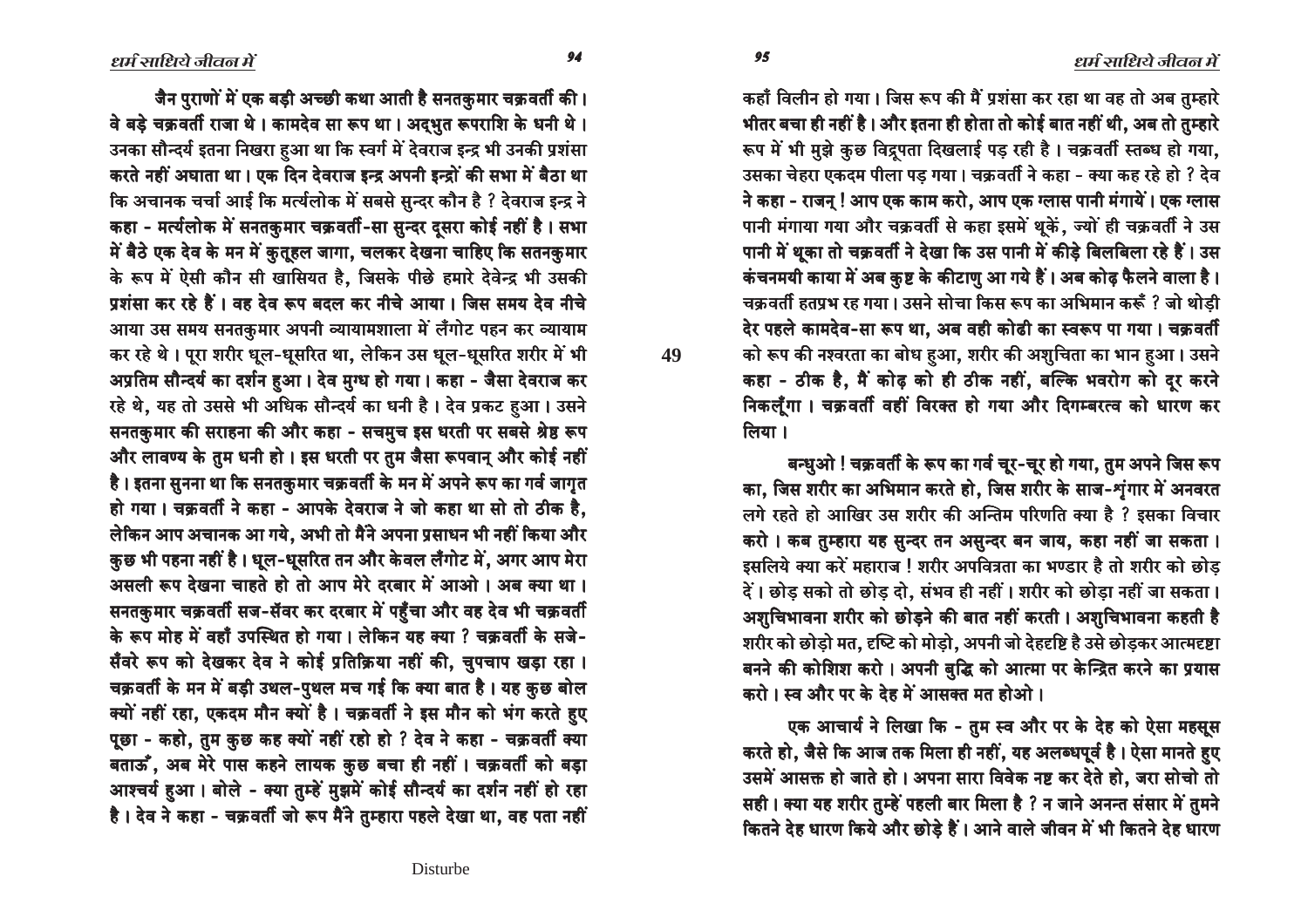जो काम में आसक्त थे वे राम में अनुरक्त हो गये। वस्तुत: जब तक हम शरीर की अशुचिता को नहीं पहचान लेते, तब तक आत्मा में अनुरक्ति कभी हो नहीं सकती। संत कहते हैं कि शरीर की अपवित्रता को जानो और इसके माध्यम से आत्मा के कल्याण का प्रयास करो । हमारे शरीर के साथ एक बडी विशेषता

है. कि शरीर अपवित्र भले ही है. पर आत्मा के कल्याण का आधार भी है।

संतों ने कहा - यह शरीर कडवी तम्बी के तरह है. जो जहरीली होती है। उस तुम्बी को अगर खा लिया जाय तो फुड प्वाईजन () हो जाता है। बड़ी भयानक स्थिति बन जाती है। अगर कोई खा ले, इतनी उल्टी और दस्त होती है कि हालत खराब हो जाय। कडवी तुम्बी खाई नहीं जाती। लेकिन उस तुम्बी का सही ढंग से उपयोग करें तो उस तुम्बी के सहारे नदी-नाले को पार किया जा सकता है ।

संत कहते हैं कि यह शरीर भी तुम्बी की तरह है। इसका तुम उपयोग करो, उपभोग नहीं । उपयोग करोगे तो तर जाओगे । उपभोग करोगे तो मर जाओगे। शरीर का सदुपयोग क्या है ? भगवान् की भक्ति, दीन-दुखियों की सेवा, त्याग और तपस्या। आत्मा का कल्याण इसके अलावा नहीं।

यह तन पाय महा तप कीजे यामें सार यही है।

इस शरीर को पाकर तप करना ही सारभूत है। हमारे गुरु महाराज ने बहुत अच्छी प्रेरणा दी. वे कहते हैं -

> तन मिला तुम तप करो, करो कर्म का नाश। रवि शशि से भी अधिक है तुममें दिव्य प्रकाश।

उससे भी ज्यादा प्रकाश तुम्हारे पास है। इसका सही यूज () करो मिसयूज () मत होने दो, अपने इस जीवन को केवल विषयों में मत भटकाओ, अपने इस दुर्लभ जीवन को भटकाना यानि हाथी पर ईंधन ढोना है। अपने इस दुर्लभ जीवन को विषयों में भटकाना मतलब रत्नों की राख से अपने बर्तनों को धोना । आपने जीवन को विषयों में गँवाना मतलब चन्दन की लकड़ी से भोजन पकाना। यह अज्ञान नहीं तो और क्या है ?

जो मूल्य समझता है, महत्त्व समझता है, वही कभी अपने जीवन का

करोगे और छोडेगे ! शरीर की उत्पत्ति और विनाश का क्रम अन्तहीन है. अनादि से चला आ रहा है। संसार का हर प्राणी केवल यही करता है। इसलिये शरीर पर हष्टि केन्द्रित करने की जगह आत्मा पर दृष्टि केन्द्रित करने की कोशिश करो । जब तक तुम्हारी बुद्धि शरीर पर केन्द्रित रहेगी, सच्चे अर्थों में तुम आत्म-साधना भी नहीं कर सकोगे । बन्धुओ ! यह अशुचिभावना वैराग्य उत्पन्न करने की संजीवनी है। ज्ञान होना अलग बात है, वैराग्य होना अलग बात है। ज्ञान सबको हो सकता है, वैराग्य सबको नहीं होता। अच्छे-अच्छे ज्ञानी भी सम्पन्न होकर विषयों में लिप्त रहते हैं और बहुत से लोग ऐसे हैं, जिनमें ज्ञान अपेक्षाकृत ज्यादा नहीं है, पर वैराग्य सम्पन्न होकर कुछ पा जाते हैं।

संत कहते हैं - वैराग्य किससे ? संसार से. शरीर से और भोगों से । इनकी असारता को जब तक नहीं समझोगे तब तक तुम्हारा मन उनसे उचटेगा नहीं। विषयों से मन के उचटने का नाम ही वैराग्य है। उनकी आसक्ति के छूटने का नाम ही वैराग्य है। और यह तब होगा जब तुम उसकी वास्तविकता को समझने की कोशिश करोगे, अभी शरीर से बड़ा गाढ़ा राग है, जब वैराग्य होगा उसी क्षण तुम्हारे भीतर एक तपस्वी का जन्म हो जायेगा, तुम्हारे भीतर एक माधक का आविर्भाव हो जायेगा।

संत कहते हैं - तुम साधना करना चाहते हो, शरीर की दृष्टि से ऊपर उठो, आत्मदृष्टा बनो । संत तुलसीदास जी का जीवन हम सबके लिए बड़ा प्रासंगिक है। कहते हैं तुलसीदास जी अपनी पत्नि रत्नावली पर बडे आसक्त थे। अचानक उन्हें अपने पीहर जाना पड़ा। तुलसीदास जी को अपनी पत्नि का विछोह सहन नहीं हआ तो वे अंधेरे में बगैर सूचना के अपनी पत्नि से मिलने के लिये चले गये। कहानी आप सबको पता है। रात के अंधेरे में निकले। नदी में बाढ थी। एक मुर्दे की ठठरी को तख्ता समझकर पार उतर गये। लटकते हुए साँप को रस्सी मानकर उसके सहारे चढ़ गये। प्रिया से मिलन की जो चाह थी। वस्तुत: यह शरीर का अनुराग था, जो वहाँ उन्हें खींचकर ले गया। जब फटकार लगी तुलसीदास जो 'असि चाम देह यह ता संग ऐसी प्रीत। कि होती रघुनाथ से तो क्यों होती भवभीत ।।' तुम मेरे हाड़-माँस के शरीर के प्रति प्रीति रखकर तमाम बातों को दरकिनार करके दौड़े चले आये। संसार में इतना भटकना नहीं पड़ता। एक वाक्य ने तुलसीदास को स्वामी तुलसीदास बना दिया।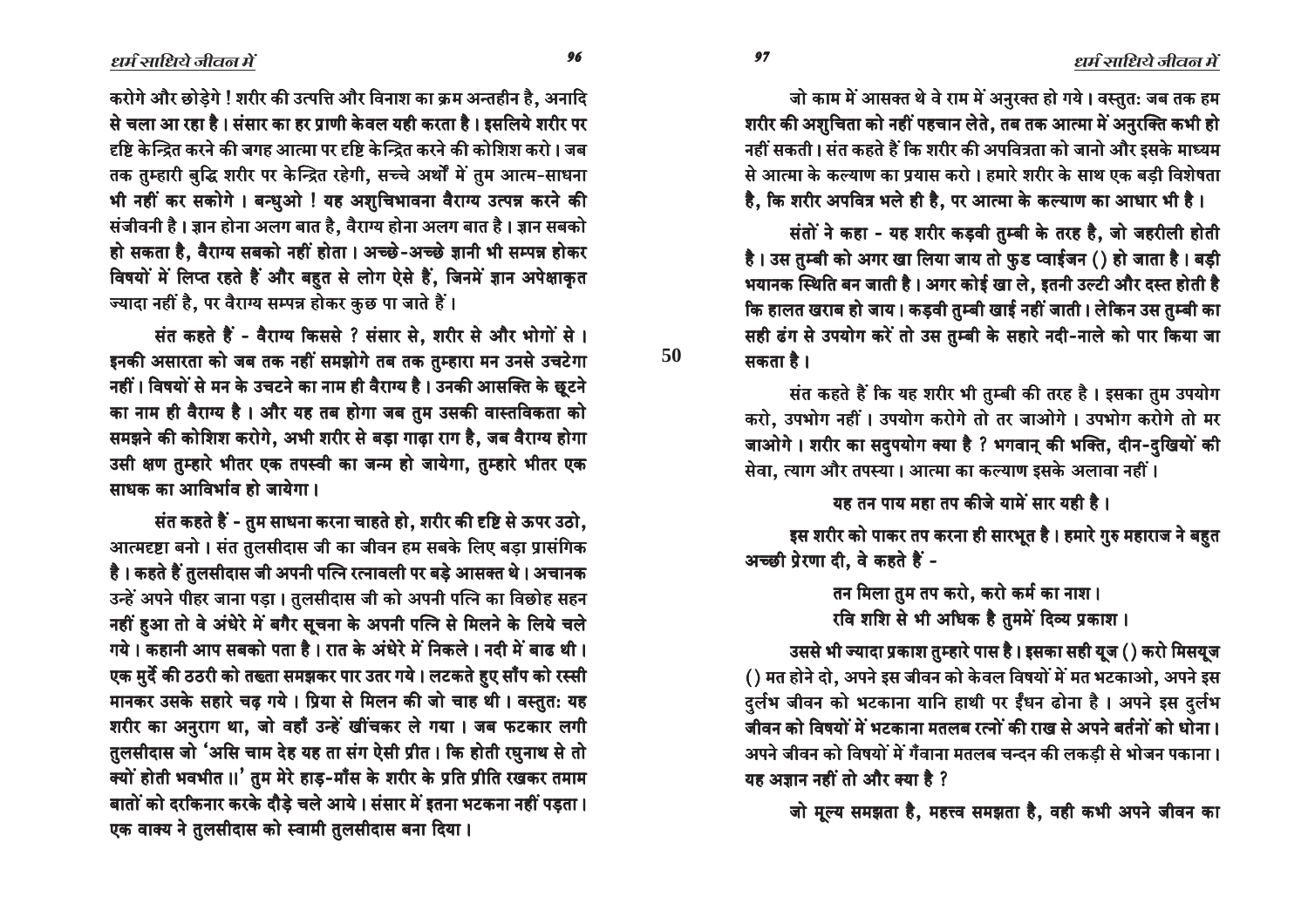<u>नो धत्तं किल मान</u>षं वरमिदं लाभाय लक्ष्म्यैस्तथा. किन्त्वात्मोद्धारणाय जन्मजलधे धनं वरं मानुषं ॥

यह मनुष्य जन्म किसलिये मिला ? इसलिये कि तुम रमणीय स्त्रियों में रमण करते रहो, इसलिये कि अपने पुत्र-मित्रों के मोह में उलझे रहो, इसलिये कि धन-सम्पदा के संग्रह में पागल बने रहो, नहीं केवल आत्मोद्धार के लिए भवसागर से पार उतरने के लिये तमने यह मनुष्य भव पाया है। यदि मनुष्य भव पाकर भी तुम यह नहीं समझ पाते हो तो तुम्हारा दुर्लभ मनुष्य जन्म व्यर्थ में जायेगा। इसलिये अपनी दृष्टि को मोड़िये, एक-एक इन्द्रिय की आसक्ति को छोड़िये। तब कुछ किया जा सकता है। इसमें विलम्ब नहीं करें। ध्यान रखें, एक आचार्य ने बहत अच्छी बात कही -

> यज्जीवस्योपकाराय तद्देहस्यापकारकम् । यद्देहस्योपकाराय तज्जीवस्यापकारकम ।।

तुम शरीर का हित साधोगे तो आत्मा का हित नहीं साध सकोगे। आत्मा का हित करोगे तो शरीर को बाधित होना पड़ेगा। जो जीव का उपकारक है, वह शरीर को कष्ट कारक प्रतीत होता है और जो शरीर के लिये उपकारक है, वह आत्मा के लिये कष्टकारक है, यह बात अपने जेहन में बैठा लो, और उसी के आनुरूप चलने की कोशिश करो। तब हम अपने जीवन का सच्चा लाभ उठा मकेंगे।

बन्धुओ ! अशुचिभावना का मतलब यह नहीं है कि शरीर को छोड़ दें, शरीर का पोषण बन्द कर दें, खाओ-पीओ नहीं। ध्यान रखो, सब कुछ करते हए भी हम शरीर के लिये नहीं कर रहे हैं, अपने लिये कर रहे हैं, यह याद रखें । अपने जीवन के लिये कर रहे हैं । अपनी दृष्टि को केवल शरीर पर केन्द्रित मत होने दो, शरीर से परे आत्मा को देखो। तुम्हारा यह देह परमात्मा का देवालय है, उसे तो पहचानो । मन्दिर को सजा रहे हो तो देवता का ख्याल भी रखना होगा। मन्दिर तुमने सुन्दर बनाया पर बगैर मूर्ति के मन्दिर का कोई मूल्य है क्या ? महत्त्व है क्या ? यह याद रखना चाहिए कि मन्दिर हमने परमात्मा की पूजा के लिए बनाया। लोग मूर्खता वश उसके रख-रखाव में ही उलझ जाते हैं। भीतर के परमात्मा की पूजा का भान ही नहीं रहता। अपने भीतर के परमात्मा का

दरुपयोग नहीं कर सकता। रत्न अगर तम्हें मिला है. उसे राख में मत बदलो। अपितु उस रत्न को पाकर खरा बनाने का प्रयत्न करो। तुम मालामाल हो सकते हो। रत्न की तो फिर भी कीमत है, पर जीवन तो अनमोल है। वह अनमोल है, पैसे देकर रत्न खरीदा जा सकता है । पर पैसे देकर जीवन नहीं खरीदा जा सकता। जीवन तो अमूल्य है। अपने जीवन के मोल को समझो। हमने अभी भी जीवन का नाश किया है, उसका सदुपयोग करो, यदि यह ज्ञान हमें प्राप्त हो जाय तो सब कुछ हो सकता है। संत कहते हैं - यह जीवन हमें चन्दन के रूप में मिला है, अगर पता चल जाय कि चन्दन अनमोल है।

> चन्दन विचारा क्या करे, पड़ा नीच के धाम। चन्दन हाथों में लगा निशदिन कुटे चाम ।।

किसी चर्मकार के हाथ में चन्दन की लकड़ी लग गई, उस चन्दन की लकड़ी से चमड़ा कूटने लग जाय तो हम क्या कहेंगे ? चन्दन की लकड़ी तुम्हारे हाथ में है, वह कूटने के लिए नहीं। उस चन्दन की लकड़ी का उपयोग करो तो तुम बहुत अच्छा काम कर सकते हो। उसकी धूप बनाओ, सर्वत्र सुवास फैल सकती है। चन्दन को घिस कर माथे पर लगाओ, तुम्हारा संताप दूर हो सकता है। चन्दन को घिसकर यदि चाहो तो प्रभु की पूजा में भी लगा सकते हो। लेकिन इतना विवेक हो तब तो, चन्दन चन्दन है। लेकिन यदि चमड़ा कूट रहे हो, तो यह मानता हैं कि जो केवल अपने शरीर के सम्पोषण में लगे हैं। वे देह में ही आसक्त हैं और कुछ नहीं।

बन्धुओ ! चर्म की सेवा तो तुमने खूब की, मर्म को भी पहचानने का प्रयास करें, मर्म को जानें, मानता है कि शरीर जीवन के लिए बड़ा उपयोगी है, इसका सदुपयोग कीजिये। जितना समय हम अपने शरीर के संरक्षण में लगाते हैं, उतना उससे काम भी लेते हैं कि नहीं । आप अपने यहाँ नौकर रखते हो, जितना वेतन देते हो उतना काम लेते हो या नहीं, बताओ । काम कम लेने के बजाय ज्यादा काम लेते होगे । इसी तरह तन भी तुम्हारे चेतन का नौकर है, उसे जितनी खुराक दे रहे हो, उतना काम ले पा रहे हो या नहीं ? यह देखो। रात दिन इसी में लगे हो, किसके लिये मिला है यह शरीर ?

> <u>नो धत्तं किल मानु</u>षं वरमिदं पुत्राय मित्राय वा. नो धत्तं किल मानुषं वरमिदं चित्ताभिरामास्त्रियै: ।

ôò ôô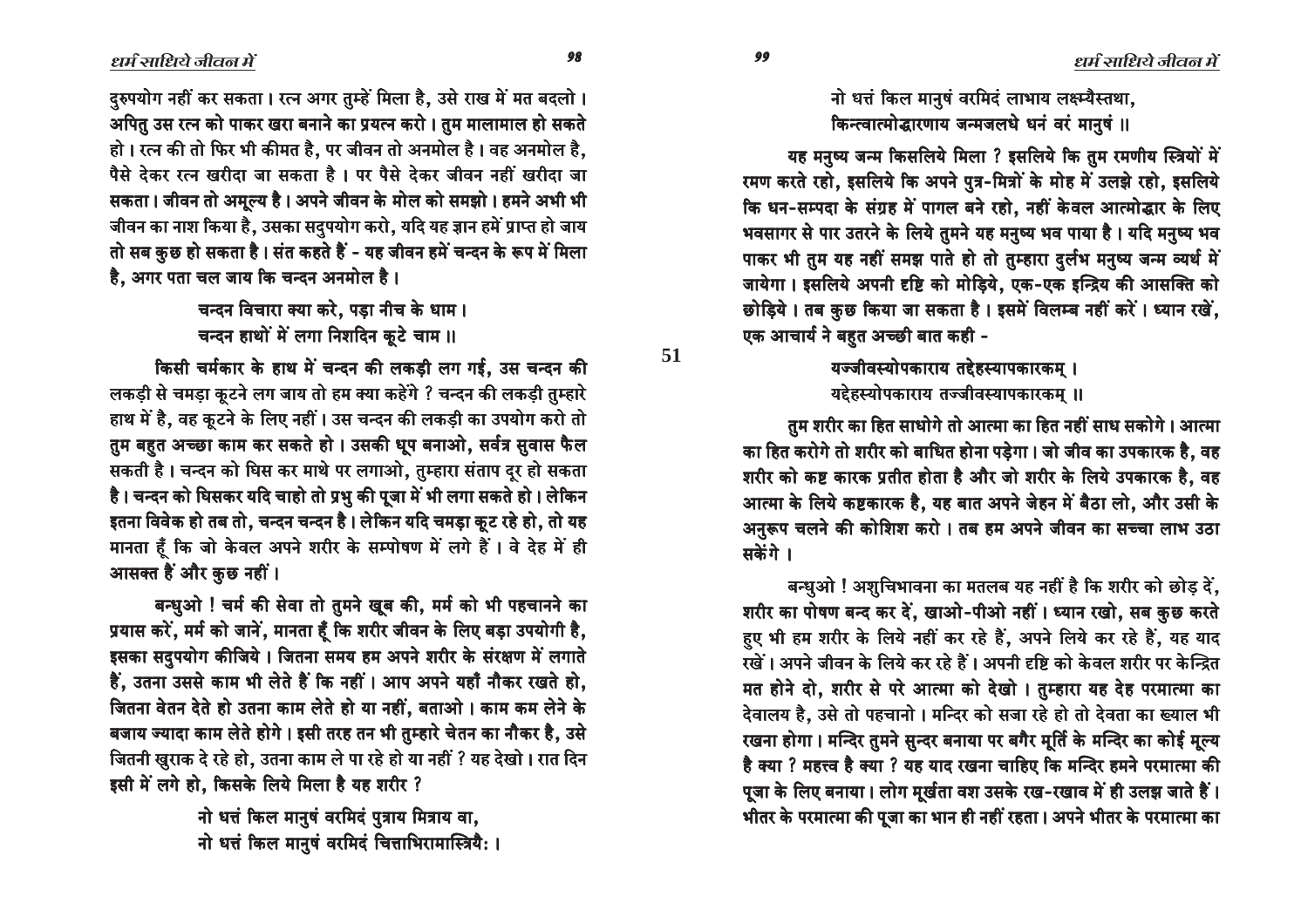ëêê ëêë

**52**

भी ध्यान रखो। केवल रंग-रोगन में ही उलझे हो. केवल डेटिंग-पेटिंग में ही लगे हो, जो कि एक दिन नष्ट-भ्रष्ट हो जाएगा। यह टिकाऊ नहीं है। इसलिये देह के साथ-साथ भीतर के देवालय में विराजमान जो देवता है, उसका ख्याल रखने की आवश्यकता है। देवता की प्रतिष्ठा के बाद देवालय भी पूज्य बन जाता है। थदि तुम्हारे भीतर का वह परमात्मा प्रकट हो जाता है तो तुम्हारे शरीर में भी वह पवित्रता आ जायेगी । तुम्हारे जीवन में यदि साधना जुड़ गई तो तुम भी खुद पञ्च बन जाओगे।

बन्धुओ ! हमारी संस्कृति में न नाम पूजा जाता है, न रूप पूजा जाता है, न पैसे को पूजा जाता है, न पद को पूजा जाता है, केवल गुणों को पूजा जाता है। चरित्र को पूजा जाता है। और ये केवल साधना से प्रकट होते हैं। अपने चारित्रिक स्तर को हम कैसे बढा सकते हैं ? इसका हमें विचार करना चाहिए और हमारे चरित्र का स्तर तभी बढ़ेगा जब हमारे जीवन में अध्यात्म की भावना जागेगी। अशुचि भावना हमें यही सिखाती है कि विषयों से विरक्ति और आत्मा से अनुरक्ति का पाठ पढ़ने का अवसर हमें मिला है। हमारा जीवन थोड़ा-सा है, आज ही दृष्टि को मोड़ना शुरु करें। जहाँ हैं, जैसे हैं, जितने हैं, वहीं से अपने जीवन में परिवर्तन लाने की कोशिश करें । लेकिन क्या करें आज के लोगों की हालत बड़ी विचित्र है, वे बातें तो बड़ी-बड़ी करते हैं, काम कुछ नहीं करना चाहते। हम चाहते हैं कि सब कुछ मिल जाय, लेकिन कुछ ना करना पडे ।

बन्धुओ ! मरे बिना स्वर्ग भी नहीं मिलता। बिना किये कैसे होगा ? तुम साधना चाहते हो जीवन का कल्याण, और अपने रास्ते को बदलना नहीं चाहते, फिर कैसे संभव होगा। एक भाई मेरे पास आये, बोले महाराज - आप लोग त्याग-तपस्या की बात करते हो । हमें समझ में नहीं आता । आप हमें कुछ शार्टकट बता दो, बड़ा कष्ट होता है आप लोगों की तपस्या देखकर । प्यास की वेदना सहना, इतनी त्याग-तपस्या करना, सर्दी-गर्मी की बाधा सहन करना, कोई दुसरा मार्ग बताओ । हम तो अध्यात्म की ऐसी साधना करना चाहते हैं ? मैंने उनसे कहा - भाई साधना करना चाहते हो तो एक बात ध्यान रखना। बर्तन को तपाये बिना दुध को नहीं तपाया जा सकता। साधन बर्तन है, दुध साध्य है। ध्येय बर्तन को तपाने का नहीं, दुध को तपाने का है । लेकिन बर्तन के बगैर दुध

न आज तक तपाया जा सका है और न तपाया जा सकेगा। बिना तपाये दुध की स़रक्षा भी नहीं हो सकती। यदि सुरक्षित रखना है तो उसे तपाओ। बस इतना ही ध्यान रखना है कि हमारा ध्येय दुध को तपाना है, बर्तन नहीं। यदि कोई खाली बर्तन तपाये तो उसकी यह नादानी है।

आज दुनियाँ में दोनों तरह के लोग हैं, कुछ लोग हैं जो खाली बर्तन को तपा रहे हैं। कुछ लोग हैं जो तप से भयभीत होकर एक तरफ बैठ गये हैं। सोचो, द्ध भी हाथ से जा रहा है। देखो, क्या कर रहे हैं ? जीवन के विषय में हमें बहुत सजग होने की जरूरत है। बन्धुओ ! आत्मकल्याण के विषय में जब भी व्यक्ति से बात की जाय तो वह बहुत पीछे हो जाता है। दुनियाँ में तो तरह-तरह की योजनाएँ बनाता है. आत्मा के कल्याण की बात वह कर भी जरूर लेता है लेकिन जब करने की बात आती है तो वह पीछे हट जाता है। योजनाएँ बनती रहती हैं।

दो मित्र आपस में मिले, एक-दूसरे की दिनचर्या की बात पूछी गई -दिनचर्या क्या है ? एक ने बोला - मैं सुबह पाँच बजे उठता हूँ। नित्य क्रियाओं से निवृत्त होता हूँ। स्नान करता हूँ, पूजा-पाठ करता हूँ, उसके बाद नास्ता करता हैं, न्यूज पेपर पढ़ता हैं। ठीक नौ बजे दफ्तर जाता हैं। वहाँ से पाँच बजे लौटता हैं । घर आकर थोड़ा विश्राम करता हैं, भोजन करता हैं, बच्चों को पढ़ाता हैं और ठीक दश बजे सो जाता हैं। आपकी दिनचर्या कैसी है ? दुसरे ने कहा - मैं चार बजे प्रात: ब्रह्ममुहूर्त में उठता हूँ, ब्रह्ममुहूर्त ऋषि, मुनियों के उठने की चर्या है, उठते ही मैं थोड़ा प्राणायाम करता हूँ, उसके बाद नित्यक्रिया करता हूँ, नित्यक्रियाओं के बाद थोड़ा घूमने जाता हूँ, आ करके थोड़ा खेलता हूँ, व्यायाम करता हैं और उसके बाद थोड़ा मैं स्वाध्याय करता हैं, नास्ता-पानी करता हैं, दफ्तर जाता हैं, शाम को लौटकर आता हैं, फिर मेरा संध्यावंदन का कार्य होता है, फिर थोड़ी देर बच्चों के साथ खेलता हैं, फिर उन्हें पढ़ाता भी हैं और डेली ग्यारह बजे सोता हैं। सामने वाला मित्र बड़ा प्रभावित हुआ। कहा - आपकी दिनचर्या तो बड़ी व्यवस्थित है, ऐसा आप कब से कर रहे हो ? उसने कहा - कल से ही करने का विचार है। ऐसे ही विचार बनाने वाले बहुत सारे लोग होंगे, आपमें से भी होंगे, जो कल से करने का विचार करेंगे। ध्यान रखना, जो आज से विचार करोगे तो हो जायेगा किन्तु कल से करोगे तो कल तो कभी नहीं आने ँवाला। काल को कोई जीत नहीं सकता। इस बात को समझने की कोशिश करनी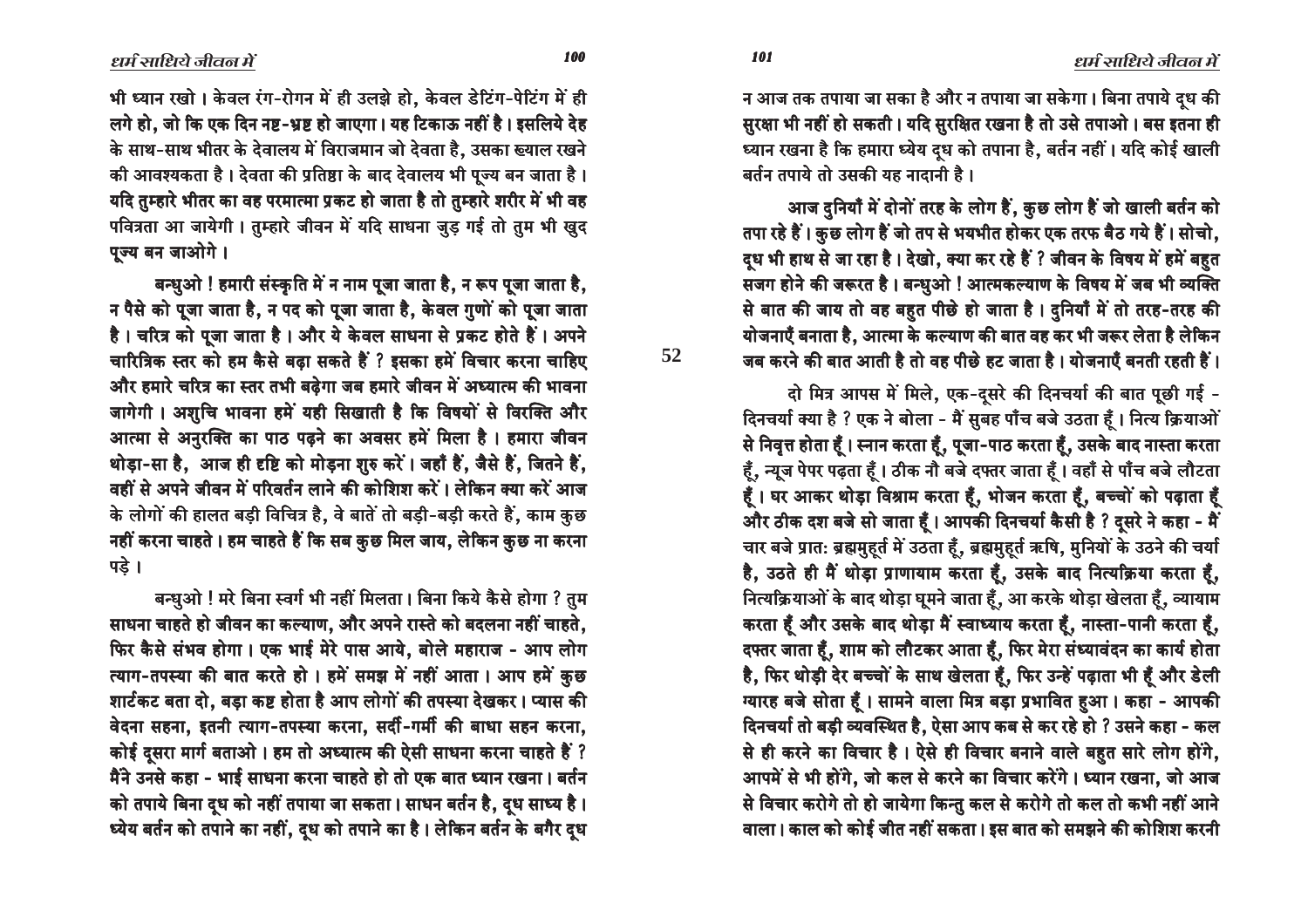चाहिए ।

जगत जलधी से पार उतरने को अद्भुत नौका है, मानव भव शाश्वत सुख पाने का अद्भुत मौका है। जाग-जाग हे ज्योतिपुंज ये अवसर बीता जाता, जो क्षण गया, गया वापस वह लौट के फिर नहीं आता ।।

बीते हुए क्षण कभी लौट कर नहीं आते, इस बात को समझें, जीवन की वास्तविकता को पहचाने और अपनी शक्ति और परिस्थिति के अनुरूप उस पर अमल करने की कोशिश करें। जब तक हम अमल नहीं करेंगे तब तक हमारा उद्धार नहीं होगा। बातें तो हम बहुत कुछ कर लेते हैं, लेकिन जब तक चलें नहीं, कैसे काम चलेगा ?

एक संत थे, पद यात्रा करते हुए जा रहे थे। कुछ रास्ता भटक गये। काफी देर बाद एक ग्रामीण व्यक्ति मिला, सीधा-सादा किसान था। उन्होंने उससे कहा - हमें अमुक गाँव जाना है, कितनी दूर है ? कितनी देर में पहुँच जाऊँगा ? किसान ने कहा - आपके गन्तव्य की दुरी यहाँ से इतनी है, और आप आराम से पहुँच जाओगे। दोनों साथ-साथ चल रहे थे, पर उन संत के मन में बड़ी उथल-पुथल थी। उनके मन में कुछ समझ में नहीं आ रहा था। उन्होंने पूछा - देखो भाई, तुम कह तो रहे हो मैं पहुँच जाऊँगा। क्योंकि साँझ ढ़लने के बाद मैं चलता नहीं हैं, तुम बोल रहे हो दो मील दूर है, दो मील से ज्यादा दूर तो नहीं। हाँ महाराज ! दो ही मील दूर है। देखो, गाँव के लोगों का माईल बड़ा लम्बा होता है। लेकिन महाराज आप समय पर पहुँच जायेंगे। और थोड़ा आगे जाने के बाद उन संत ने ग्रामीण से फिर पूछा - भाई तुम ठीक-ठीक बताओ, रात तो नहीं हो जायेगी। रास्ते में अंधेरा तो नहीं हो जायेगा ? उस व्यक्ति ने झुंझला कर जबाव दिया - ह़जूर, रास्ता चलने से कटता है, बात करने से नहीं। उस संत ने अपने संस्मरण में लिखा कि उस साधारण किसान के एक वाक्य का असर मेरे जीवन पर असाधारण रूप से पड़ा। रास्ता चलने से कटता है, यह बात ध्यान रखो। बातें तो बहुत करते हो, चलने को कौन-कौन तैयार है ? चलने की तैयारी हो, जहाँ हैं उससे आगे बढ़ने की तैयारी हो, आज चलोगे तो और कल चलोगे तो, चलना तो पड़ेगा ही, क्योंकि चलने वाला ही मंजिल तक पहुँच पाता है, बातें करने वाला नहीं। बन्धुओ ! यह हम अध्यात्म की अन्तर्यात्रा में बढ़ रहे हैं, यात्रा का

सूत्रपात हुआ है। कदम-कदम हमें चलने की कोशिश करनी चाहिए। जहाँ हैं उससे आगे बढ़ने की कोशिश करनी चाहिए। कुछ लिखकर सोओ, कुछ पढ़कर सोओ।

कुछ लिखकर सो, कुछ पढ़कर सो,

जिस जगह जागा सबेरे, उस जगह से बढ़ कर सो,

एक सीढी चढकर सो .....

एक सीढ़ी चढ़कर सो, बस एक-एक सीढ़ी हम रोज चढ़ें, हजारों सीढ़ी चढ़ जायेंगे। हिमालय की ऊँचाई भी हम छू सकते हैं। हिमालय तो बहुत छोटा है, सिद्धालय की ऊँचाई को छूने में हम समर्थ हो सकते हैं। पर चलना पड़ेगा एक-एक सीढ़ी, तभी कुछ कर सकते हैं।

बन्धुओ ! हम ठीक मध्य में आ गये हैं। अशुचिभावना अब धीरे-धीरे और सूक्ष्म होगी। कल आम्रवभावना की चर्चा होगी जो प्रतिपल बँधने वाले कर्मों का दर्शन करायेगी। संसार के परिभ्रमण के मुल कारण को बतायेगी कि आखिर इस संसार में परिभ्रमण का मूल कारण क्या है ? किस तरह से पुण्य और पाप हमारे जीवन से जुड़ते हैं ? पाप और पुण्य के बंधन को किस तरह से काटा जा सकता है ? आम्रव, संवर और निर्जरा ये तीन भावनाएँ हमारे भीतर के रागद्वेष के संशोधन एवं उन्मूलन की बात सिखायेगी। हमारे चित्त का अन्तर्दर्शन करायेगी। हमें बतायेगी कि हमारे विराट तत्त्व में कितना विकृत तत्त्व भरा है. उन विकारों का उन्मूलन उन विकारों का संशोधन कितना जरूरी है। उनके अभाव में हम अपने जीवन का कल्याण नहीं कर सकते। क्रम से इनकी गहराई में उतरने की कोशिश करें। अपने जीवन का कल्याण कर सकें। समय आप सबका पूर्ण हो गया है। मैं इतना ही कहना चाहता हूँ

> जिसके शृंगारों में मेरा, महँगा जीवन घुल जाता। अत्यन्त अशुचि जड़ काया से इस चेतन का कैसा नाता ।।

यह साधन है, इस साधन का उपयोग साध्य को पाने के लिए होना चाहिए। साधन से साध्य को पाना ही उसका सही उपयोग है। साधन को ही साध्य मान लेने पर कुछ भी मिलने वाला नहीं। आज लोगों की स्थिति यही है कि वे साधन को साध्य मान रहे हैं। एक कवि ने बहुत अच्छी बात कही -

103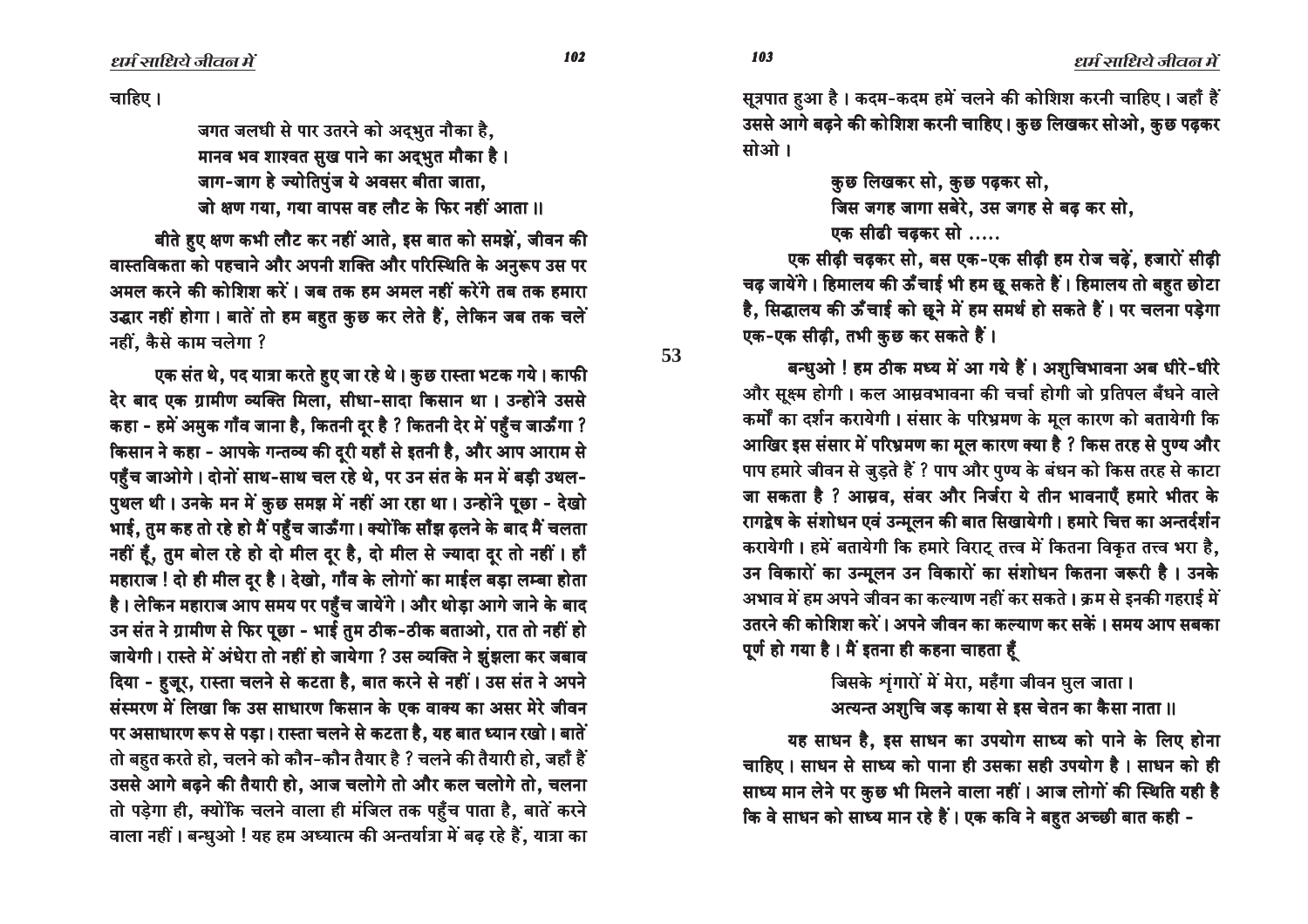# मोह नींद के जोर

आध्यात्मिक साधना के लिए आत्मकेन्द्रित होना जरूरी है। आत्मा पर केन्द्रित होने के लिए अन्तर्मुखी चेतना का जागरण जरूरी है। जब संसार के बाहरी सम्पर्कों से अपनी दृष्टि को पृथक् कर स्वयं को स्वयं पर केन्द्रित करते हैं, तब हमारी अन्तर्मुखता अभिव्यक्त होती है और उस अन्तर्मुखता से नि:सृत प्रकाश हमें जीवन में आध्यात्मिक अनुभूति प्रदान करता है।

विगत दिनों इसी आशय की बात आप सबके मध्य की गई। बारह भावना में अनित्यता से बढ़ते हुए अशुचिता तक आये हैं। शरीर अशुचि का भण्डार है। जब तक हमारी बुद्धि शरीर से परे आत्मा पर केन्द्रित नहीं होती, तब तक सच्चे अर्थों में हम अपने जीवन का कल्याण नहीं कर सकते । अब आज उसे और आगे बढाने की बात आ रही है। चिन्तन को और गहरा बनाने की प्रेरणा दी जा रही है।

×ारीर ही नहीं, शरीर के अन्दर जो तुम्हारे विचारों का जगत है, उस पर दृष्टिपात् करने की कोशिश करो। शरीर से भिन्न तो तुम हो ही। तुम्हारे भीतर जो नितप्रति उत्पन्न होने वाले विचार हैं, वे भी तुम नहीं हो। तुम्हारा अपना स्वरूप वे नहीं हैं । वह तुम्हारा अपना स्वभाव नहीं है । नितप्रति तुम्हारे मन में कभी राग उत्पन्न होता है, कभी द्वेष, कभी हर्ष, कभी विषाद, कभी प्रसन्नता, कभी खिन्नता, कभी दु:ख, कभी सुख, कभी हास्य, कभी शोक, कभी उल्लास, कभी उदासी आदि ये जो उत्पन्न हो रहे हैं वे क्यों हो रहे हैं ? हम अपने जीवन पर जब भी  $\epsilon$ ष्टिपात् करते हैं, तो वह विषमताओं से जकड़ा दिखाई देता है। जीवन में कहीं एकरूपता दिखाई ही नहीं देती।

संत कहते हैं - यह क्या है ? इसका विचार करो । यह सब तुम्हारे स्वभाव नहीं हैं, यह विभाव हैं। तुम्हारे अन्दर कभी क्रोध भरता है, कभी मान, कभी माया, कभी लोभ, कभी राग, कभी द्वेष, कभी मोह, कभी मद - ये सभी क्या हैं ? तुम्हारे चित्त की भूमि में उत्पन्न होने वाले विकार हैं । इन विकारों की सृष्टि

त नित पोखे यह सखे ज्यों धोवे त्यों मैली. <u>निशदिन करे उपाय देह का रोग दशा फैली.</u> काना पौड़ा पड़ा हाथ यह चूसे तो रोवे, फले अनन्त जो धर्म ध्यान की भूमि विषै बोवे ॥

तम शरीर का जितना पोषण करोगे, शरीर उतना सूखता जायेगा। शरीर का स्वभाव ही सूखना है, सड़ना है, गलना है। इसमें तो कितने प्रकार के रोग होंगे, कहा नहीं जा सकता । कवि ने बहुत अच्छा उदाहरण दिया है, वह कहता है - काना पौडा पडा हाथ यह चुसे तो रोवे. फले अनन्त जो धर्म ध्यान की भूमि विषै बोवे ।। गन्ने को बुन्देलखण्ड में पौड़ा बोलते हैं। गन्ने कई प्रकार के होते हैं, कुछ गन्ने ऐसे होते हैं जिनकी गाँठे बड़ी गठीली होती हैं। उसमें रस नहीं होता। उसको बोलते हैं काना पौडा। उसको आप चुसे तो आपको रस तो मिलेगा नहीं, अपितु आपके मसूडे और छिल जायेंगे। वह एकदम नीरस होता है। कवि कहते हैं - अगर तुम्हारे हाथ काना पौड़ा आया है और यदि तुम उसे चूसोगे तो दु:ख होगा। लेकिन यदि उसी को जमीन में बो दिया जाए तो रस भरा अर्थात रसीला गन्ना उग सकता है।

संत कहते हैं - यह शरीर भी उस काने पौडे की तरह है। रसहीन गन्ने की तरह है यदि इसका उपभोग करोगे तो सिवाय पीड़ा, अतृप्ति, प्यास के कुछ भी नहीं मिलने वाला। लेकिन यदि इस शरीर को धर्मध्यान की भूमि में लगा दोगे, आत्मकल्याण में लगा दोगे तब अनन्त फल प्राप्त होगा। कैवल्य रूप अनन्त फल इसी काया से ही प्राप्त किया जाता है। इसके अलावा दसरा मार्ग नहीं। इसलिये इसका उपयोग करें, उपभोग नहीं । शरीर में आसक्त न हों, शरीर से विरक्त हों, हमारी यह दृष्टि जिस दिन प्रकट होगी, यह अशुचिभावना सार्थक हो जायेगी । हम सबके जीवन में वह परम पवित्रता प्रकट हो, हम इस अशुचिमय, दुर्गन्धमय शरीर को भी तप-त्याग के बल पर पवित्र बना सकें, इसी शुभ भावना के साथ मैं अपनी वाणी को विराम दे रहा हैं।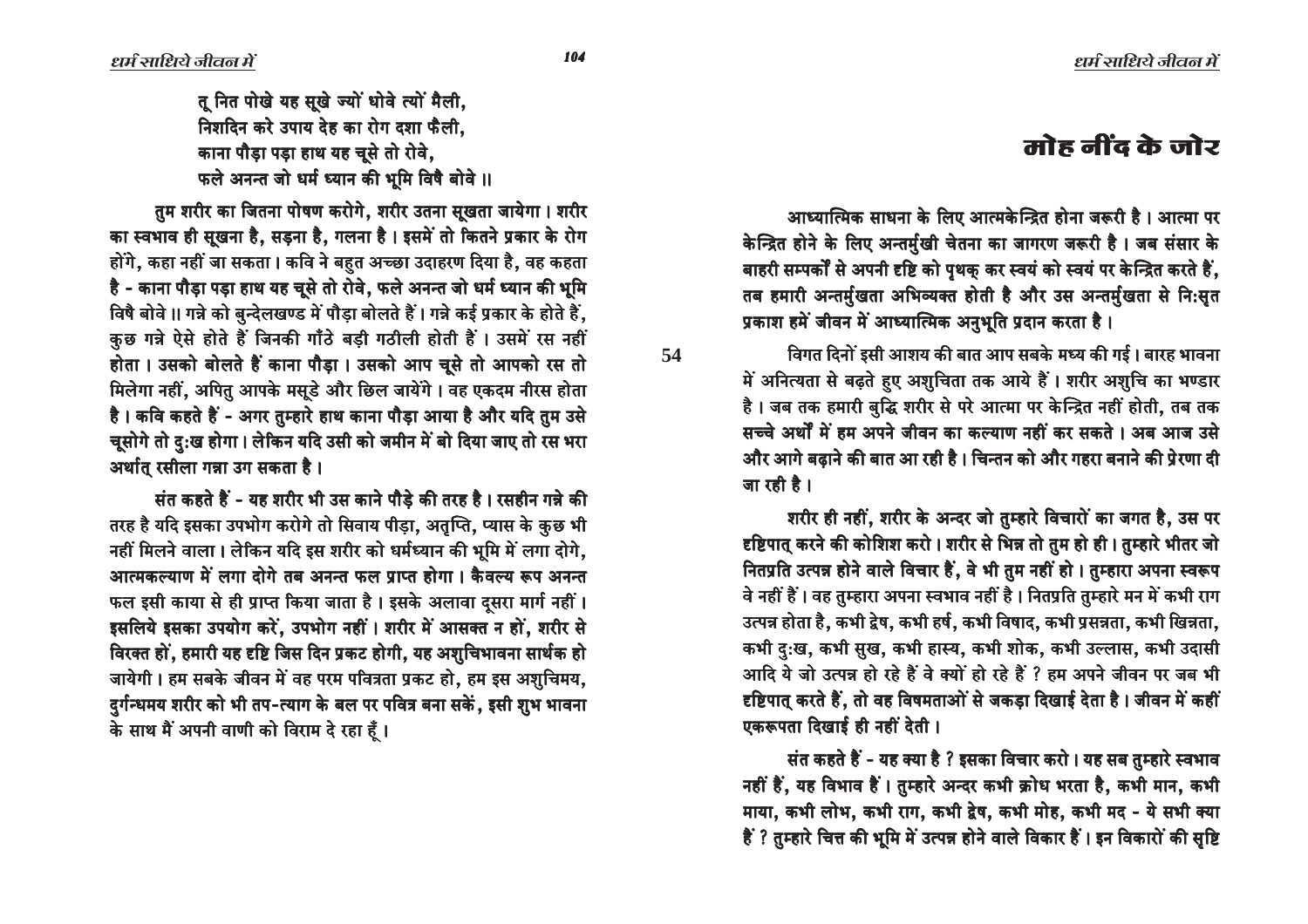बाहर निकलना पड़े। यही स्थिति हमारी आत्मा की है। हमारे आत्मा के जो मूल गुणधर्म हैं. इन कर्मों के विभाव के प्रभाव से सबको बाहर होना पड रहा है। उनकी शक्तियाँ प्रभावित हो रही हैं। आत्मा की शक्ति कुंठित हो रही है। आत्मक्षमता सुप्त होती जा रही है। ये सब वैभाविक भाव हैं। ये नितप्रति उभर रहे हैं, जो हमारी चेतना को विकृत कर रहे हैं । हमारे चिन्तन को विषाक्त कर रहे हैं। जिसके कारण हमारा जीवन ही द:खमय हो गया है।

आसव भावना कहती है - इसे समझो । उनके आगमन के कारण को जानो और उनके निवारण के उपाय को सीखो। बहुत सुन्दर उदाहरण दिया है -जैसे किसी नाव में छिद्र हो तो छिद्र से उसमें जल भरेगा। नाव में पानी प्रविष्ट होगा तो नाव का भार बढ़ेगा और नाव का भार बढ़ेगा तो उसका संतुलन बिगड़ेगा। संतुलन बिगड़ने से उसके डुबने की सम्भावना होती है। जैसे सछिद्र नाव डूब जाती है, ऐसे ही आम्रव ऐसा छेद है जो हमारी आत्मा में कर्म रूप जल का प्रवाह भरता है और जिससे हमारी आत्मा रूपी नैया भवसागर में डूब जाती है। वह आम्रव है, जहाँ से कर्म आते हैं। कौन-कौन से छिद्र हैं और कहाँ-कहाँ से आते हैं, इसका विचार करना और उन छिद्रों को बन्द करने का सम्यक् प्रयत्न ही आसव भावना का सार है। जिसके माध्यम से हम संसार में रहें जरूर लेकिन कर्मरूपी रज से बच सकें। कर्म के प्रवाह से बच सकें। कर्म के प्रभाव से बच सकें। जीवन में जो विभाव हावी हो रहा है उसे दूर कर अपने स्वभाव को उपलब्ध कर सकें । वस्तुत: कर्म विभाव है, लेकिन बड़ा ताकतवर है । वह हम पर काबिज कर बैठा है और हम उसके आगे आत्मसमर्पण किए हुए हैं। कर्म हमें जैसा नचाता है, हम उसी तरह नाचते हैं। प्राणीमात्र की स्थिति उस कठपुतली की तरह हो जाती है जो दूसरों के इशारे पर नाचती है। कठपुतली अपनी इच्छा से कुछ नहीं करती। सामने वाला जैसे नचाता है, वैसे ही नाचती है।

हम कभी नरक, कभी पशु, कभी देव, कभी मनुष्य, कभी राजा, कभी रंक, कभी अमीर, कभी गरीब, कभी सम्पन्न, कभी विपन्न, कभी रूपवान्, कभी कुरूप, कभी अच्छा, कभी बुरा, कभी प्रसन्न, कभी खिन्न आदि ये सारे खेल कर्म के हैं। यह कब तक चलता रहेगा ? जब तक तुम सोये रहोगे। जब तक  $\pi$ कारी आत्मा नहीं जागती, जब तक तुम्हारा आत्मपुरुषार्थ प्रकट नहीं होता,

106 107

**55**

कहाँ से होती है, कौन है इनका जनक, कौन है इनका जन्मदाता ? इनका आविर्भाव कब तक तुम्हारे चित्त पर छाया रहेगा ? इनका विचार करना ही आम्रवभावना है $\overrightarrow{5}$ 

आसव शब्द जैन परम्परा का एक विशिष्ट पारिभाषिक शब्द है। आस्रव का मतलब होता है, कर्मों का आना। 'आ' और स्रव शब्द से आस्रव शब्द की निष्पत्ति हुई है। 'आ' यानि सब ओर से। 'म्रव' यानि बहना, रिसना, झरना। हमारी आत्मा में प्रतिपल कर्मों का रिसाव होता रहता है, कर्मों का बहाव होता रहता है. कर्मों का भरना होता है। ये कर्म ही हमारे जीवन में द्वन्द्व और दविधा उत्पन्न करते हैं। कर्म वह शक्ति है जो जीवन में विषमता और जगत में विविधता को जन्म देती है ।

जगत् में हमें विविधता दिखाई देती है। उसमें एकरूपता नहीं दिखाई देती । कोई रूपवान् है कोई कुरूप, कोई सम्पन्न है कोई विपन्न, कोई पण्डित है कोई मूर्ख, कोई समझदार है कोई पागल, कोई यशकीर्ति से युक्त है किसी का आपयश है, किसी के पास वर्चस्व और प्रभुत्व है किसी के पास कुछ नहीं, कहीं महल है कहीं टूटी छप्पर भी नहीं, कोई कोठियों में आनन्द ले रहा है तो किसी को फुटपाथ में अपनी जिंदगी बितानी पड़ रही है, किसी के पास सब कुछ है तो किसी के पास कुछ भी नहीं है, कोई शिखर पर है तो कोई रसातल में है।  $\overline{x}$ भाखिर यह विविधता किसने उत्पन्न की ?

जीवन की विषमता और जगत् की विविधता का जो मूल कारण है. वह कर्म है । कर्म के निमित्त से ही हमारे जीवन में विषमता आती है । कर्म के निमित्त से ही जगत में विविधता आती है। सबसे मजे की बात तो यह है कि जो कर्म है वह हमारा स्वभाव नहीं है, विभाव है। हमारा अपना नहीं है, पराया है। हमने उस पराये को अपना लिया है, आत्मसात् कर लिया है। वह पराया जब हमारी चित्तभूमि में, हमारी चेतना में अतिक्रमण करके बैठ जाता है, तो हमारे आत्मा के स्वभाव की निकासी हो जाती है। हमारी आत्मा का स्वभाव हमसे दर हो जाता है और विभाव हम पर हावी हो जाता है। जैसे कोई आपके घर में आकर कब्जा कर ले। उस व्यक्ति की स्थिति कैसी विषम होगी, जिसके मकान में दुसरा व्यक्ति कब्जा कर ले। स्वयं को मकानमालिक होते हुए भी मकान से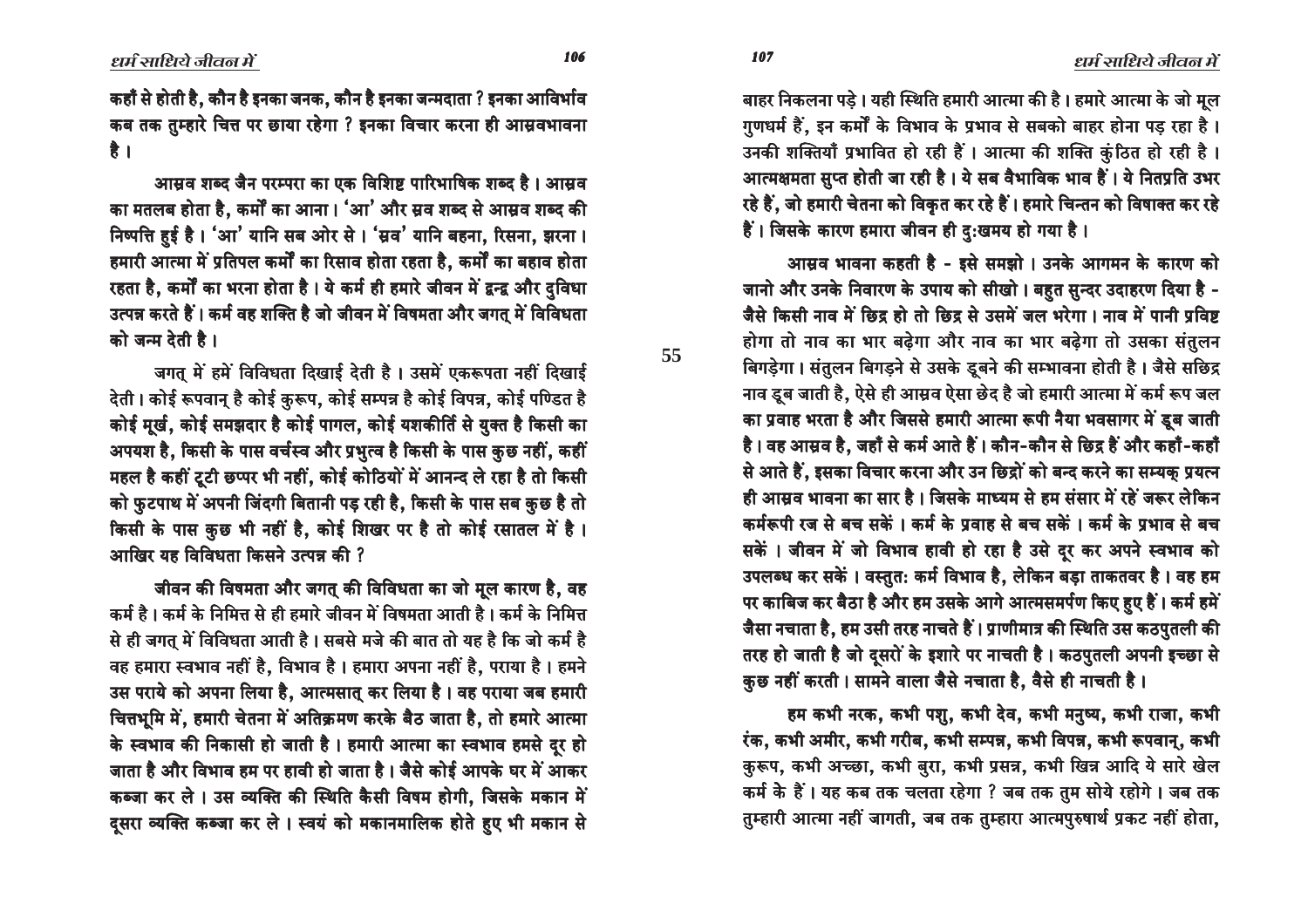जब तक तुम इस कर्म की सत्ता का विच्छेद नहीं करते, तब तक यह खेल चलता रहेगा। अनादि काल से यह खेल चल रहा है और अज्ञानी बने रहे तो अनन्तकाल तक चलता ही रहेगा। हमारी, तुम्हारी, सबकी कहानी यही है।

जो विभाव है उसे हमने अपनाया है और जो स्वभाव है उसे त्यागा है। अपनी चेतना को गौण किया है और जो जड कर्म के प्रभाव से प्रगट होने वाले हैं, उनको अपनाया है। यह कर्म आत्मा की मौलिक शक्तियों को नष्ट करने वाले ै $\ddot{\vec{r}}$  ।

जैनदर्शन में कर्मवाद पर बड़ा गहरा विमर्श हुआ है। जैन कर्मवाद को यदि हम समझें तो हम अपने जीवन की सारी समस्याओं को और जगत् की उलझनों को सहजता से दूर कर सकते हैं। जैन कर्मवाद कहता है कि प्रत्येक प्राणी के पास तीन मौलिक शक्तियाँ हैं - मन की, वाणी की और शरीर की। मन, वचन और शरीर के निमित्त से हमारी आत्मा में निरन्तर एक प्रकार का कम्पन उत्पन्न होता रहता है। वाइव्रेशन () होता रहता है। उस प्रकम्पन के निमित्त से हमारे आस-पास रहने वाले कर्म के परमाणु समूह कर्म के रूप में परिवर्तित हो जाते हैं। वे हमारी आत्मा से जुड़ जाते हैं और वे ही कालान्तर में अच्छा और बुरा फल प्रदान करते हैं। मन, वचन, काय की जब शुभप्रवृत्ति होती है तो उस समय ज़ुड़ने वाले जो कर्म होते हैं वे शुभ होते हैं। जिन्हें हम पुण्य कहते हैं। मन, वचन, काय की जब अशुभप्रवृत्ति होती है, तब उससे जो कर्म जुड़ते हैं, वे अशुभ होते हैं। जिन्हें हम पाप कहते हैं। चौबीस घण्टे हमारे मन की, हमारी वाणी की और हमारे शरीर की क्रिया किसी न किसी रूप में चलती रहती है। इस क्रिया के प्रतिक्रिया स्वरूप अच्छा और बुरा कर्म हमारी आत्मा से जुड़ता है। यह अनवरत चलता रहता है। कर्मबन्धन की यह प्रक्रिया एक पल को भी नहीं रुकती । उठते-बैठते, सोते-जागते भी हर क्रिया में यह चलती रहती है। यह क्रिया कब तक चलती रहेगी ? जब तक हम सोए रहेंगे। जब तक हमारी चेतना जागेगी नहीं, यह निरन्तर चलती रहेगी । जब व्यक्ति की आध्यात्मिक चेतना जागृत होती है तो वह अपनी प्रवृत्ति को नियन्त्रित करता है। जब प्रवृत्ति को नियन्त्रित करता है तो उसकी प्रतिक्रिया स्वरूप बंधने वाले कर्म स्वयमेव नियन्त्रित हो जाते हैं । ये कर्म हैं जो हमारी आत्मा की शक्तियों को बाधित करते

 $\frac{2}{5}$ ।

हमारी आत्मा के ऊपर आठ कर्म हैं, जो हमारी समग्र चेतना को प्रभावित किये हुए हैं। वे हैं - ज्ञानावरण, दर्शनावरण, वेदनीय, मोहनीय, आयु, नाम, गोत्र और अन्तराय। ये थोड़ा सूक्ष्म विवेचन के योग्य हैं। गहन दार्शनिक स्तर पर हमें समझने और समझाने की आवश्यकता है। यदि इन्हें आप समझ गये तो जीवन का सारा रहस्य आपके सामने उदघाटित हो जायेगा।

आप इस विषय को थोडा गहराई से समझने की कोशिश कीजिएगा। कर्मवाद को समझना साधारण बात नहीं है। यह एक बड़ी जटिल दार्शनिक ग़ुत्थी है। सच्चे अर्थों में देखा जाए तो हमारा सारा जीवन ही कर्म की ग़ुत्थी में उलझा हुआ है। इसे समझे। यह आठ मूलकर्म हैं। जो हमारी आत्मा को बुरी तरह प्रभावित करते हैं। सबसे पहला कर्म है - ज्ञानावरण ।

जानावरण कर्म हमारे जान को आवरित करता है। हमारे जान को ढाँकता है। यह कर्म वैसा ही है जैसे मेरे और आपके बीच यदि एक परदा लगा दिया जाये तो हम न आपको देख सकते है और न आप हमें। यह परदा जैसे हमें और आपको एक दूसरे को देखने में बाधा पहुँचाता है, वैसे ही यह ज्ञानावरण कर्म एक ऐसा आवरण है, जो हमारी आत्मा की ज्ञानशक्ति को रोकता है। हमारे आपके सबके ज्ञान में एकरूपता नहीं है। तरतमता है। यह सब उस आवरण के सघनता और विरलता का प्रभाव है। जिसका आवरण जितना सघन होता है, उसका ज्ञान उतना मन्द होता है और जिसका आवरण जितना विरल होता है उसका ज्ञान उतना ही प्रखर होता है ।

जान यद्यपि आत्मा की विशिष्ट शक्ति है। स्वाभाविक तेज रूप है। लेकिन ज्ञानावरण कर्म आत्मा के उस तेज को पूर्णत: अभिव्यक्त नहीं होने देता है। जैसे सूर्य के ऊपर जब घटाएँ छा जाती हैं तो उसका प्रकाश पूर्णत: अभिव्यक्त नहीं हो पाता है। ऐसे ही जब तक हमारे ऊपर इस ज्ञान के आवरण की घटाएँ छायी रहती हैं, ज्ञान का तेज ठीक ढंग से प्रकाशित नहीं हो पाता है।

दुसरा कर्म है - दर्शनावरण । दर्शनावरण कर्म को बड़े सुन्दर उदाहरण के माध्यम से समझाया गया है। जैसे आप यहाँ बैठे हैं, यदि दरवाजे पर आपको कोई रोक ले तो आप भगवान् के दर्शन नहीं कर सकोगे। दरवाजे पर रोक ले तो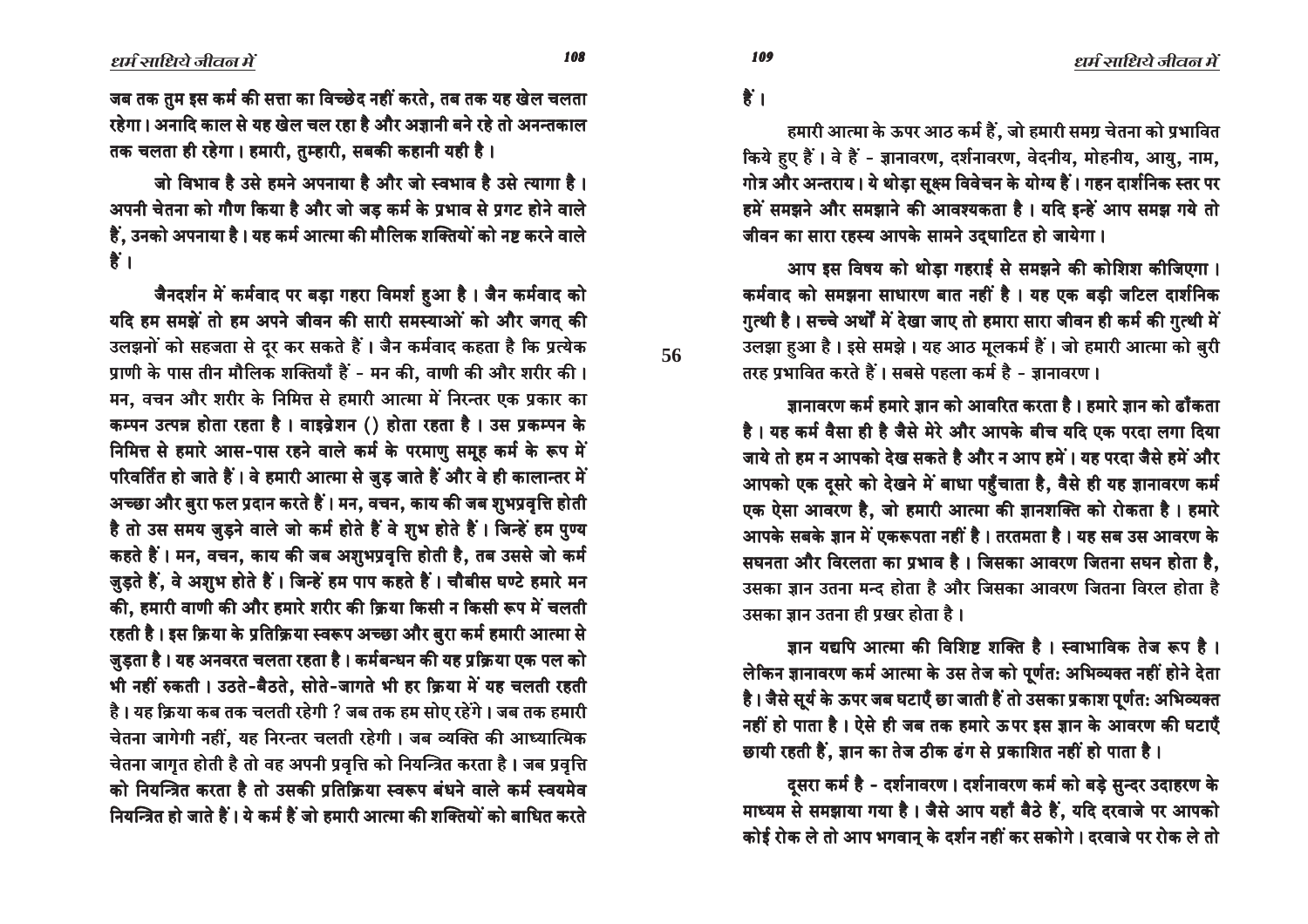छठवाँ कर्म है - नामकर्म। संसार में जितने ही प्राणियों को देखते हैं, वे सब अलग-अलग दिखाई देते हैं। कोई सुन्दर है तो कोई कुरूप, कोई बड़े आकर्षक छवि वाले हैं तो कोई की छवि में आकर्षण ही नहीं, कोई को देखते ही बात करने की इच्छा होती है तो किसी को देखते ही घृणा का भाव उभरने लगता है। यह जो शरीर का रूप निर्धारण किया जाता है वह सब नामकर्म की कृति है। जैसे चित्रकार चित्र-विचित्र रूप बनाता है। अनेक-अनेक प्रकार के रूप बनाता है, सुन्दर-असुन्दर रूप बनाता है। ऐसे ही अनेक रूपों का निर्माण करने वाला कर्म नामकर्म है। वही नामकर्म जगत् में चित्र-विचित्र रूप देता है। इसी कर्म का असर है जो संसार में हर प्राणियों में कोई-न-कोई सनिश्चित अन्तर है। यह हमारे शरीर का निर्माण करता है। यह अच्छा और बुरा दोनों प्रकार का होता है। जब शुभ नामकर्म का उदय होता है तब सारे शारीरिक अवयव अनुकूल निर्मित होते हैं और जब अशुभ नामकर्म होता है, तब हमारा शरीर विकृत, विद्रुप या विकलांग होता है।

इसके बाद का कर्म है गोत्रकर्म । गोत्रकर्म का काम है - क़ुलीन या अक़ुलीन घर में उत्पन्न करना। जैसे कुम्हार विभिन्न प्रकार के वर्तन बनाता है। वह एक घड़ा बनाता है जो मंगल कलश के रूप में उपयोग होता है, चर्चित होता है। और दुसरा शराब जैसी निंद्य वस्तुओं को रखने में काम आता है। घड़ा घड़ा है। एक निंद्य वस्तुओं के रखे जाने से निन्दनीय बना है और दुसरा मंगलकलश का स्वरूप पा लेने के कारण सबके माथे पर रखे जाने के योग्य हो गया है। ऐसे ही आलग-अलग कुल होते हैं। जिनका कुलीन आचरण होता है, वे सबके द्वारा आदरणीय होते हैं। जो नीच आचरण वाले होते हैं, वे सबके द्वारा उपेक्षणीय और निन्दनीय बन जाते हैं। गोत्र कर्म हमें ऐसे ही कुलीन और अकुलीन घरों में उत्पन्न कराता है। कुलीन घर वे हैं, जहाँ पीढ़ियों से अहिंसा का आचरण होता है, सदाचार की परिपाटी होती है। और अकुलीन वे हैं जहाँ पीढ़ियों से अधर्म का, पाप का, अनाचार का बोल-बाला होता है।

अन्तिम आठवाँ कर्म है - अन्तराय कर्म । अन्तरायकर्म हमारी शक्ति को प्रभावित करता है। वह हमारे किसी भी कार्य में उत्साह को रोकता है, उल्लास को रोकता है ।

फिर जो भीतर बैठा है उस तत्त्व का दर्शन नहीं कर सकोगे। ऐसे ही दर्शनावरण कर्म प्रतिहार्य की तरह आत्मदर्शन से वंचित करता है। हमारी देखने की शक्ति को तिरोहित करता है ।

तीसरा कर्म है - वेदनीय कर्म। हमें कभी सुख की अनुभूति होती है, कभी द:ख की । सुख और द:ख का अनुभव कराना ही वेदनीय कर्म का कार्य है। जो प्रतिपल कभी सुखी, कभी दु:खी बनाता है। इस कर्म के लिए उदाहरण दिया गया है - मधुलिप्त तलवार का। जैसे तलवार पर शहद लपेट दी जाए और ञ्चहद लपेटी तलवार को कोई चाटे तो चाटते वक्त मिठास की अनुभति तो होती है, लेकिन उसके साथ-साथ जिह्वा कट भी जाती है, जिससे रक्त की धार भी बहती है। ऐसे ही ये सांसारिक सुख हैं, जो एक पल का सुख और बहुत काल का हु:⁄ख होता है, जो भागते समय मधुर और विपाक में कष्टदायी होता है। यह वेदनीय कर्म है।

हसके बाद का कर्म है मोहनीय कर्म । यह सब कर्मों का राजा है । सबसे ⊽खतरनाक कर्म है। यह हमारे आचार और विचार की शक्ति को विकृत करता है। यह हमारे चिन्तन को बिगाडता है। चरित्र को बिगडता है। इसका प्रतीक बनाया है मदिरापान को । जैसे कोई व्यक्ति मदिरापान कर लेता है, तो शराब पीने के बाद उसे होश-हवाश नहीं होता। सुधबुध नहीं रहती। अच्छे-बुरे का विवेक नहीं रहता। वह चाहे जो कुछ भी कर लेता है, बस यही स्थिति मोह की है। जब तक जीव पर मोह हावी होता है तब तक अपनी असलियत का ध्यान नहीं होता । अपनी सुधबुध खो जाती है । आचार और विचार की शक्ति विकृत हो जाती है।

र्गौचवाँ कर्म है - आयु कर्म । आयु कर्म को खूँटे की उपमा दी गयी है । जैसे किसी जानवर को किसी खूँटे से बाँध दिया जाए तो वह उसके ही इर्द-गिर्द घूमता रहता है, उससे आगे नहीं बढ़ पाता। यही स्थिति आयु कर्म की है। हमारी जैसी आयु होती है, उस आयु के रहते तक हम उस अवस्था को प्राप्त करते हैं, उस पर्याय को प्राप्त करते हैं। हम मनुष्य तब तक ही हैं, जब तक की मनुष्य आयु है। कोई पशु बनता है तो पशु की आयु के कारण बनता है। जैसी आयु होती है, उस प्रकार के खूँटे से बँधा रह जाता है।

 $\frac{110}{111}$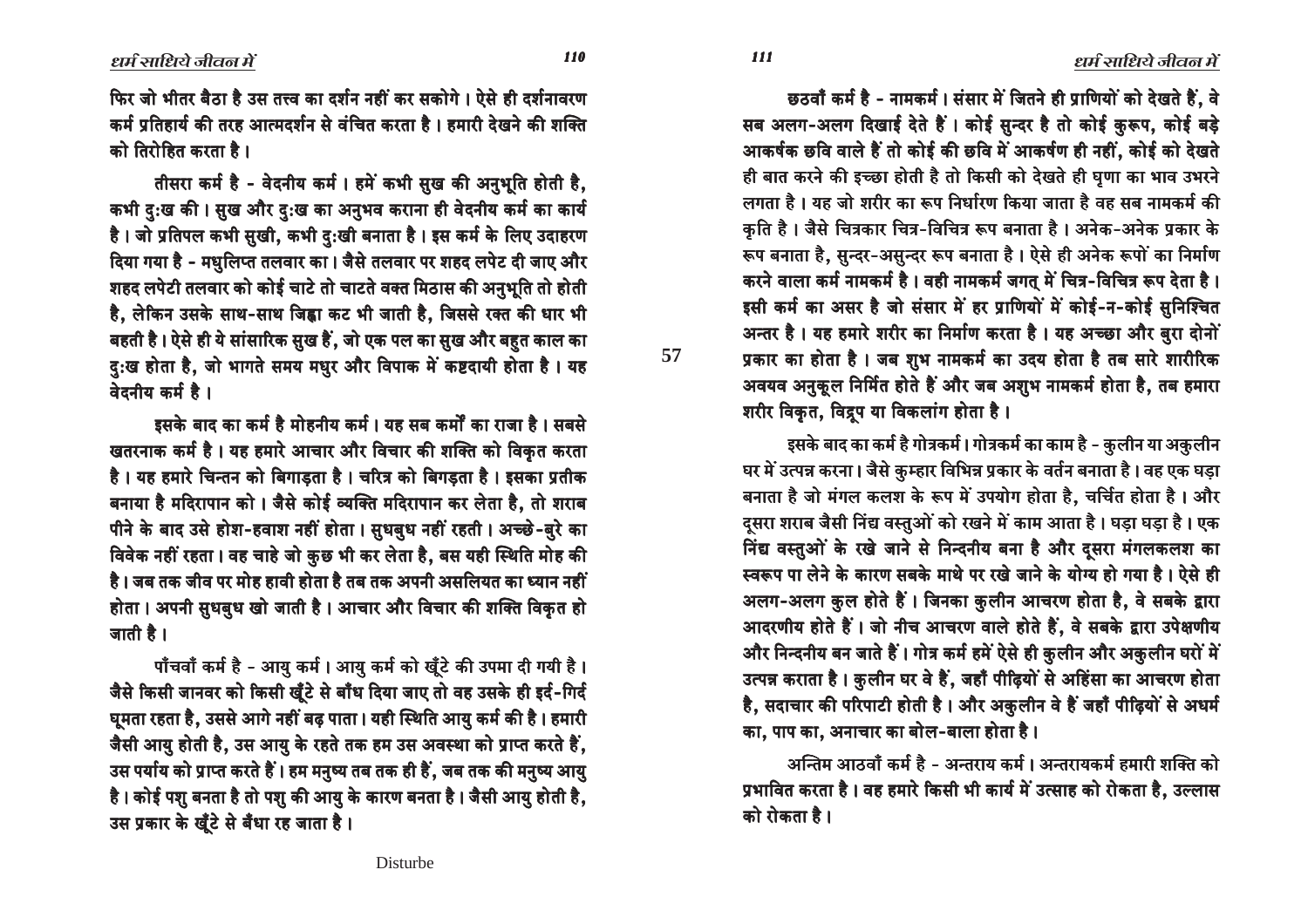इन्द्रियाँ प्रस्फुटित होती हैं। इन्द्रियों के प्रस्फुटन से उसकी इन्द्रियाँ विषयों में प्रवृत्त होती है। विषयों में प्रवृत्ति होने से रागद्वेष होता है। रागद्वेष होने से कर्म का बँध होता है । और यह कम निरन्तर चलता रहता है ।

यह चक्र है। अनादि से चला आ रहा है। हमारी तुम्हारी सबकी यही कहानी है। महाराज ! कब तक चलेगा यह चक ? जब तक चलाओगे। सबसे बड़ी बात यह है कि अनादि से हम दासता में जी रहे हैं। लेकिन दासता ही हमारे जीवन की नियति नहीं है, इस तत्त्व को समझो। कर्म की परतन्त्रता से हम जकड़े जरूर हैं. पर जकडना ही हमारा भविष्य है. ऐसी बात नहीं है। यह जकडन हमारी अज्ञानता की उपज है। यह बन्धन हमारी अज्ञानता का फल है। यदि आज भी हम सदुज्ञान को प्राप्त कर लें तो इस कर्म के बन्धन से बचा जा सकता है। आस्रव भावना में कर्म की बन्धप्रक्रिया को समझा जाता है।

कल संवरभावना की बात आपसे की जायेगी। वहाँ पर यह समझेंगे कि कर्म के बन्धन से बचने का उपाय क्या है ? और मूल बात जो है, वह है कि - यह विभाव जब तक हमारे जीवन के साथ जुड़ता रहेगा, जब तक हम उसका सत्कार करते रहेंगे, उन्हें अपनाते रहेंगे, तब तक यह बन्ध की प्रक्रिया चालू रहेगी।

अज्ञानी प्राणी विभाव को ही स्वभाव मान लेते हैं। हम कोध के उदय में क्रोधी हो जाते हैं। मान का योग आता है तो मानी हो जाते हैं। माया का जोर पड़ता है तो मायावी हो जाते हैं। लोभ के प्रभाव में लोभी हो जाते हैं। राग के उद्वेग में रागी हो जाते हैं। द्रेष के प्रभाव में द्रेषी हो जाते हैं। मोह से प्रभावित हो मोही बन जाते हैं। यानि जैसा कर्म उदय में आता है, हम वैसे ही हो जाते हैं। जब तक ऐसे होओगे, तब तक अपना स्वभाव नहीं पा पाओगे।

संत कहते हैं - यह राग तुम्हारा स्वभाव नहीं, द्वेष तुम्हारा स्वभाव नहीं, क्रोध तुम्हारा स्वभाव नहीं, मान तुम्हारा स्वभाव नहीं, माया-लोभ तुम्हारा स्वभाव नहीं। केवल मोह के वशीभूत होकर विभाव को अपना स्वभाव मान लिया है। तुम्हारा स्वभाव तो निर्मल है। जैसे जल का स्वभाव शीतलता है। जल स्वभावत: शीतल होता है। लेकिन जब अग्नि का संयोग होता है तो जल उष्ण बन जाता है। जल उष्ण दिखता जरूर है किन्तु उस जल का स्वभाव शीतल ही बना रहता है। जल कब तक उष्ण बना रहेगा ? जब तक नीचे से अग्नि का संयोग बना

ये मूल आठ कर्म हैं। जो हमारी आत्मा की शक्तियों को किसी न किसी रूप में प्रभावित करते रहते हैं। इन कर्मों के चक्र से हम अनादि से बँधे हैं। जब से हम इस संसार में हैं, तब से यह कर्म हमारे साथ बँधा हुआ है। हम कर्म का ही फल भोग रहे हैं। यह कर्म ही हमारी आत्मा को परतन्त्र किए हुए है। यदि ऐसे

ही चेतना न जागी तो अनन्तकाल तक हम ऐसे ही चलते रहेंगे। अनादि से हैं. अनन्त तक चलते रहेंगे।

आस्रवभावना कर्मों को गहराई से समझने की बात कहती है। आध्यात्मिक स्तर पर अपनी चेतना को केन्द्रित करते हुए इनको समझो, कि कर्म क्या है ? तुम क्या हो ? तुम्हारा स्वभाव क्या है ? कर्म का स्वभाव क्या है ? तुम्हारे और कर्म का यह जो सम्बन्ध है, कैसे हुआ ? क्या यह सम्बन्ध शाश्वत है ? या इनका विच्छेद भी संभव है ? क्या इन्हें पृथक् किया जा सकता है ? यदि पृथक किया जा सकता है तो कैसे ? कैसे बँधते हैं कर्म और कैसे होता है कर्मों की सत्ता का विच्छेट ?

जैन अध्यात्म के प्रवर्त्तक आचार्य कुन्दकुन्द ने - संसार में परिभ्रमण के कारण और कर्म बन्ध की प्रक्रिया को उद्घाटित करते हुए बड़ा ही सुन्दर विवेचन किया है। वे कहते हैं कि कोई जीव संसार में कर्म को कैसे बाँधता है, और कर्म बन्ध की प्रक्रिया कब तक चलती है। तीन गाथाओं के माध्यम से उन्होंने इनका विवेचन किया है -

> जो खलु संसारत्थो जीवे तत्तो दु होदि परिणामो । परिणामादो कम्मं कम्मादो होदि गदिसु गदी ॥ १२८ ॥ गदिमधिगदस्स देहो देहादो इंदियाणि जायंते । तेहिं दु विसयग्गहणं तत्तो रागो व दोसो वा ॥ १२९ ॥ जायदि जीवस्सेवं भावो संसारचक्कवालम्मि । इदि जिणवरेहिं भणिदो अणादिणिधणो सणिधणो वा ।।१३०।।

संसार में जो भी जीव हैं, उन जीवों के अन्तरंग में प्रतिपल कोई-न-कोई भाव उत्पन्न होता है। कभी राग का, कभी द्वेष का। उस रागद्वेषात्मक भाव से कर्म बँधते हैं। कर्म बाँधने से वे एक गति से दूसरी गति में जाते हैं। एक गति से दूसरे गति में जाते ही वह नया शरीर पाता है। नया शरीर पाते ही उसमें 58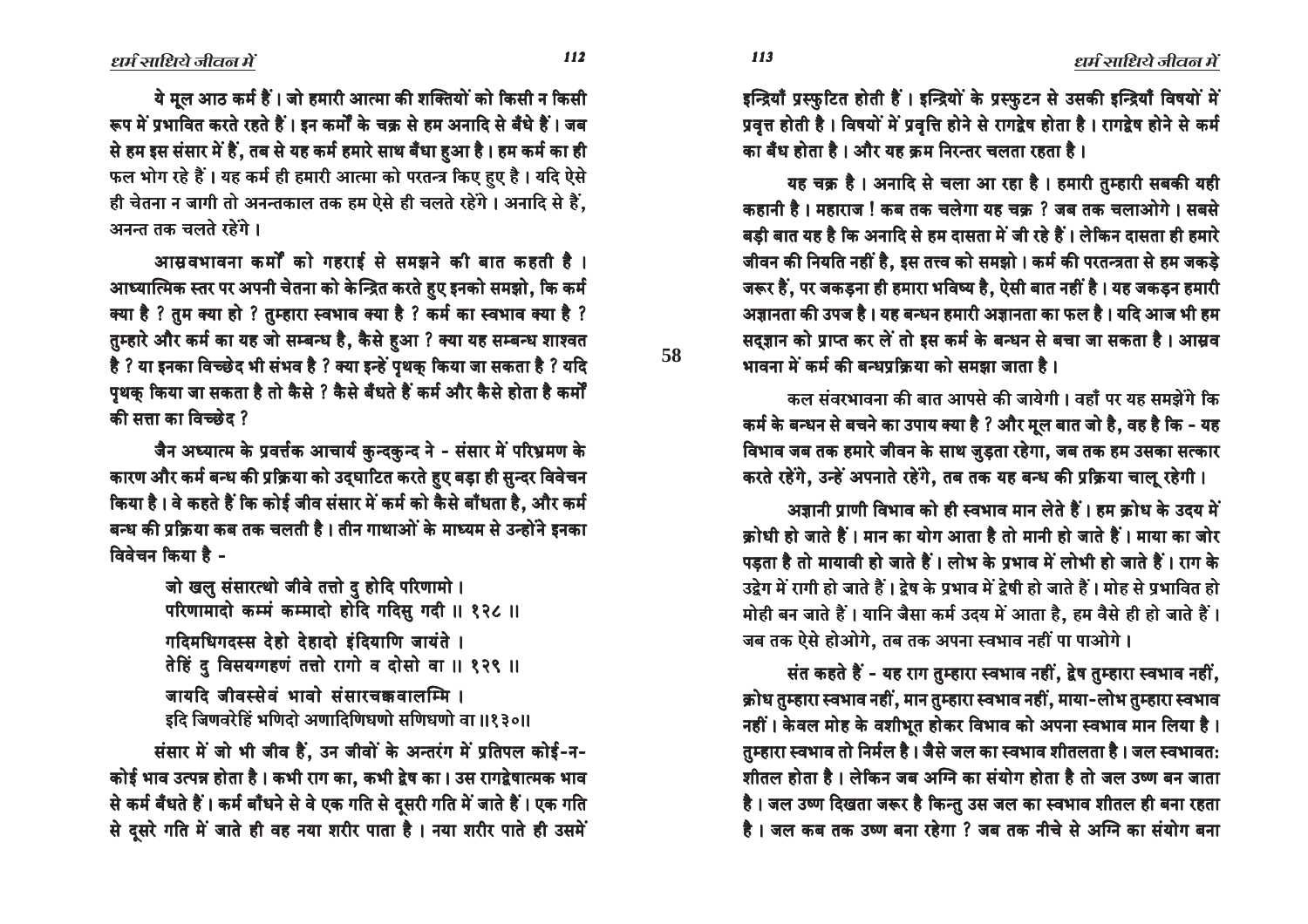$\ell$ धर्म साधिये जीवल में

इसी चक्र में घूमते रहोगे। आज तक यही होता रहा है। क्या करें बीज से वृक्ष होता है और वृक्ष से बीज होता है। लेकिन इस बीज को यदि हम समता की आँच में एकबार भून दें तो वह बीज पुन: अंकुरित नहीं हो सकता। कर्मबंधन से बचने का एक ही उपाय है कि जब कर्म का उदय हो उस समय अपनी चेतना को जाग<u>ु</u>त रखकर रागद्वेष से बचो । आप जितना रागद्वेष से बचोगे. उतना कर्म के बंधन से बचोगे और जितना कर्म के बंधन से बचोगे, उतनी ही जल्दी अपनी आत्मा के उद्धार के अधिकारी बनोगे । लेकिन हम उल्टा करते हैं । हम रातदिन उसमें रागद्वेष का खाद-पानी डालते हैं और इस बात की प्रतीक्षा करते हैं कि यह पेड कब सुखे । संभव है क्या ? कोई पेड़ लगा है, कँटीला भी है । हम चाहते हैं कि वह हमारे दरवाजे से हट जाये, सूख जाये, नष्ट हो जाये। परन्तु हम उसे रातदिन *खाद-पानी देते रहें तो वह पेड़ कभी सुख सकता है क्या ?* 

सांसारिक प्राणी चाहता तो है कि मेरा दु:ख दूर हो, मेरे बन्धन शिथिल हों, लेकिन रातदिन उसी की सेवा में लगा रहता है। काम कैसे बने। इससे काम नहीं चलने वाला। जब तक हमारे भीतर की मोहनिद्रा नहीं टूटती, कर्म और कर्म से होने वाली हानि को हम नहीं समझते, कर्म की वैभाविकता को नहीं समझते, कर्म की सत्ता के विच्छेद का अभिमान हम नहीं छेड़ देते, तब तक अपने जीवन <u>का कल्याण नहीं हो सकता ।</u>

> जो योगन की चपलाई, तातैं है आस्रव भाई । आम्रव दुखकार घनरे, बुधिवंत तिन्हें निरवेरे ॥

हमारे मन, वचन, काय की चंचलता से आम्रव होता है और यह आम्रव <u>दु</u>:खकारी है। जो बुद्धिमान् हैं, वे उस आम्रव को दूर करते हैं।

आम्रव से बचें, आसक्ति से बचेंगे तो आम्रव से अपने आप बच जायेंगे। और आसक्ति तब घटेगी, जब हमारी मोहनिद्रा टूटेगी। मोहनिद्रा के टूटे बगैर आस्रव से बचना संभव नहीं है। इसलिए कहा जाता है कि -

hद नींद के जोर, जगवासी घूमे सदा। कर्म चोर चहुँ ओर, सरबस लुटे सुध नहीं ॥ संसार के जितने भी प्राणी हैं, वे मोहनिद्रा से प्रभावित होकर मोहनिद्रा

रहेगा। शान्ति तुम्हारा स्वभाव है। समता तुम्हारा स्वभाव है। क्रोध, मान, माया, लोभ तुम्हारा स्वभाव नहीं है। वे तो विकार हैं।

ये कब तक रहेंगे ? जब तक क्रोध की आँच बनी रहेगी. क्रोधी बने रहोगे। मान की आँच बनी रहेगी, मानी बने रहोगे। क्रोध, मान, माया और लोभ की आँच में जब तक पड़े रहेंगे, तब तक तुम कभी क्रोधी, कभी मानी, कभी लोभी, कभी मायावी बने रहोगे। उस आँच को जब हटाओगे तो अपने आप शान्त हो जाओगे। ठंडा करने के लिए कुछ करना नहीं पड़ता। गर्म करने के लिए तो प्रयास करना पडता है। समता के लिए प्रयास की जरूरत नहीं है। विषमता प्रयास से आती है। विषमता संयोग से आती है, जो विभाव की देन है। उस विभाव को हटा दें, स्वभाव तो अपने आप आ जाता है।

जब तक हमारी यह वैभाविकी परिणति बनी रहेगी, तब तक हम कर्म के बन्धन से बच नहीं सकते। आध्यात्मिक चिन्तन कहता है - विचार करो, अनादि से इसी कर्म की गिरफ्त में फँसे हो, बंधे आ रहे हो। अब अपनी चेतना को जगाओ । कर्मों से अपनी भिन्नता को समझो । उन्हें दर करने की कोशिश करो । उनके लिए तुम्हें एक बड़ा उपक्रम करना पड़ेगा। लेकिन हमारी स्थिति दसरी है। आपके घर में कोई बिना बुलाये मेहमान आ जावे और उसकी रातदिन आप ⁄ खातिरदारी करो। उनकी परिचर्या में जुटे रहो, तो कभी वह आपके घर से बाहर जाने का नाम लेगा ? बिना बुलाया मेहमान है और आपकी सेवा-टहल देखकर कौन बाहर जाने के लिए तैयार होगा ? कोई भी समझदार व्यक्ति नहीं जाएगा। जा ही नहीं सकता ।

संत कहते हैं - यही हाल तो तुम्हारा है। कर्म बिना बुलाया मेहमान है, जो तुम्हारे घर में कब्जा जमाये हुए हैं और तुम उस कर्म की रातदिन खातिरदारी में जुटे हुए हो, तो वह जाने का नाम कैसे लेगा। हमारे अन्दर कर्म का उदय होता है और कर्म का उदय होते ही हम रागद्रेष कर लेते हैं । रागद्रेष होता है तो नया कर्मबन्ध हो जाता है । नया कर्म बँधता है तो वह कालान्तर में फलता है । फलता है तो फिर रागद्वेष होता है । रागद्वेष होता है, तो फिर नया कर्म बन्ध होता है । यह तो चलता ही रहता है। बीज से वृक्ष, वृक्ष से बीज। जब तक तुम्हारी परिणति अज्ञान से जुड़ी रहेगी, तब तक यह चलेगा ही। हमारी चेतना नहीं जागेगी तो

 $114$   $115$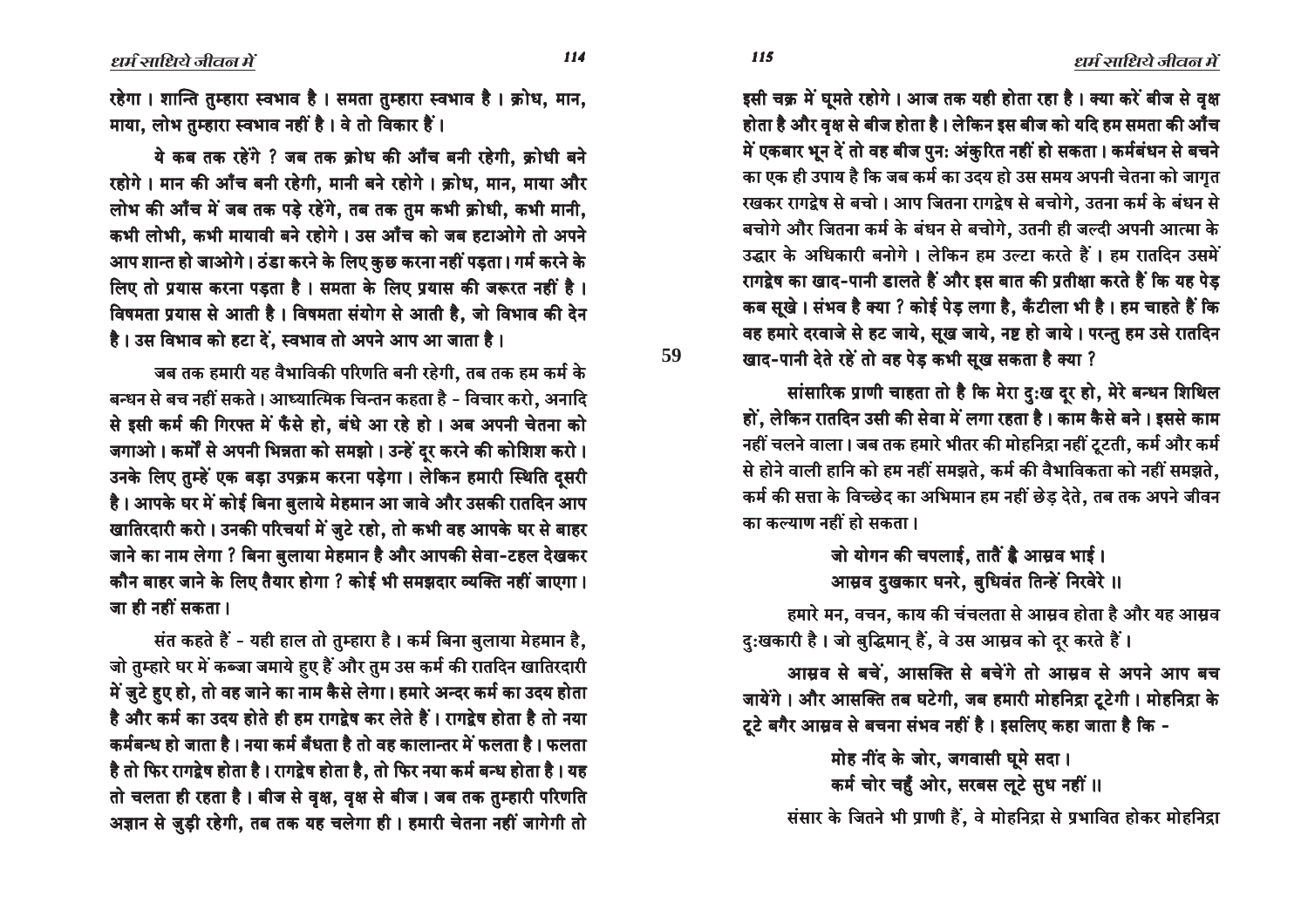116

60

**117** 

तक चोर बाहर निकलने को हैं। फिर बोली - देखो. वह दरवाजे से बाहर निकल रहे हैं, अब भी आप कुछ कर लो।

थोडी देर बाद पति उठता है. तब तक चोर जा चुके थे। उसने पूछा -कहाँ हैं चोर ? बोली अब जागने से कोई फायदा नहीं। आप तो सो जाइये। जो होना था सो हो गया। जब सब कुछ खो गया, तब जागकर भी पाओगे क्या ?

मनुष्य को भी मोह का कुछ असर ही ऐसा है कि सब कुछ गैंवा रहे हैं और मूकदर्शक बना बैठा है। संत कहते हैं - विभाव भावों को विभाव मानो। उन्हें अपनी आत्मा का शत्रु मानो और उन्हें दर करने का उपक्रम करो। तब तुम्हारे जीवन में सच्चा आनन्द प्रगट हो सकेगा। अध्यात्म यहीं से शुरु होता है। समयसार हमें यही कहता है कि विभाव को विभाव मानो और स्वभाव को स्वभाव । लेकिन क्या करें ? आत्मा और अनात्मा का तो लोगों को अभी ज्ञान ही नहीं बचा। अनात्म में आत्मबुद्धि है यही मोह है। जड़ को चेतन मानना, यही मोह है। पराये को अपना मानना, यही मोह है। जब तक ऐसे मोह में फँसे रहोगे, तब तक तुम संसार के चक्र को काट नहीं सकते। अच्छे-अच्छे लोग संसार के दु:खों से मुक्त तो होना चाहते हैं, लेकिन अपने मोह को छोड़ना नहीं चाहते।

एक सेठ जी थे। अपार धन-सम्पदा थी। इकलौता बेटा था। बुढापेपन के दु:ख से कई बार उकता गये थे। और कहते थे - हे भगवन् ! इससे अच्छा तो उठा लो तो बढ़िया होगा। बहुत दिन हो गए जिंदगी बीत गयी दु:ख पाते-पाते। एक दिन उनकी प्रार्थना को किसी देवता ने सुन लिया। देवता प्रकट होकर आया और कहा - सेठ साहब, आप अपने जीवन से उकता चुके हैं। चलो हम आपको स्वर्ग लिए चलते हैं। सेठ ने कहा - स्वर्ग चलना तो बहुत अच्छी बात है। आप तो एकदम से आ गए। मेरा बेटा छोटा है, थोड़ा बड़ा हो जाए। मैं सोचता हूँ कि बेटे की शादी तो कर दूँ। साल-छ: महीने में, मैं शादी करता हूँ, फिर आना आप। ठीक है। साल भर बाद बेटे की शादी हो गई। शादी होने के बाद वह देवदत फिर से आया और कहा - तुम्हारे बेटे की शादी हो गई। चलो। सेठ कहता है - अरे, आपको संसार का अनुभव कहाँ ? बेटा है, बह है, नया नया है। काम नया डाला है। थोड़ा संभल जाये तो फिर चलूँ। कितना समय लगेगा। दो-तीन साल का तो समय दो। ठीक है - कह कर देवता फिर चला

में भटक रहे हैं। नींद में लीन हैं और चारों तरफ कर्म चोर अपना आक्रमण कर रहे हैं ।

कोई सेठ रात में सो रहा हो और दरवाजा खुला हो. तिजोरी की चाबी भी बगल में रखी हो। इसका मतलब क्या है ? चोरों को खुला आमन्त्रण ही तो है। इतना सारा प्रबन्ध करके अगर कोई सोयेगा तो चोरों के लिए इससे बढिया गोल्डन चाँस (Golden Chance) और कौन सा मिलेगा। वह आयेंगे और सब लुटकर ले जाएंगे। संत कहते हैं - बाहर की तिजोरी तो तुम सम्हाल सकते हो, बाहर के दरवाजों में दो-दो ताले लगाते हो। सोते भी हो तो एकदम जागते हुए। चूहा भी कूदता है तो उठकर बैठ जाते हो एकदम हड़बड़ा कर। कहीं चोर तो नहीं आ गया। बाहर तो तुम्हारी चौकसी है, भीतर भी चौकसी है कि नहीं ? या बेसुध सो रहे हो, सब खुला छोड़कर अपने चेतना के भण्डार को।

कर्म चोर चहँ ओर, सरबस लूटे सुध नहीं।

सब लूट-लूट कर ले जा रहे हैं, तुम्हारी चेतना को कंगाल बना रहे हैं, लेकिन इसका कोई ख्याल नहीं। क्या करें ? जब तक अपनी भीतर की सम्पदा दिखेगी नहीं, तब सम्हालोगे भी कैसे ? मोह की निद्रा ही ऐसी है। कोई व्यक्ति नींद में होता है तो जब तक नींद होती है, उसकी दुनिया ही बदल जाती है। उसे समझ में नहीं आता कि जो कुछ मैं देख रहा हूँ, वह है या नहीं। उसकी दुनिया दसरी होती है। वहाँ सब कुछ घटित हो जाय तो भी कुछ नहीं पता।

आज के मनुष्यों की हालत कुछ ऐसी ही देखने को मिलती है। एक घर में चोर घुस आया। आहट सुनकर पत्नी जाग गयी। पत्नी ने इधर-उधर देखा, कुछ चोर घर में आ रहे हैं। उसने पति को जगाया। कहा - देखो, घर में चोर आ गये। उठो जल्दी। पति ने नींद में ही ऊँघते हुए कहा - ऊँह, उठता हैं। थोड़ी देर बाद पत्नी ने कहा - देखो तो, अपने मुख्य कक्ष में प्रवेश कर रहे हैं। उठ जाइए। पति कहता है - हैं, उठता हैं। पत्नी टकटकी लगाए देख रही थी। बोली - देखो, मुख्य कक्ष में प्रवेश कर गये, तिजोरी खोल रहे हैं, उठिए । हाँ..., उठता हैं। देखो वे अपना सारा धन बटोर रहे हैं। अब भी आप उठ जाइए। उठता हैं ना। देखो, सब माल लेकर जाने वाले हैं, अब भी उठ जाओ। चिल्ला दो, पड़ोसियों को जगा दो, अपना माल बच जाएगा। हाँ, उठता हूँ। तब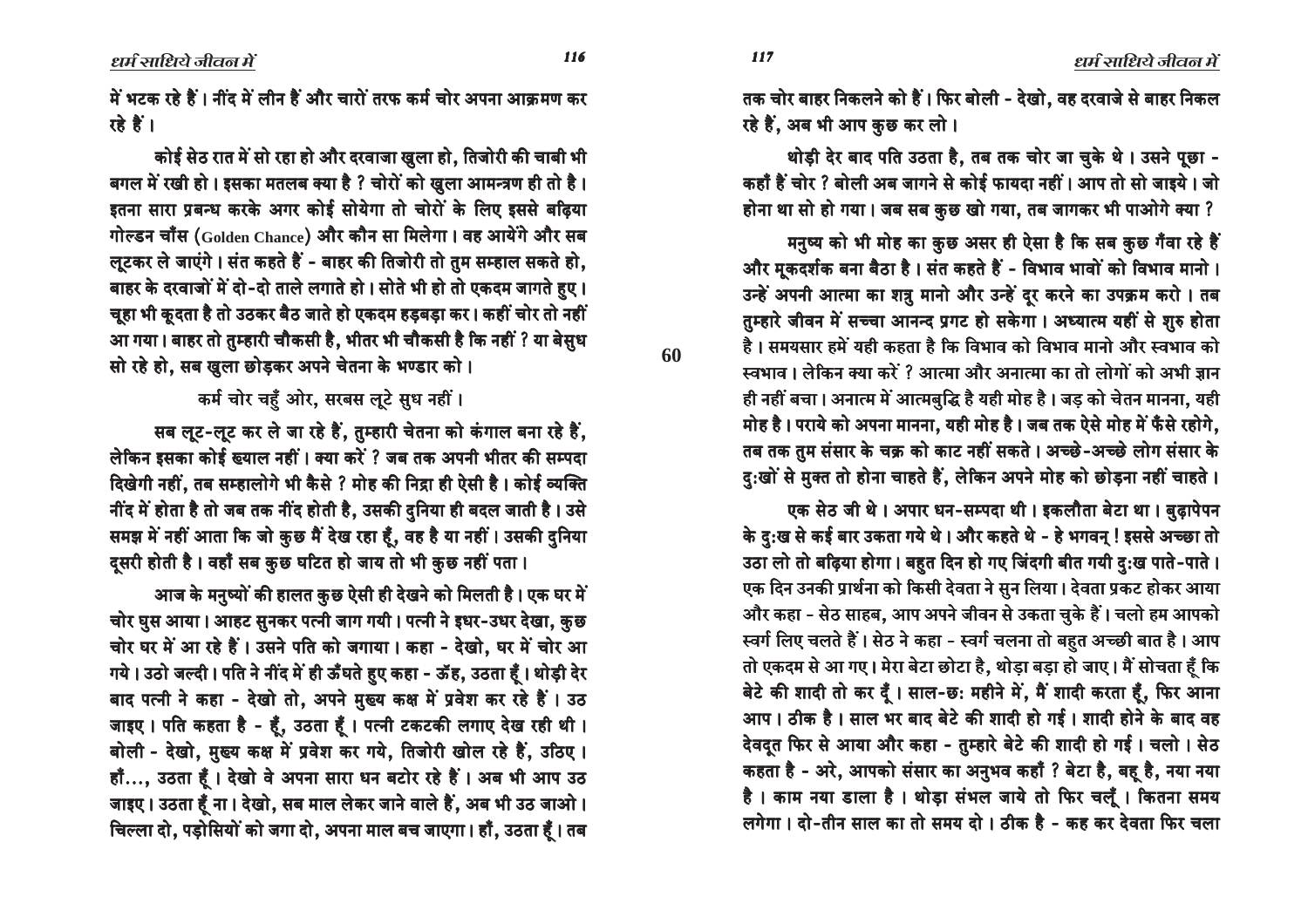61

गया। तीन साल बाद वह पुन: आ गया। बोला - चलो ! सेठ बोलता है - भैया, क्या बताऊँ, अभी-अभी नाती हुआ है। बेटा दुकान में रहता है, बहु घर का काम करती है, नाती को कौन खिलायेगा हम चले जायेंगे तो ? थोड़ा नाती को खिला लेने दो। देव कहता है - ठीक है तीन-चार वर्ष बाद आयेंगे। तीन-चार साल बाद देव फिर आया बोला - अब तो नाती बडा हो गया। अब तो चलो। उसने कहा - तुम मेरे ही पीछे क्यों पड़े हो ? कोई दूसरा नहीं मिल रहा क्या ?

यह मनुष्य की आन्तरिक परिणति है। कल्याण की बातें जरूर करते हैं पर सच्चे अर्थों में कल्याण चाहते नहीं हैं।

मोह महामद पिया अनादी, भूल आपको भरमत वादी।

कहते हैं व्यक्ति जितनी देर शराब के नशे में रहता है, उसे कुछ सुध-बुध नहीं होती ।

एक शराबी शराब पिये था। खटिया में पड़ा था। अचानक खटिये से गिर पड़ा। खटिये से नीचे गिरा तो नौकर को आवाज लगाकर के पूछता है - रामू, देखो तो कौन गिर पड़ा ? नौकर ने आवाज लगायी - मालिक, आप ही गिर पड़े हैं। धम्म से खुद ही गिर पड़ा है, पर खुद को पता नहीं। शराब का असर कुछ ऐसा ही होता है।

संत कहते हैं - इस मदिरा का प्रभाव तो दो-चार घण्टे का होता है. पर मोह की मदिरा तो ऐसी है कि जिसका असर भव-भवान्तरों तक होता है। बाहर की शराब तो दो-चार लोग पीते हैं, जिसका असर तो थोड़ी देर को होता है अथवा नशे की दशा में बेभान रहता है। जबकि मोह का नशा तो बड़ा विचित्र है। संसार का एक भी प्राणी उससे अप्रभावित नहीं बचता। सबके सब किसी न किसी रूप में प्रभावित हैं। उन पर उसका असर है।

मोह के नशे में धूर्त होने के कारण, अपने स्वरूप को भूल गया है। मैं कौन हैं ? उसे पहचान नहीं पा रहा है। पर को ही अपना मान रहा है। विभाव को ही स्वभाव मान रहा है। अनात्म में आत्मबुद्धि रखे है। तब तक भटका ही रहेगा, जब तक कि अपने आपको पहचान कर मोह रूपी महामद के नशा का असर कम न हो। यह कैसे कम हो ? कहा जाता है कि नशा मिठाई खाने से बढ़ता है और खटाई खाने से घटता है।

**119** 

कोई जरूरी नहीं कि सब कुछ खुद के अनुभव से जाना जाये। बहुत कुछ चीजें ऐसी हैं, जो दूसरों के अनुभव से ही जानी जाती है। मुझसे एक बार एक सज्जन कह रहे थे - महाराज ! आपने दुनिया देखी नहीं, फिर ऐसी बातें कैसे करते हैं ? मैं साठ बरस का हो गया। जो संसार का अनुभव आप नहीं कर पाये, आप बता दें तो आपने कहाँ से पाया ? हमने कहा - आप लोगों को देखकर।

जहर खाने वाला मर जाता है। यह हमने सुना है, अनुभव नहीं किया। कभी जहर खाके, मर के नहीं देखा। लेकिन सबको पता है कि जहर खाने वाला मरता है। इसलिये दूसरों के अनुभव से भी बहुत कुछ सीखा जाता है। मैं कह रहा था कि मिठाई खाने से नशा बढ़ता है, खटाई खाने से नशा उतरता है। बस नशा उतारना चाहते हो कि बढ़ाना। नशा तो बढ़ा ही रहे हो। आप जो सेवन कर रहे हो, वह केवल तुम्हारे मोह के नशे को बढ़ाने वाला है। उसको कम करना चाहते हो तो घण्टे भर की सत्संग रूपी खटाई खा लो, तो धीरे-धीरे स्वयमेव कम हो जायेगा ।

वीतरागता की खटाई का जल तुम अनुपान करोगे, तुम्हारा नशा पल में उतर जाएगा। जैसे ही तुम्हारा नशा उतरेगा, स्वरूप बोध पाओगे। भव-भव का भ्रमण खत्म हो जायेगा। कुछ लोग कहते हैं - महाराज! प्रवचन तो सुनते हैं, पर कुछ असर ही नहीं होता। तो क्या फायदा ? बुराई कुछ नहीं है, ध्यान रखना।

#### करत करत अभ्यास के जड़मती होत सुजान।

श्रवण का भी बहुत असर होता है। यह बात सच है कि सुनने से कोई बुराई नहीं है। सुनने वाले का भी फायदा होगा। आज नहीं तो कल, कल नहीं तो परसों । क्या पता तुम्हें कब कौन-सा डोज (Dose) काम कर जाये । अरे भैया ! जितनी पुरानी बीमारी है उतना ही पुराना इलाज। जैसे क्रोनिक बीमारी है तो उसका एक दिन में इलाज कैसे संभव है। अनन्तकाल का चला आ रहा है, आज का नहीं है। साल-छ: महीने पुरानी बीमारी को खत्म करने के लिए तुम्हें लम्बा इलाज लेना पड़ता है, तो यह भव-भवान्तरों की बीमारी है। इसका इलाज भी लम्बे समय तक चलेगा। पर बाकायदा इलाज लोगे तभी ठीक होंगे।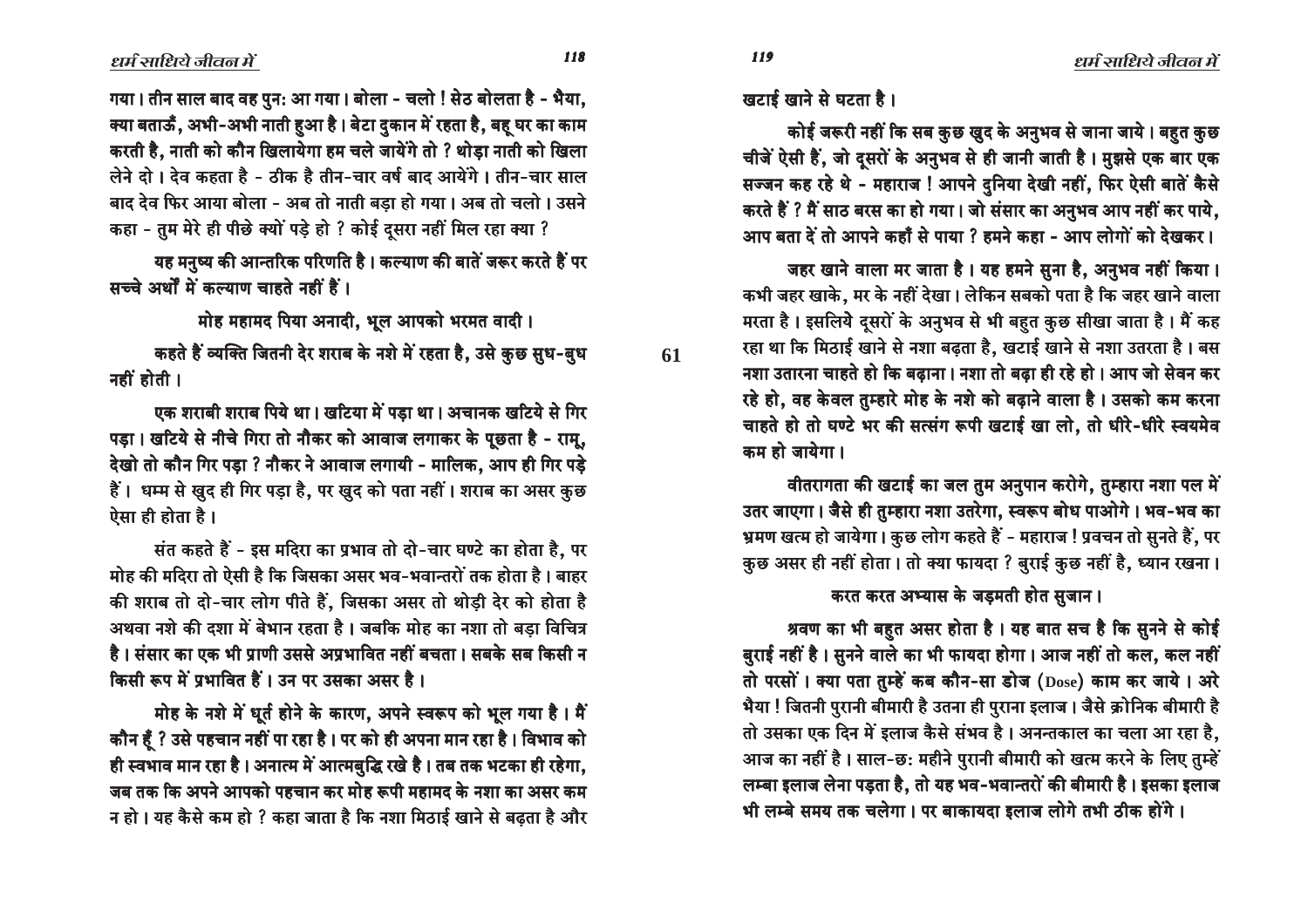कुछ लोग चाहते हैं कि इंजेक्शन लगायें और बुखार उतर जाये। अरे भैया ! बिगड़ा हुआ बुखार है। ऐसे इंजेक्शन लगाने मात्र से नहीं उतरेगा। उस बुखार को उतारने के लिए आपको कई दिनों का लंघन भी करना पड़ेगा। धीरे-धीरे पथ्य का अनुपान भी करना पड़ेगा। तब जाकर तुम्हारा यह बुखार उतर सकेगा और कोई दसरा रास्ता नहीं है। इसलिए सनने में कभी प्रमाद मत करना। सुनने का भी असर होता है। सुनते-सुनते कब तुम गुनने लग जाओ, पता नहीं।

धर्म के क्षेत्र में कभी नकारात्मक दृष्टि मत रखना। धर्मसाधना में वही सफल होता है, जो सकारात्मक सोच लेकर चलता है। अरे, हमने इतना किया कुछ नहीं मिला। आज नहीं मिला, कल मिलेगा। तुम यह क्यों नहीं सोचते, जन्म जिंदगी से विषयों में लगे हो, कुछ नहीं मिला तो छोड़ दो। वहाँ तो ठीक है, रोज खाना खाते हो, भूख नहीं मिटी तो बन्द कर दो खाना खाना। रोज विषयों का सेवन करते हैं। आज तक चाह नहीं मिटी, तो छोड़ दो। वहाँ तो हम चला लेते हैं। आज नहीं मिला तो कल मिलेगा। यहाँ भी सोचो ना, आज नहीं मिला तो कल मिलेगा। आज असर नहीं पड़ा, कल पड़ेगा। पड़ेगा, जब भी पड़ेगा तो ऐसे ही पड़ेगा। यह धारणा अपनी बनाकर चलना चाहिए, तभी गुणकारी होता है ।

आध्यात्मिक साधना का मूल है अपनी चेतना को जगाओ। जिस दिन जाग जाओगे, उसी दिन सब चीजें अपने आप छूट जायेगी। आत्मतत्त्व के बाद ही हमारे सच्चे कल्याण का मार्ग प्रशस्त होता है। उसे हम समझें और इस आम्रव के स्वरूप को जानकर अपने जीवन को उसी अनुरूप ढालने का प्रयास करें ।

दिन-रात हम किसी न किसी कर्म से जुड़े रहते हैं। संत कहते हैं कि -ध्येय तो हमारा कर्मों की सत्ता को उखाडने का होना चाहिए। लेकिन प्रारम्भिक चरण में पूरी तरह जब तक हम कर्मों को नष्ट करने की सामर्थ्य नहीं जुटा लेते तब तक सबसे पहले पाप को दूर करो। बड़े शत्रु को पहले हराओ। छोटे-छोटे शत्रु तो धीरे-धीरे शान्त हो जायेंगे।

यह साधना का एक चरण है कि जितना बने पाप से बचो । अपनी प्रवृत्ति

पर अकुंश रखो। इस बात का ध्यान रखो कि किसी भी कर्म में जितना हो सके. कम से कम पाप हो। फिर धीरे-धीरे जब उच्च भूमिका में पहुँचोगे तो पाप और पुण्य से ऊपर उठने का भी सौभाग्य पा जाओगे। वह क्षण तुम्हारे जीवन का सबसे मौलिक क्षण होगा।

आसव भावना का मतलब यही है कि हम प्रतिपल अपनी आत्मा की दुर्गति कराने वाले कर्म से बचें। यह भावबोध रखो कि हर पल कोई न कोई अच्छा-बुरा, पाप-पुण्य हमारे जीवन में जुड़ रहा है। जैसी प्रवृत्ति होगी वैसा परिणाम होगा। इस बात को ध्यान में रखो। बुरी प्रवृत्ति, दुष्प्रवृत्ति, दुश्चिन्ता और दुर्व्यवहार से अपने आपको बचाऐंगे तो सुनिश्चित है कि हमारे जीवन का कल्याण होगा। आम्रवभावना यही बताती है - साधु हो या गृहस्थ, जब तक वह तात्त्विक भूमिका में जीने का अभ्यासी नहीं हो जाता, तब तक वह अपना कल्याण नहीं कर सकता। आप भी इन्हें तात्त्विक रूप से समझें और जितना हो सके उसे स्वीकारें। यही आपके जीवन के द्वन्द्व और दुविधा को दूर करने का आधार बनेगा। हम सबके जीवन का द्वन्द्व दूर हो, दुविधा दूर हो, हम मोह से मुक्त हों और अपनी चेतना को प्रबुद्ध बनायें।

62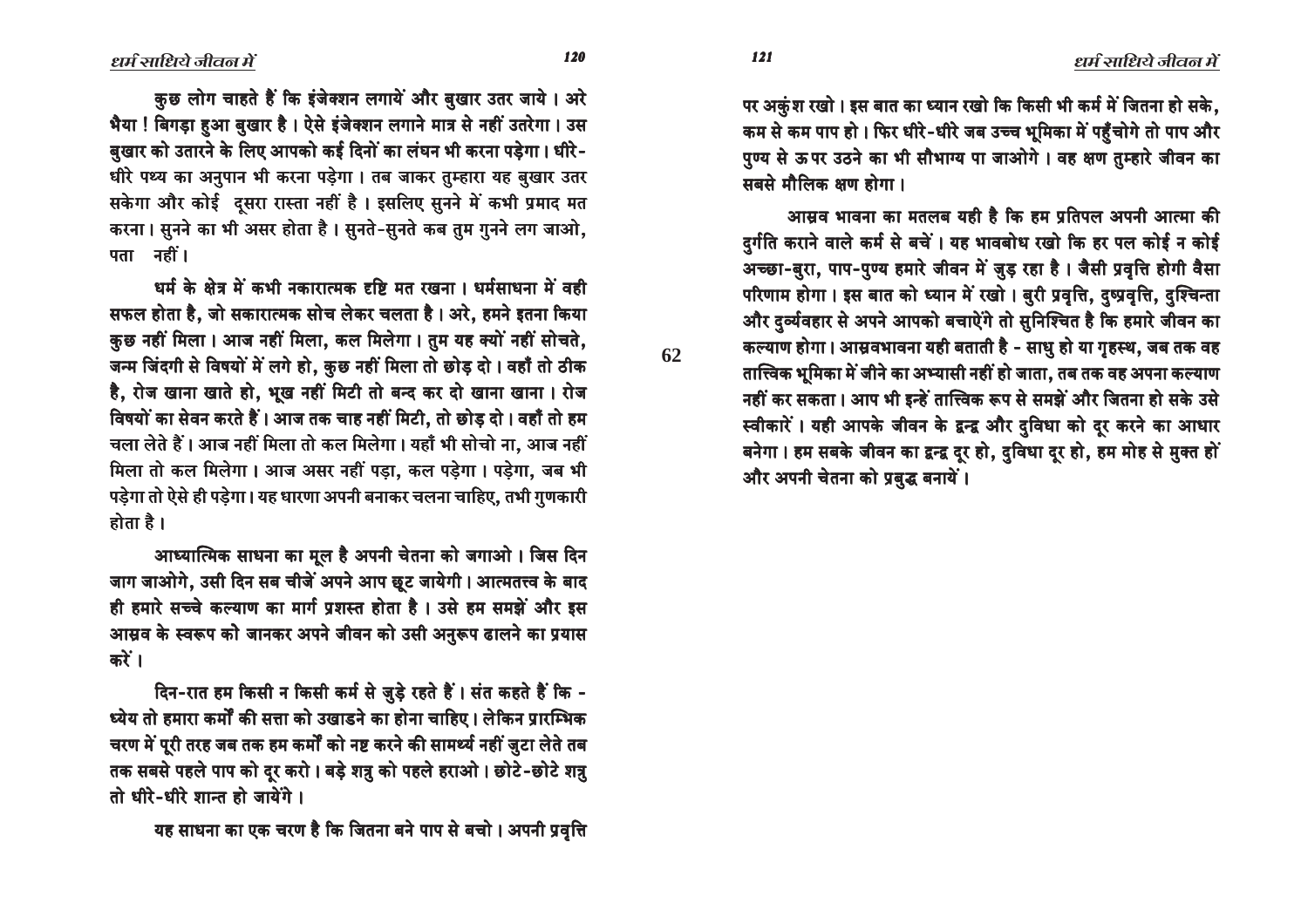यह पता है कि हमारे लिए अच्छा क्या है और बुरा क्या है। यह सब हम जानते हैं। यदि धर्म-अधर्म, पाप-पुण्य की विवेचना के लिए किसी को भी बोल दिया जाये तो वह इतना तो जानता है कि क्या बुरा है और क्या अच्छा है। इस बात की विवेचना भी बहुत कुशलता से कर सकता है। इसके बाद भी हमारे जीवन के साथ एक बहत बडी बिडम्बना है कि हम अच्छे को अपना नहीं पाते और बुरे को छोडने में समर्थ नहीं हो पाते । आखिर क्यों नहीं हो पाता । कौन रोकता है ? इसे रोकता है हमारे भीतर का संस्कार जो हमारे अवचेतन मन में गाढ संस्कार छिपा हआ है वह संस्कार रोकता है और जब तक हम उन संस्कारों का विलयन नहीं कर देते, उनको नष्ट नहींकर देते, तब तक हमारे भीतर शुभ संकल्प जागुत नहीं होता। और जब तक शुभ संकल्प जागृत नहीं होते, तब तक धर्म के मार्ग पर लगने की सच्ची प्रेरणा हमारे भीतर उत्पन्न नहीं हो सकती । वे शुभ संकल्प कैसे जागृत हों, इसके लिये संवर भावना है। संवरभावना का मतलब है निरन्तर अपनी आत्मा को पाप से बचाने की चिंता और चिंतन । कैसे मैं अपने आपको पाप से बचा सकूँ और कैसे मैं इन दुषित संस्कारों से अपने आप की रक्षा कर सकूँ, इस प्रकार के चिन्तन का नाम ही है संवरभावना। कर्म हमारी आत्मा में प्रविष्ट हो रहे हैं, उनको रोकें कैसे ? निरन्तर जो व्यक्ति कर्म के आगमन के प्रति सजग होता है और उसके साथ-साथ कर्म के आगमन को रोकने के लिए प्रयत्नशील होता है, उस व्यक्ति की वृत्ति और प्रकृति दोनों अपने आप परिवर्तित हो जाती है। उस व्यक्ति का जीवन भीतर से रूपान्तरित-सा परिलक्षित होने लगता है।

आम्रवभावना में हमने कर्मों के आगमन का अवलोकन किया। हमने अपना अन्तर्विश्लेषण किया। हमारी दृष्टि में वे सारे छिद्र आये, जिनसे कि हमारी आत्मा कलंकित होती है। जिनसे हमारी आत्मा में विकृति का जमाव होता है। या जिनके कारण हमारी आत्मा की दुर्गति होती है। ये सब बातें हमें आम्रवभावना के चिन्तन से समझ में आ गयीं। ये सारी प्रवृत्तियाँ जीवन को हुर्बलताओं की ओर ले जाती हैं। आत्मा का पतन कराती हैं। संवर के माध्यम से हम अपनी सुरक्षा की सामर्थ्य अपने भीतर में प्रकट करने में सक्षम हो जाते हैं ।

# तूँ भी-तर जाओ...

छिद्र सहित नॉव में निरन्तर जल का प्रवेश हो रहा है, नैया डगमगा रही है, उसका संतुलन खो रहा है और अब तक डूबने की स्थिति में है। ऐसी स्थिति में इस नॉव को बचाया कैसे जाय। संत कहते हैं सबसे पहले उन छिद्रों को बन्द करो, जिससे कि जल का प्रवेश हो रहा है। फिर उसमें संचित जल को उलिचो । तुम्हारी नॉव का संकट अपने आप दुर हो जायेगा । अनवरत जो कर्म का आगमन हमारी आत्मा में हो रहा है, कर्म का रिसाव हमारे जीवन में हो रहा है। जिससे हमारी आत्मा का कर्म से जुड़ाव हो रहा है, उससे बचे कैसे ?

संत कहते हैं - जिन-जिन छिद्रों से तुम्हारी आत्मा में कर्म का जल प्रवाहित होता है, प्रविष्ट करता है, उन छिद्रों को बन्द करो। कल मैंने कुछ छिद्रों की चर्चा की थी, वे हैं - मिथ्यात्व, असंयम, आलस्य, कषायों का उद्वेग और दुष्प्रवृत्तियाँ । संवर भावना में इन्हीं सभी के विरोधी विचार किया जाता है। और आत्मा में एक ऐसी शक्ति एवं क्षमता उत्पन्न की जाती है, जिसके बल पर हम अपने आपको सुमार्ग में स्थित करने की सामर्थ्य प्राप्त कर सकें। मुझे मालूम है, कि २४ घण्टे मेरी आत्मा में कर्म प्रविष्ट होते हैं। आखिर इससे बचने का उपाय तो कोई होना चाहिए । इसके लिए हमें उस मार्ग में प्रवृत्त होना पड़ेगा। हमारे साथ एक बहुत बड़ी दुर्बलता है, हम धर्म के महत्त्व को समझते हैं और अधर्म के प्रभाव को भी जानते हैं, लेकिन इसके बाद भी अधर्म से दूर नहीं होते और धर्म को अंगीकार नहीं कर पाते । हमारी प्रवृत्ति दुर्योधनी बनी हुई ।  $arctan -$ 

जानामि धर्मं न च मे प्रवृत्ति:, जानामि अधर्मं न च मे निवृत्ति: ।

मैं धर्म को जानता हूँ, लेकिन उसमें प्रवृत्त नहीं होता। अधर्म के फल को भी जानता हूँ, लेकिन उससे दूर नहीं हटता। ऐसे जानने का फायदा क्या है ? हमें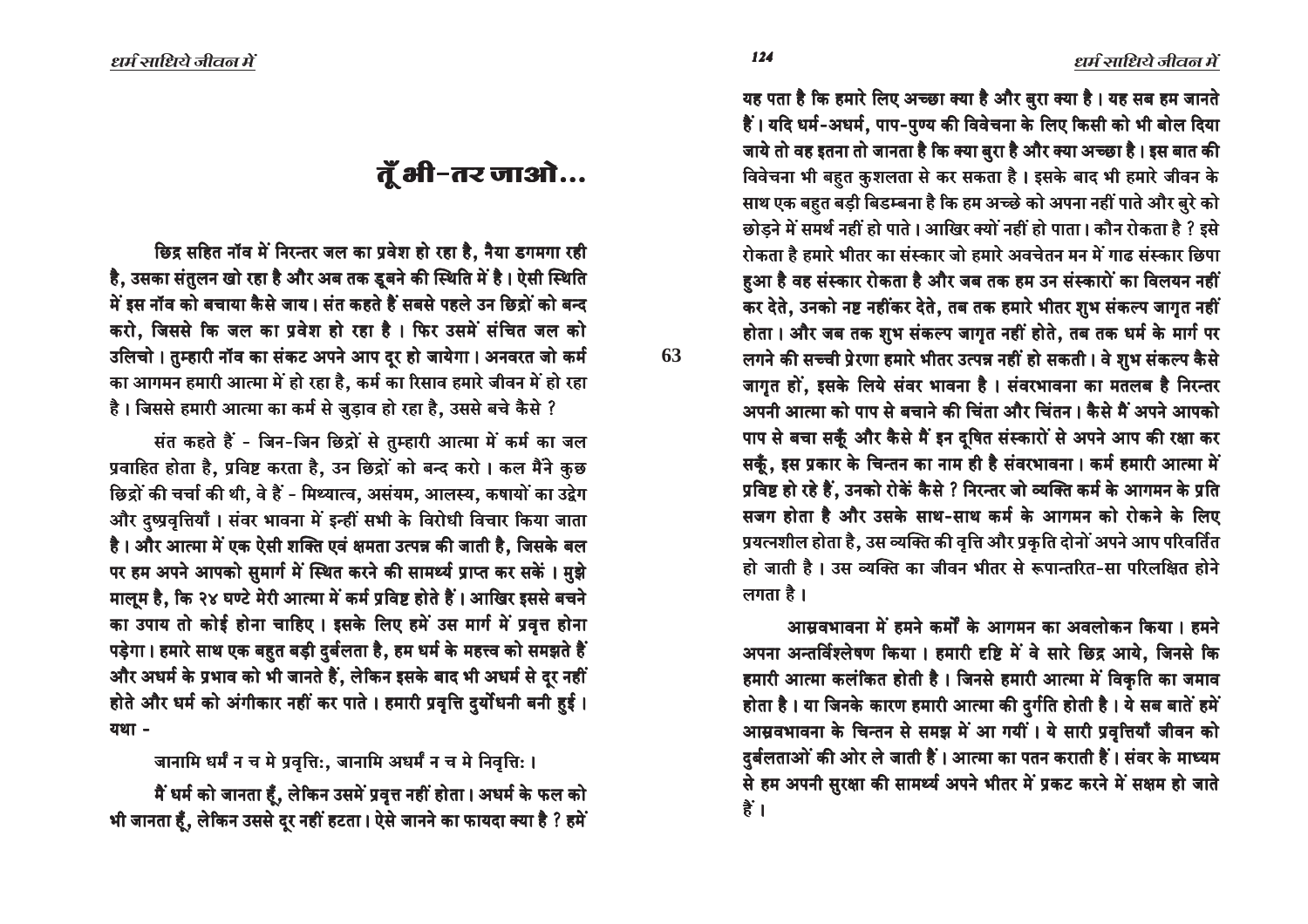हमारे मन की भावनायें होती हैं। जैसी भावना हम अपने मन में डालेंगे, वैसा हमारा चरित्र बनेगा। इसलिये कहते हैं - भावना भवनाशिनी।

<u>ण्क भावना से संसार का विनाश कर सकते हैं तो एक भावना से संसार</u> का विस्तार भी हो सकता है। एक भावना है जो हमें नरक में ले जाती है और एक भावना है जो हमें निरंजन बना देती है । नर से नारकी भी बना सकती है और नर से नारायण बनने का मार्ग भी प्रशस्त कर सकती है। इसके मूल में एक मात्र भावना ही होती है। इसलिये भावनाओं के उदात्तीकरण का प्रयत्न निरन्तर करना चाहिए। इन भावनाओं के माध्यम से अपने चित्त एवं चेतना को उद्दीप्त करके अपने भीतर शुभसंकल्पों को जागृत करने की भाव-भूमिका तैयार करने में सक्षम हो सकते हैं। अपनी भूमिका को हम तैयार करें।

जिन छिद्रों से कर्म आते हैं, उन छिद्रों के प्रति जागरूक हों। यह जागरूकता हमेशा बनी रहनी चाहिये हू। एक आदमी को मकान बनाना था। इंजीनियर से, आर्किटेट से पूरा नक्शा बनवाया । उसमें उसने डाइंग रूम, बेड रूम, गेस्ट रूम, किचन, स्टेडी रूम आदि तमाम चीजें बना दीं। नक्शा देखने के बाद आदमी ने पूछा - भैया, आपने नक्शा तो अच्छा बनाया है। लेकिन यह भी बता दीजिये कि इसमें कहाँ -कहाँ से वर्षा का पानी आयेगा। चुचायेगा। इंजीनियर बोला - क्यों ? आदमी ने कहा - हमने सुना है कि आजकल के मकान बनते ही चूना शुरु हो जाते हैं। इसलिए आप मुझे अभी से बता दो कि यह कहाँ-कहाँ चुयेगा। सच है मकान बनाया है, तो उसमें कोई भी छेद न रह जाये। यह सजगता हम रखते हैं । वैसी ही सजगता हमारे भीतर जो कर्मों का रिसाव हो रहा है, उसके प्रति होनी चाहिये । जिस क्षण हमारे भीतर ऐसी सजगता आ गयी, समझ लेना हमारे भीतर संवर की सुदृढ़ भूमिका बन गयी। यह भूमिका बननी  $\overline{a}$ ाहिये ।

संवर हो कैसे ? बहुत सीधा सा खेल है, दृष्टि को मोड़ दें। आपने नल की टोटी देखी होगी। नल की टोटी को एक दिशा में आप खोलते हैं तो पानी बहना शुरु हो जाता है, और दुसरी दिशा में उसे मोड़ते हैं तो पानी बन्द हो जाता है। इसी तरह हमारी चेतना जैसे ही बहिर्मुखी होती है, कर्म का आम्रव होना शुरु हो जाता है। और चेतना को जैसे ही अन्तर्मुखी कर देते हैं, तो कर्म का आगमन

जिन छिद्रों से कर्मों का आगमन हो रहा है. उन्हें रोका जाय और उन्हें रोकने के लिए हमारे मन ममें दृढ़ संकल्प होना चाहिये। जब तक हमारा संकल्प स्थिर नहीं होता तब तक हम अपने आपको दुष्प्रवृत्तियों से बचा नहीं सकते ।

कई बार ऐसा देखने में आता है कि व्यक्ति सोचता है कि मैं ऐसा कर लूँ, लेकिन कर नहीं पाता। उसका कारण यह कि उसका संकल्प बहत लचीला होता है। जिनका संकल्प लचीला होता है वे कभी सफलता को प्राप्त नहीं कर सकते । दृढसंकल्पी मनुष्य ही सफलता की ऊँ चाइयों का स्पर्श कर सकता है । ऐसे ही व्यक्तियों के प्रयत्न सिद्धि में परिणत हो सकते हैं. जिनका संकल्प दृढ हो ।

संकल्प दृढ कब होगा ? जब हम अपने मन पर भावनाओं का पुट डालेंगे। जैसे कोई व्यक्ति अपने आपको चारों ओर से असुरक्षित महसूस करता है, तो तुरन्त ही सारी शक्तियों का संयोजन करके उनसे बचने का प्रयत्न करता है। जब आप अपने आपको असुरक्षित महसूस करते हैं, तो सुरक्षा का भाव आपकी चेतना का भाव अपने आप जाग उठता है, लेकिन जब आप अपने आपको सुरक्षित महसूस करते हैं, तब आप बेखबर बैठे रहते हैं।

संवर और आम्रवभावना की उपादेयता केवल इतनी ही है कि जहाँ हम चारों ओर से असुरक्षा के वातावरण से घिरे होते हैं तो उनकी तरफ जागृत कर देती हैं। संवर भावना हमें सुरक्षा के लिए ढाल और तलवार प्रदान करती है अथवा स्वयं संवरभावना ही सुरक्षा कवच बन जाती है। जिन रास्तों से विकृतियाँ आ रहीं हैं, संकट आ रहे हैं, पाप के दरवाजे हैं, उनको बन्द करना, इनसे बचना। यदि मैंने नॉव को खेया है तो उस पार पहुँच कर ही दम लेना है। बीच में रुकना नहीं चाहिए। मेरी सामर्थ्य और कुशलता तो इसी बात में है कि मैं अपनी जर्जर नॉव को भी इस पार से उस पार उतार लूं। यह प्रेरणा, यह संकल्प अपने भीतर जब तक जागृत नहीं होगा, तब तक संवरभावना को अपने मन में भाते रहें। मैंने पहले दिन भावनाओं के विषय में चर्चा करते हुये कहा था कि वस्तुत: हमारा चरित्र और कुछ नहीं, हमारी अच्छी-बुरी भावनाओं का पुंज है। हमारे मन में जैसी भावनायें जगती हैं वैसे ही संस्कार बनते हैं, और जैसे संस्कार बनते हैं, वैसा ही हमारा चरित्र बनता है। कुल मिलाकर हमारे चरित्र का निर्धारक

 $125$   $126$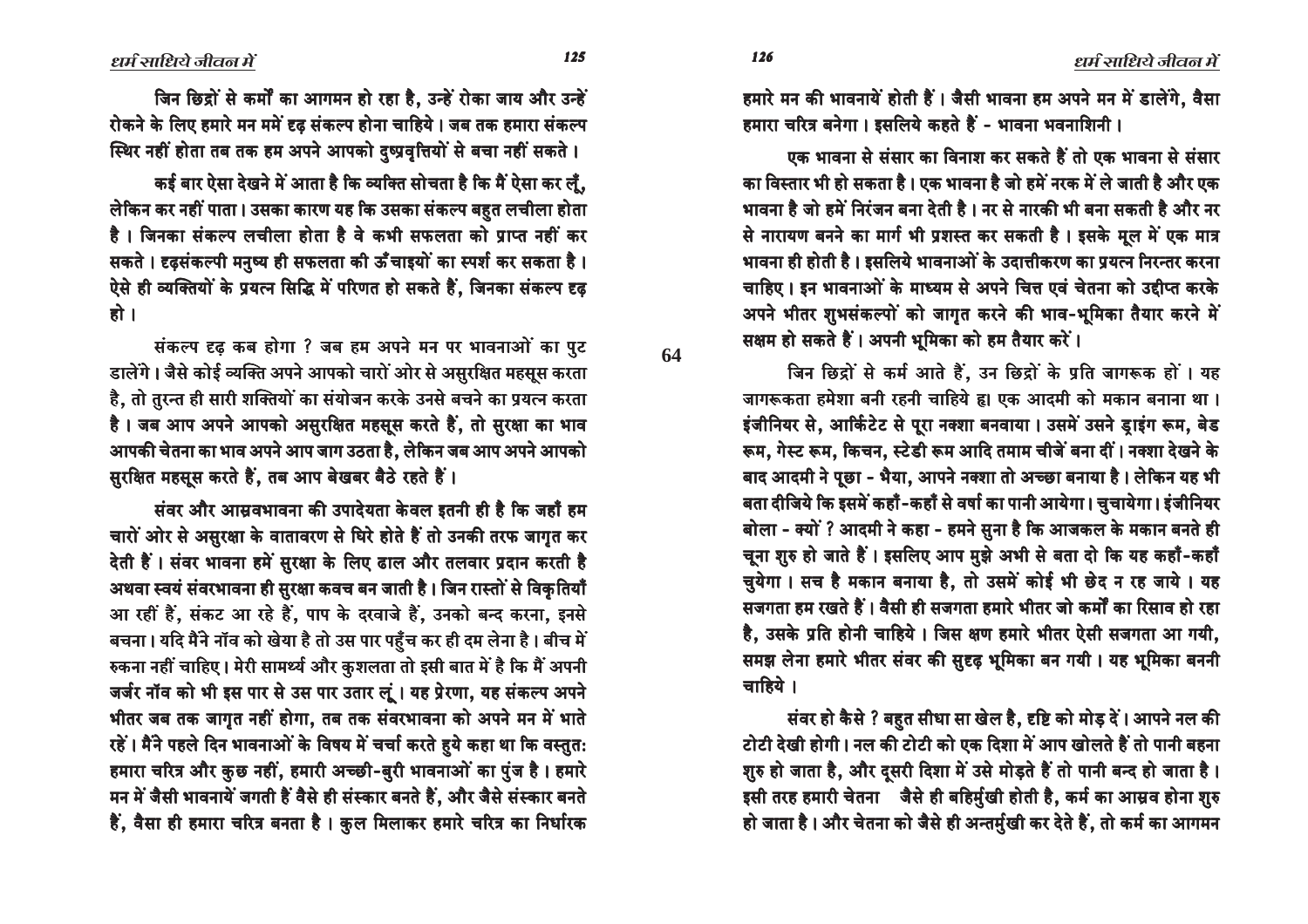धर्म साधिये जीवल में

रुक जाता है। सीधा-सीधा खेल है, मन बहिर्मुख होगा, इन्द्रिय चेतना यदि हम पर हावी होगी, हम विषयों की ओर प्रवृत्त होगे तो सारी दुर्बलतायें और विकार-विकृतियाँ हमारे चित्त में हावी होती जायेगी। जैसे ही हम अपने मन को अन्तर्मुखी बना लेते हैं कि सब ठीक हो जाता है ।

संत कहते हैं - अपने जीवन में संवर को अवतरित करना चाहते हो तो चेतना को अन्तर्मुख बनाओ, उन तमाम छिद्रों को बन्द करो, जिससे कि कर्म का आगमन होता है। कल जितनी बातें कहीं थी साधना के क्षेत्र में उनसे विरोधी बातों को हमारे संत हमे समझाते हैं - कि इन पर अपनी बुद्धि को जमाओ। इन्हें अपनाने का प्रयत्न करो, पुरुषार्थ करो । तुम संसार में रहकर भी संसार में डूब नहीं सकोगे। संवर करने वाले हैं - सम्यक्त्व, व्रत, कषायों का निग्रह और विशेष-विशेष रूप से की गयी साधनायें । जिनके बल पर हम अपनी तमाम दर्बलताओं को अंकुश लगा सकते हैं। एक क्षण ऐसी सामर्थ्य विकसित कर सकते हैं कि जिसमें तमाम प्रवृत्तियों से ऊपर उठा जा सके। सबसे पहला है -सम्यक्त्व। देह में जो आत्मभाव बना रहता है, उससे ऊपर उठें। जब तक शरीर में ममत्व बुद्धि बनी रहेगी, तब तक ऐसे प्राणी बहिरात्मा बने रहेंगे । उस बहिरात्मपना को, जो पर-पदार्थों में ही आत्मबुद्धि रखता है, जिसे संसार और संसार के सम्बन्ध ही प्रिय लगते हैं। जिनका बाह्य पदार्थों के प्रति बड़ा आत्मीय भाव जुड़ा रहता है, उनकी उत्पत्ति में अपनी उत्पत्ति एवं उनके विनाश में अपना विनाश मानकर चलने वाले लोग, वास्तविकता से अनभिज्ञ होते हैं और यथार्थ से दूर रहने के कारण, वे बहुत सारे दुष्कर्म को अपनी आत्मा में आम्रवित करते रहते हैं ।

संत कहते हैं - सही समझ विकसित करो, देह में रहकर भी उसके भीतर विराजमान विदेही आत्मा को अपनी दृष्टि का विषय बनाओ। तुम्हारी बुद्धि उस पर केन्द्रित होनी चाहिए। शरीर में आत्मबुद्धि का नाम मिथ्यात्व है। और आत्मा में आत्मबुद्धि का नाम सम्यक्त्व है। जो देहात्म में विभ्रान्त है, इस प्रकार की भ्रान्ति में जीते हैं, वे संसार को बढ़ाते हैं और जिनकी भ्रान्ति का उन्मूलन हो जाता है वे संसार को समेट लेते हैं। एक ज्ञानी और अज्ञानी की यही पहचान है। अज्ञानी के भीतर संसार रहता है और ज्ञानी संसार में रहता है। संसार में रहना

और अपने भीतर संससार को बसाना, इन दोनों में बहुत अन्तर है। वस्तुत: हमारा संसार बाहर का संसार नहीं है, संसार तो हमारे भीतर अहंकार और ममकार का है ।

रामायण में रामचन्द्र जी लक्ष्मण को यही माया का स्वरूप बताते हैं - 'मैं और मोर-तोर ते माया' मैं और मेरे, तु और तेरे को जो भाव है, वह अहंकार और ममकार की परिणति है। और इसी का नाम संसार है। जब तक हमारे जीवन में संसार पल्लवित होता रहेगा, तब तक हमें भेदविज्ञान नहीं होगा। जब तक हम सम्यक्त्व से मंडित नहीं होते. जब तक हमारे भीतर आत्मा की सही समझ विकसित नहीं होती, तब तक हम अपने जीवन के उद्धार की भूमिका नहीं बना सकते । इसलिए यह पहली आवश्यकता है, उस भेदविज्ञान को प्राप्त करने की। कैसे किया जाये भेदविज्ञान को प्राप्त ? भेदविज्ञान को तभी प्राप्त कर सकोगे जब निरन्तर आत्मा के चिन्तन में अनुरक्त रहोगे। आत्मा के स्वरूप को समझने की कोशिश करेगे। रातदिन उसके मनन में लगे रहेंगे और जिन्होंने भेदविज्ञान प्राप्त कर लिया है, ऐसे साधु-सन्तों के सम्पर्क में रहेंगे। कहते हैं - रत्न की परख केवल जौहरी को होती है। साधारण व्यक्ति को नहीं होती। परख को पाने के लिये व्यक्ति को अपनी आँखों को पारखी बनाना पड़ेगा। इसको जौहरी के चरणों में बैठकर ही सीखा जा सकता है। अगर तुम रत्न को परखना चाहते हो, कांच और कंचन का भेद जानना चाहते हो तो उनके सम्पर्क में आने की कोशिश करो ।

जिन्हें वस्तु तत्त्व की वास्तविक परख हो गयी है, जो भेदविज्ञानी हैं, जो देह के धरातल से ऊपर उठकर आत्मा के धरातल पर जीने के अभ्यासी हो गये हैं, जिनकी प्रत्येक प्रवृत्ति में उनकी वीतरागता की गन्ध आती है, जिनकी प्रत्येक प्रवृत्ति में उनके भीतर का वैराग्य आभासित होता है, ऐसे साधु सन्तों के सम्पर्क में आओ। उनके चरणों में आने से ही आत्मा के प्रति अनुपम अनुराग जागृत होता है। और जिस क्षण आत्मा का अनुराग विकसित होता है, उसी समय विषयों से, संसार से वैराग्य और उदासीनता का भाव अपने आप प्रकट होने लगता है। यह उदासीनता की वृत्ति, यह वैराग्य हमारे जीवन में सम्यक्त्व का मार्ग प्रशस्त करता है। सम्यक्त्व का मतलब जीवन को समीचीनता से जोड

128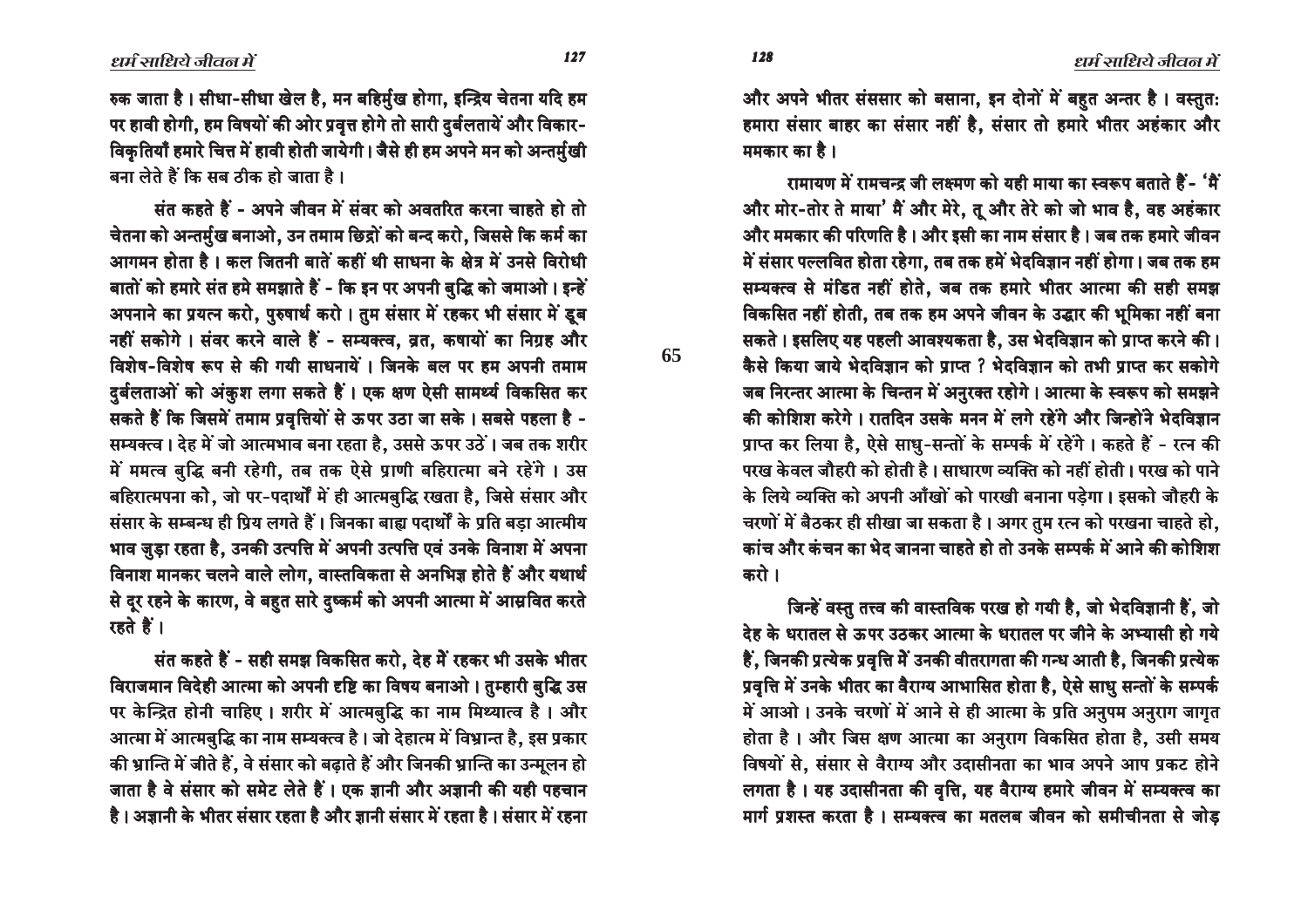हिंसा जन्य पाप से बच जायेंगे। और एक प्रकार का संवर पाने का बहुत बड़ा सौभाग्य आपको मिल जायेगा। आज झूठ के बिना आदमी का काम नहीं चलता, तो कम-से-कम ऐसा झूठ बोलने का त्याग कर दो, जो दसरों के प्राणों का विघातक हो। जिस जगह सच बोलने से काम चलता हो, उस जगह झूठ बोलना कितनी बडी बेबकुफी है। लेकिन झूठ आपके संस्कार में इस तरह हावी हो गया है कि आप कब झूठ बोलते हैं यह पता ही नहीं चलता। आज बेबजह ज्यादा झूठ <u>बोला जाता है। जरूरत पडने पर झूठ बोलने के मौका कम ही आते हैं। ऐसे झूठ</u>  $\hat{P}$  से तो बचा ही जा सकता है। यही संवर का रास्ता है।

इसी तरह यदि सूक्ष्म चोरी आप नहीं छोड़ सकते तो कोई बात नहीं, परन्तु किसी की जेब काटना तो छोड़ सकते हैं। किसी की सेंधमारी तो छोड़ सकते हैं। मिलावट करना तो छोड़ सकते हैं। डंडी मारना तो छोड़ सकते हैं। ऐसी चोरी जिससे तुम्हारी प्रमाणिकता खण्डित होती हो, जिससे तुम्हारा लोकविश्वास नष्ट होता हो, जिससे तुम्हें जेल में जाना पड़ता है, जिससे तुम्हारी प्रतिष्ठा को आँच आती हो, इस तरह की चोरी से तो बचा जा सकता है। त्याग के मार्ग पर आप जितना बन सके उतना चलने की कोशिश करो ।

ब्रह्मचर्य को पूर्णतया धारण न कर सको तो कोई बात नहीं। अपनी पत्नी या पति में संतुष्ट रहने की कला तो सीख सकते हैं। मर्यादित और नैतिक आचार के साथ अपने जीवन को आगे बढाया जा सकता है। इसी स्वदारसंतोषव्रत का नाम ब्रह्मचर्यअणुव्रत है।

परिग्रह को पूरी तरह नहीं छोड़ सकते, तो परिग्रह की लिप्सा पर तो अंकुश लगा सकते हैं। धन की चाह से मुक्त नहीं हो सकते, पर धन की चाह में धनान्ध बनने से तो बच सकते हैं। पैसा कमाना नहीं छोड़ सकते, पर पैसा कमाने के पीछे पागल होने से तो बचा जा सकता है। यही तो एक व्रत है। यह व्रत का स्थूल रूप है। ऐसे व्रतों को अंगीकार करने की भावना अच्छे-अच्छे लोगों के मन में नहीं जाग पाती। क्योंकि जिस ढर्रे में वे जी रहे होते हैं, उसी प्रकार जीने का आनन्द वे खोजते रहते हैं। जैसा जो कुछ चल रहा है, उसी के अनुरूप चलाना चाहते हैं। काँटों पर पैर रखना चाहते हो और जीवन को सुखी बनाने का सपना देखते हो, क्या यह संभव है। पाप के रास्ते में चलते हैं और सोचते हैं कि

देना। सम्यक्त्व की प्राप्ति का मतलब जीवन में सही समझ विकसित हो जाना। सम्यक्त्व की प्राप्ति का मतलब है दृष्टि का निर्मल हो जाना । और यह जब तक नहीं होगा, तब तक हम कुछ भी नहीं कर सकेंगे। अध्यात्म के क्षेत्र में कदम रखने वालों के लिए सबसे पहले अपनी दृष्टि को परिवर्तित करना जरूरी है। दृष्टि के परिवर्तन के अभाव में अपनी सष्टि को परिवर्तित नहीं कर सकते । दृष्टि के बदलने से सृष्टि बदलती है। कहते हैं - अगर हम दृष्टि नहीं बदल पाये तो कुछ नहीं होगा। एक/पहला मटका अगर उल्टा है तो उस पर रखे जाने वाले सारे मटके उल्टे ही होंगे। नीचे के मटके को आपने उल्टा रखा तो उस पर रखे जाने <u>वाले सारे मटके उल्टे ही रखे जायेंगे । यदि नीचे का मटका सीधा है तो सब सीधे</u> होंगे $\perp$ 

तुमने सम्यक्त्व को प्राप्त कर लिया अर्थात् आत्मज्ञान को प्राप्त कर लिया, तो तुम्हारी प्रत्येक साधना कल्याणकारी बन जायेगी और आत्मज्ञान से शून्य हो तो प्रत्येक धर्म आराधना केवल संसार को ही बढ़ायेगी। तुम्हें मुक्ति का फल प्रदान करने में सक्षम नहीं हो सकेगी । इसलिये सबसे पहले सम्यक्त्व, फिर दुसरी बात है। अहिंसा आदि व्रतों को अंगीकार करें, व्रतों के माध्यम से पाप से बचा जा सकता है। हिंसा, झूठ, चोरी, कुशील और परिग्रह ये पांच पाप हैं। अपनी शक्ति और परिस्थिति के अनुरूप पाप से बचने का प्रयत्न निरन्तर होना चाहिए। हम अपने आपको पाप से बचाने की कोशिश करें। पाप से कैसे बचें ? पापात्मक प्रवृत्तियों से बचे। इसके लिए छोटे-छोटे संकल्प लें। जैसे और जितना बन सके हम संकल्पों का पालन करें। मुनि लोग इनको पूर्णत: त्याग देते हैं, इसलिये वे महाव्रती होते हैं। गुहस्थ के लिए कहा गया है कि यदि पूरी तरह ल्याग नहीं कर सकते हो तो संकल्पपूर्वक स्थूलपाप का त्याग करके अणुव्रती तो बन जाओ। हिंसा पाप है। पूरी तरह हिंसा नहीं छोड़ सकते हो तो संकल्पपूर्वक किसी भी चर जीव का विघात तो आप न करें। मांसाहार का त्याग इसी अहिंसा के अन्तर्गत आता है। संकल्पी हिंसा को छोड़ें। सौन्दर्य प्रसाधन में हिंसक सामग्री का त्याग इसी के अन्तर्गत आता है। धर्म के नाम पर पशुओं की बली का त्याग इसी संकल्पी हिंसा का परित्याग है। अपने स्वार्थ, मनोरंजन या जि**ह्वा** की लिप्सा के लिए जो हिंसा की जाती है उस सबका परित्याग तो किया ही जा सकता है। आपने इनका मन से परित्याग कर दिया तो तत्सम्बन्धी संकल्पी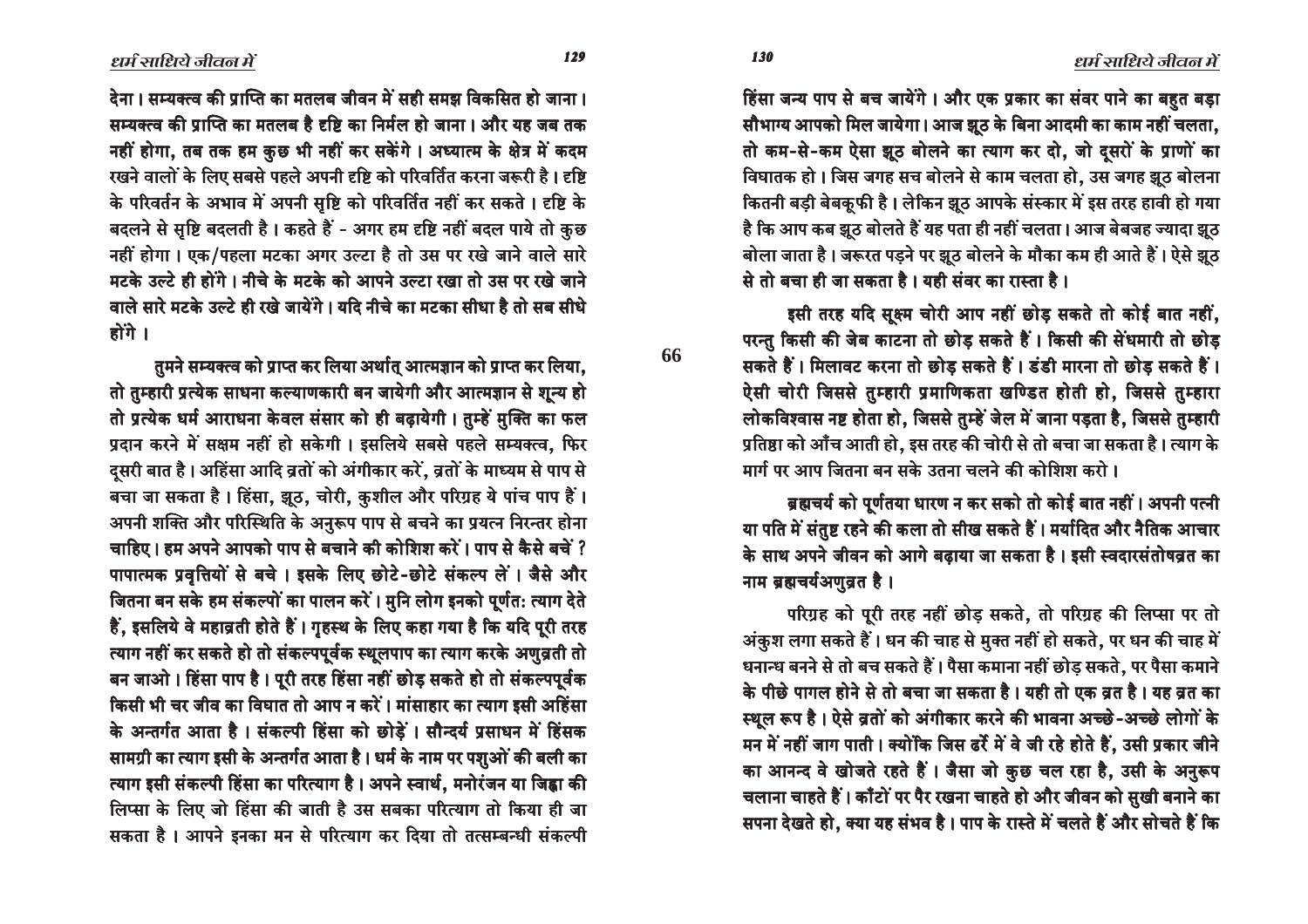धर्म साधिये जीवन में

धर्म साधिये जीवल में

हमारे जीवन में संकट न आये, क्या यह संभव है। विषयों में रस लेते हैं, और चाहते हैं कि हम मुक्त हो जायें। कतई संभव नहीं है।

यदि अपने जीवन को सच्चे अर्थों में सुखी बनाना चाहते हो. सच्चे अर्थों में कल्याण करना चाहते हो तो फिर अपनी प्रवृत्ति को मोड़ना पड़ेगा, चेतना को जगाना पड़ेगा। चेतना कब जागेगी ? संत चेतना को जगाने का ही काम करते हैं। लेकिन संतों की बात हर किसी पर लागू नहीं होती।

> सतगुरु देय जगाय, मोह नींद जब उपसमै। तब कछ बने उपाय. कर्म चोर आवत रुकै ।।

कल मैंने आपसे कहा था कि -

मोह नींद के जोर जगवासी घूमें सदा। कर्म चोर चहुँ ओर सरबस लूटे सुध नहीं ॥

यह तो आम्रव का चिन्तन है, संवर में क्या करना है ? सद्गुरु जगाते हैं लेकिन आप जागते कब हो ? तब मोह निद्रा कुछ शान्त होती है। मोहनींद जब उपशमे। जब व्यक्ति की मोह निद्रा कुछ शमित होती है। उसका मोह जब शान्त होता है तो सदग़ुरु की एक छोटी-सी बात भी उसके हृदय को ऊपर से नीचे तक आन्दोलित कर जाती है। और जैसे ही चेतना आन्दोलित होती है, उपायों का जागरण तो अपने आप हो जाता है। फिर ज्यादा देर उपदेश देने की आवश्यकता नहीं होती। जैसे एक बार जाग गये तो फिर कर्म आ नहीं सकते। घर का मालिक जागा है, चौकस है तो फिर चोर घर में प्रवेश कैसे करेंगे ? चोरों का प्रवेश तो तब होता है, जब घोड़ा बेचकर सोते रहो, बेसुध होकर सोओ, और दरवाजा भी खुला रखो। चोर आयेगा और सब कुछ लूट कर ले जायेगा। सच्चे अर्थों में जिन्होंने अपनी आत्मा के स्वरूप को नहीं समझा वे ऐसे ही बेहोशी में जी रहे हैं। जिनकी आत्मा में निरन्तर पाप आ रहा है, कर्म उनकी आत्मनिधियों को लूट रहे हैं। लेकिन उनको इसका कोई आभास ही नहीं। उनको इसका कोई अहसास नहीं, कि कर्म लुटेरा सब कुछ लूट-लूट करके तुम्हें भीतर से कंगाल बनाता जा रहा है। लेकिन फिर भी तुम सो रहे हो।

संत कहते हैं - जागो, अभी भी संभल जाओ, अगर आज जाग जाओ तो

क्षण में मालामाल हो सकते हो। क्योंकि जागृत आत्मा पल में तीन लोक की विभूति प्राप्त कर सकता है। सुप्त आत्मा सारी जिंदगी भी बिता दे तो कुछ भी प्राप्त नहीं कर सकता। चेतना के जागरण से ही अध्यात्म का मार्ग प्रशस्त होता है। इसलिये निरन्तर चेतना को जागृत करने की बात शास्त्रों में कही गयी है। वहाँ कहा गया है कि 'सम्यक्त्व के साथ व्रतों को अंगीकार करो। शुभ संकल्पों को धारण करने की भावना अपने मन में जगाओ।'

आपके भीतर की भावना इस तरह बलवती होनी चाहिए कि हमारी आत्मा में जो कर्म आ रहे हैं, कर्मों को आता देखकर बेचैनी होनी चाहिए। ऐसा महसस होता है क्या ? यदि कोई ऐसा कहता है कि आपके नाम का वारंट है गैर जमानती और तुम्हें तुरन्त ही अरेस्ट करने के लिए पुलिस आने वाली है, तो आप हकबका जायेंगे। कोई भरोसा नहीं किसके नाम का वारंट है। केस तो १०-१२ साल पुराना हो सकता है। इस वारंट की बात सुनकर तो आप सकते में आ जायेंगे। क्योंकि आपके मन में भय है, सजा से आप डरते हैं। भीतर की सजा से भी तो डरो। २४ घण्टे आप कितने कर्म जोड़ते जा रहे हो। सोचो, उससे हमारी क्या स्थिति बनेगी ? बड़ी ही दयनीय स्थिति है। हम जितने कर्मों को खिपा रहे हैं उससे कई गुना कर्मों को बाँध रहे हैं। फिर मुक्ति कैसे मिल सकती है।

एक कोई व्यापारी है, जिस पर दस लाख का कर्ज है। दो लाख की आमदनी हो और छह लाख खर्चा हो, तो उसका कर्ज कभी चुकेगा ? ऐसा आदमी तीन काल में अपना कर्ज नहीं चुका सकेगा। हमारे साथ भी ऐसा ही समीकरण बन रहा है तो मुक्ति आखिर कैसे होगी ?

हम जितना पुण्य अर्जन करते हैं उससे कई गुना पाप अपने जीवन में जोड लेते हैं। कर्म का भार दिन-प्रतिदिन निरन्तर बढ़ता जा रहा है। जब तक ऐसे कर्मों का भार बढ़ता रहेगा तब तक आखिर हम अपना उद्धार कैसे कर पायेंगे। कर्म से बचें, ऐसा प्रयास करो। व्रतों को अंगीकार करने की भावना अपने मन में आये, दुष्प्रवृत्तियों से बचने का संकल्प अपने मन में जगाये तो इन सारी स्थितियों से हम बहुत सहजता और सुगमता से बच सकते हैं और अपने जीवन का कल्याण कर सकते हैं। बन्धुओ ! एक बात ध्यान रखने की है कि जब हम बहिर्मुख होते हैं तो हमारे जीवन में आसक्ति और असंयम बढ़ता है। जैसे-जैसे यह असंयम

131

67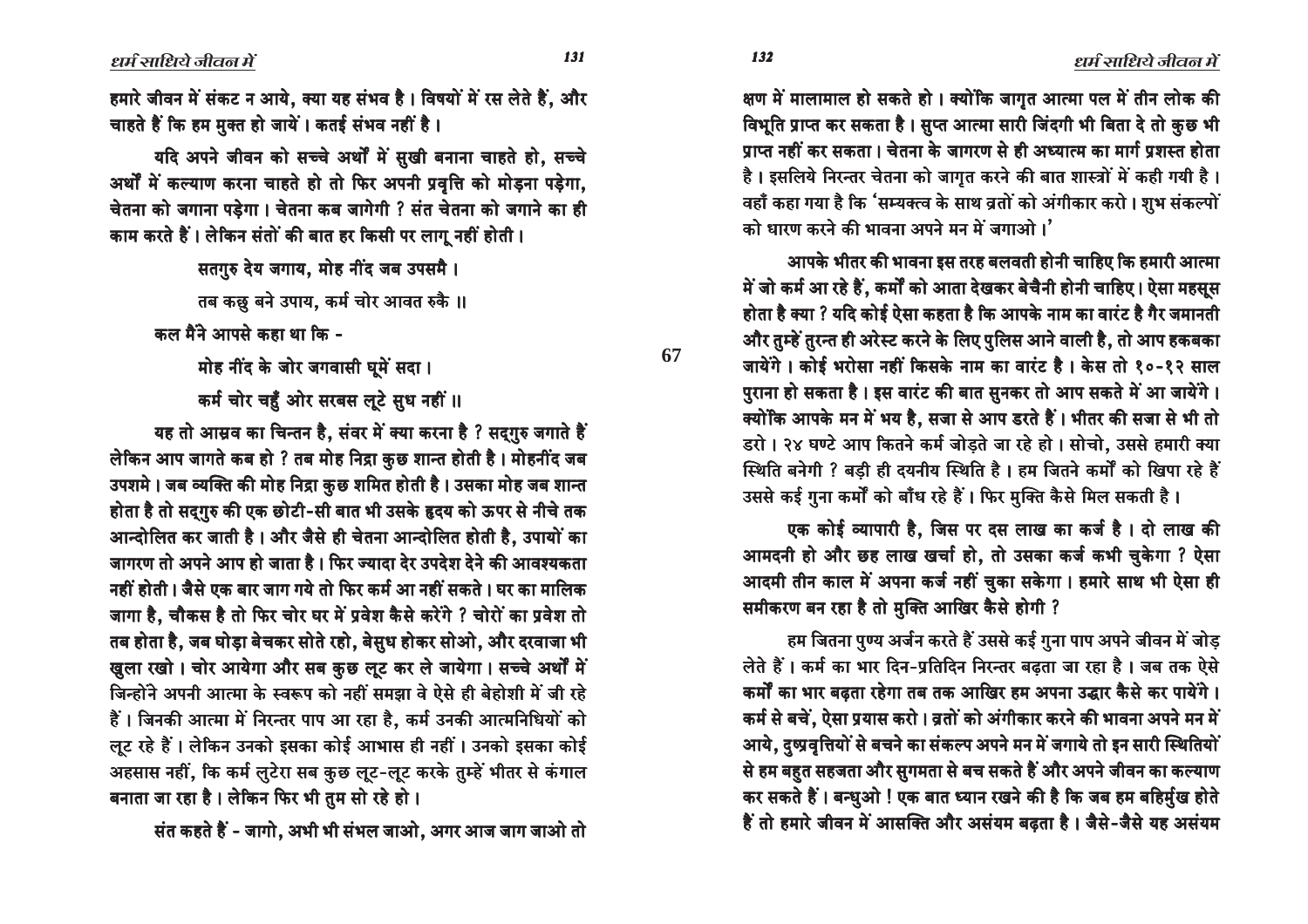133

और आसक्ति बढ़ेगी, वैसे-वैसे जीवन में पाप बढ़ेगा। अन्तर्मुख होने से इन सबसे बचा जा सकता है। बहिर्मुख चेतना के कारण ही मन उनसे प्रभावित होता है। उसे नियन्त्रण में करें। अन्तर्मुखी बनने की कोशिश करें। एक बार अन्तर्मुखता का अभ्यास हमने कर लिया तो संसार में कोई रोकने वाला नहीं है।

कुछ वर्ष पहले हम कुण्डलपुर में थे। धूप में बैठकर सामायिक कर रहे थे। इसी बीच देखा कि वहाँ मधुमक्खियों के बड़े-बड़े छत्ते हैं। किसी मनचले व्यक्ति ने उन मधुमक्खियों को छेड़ दिया। कहते हैं मधुमक्खियों को यदि कोई छेड़ता है तो वे उसे छोड़ती नहीं हैं। एक साथ हजारों मधुमक्खियों ने उस युवक पर हमला कर दिया। उस युवक ने देखा कि अब इनसे बचने का कोई उपाय नहीं, तो वह तालाब में डुबकी लगा दी। तालाब में डुबकी लगाकर वह अन्दर चला गया और मधुमक्खियाँ उसी स्थान पर मंडराती रहीं, जहाँ पर उसने डुबकी लगायी थी। लेकिन वह युवक भीतर ही भीतर तैर करके काफी आगे निकला। जिससे मधुमक्खियाँ कुछ भी बिगाड़ नहीं कर सकीं।

घटना घट गयी। मेरा चिन्तन यहाँ प्रारम्भ हुआ कि सच में पाप की मधुमक्खियाँ उसे ही खोजती हैं जो बहिर्मुखी होता है। जो अन्तर्मुखी होता है उसे पाप कभी प्रभावित नहीं कर पाते । भीतर डूब जाओ, अन्तर्मुखी हो जाओ, तो अपने आपकी सुरक्षा हो जायेगी।

तीन प्रकार की गुप्तियाँ जैन साधना में प्रचलित हैं। मनगुप्ति, वचनगुप्ति और कायगुप्ति । इसका मतलब मन को रागद्वेष से अप्रभावित रखना मनगुप्ति है। अपशब्द न कहना तथा उसे वचन से रोकना वचनगुप्ति है। शरीर की कुचेष्टाओं को रोकना कायगुप्ति है। कुल मिलाकर पाप प्रवृत्तियों को रोकने का नाम गुप्ति है। हम अपने आपको मन से, वचन से और काय की दुष्प्रवृत्तियों से बचा लें तो पाप से बच जायेंगे।

संत कहते हैं - इनको रोको, देखो जब तुम्हारा मन रागद्वेष में लीन होने लगे, अनावश्यक रागद्वेष उत्पन्न होने लगें, मन में द्वन्द्व उत्पन्न होने लगे तो उस क्षण मन को समझाइश देने की कोशिश करो। मन को स्थिर करने का प्रयत्न करो। मन को समझाओ - देख तू जिस तरफ जा रहा है, अगर उस तरफ जाएगा तो केवल पाप लेकर आएगा। इसमें तो मेरा नुकसान है। इसे नियन्त्रित करो।

बड़ी समस्या है, मन को नियन्त्रित करना। आध्यात्मिक क्षेत्र में आने वाले प्रत्येक व्यक्ति के साथ यह समस्या आती है। वे कहते हैं - महाराज ! मन को नियन्त्रित कैसे किया जाए ? कोई विधि बताइये।

उसके लिए सबसे सरल विधि है, जिस समय आपके मन में आवेग अथवा उद्वेग हो, उस समय आप मन को एकदम रोक नहीं सकते । कोई बात नहीं। मन को बदला जा सकता है। मोड दो उसकी दिशा को। आप बच जाओगे। इसी को मार्गान्तरीकरण करते हैं। मन को मोड़ने की बात अर्थात् उपयोग की धारा को बदलने की बात है। मन में यदि विचलन की स्थिति हो जाय तो आप मन को धीरे से मोड दें। आपका सारा काम हो जायेगा।

मन को नियन्त्रित करने के दो उपाय हैं - एक तो हम मन के प्रवाह को बदलें, दुसरा उसे सम्यक् दिशा की ओर मोड़ें। अनुप्रेक्षाएँ मन के प्रवाह को मोड़ने का एक बहुत अच्छा माध्यम हैं। इन भावनाओं के बल पर ही हम अपने मन को सही समझाइश देने में सक्षम हो सकते हैं। संत कहते हैं - जब मन में ऐसी हलचल होने लगे, मन के विकार अपने जीवन को विकृत करने लगे, मन में बहुत ज्यादा बेचैनी हो तो मन को मोड़ दो। उसको मोड़ना अर्थात् शुभ चिन्तन में लगा देना। अच्छी बातें करना शुरु कर देना। यदि अनुकूलता है तो कुछ स्वाध्याय करना शुरु कर दें, सत्साहित्य को पढ़ना शुरु कर दें।

आपका मन जैसे बदलता है, उस संधिकाल में मन को एडव्हाइश देना प्रारम्भ करें - तुम क्या कर रहे हो, यह तो बहुत अहित है। यदि तुम्हारी बात मैं मान लूँगा तो उसका परिणाम क्या निकलेगा, जानते हो ? ऐसा करना ठीक नहीं ।

ऐसा प्रयास उनके ही जीवन में संभव हो पाता है, जो मन को अपने नियन्त्रण में रखते हैं। जो अपने मन के मालिक होते हैं। जैसे आपकी दुकान में जो नौकर होता है, वह कभी भी आपकी आज्ञा का उल्लंघन नहीं कर सकता। क्योंकि उन पर आपकी मालकियत है।

ऐसे ही जिसकी अपने आप पर मालकियत होती है वह मन की इच्छा को अपने काबू में रखता है। और उसके बिना मन कुछ कर नहीं पाता। लेकिन जो

68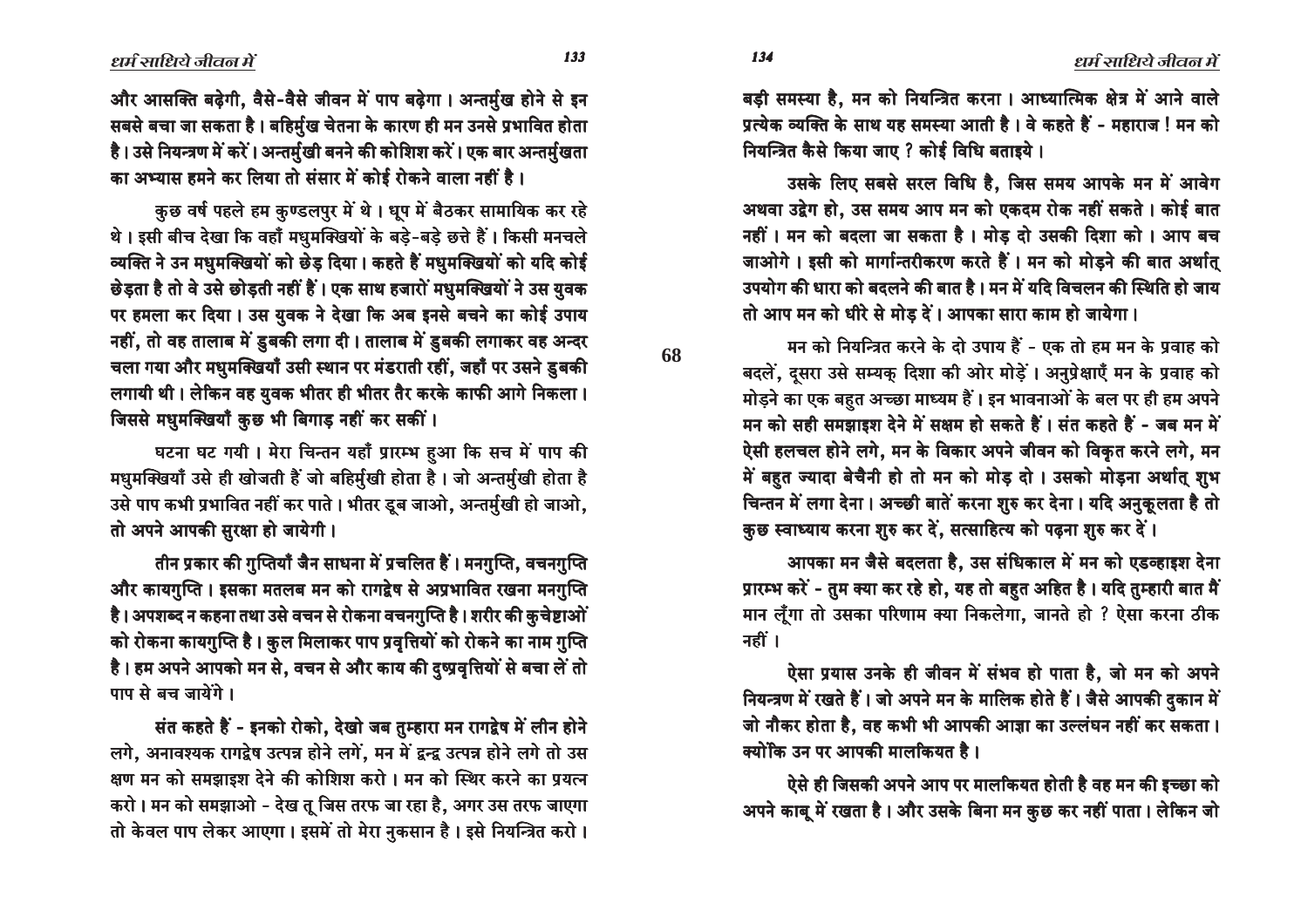तकिया कलाम अपशब्द ही होता है । उनको होश-हवास ही नहीं होता कि हमें वाणी एक बहुत बड़ी सम्पदा के रूप में प्राप्त हुई है। इसका दुरुपयोग नहीं, सदुपयोग करना चाहिए। संसार में मनुष्य ही एक ऐसा प्राणी है जिसके पास वाणी के साथ भाषा भी है। जिसके माध्यम से अपने आपकी भावनाओं को दसरों तक पहुँचाने में समर्थ होता है। इसका सदुपयोग करें। पुण्य के उदय से वाणी मिली है। यदि आप अपशब्द को बोलते हैं या वचनों से दुर्व्यवहार करते हैं तो उसका दुष्परिणाम स्वयं के साथ दूसरों को भी भोगना पड़ता है, पड़ सकता है ।

संत कहते हैं - वाणी की प्रवृत्ति जागरूक होकर करो। अपनी वाणी का हरुपयोग करने से वाणी कुण्ठित हो जाती है। कभी-कभी उन्हें मूक भी हो जाना पड़ता है। कम से कम बोलो। बोलो तो अच्छा बोलो। जिह्वा मिली है तो गाओ, लेकिन प्रभु के गुण गाओ। किसी के गुण गाओ कभी किसी को गाली मत दो, कभी किसी की निन्दा मत करो। कर सको तो किसी की पूजा या प्रशंसा करो। किसी को प्रताड़ित मत करो। कभी किसी को पीड़ा मत पहुँचाओ। यदि ऐसा करते हो तो तुम अपनी वाणी को साक्षरता प्रदान करने में सक्षम हो सकते हो । नहीं तो तुम वचनों से न जाने कितने पाप संचित करते हो।

शरीर की कुचेष्टाओं से बचने का प्रयत्न करो। चलने-फिरने, उठने-बैठने, खाने-पीने आदि शरीर की तमाम क्रियाओं में हम अहिंसा का ध्यान रखें। बन्धुओ ! धर्म का प्राणतत्त्व अहिंसा ही है। अहिंसा के अभाव में कोई धर्म नहीं पल सकता । वस्तुत: दनिया के समस्त धर्म को हम केन्द्रित करना चाहे<sup>:</sup> तो केवल अहिंसा के नाम पर केन्द्रित हो सकते हैं। क्योंकि अहिंसा ही सर्वत्र धर्म के रूप में मान्य है। यद्यपि प्रत्येक प्रवृत्ति से हम पाप का अर्जन कर रहे हैं। उठने-बैठने, चलने-फिरने, खाते-पीते समय इस बात का ध्यान रखना कि हम हिंसा से बच सकें। आपने जैन मुनि कि चर्या को देखा होगा। जैन मुनि अपनी प्रवृत्तियों में बहुत सावधान रहते हैं। इसलिये जैन मुनियों के लिए उनके मूल गुण बताए गए हैं। उन अड़ाईस मूलगुणों में पाँच समितियों का पालन, भी सामिल है। समिति का मतलब है प्रवृत्तिगत सावधानी। यह जैन साधना का एक प्रधान अंग है। इसके अनुसार मुनि की चर्या होने पर संवर के सारे अंग समाहित

आचार्यों ने कहा - मन एव मनुष्याणां कारणं बन्धमोक्षयो: । अर्थात मनुष्य का मन ही कर्मबन्ध और मुक्ति का कारण है। यदि मन विषयों में आसक्त होता है तो बन्ध करा देता है। अगर निर्विषय होता है तो मुक्ति का साधन बन जाता है। इसलिये मन ही बन्धन और मुक्ति का कारण है। उसे आप समझें, उसे <u>नियन्त्रित करें । जिस मन से हम पाप करते हैं उसी मन से पाप को साफ भी किया</u> जा सकता है। जागृत मन पाप का संशोधन करता है, चुस्ती की स्थिति में मन विकृतियों को भगाता रहता है। अपने मन के मालिक बने, उसके प्रति सजग/ सावधान रहें तो हम निरन्तर पाप से बच सकते हैं। सच पूछा जाए तो जितना पाप हम मन से करते हैं, उतना पाप वचन और काय से नहीं कर सकते । हमारी सबसे ¢‡b£b ±–Î…<c ÓD PC ´bC»a ´º \$ P ÓbD<P•T ±–Î…<c •TbC »{Î •CT <™E»D ÓC\* ¢‡b£b ±–Î…<c ÓD PC ´bC»a ´º ±–Î…<c •TbC »{Î <™E»D ÓC\* ¢‡b£b ±–Î…<c ÓD P •TbC »{Î •CT <™E»D ÓC\* निरन्तर लगाया जा सकता है। प्रवृत्ति कम हो, उसे शान्त और संयत बनाया जाये तो उसके रोकने की शुरुआत करने की भूमिका बनती है। यह भूमिका बनना ही  $\frac{1}{2}$ मंवरभावना को प्राप्त करने में सार्थक होती है।

दूसरे स्तर पर वाणी पर संयम होना चाहिए। व्यक्ति कभी भी कुछ भी बोल देता है। बोलते समय एक बार मुँह में निकला हुआ शब्द कुछ सेकेण्डों में निकल तो जाता है परन्तु उसका परिणाम जीवन भर या अनेक जीवनों में भोगना पड़ता है। एक वाक्य है जो अनेक को एक कर देता है और एक वाक्य लाखों को बाँट देता है । जिह्वा वाणी का ऐसा वशीकरण है जो हजारों को एक सूत्र में बाँध देता है। वाणी एक ऐसा विस्फोटक तत्त्व है, जो लाखों का शिर कलम करा सकता है। दोनों स्थितियाँ इसके साथ हैं। वाणी के असंयम से बचना भी बहुत जरूरी है।

सच्चा धर्मात्मा वह है जो मुख से कभी अपशब्द का उच्चारण नहीं करता। आप देखिए, आपके मुख से कितने अपशब्द निकलते हैं। कई-कई लोगों का

### अपने मन के दास बन गए उनको प्रत्येक पल कष्ट का अनुभव करना पड़ता है।

संत कहते हैं - मन, वाणी और शरीर तीनों की प्रवृत्तियों पर नियन्त्रण प्रत्येक समय बनाये रखना चाहिए । आप देखे कि मन कहीं भटक तो नहीं रहा है। मन कहीं बहक तो नहीं रहा है। जैसे ही मन भटकता प्रतीत हो, मन बहकता प्रतीत हो, उसे रोकिए। यह पहला प्रयास करना होगा।

**69**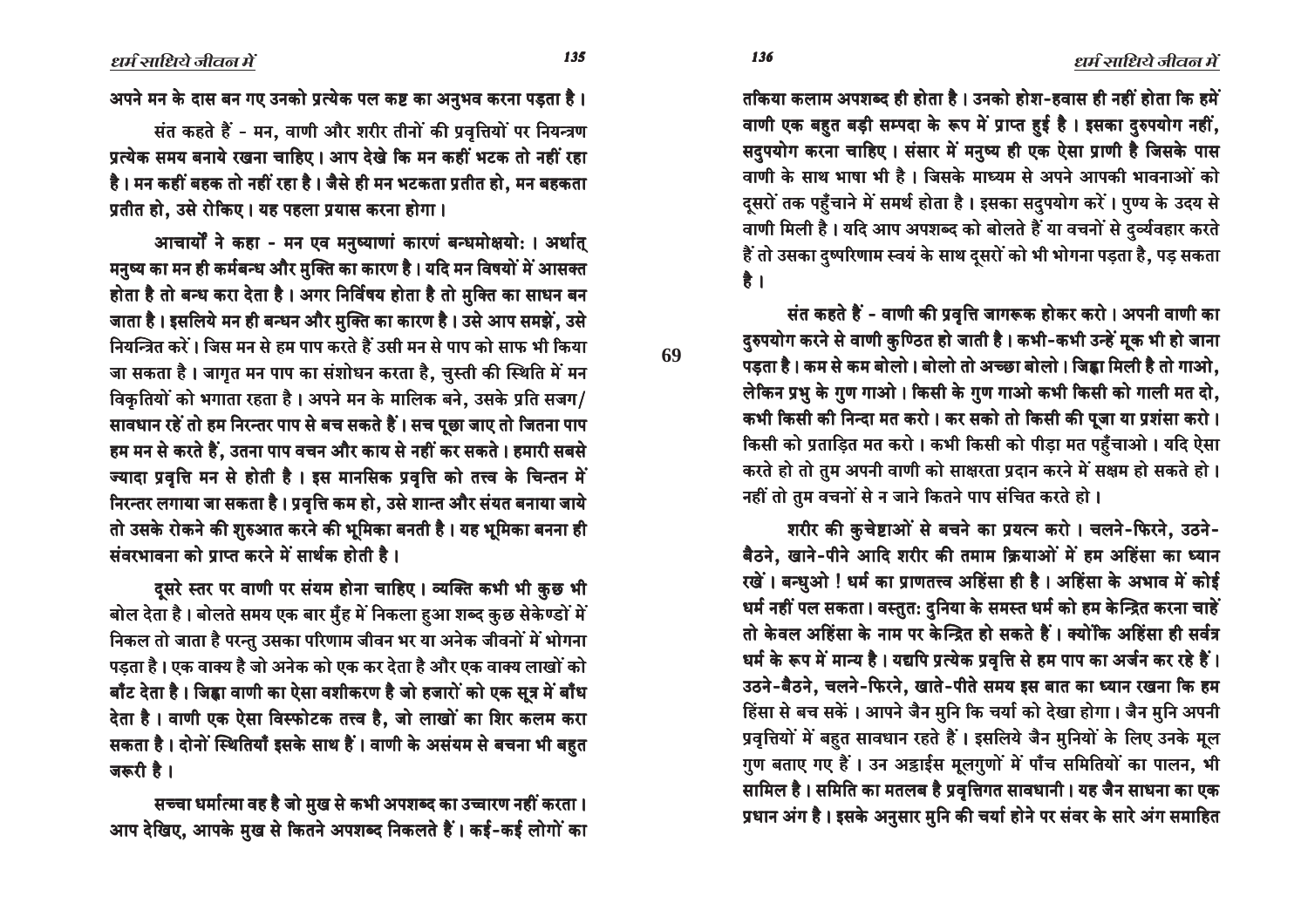⁄ खुली, प्रासुक भूमि में जहाँ जीव ना हो वहाँ मल-मूत्र का परित्याग करना, जहाँ सफाई करने की जरूरत न हो, प्रकृति से सफाई की व्यवस्था हो, वह प्रतिष्ठापन समिति है। इनका अनुपालन करने में सच्ची अहिंसा पलती है। जैन मुनियों की अनुचर्या के ये मूल अंग हैं। इन क्रियाओं को करते हुए वे निरन्तर पाप से बचे रहते हैं। मैं यद्यपि यह नहीं कह रहा कि आप भी मेरे जैसा ही करना शुरू कर दें। लेकिन जितना हो सके आप करें तो अवश्य ही। आप चल तो रहे हैं, तो देखकर भी चला जा सकता है। इससे पाप के भागी नहीं होंगे। यदि देख कर चलते हैं तो आपका क्या बिगड़ जाएगा। आपका कुछ बने या न बने पर कुछ जीवों का उद्धार अवश्य हो जाएगा । वे पदाघात से मरने से बच जायेंगे । दया के संस्कार पल्लवित होंगे। आपको जहाँ बैठना है. फर्श बिछा है. धडाम से बैठ गए। ओर भैया ! देखों कि कहीं चिंटी आदि तो नहीं है। अगर चिंटियों पर बैठ गये तो उनका कचुमर निकल आएगा। हालात खराब हो जायेगी। देखकर बैठने में क्या बिगड़ जाता है। रूमाल निकाल कर धीरे से झाड़ लीजिए फिर बैठ जाइये। उससे आपके कपड़े भी ठीक बने रहेंगे। गंदे नहीं होंगे। उन जीवों का विघात भी नहीं होगा। साथ को वस्तु चुभने से भी बच जायेगी। कितना लाभ है ! इसी तरह खाने-पीने, चलने-फिरने आदि में सावधानी अपनाने वाला व्यक्ति पाप का संवर करने वाला होता है। यह सब प्रवृत्ति रूप संवर है। जब इस भूमिका से ऊपर उठने लगो तो सभी विकल्पों को छोड़कर अपने आपमें इब जाओ। जहाँ आत्मा में कोई संकल्प और विकल्प न हो, मोह न हो, क्षोभ न हो, अहंकार न हो, ममकार न हो, राग न हो, द्वेष न हो । निर्द्वन्द्व और शान्त परिणति हो, जो जाता और द्रष्टापन की गहराई में उतरने वाले साधकों को उपलब्ध होती है । तब वह ध्यान में डूबकर आत्मा का साक्षात्कार करने की स्थिति में होता है। अगर एक मुहूर्त के लिए ऐसा आत्मसाक्षात्कार हो गया तो संत कहते हैं कि वह पल में परमात्मा बन जायेगा। जिस क्षण तुम्हारी आत्मा का साक्षात्कार हुआ उसी क्षण तुम परमात्मा हो गए। कर्म आत्मा में ज्यादा देर टिकते नहीं। हमारा उपयोग, चित्त की परिणति अपने पर केन्द्रित होने लगती है। कर्मों में हलचल मचने लगती है। उन्हें हमारी आत्मा से भागने को मजबूर होना पड़ता है।

बन्धुओ ! इस सबके लिए समता का अभ्यास बहुत जरूरी है। धीरज और समता ये दोनों ही आध्यात्मिक गुण हैं। जिनके बल पर हम तमाम प्रकार

होते हैं। वह कर्म के आस्रव से निरन्तर बचता रहता है। पूर्ण कर्मों की निर्जरा और क्षय करने में जैन मुनि जुटे रहते हैं। इतनी शक्ति और सामर्थ्य एक मुनि के पास होती है। जैन मुनियों को मूल महामन्त्र में स्मरण किया जाता है। णमो लोए सव्वसाहणं और जैन धर्म का प्रत्येक अनुपालक उन्हें परमेष्ठी कि आधार पर अपना आराध्य मानता है । क्योंकि वह संसार में रहकर भी संसार की पकिया को **निरन्तर समाप्त करने में ज़ुटी रहता है।** 

उनके लिए पाँच समितियाँ होती हैं। चलने-फिरने, उठने-बैठने, रखने-उठाने, खाने-पीने, मल-मूत्र के परित्याग में और यहाँ तक कि भोजन में भी अहिंसा का पूर्णत: ध्यान रखते हैं। जब वे चलते हैं तो चार कदम धरती देखकर चलते हैं। कोई क्षुद्र जीव आदि का विघात न हो। यह हमारी पहली ईर्यासमिति यानी चलने-फिरने की सावधानी हो तब पाप से बचा जा सकता है। बोलें तो वही बोलें जो सामने वाले के लिए हितकर हो । सीमित हो और आह्लाद जनक हो । किसी को पीडा उत्पन्न करने वाला न हो । हित-मित और प्रिय भाषा का प्रयोग करने की बात जैन मुनि को कही गई है। भोजन करे तो वही भोजन करे जो पूर्णत: निर्दोष हो। किसी भी प्रकार से हिंसा की संभावना न हो। इसलिए आप लोगों ने देखा होगा - जैन मुनि जब अपने हाथ में ग्रास लेते हैं तो कुछ शोधन करते हैं। उठें-बैठें, चलें-फिरें तो भी आप देख-शोध कर चलते हैं। हाथ में जो मयूरपिच्छी होती है, यह केवल इसलिए होती है कि इसके माध्यम से सूक्ष्म जीव की बाधा का बचाया जा सके । परिमार्जित करें । मयूरपंख का प्रयोग मात्र इसीलिये होता है क्योंकि ये सुकुमार, मृदु और अनेक गुणों से युक्त होते हैं। इस जैसी मृदुता और सुकुमारता संसार के अन्य किसी पदार्थ में नहीं होती। इसके कण को यदि आँख में भी डाल लें, तो हमारी आँख में पानी नहीं आएगा, इतनी सुकुमारता होती है। साथ ही इसे मयूर सहज रूप से छोड़ता है। जैसे आप बाल बनवाते हैं उसी तरह मयूर अपने पंख को साल में दो बार खूद ही ड़ाडाते हैं। अपनी चोंच से काट-काट कर वह विभिन्न माध्यमों से हमारे पास आ जाते हैं। इसे केवल झाडू मत समझ लेना। झाड़-फूक का आधार मत समझ लेना। अपित यह संयम का उपकरण है। ये मुनिराज जब किसी भी वस्तु को उठाते-रखते हैं, तब उस स्थान का परिमार्जित करेंगे। देखते है कि कोई जीव-जन्तु ना हो । यह आदाननिक्षेपण समिति कहलाती है । इसी प्रकार शौच के लिए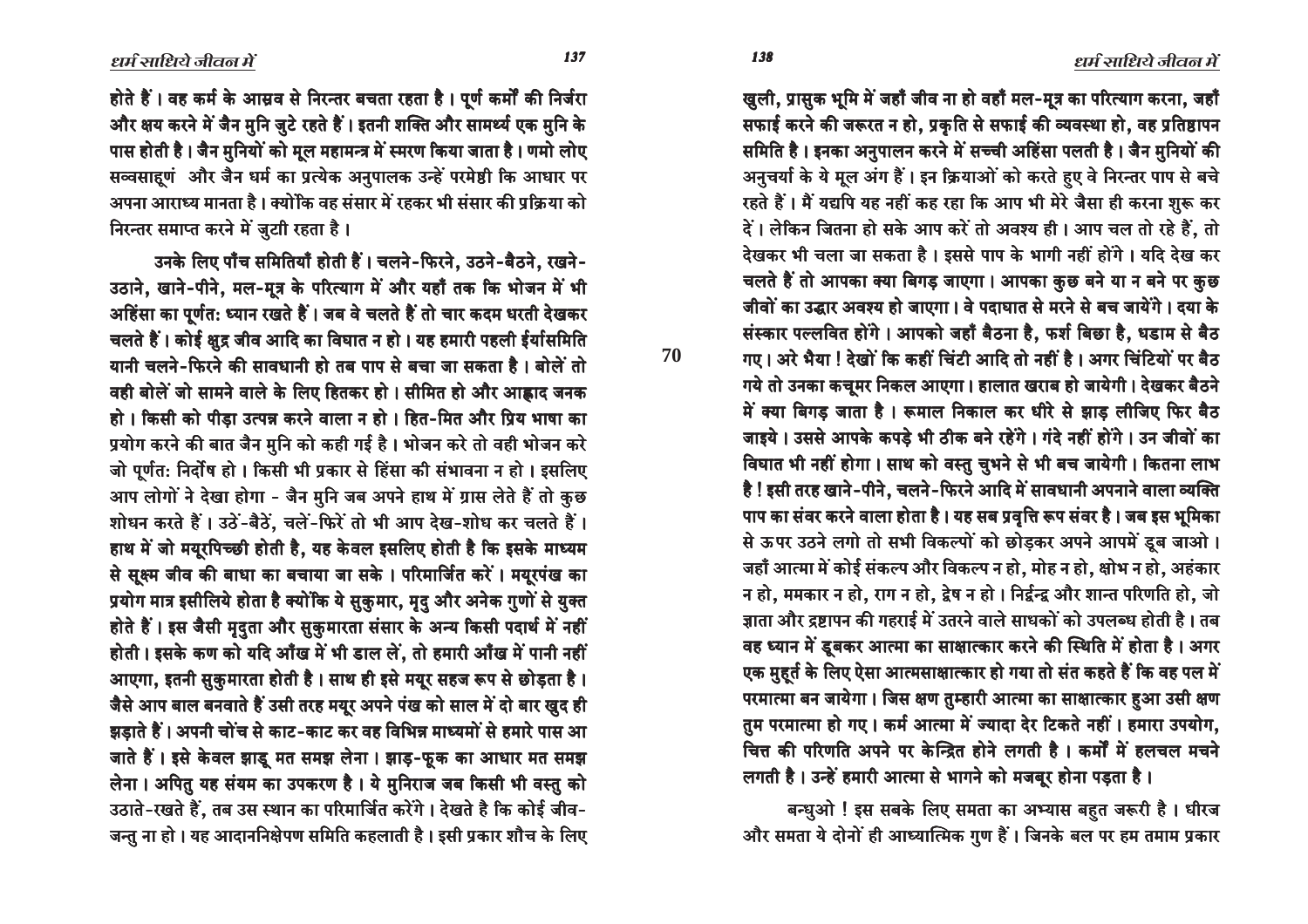यह बताते हैं कि मैंने तात्कालिक को भव-भव में चुना है। कभी कुछ नहीं मिला। अब उसे क्यों चुनें ? जिसे मैंने कभी वरीयता/प्राथमिकता नहीं दी, उसको चुनने की कोशिश करें। उसके लिए प्रयत्न हम करें और निरन्तर प्रयास जारी रहे तो सारा का सारा काम हो जाए। लेकिन हम ऐसा करना नहीं चाहते. हम तो चाहते हैं कि घर में ही सारा का सारा काम हो जाए। त्याग-तपस्या की बात न की जाए।

<u>एक बार एक व्यक्ति अपने मित्र के साथ नदी तैरने के लिए गया। पहला</u> तैराक था। दुसरे को तैरना नहीं आता था। जैसे ही दुसरे ने नदी में पैर रखा कि उसका पाँव फिसल गया। जैसे तैसे बचकर बाहर आया और बाहर आकर कहता है कि - कशम भगवान् की ! जब तक मैं तैरना न सीख जाऊँ, तब तक पानी में पैर नहीं डालूँगा। पहले व्यक्ति ने कहा - ठीक कहते हो, रेत में तैरना सीखकर तुम पानी में उतरोगे। अरे भाई ! तैरना सीखना चाहते हो तो पानी में पाँव तो रखना ही पड़ेगा। पानी में उतरे बगैर आज तक कोई तैराक नहीं बन सका। इसलिए अध्यात्म की साधना में उतरे बिना आज तक मुक्ति की प्राप्ति नहीं हो सकती।

मुक्ति की प्राप्ति करना चाहते हो तो अध्यात्म की साधना में, गहराई में उतरो । जैसे-जैसे हमारी साधना गहरी होगी वैसे-वैसे हमारा जीवन भी प्रशस्त होता जाएगा। संवरभावना का कुल यही अभिप्राय है।

 $\ell$ धर्म साधिये जीवल में

की प्रतिकूलताओं को समता से सहने में समर्थ हो सकते हैं। हम आपसे कहते हैं कि मन के उद्रेग को नियन्त्रित करो । मन में उद्रेग तभी आता है जब मन में प्रतिकलता होती है। उस समय हमारे मन में धीरज या समता हो तो हम उन्हें सहजता से सहने में समर्थ हो जाते हैं। ऐसी स्थिति में समता बनाये रखना चाहिए। कर्मों के उदय में जब कभी ऐसी स्थिति आए तो अपने मन की समता खण्डित न होने दें। होता क्या है ? कर्मों के उदय से जो भी सुख-दु:ख उत्पन्न होता है तो उस सुख में हर्षित और दु:ख में विषाद करने लगते हैं। हमारे अन्दर रागद्वेष उत्पन्न होने लगता है और इसी रागद्वेष के परिणाम स्वरूप नए कर्म कई  $\overline{\eta}$ ने बंध जाते हैं।

हम अपने चित्त की भाव-भूमि में कर्म के बीज डालते रहते हैं। जो अंकुरित होकर हजारों की संख्या में वृक्षों को पैदा कर देते हैं। तब कर्म की सम्पत्ति आखिर नष्ट कैसे होगी ? संत कहते हैं - कर्म के उदय में जो कर्म के बीज आ रहे हैं उन्हें अपनी चित्त की भाव-भूमि में बोओ मत। उसे अपनी समता की आँच में भून दो । यदि एक बार भुन गया तो उसमें अंकुरण की क्षमता स्वयमेव नष्ट हो जाएगी। फिर कभी उग नहीं सकता। फिर रागद्वेष की प्रवृत्ति पनप नहीं सकती । तभी सच्चे अध्यात्म का आनन्द लिया जा सकता है ।

लेकिन हम सुविधावादी लोगों में सामिल हैं, जैसे जी रहे हैं वैसे ही जीते रहना चाहते हैं। इसके साथ ही अपना कल्याण भी चाहते हैं, जो कभी संभव नहीं है। परिवर्तन करना पड़ेगा। जिस तरह से आप जी रहे हैं, उसी तरह से जिओगे तो वही मिलेगा जो अब तक मिला है। सुख, शान्ति और स्थायी समृद्धि चाहते हो तो अध्यात्म के मार्ग को अंगीकार करना पड़ेगा। अध्यात्म का मार्ग कष्टप्रद होता है। पर इससे त्रैकालिक शान्ति प्राप्त होती है। संसार के लोग <u>तात्कालिक कष्टों से घबराकर त्रैकालिक कष्टों को आमन्त्रित कर लेते हैं ।</u>

संत कहते हैं - यह थोड़ी देर का कष्ट सही है। इस कष्ट को तुम सह लोगे तो जीवन भर के लिए कष्ट दूर हो जायेंगे। यदि अभी के कष्टों से घबराओगे तो पूरा जीवन ही संकटों से घिरा रहेगा। अब तुम्हारे ऊपर है क्या चुनना चाहते हो, तात्कालिक को चुनना चाहते हो या त्रैकालिक को । उपस्थित को चुनना चाहते हो या अनुपस्थित को। जो समझदार होगा वह जानता है कि अब तक के अनुभव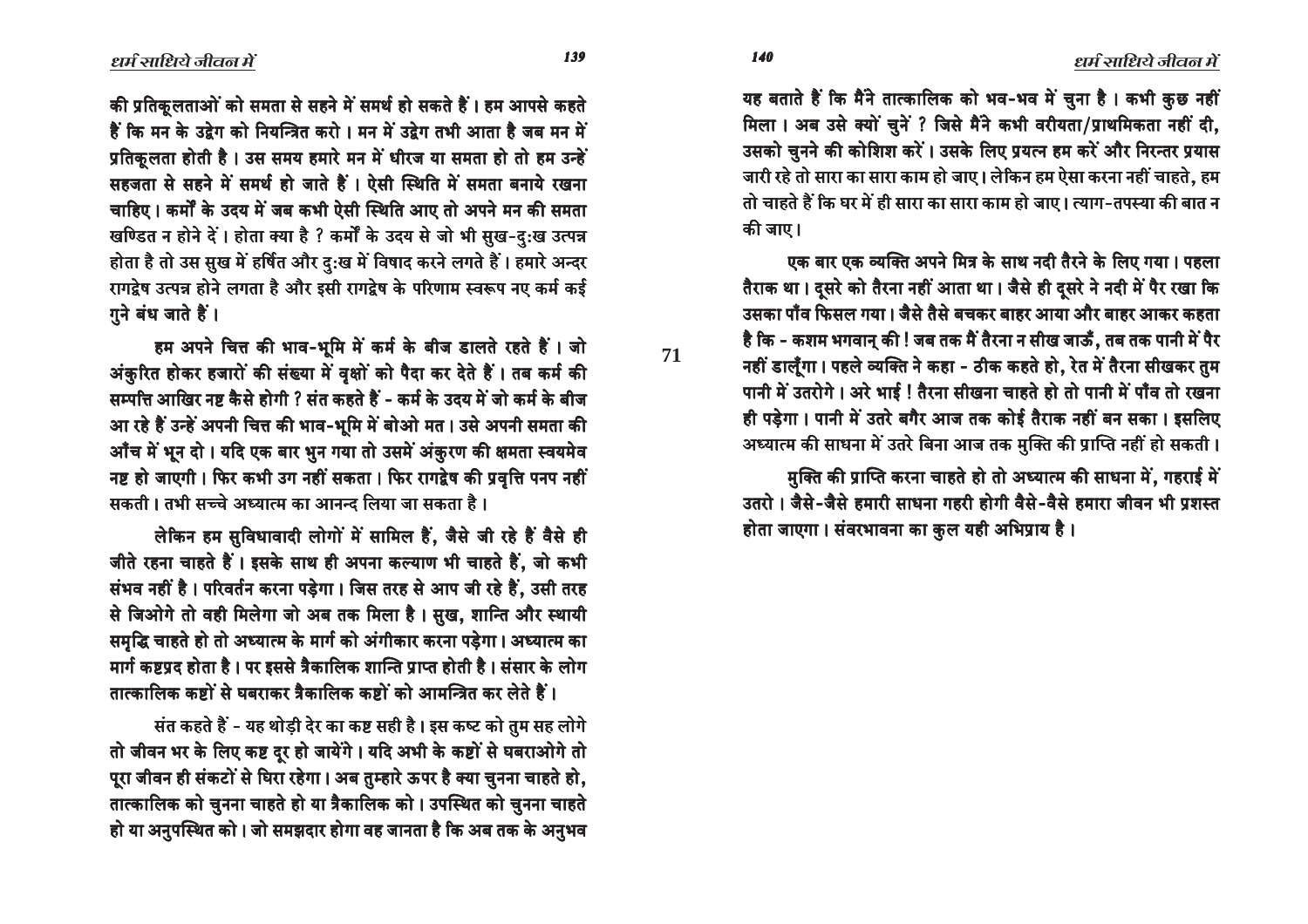होने के बाद भी अनादि से कर्म के बन्धन से बंधा हुआ है। जब तक आत्मा पर चढ़े हए कर्म के कालुष्य का अभाव नहीं हो जाता तब तक आत्मा का शुद्ध स्वरूप निखर कर प्रकट नहीं हो सकता। उस आत्मा के शुद्ध स्वरूप को निखारने के लिये चिर-संचित कालिमा का निष्कासन जरूरी है । उसका संशोधन जरूरी है $\overrightarrow{a}$ 

आत्मा के विशुद्ध स्वरूप को प्राप्त करने का सौभाग्य अर्जित कर सकते हैं। चिर-संचित कर्मों की सत्ता का उच्छेद जीवन की सबसे बड़ी प्राथमिकता होनी चाहिए । जन्म-जन्मान्तरों से हम अपने कर्म को बाँधते आये हैं. उन कर्मों को नष्ट कैसे करें ? निर्जराभावना में केवल उसका ही चिन्तन किया जाता है। बंधे हुए कर्म को विलग करने की प्रक्रिया का नाम ही निर्जरा है। अज्ञानता के कारण कर्म बंधते हैं, आसक्ति के कारण कर्म चिपकते हैं, जब हमारी अज्ञानता और आसक्ति खत्म होती है तो कर्मों के झड़ने की प्रक्रिया भी प्रारम्भ हो जाती है। जैन अध्यात्म के प्रवर्त्तक आचार्य कुन्दकुन्द से जब पूछा गया कि -भगवन् ! कर्म बन्धन का कारण क्या है और उससे मुक्ति का उपाय क्या है ? तो उन्होंने एक गाथा के माध्यम से बडा सटीक समाधान किया। वे कहते हैं -

रत्तो बंधदि कम्मं, मुंचदि जीवो विरायसंपण्णो ।

एसो बंधसमासो तम्हा कम्मेस मा रज्झ ॥

जीव राग के कारण कर्म का बंधन करता है और रागरहित आत्मा, विराग सम्पन्न आत्मा कर्म से मुक्त होता है। ऐसा बंध का समास है। इसलिये यदि तुम अपने आपको बंधन से मुक्त रखना चाहते हो तो राग से बचो, वीतरागता को प्राप्त करो। सीधी-सी बात है, दो धारायें हैं - एक राग की धारा और दुसरी <u>वीतरागता की धारा । राग की धारा कर्म का बंधन कराती है और वीतरागता की</u> धारा से कर्म का बंधन कटता है । विराग कर्म बंधन को खत्म करता है और राग कर्मबंधन को बढाता है। जिसके जीवन में जितनी अधिक राग या आसक्ति की प्रबलता होगी उसका बंधन उतना ही प्रगाढ़ होगा। और जो जितना राग रहित होगा, वीतरागता से जुड़ा होगा, उसका बंधन उतना ही नष्ट होता जाता है। यदि हमारे शरीर में तैल लगा हो और धूल में खेलें तो सारी धूल तैल से चिपक जाती

## $\overline{a}$  a $\overline{a}$  and  $\overline{a}$ ...  $\overline{a}$

कर्म का बंधन दुखदाई है। भव-भव से कर्मबंधन के कारण हम संसार के दु:खों को भोगते आ रहे हैं। यह बन्धन किसी के द्वारा आरोपित नहीं है। स्वयं के द्वारा सर्जित है। जो बंधन हमारे दु:ख का कारण है, उसे हमने खूद सृजा है। जब तक हम इस बंधन को नष्ट नहीं कर लेते, तब तक हमारी आत्मा को शाश्वत ञान्ति की प्राप्ति नहीं हो सकती । विगत दिनों कर्मबन्धन से अपनी आत्मा को बचाने की बात की गई। संवर वह माध्यम है जो हमें कर्म के बंधनों से बचाता है। पर संत कहते हैं कि केवल बंधन के बचने मात्र से तुम्हारी सुरक्षा नहीं हो सकती । नये कर्म के बंधन से बच जाने मात्र से तुम्हारा उद्धार नहीं है । तुम्हारा कल्याण तो तब संभव है, जब नये कर्मों के आगमन से बचने के साथ-साथ चिरसंचित कर्मों की सत्ता को भी उखाड़ने का प्रयास करो, नाव के छेद को बंद कर देना मात्र पर्याप्त नहीं है। छेद को बंद करने के साथ-साथ पूर्व से भरे हये <u>पानी को उलीचना भी जरूरी है ।</u>

संत कहते हैं - तुम्हें अपनी आत्मा का विशुद्ध स्वरूप प्राप्त करना है तो न केवल नये कर्म के बंधन से बचो, अपितु अनादि से कर्म का बंधन तुम्हारी आत्मा ये जुड़ा हुआ है, उसे भी काटने का प्रयत्न करो, उसे नष्ट करो, कर्मों को इडाने का नाम निर्जरा है। आत्मा में चिर-संचित कर्म की सत्ता के उन्मूलन का नाम निर्जरा है। जब तक हम आत्मा में संचित कर्मों को आत्मा से पृथक नहीं कर लेते तब तक आत्मा के विशुद्ध स्वरूप की अभिव्यक्ति नहीं होती। जैसे स्वर्णपाषाण से अनादि से कालिमा और किट्टिमा जुड़ी रहती है। जब तक उसकी कालिमा-किट्टिमा को पृथक् नहीं किया जाता, उसका शुद्ध स्वर्ण प्रकट नहीं हो पाता । उस कालिमा को तपाकर-गलाकर अलग करने से उसके अन्दर रहने वाला शुद्ध स्वर्ण निखर उठता है।

संत कहते हैं - ऐसी स्थिति हमारी आत्मा की है, आत्मा स्वभावत: शुद्ध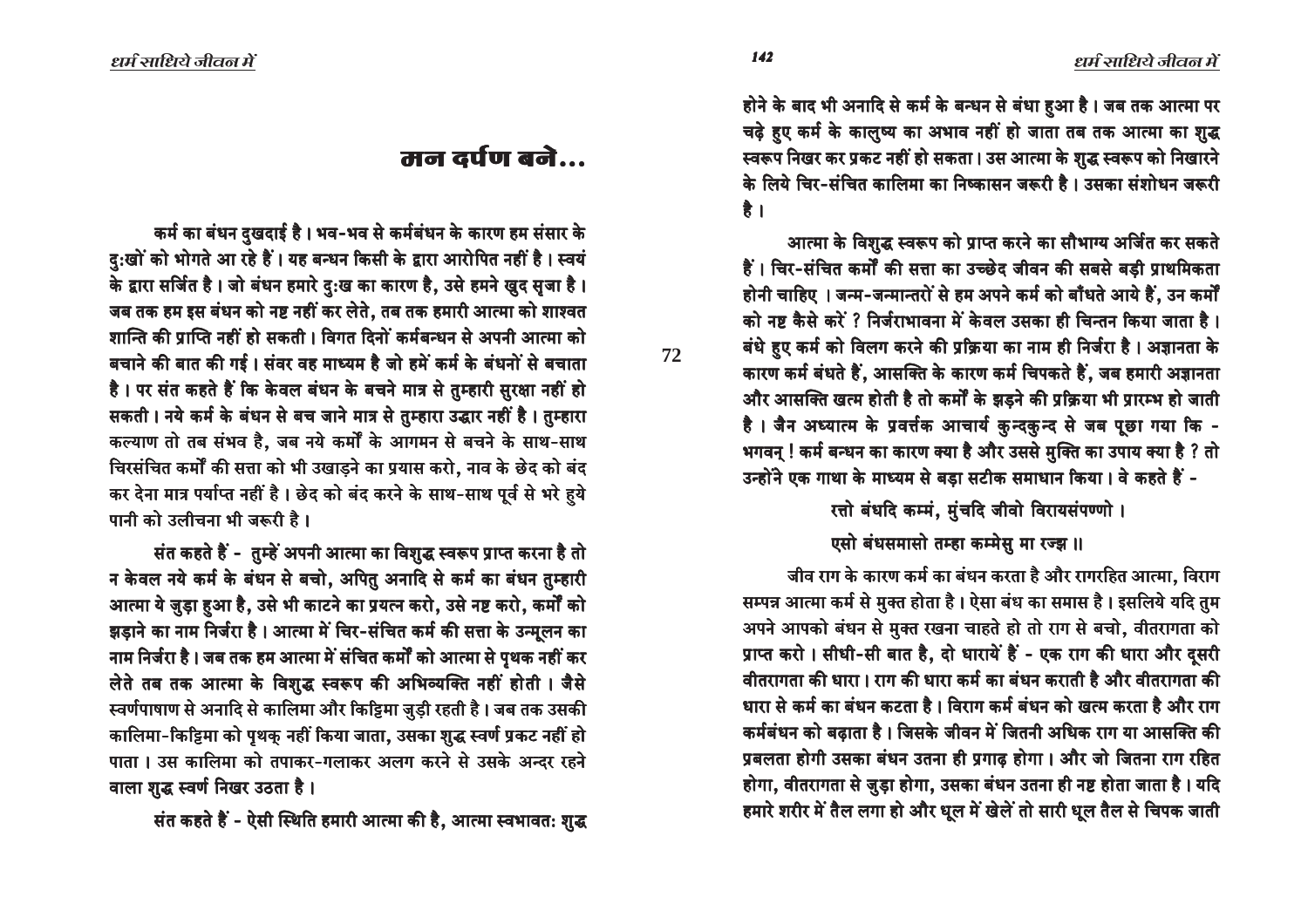नहीं नि:स्पृहता पूर्वक जीने का अभ्यास तो बना सकते हैं। सबसे विलग नहीं हो सकते तो कोई बात नहीं अनासक्ति के मार्ग को तो अंगीकार कर सकते हैं। यदि अनासक्ति और नि:स्पृहता की भावना हमारे अन्तरंग में अभिव्यक्त हो जाती है तो व्यक्ति संसार में रहकर भी संसार बंधन की प्रगाढता से अपने आपको बचा सकता है ।

बन्धुओ ! संन्यास दो प्रकार का मैं मानता हूँ - पहला संन्यास वह जिसे हम बाहर का संन्यास कहते हैं, जिसे भेष का संन्यास कहते हैं और दसरा संन्यास बुद्धि का संन्यास है, जो त्यागी-तपस्वी मुनि महात्मा हमें दिखाई पड़ते हैं वे भेष और बुद्धि के संन्यास से जुड़े होते हैं। वे सबसे पृथक् होकर अपना जीवन जीते हैं। संत कहते हैं - गृहस्थ भेष का संन्यासी भले न बन पाये, बुद्धि का संन्यासी जरूर बन सकता है। जिस क्षण तुम्हारे अन्दर बौद्धिक संन्यास प्रकट हो जायेगा समझ लेना सम्यग्दर्शन को प्राप्त कर लिया और यही सम्यग्दर्शन तुम्हारे बन्धन को काटने में समर्थ होगा। बुद्धि के संन्यास का मतलब है चेतना का अन्तर्मुखी होना। बुद्धि के संन्यास का मतलब है अनासक्ति की भाव-भूमिका में जीने का अभ्यासी हो जाना, संसार के लगाव से अलग हो जाना, नि:स्पृहता को बढ़ा लेना। जितनी अधिक नि:स्पृहता बढ़ेगी, तुम कर्म के बंधन से उतना अधिक बचोगे, कर्म के बंधन से जितना बचोगे, पूर्व संचित कर्म का उतना ही अधिक क्षय हो सकेगा। तुम वह सौभाग्य अर्जित कर सकोगे। इसलिये तम उसकी तरफ दृष्टि को जोडने का प्रयास करो।

> ज्ञान-दीप तप तैल भर, घर शोधे भ्रम छोर। या विधि बिन निकसे नहीं. बैठे पुरब चोर ।।

बड़ी अच्छी प्रेरणा दी है - तुम अपने अन्तरंग का अन्त:निरीक्षण करो, तुम अपने घर में झाँक करके देखो, लेकिन क्या करोगे ? तुम्हें दिखता ही नहीं। घना अन्धकार छाया हुआ है। जब तक अंधेरा होगा तुम्हें सूझेगा भी कैसे ? इसलिये वहाँ प्रकाश की जरूरत है। प्रकाश लाओ, कौन-सा प्रकाश ? ज्ञान दीप तप तैल भर। ज्ञान के दीप में तप का तेल भरो, तब उससे अध्यात्म का प्रकाश प्रस्फुटित होगा। उस आलोक में तुम देखोगे अपने भीतर का स्वरूप। तब तुम्हें मालूम होगा कि कहाँ-कहाँ कर्म के चोर किस-किस रूप में तुम्हारी

है। लेकिन सूखे वदन में धूल कभी नहीं चिपकती।

संत कहते हैं - यह राग वह चिकनाई है जो बंधन कराती है, जिस मनुष्य के जीवन में जितनी वीतरागता बढती जाती है. विरागता बढती जाती है. कर्मबंधन उतना ही शिथिल होने लगता है। हमारी स्थिति उल्टी है, हम राग के क्षेत्र में आगे बढ़ते हैं और कर्म बंधन से बचना चाहते हैं, कैसे संभव होगा ? राग की धारा जब तक बहती रहेगी हम कर्मबंधन से अपनी आत्मा को बचा नहीं सकते। हमारे अन्तरंग में विराग की धारा का आविर्भाव होना चाहिए, विराग की धारा को फुटना चाहिए. बहना चाहिए। विराग की धारा तो दिनों-दिन सुख रही है और राग की धारा में निरन्तर वृद्धि होती जा रही है, तो ऐसे में हमारे जीवन का कल्याण आखिर कैसे होगा ? संत कहते हैं - विराग की धारा तुम्हारे अन्तरंग में जिस क्षण प्रकट होने लगेगी, उसी क्षण तुम्हारे चिर-संचित कर्मों का बंधन ढीला पड़ने लगेगा। उसके लिये तुम्हें तप का मार्ग अपनाने की जरुरत है। त्याग का मार्ग अपनाने की जरूरत है। तुम्हें सबसे विलग होकर अपनी आत्मा में केन्द्रित होने की जरूरत है। आप कहोगे - महाराज, इतनी सब बातें तो हम गृहस्थों के जीवन में संभव ही नहीं हैं और सबसे नाता तोड़ कर साधु-संन्यासी बन जाय, तभी कर्म की निर्जरा कर सकेंगे, तो ऐसी निर्जरा भावना हमारे किस काम की ? ठीक कह रहे हो आप । अगर हम निर्जरा के लिये तप-त्याग को ही अनिवार्य माने तो यह निर्जरा आपके लिये किसी काम की नहीं। लेकिन बन्धुओ ! हमारी साधना केवल साधुओं तक ही सीमित नहीं है। क्योंकि गृहस्थ त्याग-तपस्या का मार्ग अंगीकार नहीं कर सकता । घर-परिवार से नाता नहीं तोड सकता. उन सबके बीच जीना उसकी नियति है. पर संत कहते हैं कि कर्म की निर्जरा के लिये संन्यास जरूरी नहीं है। यदि व्यक्ति के अन्दर आन्तरिक नि:स्पृहता प्रकट हो जाय, अनासक्ति का भाव उत्पन्न हो जाये, समता का अभ्यास बन जाय तो गृहस्थ भी कर्म की निर्जरा का अधिकारी बन सकता है।

बन्धुओ ! संन्यास का मार्ग साधना का राजमार्ग है, लेकिन केवल एक ही मार्ग नहीं है। जो उस राजमार्ग में चलने की क्षमता नहीं रखते, उनके लिए गृहस्थ धर्म का मार्ग है। उसको भी अंगीकार करे तो बहुत कुछ कर सकते हैं। हम सब कुछ को छोड़ नहीं सकते, पूर्णत: निर्मोह नहीं हो सकते तो कोई बात

144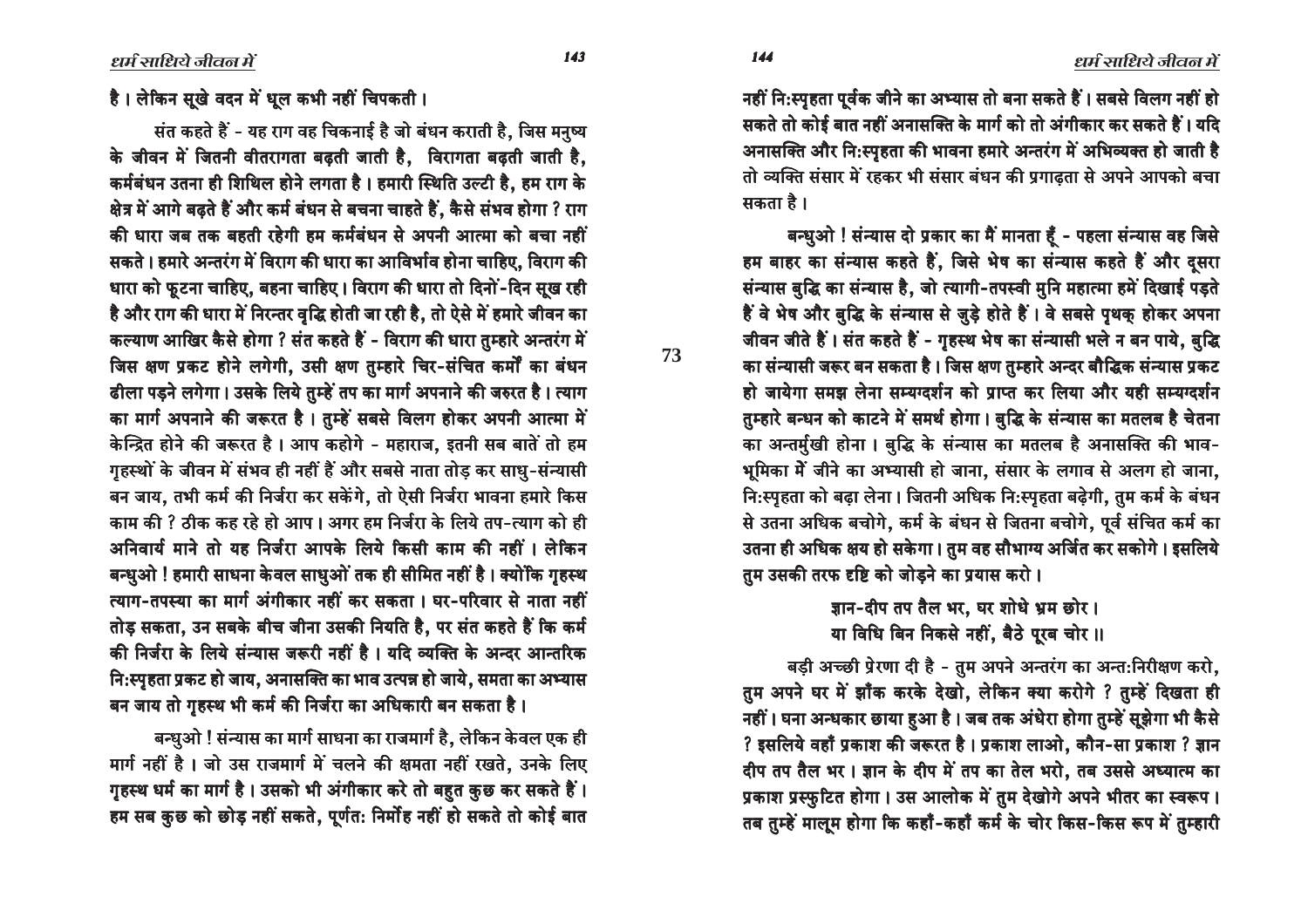आत्मा में अपनी सत्ता जमाये हुए हैं। उन्हें देखो फिर एक-एक को खदेड़-खदेडकर बाहर निकालने का प्रयास करो। आत्मज्ञान का दीप और तप का तेल होने पर यह संभव हो सकता है। वस्तुत: ज्ञान तो व्यक्ति जल्दी पा लेता है लेकिन तप:साधना के क्षेत्र में अक्सर पीछे हो जाता है।

संत कहते हैं - केवल ज्ञान से काम नहीं होगा, ज्ञान के साथ तप:साधना भी जरूरी है। तप:साधना का मतलब है वैराग्य। ज्ञान के साथ जब वैराग्य जुड़ता है, तब सच्चे अर्थों में अध्यात्म जीवन की शुरुआत होती है। आज संसार में ज्ञानियों की कमी नहीं है। लेकिन कोई जरूरी नहीं कि जिन्हें हम ज्ञानी मानते हैं वे वैराग्य सम्पन्न हों, केवल दीप से प्रकाश नहीं होता। प्रकाश को प्रकट करने के लिये उसमें तेल भी होना चाहिए। तेल से भींगी बाती होना भी जरूरी है। ज्ञान तो दीप है, वैराग्य है, उसके भीतर का तेल तपस्या है, उसके भीतर का तेल जानदीप का आधार है। बिना दीप के प्रकाश प्रकट नहीं होता। लेकिन बिना तेल के दीप भी अधूरा रहता है, ज्ञान की परिपूर्णता वैराग्य से समन्वित होने पर होती है। वही ज्ञान सच्चा ज्ञान है जो वैराग्य से युक्त है। ज्ञान के साथ जब वैराग्य का पुट मिलता है तब हमारे आध्यात्मिक जीवन की परिपूर्णता होती है।

संत कहते हैं - ज्ञान के साथ वैराग्य को भी प्राप्त करो। ज्ञान तम्हारे जीवन की दिशा को निर्धारित करता है और वैराग्य तुम्हारे जीवन की दशा को परिवर्तित करता है, वैराग्य के बल पर हम अपने जीवन में आन्तरिक रूपान्तरण कर सकते हैं। बन्धुओ, अध्यात्म का जीवन एक बहत बड़ा संग्राम है। यह योद्धाओं का मार्ग है। इस आध्यात्मिक युद्ध में यदि हम सफलता चाहते हैं तो केवल ज्ञान से संभव नहीं है। कोई व्यक्ति युद्ध के मैदान में जाय और युद्ध में तलवार लेकर अकेला लड़ना शुरु कर दे तो अकेले तलवार से अपने आपको बचा नहीं सकता, तलवार के साथ-साथ ढाल भी जरूरी है। संत कहते हैं - जो आध्यात्मिक मार्ग में निकल पड़ते हैं, वे सच्चे अर्थों में अपने कर्म-शत्रुओं से जीतने में समर्थ हो जाते हैं। इसलिये आचार्य कहते हैं - 'सम्यग्दृष्टे र्भवति नियतं ज्ञान-वैराग्यशक्तिः' अर्थात् धर्मात्मा मनुष्य के जीवन में हमेशा दो शक्तियाँ होती हैं - एक ज्ञान की शक्ति और दूसरी वैराग्य की शक्ति। ज्ञानहीन क्रियायें अर्थहीन होती हैं, लेकिन वैराग्य शून्य ज्ञान भी निरर्थक होता है। ज्ञान मूलक आचरण ही हमारे जीवन का कल्याण करता है। इसलिये संत कहते हैं कि पहले आत्मज्ञान को प्राप्त करो और आत्मज्ञान के साथ-साथ वैराग्य भी तुम्हारे जीवन में बढ़े। जितना-जितना वैराग्य बढ़ेगा. विराग बढ़ेगा. आसक्ति नष्ट होगी, कर्मनिर्जरा का मार्ग उतना ही अधिक प्रशस्त हो सकेगा। बन्धुओ, यह कहाँ हो पाता है । कर्मनिर्जग की बात तो हम कभी मोचते ही नहीं ।

बन्धुओ ! कर्मनिर्जरा की बात केवल वही समझ पाता है जिसे बंधन की अनुभूति होती है। हमें, आपको, सबको बंधन से बँधे होने के बाद भी यह जरूरी नहीं कि बंधन की अनुभूति हो ही रही हो। बहुत से ऐसे लोग हैं जो संसार के बंधन में जी रहे हैं, लेकिन उनको पता ही नहीं कि मेरे ऊपर भी कोई बंधन है। कभी ऐसी अनुभूति होती है ? जब तक बंधन को समझोगे नहीं मुक्ति का प्रयास कैसे होगा।

संत कहते हैं कि सच्चे अर्थों में मुक्ति के अधिकारी बनना चाहते हो तो अपने बंधन को पहचानने की कोशिश करो, बंधन को समझो, जिस क्षण तुम बंधन को पहचान जाओगे उसी क्षण तुम्हारे भीतर से मुक्ति का प्रयास प्रारम्भ हो जायेगा। बंधन को लोग समझते ही नहीं, मुक्ति का प्रयास करते नहीं, कैसे काम चलेगा ? कर्म की निर्जरा करना है तो बंधन को समझो। यह बंधन बाहर से आया हुआ है, तुम्हारे अज्ञान से उत्पन्न हुआ बंधन है। तुम्हारे अज्ञान की फलश्नुति है। जिस क्षण तुम्हारा यह अज्ञान खत्म होगा, बंधन रुकना शुरु हो जायगा। और जब बंधन रुकेगा तो तुम अपने वैराग्य के बल पर बंधे हुये कर्मों को नष्ट करने में समर्थ हो जाओगे। लेकिन यह सब बातें हमें बहत कम समझ में आती हैं। कई लोग हैं जो अपने बंधन को जान तो लेते हैं लेकिन उसे काटने का प्रयास नहीं करते । मालूम है हम बंधन में बंधे हैं और बंधन को ही अपने जीवन की नियति मान लेने वाले व्यक्ति कभी अपने जीवन का उद्धार नहीं कर सकते । जो लोग गुलामी में जीने के अभ्यासी बन जाते हैं, उन्हें कभी मुक्ति की प्राप्ति नहीं हो सकती। मुक्ति वही प्राप्त करता है, जिनकी मानसिकता मुक्त हो। गुलाम व्यक्ति भी यदि अपनी मानसिकता को मुक्त रखता है, तो गुलामी में भी स्वतन्त्रता की अनुभूति कर सकता है और स्वतन्त्र व्यक्ति की मानसिकता यदि गुलाम है तो स्वतन्त्रता में भी वह गुलामी की अनुभूति करता है। आज लोग हैं

145

74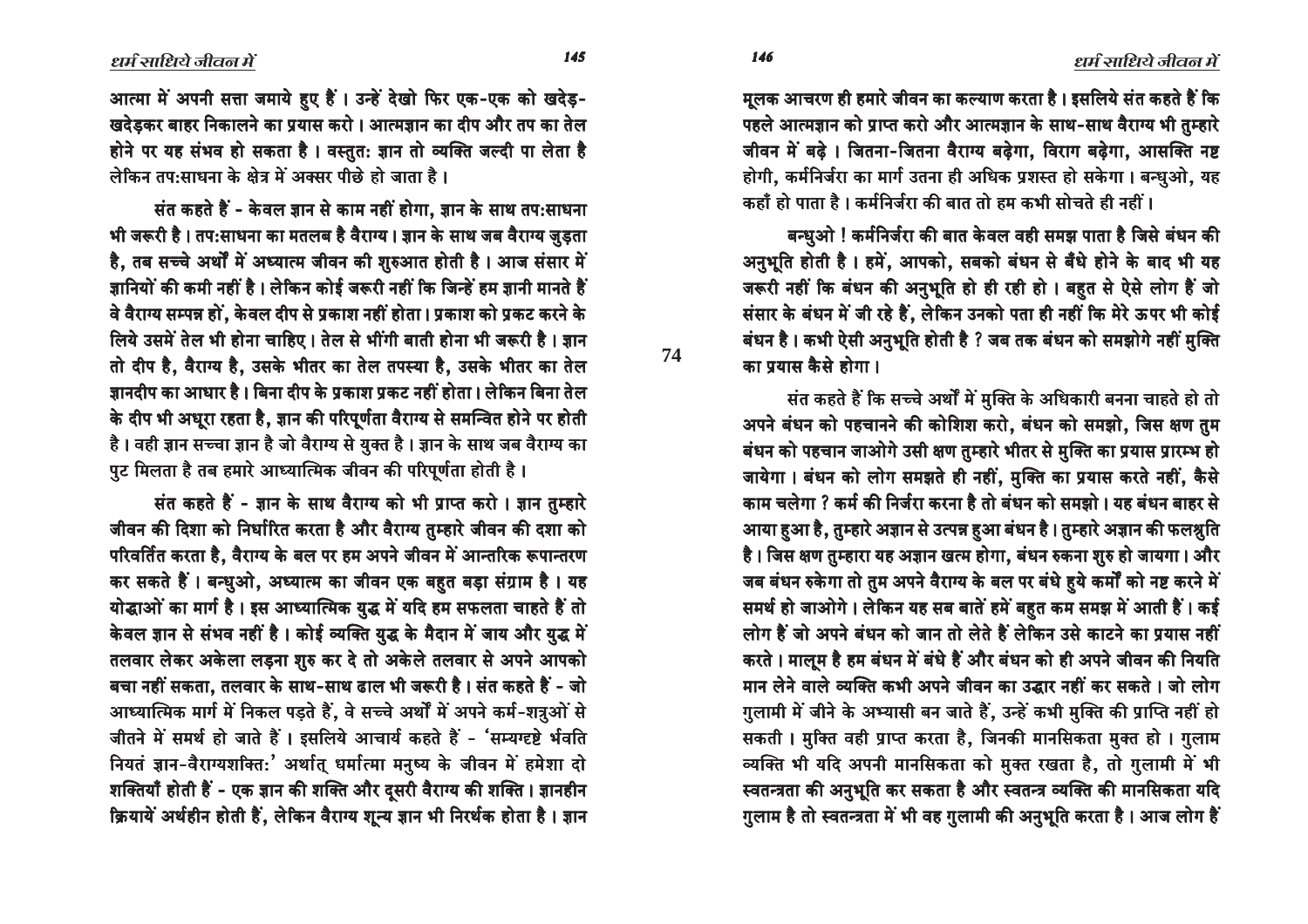धर्म साधिये जीवन में

विभाव का है। लेकिन मुश्किल यह है कि तुमने उसे ही अपना स्वभाव मान लिया है। उसे स्वीकार कर लिया है। उसे ही अपने जीवन की नियति मान बैठे हो। उसको अगर तुम पहचान लेते हो, उससे बचने का प्रयत्न प्रारम्भ कर लेते हो तो फिर सारे बंधन शिथिल हो सकते हैं। तुम्हारे जीवन का कल्याण हो सकता है. तम्हें फिर ज्यादा बोलने की आवश्यकता और अपेक्षा नहीं रहेगी।

अध्यात्म के क्षेत्र में पहली बात है ज्ञान की। आत्मज्ञान को हम प्राप्त करें। दसरी बात है वैराग्य की। आत्मज्ञान को प्राप्त करने के उपरान्त वैराग्य के मार्ग को अंगीकार करें और इस दिशा में आगे बढें. लेकिन इन बातों को लोग कम पसंद करते हैं। सीधे-सीधे अध्यात्म की बात तो हमें रुचिकर लगती है, ज्ञान की बात बड़ी रुचिकर लगती है, लेकिन विराग की बात हमें अच्छी नहीं लगती। विराग में कुछ छुटता-सा दिखता है। ज्ञान में कुछ छोड़ने की बात नहीं ।

बन्धुओ ! ध्यान रखना, ज्ञान की परिपूर्णता वैराग्य में ही है । सच्चा ज्ञान क्या है ? सच्चा ज्ञान वह है जो श्रेय में लगाये और अश्रेय से हटाये । ज्ञान का फल ही वैराग्य है। ज्ञान की चरम परिणति का नाम ही वैराग्य है। आचार्य कुन्दकुन्द से पूछा गया - णाणस्स फलं किं ? अर्थात् ज्ञान का फल क्या है ? उन्होंने उत्तर दिया - उवेक्खा अर्थात उपेक्षा ही ज्ञान का फल है। उपेक्षा का मतलब है वैराग्य। उपेक्षा का मतलब है उदासीनता। उपेक्षा का मतलब है विरक्ति का भाव। ज्ञान के साथ जब यह उपेक्षा जुड़ जाती है तो जीवन में परिवर्तन प्रारम्भ हो जाता है। साधु पूर्ण उपेक्षा की भूमिका में जीते हैं। जबकि गृहस्थ पूर्णत: उपेक्षा को नहीं करता. लेकिन उदासीनता के मार्ग को अंगीकार करके आगे बढ़ने में समर्थ हो जाता है। ऐसी उदासीनता यदि जीवन में घटित होने लगे तो हमारे जीवन में बहुत कुछ परिवर्तन हो सकता है। लेकिन क्या करें ? यह सब तो हमारे जीवन में बड़ा कष्टदायी लगता है।

#### आतम हित हेतु विराग ज्ञान ते लखे आपको कष्ट दान।

जब तक तुम्हें वैराग्य और ज्ञान का यह मार्ग, जो आत्मा के लिये हितकारी है, कष्टप्रद लगेगा, तब तक तुम अपने भव-भव के कष्ट को नष्ट नहीं कर सकते । उस कष्ट को नष्ट करने के लिये इस मार्ग को अंगीकार करना पडेगा ।

जो बंधन में बंधे ही नहीं है और बंधन को ही नियति मान बैठे हैं। उनको यह भ्रम है कि मेरा यह बंधन कभी टूट ही नहीं सकता। हम तो बंधे हुए हैं, जब तक ऐसी भ्रांति बनी रहेगी, बंधन का उन्मूलन नहीं हो सकता। और जब तक उन्मूलन नहीं होगा तब तक तुम्हारे जीवन में शान्ति की अभिव्यक्ति नहीं हो सकती। मान्यता ही बंधन है जो अज्ञान से उत्पन्न हुआ करती है। उस मान्यता के बंधन को हम काट सकते हैं यदि ज्ञान प्राप्त हो जाय, ज्ञान के साथ वैराग्य का पुट मिल जाय, थोड़ा समझे हमारे ऊपर बंधन कैसा है ?

एक जगह सराय में ऊँटों की रेहड रुकी। बहुत सारे ऊँट थे। सब ऊँटों को बंधन में बाँध दिया गया। सारे ऊँट रात भर बैठे रहे। सुबह हुई सब ऊँटों का बंधन खोला गया। ऊँट खाना हो गये लेकिन एक ऊँट उठा ही नहीं। वह बैठा का बैठा ही रहा। ऊँटों के मालिक ने कहा - क्या बात है, वह ऊँट उठ क्यों नहीं रहा। उसके बंधन खोलो। नौकरों ने कहा हमने उसका बंधन बाँधा ही नहीं। जिनके बंधन बाँधे थे सब खोल दिये। उस ऊँट पर बंधन बाँधा ही नहीं था तो खोलने की बात क्या है ? मालिक बोला - क्यों नहीं बाँधा। रस्सी कम पड़ गई थी। तब ऊँट रात भर बँधा कैसे रहा ? बस झूठ-मूठ उसके गले में हाथ फेरा कि रस्सी बाँध रहे हैं। मालिक ने कहा - जाओ उसके बँधन खोलो, तभी वह चलेगा। कैसे बँधन खोले, बँधा ही नहीं है ? अरे, जैसे हाथ घुमाकर बंधन बाँधा था, वैसे ही हाथ घुमाकर बँधन खोलो। नौकर गये ऊँट की गर्दन पर उसी तरह से हाथ फेरा, जिस तरह सभी को खोला गया था, तो वह ऊँट तुरन्त ही उठ गया।

बन्धुओ ! संत कहते हैं - यही है तुम्हारे बँधन का हाल। जैसे झूठ-मूठ की रस्सी बाँध दी गई तो ऊँट अपने को बँधा समझता है, ऐसे ही संसार का प्राणी अपने घर-परिवार या संसार के सम्बन्ध में इन सबसे अपने आपको बँधा महसूस करता है। जब तक तुम्हारी ऐसी मान्यता बनी रहेगी, भीतर के कर्म का बँधन टूटेगा नहीं। जिस क्षण तुम्हारी मान्यता बदलेगी, उसी क्षण तुम अपने आपको निर्बन्ध महसूस करोगे। अपने स्वरूप को पहचानोगे तो बँधन अपने आप खुलना प्रारम्भ हो जायेगा। अध्यात्म के साधक कहते हैं कि वस्तुत: बैंधनों के बाद भी आत्मा अबद्ध है। स्वरूप का बंधन नहीं है, यह जो बंधन है यह तो 75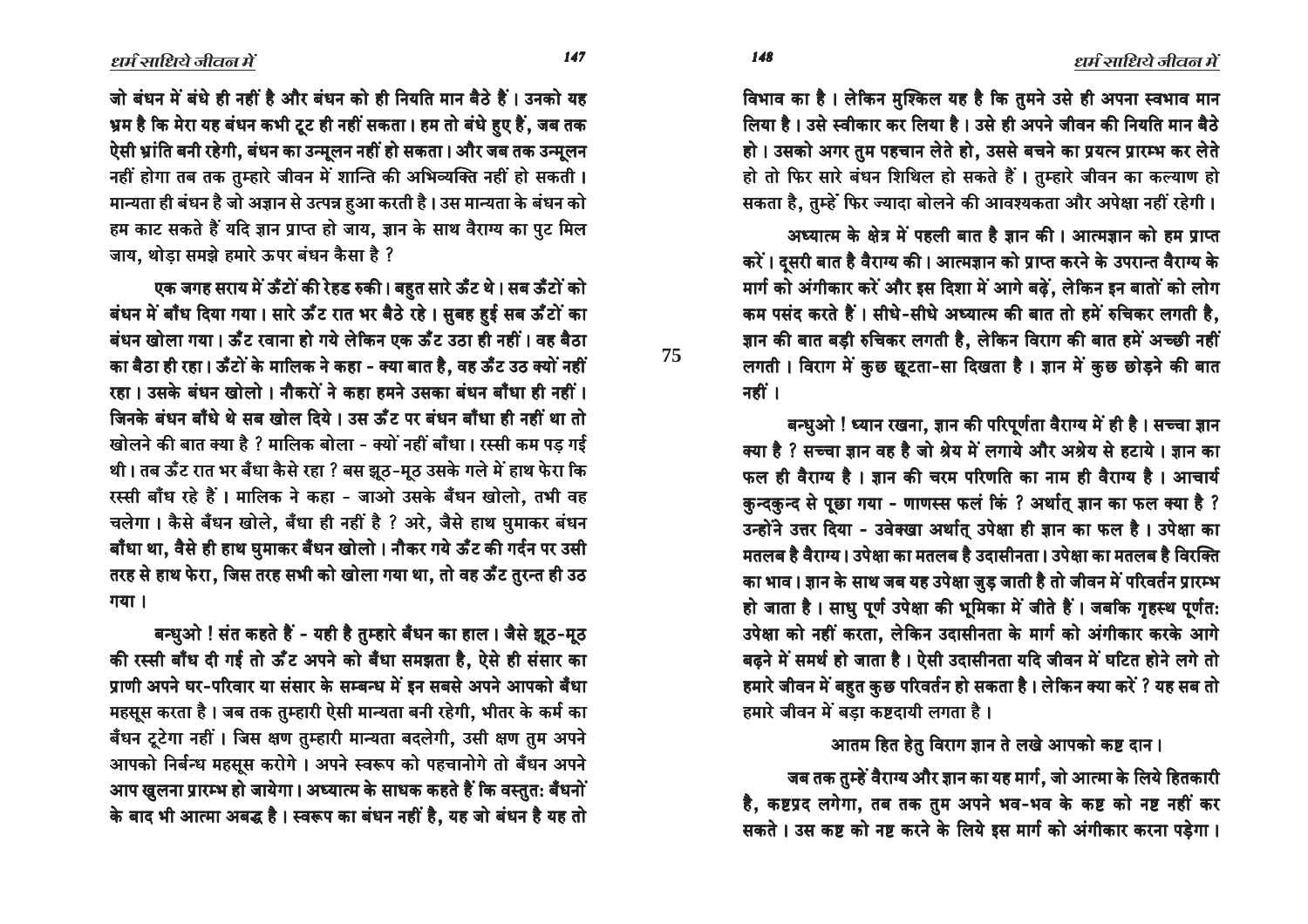149

150

76

इसके अलावा कोई दुसरा रास्ता नहीं है। इसको अंगीकार करिये। उसको अपने जीवन का ध्येय बनायें । जितना बन सके उतना अपनायें ।

मैं जानता है आप मतलब की बात स्वीकार करते हैं। लेकिन मैं आपसे कहता हूँ - कि आप भले ही संन्यास को स्वीकार न कर सको पर अपनी बुद्धि का सत्य में न्यास तो कर सकते हो। सत्य के प्रति अनुराग तो जोड सकते हो। बौद्धिक संन्यास तो अंगीकार कर सकते हो। जिसे हम बौद्धिक संन्यास कहते हैं, गीता में उसे मानस तप कहा गया है । यथा - मन:प्रसाद सौम्यात्ममौनमात्मनिग्रहशौचमेन्द्रीय तपो मानसमुच्यते मन की प्रसन्नता. सौम्यभाव, समता, मौन, आत्मदमन, पवित्रता, इन्द्रियों का निग्रह ये सब मानसिक तप हैं। तप से कर्म की निर्जरा होती है। मैं आपको बड़े-बड़े तप करने की बात कहँ, तो आप कहेंगे महाराज, ये कहाँ संभव हैं। ये तपस्या हम नहीं कर सकते। कोई बात नहीं, मानसिक तपस्या तो की जा सकती है। पहली बात है मन को प्रसन्न बनाये रखना बहुत बड़ी तपस्या है। कर्म निर्जरा का अमूल्य साधन है। कर्म बंधन से बचने का बड़ा अच्छा उपाय है। हर परिस्थिति में प्रसन्न बने रहने की कला। महाराज ! यह कहाँ हो पाता है, हम तो बहाव में बह जाते हैं। जैसी परिस्थिति होती है वैसी परिणति बन जाती है। परिणति होगी तो भोगोगे। अपने दु:ख को दूर करना चाहते हो, अपने कष्ट से मुक्त होना चाहते हो, तो जब तक इस कला को नहीं अपनाओगे तब तक कष्ट से मुक्ति तीन काल में संभव नहीं है। गृहस्थ के लिये मैं पहली बात कहता हूँ - गृहस्थ भले ही गृहस्थ हो, लेकिन भीतर से संन्यासी हो सकता है। जो हर स्थिति में समता का अभ्यासी हो जाय। गृहस्थी में भी अनासक्ति पूर्वक जिया जा सकता है। गृहस्थी में भी नि:स्पृहता को अपना आदर्श बनाया जा सकता है और ऐसे ही गृहस्थों के लिये आचार्य समन्तभद्र कहते हैं -

> गृहस्थो मोक्षमार्गस्थो निर्मोहो नैव मोहवान् । अनगारो गही श्रेयान्, निर्मोहो मोहिनो मुनि: ॥

एक मोही मुनि से निर्मोही गृहस्थ अच्छा है। यदि गृहस्थ नि:स्पृहता पूर्वक जीता है, अपनी आसक्ति को क्षीण करके चलता है तो एक मोही मुनि से अच्छा है। बहुत गहरा उपदेश है इसे हम समझने की कोशिश करें। लेकिन ध्यान रखना, केवल वचनों की नि:स्पृहता से तुम्हारा जीवन धन्य नहीं हो जायेगा। कुछ कहने और करने की स्थिति जब तक नहीं बनेगी, तब तक कुछ भी होने वाला नहीं। बहुत अन्तर है। कल मैंने बताया था आचार्य कुन्दकुन्द के पतीक के माध्यम से -

'ज्ञानी संसार में रहता है, लेकिन संसार से अनासक्त रहने के कारण कर्म के बँधनों से बच जाता है और पूर्वबद्ध कर्मों की निर्जरा कर लेता है। जैसे सोना कीचड़ में लथपथ रहने के बाद भी कीचड़ के कण को ग्रहण नहीं करता। उससे अलिप्त रहता है। लेकिन अज्ञानी अपनी रागमलक प्रवृत्ति के कारण. अपनी आसक्ति के कारण सांसारिक कार्यों में उलझ कर फॅस जाता है, कर्म के बँधन को बाँध लेता है। जैसे लोहा कीचड में पड़ने पर जंग खा जाता है।' हम देखे हमारी परिणति कैसी है ? सोने जैसी या लोहे जैसी । यदि सोने जैसी हो तो बँधन ज्यादा प्रभावी नहीं होंगे और लोहे जैसी परिणति है तो तुम्हें बंधन से कोई बचा नहीं सकता। लोहे जैसी प्रवृत्ति में बंधन है और सोने जैसी परिणति में वंदन है। अन्तर ज्यादा नहीं है बँधन और वन्दन में। केवल एक ही अक्षर का अन्तर है द और ध का। लेकिन एक ही अक्षर का गुणात्मक अन्तर जमीन और आसमान जैसा है। बँधन है तब तक दु:ख है, कष्ट है। जबकि वंदन तो पूजनीयता का भाव लिये हुए है, जो आत्मा की पवित्रता को उद्घाटित करता है।

संत कहते हैं - इस मानस तप को अंगीकार करो, हर स्थिति में समता रखने का अभ्यास बनाओ। आता है तो, जाता है। अच्छा है तो बुरा भी है। यही प्रसन्नता का मूल मन्त्र है। हममें कभी हर्ष होता है, कभी विषाद होता है। अच्छा होता है तो प्रसन्न हो जाते हैं और बुरा होता है तो खिन्न हो जाते हैं। अनुकूल संयोग होते हैं तो हमारा मन प्रफुल्लित हो जाता है, प्रतिकूल संयोग होते ही मन में उद्विग्नता आ जाती है। कभी हम उत्साह से भरते हैं तो कभी उदासी से। मैं कहता हैं - यह क्या है ? अपने जीवन को प्रत्येक दशा में सम बनाने की कोशिश करो, तभी समीचीन दृष्टि प्रकट होती है। जब तुम संसार के संयोगों को संयोग मानोगे, कर्म के आधीन जुड़े संयोग मानोगे, उसे अपनी आत्मा से पृथक् मानने का प्रयास करोगे। तब तुम्हारे भीतर यह समता प्रकट होगी। ऐसी समता से सम्पन्न ज्ञानी आत्मा संसार की तमाम क्रियाओं को करते रहने के बाद भी उलझता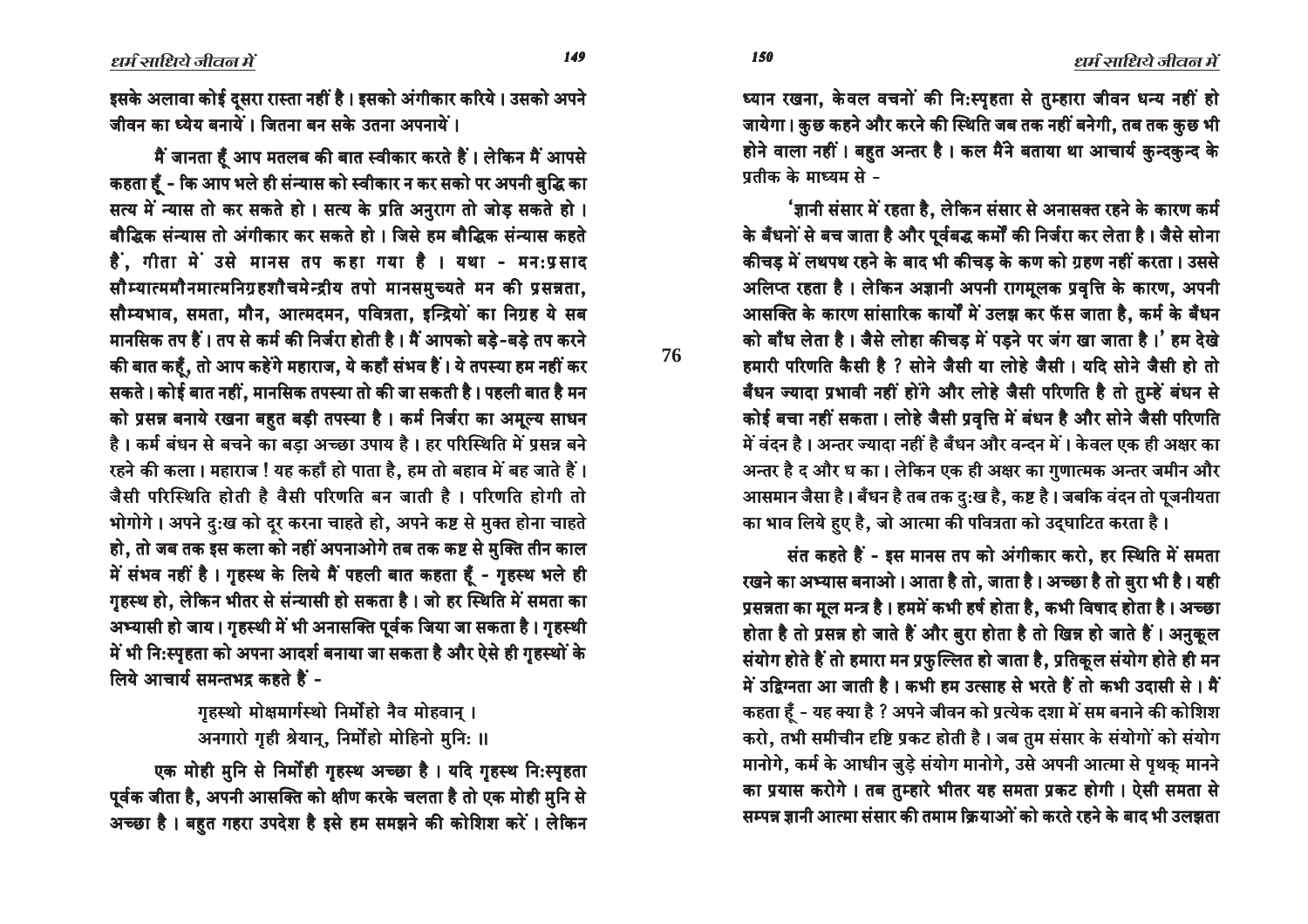प्रसन्नता को बचा करके रखना है। मैं यह मानता हूँ कि अनुकूल या प्रतिकूल संयोगों में जो समता बनाये रखता है, उसके जीवन में उसे बड़ी से बड़ी विपत्ति भी विचलित नहीं कर सकती। यह बहुत बड़ा तप है। कर्म का उदय होने पर भी प्रभावित नहीं होना, यह बहुत बड़ा तप है। साधना है। इसी से कर्म की निर्जरा होती है। ज्ञानी और अज्ञानी में यही अन्तर होता है। आचार्य कुन्दकुन्द कहते हैं - कर्म का उदय होगा, उस कर्म के उदय में सुख होगा, कभी दु:ख होगा, जो कर्म के उदय में सुख मिलने पर सुखी होगा और दु:ख मिलने पर दु:खी होगा, वह नये कर्म को बँधेगा। उसके साथ कर्म का बंधन होगा। स़ुख होने पर स़ुखी होने वाला और द:ख होने पर द:खी होने वाला बड़ा दर्बल माना जाता है। वह कर्म के इशारे पर नाचने वाला होता है। ऐसे व्यक्ति के लिये नये कर्म का बंध होता है, लेकिन आचार्य कुन्दकुन्द बहुत गहराई की बात करते हैं - द्रव्य कर्म के उदय में अज्ञानी को सुख-दु:ख होता है। ज्ञानी तो कर्म के उदय में सुखी और ह:खी दोनों ही नहीं होता। केवल उसका ज्ञाता बना रहता है। इसलिये वह कर्मों की निर्जरा करता है। कर्मोदय हो रहा है तो केवल उसके जाता बनो ।

तुम्हारे सिर में दर्द हो रहा है तो समझो अभी कुछ पाप कर्म का उदय हो रहा है और वह जाते-जाते अपने जाने का अहसास दिला रहा है। उसे समझो, िक यह पर है, मेरा नहीं है। मेरा स्वरूप कर्म से भिन्न है। मैं उससे प्रभावित क्यों होऊँ ? सिर में दर्द होने पर मन में उसका दर्द हावी मत होने दो । उसके दृष्टा बने रहो। जो दर्द दो घंटे में ठीक होने वाला है, हो सकता है वह दस मिनट में ही ठीक हो जाय। उस घटना की जो प्रतिक्रिया है उससे बच जाओगे। कर्म के बंधन से बच जाओगे।

बन्धुओ ! इसी को बोलते हैं साक्षीभाव । इसी को कहते हैं तटस्थता । साक्षीभाव क्या है ? जहाँ केवल दृष्टा बने रहना हो, दृश्य के साथ ज़ुड़ाव नहीं हो । तटस्थ बने रहना ।

संत कहते हैं - कर्म की धार आ रही है उसे बह जाने दो। तुम तटस्थ खड़े रहो, उस धार के साथ तुम मत बहो। कितना भी कर्म का वेग आ जाय, उस समय अपनी समता को बरकरार रखो, कर्म की निर्जरा हो जायेगी। यह मानस तप बड़ा •कठिन होता है। कर्म के उदय को समता से सहना। आज के लोगों की स्थिति तो

नहीं है।

संत कहते हैं - अपने जीवन को दर्पण की तरह बनाओ, दर्पण की बड़ी खासियत होती है। वह सबका स्वागत करता है. लेकिन संग्रह नहीं। दर्पण मे<sup>∶</sup> जो कुछ भी आता है, वह उसे अपने में प्रतिबिम्बित कर लेता है। लेकिन किसी को रोककर नहीं रखता । जब तक प्रतिबिम्बित है प्रतिबिम्ब रहो और जब बिम्ब हटा तो प्रतिबिम्ब गया। दर्पण के आगे यदि आग जलायी जाय तो दर्पण जलता नहीं और दर्पण के आगे पानी रखा जाय तो दर्पण भींगता नहीं ।

> सुख दु:ख दोनों बसत है ज्ञानी के घट मांही। गरदिस अर मुकुट में भार भींज वह नाहीं ।।

दर्पण में पहाड भी दिखता है. सरोवर भी दिखता है। न तो दर्पण पहाड के भार से भारी होता है और न ही सरोवर के पानी से भींगता है। ज्ञानी के जीवन में ऐसी ही मध्यस्थता बनी रहती है सुख और दु:ख दोनों की स्थिति में। उसके मन की प्रसन्नता खण्डित नहीं हो पाती। न बहुत ज्यादा हर्ष और न बहुत ज्यादा विषाद। न प्रसन्नता, न खिन्नता। मध्यस्थता, समता यह जीवन की एक बहुत बड़ी कला है। धीरे-धीरे अभ्यास से यह पायी जा सकती है।

एक व्यक्ति था बड़ा गरीब। लेकिन वह जागरूक प्रज्ञा का धनी था। जागृत आत्मा था। उसका इकलौता बेटा संयोग से एक्सीडेंट में घायल हो गया। उसका एक पैर कट गया। बेटा हास्पिटल में एडमिड था। पर उस व्यक्ति के मन में किंचित् भी शिकन तक नहीं थी। उसके एक मित्र ने उससे कहा -तुम्हारे बेटे की हालत बड़ी गम्भीर है। तुम्हारा एक मात्र बेटा तुम्हारे बुढ़ापे की लाठी, तुम्हारे जीवन का सहारा और इन दिनों जन्म और मृत्यु से खेल रहा है।  $\overline{\mathfrak{A}}$ म्हें इस बात का कोई दु:ख नहीं ? उस व्यक्ति ने जो जबाव दिया, वह बड़ा ही अर्थपूर्ण था। उसने कहा - मैं क्यों खिन्न होऊँ ! मैं जानता हूँ कि न मेरा जीवन शाश्वत है और न मेरे बेटे का । बेटा और मेरा सम्बन्ध जब तक होना होगा. होगा। मेरे रोने से बेटा रुकेगा नहीं और मेरे न रोने से बेटा जाने को होगा तो जायेगा ही । मेरे रोने या न रोने से मेरे बेटे के आने-जाने पर कोई फर्क नहीं होगा। जितने दिन तक मेरा और उसका संयोग है, रहेगा। मैं अपने बेटे के इस कष्ट को देखकर वर्तमान की प्रसन्नता को क्यों खोऊँ ? मुझे तो केवल अपनी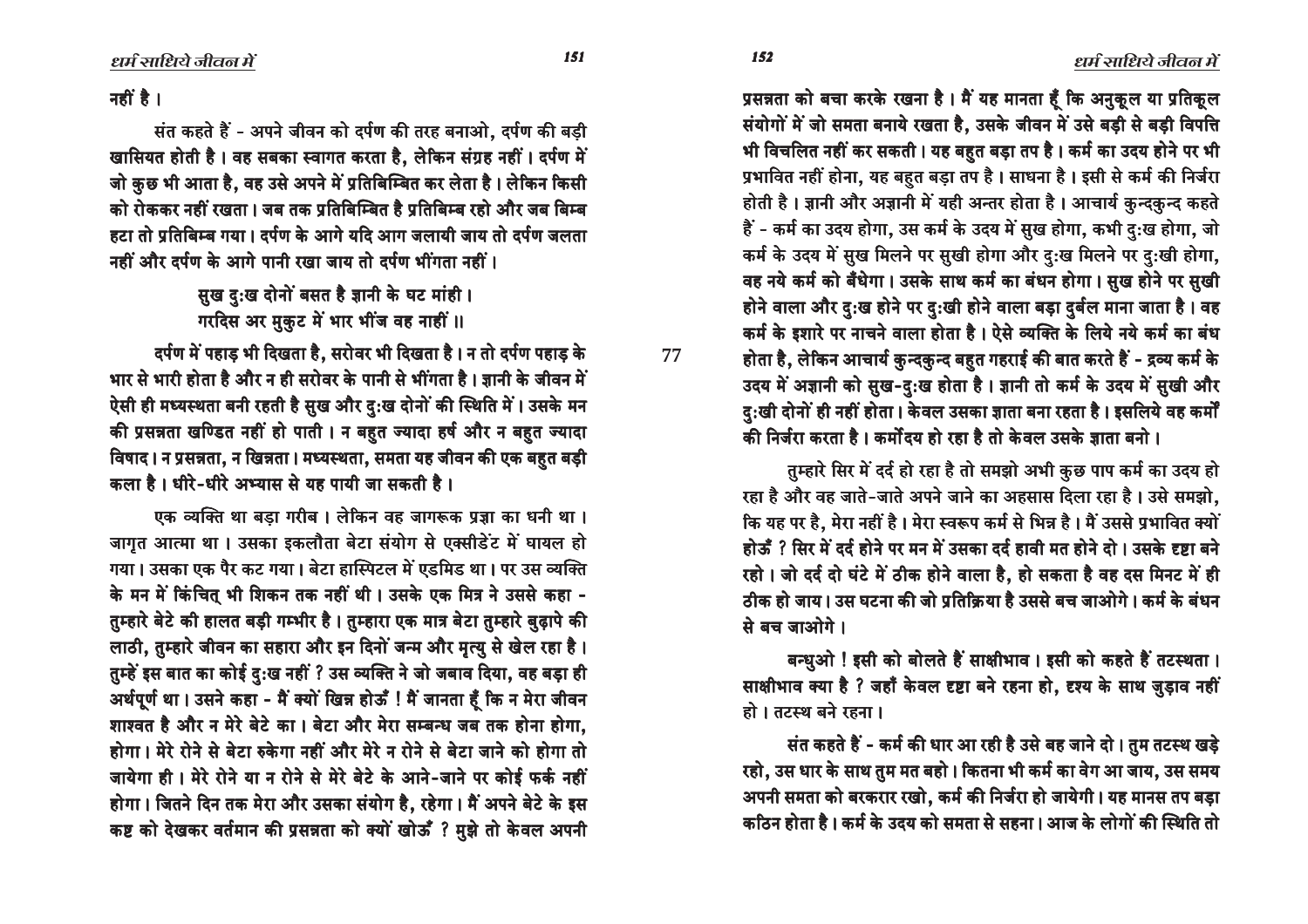नाटक कर रहा हैं। मुझे मेरे अभिनय के बल पर बड़े-बड़े सम्मान मिले, पुरस्कार मिले पर आज जैसा पुरस्कार मुझे नहीं मिला । ईश्वरचन्द विद्यासागर जैसे <u>व्यक्ति के द्वारा, उन्होंने मुझे जो उपहार दिया, मतलब इन्होंने मेरे नाटक को सच</u> <u>मान लिया है और किसी भी कलाकार के लिये उसके अभिनय को सच मान</u> लिया जाय, वही सर्वश्रेष्ठ अभिनय है, सबसे बड़ी सफलता है। कहते हैं -ईश्वरचन्द विद्यासागर बड़े शर्मिन्दा हुए । वे भूल गये कि मैं नाटक देख रहा हूँ । <u>वस्तुत: लोग नाटक को नाटक की तरह नहीं देख पाते नाटक में अटक जाते हैं।</u> हमारे गुरु महाराज ने एक बड़ी अच्छी कविता लिखी है -

> <u>सारा का सारा संसार है एक नाटक </u> तुं इसमें भाँति भाँति के रूप धर भाग ले पर तूं भूल कर भी इसमें न अटक <u>ये सारा का सारा संसार है एक नाटक </u>

नाटक है नाटक, इसमें अटके तो भटके। हम हैं कि अटक जाते हैं। अच्छा आता है तो इसको अच्छा मानते हैं, बुरा आता है तो बुरा मानते हैं। भैया यह तो नाटक है और नाटक में जो कुछ भी होगा वह डायरेक्टर () के अनुसार होगा। इस दृश्य के बाद अगला दृश्य आना है, वह तुम्हारे अधीन होगा या डायरेक्टर के अधीन होगा ? उसकी पूरी स्क्रिप्ट () बनी हई है, पूरी थीम () है। उस थीम के अनुसार नाटक का एक के बाद एक दृश्य आता है। ऐसा ही सारा संसार एक नाटक है। एक संस्कृत के आचार्य ने लिखा - 'लोकाऽयम् नाटचशाला' यह लोक एक बहत बड़ी नाटकशाला है, जिसमें जीव विभिन्न रूपों को धरकर मंचन करता है और इसका नाटकाचार्य है कर्म। कर्म का जैसा उदय होता है वैसी हमारी परिणति होती है । कभी हम मनुष्य बनते हैं तो कभी पशु बनते हैं । कभी पक्षी बनते हैं तो कभी नारकी बनते हैं। कभी देव बनते हैं तो कभी दानव बनते हैं। कभी स्त्री बनते हैं तो कभी पुरुष या नपुंसक बनते हैं। कभी छोटे बनते हैं तो कभी बड़े बनते हैं। नाटकाचार्य को हमारा जैसा अभिनय प्रिय होता है, हमें वह अभिनय दे देता है। हम उसे अदा करते हैं। यह नाटक चल रहा है। अभी मैंने आपसे बोला कि इस नाटक की विशेषता यह है कि हम दर्शक भी है और अभिनेता भी । चोला ही बदलते रहते हैं ।

यह है कि - पले रुष्टं पले तुष्टं पल में उभार और पल में उतार। थोड़े में प्रसन्नता और थोड़े में खिन्नता। हिंड़ोले से झूलते रहते हैं और जब तक ऐसी स्थिति रहेगी तो संसार के इस भ्रमण से अपने आपको बचा भी नहीं पायेंगे ।

बन्धुओ ! अध्यात्म का जीवन एक बहुत बड़ी साधना का जीवन है। यदि अन्तरंग से इस अध्यात्म को आत्मसात कर लें तो संसार में तुमसे बड़ा सुखी और कोई नहीं होगा। सच्चे अर्थों में देखा जाय तो संसार में सबसे बड़ा सुखी वही है जिसके जीवन में अध्यात्म है और जो व्यक्ति अध्यात्म से शून्य है उसके पास सब कुछ होते हुए भी सुखी नहीं है। कर्म का वेग आये तो केवल उसके द्रष्टा बनो, उसमें उलझो मत, उसमें राग मत करो, उसमें द्वेष मत करो। संसार के सारे सम्बन्ध एक सपने की तरह हैं, सपने को अपना मत मानो। संसार को केवल एक नाटक की भाँति देखो। आप नाटक देखने जाते हो, तो नाटक को नाटक की भाँति देखो । उससे मन में ज्यादा प्रसन्नता या ज्यादा खिन्नता के भाव नहीं आयेंगे। लेकिन उस नाटक को देखते-देखते जब आदमी उस नाटक में अटक जाता है तो कभी प्रसन्न होता है, कभी खिन्न होता है। जैसे दृश्य सामने आते हैं वैसे भाव उभरने लगते हैं। कभी प्रसन्न होता है कभी एकदम दुःखी होने लगता है, लेकिन जो जानता है कि मैं केवल एक नाटक को देख रहा हूँ वह न दु:खी होता है और न सुखी। संसार के नाटक में विशेषता तो यह है कि मैं नाटक देख भी रहा हूँ। नाटक कर भी रहा हूँ, द्रष्टा भी हूँ, अभिनेता भी हूँ, दुनियाँ के नाटक में और संसार के इस नाटक में बड़ा अन्तर है, मौलिक अन्तर है। दुनियाँ में जो नाटक देखते हैं केवल दर्शक के रूप में जाते हैं। यह बात अलग है कि नाटक देखते-देखते भूल जाते हैं कि हम नाटक देख रहे हैं।

ईश्वरचन्द विद्यासागर एक नाटक देखने गये। नाटक बड़ा प्रभावी था। अचानक नाटक देखते-देखते उन्होंने देखा कि एक युवक एक युवती को बुरी तरह छेड़ रहा है, छेड़ते-छेड़ते बदतमीजी की हद से आगे बढ़ गया। ईश्वरचन्द विद्यासागर से रहा नहीं गया, अपने आसन से उठे मंच पर चढ़े और अपना जूता उतारकर पाँच-सात जूते उस युवक को मारे। सब लोग स्तब्ध रह गये कि यह क्या हो गया ? लेकिन उस युवक ने उस जूते को बड़े प्रेम से उठाया और अपने सिर पर रखते हुए मंच पर आगे आकर उसने कहा - मैं बीस वर्षों से लगातार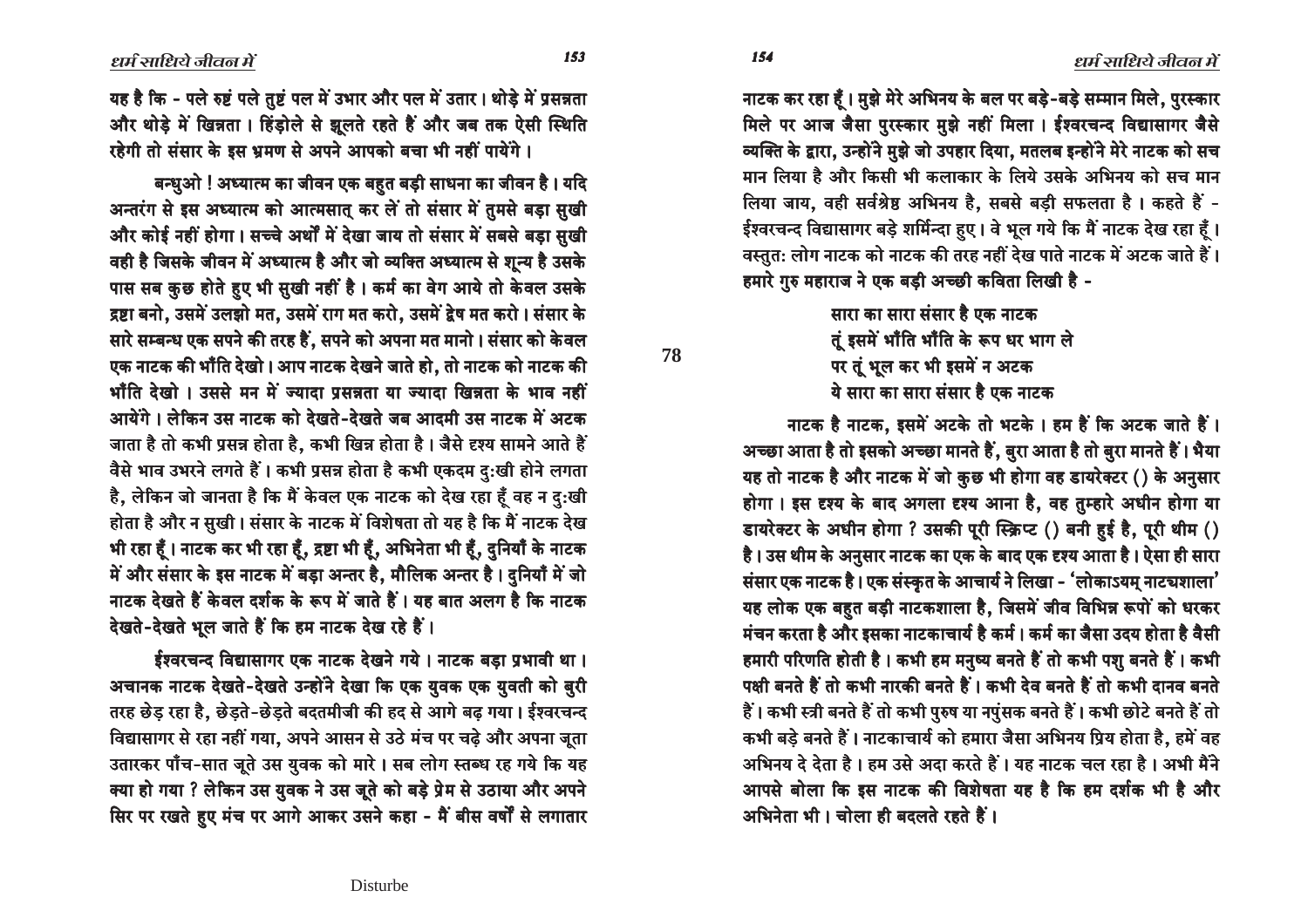आप दर करने के लिये साहस और संकल्प भी जुटा सकोगे। आत्मनिग्रह, आत्मदमन, आत्मा को अपनी दुर्वृत्तियों से बचाने का प्रयास निरन्तर होना चाहिए। यही तुम्हारी कर्मनिर्जरा का साधन है। इन्हीं के बल पर तुम अपनी आत्मा की शुद्धि कर सकते हो, दुसरा कोई और माध्यम नहीं है। इसलिये जो बात कही गई कि निर्जरा का मार्ग अपनायें । ज्ञान और वैराग्य के माध्यम से हमारे जीवन में वह घटित होता है। उस दोहे को मैं फिर से दुहरा रहा हूँ -

#### जान दीप तप तेल भर घर शोधे भ्रम छोर। या विधि बिन निकसे नहीं, बैठे पूरब चोर ॥

भ्रम को छोडिये, अपनी भ्राँति को नष्ट कीजिये और ज्ञान के दीप में तप का तेल भरिये। ध्यान रखना, दीप तभी प्रज्वलित होता है, जब उसमें तेल हो। यदि आपके पास बढ़िया सोने का भी दीप हो, और तेल न भरा हो तो वह कभी जल नहीं सकता। ज्ञान में भी प्रकाश तभी प्रकट होता है, जब आन्तरिक वैराग्य का तेल उसमें भरा हो। तुम्हारे जीवन में कितनी भी उच्चकोटि का ज्ञान क्यों न हो, यदि वैराग्य नहीं है तो वह ज्ञान कल्याणकारी नहीं है । उस ज्ञान से ज्ञान का आभिमान भले बढ़ सकता है। लेकिन तुम्हारे जीवन का कल्याण नहीं हो सकता। इसलिये मैंने कहा था - ज्ञान की परिपूर्णता वैराग्य को धारण करने में है - 'णाणस्स फलमुवेक्खा' ज्ञान का फल उपेक्षा है। विषयों से विरक्ति, विषयों से उदासीनता का भाव, तटस्थता की वृत्ति । जब आपकी वृत्ति उदासीन होगी, तभी तुम्हारा ज्ञान कल्याणकारी होगा। बड़े-बड़े ज्ञानी तो मिल सकते हैं, पर अन्दर से वैराग्य सम्पन्न बहुत कम मिलते हैं।

<u>ञ्यास जी जनक के आमन्त्रण पर उन्हें कथा सूनाने के लिये गये। अध्यात्म</u> •का उपदेश दिया। एक दिन शासकीय कार्यों के कारण आने में थोडा विलम्ब हो गया। व्यास जी जनक की प्रतीक्षा करते रहे, अपनी कथा को प्रारम्भ नहीं कर सके । उनके अन्य शिष्यों को यह बड़ा बुरा लगा और सबने व्यास जी को उलाहना दिया। कहा - राजा-महाराजाओं की प्रतीक्षा आप जैसे संत पुरुषों के द्वारा अच्छी नहीं लगती। यह तो अध्यात्म का दरबार है। अध्यात्म के दरबार में राजा-रंक सब समान होता है। हम लोगों का इतना समय बर्बाद हो गया, आप उनकी प्रतीक्षा करते रहे, क्या हम लोगों में कोई पात्रता नहीं है ? आप जैसे लोग

**79**

 $155$   $156$ 

संत कहते हैं - हम भूल जाते हैं कि हम किसी नाटक के अंग बने हुए हूँ, अटक जाते हैं। यदि इस नाटक को केवल द्रष्टा भाव से देखते रहे तो हमारे जीवन में कभी सुख-दु:ख की अनुभूति नहीं होगी। समता कभी खण्डित नहीं होगी। यदि समता अखण्डित बनी है तो फिर ज्यादा दु:ख और ज्यादा कष्ट हमारे लिये कभी आयेगा ही नहीं। इसलिये संत कहते हैं - 'मन: प्रसादसौम्यात्म' मन को प्रसन्न रखना है। मन की समता को बनाये रखना। बन्धुओ ! समता को बढ़ाने के लिये धीरज चाहिए। जितना अधिक धैर्य, जितनी अधिक सहिष्णुता आपकी बढ़ेगी, उतनी अधिक समता बढ़ेगी। आज का मनुष्य बड़ा अधीर हो जाता है। थोडी-थोडी सी बात पर विचलित हो जाता है। जिनका मन अधीर है वे कभी समता नहीं धार सकते । उनमें सहनशीलता नहीं आ सकती । धीरे-धीरे अपने धर्म को बढ़ाने की कोशिश करें। मैंने एक बार आप लोगों से कहा था - धीरज •कमजोर की ताकत है, और अधीरता ताकतवर की कमजोरी। इसे नोट करके रख लीजिये। यदि हमारे पास धैर्य का अभ्यास है और साथ में ज्ञान जुड़ा है, तो कुछ भी दुष्परिणाम नहीं हो सकता। आप अपने सुख-दु:ख में समता को बढ़ाने का प्रयास करें। एक ही बात मानकर चलें जो भी अनुकूल-प्रतिकूल संयोग हैं, कर्म के निमित्त से आये हुए हैं। ये संयोग मेरी आत्मा का कुछ भी बिगाड़ नहीं कर सकते। जितने भी अच्छे-अच्छे संयोग हैं, वे मेरी आत्मा का भला नहीं कर सकते। बुरा से बुरा संयोग भी मेरा बिगाड़ नहीं कर सकता। आत्मा का जो मूल स्वरूप है, उसमें रत्तीभर भी परिवर्तन संभव नहीं है। फिर मैं क्यों विचलित होऊँ ? यह तो आना ही है, हमेशा एक रूपता नहीं रहती। बदलती रहती है। परिवर्तन होता रहता है। तो फिर मैं उसमें उलझूँ क्यों ? यह समता का अभ्यास बढ़ जाये तो बहुत काम होगा। इसको मानसिक तप कहा है। जो कर्म की निर्जरा का साधन है। उसी तरह फालतू बोलने से बचना चाहिए। मौन रखने से आधी प्रवृत्ति नियन्त्रित हो जाती है। अकेले शब्दों का मौन नहीं मन का भी मौन होना चाहिए। अभ्यास बनाना चाहिए। कुछ काल तक मौन रखने से, मौन रहने से अपना चिन्तन अन्तर्जगत की ओर जाता है। उस घडी हमें अपने भीतर झाँकने का आवसर मिलता है। कुछ क्षण मौन हो जाइये, अपने अन्दर उभरने वाले विचारों को पढिये। देखिये क्या उभर रहा है ? क्या उत्पन्न हो रहा है ? क्या अच्छा और बुरा आ रहा है। आप पायेंगे कि आपको अपनी खामियाँ दीख रही हैं। उन्हें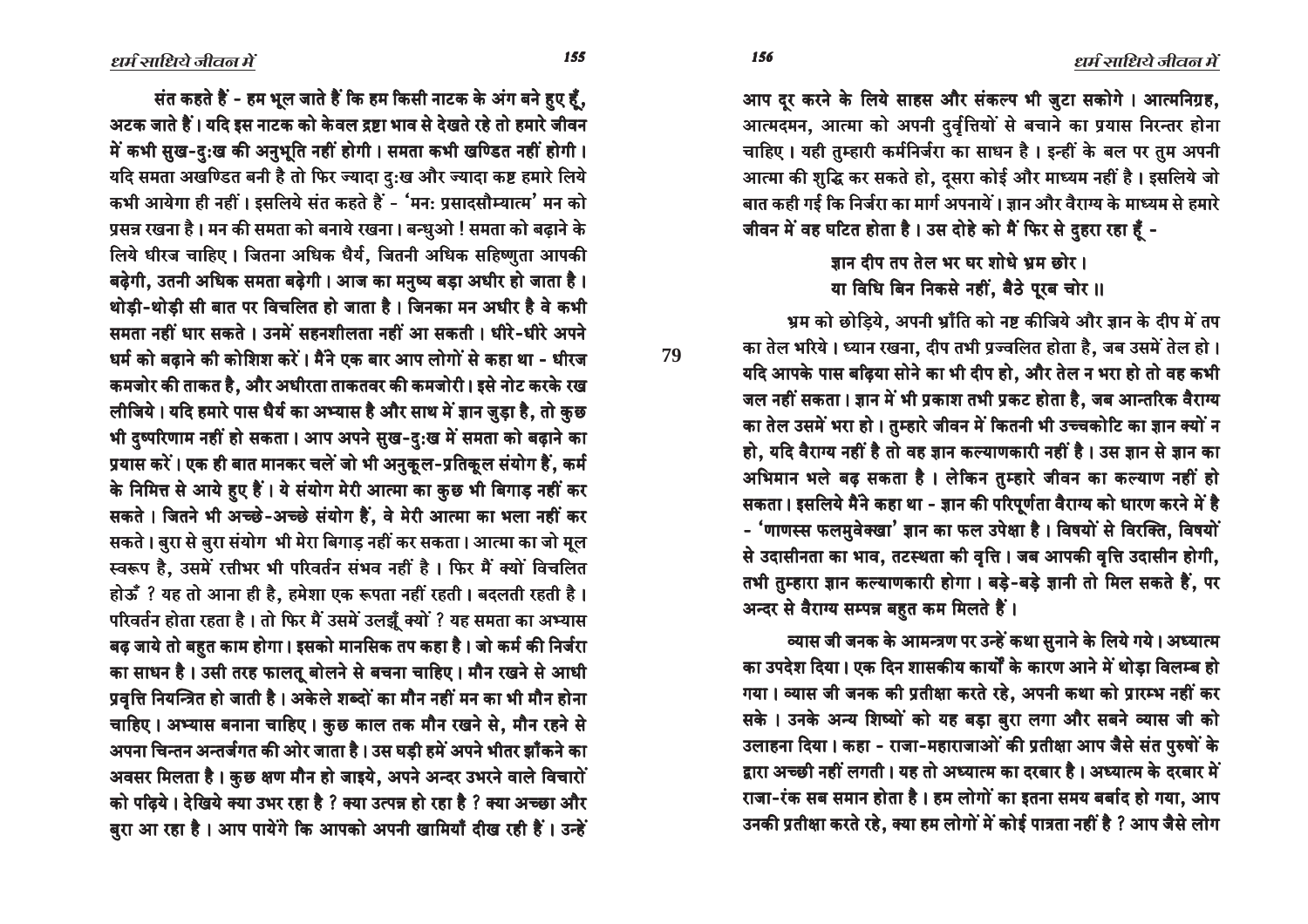ऐसा करेंगे तो आम आदमी का क्या हाल होगा ?

व्यास जी ने कोई जबाव नहीं दिया। उन्होंने अपनी कथा प्रारम्भ कर दी। अचानक अपनी माया से उन्होंने महल में आग लगा दी। राजमहल में आग की भनक लगते ही, जितने लोग थे, सब स्थान छोड़कर भाग खड़े हुए। सबने सोचा महल में आग लगी है, बस्ती में आग न फैल जाय। हमारी कुटिया जल जायेगी। हमारा घर जल जायेगा। हमारा मकान जल जायेगा। सब के सब भाग गये। पूरी की पूरी सभा में केवल दो व्यक्ति बैठे हैं, एक व्यास जी दुसरे जनक जी। सब भाग गये। व्यास जी ने अपनी माया समेटी, आग बुझ गयी। सबके सब सभा में वापिस आने लगे। व्यास जी ने लोगों से पूछा - तुम लोग सभा छोड़कर कर क्यों भाग गये थे ? तत्त्वज्ञान सुनते-सुनते क्यों चले गये ? सबने कहा - प्रभो ! आग लग गई थी। सोचा सब कुछ नष्ट हो जायेगा, तो ? इसलिए उसे बुझाने का इंतेजाम करें। व्यास जी ने कहा - देखो, तुम लोग तो केवल आशंका में भागे कि मेरी कुटिया में आग न लग जाय। लेकिन तुममें से एक जनक थे कि जो यहाँ बैठे रहे, जिनके महल में आग लगी थी। वे यहाँ से हिले तक नहीं। जिनकी कुटिया में आग लगी नहीं वे दौड़े। सोचो जनक राजा जरूर हैं, परन्तु हैं पूर्णत: तत्त्वज्ञ । इसलिये मैंने उनकी प्रतीक्षा की । आप लोगों में अभी वह पात्रता प्रकट नहीं हुई है कि तुम्हें मैं ब्रह्म ज्ञान दूँ।

तुम जानते हो कि जगतु की जो माया है वह केवल सपना है, अपना नहीं है, नष्ट होने वाला है, ब्रह्म सत्य है। यह जानते हुए भी माया के पीछे पागल हो रहे हो। ब्रह्म का ज्ञाता तो इस सभा में केवल एक जनक था, जो इस घड़ी में भी ब्रह्म में लीन था। माया तो नष्ट होने को है, आँख-मिचौनी है। जब जाना होगा तब जायेगी ही। बन्धुओ ! यह दृष्टि, यह वैराग्य सम्पन्न ज्ञान है। जो व्यक्ति को कभी भी उसके पथ से विचलित नहीं होने देता। सतही ज्ञान तो बहुत बार पाया जाता है, पा भी लेते हैं, वह ज्ञान कल्याण का कारण नहीं बनता। इसलिये कहते हैं - 'ज्ञान दीप तप तेल भर' तप का मतलब वैराग्य है। उस वैराग्य से भी आप अपने आपको सम्पन्न करें। गृहस्थ के जीवन का वैराग्य केवल क्षणिक है। यथार्थ उदासीनभाव, तटस्थ वृत्ति, नि:स्पृहता का भाव आत्मसात् करिये । सब कुछ करो, लेकिन अन्दर से संलिप्त मत होओ। ब्रह्म और माया के भेद को

पहचानिये, सत्य और असत्य के सार को पहचानिये। संसार सपना है, सपना अपना नहीं है. निद्रा के कारण सत्य दिखाई पड़ता है। मोह की निद्रा जिसकी टूट गई उसे सपने और सत्य का भेद समझ में आ जाता है। ऐसा व्यक्ति किसी भी परिस्थिति में विचलित नहीं होता। हम इस निर्जरा की भावना भाए। निरन्तर सोचे. मेरे जीवन में वह निर्जरा घटित हो. किस भाँति आये। जब मैं साक्षात त्याग और तपस्या की प्रतिमूर्ति बनकर आत्मा में संचित कर्मों को समाप्त कर सकूँ। मुझमें ऐसी सामर्थ्य विकसित हो, जिसके बल पर मैं तपस्या करके अपने जीवन को कुन्दन-सा चमका सकूँ !

बन्धुओ ! यही एक मार्ग है त्याग और तप को अपने जीवन का आदर्श बनायें। जब तक उस त्याग और तपस्या की भूमिका में पहुँचने की सामर्थ्य न हो तब तक मानसिक तप तो करें ही। वह हमारी प्रवृत्तियों को नियन्त्रित करता है। हमारे भीतर की आसक्ति को क्षीण करता है। उसके बल पर हम अपने जीवन का मार्ग प्रशस्त कर सकते हैं।

80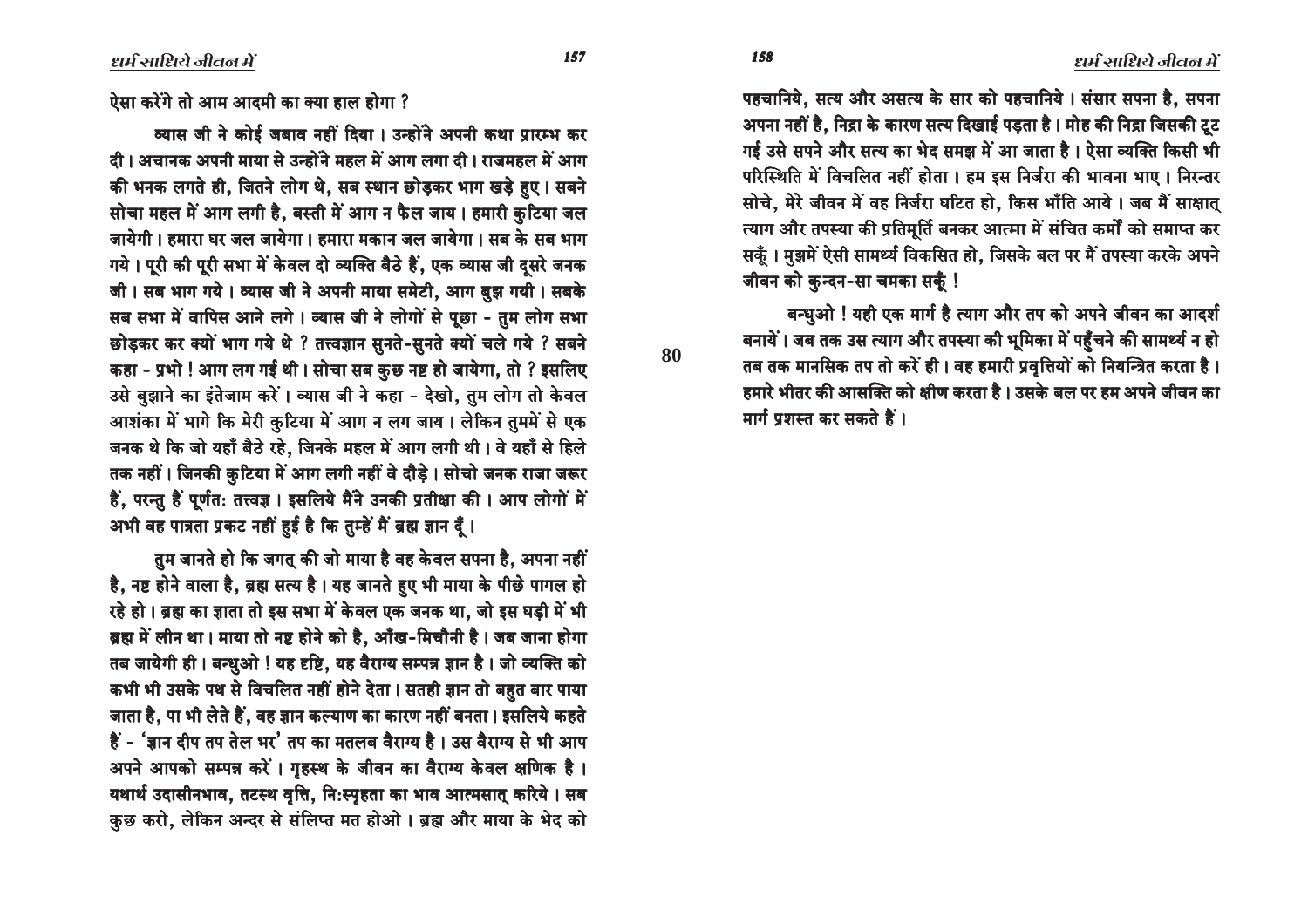### मूल्य समझें अमूल्य का ।

संसार एक लम्बी यात्रा है और इसमें अनेक पड़ाव हैं। अनादि से हमने अनेक यात्राएँ की, विभिन्न पड़ावों में ठहरे। लेकिन कहाँ से कहाँ तक की यात्राएँ कीं, कहाँ कितनी देर ठहरे, कहाँ का कैसा अनुभव रहा, इन सबकी कोई स्मृति नहीं ।

संत कहते हैं - तुम किसी छोटी-सी यात्रा पर निकलते हो और उस यात्रा से लौटने के बाद सारी स्मृतियाँ तुम्हारे जीवन से जुड़ी रहती हैं। उनके आधार पर अनुभवों का पाठ पढते हो।

संसार की इतनी लम्बी चौड़ी यात्रा अन्तहीन और अनन्त की यात्रा जिसमें तुम अनादि से भ्रमणशील हो, उस यात्रा का कोई विवरण तुम्हारे पास है। उसे समझो ।

दमवीं भावना है लोकभावना । लोक भावना का मतलब अपनी आत्मा का अन्त:विश्लेषण करना, अपनी यात्रा के विवरण को पलट कर देखना, कि इस अनादि की यात्रा में तुम कहाँ-कहाँ भटक चुके हो ? कहाँ कितनी देर ठहरे हो ? कहाँ का कैसा अनुभव रहा है ? लोक में तुम कहाँ-कहाँ भटके हो और तुम्हें आज तक क्या अनुभव मिला ? कहाँ तुम्हें कितना सुख मिला और कहाँ तुमने कितना दु:ख पाया है। इस बात का अनुचिन्तन करने का नाम लोकभावना है।

> चौदह राजू उतुंग नभ, लोक पुरुष संठान। तामें जीव अनादि तै, भरमत है बिन ज्ञान ।।

यह लोक का बाहरी आकार है। जैन परम्परा के अनुसार कमर के ऊपर हाथ रखे हुए पुरुष की तरह, जो दोनों पैरों को फैलाकर खड़ा है। जिसकी ऊँचाई चौदह राज् है। राज् एक प्रकार का पैमाना है, जो क्षेत्र को नापने का सबसे ऊँचा पैमाना है। मुझे लोक और लोक के आकार से कोई प्रयोजन नहीं। लेकिन संत

धर्म साधिये जीवल में

कहते हैं - तुम इस लोक में अनादि से भटक रहे हो। तामें जीव अनादि तैं. भरमत हैं बिन ज्ञान ।

तीन लोक हैं - अधोलोक, मध्यलोक और ऊर्ध्वलोक। एक ही लोक के तीन विभाग हैं। इनमें रहने वाला प्रत्येक जीव जन्म-मरणादिक के कष्टों को अनादि से भोग रहा है। कभी तुम्हें इस बात का आभास हुआ है कि मैंने यह मनुष्य जन्म पाया है तो कहाँ से आकर पाया है। और जब मेरी मृत्यु हो जाएगी तो मैं कहाँ जाऊँगा। हमें इसका कोई पता नहीं।

जन्म मिला. हम जीवन जीते हैं और जीवन जीने में इस कदर लीन हो जाते हैं कि इसके आगे-पीछे का हमें कुछ ख्याल ही नहीं रहता। जीवन के पीछे क्या था. इसकी हमें परवाह नहीं और जीवन के आगे क्या होगा ? इसकी हमें कोई चिन्ता नहीं ।

संत कहते हैं - ऐसा करने से क्या होगा ? तुम अपनी भव-भव की भटकन को खत्म करना चाहते हो तो थोड़ा विचार करो, तुम्हारे जीवन की कहानी आखिर है क्या ? तुम इस लोक में कहाँ-कहाँ घुम कर आये हो ? अगर एक कोने में बैठकर तुम इसका विचार करो तो सब बातें तुम्हें समझ में आएंगीं । और तब तुम्हें ज्यादा कुछ उपदेश देने की जरूरत नहीं होगी। यह बात यही है कि हम अनादि से जन्म-मरण के चक्कर में फँसे हैं। चार गति और चौरासी लाख योनियों में हम सदा से भटकते रहे हैं। लेकिन सबसे बड़ी बिडम्बना यह है कि इस भटकन की हमें कुछ स्मृति नहीं है। सारी कहानी हमारी चेतना में फीड है, लेकिन वह हमारी स्मृति की स्क्रीन पर नहीं आ पा रही है। वह फाईल खुल नहीं पा रही है। काश, वह फाईल खुले और हम उस स्मृति को स्क्रीन पर देखें तो फिर ज्यादा उपदेश देने की जरूरत नहीं पड़ेगी।

जैन साधना में एक शब्द आता है - 'जातिस्मरण'। जातिस्मरण का मतलब है अपने पूर्व के जन्मों की स्मृति। ऐसा कहा जाता है कि जिस मनुष्य को जातिस्मरण हो जाता है, उसे सम्यग्दर्शन की प्राप्ति हो जाती है। यानि सही दृष्टि उपलब्ध हो जाती है। जब हम अपने अतीत के जन्मों की झाँकी अपनी आँखों से देखते हैं और खुद यह महसूस करते हैं कि मैंने अतीत में क्या किया तथा उसका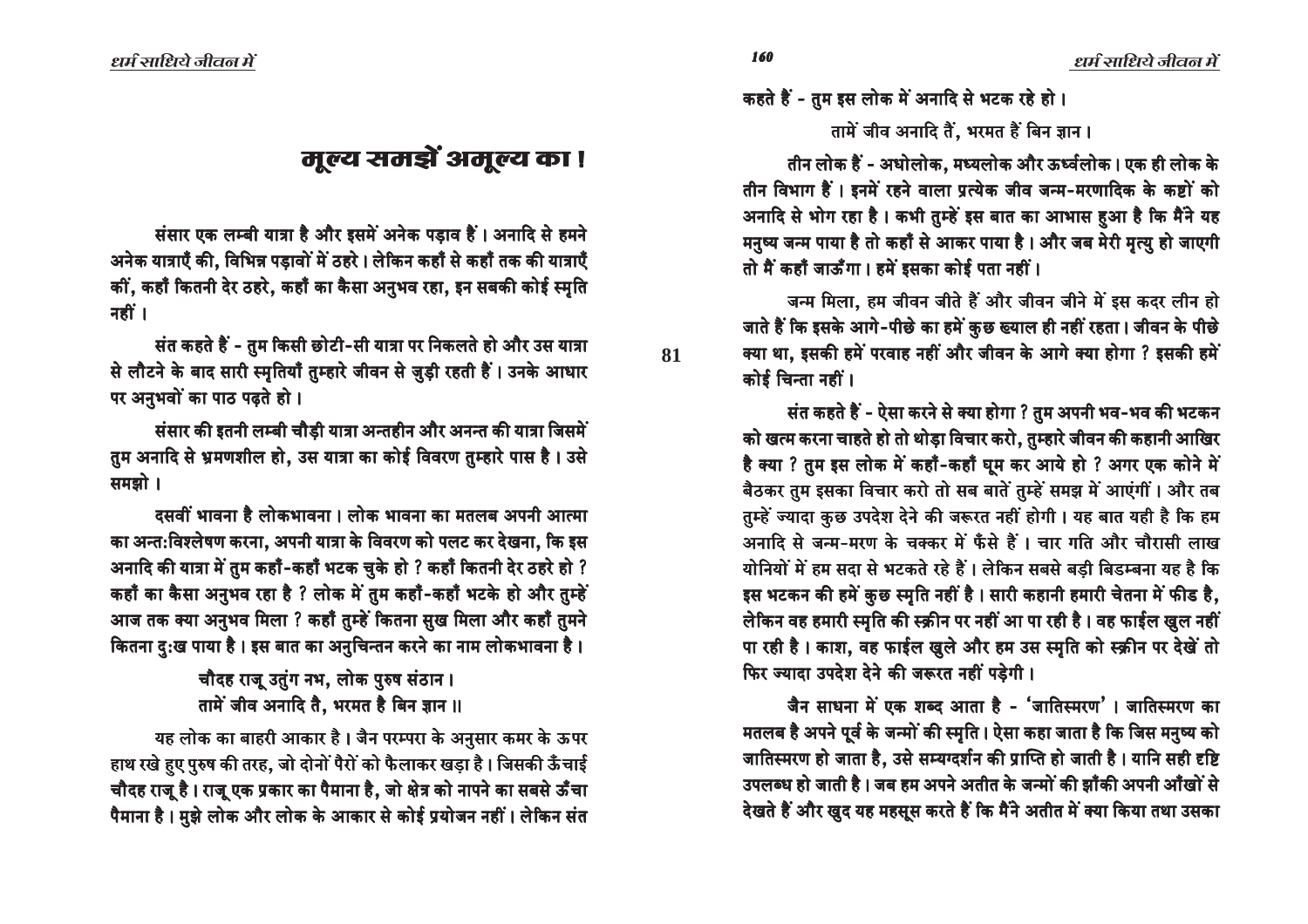धर्म साधिये जीवल में

जा सकता। आज तुम भूल गए हो, बिसर गये हो। अगर नरकों के दु:खों को ठीक ढंग से याद करना चाहते हो तो मेरे साथ चलो। नरक का दर्शन करो। देखो, नरक में कितनी त्राहि-त्राहि मची हुई है। कितनी पीड़ा है, कितना दु:ख है, कितना कष्ट है और नरक में जाने वाले हर प्राणी को कितना बाध्य होना पड़ता है। तुम नरक घुमकर आये हो, लेकिन तुम्हें नरक का कोई अनुभव नहीं। यदि तुम ठीक ढंग से नरक का अनुभव करना चाहते हो तो चलो मेरे साथ, मैं तुम्हें नरक ले चलता हैं।

आप कहोगे - महाराज ! नरक ले चलने की बातें क्यों कर रहे हो । हम तो आपके पास इसलिए आते हैं कि आपसे कुछ सीखें और स्वर्ग का मार्ग प्रशस्त करें। आप तो मुझे नरक ले जाने की बात कह रहे हैं। यह तो ठीक नहीं। वहाँ तो भारी कष्ट है। घबराओ नहीं, मैं तुम्हें नरक ले चलता हैं, लेकिन मेरे साथ चलोगे तो नरक जाने के बाद भी नरक के कष्टों से बचे रहोगे। बल्कि नरक के दर्शन करने की तुम इतनी सामर्थ्य पा लोगे कि भविष्य में कभी नरक जाने की नौबत भी नहीं आ सकेगी। उस नरक का दर्शन करो जो शास्त्रों में लिखा है, उसको समझो ।

बन्धुओ ! ध्यान रखना कि स्वर्ग और नरक का अस्तित्व केवल हमारे विश्वास पर केन्द्रित है। उसे प्रत्यक्ष करके नहीं दिखा सकते। तुम मानो तो स्वर्ग है, नहीं मानो तो नहीं है। फिर भी एक बात ध्यान रखना कि तुम्हारे मानने न मानने से उसके अस्तित्व को नकारा नहीं जा सकता। स्वर्ग है, नरक है, उनका स्वतन्त्र अस्तित्व है, लेकिन उन्हें बताया नहीं जा सकता। दनिया में बहत सारे लोग हैं जो कहते हैं कि जो है वह दिखाई पड़ता है और जो नहीं है, वह दिखाई नहीं देता ।

मैं उनकी इन बातों से पूरी तरह सहमत नहीं हूँ। ध्यान रखना, कि जो-जो दिखाई पड़ता है वह सच है और जो-जो दिखाई नहीं पड़ता है, वह सब झूठ है। ऐसी धारणा अधूरी है। दूर क्षितिज में धरती और आसमान एक हुए से दिखाई देते हैं। वे दिखाई जरूर देते हैं पर हैं नहीं। दुनिया के किसी कोने में धरती और आसमान मिलकर एक नहीं हुए, लेकिन तुम छत पर खड़े होकर देखोगे तो एक होते दिखाई जरूर देते हैं। तुम्हारे बाप-दादा, तुम्हारे पूर्वज आज

परिणाम मुझे मिला तो हमारा जीवन अपने आप परिवर्तित हो जाता है। अनुमान केवल हम इस बात से लगा सकते हैं कि जब हम अपने इस जीवन में कोई गलती कर बैठते हैं और उस गलती का खामियाजा भुगतने को मिलता है तो हम एक अनुभव का पाठ पढ़ लेते हैं। मुझे इस गलती को दुबारा नहीं दोहराना है। इसी तरह अतीत के जन्मों की स्मति जब हमारे सामने उभरकर आती है तो हम यह समझते हैं कि वाकई में हमारी दुष्प्रवृत्तियों का कैसा दुष्परिणाम होगा। तथा जब तक मैं ऐसी गलतियों की पुनरावृत्ति करता रहँगा, तब तक मैं अपनी आत्मा का उत्थान नहीं कर सकूँगा। उन गलतियों के दर्शन से हमारी आत्मा में एक नयी प्रेरणा जागृत होती है। वह प्रेरणा हमारे अन्तरंग में वैराग्य को उत्पन्न कर देती है। हमारे जीवन की दिशा को परिवर्तित करने का आधार बन जाती है।

लोकभावना कहती है - जातिस्मरण तुम्हें हो न हो, यह तो केवल एक आन्तरिक घटना है। क्वचित्-कदाचित् किसी को हो तो अच्छा है। यदि नहीं हो तब भी तुम अन्दर झाँको, भगवान् की वाणी पर विश्वास रखो, गुरुओं की वाणी पर भरोसा करो, तो तुम्हें तुम्हारी यात्रा की सारी कहानी समझ में आ सकती है।

संत कहते हैं - तुम यात्री तो रहे, लेकिन सारा विवरण भूल गए हो। तुम्हारी सारी यात्रा की कथा संतों के पास उपलब्ध है। लेकिन यदि तुम उसे पढ़ना चाहो, उनके माध्यम से समझना चाहो तो तुम्हें यह बात भलीभाँति समझ में आएगी कि चार गति और चौरासी लाख योनियों के, इस अनादिकालीन भटकन में हमने सिर्फ अशान्ति पायी, द:ख पाया, संत्रास पाया, कष्ट पाया है। इसके अलावा हमने और कुछ पाया ही नहीं। इसको समझने की कोशिश करो।

चार गतियाँ हैं - नरकगति, तिर्यंचगति, मनुष्यगति और देवगति । सबसे पहले नरकगति की बात हम समझें ।

नरक में हम अनादि से भटकते आए हैं, न जाने कितनी-कितनी बार हम नरक गए। लेकिन आज तक हमें नरकों की कोई स्मृति नहीं है। नरक की बात सुनकर हम घबराते जरूर हैं, लेकिन कभी हमें ऐसा लगता नहीं है कि नरकों के दुःख को भी भोगकर आए हैं। संत कहते हैं - तुम्हारे जीवन का बहुभाग नरकों में बीता है। नरकों में जो तुमने दु:ख भोगा है, उसे शब्दों में बयान नहीं किया 82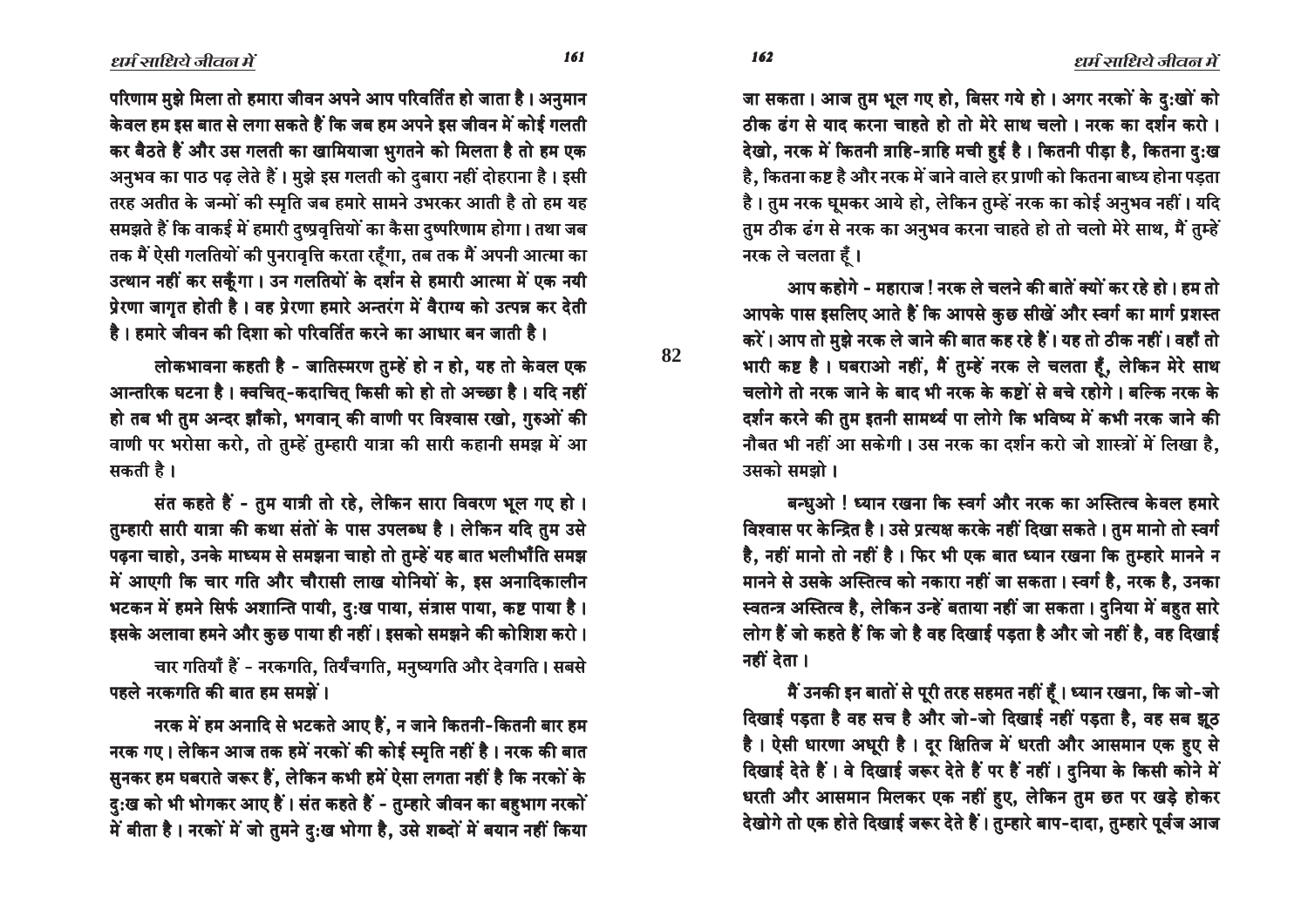धर्म साधिये जीवल में

तुम्हें दिखाई नहीं पड़ते, लेकिन उनका अस्तित्व नकारा नहीं जा सकता। भले आज वे नहीं हैं, पर कभी तो रहे हैं। उनका अस्तित्व रहा है। वे थे तभी हम हैं। वे नहीं होते तो आज हम भी नहीं होते। मैं यह कह रहा था कि यह मानना कि जो सामने दिखता है वह है, इससे परे कुछ नहीं है, यह हमारे चिन्तन के एकांगीपन का परिणाम है।

संत कहते हैं कि स्वर्ग और नरक का भी अस्तित्व है। जो इस अस्तित्व से परे है, उसे केवल विश्वास की आँखों से ही जाना जा सकता है। तर्क की आँखों से उन्हें पहचानना संभव नहीं है। ऐसा नरक है और उस नरक में मनुष्य के जीवन का बहुभाग बीता है। प्रत्येक प्राणी का बहुभाग नरक में बीता है। आखिर वह नरक है क्या ?

नरक शब्द की व्याख्या करते हुए शास्त्रकार कहते हैं - नरान् कायन्ति इति नरका: ।

जिसका नाम सुनने से ही मनुष्य के मन में भय उत्पन्न हो जाए, उसका नाम नरक है। कितनी बार तुम्हें नरक जाना पड़ा, और उस नरक में क्या-क्या स्थिति बनी। यह मैं बताता हूँ आपको। नरक में हमारा क्या अनुभव होता है। जैसे ही मैं अपनी दष्कृतियों के परिणाम स्वरूप नरक में जन्मा, मेरा शरीर जन्म लेते ही काफी ऊँचाई से उछला और उछलते ही जब नीचे गिरा तो छत्तीस प्रकार के तीक्ष्ण आयुधों पर गिरकर हमारा शरीर क्षत-विक्षत हो गया। शरीर न जाने कितने खण्डों में विभक्त हो गया। बड़ी मर्मान्तक पीड़ा हुई, कराह उत्पन्न हुई। नरक के शरीर की विशेषता है कि वह वैक्रियिक होने से बिखरने के बाद भी ज्यों का त्यों हो जाता है। उठकर खड़ा भी नहीं हो पाया कि वहाँ पहले से तैयार नरकी ऊपर से हमला बोल बैठे। मैं घबड़ाकर इधर-उधर दौड़ा। भयंकर वेदना हुई वहाँ की भूमि के स्पर्श मात्र से । ऐसी वेदना हुई कि मानो एक साथ हजारों बिच्छूओं ने काट खाया हो। उससे भी ज्यादा वेदना वहाँ की भूमि के स्पर्श मात्र से हुई। और पीछे से नारकियों का वार। उनसे बचने की चाह में वहाँ से तेजी से भागा। कोई रास्ता न दिखा तो वहाँ स्थित सेमर के पेड़ पर चढ़ा। लेकिन यह क्या, उस पेड़ पर चढ़ते ही उसकी नुकीली पत्तियाँ मुझ पर गिरी, वे तीक्ष्ण तलवार या उस्तरे की तरह मेरे शरीर को विदारित करने लगीं । वहाँ से भी भागा

तो मुझे भयंकर प्यास लगी। प्यास की इतनी तीव्र वेदना और इतनी छटपटाहट कि मैं अगर पूरे समुद्र का जल पी लेता तो भी वह मेरी प्यास बुझने वाली नहीं थी। उस प्यास की वेदना से पीडित होकर वहाँ बहने वाली वैतरणी नदी के पास गया। सोचा इसके पानी से प्यास बुझा लूँ। लेकिन उस वैरतणी नदी का पानी क्या था ? एकदम तेजाब था। मुँह में डालते ही मेरा शरीर छलनी हो गया। सब जल गया।

नारकियों ने मुझे इकड़े पकड़ा। और पकड़ते ही मुझ पर घातक वार करना प्रारम्भ कर दिया। उन्होंने मुझे मेरी दुष्कृतियों की याद दिलाकर मेरे एक-एक कारनामे का फल चखाया। मुझसे कहा - तूने मद्यपान की आदत अपनाकर रखी थी। तुझे मद्यपान बहुत अच्छा लगता था। ले यह मद्य तुम्हें पकड़ाते हैं, इसे पी। इतना कहकर तपाये हुए ताँबा का घोल मेरे मुँह को फाड़कर अन्दर डाल दिया। भयंकर कष्ट और वेदना मुझे सहनी पड़ी। मुझे कहा कि तुझे सुन्दरियाँ बहुत अच्छी लगती थीं, परस्त्री लम्पटता बहुत थी। तू वेश्या के व्यसन का आदि था। तुझे बड़ी प्रिय थी परस्त्री। स्त्री के सुख को तू अपने जीवन का चरम सुख मानता था। ले कर स्त्री का आलिंगन, और मेरे सामने एकदम तपी हुई लोहे की पुतलियाँ रख दीं और जबरदस्ती उससे मेरा आलिंगन किया। मेरा अंग-अंग झूलस गया। मुझसे कहा गया कि - तुम अपने मुख से धर्मात्माओं की बड़ी निन्दा करते थे। झूठ बोला करता था। ले बोल झूठ, और इतना कहकर उन्होंने मेरी जिह्वा काट ली। मुझसे कहा गया कि तू दूसरों की निंदा सूनने में बड़ा रस लिया करता था। ले सून, तुझे अब जितना सुनना है और यह कहते हुए मेरे कानों में कीलें ठोक दीं। मुझे कहते थे कि तू रमणीय स्त्रियों को बड़ी विकारी दृष्टि से देखा करता था। देख ! और इतना कहते ही मेरी आँखें फोड़ दीं। क्या कहूँ ? मैं अपने दु:खों की कहानी। कितने भयंकर कष्ट मुझे वहाँ भोगने को मजबूर होना पड़ा। वे रात-दिन मुझे अनेक प्रकार की यातनाएँ देते। कभी मुझे मारते, कभी मुझे पीटते, कभी करौंत आदि घातक अस्त्रों से मेरे शरीर को छेद डालते। तो कभी जलते हुए, तपते हुए कड़ाहे में मुझे डाल देते। पर मैं लाचार था। उनका कोई प्रतिकार नहीं कर सकता था। मैं अपनी वेदनाओं से व्याकुल हो जाता और कभी-कभी सोचता कि इससे बेहतर तो यही है कि मैं

83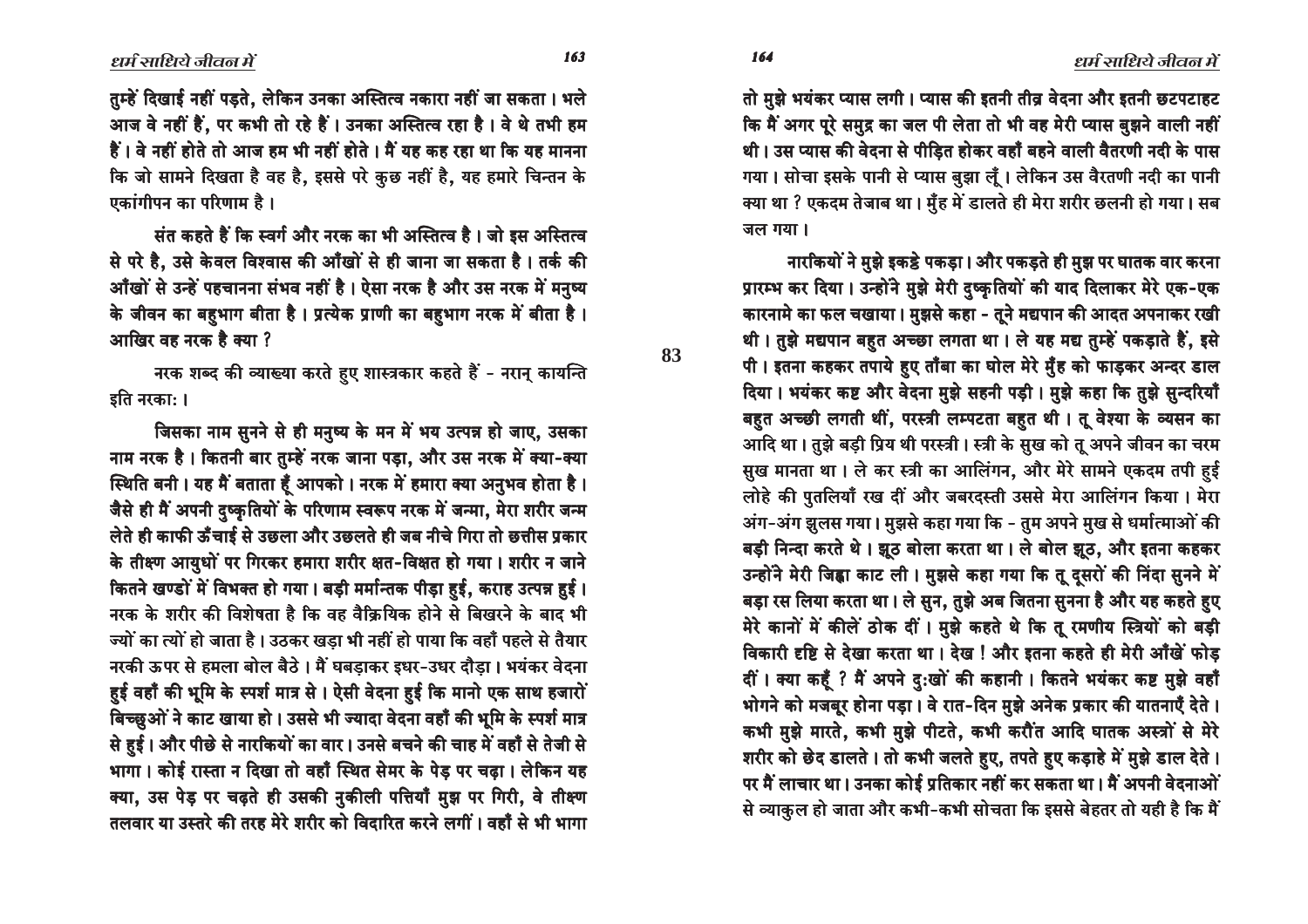यह उक्ति है। हम संसार में जो भी दु:ख भोगते हैं, इससे भी गहरे स्तर के दु:ख संसारी प्राणियों को नरकों में जाकर भोगना पड़ता है और अनन्तों बार भोग चुके हैं।

लोक अनुप्रेक्षा में चार गतियों के विषय में विचार करने की बात की जाती है। इन बातों का विचार करो कि मनुष्य अपने पापों का बीज बोकर उनका फल भोगने के लिए कहाँ-कहाँ जाने को मजबूर होता है। वहाँ कैसे-कैसे दु:खों और कष्टों को बेवस होकर भोगता है। यदि तुम्हें अपने दु:खों की अन्तहीन कहानी का अन्त करना है तो आज भी अपनी करनी को सधार लो। आज भी अपने जीवन को मोड़ लो। व्यसन, बुराई, पाप और अनाचार से अपने आपको दर कर लो। तभी इन सबसे बच सकोगे। अन्यथा उन कष्टों को तुम्हें भोगना ही होगा। उनसे बच नहीं सकते। उनके कष्टों से आप तभी बच सकते हो अन्यथा और कोई दुसरा रास्ता नहीं है। इस अनाचार से बचो।

लोकभावना भाने से हमारे मन में एक नया संवेग उत्पन्न होता है। संवेग का मतलब है - पाप से भीति, विषयों से उदासीनता, वैराग्य। यह अगर हमारे मन में जाग जाये तो फिर ज्यादा उपदेश देने की जरूरत नहीं है। पर क्या कहें ? आजकल के लोगों की बडी विचित्र हालत है।

एक जगह एक संत पहुँचे। वे अपना उपदेश देना प्रारम्भ करते हैं - पाप बुरा है, व्यसन बुरा है। मनुष्यों को व्यसनों से दूर होना चाहिए। व्यसन सात हैं जो नरक पतन के कारण हैं। वेश्यावृत्ति, परस्त्रीगमन, माँससेवन, मद्यसेवन (मदिरा), चोरी, शिकार, झूठ बोलना, यह भी एक प्रकार का व्यसन है। इनमें से किसी भी प्रकार के व्यसन के आदि होने पर नरक के दु:ख भोगना पड़ते हैं। सारे लोगों ने उपदेश सुना। उसके बाद वहाँ एक युवक ठहरा रहा। उसने फिर संत से पूछा -गुरुदेव ! नरक क्या है ? गुरुदेव ने कहा - नरक वह है जहाँ मनुष्य को अपार वेदनाएँ सहनी पड़ती हैं। जीवन के आरम्भ से लेकर अन्तिम क्षणों तक केवल उसे दु:ख और कष्ट ही सहना पड़ता है। युवक ने पूछा - नरक कितने हैं ? नरक सात हैं। वह बोला - सातों नरक में ऐसे ही दु:ख हैं ? संत बोले -सातों नरक में ऐसे ही दु:ख हैं। वह बोला - कौन जाता है, नरक के दु:ख भोगने ? संत बोले - जो व्यसन, पाप और बुराई में लीन रहता है, वह नरक

आत्महत्या कर लूँ। इस दु:ख से मैं अपने आपको बचा लूँ। लेकिन वहाँ कि स्थिति ही कुछ ऐसी थी कि मैं चाह करके भी मर नहीं सकता था। क्योंकि नरक में आत्महत्या का उपाय नहीं है। मैं चाह करके भी मर नहीं सकता था, क्योंकि मेरा शरीर खण्ड-खण्ड होने के बाद भी अखण्डित हो जाता था। मेरे पास कोई उपाय नहीं रहता। मैं वहाँ के दुःख, कष्ट और पीड़ा से अपने आपको दुःखी करता रहा, लेकिन एक पल भी मेरा मन इस बात को विचार करने को मजबूर नहीं हुआ कि, आखिर मुझे यह दुःख मिल क्यों रहा है ? यह कष्ट मुझे क्यों सहना पड़ रहा है ? काश, आज की भाँति मुझे ज्ञान होता तो नरकों के दु:खों को भोगने का पात्र नहीं बनता। सारा जीवन यूँ ही नरकों के दु:खों में बीत गया।

एक-दो दिन की बात नहीं, आज मैं थोड़े से कष्टों से व्याकुल हो उठता हैं। नरकों के दु:खों को जब याद करता हैं तो मुझे लगता है, पराकाष्ठा पर पहुँची हुई वेदना को मैंने भोगा। वहाँ भी मेरा कुछ नहीं बिगड़ा। आज थोड़े से दु:ख से मैं व्याकुल हो उठता हैं, अपनी अज्ञानता के कारण, अपने मोह के कारण, अपनी पाप-लिप्सा के कारण मैंने नरकों में ऐसे दु:ख भोगे हैं। एक दिन नहीं, असंख्य वर्षों तक। नरक की जिंदगी कम से कम दस हजार वर्ष की होती है। और बढ़ते-बढ़ते तेतीस सागर तक की हो जाती है। सागर एक उपमा काल है जो असंख्य वर्षों का होता है। इतना मैंने भोगा और एक बार नहीं अनेक बार। कितनी बार मैं नरक गया हैं और नरक के संत्रास को भोगा ? फिर भी याद नहीं। ऐसा केवल मैं ही नहीं, संसार के हर प्राणी की यही कहानी है। काश, वे अपनी नरक की यात्रा को याद करें, तो आज उनके जीवन में जो पाप, अनाचार है वह पल में ही दूर हो जाये।

बन्धुओ ! जब हम परलोक के दु:खों को याद करते हैं तो लोक सुधरता है। जब लोक सुधरता है तो परलोक स्वयमेव सुधरने लगता है। हम इहलोक और परलोक को सुधारें। संत कहते हैं - कि अपने जन्म-जन्मान्तरों के जो अज्ञानजन्य दुःख हैं, उन्हें स्मरण करो। उनकी स्मृति से तुम्हारा वर्तमान सुधर जायेगा। ध्यान रखना, अतीत में अनेक बार नरक में जा चुके हो, आज भी वैसी ही क्रियाओं में संलिप्त होओगे तो तुम्हें नरक जाने से कोई बचा नहीं सकता।

जैसी करनी वैसी भरनी। जो बोओगे वह कटोगे।

166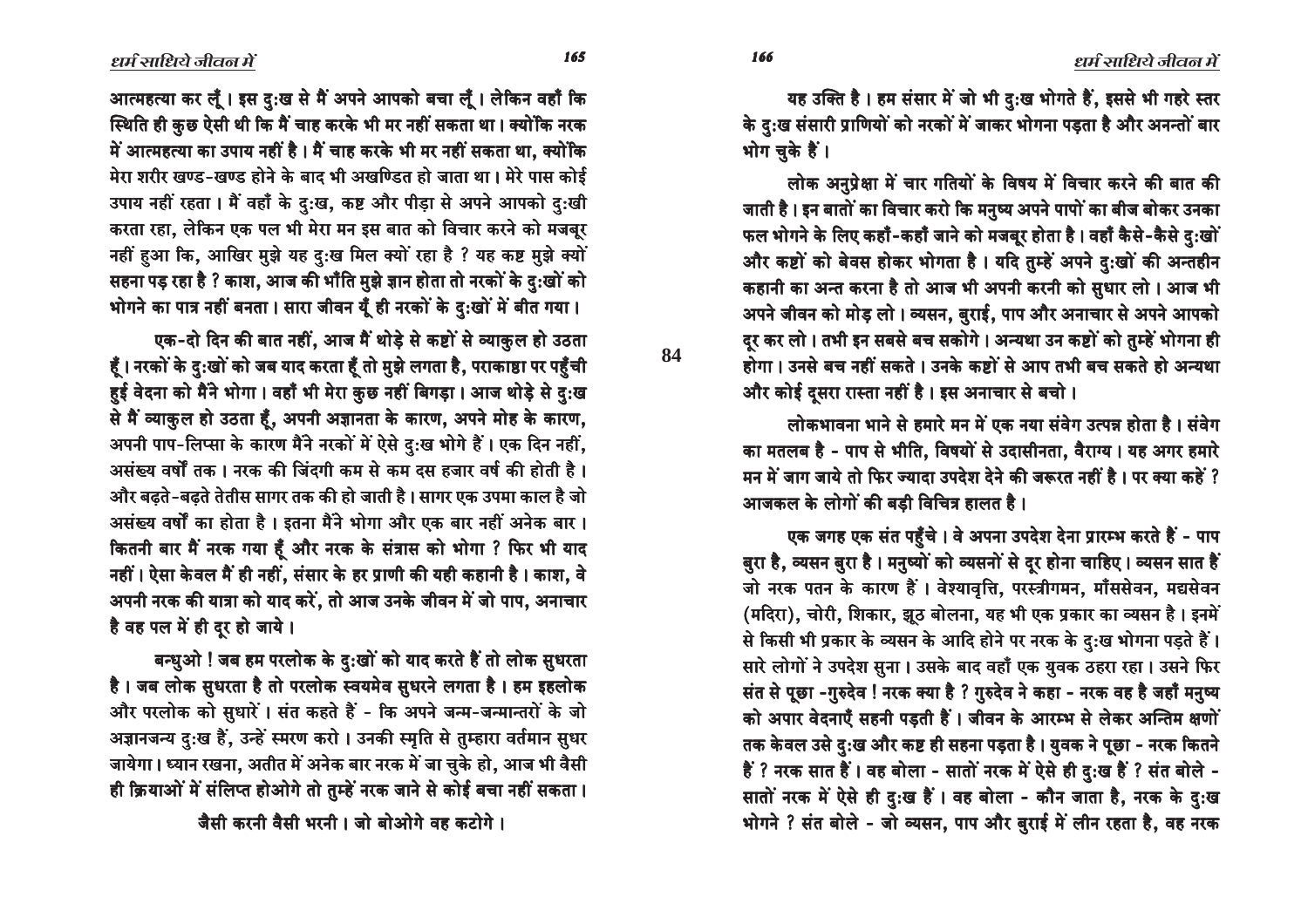धर्म साधिये जीवल में

जाता है। युवक बोला - अच्छा, तब मेरी तैयारी तो चौदहवें नरक में जाने की है ।

उसके लिए क्या कहा जाय ? जिसके मन में पाप और पाप के परिणाम से कोई भय नहीं, जो दुर्गति से नहीं घबराता, उनके लिए किसी उपदेश का अर्थ और औचित्य भी नहीं रह जाता है।

संत कहते हैं - विचारो. सोचो. चिन्तन करो. तम्हारी किस प्रवृत्ति का कैसा परिणाम आता है। यदि तुम इन बातों को गहराई से विचारने लगोगे तो तम्हारे जीवन का दुःख आधा हो जायेगा। नरक गति में ही तुमने कष्ट नहीं भोगे। दुसरी गति है, तिर्यंचगति ।

तिर्यंचगति यानि पशुगति । तिर्यंच शब्द जैनदर्शन का एक विशेष पारिभाषिक शब्द है। तिर्यंच के अन्तर्गत पेड-पौधे, पशु-पक्षी, कीडे-मकोडे आते हैं। जैनदर्शन के अनुसार पाँच प्रकार के प्राणी हैं - एकेन्द्रिय से पंचेन्द्रिय तक। जिनकी चेतना एकमात्र स्पर्श इन्द्रिय के माध्यम से अभिव्यक्त होती है वह एकेन्द्रिय कहलाते हैं। जिनके पास स्पर्श के साथ स्वाद ग्रहण करने की भी शक्ति होती है, वे द्वीन्द्रिय कहलाते हैं। जो इनके साथ गन्ध को ग्रहण करने की क्षमता रखता है वह त्रीन्द्रिय है। जो इनके साथ रूप को देखने की क्षमता से युक्त हैं, वे चतुरिन्द्रिय हैं और जिनके पास कर्ण होता है, वे पंचेन्द्रिय कहलाते हैं। थोड़ा विचार करो, एकेन्द्रिय से पंचेन्द्रिय तक तुमने कौन-कौन सी अवस्था नहीं पायी ।

जैनदर्शन कहता है कि दो प्रकार के प्राणी होते हैं - एक स्थावर और दसरा त्रस। स्थावर वर्ग में वे प्राणी आते हैं जो तुम्हें प्राणी जैसे नहीं लगते हैं। मिट्टी के ढेले में भी प्राणी है। पानी में भी प्राणी हैं। अग्नि में भी प्राणी हैं। जल में भी प्राणी हैं और वनस्पति में भी प्राणी हैं। तुम्हारे जीवन की कहानी को पलट कर देखता हैं तो मुझे लगता है कि न जाने कितनी बार मिट्टी का ढेला बनकर लोगों के पैरों तले रौंदा गया ? कितनी बार मैंने पानी का कण बनकर अपना जीवन बिताया ? कितनी बार मैं अग्नि की तरह जिंदगी जीया हूँ ? कितनी बार मैं हवा में उड़ता रहा ? हवा ही मेरी काया बनी रही और कितनी बार वनस्पतियों का अंग बन-बनकर जीवन व्यतीत करता रहा ?

बन्धुओ ! इन सबमें जीवन्त है। जगदीशचन्द बोस के पहले लोग वनस्पति में जीवन नहीं मानते थे। वैज्ञानिक मानने लगे हैं, अब उनकी यह मान्यता

जैनदर्शन के बहुत नजदीक पहुँच रही है। अभी-अभी कुछ दिनों पहले एक लेख निकला। नया ज्ञानोदय, जो भारतीय ज्ञानपीठ से प्रकाशित होता है, उसमें। इस लेख का शीर्षक था जल सोचता है. सुनता है और अनुभव करता

है। एक उमोटो नाम के वैज्ञानिक ने वह शोध किया था जल के ऊपर। जल को बहत निम्न तापमान पर रखकर उसका रवीकरण किया और रवा बनने पर उसकी फोटोग्राफी की गई। जल के ऊपर हमारे चिन्तन-व्यवहार का बड़ा गहरा प्रभाव होता है। न केवल प्रभाव ही होता है अपितु उसमें प्रतिक्रिया भी होती है। उसने सात-आठ फोटोज़ लिये। वे फोटोज़ मेरे पास उपलब्ध हैं. अगर कोई देखना चाहे तो जरूर देखना। इसमें एक बॉटल में जल रखा गया। उस बॉटल पर एक स्लिप चिपकायी गयी - तुम देवदत हो, तुम्हें बहत-बहत धन्यवाद। एक बॉटल में लिखा गया - तुम यमदत हो और अलग-अलग तरह की बातें लिखी गयीं। आप सुनकर आश्चर्य करोगे, कि जिस बॉटल में लिखा गया कि तुम देवदुत हो, तुम्हें धन्यवाद। उस बॉटल के जल की जब फोटोग्राफी की गयी तो जल में जो रवीकण आये वे ऐसे थे मानो फूल की तरह खिले हुए हों। और जिसमें लिखा गया था - तुम यमदुत हो, उसकी फोटोग्राफी हुई। उसमें ऐसा लगा कि ये जल का कण नहीं, अपितु कंकालों का ढेर है। यह जल की संवेदना को व्यक्त करता है।

कालान्तर में साइंस मानेगा, साइंस की पकड़ अभी बहुत थोड़ी है, पर वह माने चाहे न माने उसके मानने से मेरे अस्तित्व को नकारा नहीं जा सकता। मैं कई बार वनस्पति बना। जल बना। अग्नि बना। वायु बना। कई बार मेरी चेतना तो इतनी कमजोर हो गयी, कि जिसे जैनदर्शन के अनुसार निगोद बोलते हैं, जहाँ केवल जन्मना और मरना ही जीवन की नियति है। मेरी आयु भी इतनी अल्प रही कि जितनी देर में मैं एक श्वॉस लेता हूँ, उतनी देर में अठारह बार मैंने जन्म और मरण कर लिया।

भाग्य से वहाँ से आगे बढ़ा। द्वीन्द्रिय की पर्याय में लट बना, कभी मैं कृमि बना, कभी मैं जोंक बना, कभी मैं और दुसरे प्रकार के कीड़ा बनकर दु:ख

धर्म साधिये जीवन में

85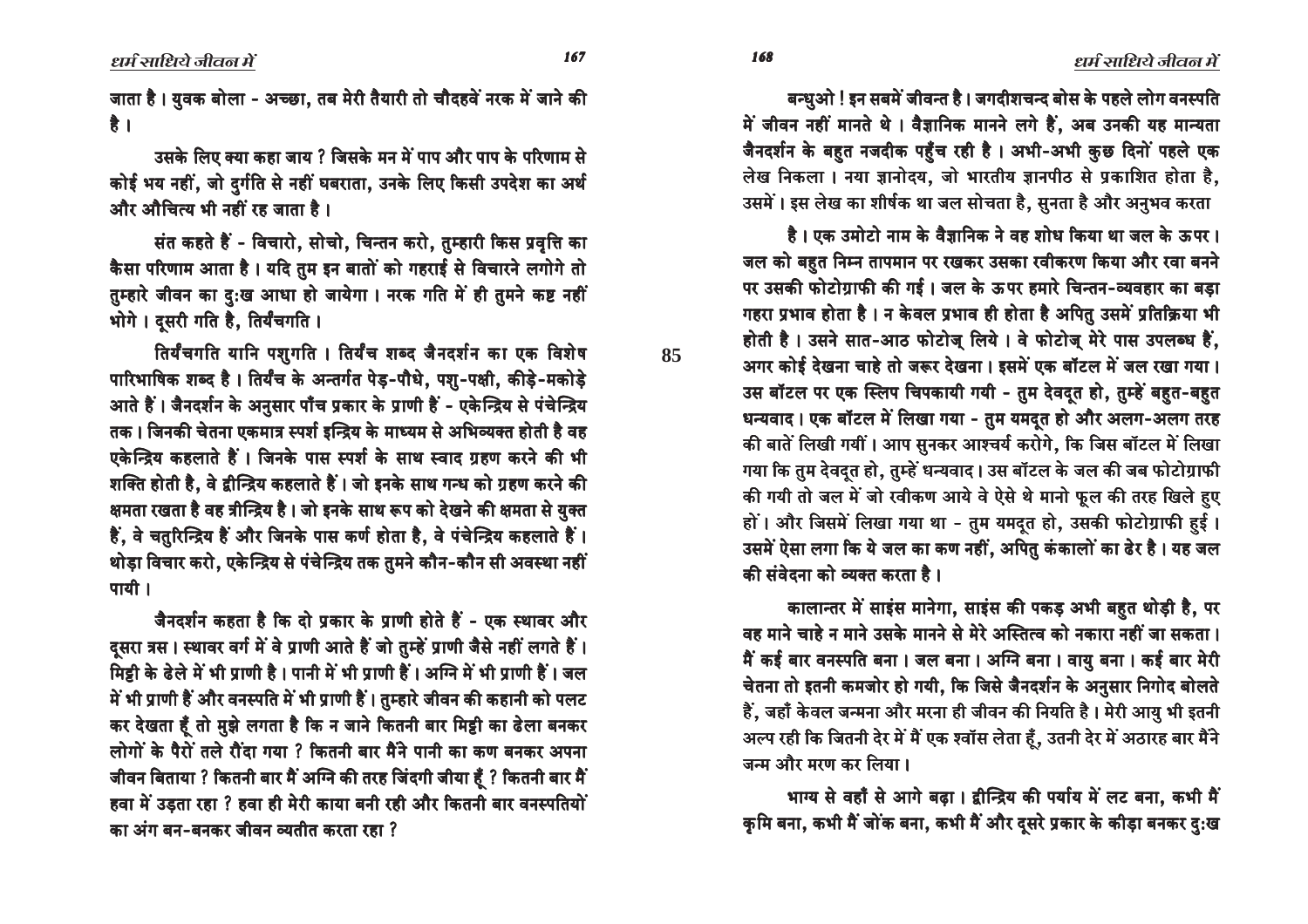बार मैंने मनुष्य की ऐसी दशा पाई है कि जन्म लेते ही माँ-बाप की छाया ही मुझ पर से उठ गयी। मैं दाने-दाने के लिए मोहताज हो गया। मुझे पहनने को वस्त्र नहीं मिले, खाने को रोटी नहीं मिली, रहने के लिए छत नहीं मिली। कई-कई बार मैं विकलांग रहा, विकृतांग रहा, रोगी रहा, विद्रुप रहा, विपन्न रहा। मुझे घोर दु:खों को भोगना पड़ा। कदाचित् इन सब चीजों की अनुकूलता भी रही तो मेरी पारिवारिक अनुकूलता नहीं रही। मेरी पत्नी मेरे अनुकूल नहीं रही। मेरा पुत्र मेरे अनुकूल नहीं रहा। मेरे माँ-बाप का वर्तन मेरे अनुकूल नहीं रहा। किसी-न-किसी प्रकार का त्रास और कष्ट भोगता ही रहा।

सच्चे अर्थों में देखा जाये तो में जहाँ भी गया हैं, जहाँ भी ठहरा हैं, यह सोच कर गया हैं कि यहाँ मुझे कुछ सुख मिलेगा। किन्तु यहाँ भी मुझे सुख नहीं मिला। हर जगह ठगाया गया हैं, हर जगह छला गया हैं, हर जगह धोखा खाता ही गया हूँ। मेरा आज तक का अनुभव कुल यही है। यही है मेरे जीवन की असली कहानी।

मैंने सोचा - स्वर्ग में जाऊँगा तो वहाँ सुख मिलेगा। लेकिन स्वर्ग के हाल भी बड़े बेहाल थे। वहाँ की सारी बातें दूर के ढोल सुहावने वाली कहावत हैं। मैं वहाँ गया तो मुझे वहाँ भी सुख नहीं मिला। जब-जब मैं वहाँ गया तो मुझसे ज्यादा वैभव सम्पन्न देवों के वैभव को देखकर मेरे हृदय में ईर्ष्या की आग जलने लगी। मैं उसकी ज्वाला में झूलस-झूलस कर मरता रहा। मेरे अन्दर द्वेष और वैमनस्य बना रहा। मैं अपने प्राप्त वैभव को भोग नहीं सका। दुसरों के वैभव को देखकर रात-दिन जलता रहा, कुढता रहा। शारीरिक कष्ट तो वहाँ नहीं थे, पर मानसिक कष्टों की वहाँ कोई कमी नहीं थी। वहाँ जाने के बाद मुझे जो मानसिक कष्ट प्रतीत हुआ, मुझे याद आई नरकों की, वहाँ की वेदना की। मुझे देव होने के बाद भी अपने स्वामी की आज्ञा से पशु बनकर वाहन के रूप में जुतना पड़ा है। मेरे जीवन की स्वतन्त्रता खंडित हो गयी। मेरे पास सब कुछ था, पर मैं अपनी इच्छानुरूप उनका उपभोग करने का अधिकारी नहीं था। सब कुछ मेरे स्वामी की इच्छा पर निर्भर करता था। यह मेरे लिए बड़ा दु:खदायी था। मुझे लगा कि यहाँ आकर भी मुझे सुख नहीं मिल रहा है। यह बात अलग है कि दु:खों को दूर करने के साधन मेरे पास जरूर थे, पर सुख नहीं।

भोगता रहा। त्रीन्द्रिय की पर्याय में कभी खटमल बना, चींटी बना, कनखजूरा बना और न जाने, कितनी-कितनी अवस्थाओं को मैंने प्राप्त किया। चतुरिन्द्रिय बना तो चार इन्द्रिय में मैं कभी तितली बना, कभी तिलचट्टा बना, कभी भौंरा बना, कभी मक्खी बना, कभी मच्छर बना और इन पर्यायों में न जाने कितनी बार मौत के मुँह में गया। पंचेन्द्रिय भी बना तो कभी मन से शून्य रहा। मानसिक संवेदना से शून्य रहने के कारण मैं कुछ भी पा नहीं पाया। और कभी पंचेन्द्रिय में पशु-पक्षी की अवस्था को प्राप्त किया, तो मेरा सारा जीवन द:ख और आतंक के साये में रहा। कई-कई बार क्रूर प्राणियों का शिकार बना। और कई-कई बार क्रुर मनुष्यों का आघात सहा। मुझे द:ख भोगना पड़ा, कष्ट सहना पड़ा। उस अवस्था में मुझे भय और आतुरता के अलावा और कुछ नहीं मिला। मेरी स्थिति तो चिड़िया की तरह रही, जो दानों को चुगते समय चारों तरफ चौकन्नी निगाहों से देखती रहती है कि कहीं कोई आकर के मुझ पर प्रहार न कर दे।

यह मेरे जीवन की कहानी है। मैं पशु बना तो कई-कई बार वाहन में जोता गया। मुझ पर निर्ममता पूर्वक डंडा और बेंत से प्रहार किया गया। जब तक मैं उपयोगी लगा तब तक मेरा उपयोग किया गया और बाद में जब मेरे शरीर में थोड़ी शिथिलता आने लगी तो क्रूर मनुष्यों ने बड़ी बेरहमी पूर्वक मुझे कसाईयों के हाथों में बेच दिया और वहाँ मैं बेमौत मारा गया। यह मेरे जीवन की कहानी है। कई-कई बार मैं नाली में घूमने वाला जानवर बना। गंदगी खाना और गंदगी मचाना मेरे जीवन में रोज का क्रम रहा। क्या कहूँ, मैं कभी कुत्ता बना, कभी बिल्ली बना, कभी गाय बना, कभी बैल बना, कभी भैंस बना, कभी सूअर बना, कभी घोड़ा बना, तो कभी गधा बना। क्या-क्या नहीं बना ? आज दुनिया में मुझे जितने प्रकार के जानवर दिखाई पड़ते हैं, वे सब मेरे ही द्वारा उतारे गये चोले हैं। उन चोलों को मैं कई बार धारण कर चुका हूँ। उन रूपों को मैंने कई बार धारण किया। जो-जो अज्ञान से ग्रसित होते हैं वे इन सब रूपों को धारण करते हैं। मैं भी अपने अज्ञान से अभिशप्त होकर ऐसी खोटी पर्यायों को पाता रहा हूँ। अब मुझे ऐसा कोई कार्य नहीं करना जिससे कि इस तरह के दु:खों की पुनरावृत्ति हो ।

मनुष्य जीवन में भी मैंने जो दु:ख पाये हैं, वे साधारण नहीं हैं। कई-कई

86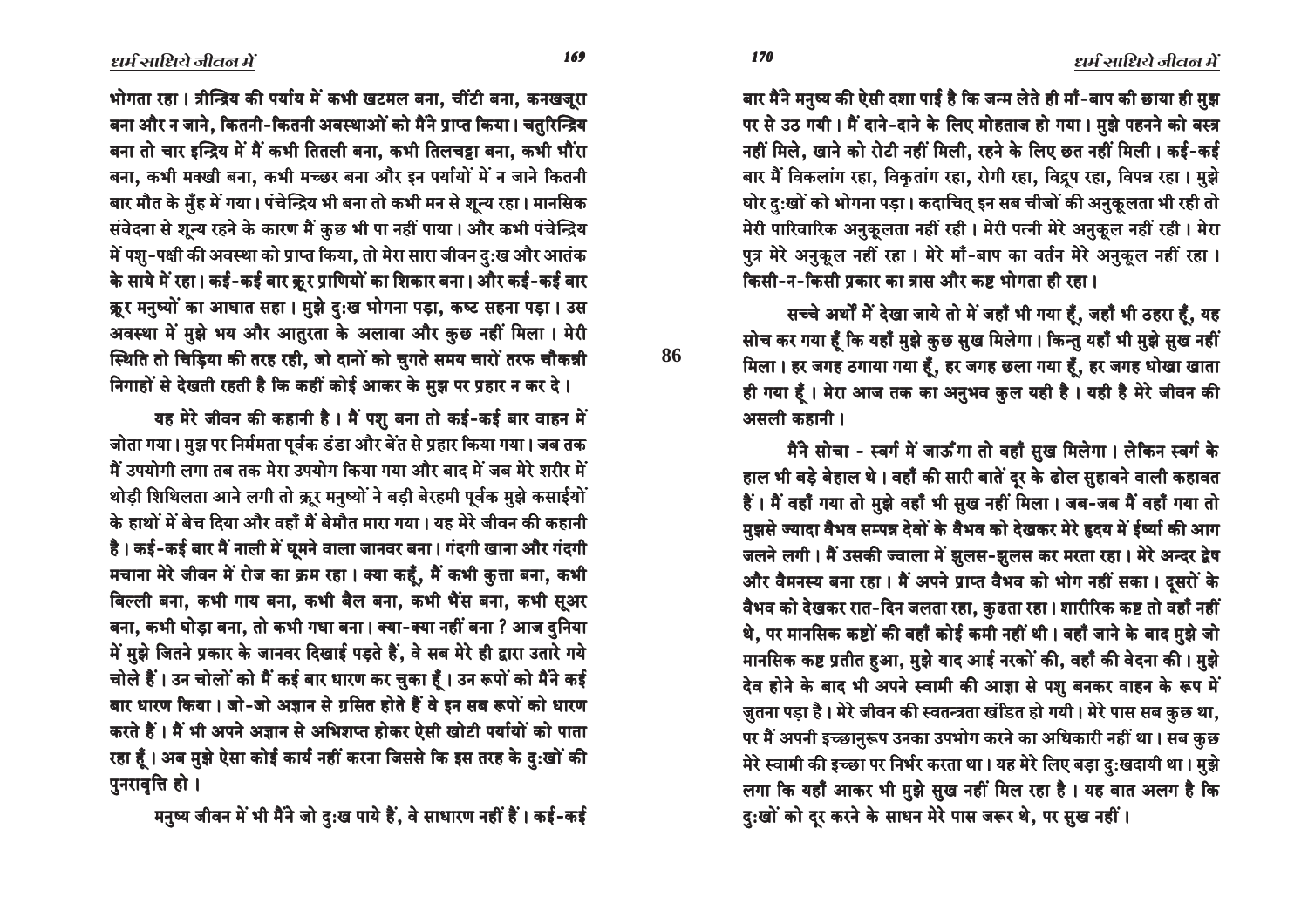बोला - क्या बताऊँ, कुछ दिनों से मैं था नहीं, बाहर गया था। तीन महीने बाद लौटा हैं। तुम्हें पता नहीं, मैं यूरोप और अमेरिका की यात्रा करके लौटा हैं। मित्र बोला - अच्छा, कितने दिनों में लौटे हो ? वह बोला - तीन दिन में लौटा हैं। मित्र बोला - तुम्हारा अनुभव ? वह बोला - बहत अच्छा रहा। मित्र ने पूछा -कहाँ-कहाँ गये थे ? वह बोला - मैं पूरा अमेरिका और यूरोप घुम आया। आमेरिका के जितने प्रमुख स्थान थे। मैं सब जगह गया। कहीं दो दिन, कहीं चार दिन । मुझे जहाँ जितना समय मिला, वहाँ रुका और उसी बीच थोड़ा यूरोप भी हो आया। कुछ दिन कनाडा में भी रह आया। सामने वाला बड़ा प्रभावित हुआ। मित्र ने कहा - भैया, तब तो वहाँ की ज्योग्राफी का बड़ा अनुभव होगा। उसने कहा - ठीक कह रहे हो, वहाँ भी एक हफता रहकर आया हूँ।

ऐसे लोगों के लिए क्या कहूँ, जो केवल सतह की बातें करते हैं। उनके जीवन में कुछ भी उपलब्धि नहीं होती। यह कह जरूर देते हैं कि हम अनादि से संसार में भटक रहे हैं लेकिन कभी ऐसा लगता है कि हम भटक रहे हैं। यह भटकन क्यों है ? जिस क्षण यह प्रश्न तुम्हारे मन में उठेगा, उसी दिन तुम्हारे जीवन के सुधार की प्रक्रिया प्रारम्भ हो जाएगी। तुम्हें कोई दूसरा भटकाने वाला नहीं है। तुम किसी दूसरे के कारण नहीं भटक रहे हो। भटकने के जिम्मेदार तुम स्वयं हो। अपने कारण भटक रहे हो, तुम्हें कोई दुसरा नहीं भटका रहा। तुम्हारे भीतर का अज्ञान ही तुम्हें भटका रहा है। जब तक वह रहेगा तुम्हारी भटकन दूर नहीं होगी। तब तुम्हारे दु:खों की कहानी का अन्त नहीं होगा।

उसे समझो, अन्तर्मन से पूछो - क्या मैं भटक रहा हूँ ? या नहीं। कहाँ से आया है, कहाँ मुझे जाना है ? ये प्रश्न तुम्हारे मन में उत्पन्न हों तो इसका समाधान भी तुम्हारे हृदय में प्रकट होगा और यही तुम्हारे जीवन का मार्ग प्रशस्त करेगा। नहीं तो भटकते ही रहोगे। जीवन में कुछ भी प्राप्त नहीं कर सकोगे। यह सब मोह का प्रभाव है। जो जान-बूझकर अँधा बना रखा है। उस मोह को जो जीत लेते हैं, उनका जीवन धन्य हो जाता है। उनके जीवन में बहुत बड़ी उपलब्धि  $\frac{1}{2}$  घटित हो जाती है ।

संसारी प्राणी सब कुछ करना चाहता है, लेकिन अपने भीतर के अज्ञान से सुक्ति नहीं पाता। अपने भीतर के मोह को क्षीण नहीं कर पाता। उनकी दशा

बन्धुओ ! सच्चे अर्थों में देखा जाये तो स्वर्ग के देवों को भी सुख कभी भिलता ही नहीं। हमारे गुरु के गुरु, आचार्य ज्ञानसागर जी महाराज ने बड़ा ही सन्दर उदाहरण दिया और कहा - आत्मिक सुख संसार में कही नहीं चाहे नरक के नारकी हो या स्वर्ग के देव । दोनों ही दु:खी हैं। उन्होंने उदाहरण दिया है -

दो व्यक्तियों को शीत ज्वर हुआ। एक व्यक्ति को शीत के निवारण के लिए कम्बल उपलब्ध है। वह कम्बल ओढे हुए है। लेकिन दूसरे के लिए ओढ़ने के लिए कुछ भी नहीं। एक कम्बल ओढ़ कर भी ठिठुर रहा है। दसरा बिना ओढ़े ठिठुर रहा है। ठिठुर तो दोनों ही रहे हैं। स्वस्थ कोई नहीं है, चाहे नरक के नारकी हो या स्वर्ग के देव । सुखी कोई नहीं है । किसी-न-किसी प्रकार का कष्ट तो उनको भी है ।

जब मैंने स्वर्ग, नरक, पशु और मनुष्य सभी गतियों को देखा तो मुझे लगा संसार में स़ख कहीं है ही नहीं । यहाँ केवल दु:ख है । और वह दु:ख प्रत्येक प्राणी भोगता है. अपने अज्ञान के कारण ।

किनहँ न करै न धरै को, षडद्रव्य मयी न हरे को।

ऐसे लोक में जीव रातदिन दु:ख भोगता है, कष्ट भोगता है। उन कष्टों को समझो । उनकी पीड़ाओं को झेलने का, अनुभवन करने का प्रयास करो । यदि तुम उन्हें एक बार समझने लगोगे तो तुम्हारे अन्दर सिरहन उत्पन्न होने लगेगी। तुम्हारी आत्मा में एक पीड़ा उत्पन्न होगी, कष्ट होगा और यदि यह होने लगे तो समझ लेना कि तुम्हारे कल्याण की शुरुआत हो गयी, कल्याण का मंगलाचरण  $\overline{a}$ ो गया।

आजकल लोग बातें तो बड़ी-बड़ी करते हैं, लेकिन आचरण के क्षेत्र में अक्सर पिछड़ जाते हैं। संत कहते हैं - लोकभावना हमारे अन्दर वैराग्य उत्पन्न कराने वाली है, संवेग उत्पन्न कराने वाली है। यह संवेग जीवन को अनुशासित करता है। जीवन को ठीक ढंग से मार्गप्रदर्शित करता है। इसलिए बड़ी-बड़ी बातें मत करो, काम करो, अनुभव का लाभ लो।

एक आदमी अपने मित्र के पास पहुँचा। काफी दिन बाद मिला। डींगें हाकने में माहिर था। मित्र ने पूछा - क्या बात है, बहुत दिन बाद आये हो ? वह

**87**

ëóë ëóí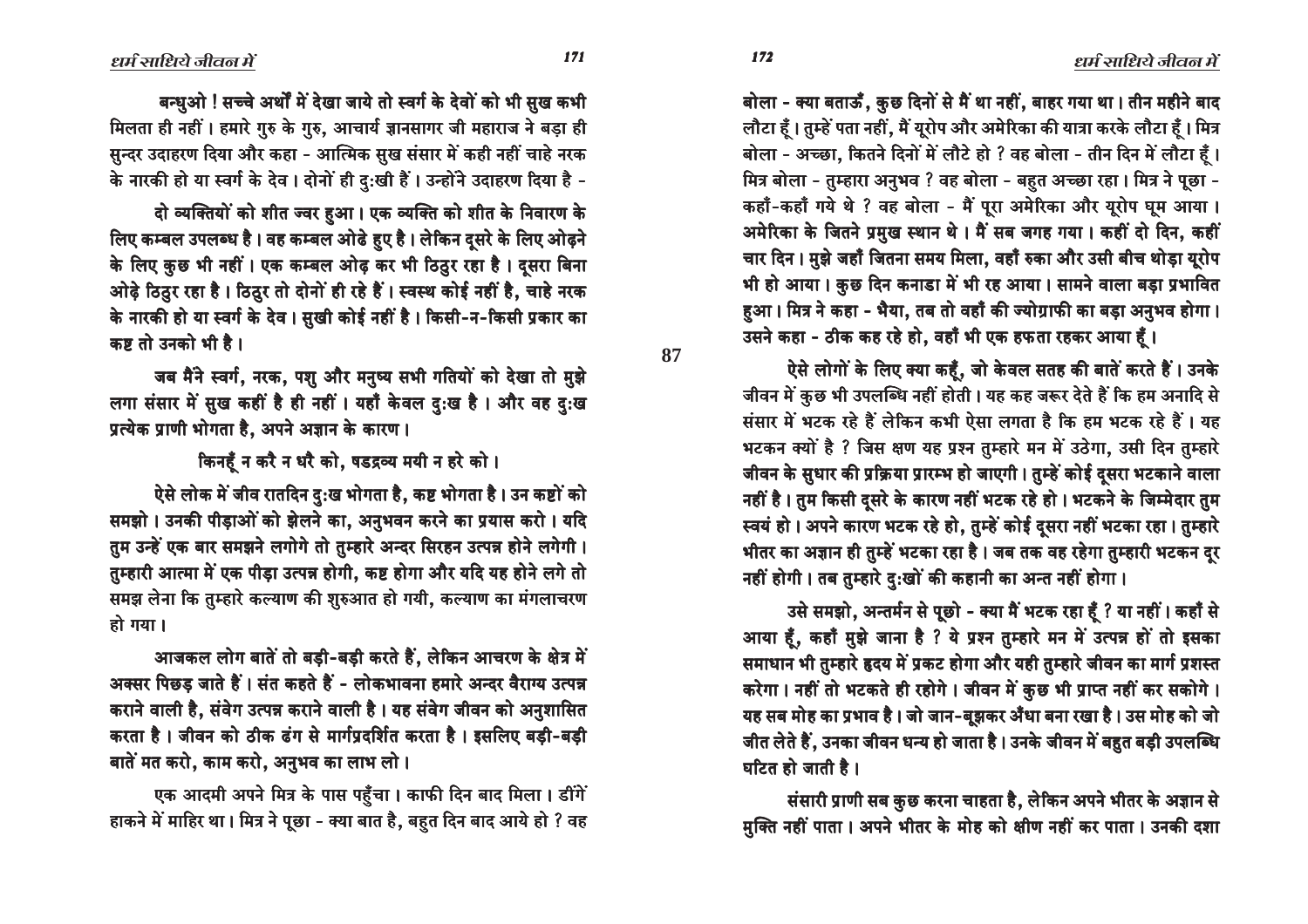उसकी आँख की पट्टी खुलती है तो समझ में आता है कि हम जहाँ के तहाँ ही हैं। सारी जिंदगी दौड़ते रहने के बाद भी अपने जीवन में कोई परिवर्तन नहीं ला पाता। थोडा सोचो. पट्टी हटाओ।

एक जगह एक तेली अपने कोल्हू को चला रहा था। बैल आराम से चल रहे थे। तेली अपनी खाट पर आराम से सो रहा था। इसी बीच एक वकील का उधर से गुजरना हुआ। उसने तेली से पूछा - तुम आराम से सो रहे हो, और क्या भरोसा कि बैल काम करते-करते रुक जायें। तेली बोला - नहीं, हमारे बैल काफी भरोसेमंद हैं. वह अपना काम करते रहेंगे। वकील बोला - कैसे पता लगता है ? तेली बोला - हमने बैल के गले में घंटी बाँध दी हैं। घंटी बजती रहती है, तो हम समझ जाते हैं कि हमारा बैल चल रहा है। हमारा बैल एक मिनट के लिए भी नहीं रुकता। वकील बोला - इसमें क्या है, ऐसा भी तो हो सकता है कि बैल एक ही जगह खड़े हो जायें, और अपनी गर्दन को हिलाते रहें। उस तेली ने जबाव दिया - हुजूर, हमारा बैल है, वकील नहीं। जो इतना दिमाग लगाए।

यह हाल प्रत्येक प्राणी का है, जिसकी आँख पर पट्टी चढ़ी है। जब तक आँख पर पट्टी चढ़ी रहेगी, सत्य का बोध नहीं हो सकता। यह लोकभावना का अनुचिन्तन हमारी पट्टी को हटाने में सहायक होगा। हमारे अज्ञान को हरने में निमित्त बनेगा। हमारे मोह को क्षीण करने में समर्थ होगा। इसी से हमारी आत्मा में नया संकल्प, साहस और शक्ति का आविर्भाव होगा, जिसके बल पर हम सबको जीतने में समर्थ हो सकेंगे । अपने कष्टों को सहन करने में समर्थ हो सकेंगे और आध्यात्मिक साधना करने में समर्थ हो सकेंगे। यही लोकभावना की पासंगिकता है ।

ऐसी लोकभावना हमारे जीवन में आये तो यह बाहर का लोक छुप जाएगा। हम अंतर के लोक में लीन हो जायेंगे। जिस क्षण अपने अन्तर में लीन हो गए उसी क्षण हम आत्मा न होकर परमात्मा बन जाएंगे। बन्धुओ ! यह एक-एक भावना आत्मा से परमात्मा बनने का मार्ग प्रशस्त करती है।

वैसी ही होती है जैसे कि उन चार युवकों की हुई थी।

एक जगह चार युवक इकड़े हुए। चारों ने मन बनाया कि चलो आज चाँदनी रात है, शरदपूर्णिमा की रात है, क्यों न इस रात में नौका विहार का लुप्त उठाया जाए। नौकाविहार करने से पूर्व चारों ने जमकर भाँग पी। भाँग पीने के बाद चारों नौका पर सवार हो गये और चप्पू चलाना प्रारम्भ कर दिया। चारों के ऊपर भाँग का नशा बुरी तरह सवार हो गया। भांग का ही नशा नहीं था, उन पर यौवन का भी नशा हावी था। और मौसम भी पूरी तरह साथ दे रहा था। तीनों नशा एक साथ उनके ऊपर छाये हुए थे। सुबह हुई। देखा कि हमारी नाव एकदम किनारे पर आ गयी। एक युवक उतरा और कहा - देखो, हम तो पहुँच गए है। लेकिन जैसे ही अच्छे से देखा तो वह भौचक्का रह गया। यह क्या हुआ, देखते ही आँखें फटी की फटी रह गयीं। उनसे कहा - यह तो वही किनारा है, जहाँ से चलना शुरु किया था। अरे! रात भर हम चलते रहे पर जहाँ के तहाँ हैं। बड़ा गड़बड़ हो गया। दुसरा बोला - क्या बात कर रहे हो, रात भर चले और वहीं के वहीं रह गये। गलत बात है, अब क्या।

सभी उतरे, सुबह के प्रकाश में यह देखकर भौंचक्के रह गये। उनका सारा नशा हवा के झोकों से जाता रहा। लेकिन चारों के मन में एक प्रश्न उभर गया कि रातभर हम चले और हमारी नॉव एक कदम भी आगे क्यों नहीं बढी। बहुत माथापच्ची की कुछ समझ में नहीं आया। तभी देखते-देखते उनकी नजर नॉव के लंगर पर गयी। अरे, यह बहुत बड़ी भूल हो गयी। हम नाव को खेते रहे परन्तु लंगर तो खोला ही नहीं। लंगर खोले बिना नॉव आगे बढ़ेगी कैसे ?

संत कहते हैं - बस, यही स्थिति हमारे भी साथ है। जीवन की नैया को पार करना चाहते हो, तो अज्ञान के लंगर को खोलो। मोह के लंगर को खोलो। अगर मोह और अज्ञान के लंगर नहीं खोले, और तुम कितनी भी चप्पू चलाते रहे, तुम्हारी नॉव जहाँ की तहाँ ही रहेगी।

विचार करो, आज तक किया क्या है तुमने गोरखधन्धे में। हर प्राणी की स्थिति कोल्हू के बैल की भाँति है। जिसकी आँखों पर पट्टी बंधी है और वह रात भर चलता रहता है । वह सोचता है कि मैंने मीलों का सफर कर लिया । पर जब

174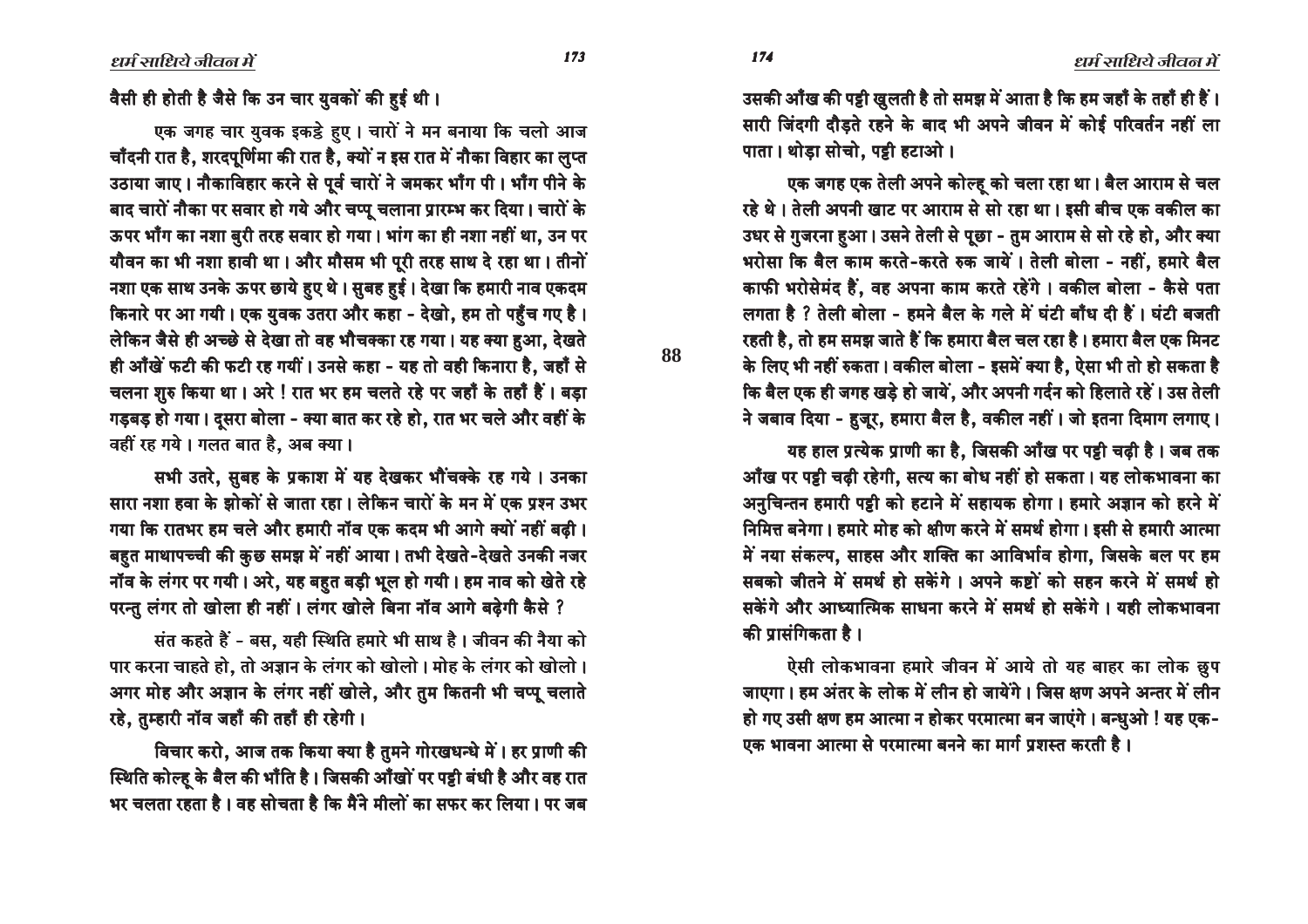के पड़ाव तक हम कितनी मुश्किल से पहुँचे हैं।

हमारी जीवनयात्रा की शुरूआत होती है निगोद की अवस्था से । निगोद चेतना की सबसे सक्ष्मतम इकाई है। जहाँ हमारी चेतना व्यक्त रूप से प्रकट नहीं हो पाती। हमारी दशा अव्यक्त चेतना से ग्रसित होती है, जिस दशा में सिर्फ जन्म और मरण ही हमारी नियति होती है। इतनी कम आयु और जीवन होता है <u>कि जितनी देर में हम एक बार श्वॉस लेते हैं उतनी देर में अठारह बार जन्म और</u> मरण हो जाता है। वह चेतना की सबसे जघन्यतम इकाई है।

वहाँ से, पुण्य के योग से हम आगे बढ़े, तो कभी पृथ्वी, कभी जल, कभी वायु, कभी अग्नि तो कभी वनस्पति हुए। जहाँ एकमात्र स्पर्शेन्द्रिय के साथ हमने अपना जीवनकम बिताया है।

उससे भी दुर्लभ है कीड़े-मकोड़ों की पर्याय। कभी दो इन्द्रिय, कभी तीन तो कभी चार इन्द्रिय के रूप में रहे। फिर पंचेन्द्रिय बने तो कभी पशु तो कभी पक्षी बने ।

इन सब दुर्लभताओं को पार कर हमने मनुष्य जीवन प्राप्त किया है। न जाने कितने जन्मों का पुण्य संयोग फला, तब हम मनुष्य बने । और साधारण मनुष्य ही नहीं बने। मनुष्य होने के साथ-साथ अच्छा कुल पाया, अच्छा परिवार पाया, स्वस्थ शरीर पाया, अच्छी बुद्धि पायी, सर्व प्रकार की धार्मिक अनुकूलताएँ पाई। उनके साथ-साथ धार्मिक रुचि पाई, सद्गुरुओं का सान्निध्य पाया, यह सब सहज नहीं है।

संसार में इतने सारे प्राणी हैं, पर कितने लोग हैं जिन्हें यह सब अनुकूलताएँ प्राप्त हैं। बहुतेरे जीव हैं जो इस प्रकार की अनुकूलताओं से वंचित हैं। मनुष्य होकर भी उनके पास मनुष्य जैसा कुछ भी तो नहीं है। बहुत से लोग ऐसे हैं, जिन्हें अपने ग़ुजारे की चिन्ता में ही सारी जिंदगी बिता देनी पड़ती है।

सच में आप सब लोग बड़े भाग्यवान हैं, जो यह सब चिन्ताएँ आपके साथ नहीं जुड़ी। सर्व प्रकार की अनुकूलताएँ आपने पायी। यह सारी अनुकूलताएँ यूं ही नहीं मिलीं, इसके लिए आपने बड़ा मूल्य चुकाया है, उसे ही समझने और आपने जीवन का मूल्यांकन करने का अवसर है।

### जब जागे तभी सबेरा

# धन कन कंचन राज सुख सबहि सुलभ कर जान ।

दुर्लभ है संसार में एक जथारथ ज्ञान ।

सांसारिक संयोगों की प्राप्ति अत्यन्त सहज है। थोड़े से प्रयत्नों से उन्हें पाया जा सकता है। पर यथार्थ-प्रज्ञा को प्राप्त करना अत्यन्त दुर्लभ है। संत कहते हैं कि - तुम्हें यह मनुष्य जीवन मिला, यह यूँ ही नहीं मिला। लोक की आनेक दुर्लभताओं को पार करके तुम इस मनुष्य तन तक पहुँच सके हो। इस मनुष्य जीवन में जितना वैशिष्ट्य है वह सब दर्लभ से दर्लभतर है।

इन सबके मध्य बोधि की प्राप्ति सबसे ज्यादा दुर्लभ है। बोधि का मतलब है - यथार्थ का ज्ञान । वास्तविकता का बोध, वह ज्ञान जो कल्याण में निमित्त बने, वह ज्ञान जो कल्याणोन्मुखी बनाएँ, वह बोध जो हमें आत्मा के शोध में प्रवृत्त कर दे, यह सब चीजें बहुत दुर्लभ हैं। इस दुर्लभता का विचार करना ग्यारहवीं भावना है, जिसका नाम है 'बोधिदुर्लभभावना'।

संत कहते हैं - तुम अपना अन्तर्मन टटोल कर देखो, तुम आज मनुष्य हुए हो तो कितनी कठिनाई से हुए हो । एक आदमी जब कोई बड़ी या कठिन यात्रा करके लौटता है, तो अपनी पूरी यात्रा का विवरण डायरी में नोट कर लेता है। साथ ही कितनी कठिनाई से उसने अपनी यात्रा की, इसका बखान वह करते नहीं अघाता । कदाचित् हिमालय की चढ़ाई चढ़ने में जो कठिनाई होती है, उसका हमें ख्याल है, उसे हम विस्मृत नहीं करते । लेकिन इस मनुष्य तन को पाने के पीछे जो कठिनाई हमने झेली है उसका हमें कोई आभास नहीं।

संत कहते हैं - हिमालय की चढ़ाई चढ़ना तो फिर भी आसान है, लेकिन मानव जीवन को प्राप्त करना, मनुष्यता को आत्मसात् करना बहुत दुर्लभ है। हम अपनी जीवन यात्रा को पलट कर देखें तो हमें समझ में आएगा कि इस मनुष्यता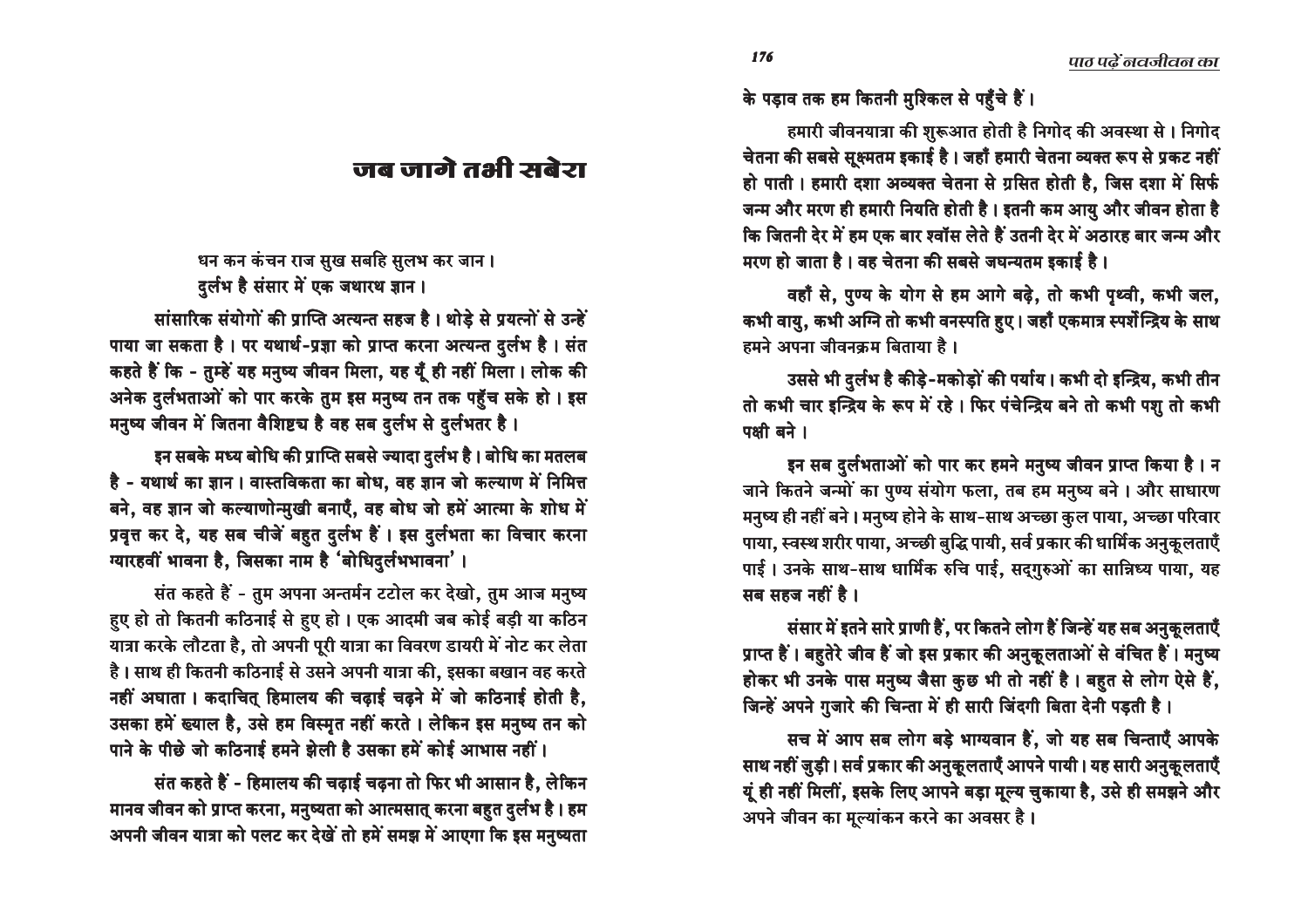दुर्लभ है निगोद से थावर अरु त्रस गति पानी, नर काया को सुरपति तरसे सो दुर्लभ प्रानी। उत्तम देश सुसंगति दुर्लभ, श्रावक कुल पाना। दुर्लभ सम्यक् दुर्लभ संयम, पंचम गुणठाना ॥ दुर्लभ रत्नत्रय आराधन दीक्षा का धरना। दुर्लभ मुनिवर के व्रत पालन शुद्ध भाव करना। दर्लभ से दर्लभ है चेतन बोधि ज्ञान पावै। पाकर केवलज्ञान नहीं फिर इस भव में आवै ।।

वस्तुत: जीवन में जितने भी अनुकूल संयोग मिलते हैं, वे सहज प्राप्य नहीं हैं। अतीव दुर्लभ हैं, लेकिन विडम्बना यह है कि आज का मनुष्य बाहरी संयोगों को तो समझता है, लेकिन अपने जीवन का मूल्यांकन ही नहीं करता, उसकी दुर्लभता के बारे में नहीं सोचता।

आपने कभी सोचा अपने जीवन के बारे में। आपने अपने जीवन से जुड़ी हर चीज का मूल्यांकन तो कर लिया, लेकिन कभी अपने जीवन का मूल्य आँका ? तुम्हारे घर में क्या-क्या है, कबाड़खाने से लेकर तिजोरी तक, हर एक चीज का मूल्यांकन कर रखा होगा। पर तुम्हारा जीवन कितना कीमती है, इस बारे में विचार किया ?

महाराज! मैंने मकान बड़ी मेहनत से बनाया है। मैंने सम्पदा बहत पसीना बहाकर जोड़ी है। यह प्रतिष्ठा भी मैं बहुत मशक्कत के बाद अर्जित कर पाया हूँ। मैं २४ घंटे इसी बात के लिए प्रयत्नरत रहता हैं कि कहीं से भी मेरी प्रतिष्ठा खंडित न हो, मेरी छवि धूमिल न हो, मुझे कहीं सम्पत्ति का नुकसान न हो, मेरा घर-परिवार सदा फलता-फूलता रहे। क्योंकि मैंने इन्हें बहुत कठिनाई से पाया है, सारा जीवन उसमें लगाया है।

संत कहते हैं - संपदा, प्रतिष्ठा, वर्चस्व, प्रभुत्व आदि के लिए जो जीवन लगाया है, या जिस जीवनी शक्ति का उपयोग किया है, वह जीवन तुमने कैसे पाया, इसका विचार किया है ? जीवन के सभी संयोग तभी तक मूल्यवान हैं, जब तक उनका मूल्यांकन करने वाला भीतर बैठा है। जब तुम्हारा जीवन ही नहीं रहेगा तब जगत के उन जड़ पदार्थों का क्या मूल्य रहेगा ? कभी विचार किया,

जब उनका मूल्यांकन करने वाला नहीं रहेगा तब उनका क्या मूल्य होगा ?

संत कहते हैं - जड का नहीं, चेतन का मुल्यांकन करो ! जगत के संयोग नहीं, जीवन के मूल्य और महत्त्व को पहचानने की कोशिश करो। तुम्हारे द्वारा जोडी गई सारी सम्पत्ति को एक तरफ रखा जाए और कहा जाए कि इस सम्पदा के बदले मुझे दो पल की जिंदगी दे दो तो क्या तुम्हारी सम्पदा तुम्हें जिंदगी दे पाएगी ? विचार करो, वह सम्पदा मूल्यवान् है या तुम्हारी जिंदगी ? वह जड़ पदार्थ मुल्यवान है या तम्हारे भीतर का चेतन ?

यह जीवन की विडम्बना ही कहनी चाहिए कि हमने सदैव जड को महत्त्व दिया है, चेतन को नहीं। जो वस्तु हमें जितनी सुलभ होती है, उसके प्रति उतने ही लापरवाह बन जाते हैं और जो वस्तु हमसे दूर होती है उसे पाने के लिए उतने ही लालायित हो उठते हैं ।

संत कहते हैं - तुम्हारा शरीर, तुम्हारा जीवन, तुम्हारे जितने नजदीक है, संसार की कोई भी चीज उतनी नजदीक नहीं है। लेकिन यह कैसी विडम्बना है कि मनुष्य अपने जीवन के प्रति उतना ही लापरवाह होता है जितना कि वह नजदीक है। जिसके प्रति जितनी सावधानी होनी चाहिए उससे वह उतना ही बेखबर होता है। जड़ पदार्थों को पाने के लिए इतना लालायित होता है, जितना कि जीवन से कोई गहरा नाता नहीं है।

दूर की चीजों के प्रति आकर्षण और पास की चीजों की उपेक्षा। दूर की चीजों के लिए दौड़-धूप और पास की चीजों के लिए लापरवाही, यह हमारी बेवकूफी नहीं तो क्या है ?

संत कहते हैं - जड़ के संवर्धन, संरक्षण और संपोषण में रात दिन लगे हो, चेतन के संरक्षण का ख्याल करो, चेतन के संवर्धन और संपोषण की बात सोचा। जिस क्षण चेतन का मूल्यबोध हो जाएगा, उस दिन ज्यादा कुछ बताने की जरूरत नहीं होगी।

आज बाहर की चीजें तुम्हें कीमती दिखाई पड़ती हैं। तुम उन्हें सजा-संवार कर रखने के लिए सदा सचेष्ट रहते हो। जैसे ही तुम्हें भीतर की चीज का

90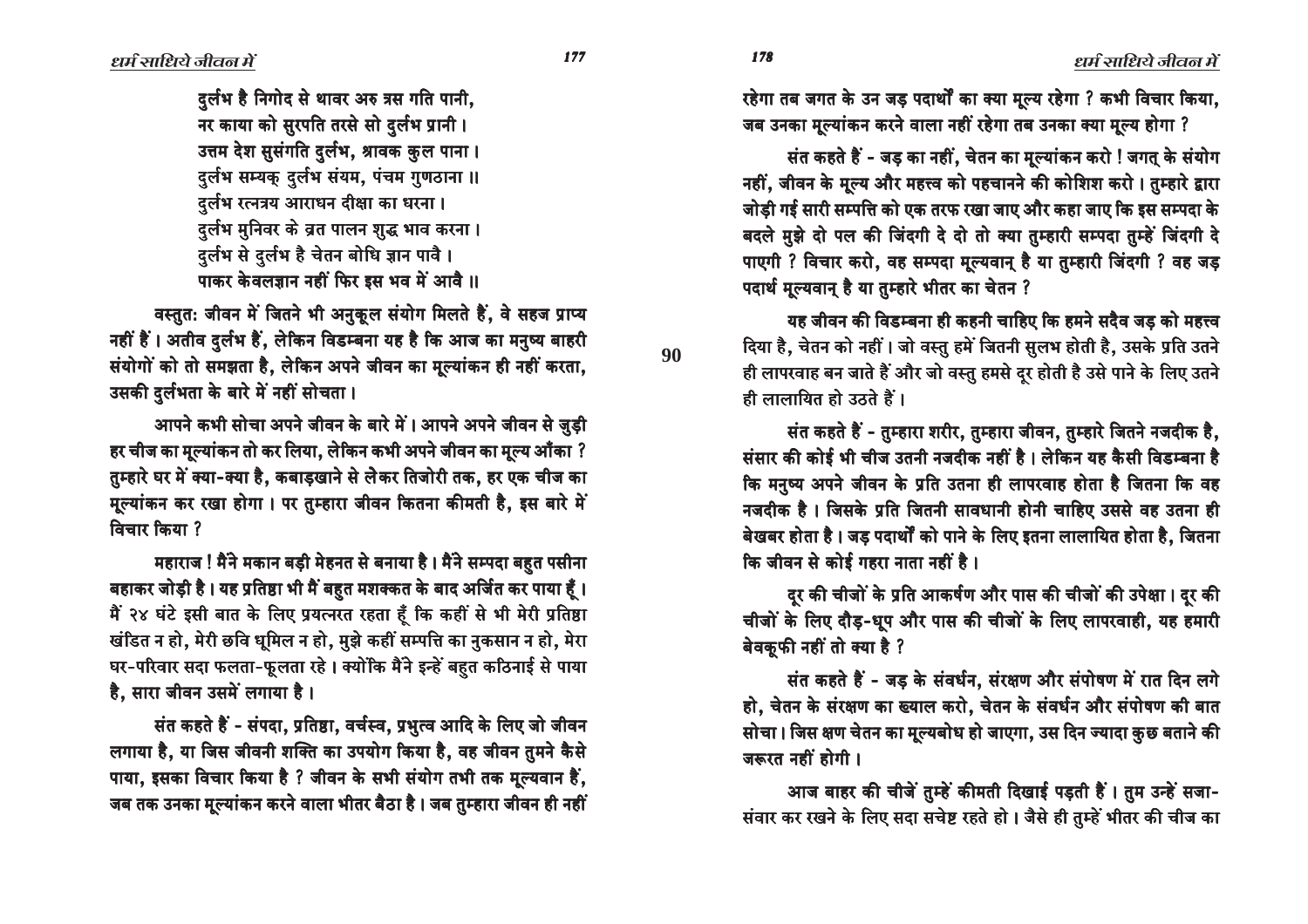179

मूल्य पता लगेगा तुम भीतर की चीज को संभालने में जुट जाओगे।

आप अपने घर में बहत सी चीजें रखते हो, उनमें कुछ चीजों को बैठक में सजा कर रखते हैं, तो कुछ चीजें ऐसी होती हैं जिन्हें कबाडखाने में डाल देते हैं। कुछ चीजों को दरवाजे की ओट में टिकाकर रख देते हैं। कुछ को खूँटी पर टाँगे रखते हैं। और कुछ चीजें तिजोरी में रखी जाती हैं।

मैं आप सभी से पूछता हैं - तिजोरी में आप किसे रखते हैं ? कबाडखाने में क्या रखते हैं ? खूँटी पर किसे टाँगते हैं ? तथा खूले में किसे रखते हैं ? जो चीज आपको जितनी मुल्यवान प्रतिभासित होती है, आप उसकी सुरक्षा में उतने अधिक जागरूक हो जाते हैं। तिजोरी में कभी झाड़ू को रखा गया ? तिजोरी में कभी बुहारी को रखा ? कभी नहीं, बल्कि तिजोरी को बुहारने की व्यवस्था भी अलग होती है, साधारण झाडू से तिजोरी को नहीं बुहारते । तिजोरी में जो चीजें नहीं रखी जाती, वे खुलेआम हैं। बल्कि वे चीजें तिजोरी में रखी जाती हैं, जिन्हें छुपाकर रखा जाता है। किस चीज को छुपाते हो ? जड़ की दृष्टि से देखा जाए तो दोनों चीजें जड़ हैं, जो तिजोरी में रखी जा रही है और जो खुलेआम रखी जा रही है। दोनों की सत्ता में कोई अन्तर नहीं है, दोनों तुमसे भिन्न हैं, पृथक् हैं, दोनों ही जड़ हैं।

महाराज, आपको क्या मालूम ? कभी कमाया हो तो जानो कि किसकी कितनी कीमत है ? संत कहते हैं - ठीक है, संत तुम्हें कीमत ही सिखा रहे हैं । मुश्किल यह है कि जिसकी कोई कीमत नहीं उसकी तुम कीमत आँक रहे हो, और जो बेशकीमती है, दुनिया में जिसका कोई मूल्य ही नहीं, उसका मूल्यांकन ही नहीं करते हो। यह बुद्धि आपको किसने दी ? एक कागज का टुकड़ा फाड़कर अलग कर देते हो, उसे रखते नहीं। मात्र नोट रखते हैं। एक छोटा सा बच्चा भी नोट जानता है और भूलकर भी उसे नहीं फाड़ता। उसे मालूम है कि इसका मूल्य क्या है ?

जिस प्रकार जड़ वस्तु का मुल्यबोध होते ही हम उसकी सुरक्षा और संरक्षण के बारे में जुट जाते हैं, वैसे ही अपने जीवन के बारे में उसका मूल्य समझने पर उसकी सलामती में जुट जाना चाहिए। वही व्यक्ति अपने जीवन की उपेक्षा करता है, जीवन के प्रति लापरवाह होता है, जिसे अपने जीवन का मूल्य पता नहीं ।

संत कहते हैं - ध्यान रखना, जगत के जितने भी पदार्थ हैं, उनका तो फिर भी कोई मूल्य है, जीवन तो अमूल्य है। जीवन रूपए-पैसे से खरीदा नहीं जा सकता। कितनी भी कीमत लगाकर हम जीवन को खरीद नहीं सकते। इस दर्लभ जीवन के महत्त्व को समझें और सिर्फ समझें ही नहीं बल्कि इसका लाभ लेने के बारे में भी सोचें। लेकिन व्यक्ति को जीवन का महत्त्व तब समझ में आता है. जब वह मरने को होता है। जीते जी आदमी जिंदगी के महत्त्व को नहीं समझता। जो चीज हमारे पास होती है हम उसके प्रति लापरवाह होते हैं। आपने कभी ख्याल किया, २४ घंटे श्वॉस आती-जाती है, पर हम तब तक उसकी कीमत को नहीं पहचानते, जब तक सांस अवरुद्ध नहीं हो जाती। सांस लेने में तकलीफ होने लगती है, तब डाक्टर के पास जाकर आक्सीजन लगवाते हैं।

मुँह में बत्तीस दाँत हैं, २४ घंटे में एक बार भी जीभ वहाँ नहीं जाती। उसमें से १ दाँत बाहर आ जाए तो २४ घंटे जीभ वहीं जाएगी। क्या बात है ? जब तक दाँत था. तब तक जीभ वहाँ नहीं गयी। अब जीभ क्यों जा रही है ? क्योंकि

दाँत के अभाव का अहसास हो रहा है। सद्भाव जब तक होता है, तब तक उसका मूल्यांकन नहीं करते। जब कोई चीज छूटने लगती है तब हमें समझ में आती है, यह चीज कितनी कीमती थी।

जिंदगी की कीमत उस व्यक्ति से पूछो - जो मरणासन्न है. जो कह रहा है कि मुझे इतनी बड़ी जिंदगी मिली जरूर, पर मैं कुछ कर नहीं पाया। काश, मुझे थोड़ा समय और मिल जाये तो मैं अपनी शेष इच्छा पूरी कर लूँ। मृत्यु किसी को भी एक पल की मोहलत नहीं देती। मृत्यु तो निश्चित है और वह आएगी ही। जो जिंदगी का उपयोग नहीं कर सका, वह अन्तिम क्षण में भी उसका उपयोग नहीं कर सकता।

बोधिदुर्लभ भावना हमें केवल यही प्रेरणा देती है कि जीवन के जितने भी अनुकूल संयोग हैं, उन सबको दुर्लभ मानो, उस दुर्लभता को समझो और उनका सदुपयोग करो। अपने जीवन के प्रति जागरूक रहो। लेकिन क्या करें,

91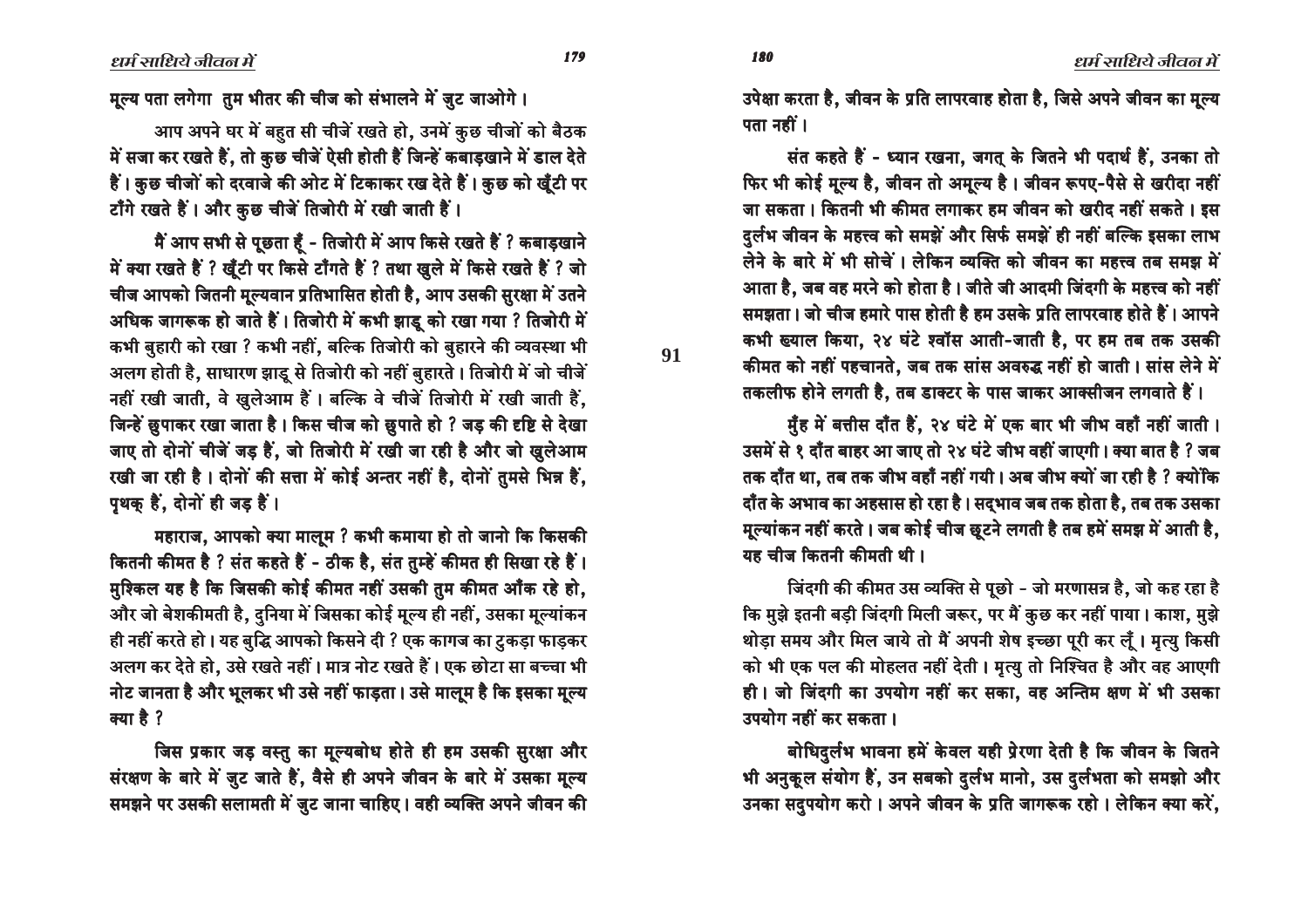और प्रकाश भी फैल चुका था। उसने सोचा इन गोलियों ने मेरे समय को पास करने में काफी मदद की, ये गोलियाँ काफी अच्छी हैं। यह सोचकर जैसे ही उसकी नजर अपने हाथ की तरफ गई, उसने देखा यह क्या ? अनर्थ हो गया। जिन गोलियों को काँच की गोलियाँ समझ रहा था वह तो हीरा है और व्यर्थ ही मैंने उन हीरों को पानी में बहा दिया। काश, वह पोटली मेरे हाथ में होती तो मेरा जीवन निहाल हो जाता। चलो, एक गोली है। इस एक गोली से ही मालामाल हआ जा सकता है।

बन्धुओ ! आपको उस व्यक्ति की नादानी पर हँसी आ रही होगी. लेकिन वस्तुत: किसी दुसरे पर हँसने जैसी बात नहीं है। यह उस व्यक्ति की नादानी नहीं वरन् हर उस व्यक्ति की नादानी है जो अपने जीवन के प्रति लापरवाह है।

संत कहते हैं - तुम्हें यह जो मनुष्य जन्म मिला है वह रत्नों की पोटली की भाँति है। जो एक-एक श्वॉस बीत रही है, वह तुम्हारे द्वारा फेंके गए एक-एक रत्न के समान है। अपनी कीमती श्वॉस को समझो, उसे यूँ ही व्यर्थ मत जाने दो। उसका सदुपयोग करो। उसकी दुर्लभता का अहसास करो। तब तुम अपने जीवन में कुछ कर पाओगे। तब तुम्हारे जीवन में कुछ घटित हो सकेगा। अन्यथा जीवन तुम्हारा यूँ ही नष्ट-भ्रष्ट हो जाएगा।

संत कहते हैं - विचार करो, कि कितनी कठिनाई से तुमने यह मनुष्य जन्म पाया है। यह विचारो कि यह मनुष्य जन्म क्यों पाया ? क्या जीवन का उद्देश्य केवल मौज-मस्ती या आमोद-प्रमोद है ? यदि इस मौज-मस्ती को ही अपने जीवन का ध्येय बनाना चाहते हो तो यह तो ऐसा ही है जैसे कंचन को तुमने काँच के भाव बेच दिया। कीमती जीवन को गँवाना तो ऐसा है जैसे राख के लिए चंदन को जला दिया। इससे बड़ी नादानी और क्या होगी ?

संभलो, समझो, अपने जीवन को परिवर्तित करने का प्रयास करो। जीवन का उद्देश्य जीवन का कल्याण होना चाहिए ।

एक संस्कृत के कवि ने जीवन के उद्देश्य को रेखांकित कर बड़ी मार्मिक बात कही। पूछा गया कि तुमने यह जीवन क्यों पाया ? तो उसका उत्तर देखिए -

जड के प्रति जागरूकता है. जीवन के प्रति नहीं।

कुरलकाव्य में बहुत मार्मिक बात लिखी है - गाँठ से दो पैसा गिरता है तो दिन भर पछताते हैं. जीवन धन ग़म रहा है इसका कुछ भान ही नहीं है ! जिंदगी नष्ट हो रही है, उसकी हमें परवाह नहीं है, सम्पत्ति नष्ट हो जाए तो बहुत तकलीफ होती है, यह अज्ञानता नहीं तो और क्या है ?

संत कहते हैं - रुको । थमो । चिन्तन करो । विचार करो । अपने जीवन को समग्रता से पहचानने का प्रयास करो। जीवन के मूल्य को समझो। यह जो मनुष्य जीवन पाया, वह साधारण नहीं है। तुमने मनुष्य जीवन के साथ स्वस्थ शरीर पाया है, अच्छा पारिवारिक वातावरण पाया, धार्मिक अनुकूलताएँ पाईं, धार्मिक अभिरुचि पाई, सत्पुरुषों का समागम पाया। सर्व प्रकार की सुविधा-सम्पन्नता पाने के बाद भी यदि पीछे रह जाओ तो तुमसे बड़ा नादान कौन होगा ?

दुर्लभ मनुष्य जन्म पा जाने के बाद जो अपने कल्याण को उत्सुक नहीं होता, वह व्यक्ति अपने मूल्यवान् जीवन को व्यर्थ गँवाता है।

एक युवक अपने घर से निकलकर पड़ोस के गाँव के लिए रवाना हुआ। रात के अंधेरे में ही निकला. रास्ते में अचानक उसे ठोकर लगी। उसने देखा कोई पोटलीनुमा चीज वहाँ पड़ी थी। उसने उस पोटली को उठाया, वजनदार लगी। छूकर देखा तो उसे काँच की गोलियाँ जैसी लगीं। वह उन्हें लेकर आगे बढ़ा। रास्ते में नदी पड़ती थी। पानी ज्यादा था। नदी गहरी थी। उसे नाव से पार करना पडता था। नाविक अभी आया नहीं था। नाविक की प्रतीक्षा में वह तट पर बैठ गया। समय पार कर रहा था। उसके पास जो पोटली थी, वह उसे अच्छी लगी। उसने सोचा इसी पोटली की काँच की गोलियों से अपना समय बिताया जाए।

उस युवक ने उसमें से एक काँच की गोली निकाली और नदी में फेंका। 'छपाक' की आवाज हुई, नदी के पानी में तरंग उत्पन्न हुई और उस तरंग से उसका मन भी तरंगित हो उठा, कुछ पल के लिए बड़ा आनन्दित हो उठा।

थोड़ी देर बाद दूसरी, तीसरी और चौथी करते-करते पूरी पोटली खाली हो गई। अन्तिम गोली उसके हाथ में आई, तब तक नाविक भी आ चुका था

182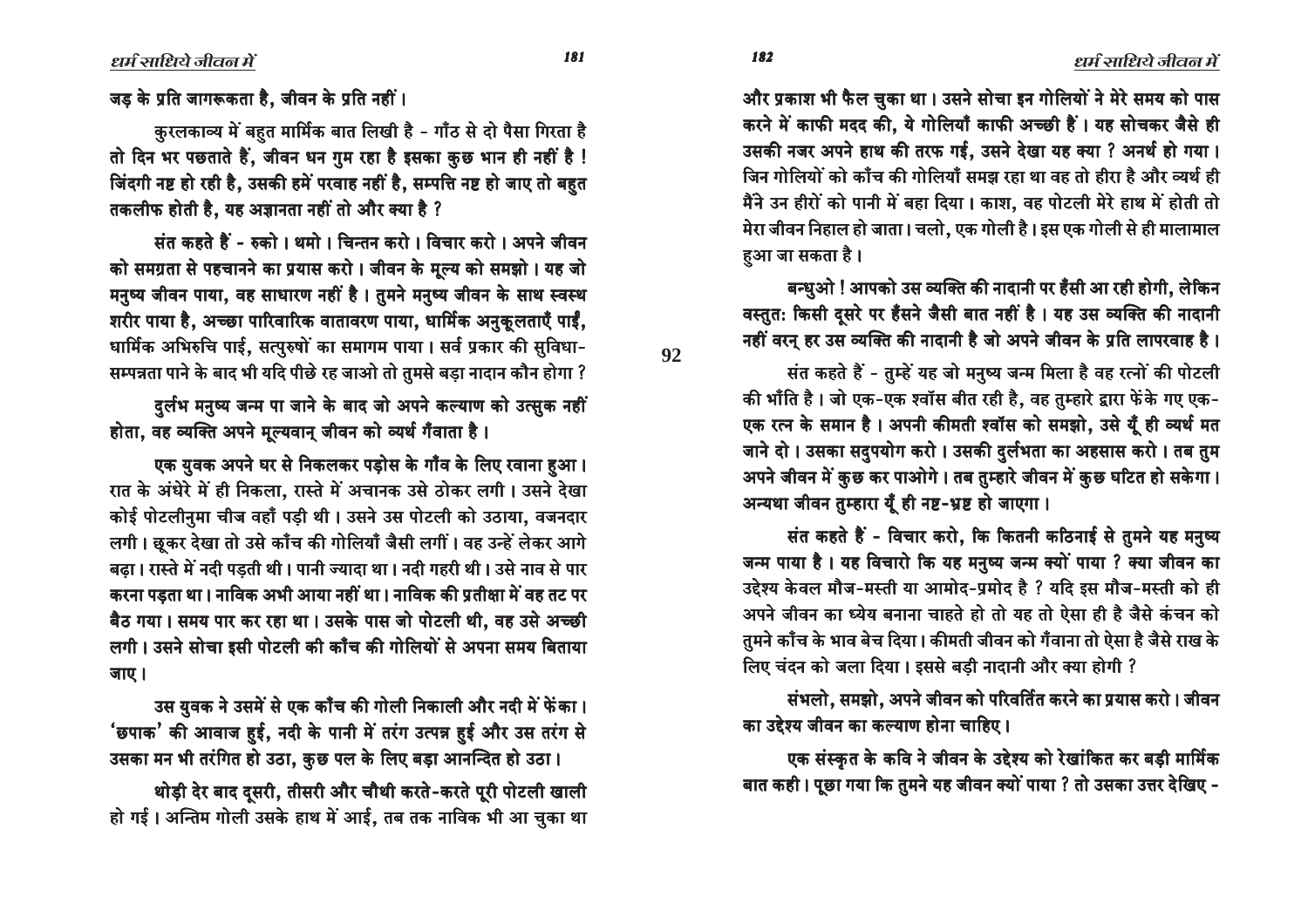नो धत्तं किल मानुषं वरमिदं चित्ताभिरामैस्त्रियै:, नो धत्तं किल मानुषं वरमिदं पुत्राय मित्राय च। नो धत्तं किल मानुषं वरमिदं लाभाय लक्ष्म्यैस्तथा, किन्त्वात्मोद्धारणाय जन्मजलधेः धत्तमिदं मानुषं ॥

यह मनुष्य जन्म किसलिए धारण किया ? मनोहर स्त्रियों के रमणीय भोगों में रमने के लिए ? नहीं। परिवार, परिजन, संपत्ति के विकास के लिए ? नहीं। धन-सम्पदा कमाने के लिए ? नहीं। किसलिए ? किन्तु आत्मोद्धारणाय जन्मजलधे: इस संसार समुद्र से आत्मा के उद्धार के लिए जन्म लिया है। इसके अलावा और कोई दुसरा उद्देश्य नहीं है। इस उद्देश्य को समझिए, यह परम उद्देश्य है और यह कितनी कठिनाई से पाया है इसको समझिये !

हम जितनी दुर्लभता से जीवन को पाये हैं, उतनी ही सहजता से इसे खो रहे हैं। बाकि चीजें खोती हैं तो तकलीफ होती है और जीवन खोता है तो कोई तकलीफ नहीं होती। क्योंकि जीवन के मुल्य को ही हमने नहीं समझा। संत कहते हैं - 'यह तुम्हारा अज्ञान है, जिस दिन तुम्हें यह ज्ञान हो जाए कि जीवन से अमूल्य और कुछ नहीं है, उस दिन जड़ पदार्थों का मूल्य भी समझ में आ जाएगा और फिर जीवन से कीमती कुछ नहीं लगेगा।' वह व्यक्ति कभी भी भ्रमित नहीं हो सकता।

तो ऐसे जीवन के मुल्य को पहचाने, महत्त्व को समझें और दर्लभ संयोगों का लाभ उठाएँ। यह समझें कि अतीत के जन्मों में मैंने कोई पुण्य, त्याग और तपस्या की थी, उसके कारण यह सारी अनुकूलताएँ प्राप्त हुई हैं। यदि आज मैं लापरवाही का जीवन जीऊँगा तो मेरे हाथ से यह चला जाएगा, फिर दुबारा मिलने वाला नहीं है।

> यह श्रावक पर्याय सुकुल सूनो जिनवाणी। इह विध गये न मिले सुमणि ज्यों उदधि समानी ।।

यह सारी अनुकूलताएँ एक बार पाकर खोने का मतलब ठीक उसी प्रकार है जैसे समुद्र में कोई चिन्तामणि रत्न डाल दे और उसे पुन: प्राप्त करने का प्रयास करे। ऐसा होना मुश्किल है, पर असम्भव नहीं। ऐसे ही जो व्यक्ति अपने जीवन के अवसर को गँवा देता है, वह फिर कुछ भी नहीं पा सकता।

एक व्यक्ति २५ वर्ष की उम्र में व्यापार करना शुरू करता है। ५ लाख से अपना कारोबार शुरू करता है। और ५० वर्षों के बाद ७५ का होकर वह ५ को ५० में परिवर्तित कर देता है। देखने में तो आता है कि वह ५ लाख से बढाकर ५० लाख कर लिया। यह ५ से ५० तो तुमने बाहर बढ़ाया, लेकिन जीवन के ५० वर्ष बिताकर तमने जीवन के लिए क्या पाया ? इसके बारे में कभी विचार किया ?

यह ५ से ५० तक बढ़ाया जरूर, परन्तु इसमें से एक कण भी तुम्हारे साथ जाने वाला नहीं है। इसके अलावा जिस ५० को पाने के लिए तुमने जीवन के ५० वर्ष गँवाए. उसके बदले जीवन के लिए क्या पाया ?

बन्धुओ ! जीवन की उपलब्धि मूलत: जीवन है । बाकी चीजें और कुछ नहीं। पर यह तभी संभव होगा जब हम जीवन का मूल्य समझेंगे।

संत कहते हैं - अगर तुम जीवन के महत्त्व को गौण कर दो तो तुमसे बड़ा अभागा और कौन होगा ?

> इत्यतिदर्लभरूपां बोधिं लब्ध्वा यदि प्रमादी स्यात् । संसति-भीमारण्ये भ्रमति वराको नर: सचिरम ।।

इस प्रकार इस दुर्लभ बोधि को पाकर यदि तुम प्रमादी बन जाते हो तो न जाने इस वन रूपी भयानक संसार में कितने जन्मों तक भटकते रहोगे।

आज तक के भटकाव का मूल कारण हमारे भीतर का अज्ञान है, तत्त्वबोध की कमी है। हमने सबको जाना, केवल अपने को नहीं जाना। वास्तविकता का ज्ञान प्राप्त नहीं किया। यह ज्ञान यदि प्रकट होने लगे तो ज्यादा कुछ समझाने की जरूरत नहीं होगी।

जो जीवन की दुर्लभता को, जीवन के अनुकूल संयोगों को जानता है, जो यह जानता है कि यह सब चीजें पुण्य के फल से प्राप्त होती हैं, उस व्यक्ति को ज्यादा उपदेश देने की जरूरत नहीं पड़ती। क्योंकि जो चीज मूल्यवान् दिखती है उसकी सुरक्षा तो वह स्वयं ही कर लेता है। यह तो हमें मालूम है, जन्म-जन्मान्तरों का संस्कार है। इसके लिए ज्यादा प्रशिक्षण की जरूरत नहीं है ।

93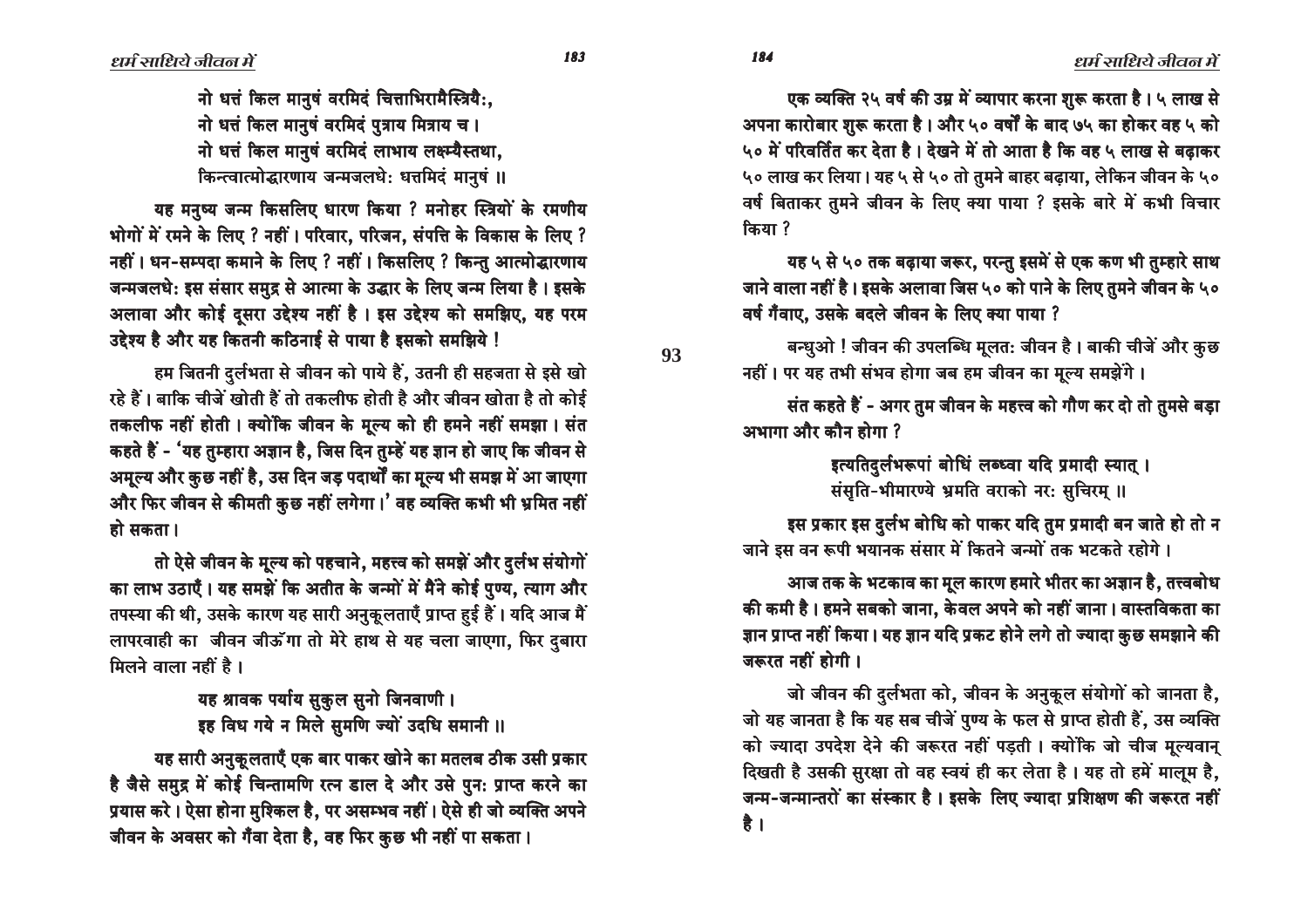बोधि दुर्लभ भावना का मूल मन्त्र यही है कि हम जीवन के मूल्य और महत्त्व को समझें। यह याद रखना, ज्ञान तो बहुतों को प्राप्त हो जाता है, ज्ञान प्राप्त होना अलग बात है और बोधि की प्राप्ति होना अलग बात है। इन दोनों में बड़ा अन्तर है। दुनिया में ज्ञानी जनों की कमी नहीं है। बहुत से ऐसे लोग मिलेंगे जो तम्हें तम्हारे जीवन के बारे में उपदेश दे देंगे. बडी-बडी बातें करेंगे. तम्हें तुम्हारे जीवन दर्शन की सारी बातें बता देंगे। पर बन्धुओ ! वह केवल ज्ञान है, बोधि नहीं ।

ज्ञान ही बोधि के रूप में परिणत होता है. जब ज्ञान के साथ विरक्ति का भाव जुड़ जाता है। ज्ञान का मतलब है, सूचनाओं का संग्रह और बोधि का मतलब है आत्मबोध या विरक्ति का भाव। ज्ञान सहज है, बोधिदुर्लभ ज्ञानदुर्लभ भावना नहीं है। दुनिया में ज्ञानियों की कमी नहीं, आज तो दुसरों को ज्ञान बॉटने का व्यवसाय करने वाले बहुत से ज्ञानी लोग हैं।

संत कहते हैं - ज्ञान कल्याण का कारण नहीं है. बल्कि बोधि कल्याण का कारण है। सच्चा ज्ञान कौन है ? -

> जेण राया विरज्जेज जेण संसय विवज्जटि । जेण मित्ती पभावेज्ज तं णाणं जिणसासणे ॥

सच्चा ज्ञान कौन है ? जिससे राग नष्ट हो और कल्याण के मार्ग के प्रति अनुराग हो। जिससे अन्दर मैत्री की भावना विकसित हो, वही ज्ञान महावीर के शासन में ज्ञान कहा जाता है। बाकी तो केवल दिमागी बोझ हैं। दिमागी बोझ रखने वाले लोग बहुत हैं। हर बात में अपनी बुद्धि को ले जाते हैं, लेकिन पाते कुछ भी नहीं हैं। उनका सारा जीवन तर्क-वितर्क और ऊहापोह में ही बीतता है, उपलब्धि नहीं पा पाता। कदाचित् तुम्हें शब्द ज्ञान कम हो तो चलेगा, लेकिन भाव ज्ञान हो गया तो कल्याण हो जाएगा।

दुर्लभ है संसार में एक जथारथ ज्ञान।

सम्यग्ज्ञान, समीचीन ज्ञान जो यथार्थ का ज्ञान है, जिसे हम बोधि कहते हैं, जो तुम्हें कल्याण के मार्ग में प्रवृत्त करता है, वह ज्ञान भर प्राप्त हो जाए तो सब चीजें सहज संभाव्य हो जाती हैं। वह ज्ञान जब तक नहीं पाते तब तक कुछ 94

185

भी नहीं होता ।

संत कहते हैं - वही ज्ञान सार्थक है जो आचरण में ढला हुआ है। आचरणहीन ज्ञान को संतों ने बकरी के गले के थन की तरह कहा है. जो देखने में सुन्दर जरूर लगते हैं लेकिन जिसमें दूध का एक कण भी नहीं रहता। जिसका अपना कोई उपयोग नहीं है। यह ऊपरी ज्ञान केवल पंडिताई की भाषा है, भीतरी ज्ञान का नाम बोधि है।

बहुत से ऐसे लोग हैं जो जानते बहुत कुछ हैं, पर मानते कुछ नहीं। तत्त्व की बड़ी-बड़ी बातें करते हैं, पर अपनाते कुछ नहीं।

एक बार एक अमेरिकन सज्जन आए, उन्होंने भारतीय संस्कृति पर, जैनदर्शन पर अच्छा शोध कर रखा था। काफी विस्तुत चर्चा उनकी हुई। जैनदर्शन के सूक्ष्म तत्त्वों की विस्तृत व्याख्या कर रहे थे। उनकी विद्वत्ता से मैं भी प्रभावित हुआ। मैंने उनसे कहा - जब जैनदर्शन के प्रति भारी लगाव है, अनुराग है तब आपने माँसाहार तो जरूर छोड़ दिया होगा ? वे बोले - नहीं, महाराज ! वह म़झसे नहीं छूट सकता। मैं ड़िंक भी करता हैं। यह मेरे रोज का काम है। मैंने कहा - यह ज्ञान किस काम का ? जो जैनदर्शन और उसकी उपादेयता का विवेचन कर रहा है और खुद उसे ग्रहण नहीं कर पा रहा है तो वह ज्ञान किसी काम का नहीं है, यह केवल शब्द ज्ञान है, कागजी ज्ञान है। कागजी ज्ञान से कभी गन्तव्य तक नहीं पहुँचा जा सकता।

संत कहते हैं - 'ज्ञान आन्तरिक हो' और वह आन्तरिक ज्ञान जिस दिन तुम्हारे जीवन में प्रकट हो जाएगा उसी दिन तुम्हारे भीतर दुर्लभबोधि की अभिव्यक्ति हो जाएगी। आप लोग जानते तो सब कुछ हैं, लेकिन मानते नहीं हैं।

एक जिज्ञासु किसी संत के पास पहुँचा और उसने संत से उपदेश माँगा। बहुत पहुँचे हुए संत थे। उन्होंने कहा - बताओ, हिंसा करनी चाहिए ? उसने कहा - नहीं, गलत है। संत ने कहा - झूठ बोलना चाहिए ? उसने फिर कहा -नहीं, बुरी बात है। चोरी, कुशील तथा अन्य दुष्कर्म के बारे में भी संत ने कहा तो उसने कहा सब गलत हैं। अहिंसा परम धर्म है। सत्य सृष्टि का सार है। जीवन का आधार है। ब्रह्मचर्य सब धर्मों का सार है। साधना का मूलाधार है। और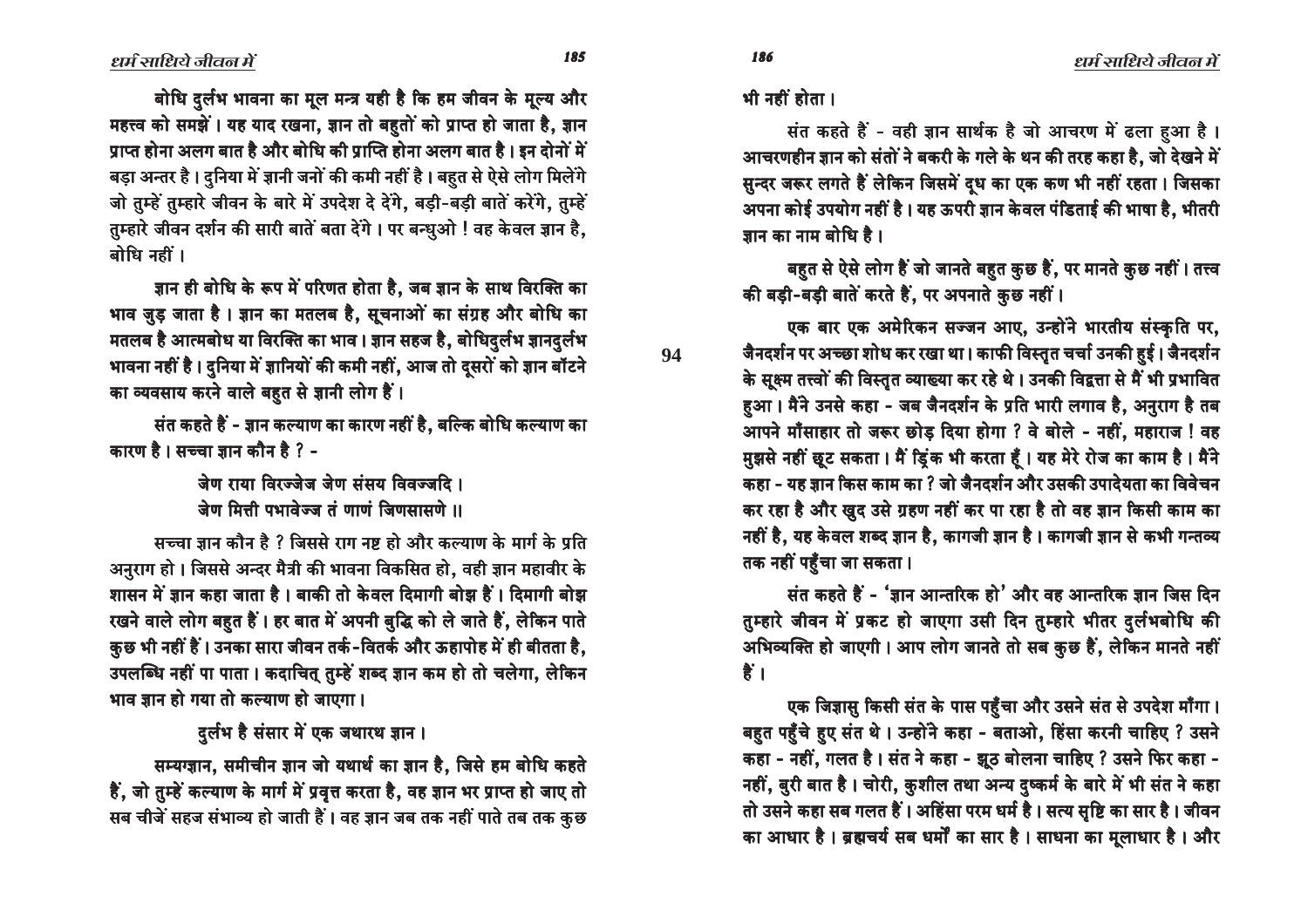187

95

188

संतोष तो परम धर्म है।

फिर संत ने कहा - क्रोध, मान, माया और लोभ करना चाहिए ?

व्यक्ति ने कहा - सब बुरी बला हैं। क्षमा आत्मा का स्वभाव है, मृदता, सरलता ये जीवन के गुण हैं। शुचिता, पवित्रता हमारे जीवन के लिए अनुकरणीय है ।

संत थोड़ी देर के लिए चुप हो गये। फिर बोले तुम्हें क्या उपदेश दें ? तुम तो सब जानते हो, सब पता है। अपने प्रवचनों में भी मैं यही बात कहँगा। सब पता होने के बाद भी यदि तुमने यह सब नहीं छोड़ा तो मेरे कहने पर क्या होगा ?

ज्ञान तब तक कोरा ज्ञान है जब तक हम उसे सिर्फ ज्ञान तक सीमित रखते हैं। वही ज्ञान बोधि में परिवर्तित हो जाता है तो उसे आचरण में ढाल लेते हैं। जान को आचरण में ढालने का प्रयास करो। बोधि बनाने की कोशिश करो। यह सब चीजें सहज हो सकती हैं।

बन्धुओ ! तुम्हें यह जीवन सुनहरे अवसर के रूप में मिला है। इस दुर्लभ अवसर का हम सदुपयोग करें। कहीं ऐसा न हो हमारा दुर्लभ जीवन हमारे हाथों से यूँ ही नष्ट हो जाए।

एक बड़ी पुरानी कहानी आज मुझे याद आ रही है। जो आप सब के लिए बहुत प्रेरणादायी होगी और मैं समझता हैं कि बोधिदुर्लभ का बोध कराने में मील का पत्थर साबित हो। हम अपने जीवन में प्रमाद के कारण कैसा-कैसा नुकसान कर देते हैं। मैं समझता हूँ इस कहानी से अच्छी तरह समझा जा सकेगा ।

एक धनाढच सेठ परिस्थिति की मार खाकर एकदम दरिद्र बन गया। जिसके यहाँ से कोई याचक खाली नहीं लौटता था। वही सेठ दाने-दाने को मोहताज हो गया । घर में एक दाना भी नहीं बचा । पत्नी ने सेठ को प्रेरित किया कि आप कहते थे यहाँ का राजा आपका मित्र है। राजा के साथ आपकी अभिन्नता रही है। प्रगाढ रिश्ता है। आप ऐसी आपदग्रस्त स्थिति में राजा के पास क्यों नहीं जाते ? मुझे पक्का विश्वास है कि ऐसी स्थिति में राजा जरूर मदद करेंगे।

सेठ ने कहा - अरे पगली ! ऐसे फटेहाल हालत में राजा मुझे पहचानेगा भी ? नहीं, मैं जानती हूँ कि राजा बड़ा उदार है और अपने मित्रों-बन्धुओं से प्रेम रखने वाला है. आप निश्चिंत रहिए. राजा आपको पहचानेगा और बिना माँगे मदद देगा।

पत्नी की प्रेरणा और परिस्थितियों की पुकार से प्रभावित होकर न चाहते हुए भी राजा से मिलने का मन बना लिया। राजमहल में पहुँचा। राजा के पास अपना संदेश भिजवाया। राजा अपने बचपन के मित्र का नाम सुनते ही आसन से दौडा आया। उसे छाती से लगा लिया। तथा वैसा ही सत्कार किया जैसा कि कभी श्रीकृष्ण ने सुदामा का किया था। दोनों भाव-विभोर होकर मिले। राजा उसकी हालत को देखकर सब कुछ समझ गया। राजा ने कहा - तुम्हारी स्थिति मैं समझ गया हैं। तुम मेरे बचपन के मित्र हो। तुम एक काम करो - मेरे पास धन-दौलत की कमी नहीं है, कल सुबह आना। तुम्हारे लिए मैं हीरों का खजाना खोल दूँगा। तुम जितना चाहो उतने हीरे-जवाहरात यहाँ से ले जाना। तीन घंटे का समय में तुम्हें देता हैं।

अब क्या था ! अगले दिन आया। जैसे ही हीरे का खजाना खोला गया. हीरे की चमक देखकर उसकी आँखें चौंधिया गयी। रत्नों की जगमगाहट से वह अचकचा गया कि अब क्या करूँ ? बेशुमार सम्पत्ति और तीन घंटे का समय बहुत कम है। क्या करूँ ? एक बार उसने पूरे खजाने की ओर दृष्टि दौड़ाई। उसे एक कोने में रत्नों के खिलौने दिखाई पडे। मन में विचार आया तीन घंटे का समय मुझे मिला है। यहाँ से दो चार नग ही उठाऊँगा तो मेरे जीवन भर का काम चल जायगा। ज्यादा सम्पत्ति जोड़ने से क्या लाभ ? जब पूर्व का जोड़ा हुआ नहीं बचा तो इसे ले जाकर क्या करूँगा ?

क्यों न मैं थोड़ी देर इंतजार करूँ और इस खिलौने से खेलने का लुफ्त उठा लूँ। क्योंकि यहाँ दुबारा तो आने को नहीं मिलेगा। कहते हैं कि वह उस खिलौने से खेलने में इस तरह लीन हो गया कि उसे पता ही नहीं चला कि तीन घंटे कब बीत गए। उसे तो तब मालूम हुआ जब उससे कहा गया कि महानुभाव ! आपका समय पूरा हो गया, अब बाहर आ जाएँ।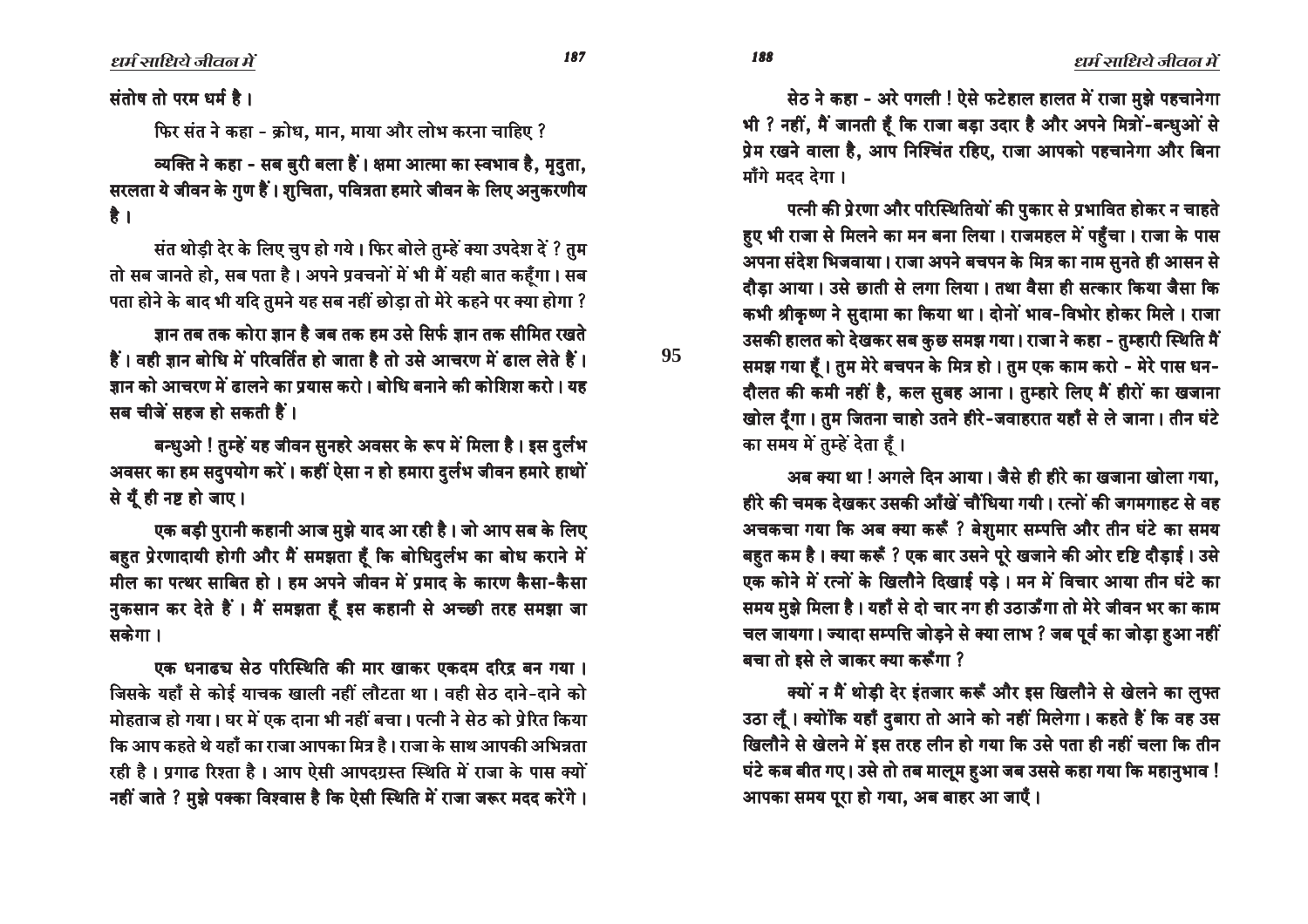बेचारा अपनी किस्मत को कोसते हुए निराश मन से घर वापस आ गया। वाकई में अक्सर यही होता है, लोग गलती खुद करते हैं और दोष किस्मत को देते हैं। दुनिया में ऐसे लोगों की कमी नहीं है जो किस्मत को ही कोसने के आदि हैं। ग्रह, नक्षत्र को दोष देते हैं। ख़ुद की प्रवृत्ति को दोष नहीं देते हैं। उस सेठ के साथ भी यही हआ।

पत्नी को मालूम पड़ा। उसने कहा - चलो तीन मौके आपको राजा ने अपनी तरफ से दिए। मेरी आपसे प्रार्थना है आप एक बार फिर राजा के पास जाओ और मिलो। उनसे एक आखिरी मौके के लिए कहना - पत्नी के आग्रह से प्रेरित होकर वह आखिरी बार राजा के पास गया। राजा ने कहा - ठीक है, तुम्हें एक आखिरी मौका तीन घंटे का समय दिया जाएगा और ताँबे का खजाना दिया जायगा।

दुध का जला छाँछ भी फूँककर पीता है। उसने तय कर लिया अब की बार वह कोई गलती नहीं करेगा । और ताँबे के बारे में सोचकर वह अपने साथ १०-२० सीमेंट की बोरियाँ रख ले गया। खजाने में जाकर वह टूट ही पड़ा। सारी बोरियों को भरकर सिल लिया। ऐसा करने में उसे लगभग एक घंटा लगा और वह काफी थक गया।

वृद्धावस्था और परिस्थिति की मार दोनों ही वजह से उसकी कमर दुखने लगी। कमर सीधी करने के लिए जैसे ही झुका उसे सामने बिस्तर लगी दिखाई दी। उसने सोचा राजा मेरा कितना शुभचिन्तक है, उसे मालूम था। कठिन परिश्रम से वह थक जाएगा। इसलिये बिस्तर लगा के रखा है। उसने देखा अभी तो दो घंटे हैं। क्यों न थोड़ा सा सुस्ता लूँ। वह बिस्तर पर सो गया। उसकी नींद तब टूटी जब तीन घंटे बीत चुके। उसे खाली ही आना पड़ा।

अब सबको हँसी आ रही होगी। उस व्यक्ति की मूर्खता पर। क्या आपको मालूम है किसकी कहानी है ? यह हमारी, तुम्हारी, सबकी कहानी है।

हमारे मनुष्य जीवन के चार-पन हैं - बचपन, यौवन, प्रौढावस्था और वृद्धावस्था। ये चारों पन हमें एक श्रेष्ठ अवसर के रूप में मिले हैं। सबसे पहला अवसर बचपन का है, जो रत्नों जैसा कीमती होता है, लेकिन कहते हैं -

धर्म साधिये जीवल में

क्या ? समय हो गया। मैंने तो कुछ किया ही नहीं। जो तब तक नहीं ले सका वह अब क्या लेगा ? अब आपको इजाजत नहीं। आप बाहर आ जाइए। बेचारा बहुत निराश हुआ। बाहर आया, राजा को मालूम हुआ कि यह समय का कोई लाभ नहीं उठा पाया।

राजा ने फिर अपनी तरफ से कहा - कल तुम्हें फिर मौका देता हूँ, पर इस बार तुम्हें सोने के खजाने में भेजा जाएगा, तीन घंटे का समय है। तुम्हें जो लेना हो ले जाना। दसरे दिन आया। देखा सोने का खजाना भरा था। वह खजाने की ओर लपका। तभी उसकी नजर एक घोडे पर पडी। यह वही घोडा था. जिस पर बैठकर वह अपने मित्र के साथ सवारी किया करता था। घोड़े को देखकर उसके भीतर फिर से जवानी का जोश आ गया। उसने सोचा तीन घंटे का समय तो बहत है, और यह घोड़ा तो बड़ा विश्वासपात्र है, क्यों न मैं थोड़ी देर इसकी सवारी का आनन्द ले लूँ। वापस आकर जो मुझे लेना होगा वह ले लूँगा।

यह सोचकर उसने घोडे की लगाम खींची और घोडा हवा से बातें करने लगा। तेजी से वह घोड़ा बहुत दूर निकल गया। जब लौटकर आया तब तक ३ घंटे बीत चुके थे। वह अभागा अब की बार भी कुछ लाभ नहीं ले सका।

राजा ने कहा - मैं तुम्हें तीसरा और आखिरी मौका कल देता हैं। इसका तुम लाभ लेना चाहो तो ले लेना नहीं तो फिर तुम जानो। तीसरा मौका चाँदी के खजाने में होगा। अगले दिन वह चाँदी के खजाने में गया और खजाने में ऐसे टूट पड़ा जैसे कोई भूखा भोजन पर टूटता है। बहुत सारी चाँदी बटोरकर वह निकलने को हुआ तभी दरवाजे के बगल में उसे एक छल्ला दिखाई पड़ा। उस छल्ले के नीचे कोई नोटिस लिखा था 'कृपया मुझे न छुएँ, छुएँ तो सुलझकर ही जाएँ।'

निषेध में जिज्ञासा होती है। सोचा साधारण सा छल्ला है। काम तो मैंने कर लिया है। अब भी दो घंटे का समय बाकी है। क्यों न इसे देखें। इसकी क्या खासियत है ? उसने जैसे ही उस छल्ले में हाथ डाला, उसका हाथ उलझ गया। बुरी तरह उलझ गया और वह दूसरे हाथ से उसे सुलझाने में लग गया। छल्ले से हाथ कैसे छुड़ाए ? छल्ला छुट नहीं पाया और समय पूरा हो गया। उससे कहा गया - महानुभाव ! आपका समय पूरा हो गया।

96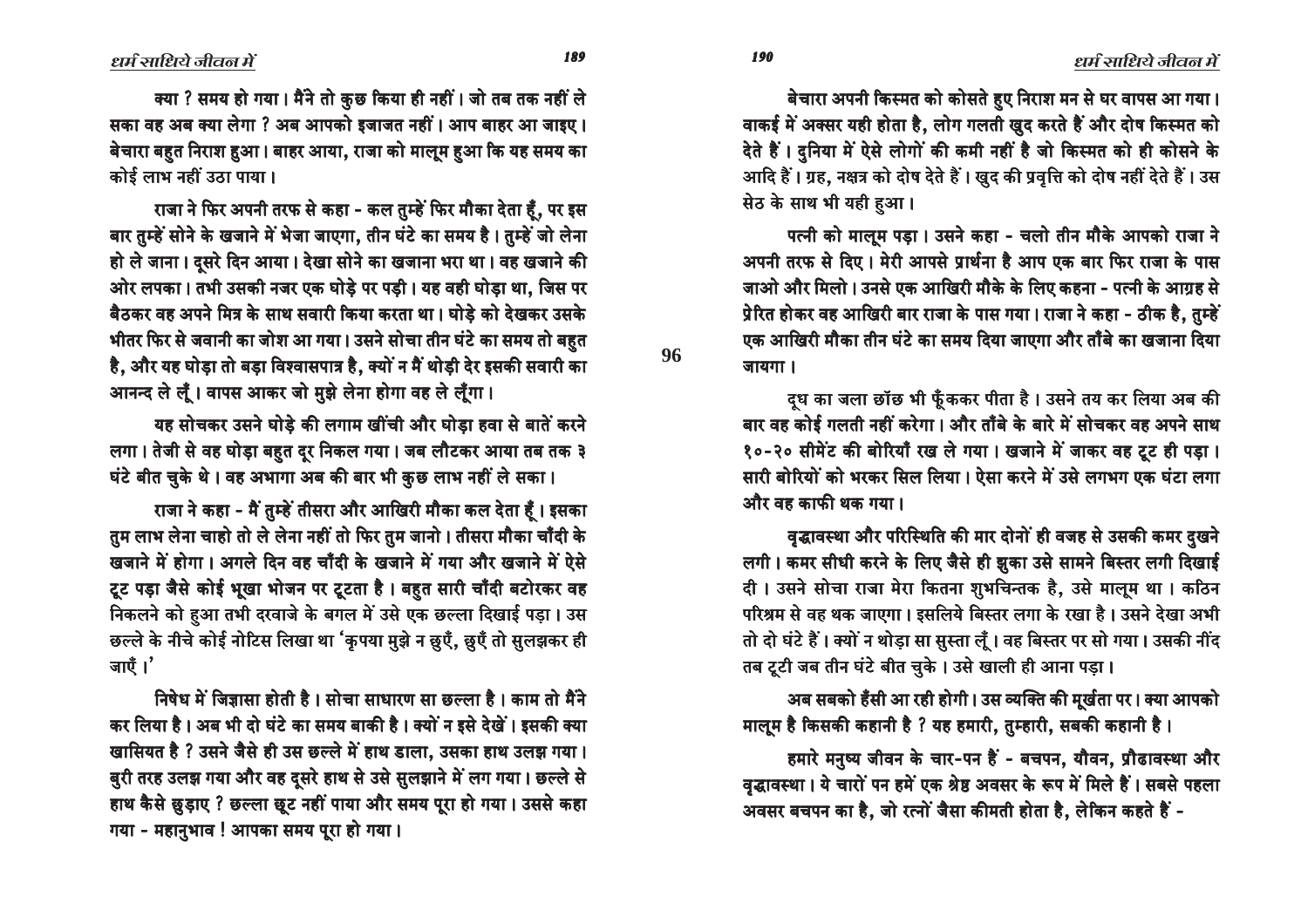बचपन गया खेलकद में. तरूणी संग तरूणाई । अर्द्धमृतक सम बूढ़ापन है, कैसे बचोगे भाई ॥ बालपने में ज्ञान न लह्यो. तरूण समय तरूणी रत रयो. अर्द्धमृतक सम बढ़ापनो, कैसे रूप लखो आपनो ।।

जब बचपन में गया तब रत्नों जैसा कीमती वक्त यूँ ही बिता दिया । जवानी मिली तो उसे घोड़े पर सवार होकर गुजार दिया। जवानी का जोश यूँ ही गँवा दिया। अर्थात् विषयों की घुड़दौड़ में ही अपना सारा समय बिता देते हैं और जीवन में सोने जैसा कीमती क्षण हमारे हाथ से निकल गया ।

इसके बाद व्यक्ति गृहस्थी में प्रवेश करता है। प्रौढावस्था आ जाती है, अपने साथ अपनी बीबी तथा बच्चों का भार भी आ जाता है। गृहस्थी में उलझता जाता है। वह छल्ला और कोई नहीं, गुहस्थी का छल्ला था। उस पर लिखा था - मुझे न छुए, अन्यथा उलझ जाऐंगे। और उलझे तो सुलझकर ही जाएँ। अत: जो गृहस्थी से दूर हैं वे बचे हैं और एक बार जो हाथ डाला फिर खिंदगी भर उसे सलटाते हुए ही गुजर जाएगा। हाथ एक बार जाने के बाद फिर नहीं निकलता ।

संत कहते हैं - बेहतर है, उसमें उलझो ही मत। और यदि कदाचित् उलझ गए हो तो उसे सुलझाने में दूसरे हाथ को मत उलझाओ । एक ही हाथ को उलझा रहने दो तथा दसरे से जितना माल निकाल सको, निकाल लो। उसी में मालामाल हो जाओगे। जो गुहस्थी की उलझनों में उलझ कर रह जाते हैं वे कभी कल्याण नहीं कर पाते। ऐसी स्थिति में दुसरे हाथ को परमार्थ में लगाना चाहिए। जिससे उलझनों में उलझने का वक्त कम मिले, परमार्थ करने से तुम्हारा कल्याण हो जाएगा।

चौथी अवस्था में बिस्तर, बुढ़ापावस्था में तो सारे समय सोए-सोए ही गुजारना पड़ता है। पंडित जगन्मोहनलाल शास्त्री बहुत अच्छी बात कहा करते थे - 'बूढ़े को अर्द्धमृतक क्यों कहते हैं ?' उन्होंने कहा - मृतक को चार उठाते हैं और बूढ़े को दो । इसलिए वह अर्द्धमृतक है।

वृद्धावस्था भी एक जर्जर अवस्था है। जहाँ मनुष्य चाहकर भी कुछ नहीं

कर पाता, शरीर से शक्य नहीं रहता। शक्ति नहीं रहती, मन की भावनाएँ मन ही में रह जाती हैं। इसीलिए संत कहते हैं -

> यावद वयं स्वस्थदेहं यावद् मृत्युः दुरतः । तावद् आत्महितं कुर्यात् तं प्राणान्ते किं करिष्यसि ॥

जब तक तुम्हारा शरीर स्वस्थ है, जब तक मृत्यु तुमसे दूर है तब तक आत्मा का कल्याण कर लो. नहीं तो प्राणान्त हो जाने के बाद क्या करोगे ?

इसलिए जब तक समय है उसका सदुपयोग करें। इस बोधि की दुर्लभता को समझें । अपने जीवन को तदनुरूप ढालें । रात दिन यदि इस बोधि की <u>दु</u>र्लभता का चिन्तन करोगे तो जीवन के अनुकूल संयोगों का लाभ ले सकोगे। उसकी दर्लभता और पुण्य की महिमा को जानोगे तो धर्म के प्रति आपका अनुराग निरन्तर गहरा होता जाएगा। यही अनुराग तुम्हारे जीवन व्यवहार को परिवर्तित करेगा। इसके बल पर ही आप सबका कल्याण होगा।

कोई भी समाज कभी उन्नति नहीं कर सकती, जब तक अपने मूल्यों, अपनी गरिमा के प्रति प्रतिबद्ध न हो । आज हमने अपनी मौलिकता को खोना शुरू कर दिया है। आधुनिकता की दौड़ में अपने मूलभूत अस्तित्व को खोना शुरू कर दिया है। आधुनिकता को अपनाना बुरा नहीं, लेकिन मौलिकता की उपेक्षा नहीं होनी चाहिए । हमें भी इस ओर प्रयासरत रहना चाहिए । तभी हम <u>मबका कल्याण होगा ।</u>

यह दुर्लभ मनुष्य जीवन हमें प्राप्त हुआ है। इसका उपयोग करें, जो अवसर बीत गया उस पर विचार करें। रत्नों जैसा बीत गया. तो सोने में संभल जाओ, सोने में बीत गया तो चाँदी में तथा इसमें भी बीत गया तो ताँबे में तो संभल जाओ। यदि नहीं संभले तो आपका भगवान् ही मालिक है।

<u>जब जाग जाओ तभी सबेरा आपको यह बात याद रखकर चलना होगा।</u> जीवन में मनुष्य जब भी संभलना चाहे संभल सकता है। जैसे-जैसे अवस्था बीतती है, प्राय: लोगों की लालसा बढ़नी शुरू हो जाती है। पर बन्धुओ ! लालसा घटनी चाहिए। कल्याण के प्रति अनुराग में वृद्धि होना चाहिए। तभी हम अपने इस मानव जीवन का कल्याण कर पाएँगे।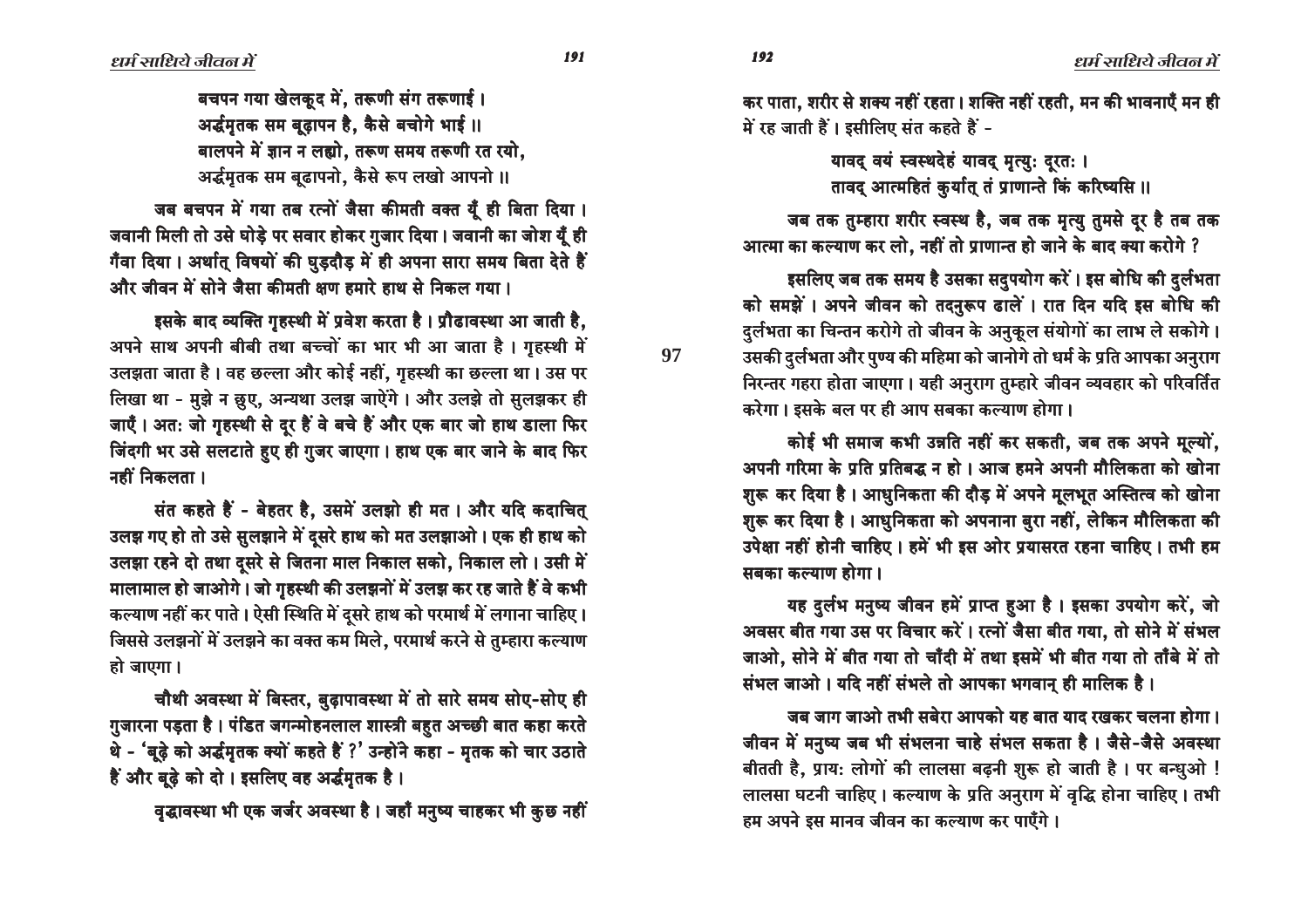हैं। इसके अलावा और कोई दुसरा माध्यम नहीं है। इस तरह की भावनाओं को अपने ह्रदय में भर लेना ही धर्मभावना का मूल ध्येय है । अनित्यभावना से लेकर बोधिदुर्लभ भावना तक मैंने जिन-जिन बातों का विचार किया है, उन सबका केन्द्रबिन्दु यही है कि जीवन का कल्याण करना चाहते हो तो धर्म के माध्यम से ही करो । मैंने कहा धर्म ग्यारह भावनओं का फल है। अन्य भावनाओं और धर्मभावना में अन्तर मैं कुछ इस प्रकार से करता हैं -

अन्य भावनाओं और धर्म भावना का सम्बन्ध है फुल और फल जैसा। फुल आते हैं तब फल लगता है। बिना फूल के कभी फल नहीं लगता, लेकिन जितने फूल होते हैं वे सब फल के रूप में परिवर्तित नहीं होते । कुछ ही फुल फल के रूप में परिवर्तित होते हैं। बाकी तो ऐसे ही झड़ जाते हैं।

कहा जाता है कि आम में जितने मौर आते हैं, यदि वे सब फल जाएँ तो पेड़ उसका भार कभी ना सह पाए, पेड़ उखड़ जायेगा। कुछ ही फल लगते हैं। ये ग्यारह भावनाएँ फूल की तरह हैं और ये भावनाएँ विकसित होते-होते जब अपने चरम रूप को प्राप्त करती हैं तो धर्म भावना रूप फल को प्राप्त होती हैं। एक-एक भावनाओं के बल पर जब हम अपने मन को लीन करते हैं तब हमारे अन्दर धर्म के संस्कारों का प्रस्फूटन होता है और यही धर्म संस्कार हमें धर्म के प्रति दृढ़ता देता है। धर्मभावना का मतलब अपने मन को संस्कारों से भरना जो हमारी धर्म निष्ठा को दृढ़ बनाए, हमें धर्माचरण में प्रवृत्त करे। हम अपने सारे शूभ संकल्पों को आचरण में ढाल सकें। यह धर्मभावना का मूल अभिप्रेत है ।

संत कहते हैं कि धर्म के स्वरूप को समझो और समझो ही नहीं बल्कि उसे स्वीकारो । निचोड के रूप में यह बात अपने दिल-दिमाग में बैठा लो कि धर्म ही हमारे जीवन का त्राता है। धर्म के माध्यम से ही मैं अपना कल्याण कर सकता हूँ। धर्म को हमें अपने जीवन में सर्वोच्च प्राथमिकता देनी चाहिए। बिना धर्माचरण के मैं अपने जीवन का कभी भी कल्याण नहीं कर सकता । धर्म ही वह माध्यम है जिससे मैं अपने लौकिक और लोकोत्तर हितों की पूर्ति कर सकता हूँ। केवल यह कहो मत, बल्कि आचरण में उतारो । किनारे पर नॉव मिल गई और हम यह कहना शूरु कर दें कि नाव मिल गई तो पार उतर जाऊँगा। नाव के गीत गाने लगे तो इतने मात्र से कोई पार नहीं उतर सकता ।

## धर्म माथें जीवन में

भावनाओं का हमारे जीवन से बड़ा गहरा सम्बन्ध है। भावनाएँ ही हमारे जीवन के उत्थान और पतन का मूल हैं। भावनाओं के बल से हम अपने चिन्तन और चरित्र में परिवर्तन ला सकते हैं। भावनाएँ वह संजीवनी है. जो हमारे अन्दर आध्यात्मिक प्राणों का संचार करती हैं। भावनाएँ हमारे चेतन स्तर को पुष्ट और प्रौढ़ बनाती हैं। इस आशय की बातें अनित्यभावना से प्रारम्भ कर बोधिदुर्लभ भावना तक की गई।

आज धर्म भावना की चर्चा है। प्रश्न हो सकता है कि धर्मभावना से तो भावनाओं की शुरूआत होनी चाहिए, सबसे आखिरी में धर्म भावना की चर्चा क्यों ? क्योंकि हमने भावनाओं का चिन्तन धर्म के लिए ही किया तो सबसे पहले ही धर्म भावना की बात क्यों नहीं कही गई। संत कहते हैं - यह बात सच है लेकिन धर्म भावना वस्तुत: भावना नहीं है, यह तो ग्यारह भावनाओं का फल है। अनित्यभावना से हमने अपनी चिन्तन यात्रा की शूरुआत की और वह एक-एक भावना इसी धर्म के लिए ही है। व्यक्ति का जीवन जब भावनाओं से जुड़ता है। तो उसके अन्दर धार्मिक चेतना का आविर्भाव होना प्रारम्भ हो जाता है और एक स्थिति वह आती है, जब व्यक्ति स्वयं धर्म की प्रतिमूर्ति बन जाता है। चाहे अनित्यभावना हो, अशरणभावना हो या जितनी भी भावनाएँ हो, अनित्य से लेकर बोधिदुर्तभ भावना तक ग्यारह भावनाओं का केन्द्र तो आखिर धर्म ही बना रहा और अन्त में निचोड के रूप में कहते हैं धर्मभावना को भाओ।

धर्मभावना को भाने का मतलब है धर्म की प्रासंगिकता और उपाढेयता को आत्मसात् करना। यह मान करके चलना कि मेरे जीवन का मूल आधार धर्म है। जैसे नींव के बिना महल खड़ा नहीं किया जा सकता। जैसे मूल बिना पेड़ सुरक्षित नहीं रह सकता। वैसे ही धर्म के बिना मेरा जीवन सुरक्षित नहीं रह सकता। धर्म ही हमारे जीवन को सुरक्षा और संरक्षण प्रदान करने वाला तत्त्व है। धर्म के माध्यम से ही मैं अपने जीवन का उद्घार कर सकता हूँ। धर्म ही वह माध्यम है जो हमें सारे संकटों से मुक्त करा सकता है। धर्म ही वह साधना है. जिसके माध्यम से हम भवसागर से पार उतर सकते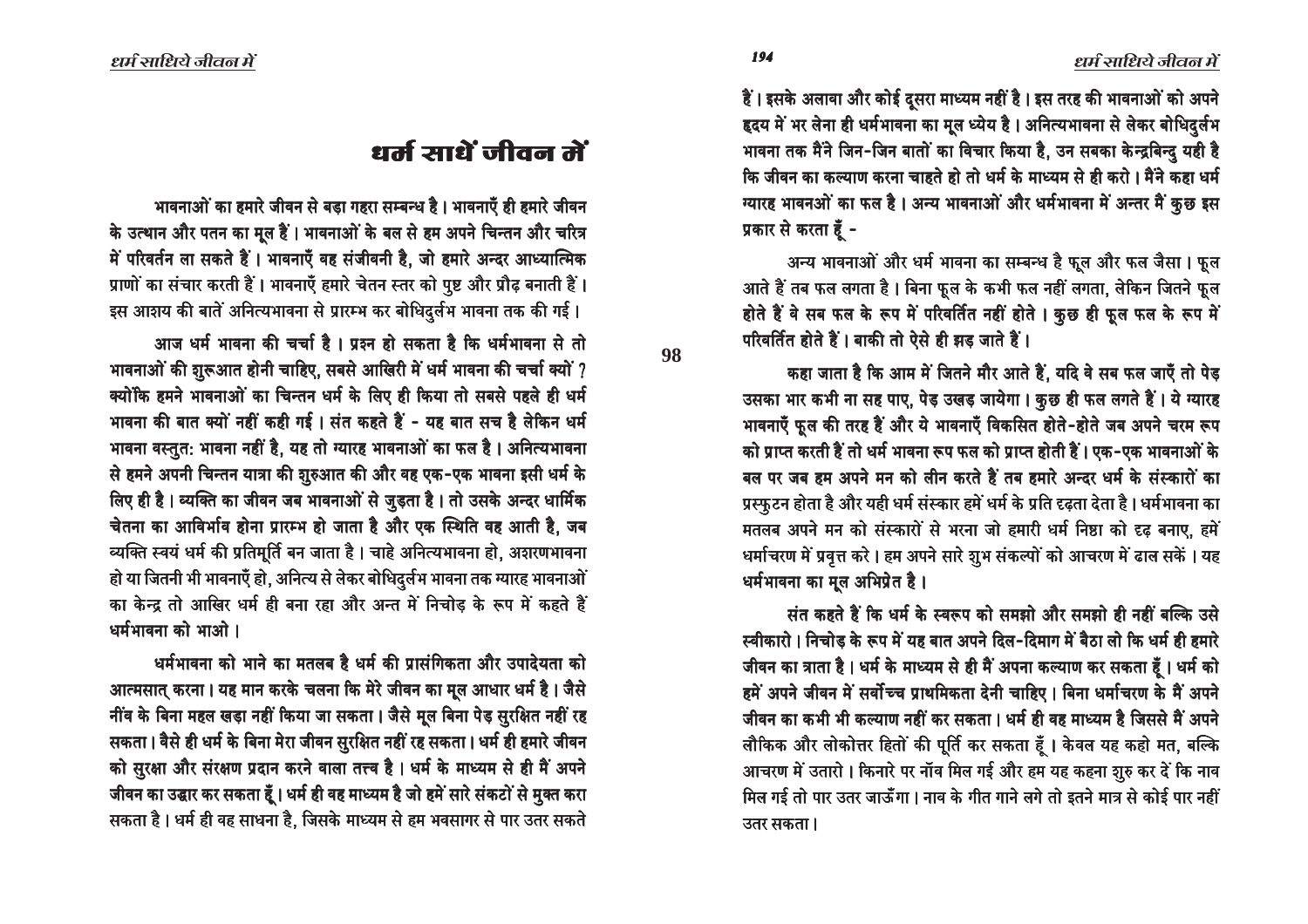समझो । धर्म ही मेरे जीवन का कल्याणकारक है । इसके अलावा और कोई संसार के साधन मेरा कल्याण नहीं कर सकते । न धन मेरा कल्याण कर सकता है. न दौलत से <u>मेरा कल्याण हो सकता है । न शोहरत से मेरा कल्याण हो सकता है । ना पद-प्रतिष्ठा</u> <u>से मेरा कल्याण हो सकता है। जन्म के जितने भी सम्बन्ध हैं, वे मेरा कल्याण नहीं कर</u> सकते । नदी-नालों को नाव से ही पार किया जा सकता है. मोटर-गाडी से नहीं । मोटर-गाडी सडक पर चलाने के काम आ सकती है। लेकिन नदी पार कराने में वह समर्थ नहीं है ।

संत कहते हैं - धन-दौलत, वैभव-विलासिता के साधन जीवन में सुख-सूविधा दे सकते हैं पर भव-सागर से पार करने में समर्थ नहीं हो सकते । भवसागर से तो पार केवल धर्म के माध्यम से ही उतरा जा सकता है । आज स्वीकारो तो और हजार साल बाद स्वीकारो तो, स्वीकारना तूम्हें ही पड़ेगा। क्योंकि यह त्रिकाली सत्य है।

#### बहुत कम लोग धर्म के यथार्थ स्वरूप को समझ पाते हैं। धर्म के स्वरूप को

बहुत उथले रूप में समझते हैं। इसलिए धर्म की बात बड़ी कष्टकर लगती है।

एक बार आचार्य महाराज से किसी ने पूछा - महाराज ! धर्म की अत्यन्त संक्षिप्त परिभाषा आप बता दें, जिसे मैं याद कर सकूँ । ऐसी संक्षिप्त परिभाषा जो आप याद कर सकें। आचार्य महाराज तो अनुभव के धनी हैं। वे अपने अनुभव के hती लुटाते रहते हैं। एकदम सरल भाव से कहा धर्म की संक्षिप्त परिभाषा पूछते हो + तो मैं तुमसे कहता हूँ - अब तक तुम्हें जो अच्छा लगता रहा है वह अधर्म है और जो  $\overline{3}$  अच्छा नहीं लगा वही धर्म है।

<u>न्यक्ति को रुचिकर लगता है धन, पैसा, भोग, विलासिता के साधन, रागद्वेष,</u> मोह की वृत्ति, लोभ-लालच, लिप्सा, आसक्ति आदि। इन वृत्तियों के साथ मनुष्य जो करता है वही अधर्म है । जो तुम्हे अरुचिकर लगता है, त्याग-संयम की बातें तो बड़ी कष्टकर लगती हैं। सत्य का भाव यद्यपि तुम्हें बड़ा अप्रीतिकर लगता है, जबकि वह धर्म है। अपने आप में रमने का नाम धर्म है। जिसके बल पर तुम कल्याण कर सको। ध्यान रखना कि तात्कालिक कष्ट, त्रैकालिक कष्टों के निवारण का साधन है। व्यक्ति थोड़ी सी कठिनाई के आगे अपने घुटने टेक देता है, पर उसे यह नहीं मालूम है कि यह थोड़ी-सी सुविधा बड़ी दुविधा बनने वाली है । जो धर्म के मौलिक स्वरूप को जानता

ëôï ëôñ

**99**

संत कहते हैं - नॉब के गीत गाने वाले कभी अपनी नैया पार नहीं लगाते. पार नहीं उतरते । पार केवल वे ही उतरते हैं, जो नॉव पर सवार होते हैं और पतवार चलाते हैं ।

संत कहते हैं - केवल धर्म का गूणगान करने मात्र से हमारा कल्याण नहीं होगा । कल्याण तब होगा जब तुम धर्म का आचरण करो । धर्म वह नाव है जिस पर यदि एक बार तूम सवार हो गए और साधना की पतवार चलाने लगे तो तुम्हें भवसागर से पार उतरने में देर नहीं लगेगी। हमारा जीवन हमें यह बताता है कि हमने सब कुछ िकया पर धर्म की साधना नहीं की । धर्म की आराधना नहीं की । यदि धर्म की ठीक रीति से हमने आराधना की होती तो आज हम संसार में अटके नहीं होते । हमारा स्थान भी उन महान आत्माओं की जगह होता, जिन्हें हम सिद्ध कहते हैं। परमात्मा कहते हैं। हम भी अपने जीवन का उद्घार करने के लिए होते हैं, लेकिन हमसे एक चूक हई, हमारी एक बहत बड़ी कमी रह गई कि हमने धर्म को समझा भले, पर स्वीकारा नहीं । धर्म भावना कहती है कि अपने मन को धर्म में इस तरह से रचा-पचा लो कि धर्म के लिए कुछ कहने की जरूरत नहीं हो । न केवल तुम धर्म को समझो, अपितु धर्म को जीवन में इस कदर उतारो कि उसका भाव तुम्हारे प्रत्येक विचार और व्यवहार में परिलक्षित हो। तुम्हारे प्रत्येक आचरण में धर्म का प्रतिबिम्ब दिखे। यदि व्यक्ति के भीतर धर्म हो तो यह सब बातें अपने आप आने लगती हैं। जो व्यक्ति धर्म से जुड़ा नहीं होता वह केवल बातें ही करता रहता है। मैं समझता हूँ कि आज व्यक्ति धर्म की बात जरूर करते ै8ं, लेकिन उनका धर्म से जो सम्बन्ध है वह बड़ा सतही स्तर का है । आन्तरिक लगाव धर्म के प्रति जैसा होना चाहिए वैसा नहीं है। सतही स्तर पर किया गया धर्म आचरण • कभी कल्याण नहीं कर सकता । वही धर्म हमारी आत्मा का उद्घारक बनता है जिसका सम्बन्ध हमारी आत्मा से होता है। हमारी आन्तरिक चेतना से होता है। अपने मन का अन्तर्विश्लेषण करके देखिए. धर्म के प्रति हमारी निष्ठा कितनी गहरी है। केवल ऊपर-ऊपर से हम धार्मिकता की बात करते हैं जबकि उस धर्म का हमारी आत्मा से भी <u>क</u>ुछ सम्बन्ध जुड़ा है।

जो धर्म आत्मा से जूड़ता है वह प्राणवान् हो जाता है। जो केवल सतही स्तर पर होता है वह केवल ऊपर की क्रिया बनकर रह जाता है, जीवन के रूपान्तरण का आधार नहीं बन पाता । धर्मभावना का मतलब यही है कि धर्म की उपादेयता को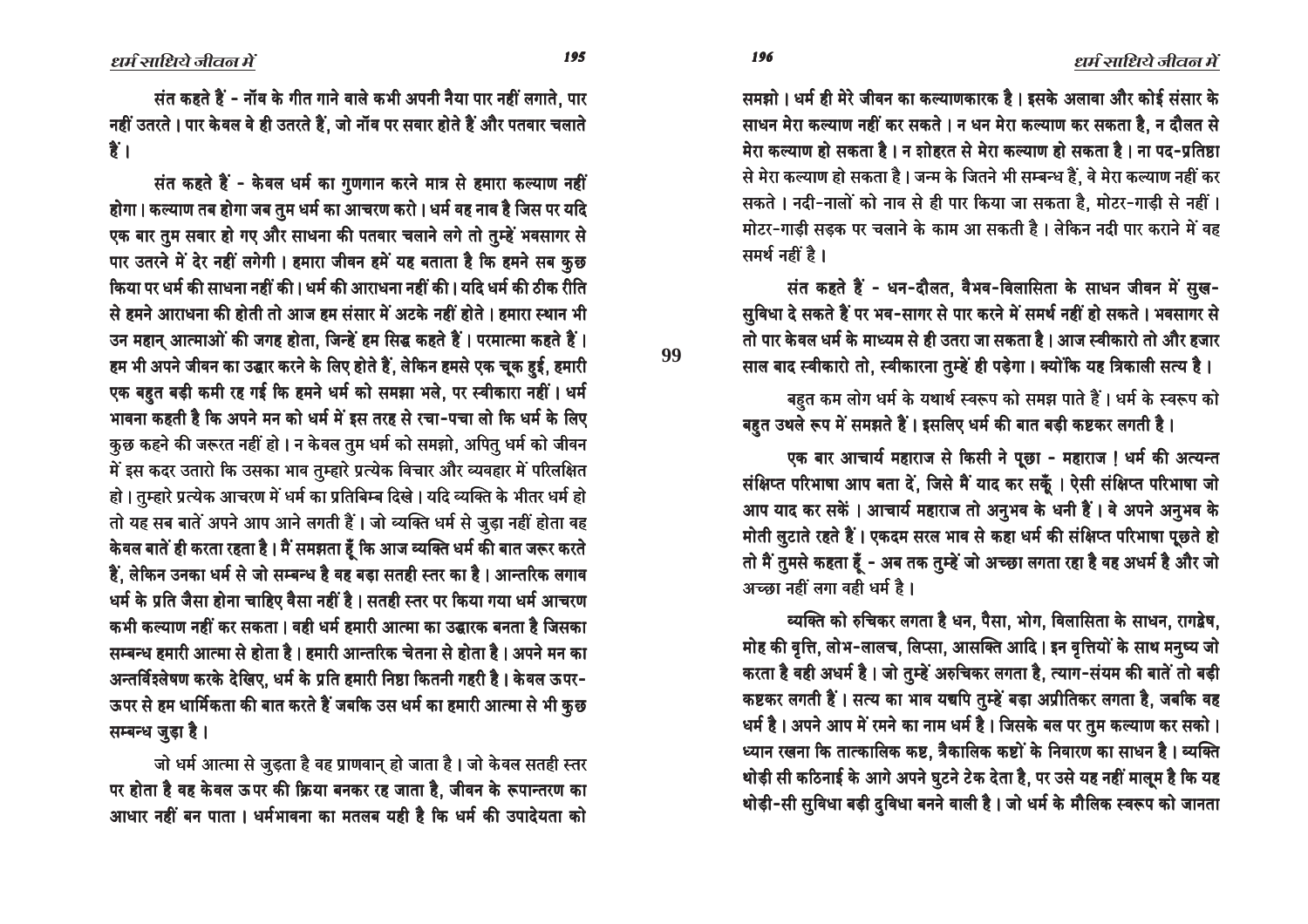है वह कहता है - यह कष्ट कष्ट नहीं, बल्कि कष्टहरण घूट्टी है। इसी कष्ट के माध्यम से hरा कष्ट हरण होगा। इसमें प्रारम्भ में थोड़ा-सा कष्ट दिखता है पर परिणाम सुखमय है। वही मार्ग चूनना है।

व्यक्ति जो भोग और विलासिता के मार्ग चुनते हैं। उनके मार्ग प्रारम्भ में सूखमय दिखते हैं परन्तु उपसंहार दु:खमय होता है। सूख थोड़ा-सा मिलता है और <u>दु</u>:ख अधिक मिलता है। वे उस थोड़े से सुख के लिए अपनी जिंदगी को <u>दु</u>:ख की आग में झोंक देते हैं। धर्मात्मा जो इसके मूल स्वरूप को समझता है, वह कहता है कि थोड़ा-सा सूख भले है लेकिन कालान्तर में इससे अधिक दु:ख मिलता है। इसलिए जिससे सूख मिलता है उसी मार्ग को चूनने की जरूरत है। यह निष्ठा की गहराई समझ <u>में आती है। धर्मभावना को भाने का मतलब यही है कि धर्म के स्वरूप को समझें। धर्म</u> के विभिन्न अंगों को जानकर अपनी शक्ति और परिस्थिति के अनूरूप उन्हें अंगीकार करने की भावना भाएँ । क्या है धर्म का स्वरूप और किस तरह से अपने जीवन में उसे आपनाया जा सकता है ? इसका बार-बार चिन्तन करना; यही धर्मभावना का मूल ध्येय है। बाकी सब चीजें तो आती हैं और जाती हैं। संसार के संयोग काम के नहीं. काम तो एक धर्म ही आता है।

एक राजा था । उसका इकलौता बेटा था । राजा उसे उत्तराधिकारी बनाना चाहता था. लेकिन वह चाहता था कि मेरा बेटा मेरी ही तरह पराक्रमी और प्रतापी बने। राजा अपने बेटे के शरीर को, मन को, आत्मा को पुष्ट करना चाहता था। उसने आपने राज्य में जितने भी वैद्य थे उन सबको बूलवाया। तीन प्रसिद्ध वैद्य राजा के पास आए । राजा ने उन तीनों वैद्यों को बारी-बारी से बुलाकर अपनी बात कही । पहले वैद्य ने कहा कि चिन्ता करने की कोई बात नहीं, मेरे पास संजीवनी बूटी है। यह अपने आपमें एक बड़ी अलौकिक औषधि है। यदि इसका अनूपान कर तें तो बड़ी से बड़ी बीमारी भी क्यों न हो, तन और मन की सारी बीमारियों को दूर कर देती है। राजा बड़ा प्रसन्न हुआ। लेकिन वैद्य ने कहा - संजीवनी बूटी का एक साईड इफेक्ट () भी है। क्या ? बड़ी बीमारी को तो ठीक कर देती है। उसका दुष्प्रभाव यह है कि यदि व्यक्ति के शरीर में बीमारी नहीं है तो उसे कमजोर कर देती है। दुर्बल बना देती है। दुसरे वैद्य से पूछा गया - आपके पास क्या है ? उसने कहा - राजन् ! मेरे पास एक अद्भुत योग है। उस योग का यदि किसी को अनुपान कराया जाए तो उसकी जितनी बीमारी होती हैं वे दूर हो जाती हैं। और इसका कोई दुष्प्रभाव नहीं होता।

राजा ने तीसरे वैद्य को बुलाकर पूछा - भाई बताओ तुम्हारी औषधि कैसी है ? उनसे कहा - मैंने एक नया रसायन तैयार किया है. जिसका अनुपान करने से बीमारी तो जाती ही है उसका कोई दुष्प्रभाव भी नहीं पड़ता। इस रसायन का यह प्रभाव है कि भविष्य में कोई भी बीमारी उत्पन्न नहीं होगी। बीमारी हमेशा के लिए ⁄ खत्म हो जाती है।

बन्धूओ ! धर्म ऐसा ही रसायन है । जो एक बार अनूपान कर लो तो भव-भव की बीमारी तो जाएगी ही और भविष्य में कोई बीमारी हावी नहीं होगी। उस रसायन का पान करो । तुम्हारे जीवन में जितने भी संजीवनी और योग हैं वे अपना कोई ना कोई दुष्प्रभाव किसी ना किसी रूप में छोड़ जाते हैं। लेकिन धर्माचरण एक ऐसा रसायन है, जिसका अनुपान ठीक ढंग से हो गया तो भव-भवान्तरों की पीड़ा पल में खतम हो जाती है। इसलिए धर्म की महिमा सर्वत्र है -

> <u>जॉँचे सु</u>र तरु देय सुख, चिन्तित चिन्ता रैन । बिन जाँचे बिन चिन्तये. धर्म सकल सुख दैन ॥

शब्दों में तो गा लेते हैं, कभी ऐसा लगता है कि धर्म के माध्यम से मूझे सारा सुख मिलता है। ऐसी निष्ठा पलट करके देखना जब तुम्हारे मन में सुख की चाहत आती है तो तुम्हारा चित्त धर्म की ओर भागता है, या धन-दौलत की ओर, या परमार्थ की ओर, या पदार्थों के प्रति ? कभी विचार किया - मूख से गूनगूनाने वाले भी सूख की ँचाह में भौतिक-विषयों की ओर ही लपकते हैं । अभी तक धर्म की पक्की निष्ठा प्रकट नहीं <u>हु</u>ई है ।

संत कहते हैं - कल्पवृक्ष के सामने याचक बनकर जाने पर कल्पवृक्ष तुम्हें फल प्रदान करता है । चिन्तामणि के सामने कामना करने से चिन्तामणि रत्न तूम्हें फल देता ँहै । कहीं याचक और कहीं कामुक बनकर हम अपने फल को पा पाते हैं । किन्तु धर्म तो इन सबसे ऊपर है। धर्म के सामने ना तो हमें याचना करनी पड़ती है और ना कोई कामना ही करनी पड़ती है। अपने आप ही सुख की प्राप्ति हो जाती है। धर्म तो पेड़ की तरह है। पेड़ के नीचे जाने के बाद छॉव की कभी याचना नहीं करनी पड़ती है। पेड़ के नीचे पहुँचेंगे तो छाया स्वत: मिलेगी ।

 $\ell$ धर्म साधिये जीवल में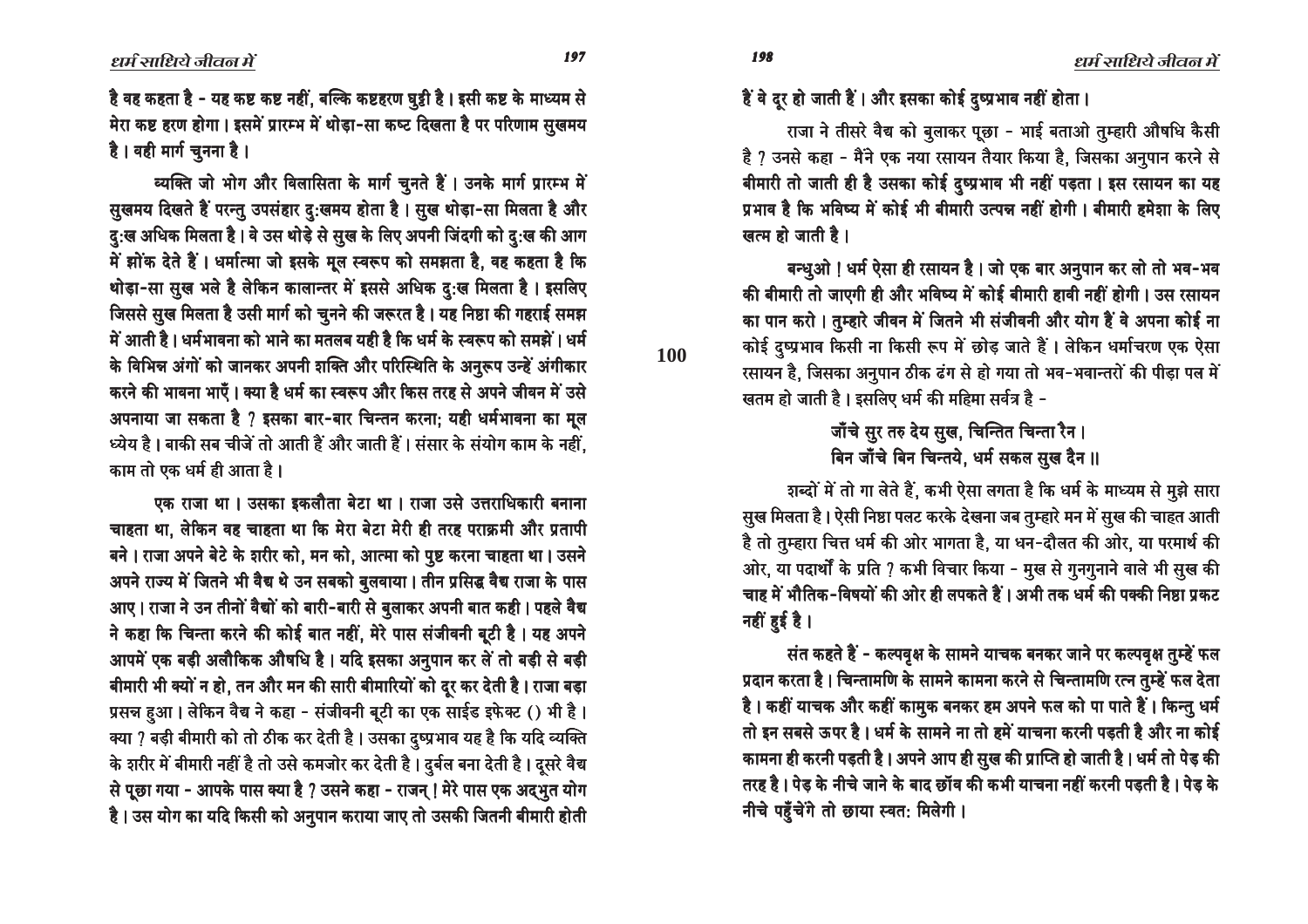संत कहते हैं - इन सबमें चंचल नहीं होओगे तो समझना धर्म को प्राप्त कर लिया। यदि कुछ पल के लिए ऐसी स्थिरता पा ली तो आत्मा से परमात्मा बन जाओगे। तुम्हारे भीतर का परमात्मत्व प्रकट हो जायेगा । हर वस्तु का अपना स्वभाव है । जैसे जल का स्वभाव शीतलता है। जल को शीतल होने के लिए किसी अन्य वस्तू की आवश्यकता नहीं । लेकिन जल का जब भी अग्नि से संयोग होता है वह गर्म हो जाता है। उस जल को शीतल करने के लिए भी कुछ अन्य नहीं चाहिए, अपितु अग्नि के संयोग को हटाने की आवश्यकता है। जब तक हमारी व्यावहारिक प्रवृत्ति बनी रहेगी. हम अपने स्वभाव को कभी उपलब्ध नहीं कर सकेंगे। उस स्वभाव की उपलब्धि के लिए व्यावहारिक प्रवृत्ति को दुर करना जरूरी है । स्वभाव की स्थिरता का नाम ही धर्म है। यह एक प्रकार की ध्यानात्मक वृत्ति है। मोह और क्षोभ से अशान्ति उत्पन्न होती है। धर्म इनसे रहित है। जिसे हम धर्म कहते हैं वह वस्तूत: धर्म नहीं है। धर्माचरण का अभ्यास या साधन मात्र है। धर्म का पालन करने का हमारा ध्येय होना चाहिए। हमें निरन्तर यह देखना चाहिए कि हमारे वैभाविक भाव कितने कम हो रहे हैं। यदि वैभाविक भावों में कमी हो रही है तो समझ लेना चाहिए हम धर्म का सच्चा लाभ ले रहे  $\frac{1}{2}$ .

आजकल ऐसे बहुत से लोग हैं जो धर्म की बातें करते हैं और उसकी ओट में अपनी कषायों का पोषण करते हैं। वे नहीं समझ पाते कि धर्म का कितना व्यापक स्वरूप है । और ऐसा करके हम अपने आपसे कितना बडा धोखा कर रहे हैं ।

कषायों का पोषण करना धर्म नहीं, अधर्म है। यदि तुम्हारी दृष्टि कषाय की ओर है और तूम धार्मिक क्रियाओं को कर रहे हो तो तूमसे बड़ा नादान कोई नहीं होगा । यह बड़े घाटे का सौदा है । अपना समय, अपनी शक्ति, अपना धन लगाकर भी कमा क्या रहे हो ? विशुद्ध पाप । इससे मिलेगा क्या ? केवल धोखा, दु:ख, कष्ट, पीड़ा । लोग बड़े नादान हैं अपने थोड़े से स्वार्थों की पूर्ति के लिए अपने बड़े हितों की आहूति दे देते हैं। कभी भी अपने जीवन में इन बातों को महत्त्व नहीं देना चाहिए। इनसे दूर रहना चाहिए । तब ही तुम्हारा और तुम्हारी आत्मा का कल्याण होगा । ध्यान रखना ! नाम या यश की चाह बहुत बड़ी दुर्बलता है । यह चाहने से नहीं मिलती । ये तो भीतर के पुण्य भावों की वृत्ति से मिलती है। यदि वह होगा तो अपने आप मिलेगा।

तोग बड़े मूर्ख हैं जो पेड़ के नीचे जाकर छाया की याचना करते हैं। पेड़ आपनी छॉव निरन्तर बरसाता रहता है। संत कहते हैं - धर्म ही एक ऐसे सरल वृक्ष की

भाँति है जिसकी शरण में चले जाओ तो छाया अपने आप मिलेगी। भव-भव का संताप दूर होगा। लेकिन कौन-सा धर्म ? धर्म के स्वरूप को समझो। वह धर्म नहीं जिसे तुम अपने संस्कार के कारण मानते आए हो । वह धर्म नहीं जिसे तुम अपने अन्धविश्वास के कारण स्वीकारे आ रहे हो । धर्म का स्वरूप नितान्त आन्तरिक है और वह एकदम वैज्ञानिक है । उस धर्म के स्वरूप को समझो । जैनाचार्यों ने धर्म के सम्बन्ध में बड़ा खुला चिन्तन रखा है। व्यापक और उदार दृष्टिकोण अपनाया है। वे धर्म के स्वरूप का निरूपण करते हुए कहते हैं -

> धम्मो वत्थुसहावो खमादि भावो य दसविहो धम्मो । रयणत्तयं च धम्मो जीवाणं रक्खणं धम्मो ॥

धर्म क्या है ? वस्तू का स्वभाव धर्म है। किसी आराधना, उपासना या किसी संप्रदाय, पंथ को धर्म नहीं कहते हैं। संत कहते हैं - ये तो धर्म के बाहरी साधन हैं। वास्तविक रूप में धर्म वस्तु का स्वभाव है। हर वस्तु का अपना स्वभाव है और हर वस्तू का अपने स्वभाव में स्थिर रहना ही धर्म है। आत्मा का स्वभाव समता है, शान्ति है, सूख है, आनन्द है। यह हमारा शाश्वत् स्वभाव है जो हमारे साथ सदैव जूड़ा रहता है। लेकिन हम अब उस स्वभाव की तरफ अपनी दृष्टि नहीं रख पाते।

संत कहते हैं - स्वभाव में ठहरना ही धर्म है । स्वभाव से बाहर आना अधर्म ै है। समता धर्म है, विषमता अधर्म है। शान्ति धर्म है, अशान्ति अधर्म है। सुख धर्म है, दु:ख अधर्म है। जितनी देर हम समता में ठहर रहे हैं, समझना धर्म है। अपनी वृत्ति को विभाव से मोडकर स्वभाव में लाना ही सच्चा लक्ष्य है। विभाव से अलग होना ही स्वभाव होता है । स्वभाव आन्तरिक है । इसमें पर के आलम्बन की कोई जरूरत नहीं है। विभाव हमेशा पर के निमित्त से होता है। लोभ-लालच आत्मा का विभाव है। इसलिए वह अधर्म है । क्रोध, मान, माया, लोभ, लालच आदि जितनी भी प्रवृत्तियाँ हैं वे किसी न किसी निमित्त से आती हैं। किसी ने गुस्सा दिलाया तो गुस्सा आ गया। किसी ने अभिमान जगाया तो अभिमान आ गया। हमारे भीतर जो क्रोध, मान, माया, लोभ के संस्कार हैं वे ही प्रकट हो जाते हैं। उनके निमित्त से हम क्रोधी, मानी, मायावी आदि बन गए, यही विभाव है।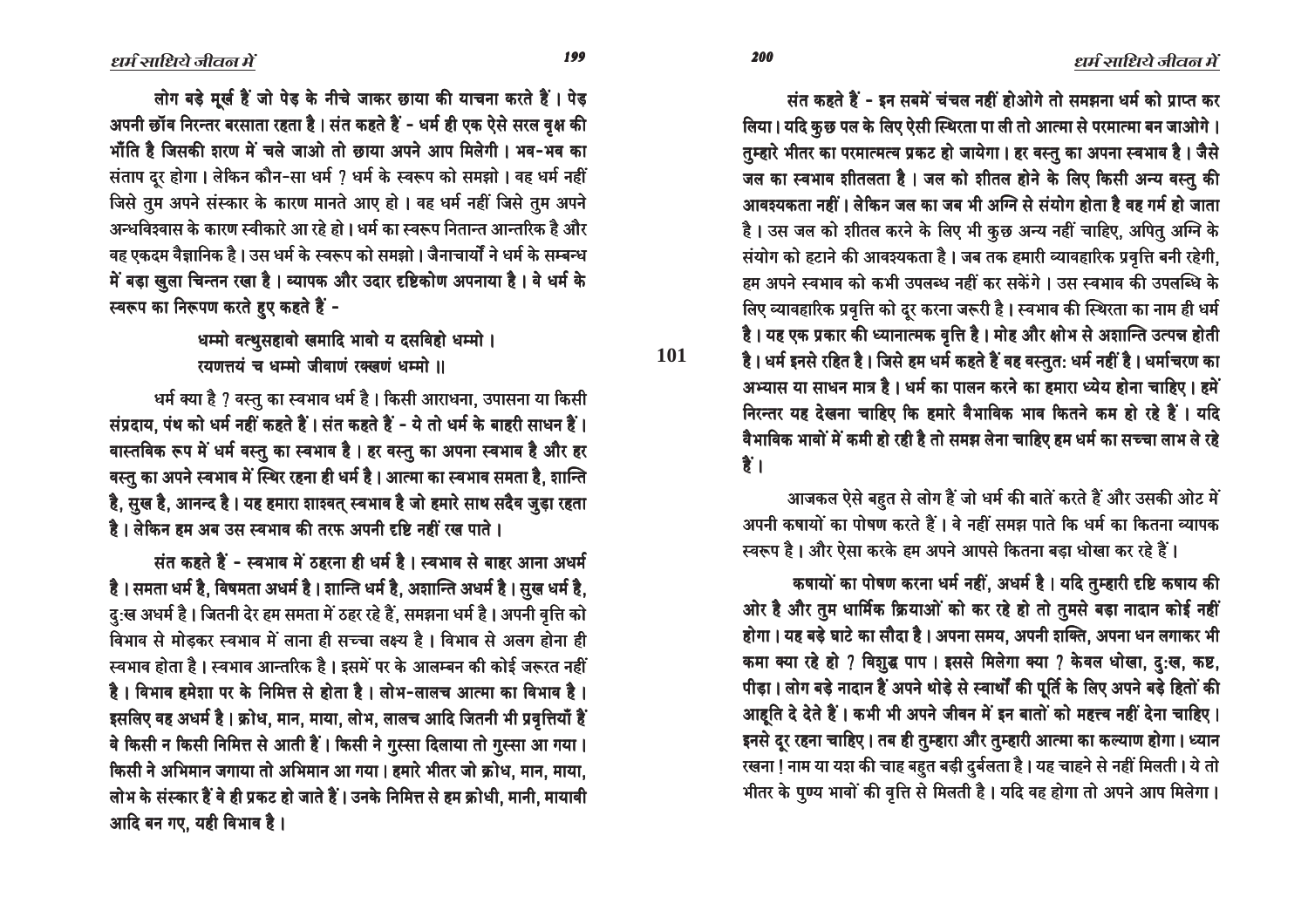धर्म के नाम पर भ्रम पाल रहे हैं। अनूराग धर्म के प्रति है लेकिन झूकाव विषयों के प्रति, कषायों के प्रति है। इसलिए धर्म के पास आने पर भी वे हमें दूर ले जाती हैं। उससे बचो। वहाँ सावधान रहो। विशुद्ध भावों से किया गया धर्माचरण जो होता है वह हमारी आत्मा की उन्नति का कारण बन जाता है। और यदि हम विशुद्ध भावना से धर्माचरण नहीं करते हैं तो दुर्गति का कारण बन जाता है। शास्त्रों में दो प्रकार का पुण्य कहा है, ध्यान से सुनना । क्योंकि बहुत बार लोग सोचते हैं कि मैं बहुत बड़ी उपलब्धि कर रहा हूँ, पर वही उनकी नैया को डूबो देती है। दो तरह का पुण्य है - १. पुण्यानुबन्धी पुण्य और २. पापानुबन्धी पुण्य । पुण्यानुबन्धी पुण्य वह होता है जो अपने उदय में व्यक्ति की बृद्धि को निर्मल बनाए रखता है। उसे धर्म में अनूरक्त रखता है। नए पूण्य का बन्ध कराके मोक्ष का अधिकारी बनाता है। पापानूबन्धी पूण्य वैसा पुण्य होता है जो अपने उदय में आने पर व्यक्ति की बुद्धि को विकृत बना देता है, उसे पाप में अनुरक्त कर दुर्गति का पात्र बना देता है। सद्दाम हुसैन, ओसामा-बिन-लादेन जैसे लोगों का पूण्य पापानूबन्धी पूण्य है, जो पूण्य के प्रताप से वैभव को तो पा गये। लेकिन उसके दुरुपयोग के कारण उनकी दुर्गति किसी से छुपी नहीं है। यदि इतनी शक्ति, क्षमता, सत्ता पाकर उसका सदुपयोग करते तो वे आज जन-जन के आदर्श बन गये होते । लेकिन पापानूबन्धी पूण्य कभी बूद्धि को व्यवस्थित नहीं होने देता। यह कैसे बंधता है ? विशुद्ध भावों से जो धर्माचरण करता है, उससे बंधने वाला पूण्य, पूण्यानूबन्धी पूण्य होता है । और मानकषाय के साथ धर्माचरण करने से पापानुबन्धी पुण्य का बन्ध होता है। क्या चाहते हो तुम ? कौन-सा पुण्य चाहते हो ? विचार करो ।

बडी विडम्बना है। आजकल के लोगों को धर्म-कर्म में ज्यादा रुचि नहीं है. शास्त्रों के प्रति लगाव है ही नहीं, केवल उथले स्तर पर जुड़ जाते हैं और उथले स्तर का जूड़ाव कभी-कभी उनके लिए हानिकारक बन जाता है।

इसलिए संत कहते हैं - आप पापभीरु बनो । उसके स्वरूप को समझो । उसी के अनुरूप अपना जीवन आगे बढ़ाओ। तब ही तुम्हारा उद्धार होगा। नहीं तो कहीं भी तूम्हारा भटकाव हो सकता है । इसलिए सम्हलना बहुत जरूरी है, स्वयं के कल्याण के लिए ।

सच्चे धर्म को प्राप्त करना है तो उत्तम क्षमा को प्राप्त करना होगा । दशलक्षण

सदा खुद-ब-खुद करती है शोहरत जमाने से । कभी खुश्बू भी कहती है मुझे तुम सूंघ करके देखो ॥

खुशबू को कहना नहीं पड़ता कि तुम मुझको सूंघो । आज लोग चाहते हैं कि लोक मुझे सूँघे, पर अपने भीतर की सुगन्ध पैदा करना ही नहीं जानते । ऐसे लोगों को दसरों की गन्ध से पीड़ा होती है। उन्हें मैं कहना चाहता हूँ - दूसरे की सुगन्ध को कोसने से अच्छा है अपने नाक को दुरुस्त कर लो। ताकि उसके कष्ट से हम अपने आत्मा को बचा सके । तब कुछ कर पाओगे । जब तक इस तरह की क्षद्वता और दर्बलता को दर करने में समर्थ नहीं होते तब तक आत्मा का कल्याण नहीं हो सकता। धर्मात्मा सर्वत्र प्रशंसा को प्राप्त करता है पर वह कभी प्रशंसा पाने के लिए धर्माचरण नहीं करता। प्रशंसा पाने की चाह मत करो, प्रशंसनीय कार्य करो। लोग काम तो निन्दनीय करते हैं और चाह प्रशंसा की करते हैं। जो प्रशंसनीय कार्य करते हैं, दुनिया अपने आप उनकी प्रशंसा करती है। वे न चाहें तब भी उनकी प्रशंसा होती है। धर्म के आचरण का मतलब तो यही है कि हम प्रशंसा की चाह ना करें।

दुनिया में ऐसे बहुत से आदमी हैं जिन्हें पोस्ट () चाहिए। कहाँ रखोगे उसे ? सिर पर बैठने की चाह रखना अधर्मता की पहचान है। जो धर्मात्मा होता है उसे दुनिया अपने आप सिर पर बैठाती है, लेकिन जिसे सिर पर बैठने की चाह होती है वह सबसे बड़ा अधर्मात्मा है। सिर पर बैठने की कोशिश मत करो । दुनिया सिर पर बैठाए ऐसा काम करो । तभी तुम्हारे लिए कुछ उपलब्धि होगी । अन्यथा जीवन में कोई लाभ नहीं मिल सकेगा।

मूझे तब बड़ी तकलीफ होती है जब मैं देखता हूँ कि लोग बड़े बढ़-चढ़ कर उत्साह से धर्म के कार्य में जुड़ते हैं, लेकिन अपनी थोड़ी-सी दुर्बलता के कारण किये कराये पर पानी फेर देते हैं। कभी-कभी किनारे पर भी नैया डूब जाती है। उससे अपने आपको बचाओ । बाकी कार्यों के लिए हमारे पास बहुत सारे प्लेटफार्म () हैं । जितनी राजनीति करनी हो वहाँ जाकर करो। धर्म के मंच को उससे बचाकर रखो। यदि ऐसी दुर्भावनाओं से ग्रसित होकर धर्माचरण करोगे तो तुमसे बड़ा अधर्मी संसार में कोई दूसरा नहीं होगा। तुम्हें अगर ऐसा लगता है कि ऐसा करके तुम बड़ा श्रेय पाना चाहते हो, तो संत कहते हैं - यही आत्मा का सबसे बड़ा अश्रेय है।

102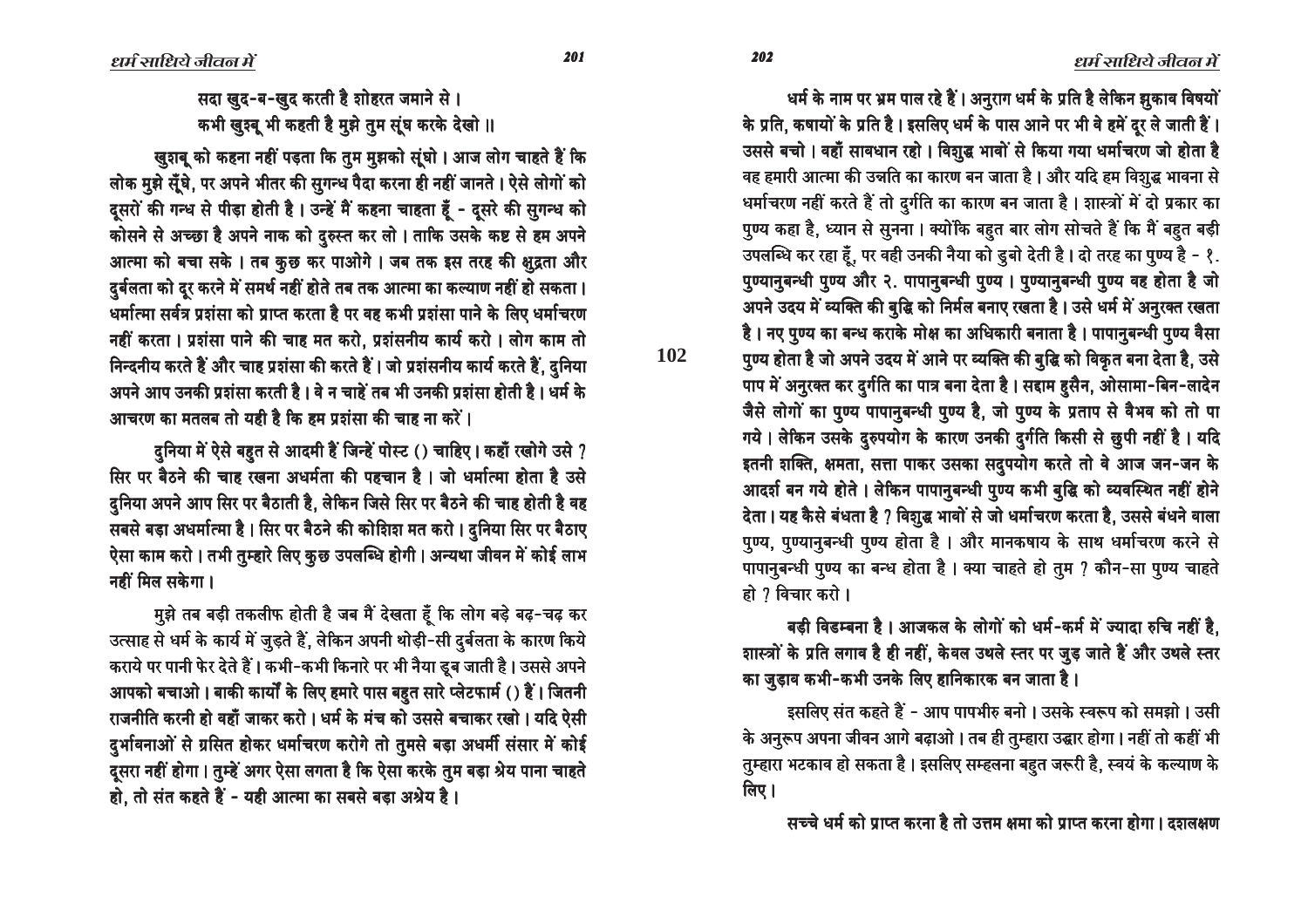203

204

103

धर्म को प्राप्त करना होगा। धर्म तो एक ही है, उसके लक्षण दश हैं। ये दशलक्षण धर्म हमारी आत्मा में विलक्षण गुणों का आविर्भाव करते हैं। हमारी आत्मा के ही विशुद्ध भाव हैं। जो क्रोध, मान, माया, लोभ के त्याग से, सत्य, संयम, तप, त्याग की साधना से और एकत्व की परम अनुभूति मय ब्रह्म के रूप में प्रकट होते हैं। ये दश धर्म हमें आत्मा से परमात्मा तक ले जाते हैं। इनको गहराई से समझो।

ये हमारी आत्मा में मौलिकता प्रदान करते हैं। इनको आत्मसात् करो। इनमें से यदि एक-दो को ही उतार लिया तो दशों धर्म अपने आप आ जाते हैं। पुण्य न कमा सके. कोई बात नहीं। लेकिन पाप का संग्रह न हो इतना याद रखना। कहीं तुम्हारी थोड़ी-सी दुर्बलता तुम्हारे लिए पाप का कारण न बन जाए । व्यक्ति इतने पाप कर लेता कि भवों-भवों तक उन्हें भोगना पड़ता है। अनर्गल पाप के कारण कई भवों में भोगने के लिए मजबूर होना पड़ता है। कर्मसिद्धान्त का स्वरूप समझो। पाप करते समय तो पता नहीं चलता, पर जब उसका परिणाम सामने आता है तो पता चलता है। रुक्मणि के जीवन को हमें याद रखना चाहिए।

रुक्मणि दर्पण के सामने अपना शृंगार कर रही थी। अचानक कोई मुनि का वहाँ से विचरण हुआ। उनका प्रतिबिम्ब उस दर्पण में पड़ा। रुक्मणि के मन में मुनि के प्रति घृणा का भाव उमड़ पड़ा और उसने घृणा के कारण उन पर थूक दिया। इसका परिणाम निकला कि कहाँ तो वह महारानी थी और कहाँ वह कुतिया बनी। कुतिया के बाद गधी बनी और गधी के बाद सूकरी बनी। लगातार तीन भव में दुर्गति का पात्र बनी। उसके बाद दुर्गन्धा नामक एक मल्लाह की पुत्री बनी। नाम पड़ा दुर्गन्धा। उसके शरीर में इतना भयंकार दुर्गन्ध होता था कि लोगों की नाक फट जाती थी। मजबूरी में उसे गाँव के बाहर एक झोपड़ी में रखा गया। बेचारी अभिशप्त जीवन जीने को मजबूर हो गई। संयोगत: एक दिन उन्हीं मुनिराज का उधर से गुजरना हुआ। उसे देखकर महाराज ने अपने दिव्यज्ञान से उसके बारे में जान लिया। वे करुणाविगलित हो गये। उसे संबोधा और मूनिराज के संबोधन से उसे अपने अतीत का स्मरण हो आया। पूर्व जन्मों की स्मृति होते ही उसकी आत्मा काँप उठी। वह मुनिराज के चरणों में अनुरोध करने लगी कि महाराज ! मेरे कल्याण का उपाय क्या है ? महाराज ने उसे समझाया, उपदेश दिया - सुबह का भूला शाम को लौट आए तो भूला नहीं कहलाता। यदि तुम अपना कल्याण करना चाहती हो तो धर्माचरण करो, श्रावक के ब्रतों का अंगीकार करो। उसने पाँच ब्रतों को स्वीकार किया और उसके फल से वह देव हुई। अन्त में इस भव में रुक्मणि बनी। एक छोटी-सी चूक आत्मा का कितना पतन करा देती है। धर्म के माध्यम से ही उत्थान होता है। इस भ्रम में नहीं रहना कि मनुष्य बन गया तो मनुष्य ही बना रहँगा ।

जैसा करोगे वैसा ही भरना पडेगा। धर्म के प्रति श्रद्धान का मतलब यही है। अपने जीवन में आत्म साधना करने की कोशिश करें, फिर देखिए आत्मा का कैसे उद्घार नहीं होता ? अर्थात् अवश्य होगा। परिणाम हमेशा निर्मल होना चाहिए। काम को भी निर्मल रखना चाहिए। उससे परिणति भी निर्मल बनेगी। तनाव और दु:ख से दुर होने का नाम ही निर्मल परिणति है। यदि मन में किसी तरह का क्षोभ है, विकृति है, तो परिणाम बहुत बुरा होता है । क्या करें कषायों के संस्कार हैं कि बार-बार उधर ही मुड़ जाते हैं ।

आचार्य श्री ने कहा - कूत्ता हमेशा मल की तरफ भागता है। उसी तरह मन हमेशा कषायों की तरफ भागता है। वह अच्छाई की तरफ मुश्किल से मुड़ पाता है।

ये दश धर्म महान् धर्म हैं। जिसका किसी जाति, संप्रदाय से मतलब नहीं। यह आध्यात्मिक महापर्व है। वस्तुत: यह असम्प्रदायिक पर्व है। क्योंकि इसमें मानवीय मूल्यों की पूजा है। क्षमा, सरलता, सत्य, संयम, तप, अकिंचन और ब्रह्मचर्य ये सब साधारण बातें नहीं, असाधारण व पूज्य हैं। हमें आत्मा से परमात्मा की ओर बढ़ना है तो अपने जीवन का कल्याण करने की ओर अग्रसर हों।

हम युधिष्ठिर की तरह श्रोता बनें, दुर्योधन की तरह नहीं । युधिष्ठिर को कहा गया। 'क्रोध बूरा है' यह सबक याद करके आना है। सब याद कर आए पर यूधिष्ठिर को याद नहीं हो सका । क्रोध बुरा है, द्रोणाचार्य के पूछने पर सबने सुना दिया । किन्तु युधिष्ठिर कहते हैं - नहीं प्रभो ! याद नहीं हुआ । चलो, अगले दिन याद कर लेना । अगले दिन पहुँचे तो भी याद नहीं । लगातार तीन दिन तक याद नहीं हुआ । तब द्रोणाचार्य को क्रोध आ गया और कहने लगे कि तुम्हें अभी तक सबक याद नहीं हो सका। क्रोधावेश बढ़ने पर उन्होंने यूधिष्ठिर